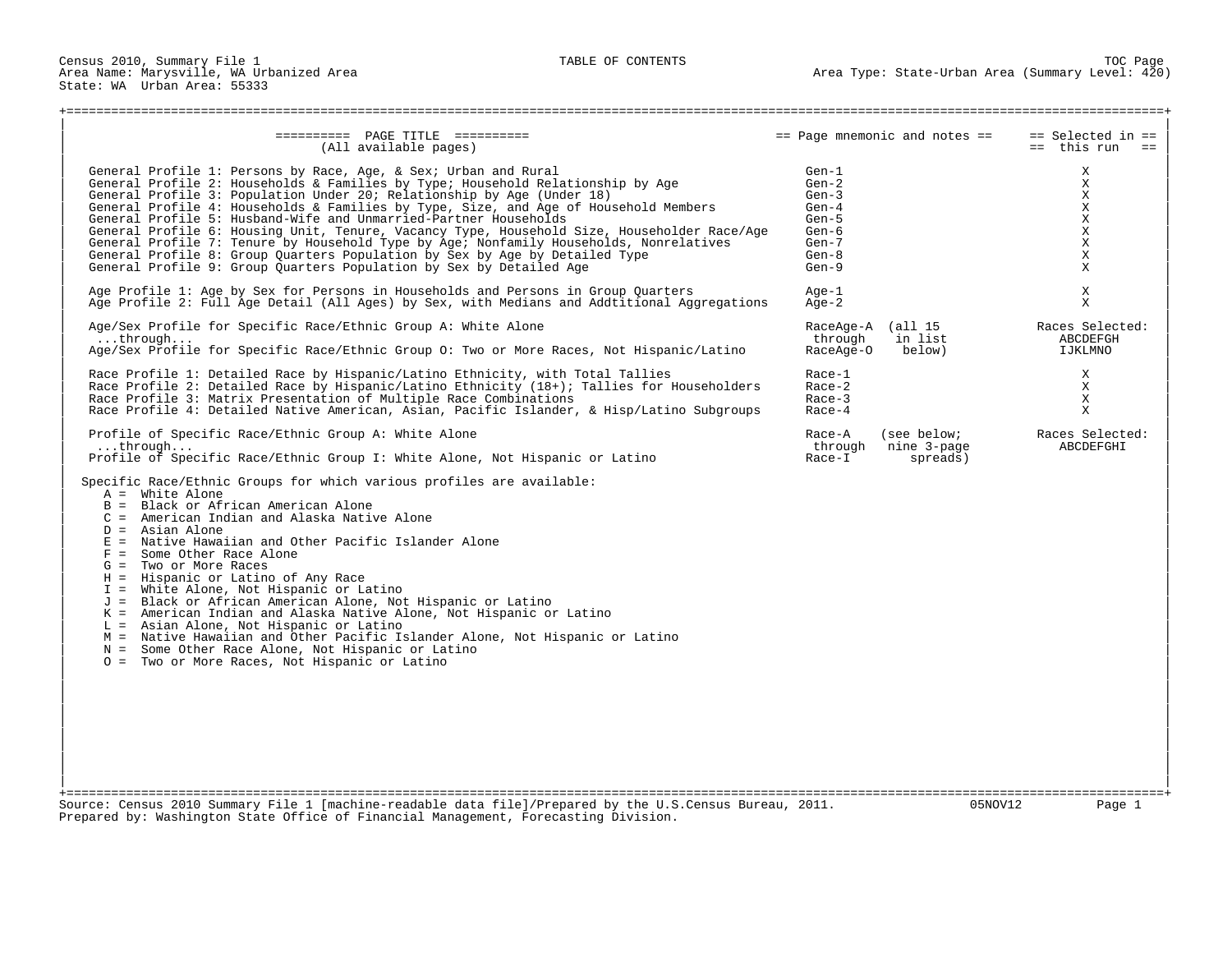State: WA Urban Area: 55333

| P1/P15/P16/P17/P35/P36/P37. POPULATION SUMMARY<br>Universe: Persons, Households, Families                                                                                                                                                              |                                |                                |              | Universe: Persons      | P12/P13. POPULATION BY AGE AND SEX                                                                                                                                                                                                                                                           |                                                                                                                                                                                                                                                                |                              |
|--------------------------------------------------------------------------------------------------------------------------------------------------------------------------------------------------------------------------------------------------------|--------------------------------|--------------------------------|--------------|------------------------|----------------------------------------------------------------------------------------------------------------------------------------------------------------------------------------------------------------------------------------------------------------------------------------------|----------------------------------------------------------------------------------------------------------------------------------------------------------------------------------------------------------------------------------------------------------------|------------------------------|
|                                                                                                                                                                                                                                                        |                                |                                |              |                        | Both Sexes and the season of the season of the season of the season of the season of the season of the season o                                                                                                                                                                              | Male                                                                                                                                                                                                                                                           | Female                       |
|                                                                                                                                                                                                                                                        |                                |                                |              |                        |                                                                                                                                                                                                                                                                                              | Number Pct. Number Pct.                                                                                                                                                                                                                                        | Number Pct.                  |
|                                                                                                                                                                                                                                                        |                                |                                |              |                        |                                                                                                                                                                                                                                                                                              |                                                                                                                                                                                                                                                                |                              |
|                                                                                                                                                                                                                                                        |                                |                                |              |                        | All Ages: 145,140 100.0                                                                                                                                                                                                                                                                      | 72,049 100.0                                                                                                                                                                                                                                                   | 73,091 100.0                 |
|                                                                                                                                                                                                                                                        |                                |                                |              |                        |                                                                                                                                                                                                                                                                                              |                                                                                                                                                                                                                                                                | 5,098<br>7.0                 |
|                                                                                                                                                                                                                                                        |                                |                                |              |                        |                                                                                                                                                                                                                                                                                              |                                                                                                                                                                                                                                                                | 5,252<br>7.2                 |
|                                                                                                                                                                                                                                                        |                                |                                |              |                        |                                                                                                                                                                                                                                                                                              |                                                                                                                                                                                                                                                                | 5,565<br>7.6                 |
|                                                                                                                                                                                                                                                        |                                |                                |              |                        | 111 11302<br>Under 5<br>5 to 9<br>10 to 14<br>11,312<br>7,075<br>15<br>16 17<br>7,075<br>4.9<br>7,075<br>4.9<br>7,075<br>4.9<br>7,075<br>4.9<br>7,075<br>4.9<br>7,075<br>4.9<br>7,075<br>4.9<br>7,075<br>4.9<br>7,18<br>11,638<br>1.1.638<br>1.1.638<br>1.1.638<br>1.1.638<br>1.1.638<br>1.1 | 7.2 5, 383 7.5<br>7.4 5, 544 7.7<br>4.9 5, 744 8.1<br>2.7 2, 063 2.9<br>1.1 861 1.2<br>861 1.2<br>863 1.2<br>863 1.2<br>863 1.2<br>863 1.2<br>5, 263 3.6<br>6.7 4, 868 6.8<br>7.1 5, 106 7.1<br>7.2 5, 263 7.7<br>8.0 5, 820 8.1<br>7.3 5, 314 7.4<br>5.9 4, 2 | 3,428<br>4.7                 |
| P3/P5. POPULATION BY RACE AND HISPANIC OR LATINO<br>Universe: Persons                                                                                                                                                                                  |                                |                                | Not          |                        |                                                                                                                                                                                                                                                                                              |                                                                                                                                                                                                                                                                | 1,826<br>2.5<br>789<br>1.1   |
|                                                                                                                                                                                                                                                        | Total                          | Not<br>Hispanic Hispanic       |              |                        |                                                                                                                                                                                                                                                                                              |                                                                                                                                                                                                                                                                | 785<br>1.1                   |
|                                                                                                                                                                                                                                                        |                                |                                |              |                        |                                                                                                                                                                                                                                                                                              |                                                                                                                                                                                                                                                                | 2,592<br>3.5                 |
|                                                                                                                                                                                                                                                        |                                |                                |              |                        |                                                                                                                                                                                                                                                                                              |                                                                                                                                                                                                                                                                | 4,907<br>6.7                 |
|                                                                                                                                                                                                                                                        |                                |                                |              |                        |                                                                                                                                                                                                                                                                                              |                                                                                                                                                                                                                                                                | 5,169<br>7.1                 |
|                                                                                                                                                                                                                                                        |                                |                                |              |                        |                                                                                                                                                                                                                                                                                              |                                                                                                                                                                                                                                                                | 5,188<br>7.1                 |
|                                                                                                                                                                                                                                                        |                                |                                |              |                        |                                                                                                                                                                                                                                                                                              |                                                                                                                                                                                                                                                                | 5,403<br>7.4<br>5,813<br>8.0 |
|                                                                                                                                                                                                                                                        |                                |                                |              |                        |                                                                                                                                                                                                                                                                                              |                                                                                                                                                                                                                                                                | 5,284<br>7.2                 |
|                                                                                                                                                                                                                                                        |                                |                                |              |                        |                                                                                                                                                                                                                                                                                              |                                                                                                                                                                                                                                                                | 4,378<br>6.0                 |
|                                                                                                                                                                                                                                                        |                                |                                |              |                        |                                                                                                                                                                                                                                                                                              |                                                                                                                                                                                                                                                                | 1,542<br>2.1                 |
| Total:<br>Total:<br>White alone<br>White alone<br>Mite alone<br>Black or African American alone<br>American Indian and Alaska Native alone<br>American Indian and Alaska Native alone<br>Asian alone<br>Asian alone<br>Asian alone<br>Asian alone<br>A |                                |                                |              |                        |                                                                                                                                                                                                                                                                                              |                                                                                                                                                                                                                                                                | 1,986<br>2.7                 |
| P15/P16A-I/P17A-I. HOUSEHOLDS AND HOUSEHOLD POPULATION BY RACE OF HOUSEHOLDER                                                                                                                                                                          |                                |                                |              |                        |                                                                                                                                                                                                                                                                                              |                                                                                                                                                                                                                                                                | 1,080<br>1.5                 |
| Universe: Households and Population in Households by Race of Householder                                                                                                                                                                               |                                |                                | Average      |                        |                                                                                                                                                                                                                                                                                              |                                                                                                                                                                                                                                                                | 1,384<br>1.9<br>2.4<br>1,763 |
|                                                                                                                                                                                                                                                        | Households Pop. in HH HH Size  |                                |              |                        |                                                                                                                                                                                                                                                                                              |                                                                                                                                                                                                                                                                | 1,381<br>1.9                 |
| Householder:                                                                                                                                                                                                                                           |                                |                                |              |                        |                                                                                                                                                                                                                                                                                              |                                                                                                                                                                                                                                                                | 1,167<br>1.6                 |
|                                                                                                                                                                                                                                                        |                                |                                | 2.68         |                        |                                                                                                                                                                                                                                                                                              |                                                                                                                                                                                                                                                                | 1.8<br>1,311                 |
|                                                                                                                                                                                                                                                        |                                |                                | 3.31         |                        |                                                                                                                                                                                                                                                                                              |                                                                                                                                                                                                                                                                |                              |
|                                                                                                                                                                                                                                                        |                                |                                | 3.17         |                        | $\begin{array}{cccccccc} 18 & + & & & 105,476 & 72.7 & & 51,728 & 71.8 \\ 65 & + & & & 14,064 & 9.7 & & 5,978 & 8.3 \end{array}$                                                                                                                                                             |                                                                                                                                                                                                                                                                | 53,748 73.5                  |
|                                                                                                                                                                                                                                                        |                                |                                | 3.48<br>3.82 |                        |                                                                                                                                                                                                                                                                                              |                                                                                                                                                                                                                                                                | 8,086 11.1                   |
|                                                                                                                                                                                                                                                        |                                |                                | 4.22         |                        |                                                                                                                                                                                                                                                                                              | Median Age 35.2 34.4 36.1                                                                                                                                                                                                                                      |                              |
| Equisibolder:<br>White alone<br>Black or African American alone<br>Black or African American alone<br>American Indian and Alaska Native alone<br>Asian alone<br>Native Hawaiian/Other Pacific Islander alone<br>Some Other Race alone<br>Two o         |                                |                                | 3.11         |                        |                                                                                                                                                                                                                                                                                              |                                                                                                                                                                                                                                                                |                              |
|                                                                                                                                                                                                                                                        |                                |                                |              |                        |                                                                                                                                                                                                                                                                                              |                                                                                                                                                                                                                                                                |                              |
|                                                                                                                                                                                                                                                        |                                |                                |              |                        |                                                                                                                                                                                                                                                                                              |                                                                                                                                                                                                                                                                |                              |
|                                                                                                                                                                                                                                                        |                                | ------------------------------ |              |                        |                                                                                                                                                                                                                                                                                              |                                                                                                                                                                                                                                                                |                              |
| P35A-I/P36A-I/P37A-I. FAMILIES AND POPULATION IN FAMILIES BY RACE OF HOUSEHOLDER                                                                                                                                                                       |                                |                                |              | P2/H2. URBAN AND RURAL |                                                                                                                                                                                                                                                                                              |                                                                                                                                                                                                                                                                |                              |
| Universe: Families and Population in Families by Race of Householder                                                                                                                                                                                   |                                |                                |              |                        | Universe: Population, Housing units                                                                                                                                                                                                                                                          |                                                                                                                                                                                                                                                                |                              |
|                                                                                                                                                                                                                                                        |                                | Population Average             |              |                        |                                                                                                                                                                                                                                                                                              |                                                                                                                                                                                                                                                                |                              |
|                                                                                                                                                                                                                                                        | Families in Families Fam. Size |                                |              |                        |                                                                                                                                                                                                                                                                                              | -- Population -- Housing                                                                                                                                                                                                                                       |                              |
| Householder:                                                                                                                                                                                                                                           |                                |                                |              |                        |                                                                                                                                                                                                                                                                                              | Number Pct.                                                                                                                                                                                                                                                    | Units                        |
|                                                                                                                                                                                                                                                        |                                |                                | 3.11<br>3.64 | Total:                 |                                                                                                                                                                                                                                                                                              |                                                                                                                                                                                                                                                                |                              |
|                                                                                                                                                                                                                                                        |                                |                                | 3.56         | Urban:                 |                                                                                                                                                                                                                                                                                              |                                                                                                                                                                                                                                                                |                              |
|                                                                                                                                                                                                                                                        |                                |                                | 3.76         |                        |                                                                                                                                                                                                                                                                                              |                                                                                                                                                                                                                                                                |                              |
|                                                                                                                                                                                                                                                        |                                |                                | 3.97         |                        |                                                                                                                                                                                                                                                                                              |                                                                                                                                                                                                                                                                |                              |
|                                                                                                                                                                                                                                                        |                                |                                | 4.31         | Rural                  |                                                                                                                                                                                                                                                                                              | al: $145,140 100.0$ 55,154<br>rban: 145,140 100.0 55,154<br>Inside urbanized areas 145,140 100.0 55,154<br>Inside urban clusters 0 0.0 0<br>ural 0 0.0 0<br>0                                                                                                  |                              |
| Householder:<br>White alone and Alaska Native alone 529 1,927<br>American Indian and Alaska Native alone 529 1,927<br>American Indian and Alaska Native alone 666 2,368<br>Asian alone 1,237 4,646<br>Native Hawaiian/Other Pacific Isla               |                                |                                | 3.50         |                        |                                                                                                                                                                                                                                                                                              |                                                                                                                                                                                                                                                                |                              |
|                                                                                                                                                                                                                                                        |                                |                                | 4.06         |                        |                                                                                                                                                                                                                                                                                              |                                                                                                                                                                                                                                                                |                              |
|                                                                                                                                                                                                                                                        |                                | 98,457                         | 3.08         |                        |                                                                                                                                                                                                                                                                                              |                                                                                                                                                                                                                                                                |                              |
|                                                                                                                                                                                                                                                        |                                |                                |              |                        |                                                                                                                                                                                                                                                                                              |                                                                                                                                                                                                                                                                |                              |

+===================================================================================================================================================+ Source: Census 2010 Summary File 1 [machine-readable data file]/Prepared by the U.S.Census Bureau, 2011. 05NOV12 Page 2 Prepared by: Washington State Office of Financial Management, Forecasting Division.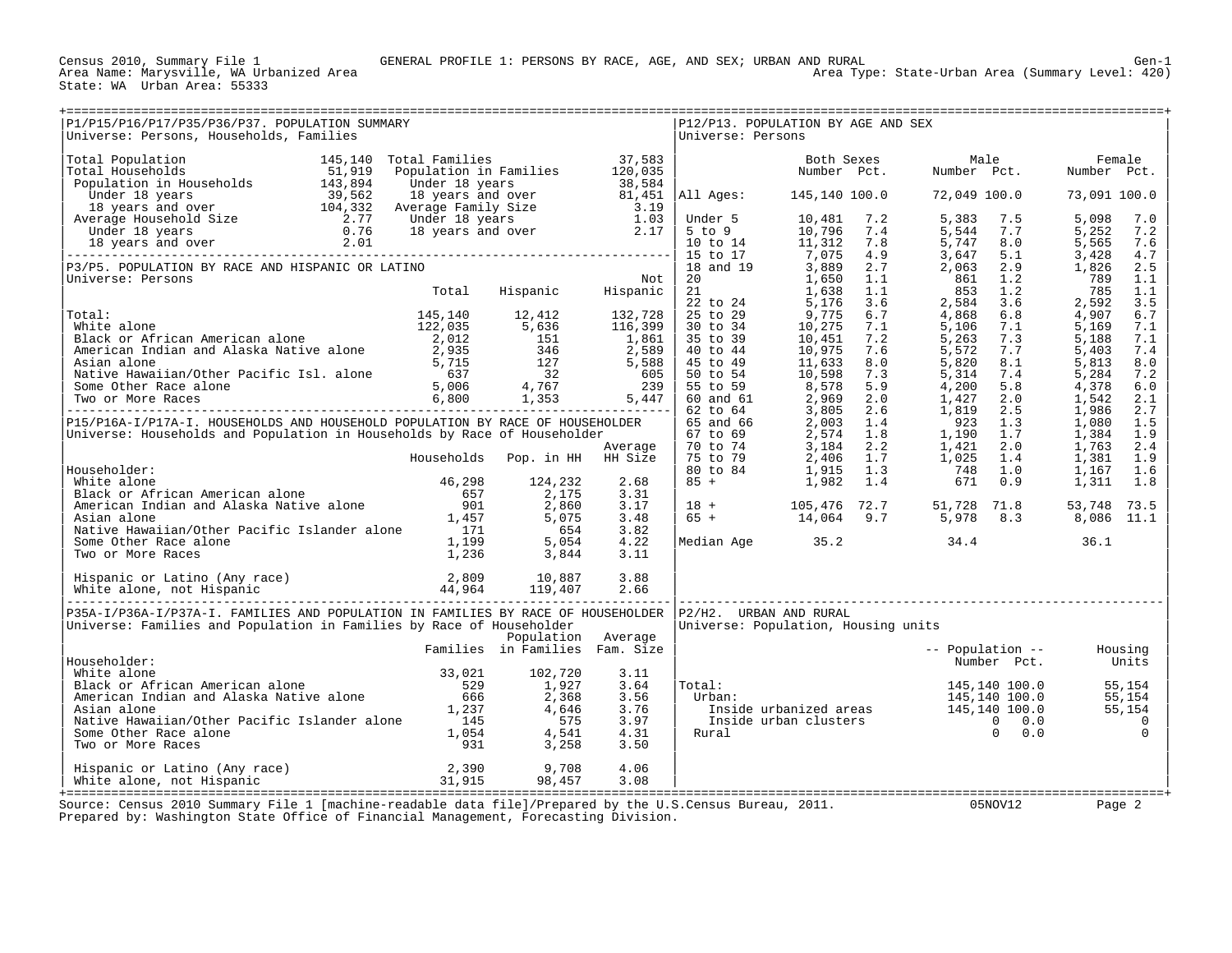Census 2010, Summary File 1 GENERAL PROFILE 2: HOUSEHOLDS & FAMILIES BY TYPE; HOUSEHOLD RELATIONSHIP BY AGE Gen-2 Area Type: State-Urban Area (Summary Level: 420) State: WA Urban Area: 55333

| AND RELATED CHILDREN (*)<br>HOUSEHOLD TYPE BY AGE OF PEOPLE UNDER 18 (*)<br>FOR THE POPULATION UNDER 18 (*)<br>Universe: Families<br>Universe: Households<br>Universe: Persons under 18<br>Presence<br>Presence<br>of Related<br> Total:<br>$51,919$ Total:<br>39,664<br>of Own<br>Children<br>Households with one or more people<br>In households:<br>39,562<br>Children<br>20,856<br>Householder or spouse<br>under 18:<br>3<br>38,583<br>Total Families:<br>37,583<br>37,583<br>Family households:<br>20,576<br>Related child:<br>ner 10.<br>Amily households:<br>Husband-wife families:<br>28,460<br>28,460<br>14,408<br>35,703<br>Husband-wife families:<br>Own child:<br>13,601<br>14,335<br>3,282<br>Children under 18:<br>Under 6 years only<br>In husband-wife families<br>26,567<br>2,976<br>3,263<br>3,359<br>Under 6 only<br>Under 6 years and 6 to 17 years<br>In other families,<br>9,136<br>Under 6 and 6 to 17<br>3,034<br>3,318<br>6 to 17 years only<br>7,767<br>no spouse present:<br>7,591<br>7,754<br>Other families, no spouse present:<br>6,168<br>Male householder<br>2,840<br>6 to 17 years only<br>No children under 18<br>14,859<br>14,125<br>Male householder:<br>1,991<br>Female householder<br>6,296<br>464<br>Other relatives:<br>2,880<br>Under 6 years only<br>Other families,<br>Under 6 years and 6 to 17 years<br>341<br>Grandchild<br>2,089<br>9,123<br>9,123<br>1,186<br>791<br>no spouse present:<br>6 to 17 years only<br>Other relatives<br>Male householder:<br>3,032<br>3,032<br>Female householder:<br>4,177<br>Nonrelatives<br>976<br>1,768<br>1,975<br>859<br>Children under 18:<br>Under 6 years only<br>Under 6 only<br>439<br>494<br>Under 6 years and 6 to 17 years<br>810<br>In group quarters<br>102<br>230<br>299<br>Under 6 and 6 to 17<br>6 to 17 years only<br>2,508<br>Institutional<br>$\overline{0}$<br>1,099<br>1,182<br>6 to 17 years only<br>Nonfamily households:<br>280<br>Noninstitutional<br>102<br>1,264<br>1,057<br>230<br>No children under 18<br>Male householder:<br>6,091<br>52<br>Female householder:<br>6,091<br>Under 6 years only<br>19<br>Children under 18:<br>3,684<br>4,151<br>Under 6 years and 6 to 17 years<br>698<br>159<br>Under 6 only<br>868<br>6 to 17 years only<br>* Responses of "same-sex spouse" were<br>50<br>780<br>Under 6 and 6 to 17<br>633<br>Female householder:<br>edited during processing to "unmarried<br>2,503<br>11<br>6 to 17 years only<br>2,353<br>Under 6 years only<br>partner".<br>No children under 18<br>$\overline{\mathbf{3}}$<br>2,407<br>1,940<br>Under 6 years and 6 to 17 years<br>36<br>6 to 17 years only<br>P41. AGE OF GRANDCHILDREN UNDER 18 YEARS<br>P19. HOUSEHOLD SIZE, HOUSEHOLD TYPE, AND PRESENCE<br>Households with no people under 18:<br>31,063<br>LIVING WITH A GRANDPARENT HOUSEHOLDER<br>17,007 Universe: Grandchildren under 18 living<br>OF OWN CHILDREN (*)<br>Family households:<br>Universe: Households<br>Husband-wife families:<br>14,052<br>with a grandparent householder<br>Other families, no spouse present: 2,955<br>51,919<br>$1,041$ $ Total:$<br>Total:<br>Male householder<br>2,089<br>10,793<br>1-person households:<br>Female householder<br>1,914<br>Under 3 years<br>620<br>5,011<br>Nonfamily households:<br>339<br>Male householder<br>14,056<br>3 and 4 years<br>5,782<br>Male householder<br>140<br>Female householder<br>6,932<br>5 years<br>603<br>Female householder<br>7,124<br>6 to 11 years<br>387<br>2-or-more-person households:<br>41,126<br>12 to 17 years<br>37,583<br>Family households:<br>28,460<br>Husband-wife families:<br>13,601<br>With own children under 18<br>No own children under 18<br>P40. OWN CHILDREN UNDER 18 YEARS BY FAMILY TYPE AND AGE (*)<br>14,859<br>Universe: Own Children Under 18 Years<br>Other families, no spouse present: 9,123<br>In Female<br>In Male<br>3,032<br>Male householder:<br>Householder Pct.<br>Householder Pct.<br>In Husband Pct.<br>With own children under 18<br>1,768<br>-Wife of<br>No Wife<br>of<br>No Husband<br>of<br>With own children under 18<br>No own children under 18<br>Female householder:<br>With own children under 18<br>No own children under 18<br>1,264<br>Total<br>Families Tot.<br>Families<br>Tot.<br>Families<br>Tot.<br>Female householder:<br>6,091<br>3,684 Total under 18 Years:<br>2,407 Under 3 Years<br>35,703<br>2,840<br>8.0<br>6,296<br>17.6<br>26,567<br>74.4<br>5,306<br>8.5<br>4,080 76.9<br>452<br>774<br>14.6<br>3,543<br>3,745<br>Nonfamily households:<br>3 and 4 Years<br>2,873 76.7<br>267<br>7.1<br>605 16.2<br>Male householder<br>2,151<br>1,915<br>5 Years<br>1,458<br>76.1<br>134<br>7.0<br>323 16.9<br>1,392<br>6 to 11 Years<br>12,068<br>9,029 74.8<br>879<br>7.3<br>Female householder<br>2,160 17.9<br>$9,127$ 72.0<br>12 to 17 Years<br>12,669<br>8.7<br>1,108<br>2,434 19.2<br>Source: Census 2010 Summary File 1 [machine-readable data file]/Prepared by the U.S.Census Bureau, 2011.<br>05NOV12<br>Page 3<br>Prepared by: Washington State Office of Financial Management, Forecasting Division. | P38/P39. FAMILY TYPE BY PRESENCE AND AGE OF OWN |  | P20. HOUSEHOLDS BY PRESENCE OF PEOPLE UNDER 18 BY |  | P31. RELATIONSHIP BY HOUSEHOLD TYPE |  |  |
|------------------------------------------------------------------------------------------------------------------------------------------------------------------------------------------------------------------------------------------------------------------------------------------------------------------------------------------------------------------------------------------------------------------------------------------------------------------------------------------------------------------------------------------------------------------------------------------------------------------------------------------------------------------------------------------------------------------------------------------------------------------------------------------------------------------------------------------------------------------------------------------------------------------------------------------------------------------------------------------------------------------------------------------------------------------------------------------------------------------------------------------------------------------------------------------------------------------------------------------------------------------------------------------------------------------------------------------------------------------------------------------------------------------------------------------------------------------------------------------------------------------------------------------------------------------------------------------------------------------------------------------------------------------------------------------------------------------------------------------------------------------------------------------------------------------------------------------------------------------------------------------------------------------------------------------------------------------------------------------------------------------------------------------------------------------------------------------------------------------------------------------------------------------------------------------------------------------------------------------------------------------------------------------------------------------------------------------------------------------------------------------------------------------------------------------------------------------------------------------------------------------------------------------------------------------------------------------------------------------------------------------------------------------------------------------------------------------------------------------------------------------------------------------------------------------------------------------------------------------------------------------------------------------------------------------------------------------------------------------------------------------------------------------------------------------------------------------------------------------------------------------------------------------------------------------------------------------------------------------------------------------------------------------------------------------------------------------------------------------------------------------------------------------------------------------------------------------------------------------------------------------------------------------------------------------------------------------------------------------------------------------------------------------------------------------------------------------------------------------------------------------------------------------------------------------------------------------------------------------------------------------------------------------------------------------------------------------------------------------------------------------------------------------------------------------------------------------------------------------------------------------------------------------------------------------------------------------------------------------------------------------------------------------------------------------------------------------------------------------------------------------------------------------------------------------------------------------------------------------------------------------------------------------------------------------------------------------------------------------------------------------------------------------------------------------------------------------------------------------------------------------------------------------------------------------------------------------------------------------------------------------------------------------------------------------------------------------------------------------------------------------------------------------------------------------------------------------|-------------------------------------------------|--|---------------------------------------------------|--|-------------------------------------|--|--|
|                                                                                                                                                                                                                                                                                                                                                                                                                                                                                                                                                                                                                                                                                                                                                                                                                                                                                                                                                                                                                                                                                                                                                                                                                                                                                                                                                                                                                                                                                                                                                                                                                                                                                                                                                                                                                                                                                                                                                                                                                                                                                                                                                                                                                                                                                                                                                                                                                                                                                                                                                                                                                                                                                                                                                                                                                                                                                                                                                                                                                                                                                                                                                                                                                                                                                                                                                                                                                                                                                                                                                                                                                                                                                                                                                                                                                                                                                                                                                                                                                                                                                                                                                                                                                                                                                                                                                                                                                                                                                                                                                                                                                                                                                                                                                                                                                                                                                                                                                                                                                                                                                          |                                                 |  |                                                   |  |                                     |  |  |
|                                                                                                                                                                                                                                                                                                                                                                                                                                                                                                                                                                                                                                                                                                                                                                                                                                                                                                                                                                                                                                                                                                                                                                                                                                                                                                                                                                                                                                                                                                                                                                                                                                                                                                                                                                                                                                                                                                                                                                                                                                                                                                                                                                                                                                                                                                                                                                                                                                                                                                                                                                                                                                                                                                                                                                                                                                                                                                                                                                                                                                                                                                                                                                                                                                                                                                                                                                                                                                                                                                                                                                                                                                                                                                                                                                                                                                                                                                                                                                                                                                                                                                                                                                                                                                                                                                                                                                                                                                                                                                                                                                                                                                                                                                                                                                                                                                                                                                                                                                                                                                                                                          |                                                 |  |                                                   |  |                                     |  |  |
|                                                                                                                                                                                                                                                                                                                                                                                                                                                                                                                                                                                                                                                                                                                                                                                                                                                                                                                                                                                                                                                                                                                                                                                                                                                                                                                                                                                                                                                                                                                                                                                                                                                                                                                                                                                                                                                                                                                                                                                                                                                                                                                                                                                                                                                                                                                                                                                                                                                                                                                                                                                                                                                                                                                                                                                                                                                                                                                                                                                                                                                                                                                                                                                                                                                                                                                                                                                                                                                                                                                                                                                                                                                                                                                                                                                                                                                                                                                                                                                                                                                                                                                                                                                                                                                                                                                                                                                                                                                                                                                                                                                                                                                                                                                                                                                                                                                                                                                                                                                                                                                                                          |                                                 |  |                                                   |  |                                     |  |  |
|                                                                                                                                                                                                                                                                                                                                                                                                                                                                                                                                                                                                                                                                                                                                                                                                                                                                                                                                                                                                                                                                                                                                                                                                                                                                                                                                                                                                                                                                                                                                                                                                                                                                                                                                                                                                                                                                                                                                                                                                                                                                                                                                                                                                                                                                                                                                                                                                                                                                                                                                                                                                                                                                                                                                                                                                                                                                                                                                                                                                                                                                                                                                                                                                                                                                                                                                                                                                                                                                                                                                                                                                                                                                                                                                                                                                                                                                                                                                                                                                                                                                                                                                                                                                                                                                                                                                                                                                                                                                                                                                                                                                                                                                                                                                                                                                                                                                                                                                                                                                                                                                                          |                                                 |  |                                                   |  |                                     |  |  |
|                                                                                                                                                                                                                                                                                                                                                                                                                                                                                                                                                                                                                                                                                                                                                                                                                                                                                                                                                                                                                                                                                                                                                                                                                                                                                                                                                                                                                                                                                                                                                                                                                                                                                                                                                                                                                                                                                                                                                                                                                                                                                                                                                                                                                                                                                                                                                                                                                                                                                                                                                                                                                                                                                                                                                                                                                                                                                                                                                                                                                                                                                                                                                                                                                                                                                                                                                                                                                                                                                                                                                                                                                                                                                                                                                                                                                                                                                                                                                                                                                                                                                                                                                                                                                                                                                                                                                                                                                                                                                                                                                                                                                                                                                                                                                                                                                                                                                                                                                                                                                                                                                          |                                                 |  |                                                   |  |                                     |  |  |
|                                                                                                                                                                                                                                                                                                                                                                                                                                                                                                                                                                                                                                                                                                                                                                                                                                                                                                                                                                                                                                                                                                                                                                                                                                                                                                                                                                                                                                                                                                                                                                                                                                                                                                                                                                                                                                                                                                                                                                                                                                                                                                                                                                                                                                                                                                                                                                                                                                                                                                                                                                                                                                                                                                                                                                                                                                                                                                                                                                                                                                                                                                                                                                                                                                                                                                                                                                                                                                                                                                                                                                                                                                                                                                                                                                                                                                                                                                                                                                                                                                                                                                                                                                                                                                                                                                                                                                                                                                                                                                                                                                                                                                                                                                                                                                                                                                                                                                                                                                                                                                                                                          |                                                 |  |                                                   |  |                                     |  |  |
|                                                                                                                                                                                                                                                                                                                                                                                                                                                                                                                                                                                                                                                                                                                                                                                                                                                                                                                                                                                                                                                                                                                                                                                                                                                                                                                                                                                                                                                                                                                                                                                                                                                                                                                                                                                                                                                                                                                                                                                                                                                                                                                                                                                                                                                                                                                                                                                                                                                                                                                                                                                                                                                                                                                                                                                                                                                                                                                                                                                                                                                                                                                                                                                                                                                                                                                                                                                                                                                                                                                                                                                                                                                                                                                                                                                                                                                                                                                                                                                                                                                                                                                                                                                                                                                                                                                                                                                                                                                                                                                                                                                                                                                                                                                                                                                                                                                                                                                                                                                                                                                                                          |                                                 |  |                                                   |  |                                     |  |  |
|                                                                                                                                                                                                                                                                                                                                                                                                                                                                                                                                                                                                                                                                                                                                                                                                                                                                                                                                                                                                                                                                                                                                                                                                                                                                                                                                                                                                                                                                                                                                                                                                                                                                                                                                                                                                                                                                                                                                                                                                                                                                                                                                                                                                                                                                                                                                                                                                                                                                                                                                                                                                                                                                                                                                                                                                                                                                                                                                                                                                                                                                                                                                                                                                                                                                                                                                                                                                                                                                                                                                                                                                                                                                                                                                                                                                                                                                                                                                                                                                                                                                                                                                                                                                                                                                                                                                                                                                                                                                                                                                                                                                                                                                                                                                                                                                                                                                                                                                                                                                                                                                                          |                                                 |  |                                                   |  |                                     |  |  |
|                                                                                                                                                                                                                                                                                                                                                                                                                                                                                                                                                                                                                                                                                                                                                                                                                                                                                                                                                                                                                                                                                                                                                                                                                                                                                                                                                                                                                                                                                                                                                                                                                                                                                                                                                                                                                                                                                                                                                                                                                                                                                                                                                                                                                                                                                                                                                                                                                                                                                                                                                                                                                                                                                                                                                                                                                                                                                                                                                                                                                                                                                                                                                                                                                                                                                                                                                                                                                                                                                                                                                                                                                                                                                                                                                                                                                                                                                                                                                                                                                                                                                                                                                                                                                                                                                                                                                                                                                                                                                                                                                                                                                                                                                                                                                                                                                                                                                                                                                                                                                                                                                          |                                                 |  |                                                   |  |                                     |  |  |
|                                                                                                                                                                                                                                                                                                                                                                                                                                                                                                                                                                                                                                                                                                                                                                                                                                                                                                                                                                                                                                                                                                                                                                                                                                                                                                                                                                                                                                                                                                                                                                                                                                                                                                                                                                                                                                                                                                                                                                                                                                                                                                                                                                                                                                                                                                                                                                                                                                                                                                                                                                                                                                                                                                                                                                                                                                                                                                                                                                                                                                                                                                                                                                                                                                                                                                                                                                                                                                                                                                                                                                                                                                                                                                                                                                                                                                                                                                                                                                                                                                                                                                                                                                                                                                                                                                                                                                                                                                                                                                                                                                                                                                                                                                                                                                                                                                                                                                                                                                                                                                                                                          |                                                 |  |                                                   |  |                                     |  |  |
|                                                                                                                                                                                                                                                                                                                                                                                                                                                                                                                                                                                                                                                                                                                                                                                                                                                                                                                                                                                                                                                                                                                                                                                                                                                                                                                                                                                                                                                                                                                                                                                                                                                                                                                                                                                                                                                                                                                                                                                                                                                                                                                                                                                                                                                                                                                                                                                                                                                                                                                                                                                                                                                                                                                                                                                                                                                                                                                                                                                                                                                                                                                                                                                                                                                                                                                                                                                                                                                                                                                                                                                                                                                                                                                                                                                                                                                                                                                                                                                                                                                                                                                                                                                                                                                                                                                                                                                                                                                                                                                                                                                                                                                                                                                                                                                                                                                                                                                                                                                                                                                                                          |                                                 |  |                                                   |  |                                     |  |  |
|                                                                                                                                                                                                                                                                                                                                                                                                                                                                                                                                                                                                                                                                                                                                                                                                                                                                                                                                                                                                                                                                                                                                                                                                                                                                                                                                                                                                                                                                                                                                                                                                                                                                                                                                                                                                                                                                                                                                                                                                                                                                                                                                                                                                                                                                                                                                                                                                                                                                                                                                                                                                                                                                                                                                                                                                                                                                                                                                                                                                                                                                                                                                                                                                                                                                                                                                                                                                                                                                                                                                                                                                                                                                                                                                                                                                                                                                                                                                                                                                                                                                                                                                                                                                                                                                                                                                                                                                                                                                                                                                                                                                                                                                                                                                                                                                                                                                                                                                                                                                                                                                                          |                                                 |  |                                                   |  |                                     |  |  |
|                                                                                                                                                                                                                                                                                                                                                                                                                                                                                                                                                                                                                                                                                                                                                                                                                                                                                                                                                                                                                                                                                                                                                                                                                                                                                                                                                                                                                                                                                                                                                                                                                                                                                                                                                                                                                                                                                                                                                                                                                                                                                                                                                                                                                                                                                                                                                                                                                                                                                                                                                                                                                                                                                                                                                                                                                                                                                                                                                                                                                                                                                                                                                                                                                                                                                                                                                                                                                                                                                                                                                                                                                                                                                                                                                                                                                                                                                                                                                                                                                                                                                                                                                                                                                                                                                                                                                                                                                                                                                                                                                                                                                                                                                                                                                                                                                                                                                                                                                                                                                                                                                          |                                                 |  |                                                   |  |                                     |  |  |
|                                                                                                                                                                                                                                                                                                                                                                                                                                                                                                                                                                                                                                                                                                                                                                                                                                                                                                                                                                                                                                                                                                                                                                                                                                                                                                                                                                                                                                                                                                                                                                                                                                                                                                                                                                                                                                                                                                                                                                                                                                                                                                                                                                                                                                                                                                                                                                                                                                                                                                                                                                                                                                                                                                                                                                                                                                                                                                                                                                                                                                                                                                                                                                                                                                                                                                                                                                                                                                                                                                                                                                                                                                                                                                                                                                                                                                                                                                                                                                                                                                                                                                                                                                                                                                                                                                                                                                                                                                                                                                                                                                                                                                                                                                                                                                                                                                                                                                                                                                                                                                                                                          |                                                 |  |                                                   |  |                                     |  |  |
|                                                                                                                                                                                                                                                                                                                                                                                                                                                                                                                                                                                                                                                                                                                                                                                                                                                                                                                                                                                                                                                                                                                                                                                                                                                                                                                                                                                                                                                                                                                                                                                                                                                                                                                                                                                                                                                                                                                                                                                                                                                                                                                                                                                                                                                                                                                                                                                                                                                                                                                                                                                                                                                                                                                                                                                                                                                                                                                                                                                                                                                                                                                                                                                                                                                                                                                                                                                                                                                                                                                                                                                                                                                                                                                                                                                                                                                                                                                                                                                                                                                                                                                                                                                                                                                                                                                                                                                                                                                                                                                                                                                                                                                                                                                                                                                                                                                                                                                                                                                                                                                                                          |                                                 |  |                                                   |  |                                     |  |  |
|                                                                                                                                                                                                                                                                                                                                                                                                                                                                                                                                                                                                                                                                                                                                                                                                                                                                                                                                                                                                                                                                                                                                                                                                                                                                                                                                                                                                                                                                                                                                                                                                                                                                                                                                                                                                                                                                                                                                                                                                                                                                                                                                                                                                                                                                                                                                                                                                                                                                                                                                                                                                                                                                                                                                                                                                                                                                                                                                                                                                                                                                                                                                                                                                                                                                                                                                                                                                                                                                                                                                                                                                                                                                                                                                                                                                                                                                                                                                                                                                                                                                                                                                                                                                                                                                                                                                                                                                                                                                                                                                                                                                                                                                                                                                                                                                                                                                                                                                                                                                                                                                                          |                                                 |  |                                                   |  |                                     |  |  |
|                                                                                                                                                                                                                                                                                                                                                                                                                                                                                                                                                                                                                                                                                                                                                                                                                                                                                                                                                                                                                                                                                                                                                                                                                                                                                                                                                                                                                                                                                                                                                                                                                                                                                                                                                                                                                                                                                                                                                                                                                                                                                                                                                                                                                                                                                                                                                                                                                                                                                                                                                                                                                                                                                                                                                                                                                                                                                                                                                                                                                                                                                                                                                                                                                                                                                                                                                                                                                                                                                                                                                                                                                                                                                                                                                                                                                                                                                                                                                                                                                                                                                                                                                                                                                                                                                                                                                                                                                                                                                                                                                                                                                                                                                                                                                                                                                                                                                                                                                                                                                                                                                          |                                                 |  |                                                   |  |                                     |  |  |
|                                                                                                                                                                                                                                                                                                                                                                                                                                                                                                                                                                                                                                                                                                                                                                                                                                                                                                                                                                                                                                                                                                                                                                                                                                                                                                                                                                                                                                                                                                                                                                                                                                                                                                                                                                                                                                                                                                                                                                                                                                                                                                                                                                                                                                                                                                                                                                                                                                                                                                                                                                                                                                                                                                                                                                                                                                                                                                                                                                                                                                                                                                                                                                                                                                                                                                                                                                                                                                                                                                                                                                                                                                                                                                                                                                                                                                                                                                                                                                                                                                                                                                                                                                                                                                                                                                                                                                                                                                                                                                                                                                                                                                                                                                                                                                                                                                                                                                                                                                                                                                                                                          |                                                 |  |                                                   |  |                                     |  |  |
|                                                                                                                                                                                                                                                                                                                                                                                                                                                                                                                                                                                                                                                                                                                                                                                                                                                                                                                                                                                                                                                                                                                                                                                                                                                                                                                                                                                                                                                                                                                                                                                                                                                                                                                                                                                                                                                                                                                                                                                                                                                                                                                                                                                                                                                                                                                                                                                                                                                                                                                                                                                                                                                                                                                                                                                                                                                                                                                                                                                                                                                                                                                                                                                                                                                                                                                                                                                                                                                                                                                                                                                                                                                                                                                                                                                                                                                                                                                                                                                                                                                                                                                                                                                                                                                                                                                                                                                                                                                                                                                                                                                                                                                                                                                                                                                                                                                                                                                                                                                                                                                                                          |                                                 |  |                                                   |  |                                     |  |  |
|                                                                                                                                                                                                                                                                                                                                                                                                                                                                                                                                                                                                                                                                                                                                                                                                                                                                                                                                                                                                                                                                                                                                                                                                                                                                                                                                                                                                                                                                                                                                                                                                                                                                                                                                                                                                                                                                                                                                                                                                                                                                                                                                                                                                                                                                                                                                                                                                                                                                                                                                                                                                                                                                                                                                                                                                                                                                                                                                                                                                                                                                                                                                                                                                                                                                                                                                                                                                                                                                                                                                                                                                                                                                                                                                                                                                                                                                                                                                                                                                                                                                                                                                                                                                                                                                                                                                                                                                                                                                                                                                                                                                                                                                                                                                                                                                                                                                                                                                                                                                                                                                                          |                                                 |  |                                                   |  |                                     |  |  |
|                                                                                                                                                                                                                                                                                                                                                                                                                                                                                                                                                                                                                                                                                                                                                                                                                                                                                                                                                                                                                                                                                                                                                                                                                                                                                                                                                                                                                                                                                                                                                                                                                                                                                                                                                                                                                                                                                                                                                                                                                                                                                                                                                                                                                                                                                                                                                                                                                                                                                                                                                                                                                                                                                                                                                                                                                                                                                                                                                                                                                                                                                                                                                                                                                                                                                                                                                                                                                                                                                                                                                                                                                                                                                                                                                                                                                                                                                                                                                                                                                                                                                                                                                                                                                                                                                                                                                                                                                                                                                                                                                                                                                                                                                                                                                                                                                                                                                                                                                                                                                                                                                          |                                                 |  |                                                   |  |                                     |  |  |
|                                                                                                                                                                                                                                                                                                                                                                                                                                                                                                                                                                                                                                                                                                                                                                                                                                                                                                                                                                                                                                                                                                                                                                                                                                                                                                                                                                                                                                                                                                                                                                                                                                                                                                                                                                                                                                                                                                                                                                                                                                                                                                                                                                                                                                                                                                                                                                                                                                                                                                                                                                                                                                                                                                                                                                                                                                                                                                                                                                                                                                                                                                                                                                                                                                                                                                                                                                                                                                                                                                                                                                                                                                                                                                                                                                                                                                                                                                                                                                                                                                                                                                                                                                                                                                                                                                                                                                                                                                                                                                                                                                                                                                                                                                                                                                                                                                                                                                                                                                                                                                                                                          |                                                 |  |                                                   |  |                                     |  |  |
|                                                                                                                                                                                                                                                                                                                                                                                                                                                                                                                                                                                                                                                                                                                                                                                                                                                                                                                                                                                                                                                                                                                                                                                                                                                                                                                                                                                                                                                                                                                                                                                                                                                                                                                                                                                                                                                                                                                                                                                                                                                                                                                                                                                                                                                                                                                                                                                                                                                                                                                                                                                                                                                                                                                                                                                                                                                                                                                                                                                                                                                                                                                                                                                                                                                                                                                                                                                                                                                                                                                                                                                                                                                                                                                                                                                                                                                                                                                                                                                                                                                                                                                                                                                                                                                                                                                                                                                                                                                                                                                                                                                                                                                                                                                                                                                                                                                                                                                                                                                                                                                                                          |                                                 |  |                                                   |  |                                     |  |  |
|                                                                                                                                                                                                                                                                                                                                                                                                                                                                                                                                                                                                                                                                                                                                                                                                                                                                                                                                                                                                                                                                                                                                                                                                                                                                                                                                                                                                                                                                                                                                                                                                                                                                                                                                                                                                                                                                                                                                                                                                                                                                                                                                                                                                                                                                                                                                                                                                                                                                                                                                                                                                                                                                                                                                                                                                                                                                                                                                                                                                                                                                                                                                                                                                                                                                                                                                                                                                                                                                                                                                                                                                                                                                                                                                                                                                                                                                                                                                                                                                                                                                                                                                                                                                                                                                                                                                                                                                                                                                                                                                                                                                                                                                                                                                                                                                                                                                                                                                                                                                                                                                                          |                                                 |  |                                                   |  |                                     |  |  |
|                                                                                                                                                                                                                                                                                                                                                                                                                                                                                                                                                                                                                                                                                                                                                                                                                                                                                                                                                                                                                                                                                                                                                                                                                                                                                                                                                                                                                                                                                                                                                                                                                                                                                                                                                                                                                                                                                                                                                                                                                                                                                                                                                                                                                                                                                                                                                                                                                                                                                                                                                                                                                                                                                                                                                                                                                                                                                                                                                                                                                                                                                                                                                                                                                                                                                                                                                                                                                                                                                                                                                                                                                                                                                                                                                                                                                                                                                                                                                                                                                                                                                                                                                                                                                                                                                                                                                                                                                                                                                                                                                                                                                                                                                                                                                                                                                                                                                                                                                                                                                                                                                          |                                                 |  |                                                   |  |                                     |  |  |
|                                                                                                                                                                                                                                                                                                                                                                                                                                                                                                                                                                                                                                                                                                                                                                                                                                                                                                                                                                                                                                                                                                                                                                                                                                                                                                                                                                                                                                                                                                                                                                                                                                                                                                                                                                                                                                                                                                                                                                                                                                                                                                                                                                                                                                                                                                                                                                                                                                                                                                                                                                                                                                                                                                                                                                                                                                                                                                                                                                                                                                                                                                                                                                                                                                                                                                                                                                                                                                                                                                                                                                                                                                                                                                                                                                                                                                                                                                                                                                                                                                                                                                                                                                                                                                                                                                                                                                                                                                                                                                                                                                                                                                                                                                                                                                                                                                                                                                                                                                                                                                                                                          |                                                 |  |                                                   |  |                                     |  |  |
|                                                                                                                                                                                                                                                                                                                                                                                                                                                                                                                                                                                                                                                                                                                                                                                                                                                                                                                                                                                                                                                                                                                                                                                                                                                                                                                                                                                                                                                                                                                                                                                                                                                                                                                                                                                                                                                                                                                                                                                                                                                                                                                                                                                                                                                                                                                                                                                                                                                                                                                                                                                                                                                                                                                                                                                                                                                                                                                                                                                                                                                                                                                                                                                                                                                                                                                                                                                                                                                                                                                                                                                                                                                                                                                                                                                                                                                                                                                                                                                                                                                                                                                                                                                                                                                                                                                                                                                                                                                                                                                                                                                                                                                                                                                                                                                                                                                                                                                                                                                                                                                                                          |                                                 |  |                                                   |  |                                     |  |  |
|                                                                                                                                                                                                                                                                                                                                                                                                                                                                                                                                                                                                                                                                                                                                                                                                                                                                                                                                                                                                                                                                                                                                                                                                                                                                                                                                                                                                                                                                                                                                                                                                                                                                                                                                                                                                                                                                                                                                                                                                                                                                                                                                                                                                                                                                                                                                                                                                                                                                                                                                                                                                                                                                                                                                                                                                                                                                                                                                                                                                                                                                                                                                                                                                                                                                                                                                                                                                                                                                                                                                                                                                                                                                                                                                                                                                                                                                                                                                                                                                                                                                                                                                                                                                                                                                                                                                                                                                                                                                                                                                                                                                                                                                                                                                                                                                                                                                                                                                                                                                                                                                                          |                                                 |  |                                                   |  |                                     |  |  |
|                                                                                                                                                                                                                                                                                                                                                                                                                                                                                                                                                                                                                                                                                                                                                                                                                                                                                                                                                                                                                                                                                                                                                                                                                                                                                                                                                                                                                                                                                                                                                                                                                                                                                                                                                                                                                                                                                                                                                                                                                                                                                                                                                                                                                                                                                                                                                                                                                                                                                                                                                                                                                                                                                                                                                                                                                                                                                                                                                                                                                                                                                                                                                                                                                                                                                                                                                                                                                                                                                                                                                                                                                                                                                                                                                                                                                                                                                                                                                                                                                                                                                                                                                                                                                                                                                                                                                                                                                                                                                                                                                                                                                                                                                                                                                                                                                                                                                                                                                                                                                                                                                          |                                                 |  |                                                   |  |                                     |  |  |
|                                                                                                                                                                                                                                                                                                                                                                                                                                                                                                                                                                                                                                                                                                                                                                                                                                                                                                                                                                                                                                                                                                                                                                                                                                                                                                                                                                                                                                                                                                                                                                                                                                                                                                                                                                                                                                                                                                                                                                                                                                                                                                                                                                                                                                                                                                                                                                                                                                                                                                                                                                                                                                                                                                                                                                                                                                                                                                                                                                                                                                                                                                                                                                                                                                                                                                                                                                                                                                                                                                                                                                                                                                                                                                                                                                                                                                                                                                                                                                                                                                                                                                                                                                                                                                                                                                                                                                                                                                                                                                                                                                                                                                                                                                                                                                                                                                                                                                                                                                                                                                                                                          |                                                 |  |                                                   |  |                                     |  |  |
|                                                                                                                                                                                                                                                                                                                                                                                                                                                                                                                                                                                                                                                                                                                                                                                                                                                                                                                                                                                                                                                                                                                                                                                                                                                                                                                                                                                                                                                                                                                                                                                                                                                                                                                                                                                                                                                                                                                                                                                                                                                                                                                                                                                                                                                                                                                                                                                                                                                                                                                                                                                                                                                                                                                                                                                                                                                                                                                                                                                                                                                                                                                                                                                                                                                                                                                                                                                                                                                                                                                                                                                                                                                                                                                                                                                                                                                                                                                                                                                                                                                                                                                                                                                                                                                                                                                                                                                                                                                                                                                                                                                                                                                                                                                                                                                                                                                                                                                                                                                                                                                                                          |                                                 |  |                                                   |  |                                     |  |  |
|                                                                                                                                                                                                                                                                                                                                                                                                                                                                                                                                                                                                                                                                                                                                                                                                                                                                                                                                                                                                                                                                                                                                                                                                                                                                                                                                                                                                                                                                                                                                                                                                                                                                                                                                                                                                                                                                                                                                                                                                                                                                                                                                                                                                                                                                                                                                                                                                                                                                                                                                                                                                                                                                                                                                                                                                                                                                                                                                                                                                                                                                                                                                                                                                                                                                                                                                                                                                                                                                                                                                                                                                                                                                                                                                                                                                                                                                                                                                                                                                                                                                                                                                                                                                                                                                                                                                                                                                                                                                                                                                                                                                                                                                                                                                                                                                                                                                                                                                                                                                                                                                                          |                                                 |  |                                                   |  |                                     |  |  |
|                                                                                                                                                                                                                                                                                                                                                                                                                                                                                                                                                                                                                                                                                                                                                                                                                                                                                                                                                                                                                                                                                                                                                                                                                                                                                                                                                                                                                                                                                                                                                                                                                                                                                                                                                                                                                                                                                                                                                                                                                                                                                                                                                                                                                                                                                                                                                                                                                                                                                                                                                                                                                                                                                                                                                                                                                                                                                                                                                                                                                                                                                                                                                                                                                                                                                                                                                                                                                                                                                                                                                                                                                                                                                                                                                                                                                                                                                                                                                                                                                                                                                                                                                                                                                                                                                                                                                                                                                                                                                                                                                                                                                                                                                                                                                                                                                                                                                                                                                                                                                                                                                          |                                                 |  |                                                   |  |                                     |  |  |
|                                                                                                                                                                                                                                                                                                                                                                                                                                                                                                                                                                                                                                                                                                                                                                                                                                                                                                                                                                                                                                                                                                                                                                                                                                                                                                                                                                                                                                                                                                                                                                                                                                                                                                                                                                                                                                                                                                                                                                                                                                                                                                                                                                                                                                                                                                                                                                                                                                                                                                                                                                                                                                                                                                                                                                                                                                                                                                                                                                                                                                                                                                                                                                                                                                                                                                                                                                                                                                                                                                                                                                                                                                                                                                                                                                                                                                                                                                                                                                                                                                                                                                                                                                                                                                                                                                                                                                                                                                                                                                                                                                                                                                                                                                                                                                                                                                                                                                                                                                                                                                                                                          |                                                 |  |                                                   |  |                                     |  |  |
|                                                                                                                                                                                                                                                                                                                                                                                                                                                                                                                                                                                                                                                                                                                                                                                                                                                                                                                                                                                                                                                                                                                                                                                                                                                                                                                                                                                                                                                                                                                                                                                                                                                                                                                                                                                                                                                                                                                                                                                                                                                                                                                                                                                                                                                                                                                                                                                                                                                                                                                                                                                                                                                                                                                                                                                                                                                                                                                                                                                                                                                                                                                                                                                                                                                                                                                                                                                                                                                                                                                                                                                                                                                                                                                                                                                                                                                                                                                                                                                                                                                                                                                                                                                                                                                                                                                                                                                                                                                                                                                                                                                                                                                                                                                                                                                                                                                                                                                                                                                                                                                                                          |                                                 |  |                                                   |  |                                     |  |  |
|                                                                                                                                                                                                                                                                                                                                                                                                                                                                                                                                                                                                                                                                                                                                                                                                                                                                                                                                                                                                                                                                                                                                                                                                                                                                                                                                                                                                                                                                                                                                                                                                                                                                                                                                                                                                                                                                                                                                                                                                                                                                                                                                                                                                                                                                                                                                                                                                                                                                                                                                                                                                                                                                                                                                                                                                                                                                                                                                                                                                                                                                                                                                                                                                                                                                                                                                                                                                                                                                                                                                                                                                                                                                                                                                                                                                                                                                                                                                                                                                                                                                                                                                                                                                                                                                                                                                                                                                                                                                                                                                                                                                                                                                                                                                                                                                                                                                                                                                                                                                                                                                                          |                                                 |  |                                                   |  |                                     |  |  |
|                                                                                                                                                                                                                                                                                                                                                                                                                                                                                                                                                                                                                                                                                                                                                                                                                                                                                                                                                                                                                                                                                                                                                                                                                                                                                                                                                                                                                                                                                                                                                                                                                                                                                                                                                                                                                                                                                                                                                                                                                                                                                                                                                                                                                                                                                                                                                                                                                                                                                                                                                                                                                                                                                                                                                                                                                                                                                                                                                                                                                                                                                                                                                                                                                                                                                                                                                                                                                                                                                                                                                                                                                                                                                                                                                                                                                                                                                                                                                                                                                                                                                                                                                                                                                                                                                                                                                                                                                                                                                                                                                                                                                                                                                                                                                                                                                                                                                                                                                                                                                                                                                          |                                                 |  |                                                   |  |                                     |  |  |
|                                                                                                                                                                                                                                                                                                                                                                                                                                                                                                                                                                                                                                                                                                                                                                                                                                                                                                                                                                                                                                                                                                                                                                                                                                                                                                                                                                                                                                                                                                                                                                                                                                                                                                                                                                                                                                                                                                                                                                                                                                                                                                                                                                                                                                                                                                                                                                                                                                                                                                                                                                                                                                                                                                                                                                                                                                                                                                                                                                                                                                                                                                                                                                                                                                                                                                                                                                                                                                                                                                                                                                                                                                                                                                                                                                                                                                                                                                                                                                                                                                                                                                                                                                                                                                                                                                                                                                                                                                                                                                                                                                                                                                                                                                                                                                                                                                                                                                                                                                                                                                                                                          |                                                 |  |                                                   |  |                                     |  |  |
|                                                                                                                                                                                                                                                                                                                                                                                                                                                                                                                                                                                                                                                                                                                                                                                                                                                                                                                                                                                                                                                                                                                                                                                                                                                                                                                                                                                                                                                                                                                                                                                                                                                                                                                                                                                                                                                                                                                                                                                                                                                                                                                                                                                                                                                                                                                                                                                                                                                                                                                                                                                                                                                                                                                                                                                                                                                                                                                                                                                                                                                                                                                                                                                                                                                                                                                                                                                                                                                                                                                                                                                                                                                                                                                                                                                                                                                                                                                                                                                                                                                                                                                                                                                                                                                                                                                                                                                                                                                                                                                                                                                                                                                                                                                                                                                                                                                                                                                                                                                                                                                                                          |                                                 |  |                                                   |  |                                     |  |  |
|                                                                                                                                                                                                                                                                                                                                                                                                                                                                                                                                                                                                                                                                                                                                                                                                                                                                                                                                                                                                                                                                                                                                                                                                                                                                                                                                                                                                                                                                                                                                                                                                                                                                                                                                                                                                                                                                                                                                                                                                                                                                                                                                                                                                                                                                                                                                                                                                                                                                                                                                                                                                                                                                                                                                                                                                                                                                                                                                                                                                                                                                                                                                                                                                                                                                                                                                                                                                                                                                                                                                                                                                                                                                                                                                                                                                                                                                                                                                                                                                                                                                                                                                                                                                                                                                                                                                                                                                                                                                                                                                                                                                                                                                                                                                                                                                                                                                                                                                                                                                                                                                                          |                                                 |  |                                                   |  |                                     |  |  |
|                                                                                                                                                                                                                                                                                                                                                                                                                                                                                                                                                                                                                                                                                                                                                                                                                                                                                                                                                                                                                                                                                                                                                                                                                                                                                                                                                                                                                                                                                                                                                                                                                                                                                                                                                                                                                                                                                                                                                                                                                                                                                                                                                                                                                                                                                                                                                                                                                                                                                                                                                                                                                                                                                                                                                                                                                                                                                                                                                                                                                                                                                                                                                                                                                                                                                                                                                                                                                                                                                                                                                                                                                                                                                                                                                                                                                                                                                                                                                                                                                                                                                                                                                                                                                                                                                                                                                                                                                                                                                                                                                                                                                                                                                                                                                                                                                                                                                                                                                                                                                                                                                          |                                                 |  |                                                   |  |                                     |  |  |
|                                                                                                                                                                                                                                                                                                                                                                                                                                                                                                                                                                                                                                                                                                                                                                                                                                                                                                                                                                                                                                                                                                                                                                                                                                                                                                                                                                                                                                                                                                                                                                                                                                                                                                                                                                                                                                                                                                                                                                                                                                                                                                                                                                                                                                                                                                                                                                                                                                                                                                                                                                                                                                                                                                                                                                                                                                                                                                                                                                                                                                                                                                                                                                                                                                                                                                                                                                                                                                                                                                                                                                                                                                                                                                                                                                                                                                                                                                                                                                                                                                                                                                                                                                                                                                                                                                                                                                                                                                                                                                                                                                                                                                                                                                                                                                                                                                                                                                                                                                                                                                                                                          |                                                 |  |                                                   |  |                                     |  |  |
|                                                                                                                                                                                                                                                                                                                                                                                                                                                                                                                                                                                                                                                                                                                                                                                                                                                                                                                                                                                                                                                                                                                                                                                                                                                                                                                                                                                                                                                                                                                                                                                                                                                                                                                                                                                                                                                                                                                                                                                                                                                                                                                                                                                                                                                                                                                                                                                                                                                                                                                                                                                                                                                                                                                                                                                                                                                                                                                                                                                                                                                                                                                                                                                                                                                                                                                                                                                                                                                                                                                                                                                                                                                                                                                                                                                                                                                                                                                                                                                                                                                                                                                                                                                                                                                                                                                                                                                                                                                                                                                                                                                                                                                                                                                                                                                                                                                                                                                                                                                                                                                                                          |                                                 |  |                                                   |  |                                     |  |  |
|                                                                                                                                                                                                                                                                                                                                                                                                                                                                                                                                                                                                                                                                                                                                                                                                                                                                                                                                                                                                                                                                                                                                                                                                                                                                                                                                                                                                                                                                                                                                                                                                                                                                                                                                                                                                                                                                                                                                                                                                                                                                                                                                                                                                                                                                                                                                                                                                                                                                                                                                                                                                                                                                                                                                                                                                                                                                                                                                                                                                                                                                                                                                                                                                                                                                                                                                                                                                                                                                                                                                                                                                                                                                                                                                                                                                                                                                                                                                                                                                                                                                                                                                                                                                                                                                                                                                                                                                                                                                                                                                                                                                                                                                                                                                                                                                                                                                                                                                                                                                                                                                                          |                                                 |  |                                                   |  |                                     |  |  |
|                                                                                                                                                                                                                                                                                                                                                                                                                                                                                                                                                                                                                                                                                                                                                                                                                                                                                                                                                                                                                                                                                                                                                                                                                                                                                                                                                                                                                                                                                                                                                                                                                                                                                                                                                                                                                                                                                                                                                                                                                                                                                                                                                                                                                                                                                                                                                                                                                                                                                                                                                                                                                                                                                                                                                                                                                                                                                                                                                                                                                                                                                                                                                                                                                                                                                                                                                                                                                                                                                                                                                                                                                                                                                                                                                                                                                                                                                                                                                                                                                                                                                                                                                                                                                                                                                                                                                                                                                                                                                                                                                                                                                                                                                                                                                                                                                                                                                                                                                                                                                                                                                          |                                                 |  |                                                   |  |                                     |  |  |
|                                                                                                                                                                                                                                                                                                                                                                                                                                                                                                                                                                                                                                                                                                                                                                                                                                                                                                                                                                                                                                                                                                                                                                                                                                                                                                                                                                                                                                                                                                                                                                                                                                                                                                                                                                                                                                                                                                                                                                                                                                                                                                                                                                                                                                                                                                                                                                                                                                                                                                                                                                                                                                                                                                                                                                                                                                                                                                                                                                                                                                                                                                                                                                                                                                                                                                                                                                                                                                                                                                                                                                                                                                                                                                                                                                                                                                                                                                                                                                                                                                                                                                                                                                                                                                                                                                                                                                                                                                                                                                                                                                                                                                                                                                                                                                                                                                                                                                                                                                                                                                                                                          |                                                 |  |                                                   |  |                                     |  |  |
|                                                                                                                                                                                                                                                                                                                                                                                                                                                                                                                                                                                                                                                                                                                                                                                                                                                                                                                                                                                                                                                                                                                                                                                                                                                                                                                                                                                                                                                                                                                                                                                                                                                                                                                                                                                                                                                                                                                                                                                                                                                                                                                                                                                                                                                                                                                                                                                                                                                                                                                                                                                                                                                                                                                                                                                                                                                                                                                                                                                                                                                                                                                                                                                                                                                                                                                                                                                                                                                                                                                                                                                                                                                                                                                                                                                                                                                                                                                                                                                                                                                                                                                                                                                                                                                                                                                                                                                                                                                                                                                                                                                                                                                                                                                                                                                                                                                                                                                                                                                                                                                                                          |                                                 |  |                                                   |  |                                     |  |  |
|                                                                                                                                                                                                                                                                                                                                                                                                                                                                                                                                                                                                                                                                                                                                                                                                                                                                                                                                                                                                                                                                                                                                                                                                                                                                                                                                                                                                                                                                                                                                                                                                                                                                                                                                                                                                                                                                                                                                                                                                                                                                                                                                                                                                                                                                                                                                                                                                                                                                                                                                                                                                                                                                                                                                                                                                                                                                                                                                                                                                                                                                                                                                                                                                                                                                                                                                                                                                                                                                                                                                                                                                                                                                                                                                                                                                                                                                                                                                                                                                                                                                                                                                                                                                                                                                                                                                                                                                                                                                                                                                                                                                                                                                                                                                                                                                                                                                                                                                                                                                                                                                                          |                                                 |  |                                                   |  |                                     |  |  |
|                                                                                                                                                                                                                                                                                                                                                                                                                                                                                                                                                                                                                                                                                                                                                                                                                                                                                                                                                                                                                                                                                                                                                                                                                                                                                                                                                                                                                                                                                                                                                                                                                                                                                                                                                                                                                                                                                                                                                                                                                                                                                                                                                                                                                                                                                                                                                                                                                                                                                                                                                                                                                                                                                                                                                                                                                                                                                                                                                                                                                                                                                                                                                                                                                                                                                                                                                                                                                                                                                                                                                                                                                                                                                                                                                                                                                                                                                                                                                                                                                                                                                                                                                                                                                                                                                                                                                                                                                                                                                                                                                                                                                                                                                                                                                                                                                                                                                                                                                                                                                                                                                          |                                                 |  |                                                   |  |                                     |  |  |
|                                                                                                                                                                                                                                                                                                                                                                                                                                                                                                                                                                                                                                                                                                                                                                                                                                                                                                                                                                                                                                                                                                                                                                                                                                                                                                                                                                                                                                                                                                                                                                                                                                                                                                                                                                                                                                                                                                                                                                                                                                                                                                                                                                                                                                                                                                                                                                                                                                                                                                                                                                                                                                                                                                                                                                                                                                                                                                                                                                                                                                                                                                                                                                                                                                                                                                                                                                                                                                                                                                                                                                                                                                                                                                                                                                                                                                                                                                                                                                                                                                                                                                                                                                                                                                                                                                                                                                                                                                                                                                                                                                                                                                                                                                                                                                                                                                                                                                                                                                                                                                                                                          |                                                 |  |                                                   |  |                                     |  |  |
|                                                                                                                                                                                                                                                                                                                                                                                                                                                                                                                                                                                                                                                                                                                                                                                                                                                                                                                                                                                                                                                                                                                                                                                                                                                                                                                                                                                                                                                                                                                                                                                                                                                                                                                                                                                                                                                                                                                                                                                                                                                                                                                                                                                                                                                                                                                                                                                                                                                                                                                                                                                                                                                                                                                                                                                                                                                                                                                                                                                                                                                                                                                                                                                                                                                                                                                                                                                                                                                                                                                                                                                                                                                                                                                                                                                                                                                                                                                                                                                                                                                                                                                                                                                                                                                                                                                                                                                                                                                                                                                                                                                                                                                                                                                                                                                                                                                                                                                                                                                                                                                                                          |                                                 |  |                                                   |  |                                     |  |  |
|                                                                                                                                                                                                                                                                                                                                                                                                                                                                                                                                                                                                                                                                                                                                                                                                                                                                                                                                                                                                                                                                                                                                                                                                                                                                                                                                                                                                                                                                                                                                                                                                                                                                                                                                                                                                                                                                                                                                                                                                                                                                                                                                                                                                                                                                                                                                                                                                                                                                                                                                                                                                                                                                                                                                                                                                                                                                                                                                                                                                                                                                                                                                                                                                                                                                                                                                                                                                                                                                                                                                                                                                                                                                                                                                                                                                                                                                                                                                                                                                                                                                                                                                                                                                                                                                                                                                                                                                                                                                                                                                                                                                                                                                                                                                                                                                                                                                                                                                                                                                                                                                                          |                                                 |  |                                                   |  |                                     |  |  |
|                                                                                                                                                                                                                                                                                                                                                                                                                                                                                                                                                                                                                                                                                                                                                                                                                                                                                                                                                                                                                                                                                                                                                                                                                                                                                                                                                                                                                                                                                                                                                                                                                                                                                                                                                                                                                                                                                                                                                                                                                                                                                                                                                                                                                                                                                                                                                                                                                                                                                                                                                                                                                                                                                                                                                                                                                                                                                                                                                                                                                                                                                                                                                                                                                                                                                                                                                                                                                                                                                                                                                                                                                                                                                                                                                                                                                                                                                                                                                                                                                                                                                                                                                                                                                                                                                                                                                                                                                                                                                                                                                                                                                                                                                                                                                                                                                                                                                                                                                                                                                                                                                          |                                                 |  |                                                   |  |                                     |  |  |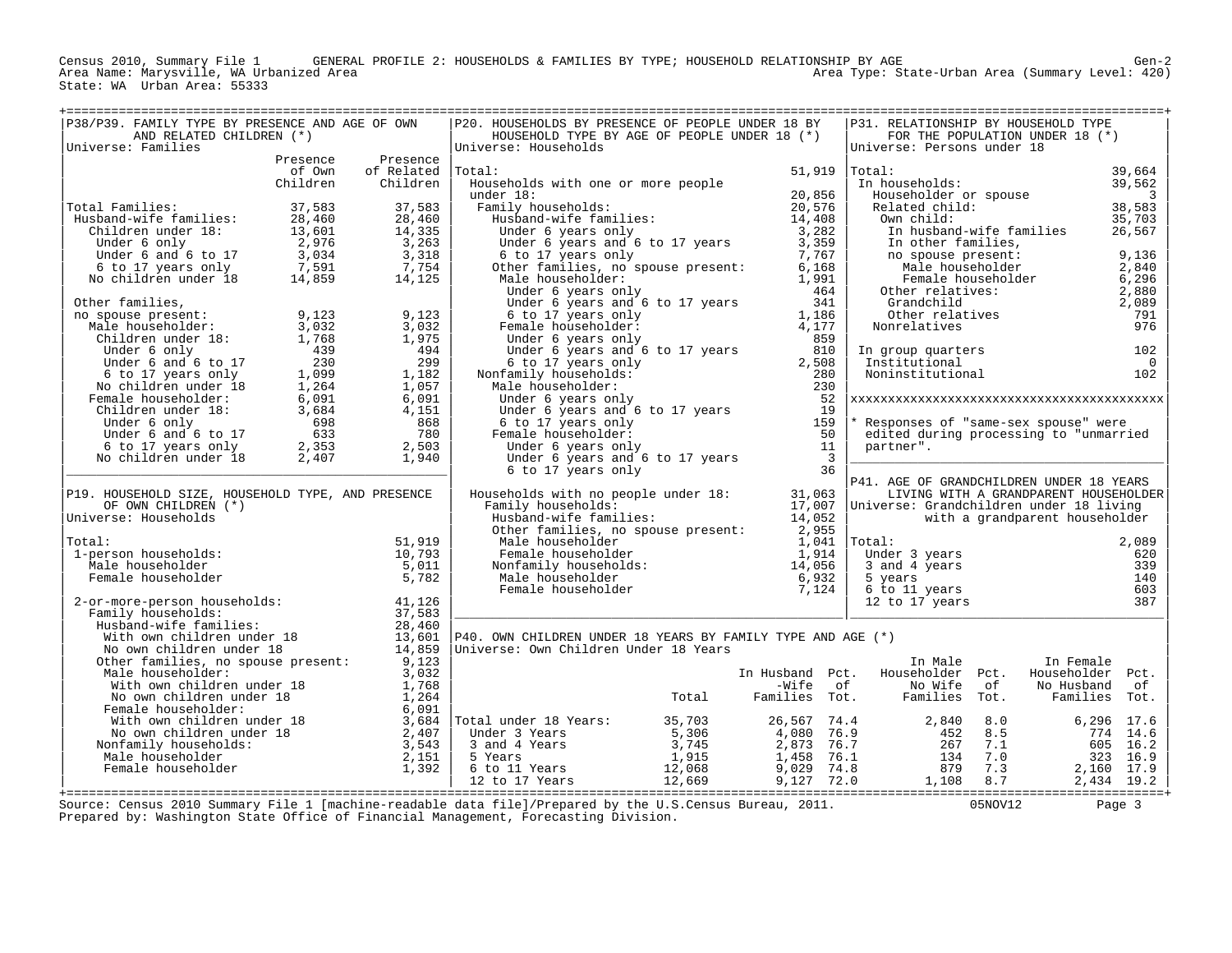Census 2010, Summary File 1 GENERAL PROFILE 3: POPULATION UNDER 20; RELATIONSHIP BY AGE (UNDER 18) Gen-3 Area Type: State-Urban Area (Summary Level: 420) State: WA Urban Area: 55333

| Universe: Population Under 20 Years |                                                                         |     | P14. SEX BY AGE FOR THE POPULATION UNDER 20 YEARS               |           |              |     | P21. HOUSEHOLDS BY AGE OF HOUSEHOLDER BY HOUSEHOLD TYPE BY PRESENCE OF<br>RELATED CHILDREN (*) |                                   |                               |             |  |  |  |
|-------------------------------------|-------------------------------------------------------------------------|-----|-----------------------------------------------------------------|-----------|--------------|-----|------------------------------------------------------------------------------------------------|-----------------------------------|-------------------------------|-------------|--|--|--|
|                                     |                                                                         |     |                                                                 |           |              |     | Universe: Households                                                                           |                                   |                               |             |  |  |  |
|                                     | Total Pct.                                                              |     |                                                                 | Male Pct. | Female Pct.  |     |                                                                                                |                                   | Total Householder Householder |             |  |  |  |
|                                     |                                                                         |     |                                                                 |           |              |     |                                                                                                | Households                        | 15 to 64                      | 65 and Over |  |  |  |
| Total:                              | 43,553 100.0                                                            |     | 22,384 100.0                                                    |           | 21,169 100.0 |     |                                                                                                |                                   |                               |             |  |  |  |
| Under 1                             | 1,954                                                                   | 4.5 | 996                                                             | 4.4       | 958          | 4.5 | Total:                                                                                         | 51,919                            | 43,154                        | 8,765       |  |  |  |
| 1 year                              | 2,112                                                                   | 4.8 | 1,061                                                           | 4.7       | 1,051        | 5.0 | Family households:                                                                             | 37,583                            | 32,863                        | 4,720       |  |  |  |
| 2 years                             | 2,159                                                                   | 5.0 | 1,110                                                           | 5.0       | 1,049        | 5.0 | Husband-wife families:                                                                         | 28,460                            | 24,580                        | 3,880       |  |  |  |
| 3 years                             | 2,108                                                                   | 4.8 | 1,096                                                           | 4.9       | 1,012        | 4.8 | With related children under 18                                                                 | 14,335                            | 14,160                        | 175         |  |  |  |
| 4 years                             | 2,148                                                                   | 4.9 | 1,120                                                           | 5.0       | 1,028        | 4.9 | No related children under 18                                                                   | 14,125                            | 10,420                        | 3,705       |  |  |  |
| 5 years                             | 2,152                                                                   | 4.9 | 1,130                                                           | 5.0       | 1,022        | 4.8 | Other families, no spouse present:                                                             | 9,123                             | 8,283                         | 840         |  |  |  |
| 6 years                             | 2,174                                                                   | 5.0 | 1,116                                                           | 5.0       | 1,058        | 5.0 | Male householder:                                                                              | 3,032                             | 2,855                         | 177         |  |  |  |
| 7 years                             | 2,087                                                                   | 4.8 | 1,052                                                           | 4.7       | 1,035        | 4.9 | With related children under 18                                                                 | 1,975                             | 1,939                         | 36          |  |  |  |
| 8 years                             | 2,179                                                                   | 5.0 | 1,096                                                           | 4.9       | 1,083        | 5.1 | No related children under 18                                                                   | 1,057                             | 916                           | 141         |  |  |  |
| 9 years                             | 2,204                                                                   | 5.1 | 1,150                                                           | 5.1       | 1,054        | 5.0 | Female householder:                                                                            | 6,091                             | 5,428                         | 663         |  |  |  |
| 10 years                            | 2,357                                                                   | 5.4 | 1,185                                                           | 5.3       | 1,172        | 5.5 | With related children under 18                                                                 | 4,151                             | 4,047                         | 104         |  |  |  |
| 11 years                            | 2,239                                                                   | 5.1 | 1,154                                                           | 5.2       | 1,085        | 5.1 | No related children under 18                                                                   | 1,940                             | 1,381                         | 559         |  |  |  |
| 12 years                            | 2,213                                                                   | 5.1 | 1,134                                                           | 5.1       | 1,079        | 5.1 |                                                                                                |                                   |                               |             |  |  |  |
| 13 years                            | 2,277                                                                   | 5.2 | 1,142                                                           | 5.1       | 1,135        | 5.4 | Nonfamily households:                                                                          | 14,336                            | 10,291                        | 4,045       |  |  |  |
| 14 years                            | 2,226                                                                   | 5.1 | 1,132                                                           | 5.1       | 1,094        | 5.2 | Householder living alone                                                                       | 10,793                            | 7,033                         | 3,760       |  |  |  |
| 15 years                            | 2,303                                                                   | 5.3 | 1,175                                                           | 5.2       | 1,128        | 5.3 | Householder not living alone                                                                   | 3,543                             | 3,258                         | 285         |  |  |  |
| 16 years                            | 2,385                                                                   | 5.5 | 1,226                                                           | 5.5       | 1,159        | 5.5 |                                                                                                |                                   |                               |             |  |  |  |
| 17 years                            | 2,387                                                                   | 5.5 | 1,246                                                           | 5.6       | 1,141        | 5.4 | * Same-sex couple households are included in the family households category                    |                                   |                               |             |  |  |  |
| 18 years                            | 2,093                                                                   | 4.8 | 1,129                                                           | 5.0       | 964          | 4.6 | if there is at least one additional person related to the householder                          |                                   |                               |             |  |  |  |
| 19 years                            | 1,796                                                                   | 4.1 | 934                                                             | 4.2       | 862          | 4.1 | by birth or adoption. Same-sex couple households with no relatives of the                      |                                   |                               |             |  |  |  |
|                                     |                                                                         |     |                                                                 |           |              |     | householder present are tabulated in nonfamily households. Responses of                        |                                   |                               |             |  |  |  |
|                                     | "same-sex spouse" were edited during processing to "unmarried partner." |     |                                                                 |           |              |     |                                                                                                |                                   |                               |             |  |  |  |
|                                     |                                                                         |     |                                                                 |           |              |     |                                                                                                |                                   |                               |             |  |  |  |
|                                     |                                                                         |     | P32. RELATIONSHIP BY AGE FOR THE POPULATION UNDER 18 YEARS (**) |           |              |     |                                                                                                |                                   |                               |             |  |  |  |
|                                     | Universe: Population Under 18 Years                                     |     |                                                                 |           |              |     |                                                                                                |                                   |                               |             |  |  |  |
|                                     |                                                                         |     |                                                                 |           |              |     |                                                                                                | ----------Group Quarters--------- |                               |             |  |  |  |

|                   |        |                              |             | -----Related Child----- |           |              |                  |             |                              |
|-------------------|--------|------------------------------|-------------|-------------------------|-----------|--------------|------------------|-------------|------------------------------|
|                   |        | Excluding Householder/Spouse | Householder |                         | Other     |              |                  |             | Institution- Noninstitution- |
|                   |        | Total In Households          | or Spouse   | Own Child               | Relatives | Nonrelatives | Total            | alized Pop. | alized Pop.                  |
| Under 18:         | 39,661 | 39,559                       | 3           | 35,703                  | 2,880     | 976          | 102              |             | 102                          |
|                   |        |                              |             |                         |           |              |                  |             |                              |
| Under 3           | 6,225  | 6,216                        |             | 5,306                   | 774       | 136          |                  |             |                              |
| 3 and 4 years     | 4,256  | 4,251                        |             | 3,745                   | 423       | 83           |                  |             |                              |
| 5 years           | 2,152  | 2,146                        |             | 1,915                   | 186       | 45           |                  |             | 6                            |
| 6 to 11 years     | 13,240 | 13,213                       |             | 12,068                  | 827       | 318          | 27               |             | 27                           |
| 12 and 13 years   | 4,490  | 4,471                        |             | 4,144                   | 224       | 103          | 19               |             | 19                           |
| 14 years          | 2,226  | 2,219                        |             | 2,086                   | 87        | 46           |                  |             |                              |
| 15 to 17 years    | 7,072  | 7,043                        |             | 6,439                   | 359       | 245          | 29               | $\Omega$    | 29                           |
| % Under 3         | 15.7%  | 15.7%                        |             | 14.9%                   | 26.9%     | 13.9%        | 8.8 <sup>°</sup> |             | 8.8%                         |
| % 3 and 4 years   | 10.7%  | 10.7%                        |             | 10.5%                   | 14.7%     | 8.5%         | 4.9%             |             | 4.9%                         |
| % 5 years         | 5.4%   | 5.4%                         |             | 5.4%                    | 6.5%      | 4.6%         | 5.9%             | . .         | 5.9%                         |
| % 6 to 11 years   | 33.4%  | 33.4%                        |             | 33.8%                   | 28.7%     | 32.6%        | 26.5%            | . ಕ         | 26.5%                        |
| % 12 and 13 years | 11.3%  | 11.3%                        |             | 11.6%                   | 7.8%      | 10.6%        | 18.6%            | . 6         | 18.6%                        |
| % 14 years        | 5.6%   | 5.6%                         |             | 5.8%                    | 3.0%      | 4.7%         | 6.9%             | . 6         | 6.9%                         |
| % 15 to 17 years  | 17.8%  | 17.8%                        |             | 18.0%                   | 12.5%     | 25.1%        | 28.4%            | . 응         | 28.4%                        |

|<br>|\*\* "Spouse" represents spouse of the householder. It does not reflect all spouses in a household. Responses of "same-sex spouse" were edited during| | processing to "unmarried partner." Nonrelatives include any household member not related to the householder. This includes unmarried partners. | +===================================================================================================================================================+ Source: Census 2010 Summary File 1 [machine-readable data file]/Prepared by the U.S.Census Bureau, 2011. 05NOV12 Page 4 Prepared by: Washington State Office of Financial Management, Forecasting Division.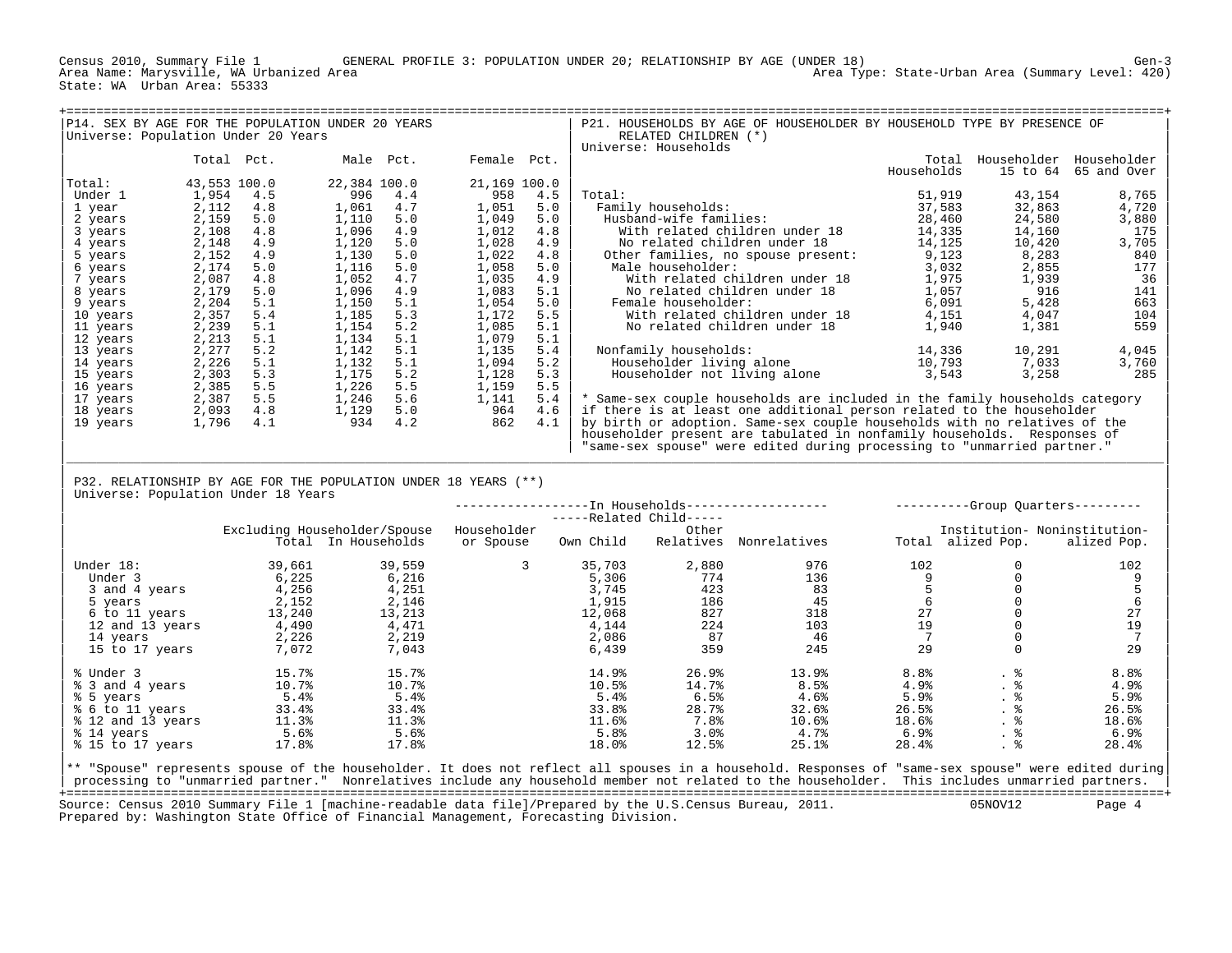Census 2010, Summary File 1 GENERAL PROFILE 4: HOUSEHOLDS & FAMILIES BY TYPE, SIZE, AND AGE OF HOUSEHOLD MEMBERS<br>Area Name: Marysville, WA Urbanized Area State: WA Urban Area: 55333

| P29/P34. RELATIONSHIP BY HOUSEHOLD TYPE (*)<br>Universe: Persons                    |            |              | P28/H13. HOUSEHOLD SIZE BY HOUSEHOLD TYPE (*)<br>Universe: Households                                    |                        |            |                                      |            |                         |        |
|-------------------------------------------------------------------------------------|------------|--------------|----------------------------------------------------------------------------------------------------------|------------------------|------------|--------------------------------------|------------|-------------------------|--------|
|                                                                                     | Total      | 65 and Over  |                                                                                                          | Total<br>Households    | Pct.       | Family<br>Households                 | Pct.       | Nonfamily<br>Households | Pct.   |
| Population in households:                                                           | 143,894    | 13,432       |                                                                                                          |                        |            |                                      |            |                         |        |
| In family households:                                                               | 124,833    | 9,104        | Total:                                                                                                   | 51,919                 | 100.0      | 37,583                               | 100.0      | 14,336                  | 100.0  |
| Householder:                                                                        | 37,583     | 4,720        | 1-person                                                                                                 | 10,793                 | 20.8       | N/A                                  |            | 10,793                  | 75.3   |
| Male                                                                                | 27,275     | 3,781        | 2-person                                                                                                 | 16,451                 | 31.7       | 13,692                               | 36.4       | 2,759                   | 19.2   |
| Female                                                                              | 10,308     | 939          | 3-person                                                                                                 | 9,525                  | 18.3       | 9,020                                | 24.0       | 505                     | 3.5    |
| Spouse                                                                              | 28,460     | 3,184        | 4-person                                                                                                 | 8,539                  | 16.4       | 8,338                                | 22.2       | 201                     | 1.4    |
| Parent                                                                              | 1,169      | 642          | 5-person                                                                                                 | 4,044                  | 7.8        | 3,996                                | 10.6       | 48                      | 0.3    |
| Parent-in-law                                                                       | 490        | 288          | 6-person                                                                                                 | 1,568                  | 3.0        | 1,546                                | 4.1        | 22                      | 0.2    |
| Biological child                                                                    | 42,013     |              | 7-or-more person                                                                                         | 999                    | 1.9        | 991                                  | 2.6        | 8                       | 0.1    |
| Adopted child                                                                       | 1,136      |              |                                                                                                          |                        |            |                                      |            |                         |        |
| Stepchild                                                                           | 3,085      |              |                                                                                                          |                        |            |                                      |            |                         |        |
| Grandchild                                                                          | 2,501      |              | P24/P25/P26. HOUSEHOLDS BY PRESENCE OF PEOPLE (60/65/75) YEARS AND OVER, HOUSEHOLD SIZE                  |                        |            |                                      |            |                         |        |
| Brother or sister                                                                   | 1,280      |              | AND HOUSEHOLD TYPE (*)                                                                                   |                        |            |                                      |            |                         |        |
| Son-in-law/daughter-in-law                                                          | 486        |              | Universe: Households (Total: 51,919)                                                                     |                        |            |                                      |            |                         |        |
| Other relatives                                                                     | 1,832      | 189          |                                                                                                          |                        | Pct.<br>of |                                      | Pct.<br>of |                         | Pct.   |
| Nonrelatives                                                                        | 4,798      | 81           |                                                                                                          | 60+ Years Total        |            | 65+ Years Total                      |            | 75+ Years Total         | оf     |
| In nonfamily households:                                                            | 19,061     | 4,328        | Households with one or more                                                                              |                        |            |                                      |            |                         |        |
| Male householder:                                                                   | 7,162      | 1,121        | people 60/65/75 years & over:                                                                            | 14,535                 | 28.0       | 10,106                               | 19.5       | 4,717                   | 9.1    |
| Living alone                                                                        | 5,011      | 998          | 1-person households                                                                                      | 4,862                  |            | 3,760                                |            | 2,124                   |        |
| Not living alone                                                                    | 2,151      | 123          | 2-or-more person households:                                                                             | 9,673                  |            | 6,346                                |            | 2,593                   |        |
| Female householder:                                                                 |            | 2,924        |                                                                                                          |                        |            |                                      |            |                         |        |
|                                                                                     | 7,174      |              | Family households                                                                                        | 9,030                  |            | 5,967                                |            | 2,452                   |        |
| Living alone                                                                        | 5,782      | 2,762<br>162 | Nonfamily households                                                                                     | 643                    |            | 379                                  |            | 141                     |        |
| Not living alone<br>Nonrelatives                                                    | 1,392      | 283          |                                                                                                          |                        |            |                                      |            |                         |        |
|                                                                                     | 4,725      |              | Households with no people<br>$60/65/75$ years & over:                                                    | 37,384                 | 72.0       | 41,813                               | 80.5       | 47,202                  | 90.9   |
|                                                                                     | 1,246      | 632          |                                                                                                          |                        |            | 7,033                                |            | 8,669                   |        |
| Pop. in group quarters:<br>Institutional                                            | 680        | 489          | 1-person households<br>2-or-more person households:                                                      | 5,931<br>31,453        |            | 34,780                               |            | 38,533                  |        |
| Noninstitutional                                                                    | 566        | 143          | Family households                                                                                        | 28,553                 |            | 31,616                               |            | 35,131                  |        |
|                                                                                     |            |              | Nonfamily households                                                                                     | 2,900                  |            | 3,164                                |            | 3,402                   |        |
|                                                                                     |            |              |                                                                                                          |                        |            |                                      |            |                         |        |
| P22. HOUSEHOLD TYPE BY AGE OF HOUSEHOLDER (*)                                       |            |              | P23. HOUSEHOLDS BY PRESENCE OF PEOPLE 60 YEARS                                                           |                        |            | P27. PRESENCE OF NONRELATIVES (*)    |            |                         |        |
| Universe: Households                                                                |            |              | AND OVER BY HOUSEHOLD TYPE (*)<br>Universe: Households                                                   |                        |            | Universe: Households                 |            |                         |        |
|                                                                                     | Family     | Nonfamily    | With One or                                                                                              |                        | With No    | Total:                               |            |                         | 51,919 |
| Householder Age:                                                                    | Households | Households   | More People                                                                                              |                        | People     | Households with one or               |            |                         |        |
|                                                                                     |            |              |                                                                                                          | 60+ Years<br>60+ Years |            | more nonrelatives                    |            |                         | 7,354  |
| 15 to 24                                                                            | 982        | 761          |                                                                                                          |                        |            | Households with no                   |            |                         |        |
| 25 to 34                                                                            | 6,840      | 1,879        | Total:                                                                                                   | 14,535                 | 37,384     | nonrelatives                         |            |                         | 44,565 |
| 35 to 44                                                                            | 9,361      | 1,886        | Family households:                                                                                       | 9,030                  | 28,553     |                                      |            |                         |        |
| 45 to 54                                                                            | 9,546      | 2,953        | Husband-wife families                                                                                    | 7,325                  | 21,135     |                                      |            |                         |        |
| 55 to 59                                                                            | 3,476      | 1,496        | Other families,                                                                                          |                        |            |                                      |            |                         |        |
| 60 to 64                                                                            | 2,658      | 1,316        | no spouse present:                                                                                       | 1,705                  | 7,418      | PCT14. PRESENCE OF MULTIGENERATIONAL |            |                         |        |
| 65 to 74                                                                            | 2,947      | 1,820        | Male householder                                                                                         | 469                    | 2,563      | HOUSEHOLDS                           |            |                         |        |
| 75 to 84                                                                            | 1,368      | 1,411        | Female householder                                                                                       | 1,236                  | 4,855      | Universe: Households                 |            |                         |        |
| $85 +$                                                                              | 405        | 814          | Nonfamily households                                                                                     | 5,505                  | 8,831      |                                      |            |                         |        |
|                                                                                     |            |              |                                                                                                          |                        |            | Total:                               |            |                         | 51,919 |
|                                                                                     |            |              | Same-sex couple households are included in the family households category if there is at least one       |                        |            | Household has three                  |            |                         |        |
|                                                                                     |            |              | additional person related to the householder by birth or adoption. Same-sex couple couple households     |                        |            | or more generations                  |            |                         | 2,056  |
|                                                                                     |            |              | with no relatives of the householder present are tabulated in nonfamily households. Responses of         |                        |            | Household does not have              |            |                         |        |
| "same-sex spouse" were edited during processing to "unmarried partner."             |            |              |                                                                                                          |                        |            | three or more generations            |            |                         | 49,863 |
|                                                                                     |            |              | Source: Census 2010 Summary File 1 [machine-readable data file]/Prepared by the U.S.Census Bureau, 2011. |                        |            |                                      | 05NOV12    |                         | Page 5 |
| Prepared by: Washington State Office of Financial Management, Forecasting Division. |            |              |                                                                                                          |                        |            |                                      |            |                         |        |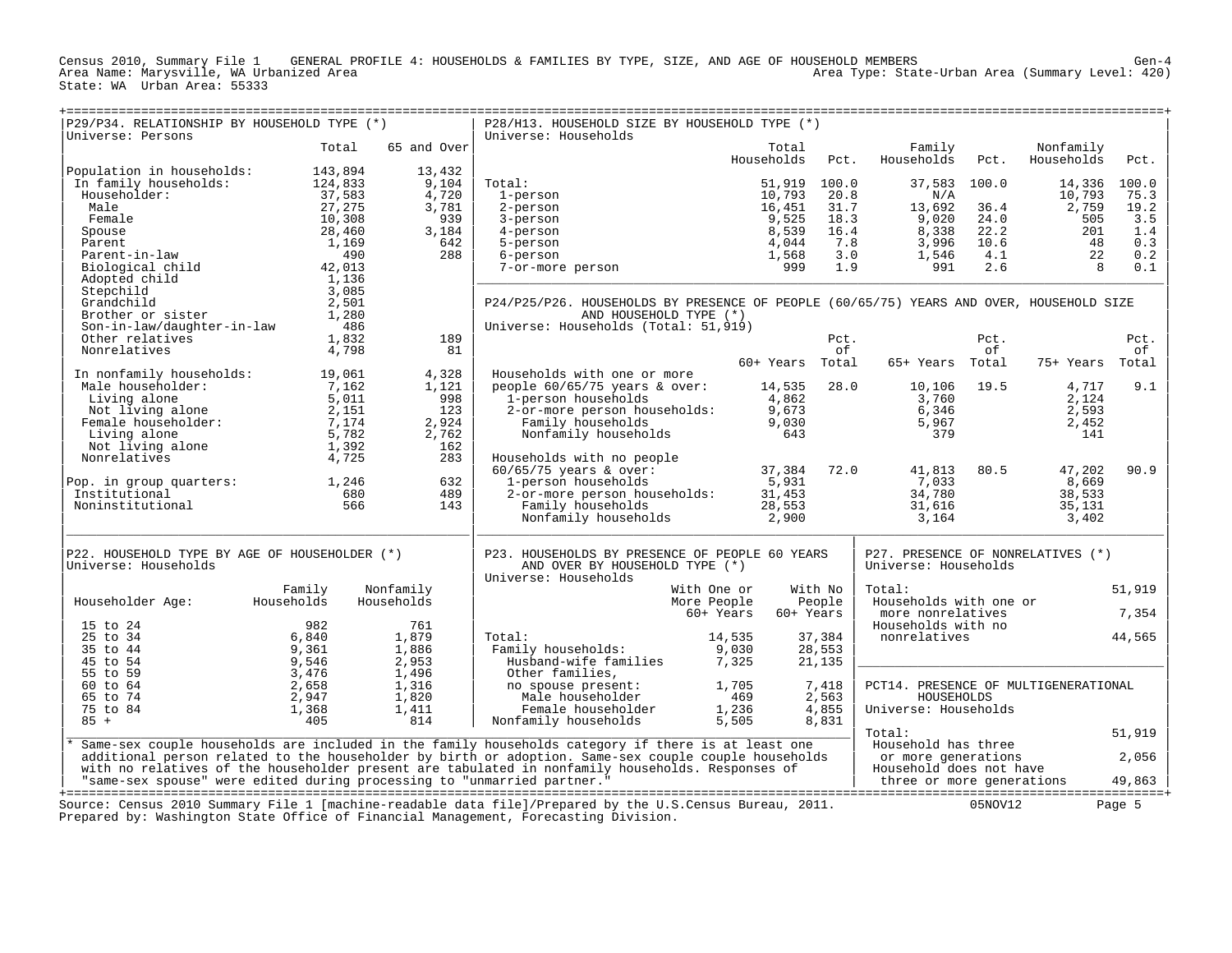State: WA Urban Area: 55333

| PCT15. HUSBAND-WIFE AND UNMARRIED-PARTNER HOUSEHOLDS BY SEX                                                                                                                                                                                           |                     | PCT17. PRESENCE OF UNMARRIED PARTNER OF HOUSEHOLDER BY HOUSEHOLD TYPE                                                                                                                                                                          |                                                                                    |
|-------------------------------------------------------------------------------------------------------------------------------------------------------------------------------------------------------------------------------------------------------|---------------------|------------------------------------------------------------------------------------------------------------------------------------------------------------------------------------------------------------------------------------------------|------------------------------------------------------------------------------------|
| OF PARTNERS BY PRESENCE OF RELATED AND OWN CHILDREN                                                                                                                                                                                                   |                     | FOR THE POPULATION UNDER 18 YEARS IN HOUSEHOLDS                                                                                                                                                                                                |                                                                                    |
| UNDER 18 YEARS $(**)$                                                                                                                                                                                                                                 |                     | Universe: Population under 18 years in households (excluding householders,                                                                                                                                                                     |                                                                                    |
| Universe: Households                                                                                                                                                                                                                                  |                     | spouses, and unmarried partners $((**))$                                                                                                                                                                                                       |                                                                                    |
| Total:                                                                                                                                                                                                                                                | 51,919 100.0        | Total:                                                                                                                                                                                                                                         | 39,557 100.0                                                                       |
| Husband-wife households:                                                                                                                                                                                                                              | 28,460 54.8         | Umarried partner of householder present:<br>In family households:<br>Male householder and male partner<br>Male householder and female partner<br>Tamale householder and female partner<br>Female householder and female partner<br>Temale      | 9.1                                                                                |
| Male householder:                                                                                                                                                                                                                                     | 24,243              |                                                                                                                                                                                                                                                | 8.4                                                                                |
| With related children under 18 years                                                                                                                                                                                                                  | 11,971              |                                                                                                                                                                                                                                                | 0.2                                                                                |
| With own children under 18 years                                                                                                                                                                                                                      | 11,344              |                                                                                                                                                                                                                                                | 3.9                                                                                |
| No own children under 18 years                                                                                                                                                                                                                        | 627                 |                                                                                                                                                                                                                                                | 0.3                                                                                |
| No related children under 18 years<br>Female householder:                                                                                                                                                                                             | 12,272<br>4,217     | In nonfamily households:                                                                                                                                                                                                                       | 4.0<br>0.7<br>269                                                                  |
| With related children under 18 years                                                                                                                                                                                                                  | 2,364               |                                                                                                                                                                                                                                                | 0.0<br>$\overline{1}$                                                              |
| With own children under 18 years                                                                                                                                                                                                                      | 2,257               |                                                                                                                                                                                                                                                | 247<br>0.6                                                                         |
| No own children under 18 years                                                                                                                                                                                                                        | 107                 |                                                                                                                                                                                                                                                | $\frac{1}{2}$<br>0.0                                                               |
| No related children under 18 years                                                                                                                                                                                                                    | 1,853               | Female householder and male partner<br>and households:<br>Anonfamily households:<br>Male householder and male partner<br>Male householder and female partner                                                                                   | 19<br>0.0                                                                          |
|                                                                                                                                                                                                                                                       |                     |                                                                                                                                                                                                                                                |                                                                                    |
| Unmarried-partner households:<br>Male householder and male partner:                                                                                                                                                                                   | 4,208<br>8.1<br>117 | No unmarried partner of householder present:<br>In family households:<br>Husband-wife families<br>Male householder, no wife present<br>Male householder, no wife present<br>1,819<br>Female householder, no husband present<br>The present<br> | 90.9<br>90.6                                                                       |
| With related children under 18 years                                                                                                                                                                                                                  | 41                  |                                                                                                                                                                                                                                                | 71.8                                                                               |
| With own children under 18 years                                                                                                                                                                                                                      | 34                  |                                                                                                                                                                                                                                                | 4.6                                                                                |
| No own children under 18 years                                                                                                                                                                                                                        | $\overline{7}$      |                                                                                                                                                                                                                                                | 14.3                                                                               |
| No related children under 18 years                                                                                                                                                                                                                    | 76                  | In nonfamily households                                                                                                                                                                                                                        | 118<br>0.3                                                                         |
| Male householder and female partner:                                                                                                                                                                                                                  | 2,165               |                                                                                                                                                                                                                                                |                                                                                    |
| With related children under 18 years<br>With own children under 18 years                                                                                                                                                                              | 813<br>784          |                                                                                                                                                                                                                                                |                                                                                    |
| No own children under 18 years                                                                                                                                                                                                                        | 29                  | PCT16. HOUSEHOLD TYPE BY NUMBER OF PEOPLE UNDER 18 YEARS (EXCLUDING HOUSEHOLDERS,                                                                                                                                                              |                                                                                    |
| No related children under 18 years                                                                                                                                                                                                                    | 1,352               | SPOUSES, AND UNMARRIED PARTNERS (*)(**)                                                                                                                                                                                                        |                                                                                    |
| Female householder and female partner:                                                                                                                                                                                                                | 211                 | Universe: Households (Total: 51,919)                                                                                                                                                                                                           |                                                                                    |
| With related children under 18 years                                                                                                                                                                                                                  | 67                  |                                                                                                                                                                                                                                                |                                                                                    |
| With own children under 18 years                                                                                                                                                                                                                      | 60                  |                                                                                                                                                                                                                                                | $------$ Family Households $------$                                                |
| No own children under 18 years                                                                                                                                                                                                                        | $\overline{7}$      |                                                                                                                                                                                                                                                | Male<br>Female                                                                     |
| No related children under 18 years<br>Female householder and male partner:                                                                                                                                                                            | 144<br>1,715        |                                                                                                                                                                                                                                                | Householder Householder Nonfamily<br>Husband/Wife<br>No Wife No Husband Households |
| With related children under 18 years                                                                                                                                                                                                                  | 845                 |                                                                                                                                                                                                                                                |                                                                                    |
| With own children under 18 years                                                                                                                                                                                                                      | 807                 | Total:                                                                                                                                                                                                                                         | 28,460<br>3,032<br>6,091<br>14,336                                                 |
| No own children under 18 years                                                                                                                                                                                                                        | 38                  |                                                                                                                                                                                                                                                | 1,914<br>14,052<br>1,041<br>14,060                                                 |
| No related children under 18 years                                                                                                                                                                                                                    | 870                 | With no children under 18<br>With one child under 18<br>With two children under 18<br>With three children under 18                                                                                                                             | 5,292<br>1,028<br>2,037<br>191                                                     |
|                                                                                                                                                                                                                                                       |                     |                                                                                                                                                                                                                                                | 5,766<br>612<br>1,425<br>64                                                        |
| All other households:                                                                                                                                                                                                                                 | 19,251 37.1         |                                                                                                                                                                                                                                                | 2,313<br>17<br>264<br>493                                                          |
|                                                                                                                                                                                                                                                       |                     | With four or more children under 18                                                                                                                                                                                                            | 1,037<br>222<br>87<br>$\overline{4}$                                               |
| P33. HOUSEHOLD TYPE FOR THE POPULATION UNDER 18 YEARS IN                                                                                                                                                                                              |                     | * "Families" do not include same-sex married couples even if the marriage was                                                                                                                                                                  |                                                                                    |
| HOUSEHOLDS ( ** )                                                                                                                                                                                                                                     |                     | performed in a state issuing marriage certificates for same-sex couples.                                                                                                                                                                       |                                                                                    |
| Universe: Population under 18 years in households excluding                                                                                                                                                                                           |                     |                                                                                                                                                                                                                                                |                                                                                    |
| householders, spouses, and unmarried partners                                                                                                                                                                                                         |                     |                                                                                                                                                                                                                                                |                                                                                    |
| Total:<br>99,557 100.0<br>In husband-wife families<br>In other families:<br>Male householder<br>Male householder<br>Alexander<br>Male householder<br>The Contract of Contract of Contract of Contract of Contract of Contract of Contract of Contract |                     | ** Same-sex couple households are included in the family households category                                                                                                                                                                   |                                                                                    |
| In family households:                                                                                                                                                                                                                                 |                     | if there is at least one additional person related to the householder by                                                                                                                                                                       |                                                                                    |
|                                                                                                                                                                                                                                                       |                     | birth or adoption. Same-sex couple households with no relatives of the                                                                                                                                                                         |                                                                                    |
|                                                                                                                                                                                                                                                       |                     | householder present are tabulated in nonfamily households. Responses of                                                                                                                                                                        |                                                                                    |
| n other families:<br>Male_householder, no spouse present 3,430                                                                                                                                                                                        |                     | "same-sex spouse" were edited during processing to "unmarried partner."                                                                                                                                                                        |                                                                                    |
| Female householder, no spouse present 7,352                                                                                                                                                                                                           |                     |                                                                                                                                                                                                                                                |                                                                                    |
| In nonfamily households                                                                                                                                                                                                                               | 1.0<br>387          |                                                                                                                                                                                                                                                |                                                                                    |
|                                                                                                                                                                                                                                                       |                     |                                                                                                                                                                                                                                                |                                                                                    |
| Source: Census 2010 Summary File 1 [machine-readable data file]/Prepared by the U.S.Census Bureau, 2011.<br>Prepared by: Washington State Office of Financial Management, Forecasting Division.                                                       |                     |                                                                                                                                                                                                                                                | 05NOV12<br>Page 6                                                                  |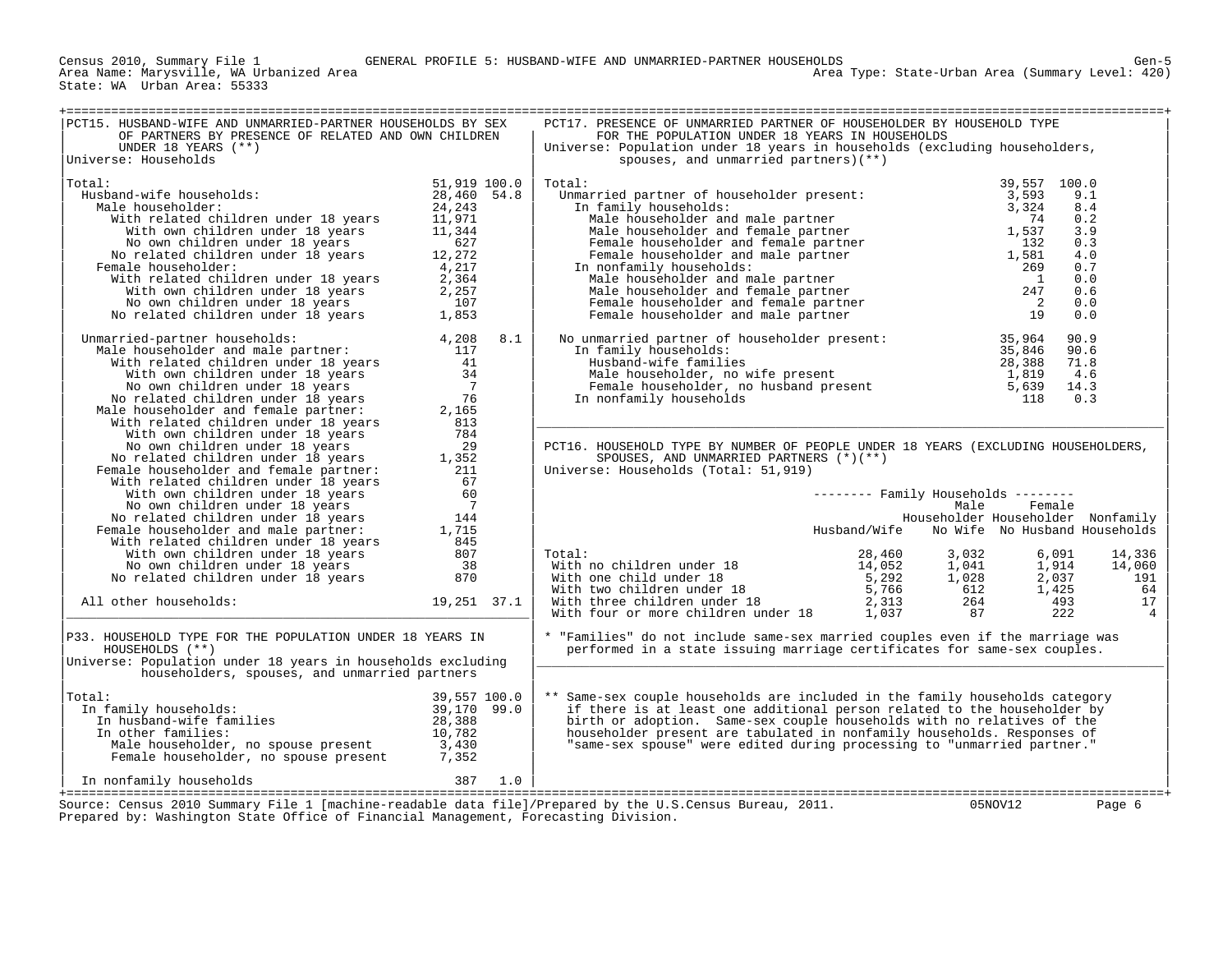Census 2010, Summary File 1 GENERAL PROFILE 6: HOUSING UNIT, TENURE, VACANCY TYPE, HOUSEHOLD SIZE, HOUSEHOLDER RACE/AGE Gen-6 Area Type: State-Urban Area (Summary Level: 420) State: WA Urban Area: 55333

| Universe: Housing Units and Population                                                                                                                                                                                      |                                                                              | BY TENURE; VACANCY STATUS BY TYPE                    |                                                        | H1/H3/H4/H5/H10/H11/H12. HOUSING UNITS AND HOUSEHOLD POPULATION |                                                                                               |                                                                                                                                                                 |                                                              | H13/H16. TENURE BY HOUSEHOLD SIZE<br>Universe: Occupied Housing Units                          |                                                                    |                                                           |                                                            |                                                         |
|-----------------------------------------------------------------------------------------------------------------------------------------------------------------------------------------------------------------------------|------------------------------------------------------------------------------|------------------------------------------------------|--------------------------------------------------------|-----------------------------------------------------------------|-----------------------------------------------------------------------------------------------|-----------------------------------------------------------------------------------------------------------------------------------------------------------------|--------------------------------------------------------------|------------------------------------------------------------------------------------------------|--------------------------------------------------------------------|-----------------------------------------------------------|------------------------------------------------------------|---------------------------------------------------------|
|                                                                                                                                                                                                                             | Units                                                                        | Pct.                                                 |                                                        | Population HH Size                                              | Average                                                                                       |                                                                                                                                                                 |                                                              | Total                                                                                          | Owner Occupied<br>Number Pct.                                      |                                                           | Renter Occupied                                            | Number Pct.                                             |
|                                                                                                                                                                                                                             |                                                                              |                                                      |                                                        |                                                                 |                                                                                               |                                                                                                                                                                 |                                                              |                                                                                                |                                                                    |                                                           |                                                            |                                                         |
| Total:<br>Occupied:<br>Owner occupied:<br>Owned with a mortgage/loan<br>Owned free and clear<br>Renter occupied                                                                                                             | 55,154<br>51,919<br>36,684<br>30,607<br>6,077<br>15,235                      | 100.0<br>94.1<br>66.5<br>55.5<br>11.0<br>27.6        |                                                        | 143,894<br>103,150<br>91,174<br>11,976<br>40,744                | 2.77<br>2.81<br>2.67                                                                          | Total Occupied Units:<br>1-person households<br>2-person households<br>3-person households<br>4-person households<br>5-person households<br>6-person households |                                                              | 51,919<br>10,793<br>16,451<br>9,525<br>8,539<br>4,044<br>1,568                                 | 36,684<br>6,349<br>12,666<br>6,767<br>6,328<br>2,823<br>1,085      | 70.7<br>58.8<br>77.0<br>71.0<br>74.1<br>69.8<br>69.2      | 15,235<br>4,444<br>3,785<br>2,758<br>2,211<br>1,221<br>483 | 29.3<br>41.2<br>23.0<br>29.0<br>25.9<br>30.2<br>30.8    |
| Vacant:<br>For rent<br>Rented, not occupied<br>For sale only<br>Sold, not occupied<br>For seasonal, recreational,<br>or occasional use<br>For migrant workers<br>Other                                                      | 3,235<br>816<br>63<br>958<br>137<br>511<br>$\overline{\phantom{0}}^2$<br>748 | 5.9<br>1.5<br>0.1<br>1.7<br>0.2<br>0.9<br>0.0<br>1.4 |                                                        |                                                                 |                                                                                               | 7+ person households                                                                                                                                            |                                                              | 999                                                                                            |                                                                    | 666 66.7                                                  |                                                            | 333 33.3                                                |
| H6/H7/H14/HCT1. TENURE BY HISPANIC OR LATINO ORIGIN OF HOUSEHOLDER BY RACE OF HOUSEHOLDER<br>Universe: Occupied Housing Units                                                                                               |                                                                              |                                                      |                                                        |                                                                 |                                                                                               |                                                                                                                                                                 |                                                              | H19. TENURE BY PRESENCE OF CHILDREN<br>Universe: Occupied Housing Units                        |                                                                    |                                                           |                                                            |                                                         |
| Race of Householder                                                                                                                                                                                                         |                                                                              | Total<br>Number Pct.                                 | оf<br>Total                                            | Number                                                          | Owner Occupied<br>Pct.<br>of<br>Race<br>Group                                                 | Renter Occupied<br>Number                                                                                                                                       | Pct.<br>of<br>Race<br>Group                                  | Total:<br>With children under 18                                                               |                                                                    | Occupied                                                  | Owner<br>36,684<br>14,132                                  | Renter<br>Occupied<br>15,235<br>6,720                   |
| Total:<br>White alone<br>Black/African American alone<br>American Ind./Alaska Native alone<br>Asian alone                                                                                                                   | 46,298                                                                       | 51,919 100.0<br>657<br>901<br>1,457                  | 89.2<br>1.3<br>1.7<br>2.8                              | 36,684<br>33,130<br>1,154                                       | 70.7<br>71.6<br>413<br>62.9<br>491<br>54.5<br>79.2                                            | 15,235<br>13,168<br>244<br>410<br>303                                                                                                                           | 29.3<br>28.4<br>37.1<br>45.5<br>20.8                         | No children under 18                                                                           |                                                                    |                                                           | 22,552                                                     | 8,515                                                   |
| Native Hawaiian/Other<br>Pacific Islander alone<br>Some Other Race alone<br>Two or More Races                                                                                                                               |                                                                              | 171<br>1,199<br>1,236                                | 0.3<br>2.3<br>2.4                                      | 100                                                             | 58.5<br>639<br>53.3<br>757<br>61.2                                                            | 71<br>560<br>479                                                                                                                                                | 41.5<br>46.7<br>38.8                                         | H17. TENURE BY AGE OF HOUSEHOLDER<br>Universe: Occupied Housing Units                          |                                                                    |                                                           |                                                            |                                                         |
|                                                                                                                                                                                                                             |                                                                              |                                                      |                                                        |                                                                 |                                                                                               |                                                                                                                                                                 |                                                              | Age of<br>Householder                                                                          | Owner Occupied<br>Number                                           | Pct.                                                      | Renter Occupied<br>Number                                  | Pct.                                                    |
| Hispanic or Latino                                                                                                                                                                                                          |                                                                              | 2,809                                                | 5.4                                                    | 1,607                                                           | 57.2                                                                                          | 1,202                                                                                                                                                           | 42.8                                                         | Total:<br>15 to 24                                                                             | 36,684<br>477                                                      | 100.0<br>1.3                                              | 15,235 100.0<br>1,266                                      | 8.3                                                     |
| Not Hispanic or Latino:<br>White alone<br>Black/African American alone<br>American Ind./Alaska Native alone<br>Asian alone<br>Native Hawaiian/Other<br>Pacific Islander alone<br>Some Other Race alone<br>Two or More Races | 49,110<br>44,964                                                             | 625<br>822<br>1,429<br>165<br>54<br>1,051            | 94.6<br>86.6<br>1.2<br>1.6<br>2.8<br>0.3<br>0.1<br>2.0 | 35,077<br>32,304<br>1,134                                       | 71.4<br>71.8<br>397<br>63.5<br>450<br>54.7<br>79.4<br>57.0<br>94<br>70.4<br>38<br>62.8<br>660 | 14,033<br>12,660<br>228<br>372<br>295<br>71<br>16<br>391                                                                                                        | 28.6<br>28.2<br>36.5<br>45.3<br>20.6<br>43.0<br>29.6<br>37.2 | 25 to 34<br>35 to 44<br>45 to 54<br>55 to 59<br>$60$ to $64$<br>65 to 74<br>75 to 84<br>$85 +$ | 4,818<br>7,894<br>9,692<br>3,974<br>3,289<br>3,791<br>2,074<br>675 | 13.1<br>21.5<br>26.4<br>10.8<br>9.0<br>10.3<br>5.7<br>1.8 | 3,901<br>3,353<br>2,807<br>998<br>685<br>976<br>705<br>544 | 25.6<br>22.0<br>18.4<br>6.6<br>4.5<br>6.4<br>4.6<br>3.6 |

+===================================================================================================================================================+ Source: Census 2010 Summary File 1 [machine-readable data file]/Prepared by the U.S.Census Bureau, 2011. 05NOV12 Page 7 Prepared by: Washington State Office of Financial Management, Forecasting Division.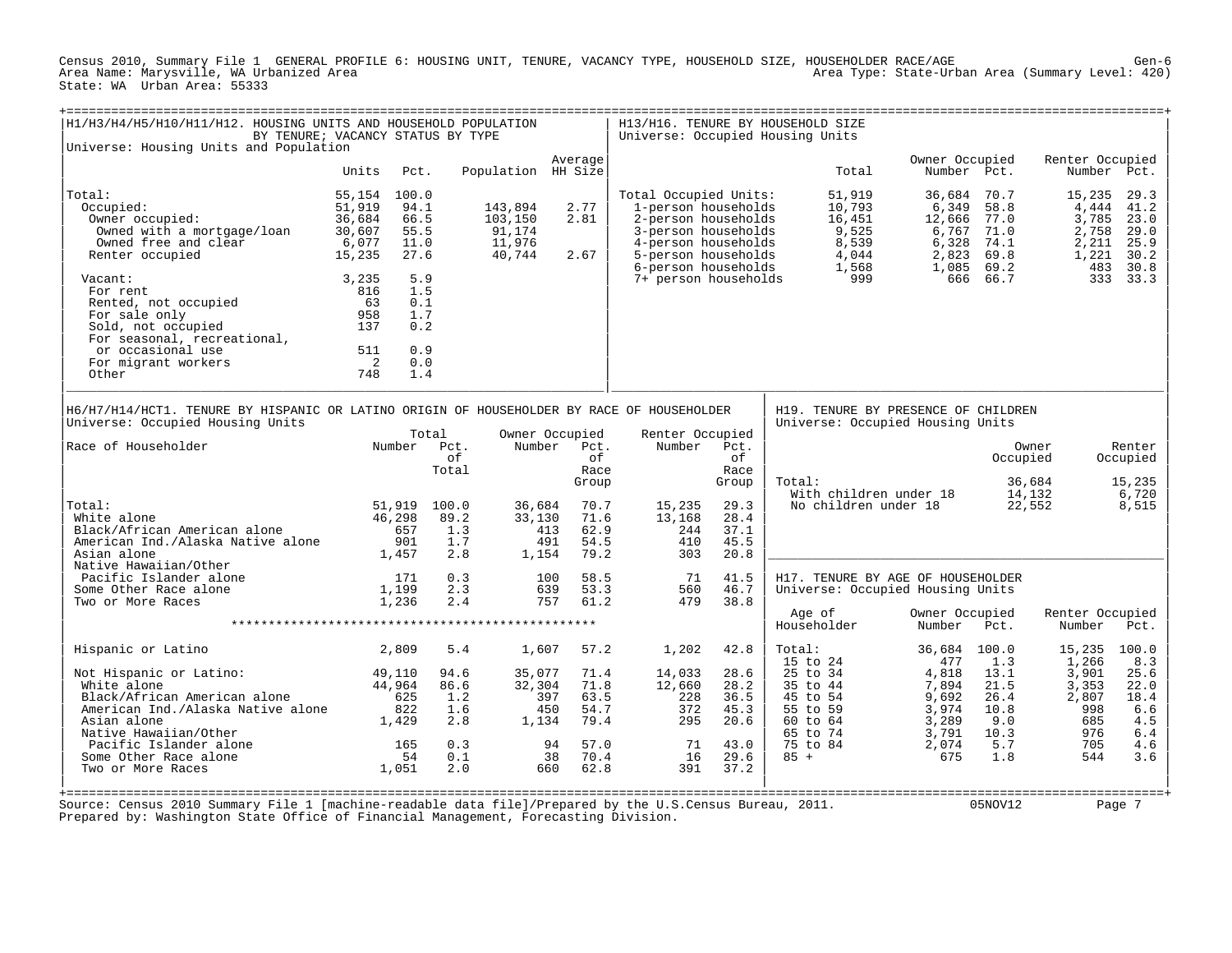Census 2010, Summary File 1 GENERAL PROFILE 7: TENURE BY HOUSEHOLD TYPE BY AGE; NONFAMILY HOUSEHOLDS; NONRELATIVES Gen-7 Area Type: State-Urban Area (Summary Level: 420) State: WA Urban Area: 55333

| H18. TENURE BY HOUSEHOLD TYPE BY AGE OF HOUSEHOLDER (*)<br>Universe: Occupied Housing Units                |          |          |          |          |          |                                |          |                                                                                                           |                         |          |                   |           |
|------------------------------------------------------------------------------------------------------------|----------|----------|----------|----------|----------|--------------------------------|----------|-----------------------------------------------------------------------------------------------------------|-------------------------|----------|-------------------|-----------|
|                                                                                                            |          |          |          |          |          |                                |          |                                                                                                           |                         |          |                   |           |
|                                                                                                            |          |          |          |          |          |                                |          | Householder Householder Householder Householder Pct. Householder Householder Householder Householder Pct. |                         |          |                   |           |
|                                                                                                            |          | Any Age  | 15 to 34 |          | 35 to 64 | $65+ 65+$                      |          | Any Age                                                                                                   | 15 to 34                | 35 to 64 | $65+$             | $65+$     |
|                                                                                                            |          |          |          |          |          |                                |          |                                                                                                           |                         |          |                   |           |
| Family households:                                                                                         |          | 28,305   | 4,174    |          | 19,998   | 4,133 14.6                     |          | 9,278                                                                                                     | 3,648                   |          | 5,043<br>587      | 6.3       |
| Husband-wife families:                                                                                     |          | 23,686   | 3,454    |          | 16,737   | 3,495 14.8                     |          | 4,774                                                                                                     | 1,853                   |          | 2,536<br>385      | 8.1       |
|                                                                                                            |          |          | 720      |          |          |                                |          |                                                                                                           | 1,795                   |          | 202               |           |
| Other families, no spouse present: 4,619                                                                   |          |          |          |          | 3,261    |                                | 638 13.8 | 4,504                                                                                                     |                         | 2,507    |                   | 4.5       |
| Male householder                                                                                           |          | 1,668    | 367      |          | 1,166    | 135                            | 8.1      | 1,364                                                                                                     | 543                     |          | 779<br>42         | 3.1       |
| Female householder                                                                                         |          | 2,951    | 353      |          | 2,095    |                                | 503 17.0 | 3,140                                                                                                     | 1,252                   | 1,728    | 160               | 5.1       |
| Nonfamily households:                                                                                      |          | 8,379    | 1,121    |          | 4,851    | 2,407 28.7                     |          | 5,957                                                                                                     | 1,519                   | 2,800    | 1,638             | 27.5      |
| Male householder:                                                                                          |          | 4,187    | 768      |          | 2,690    | 729                            | 17.4     | 2,975                                                                                                     | 986                     | 1,597    | 392               | 13.2      |
| Living alone                                                                                               |          | 3,007    | 355      |          | 2,013    |                                | 639 21.3 | 2,004                                                                                                     | 473                     | 1,172    | 359               | 17.9      |
| Not living alone                                                                                           |          | 1,180    | 413      |          | 677      | 90                             | 7.6      | 971                                                                                                       | 513                     |          | 425<br>33         | 3.4       |
| Female householder:                                                                                        |          | 4,192    | 353      |          | 2,161    | 1,678 40.0                     |          | 2,982                                                                                                     | 533                     | 1,203    | 1,246             | 41.8      |
| Living alone                                                                                               |          | 3,342    | 145      |          | 1,641    | 1,556 46.6                     |          | 2,440                                                                                                     | 251                     |          | 983<br>1,206      | 49.4      |
| Not living alone                                                                                           |          | 850      | 208      |          | 520      |                                | 122 14.4 | 542                                                                                                       | 282                     |          | 220               | 40<br>7.4 |
|                                                                                                            |          |          |          |          |          |                                |          |                                                                                                           |                         |          |                   |           |
| HCT2/HCT3/HCT4. TENURE BY PRESENCE AND AGE OF OWN, RELATED,<br>AND TOTAL CHILDREN (EXCLUDING HOUSEHOLDERS, |          |          |          |          |          | BY AGE OF HOUSEHOLDER (*)      |          | PCT18. NONFAMILY HOUSEHOLDS BY SEX OF HOUSEHOLDER BY LIVING ALONE                                         |                         |          |                   |           |
| SPOUSES, AND UNMARRIED PARTNERS)                                                                           |          |          |          |          |          | Universe: Nonfamily Households |          |                                                                                                           |                         |          |                   |           |
| Universe: Occupied Housing Units                                                                           |          |          |          |          |          |                                |          |                                                                                                           |                         | Pct.     |                   | Pct.      |
|                                                                                                            |          |          |          |          |          |                                |          |                                                                                                           |                         |          |                   |           |
|                                                                                                            |          |          |          |          |          |                                |          | Total                                                                                                     | Male                    | оf       | Female            | οf        |
|                                                                                                            | Own      | Related  |          | Total    |          |                                |          |                                                                                                           | Householder Householder |          | Total Householder | Total     |
|                                                                                                            | Children | Children |          | Children |          |                                |          |                                                                                                           |                         |          |                   |           |
|                                                                                                            |          |          |          |          | Total:   |                                |          | 14,336                                                                                                    | 7,162                   | 50.0     | 7,174             | 50.0      |
| Total:                                                                                                     | 51,919   |          | 51,919   | 51,919   |          |                                |          | Living alone: 15 to 64 10,793<br>Householder 15 to 64 7,033                                               | 5,011                   | 46.4     | 5,782             | 53.6      |
| Owner occupied:                                                                                            | 36,684   |          | 36,684   | 36,684   |          |                                |          |                                                                                                           | 4,013                   | 57.1     | 3,020             | 42.9      |
| With children under 18:                                                                                    | 12,861   |          | 13,906   | 14,132   |          | Householder 65 and over        |          | 3,760                                                                                                     | 998                     | 26.5     | 2,762             | 73.5      |
| Under 6 only                                                                                               | 2,478    |          | 2,865    | 2,886    |          |                                |          |                                                                                                           |                         |          |                   |           |
| Under 6 and 6 to 17                                                                                        | 2,407    |          | 2,743    | 2,817    |          | Not living alone:              |          |                                                                                                           | 2,151                   | 60.7     | 1,392             | 39.3      |
| 6 to 17 years only                                                                                         | 7,976    |          | 8,298    | 8,429    |          | Householder 15 to 64           |          | 3,543<br>3,258                                                                                            | 2,028                   | 62.2     | 1,230             | 37.8      |
| No children under 18                                                                                       | 23,823   |          | 22,778   | 22,552   |          | Householder 65 and over        |          | 285                                                                                                       | 123                     | 43.2     | 162               | 56.8      |
|                                                                                                            |          |          |          |          |          |                                |          |                                                                                                           |                         |          |                   |           |
| Renter occupied:                                                                                           | 15,235   |          | 15,235   | 15,235   |          |                                |          |                                                                                                           |                         |          |                   |           |
| With children under 18:                                                                                    | 6,192    |          | 6,555    | 6,720    |          |                                |          | PCT19. NONRELATIVES BY HOUSEHOLD TYPE (*)                                                                 |                         |          |                   |           |
| Under 6 only                                                                                               | 1,635    |          | 1,760    | 1,783    |          | Universe: Nonrelatives         |          |                                                                                                           |                         |          |                   |           |
|                                                                                                            | 1,490    |          | 1,654    | 1,714    |          |                                |          |                                                                                                           |                         | Pct.     |                   | Pct.      |
|                                                                                                            | 3,067    |          | 3,141    | 3,223    |          |                                |          | In Total                                                                                                  | In Family               |          | of In Nonfamily   | оf        |
| Under 6 only<br>Under 6 and 6 to 17<br>6 to 17 years only<br>Constant inder 18<br>No children under 18     | 9,043    |          | 8,680    | 8,515    |          |                                |          | Households                                                                                                | Households              | Total    | Households        | Total     |
|                                                                                                            |          |          |          |          |          |                                |          |                                                                                                           |                         |          |                   |           |
|                                                                                                            |          |          |          |          | Total:   |                                |          | 9,523                                                                                                     | 4,798                   | 50.4     | 4,725             | 49.6      |
|                                                                                                            |          |          |          |          |          | Roomer or boarder              |          | 856                                                                                                       | 507                     | 59.2     | 349               | 40.8      |
|                                                                                                            |          |          |          |          |          | Housemate or roommate          |          | 2,311                                                                                                     | 895                     | 38.7     | 1,416             | 61.3      |
|                                                                                                            |          |          |          |          |          | Unmarried partner              |          | 4,208                                                                                                     | 2,034                   | 48.3     | 2,174             | 51.7      |
|                                                                                                            |          |          |          |          |          | Other nonrelatives             |          | 2,148                                                                                                     | 1,362                   | 63.4     | 786               | 36.6      |
|                                                                                                            |          |          |          |          |          |                                |          |                                                                                                           |                         |          |                   |           |
|                                                                                                            |          |          |          |          |          |                                |          |                                                                                                           |                         |          |                   |           |

|<br>|\* Same-sex couple households are included in the family households category if there is at least one additional person related to the householder<br>| by birth or adoption. Same-sex couple households with no relatives of t | "Nonfamily households" consist of people living alone and households which do not have any members related to the householder. Nonrelatives | include any household member not related to the householder by birth, marriage, or adoption. This includes unmarried partners. Responses of | "same-sex spouse" were edited during processing to "unmarried partner." |

+===================================================================================================================================================+ Source: Census 2010 Summary File 1 [machine-readable data file]/Prepared by the U.S.Census Bureau, 2011. Prepared by: Washington State Office of Financial Management, Forecasting Division.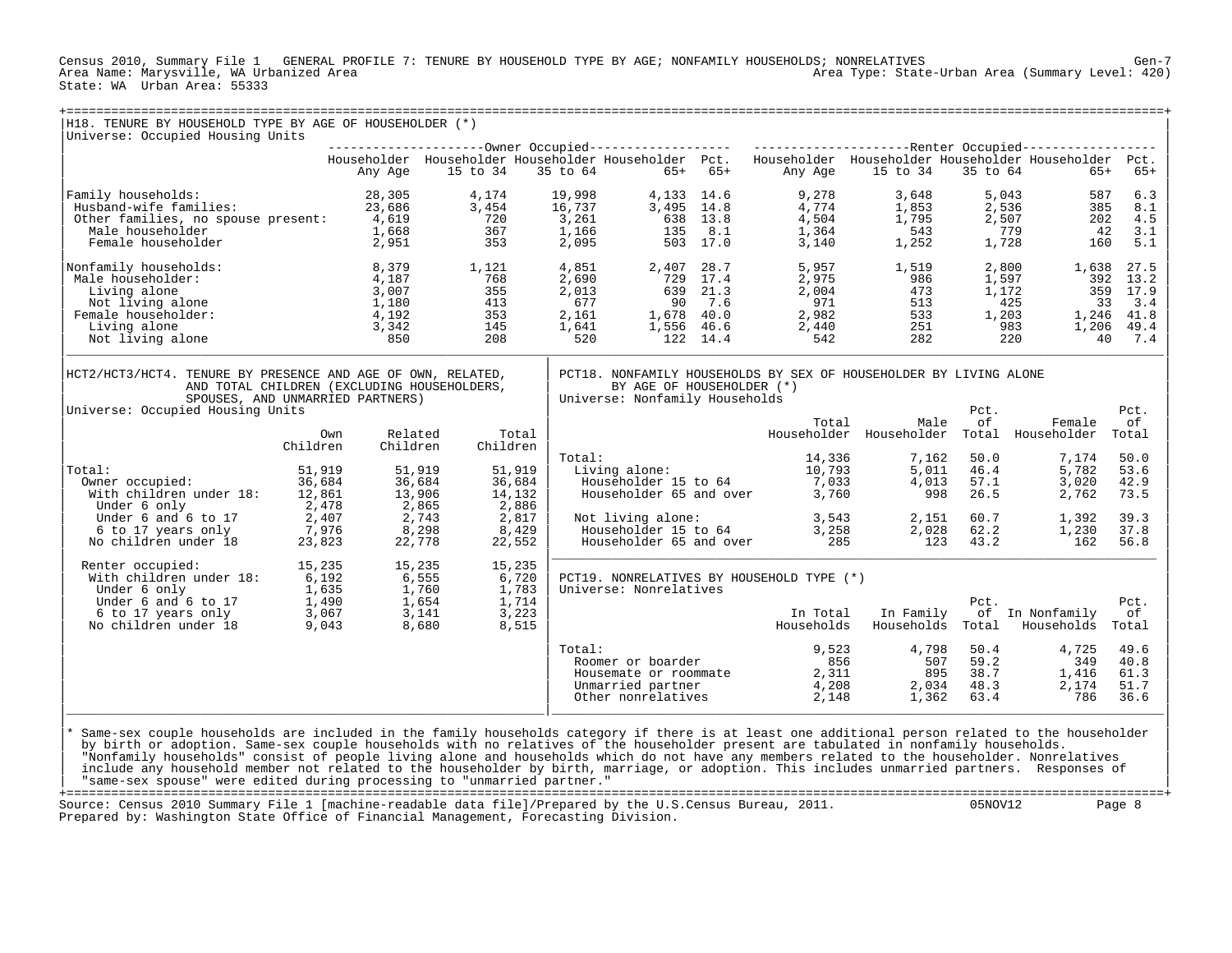Census 2010, Summary File 1 GENERAL PROFILE 8: GROUP QUARTERS POPULATION BY SEX BY AGE BY DETAILED TYPE Gen-8

State: WA Urban Area: 55333

Area Type: State-Urban Area (Summary Level: 420)

| Total 18 to 64 65 & Over<br>Total 18 to 64 65 & Over<br>1,246<br>512<br>$632$  Male:<br>547<br>313<br>489<br>Institutionalized population:<br>680<br>191<br>Institutionalized population:<br>277<br>136<br>$\begin{array}{c} 680 \\ 34 \end{array}$<br>Correctional facilities for adults:<br>34<br>$\Omega$<br>Correctional facilities for adults:<br>26<br>26<br>$\mathbf 0$<br>$\mathsf 0$<br>Federal detention centers<br>$\overline{0}$<br>$\Omega$<br>$\Omega$<br>Federal detention centers<br>$\mathbf 0$<br>$\mathbf 0$<br>$\mathsf{O}\xspace$<br>$\Omega$<br>$\overline{0}$<br>$\Omega$<br>$\Omega$<br>Federal prisons<br>$\Omega$<br>Federal prisons<br>$\mathsf{O}\xspace$<br>$\Omega$<br>$\Omega$<br>$\Omega$<br>$\Omega$<br>State prisons<br>State prisons<br>$\Omega$<br>Local jails and other municipal<br>Local jails and other municipal<br>$_{\rm 0}^{\rm 0}$<br>33<br>$\Omega$<br>confinement facilities<br>25<br>25<br>confinement facilities<br>33<br>Correctional residential facilities<br>$\overline{1}$<br>1<br>$\mathbf{0}$<br>Correctional residential facilities<br>1<br>$\mathbf{1}$<br>$\Omega$<br>$\Omega$<br>$\Omega$<br>$\Omega$<br>Military disciplinary barracks & jails<br>$\Omega$<br>Military disciplinary barracks & jails<br>$\Omega$<br>$\circ$<br>$\mathbf 0$<br>$\Omega$<br>$\Omega$<br>$\mathsf{O}$<br>Juvenile facilities:<br>Juvenile facilities:<br>Group homes for juveniles<br>Group homes for juveniles<br>$\mathbf 0$<br>$\mathbf 0$<br>$\mathbf 0$<br>$\mathbf{0}$<br>(non-correctional)<br>$\Omega$<br>$\mathsf{O}$<br>(non-correctional)<br>Residential treatment centers for<br>Residential treatment centers for<br>$\Omega$<br>$\mathbf 0$<br>$\Omega$<br>$\Omega$<br>$\Omega$<br>juveniles (non-correctional)<br>juveniles (non-correctional)<br>Correctional facilities intended for<br>Correctional facilities intended for<br>$\Omega$<br>$\mathbf 0$<br>$\Omega$<br>$\Omega$<br>$\Omega$<br>juveniles<br>juveniles<br>157<br>489<br>Nursing facilities/Skilled-nursing fac.<br>Nursing facilities/Skilled-nursing fac.<br>646<br>251<br>110<br>$\mathbf 0$<br>$\Omega$<br>$\mathbf 0$<br>Other institutional facilities:<br>$\Omega$<br>Other institutional facilities:<br>$\Omega$<br>Mental (Psychiatric) hospitals and<br>Mental (Psychiatric) hospitals and<br>$\mathbf{0}$<br>$\Omega$<br>$\Omega$<br>$\mathbf 0$<br>$\Omega$<br>psychiatric units in other hospitals<br>psychiatric units in other hospitals<br>Hospitals with patients who have no<br>Hospitals with patients who have no<br>$\mathbf 0$<br>$\mathbf 0$<br>$\mathbf 0$<br>$\mathbf 0$<br>$\mathbf 0$<br>usual home elsewhere<br>usual home elsewhere<br>$\Omega$<br>$\Omega$<br>$\Omega$<br>$\mathbf 0$<br>In-patient hospice facilities<br>$\Omega$<br>In-patient hospice facilities<br>$\Omega$<br>Military treatment facilities with<br>Military treatment facilities with<br>$\mathbf 0$<br>$\Omega$<br>$\overline{0}$<br>$\mathbf 0$<br>$\Omega$<br>$\mathsf{O}$<br>assigned patients<br>assigned patients<br>Residential schools for people with<br>Residential schools for people with<br>$\mathbf 0$<br>$\mathbf 0$<br>$\Omega$<br>$\Omega$<br>$\Omega$<br>$\Omega$<br>disabilities<br>disabilities<br>321<br>177<br>Noninstitutionalized population:<br>566<br>143<br>Noninstitutionalized population:<br>270<br>College/University student housing<br>$\Omega$<br>College/University student housing<br>$\Omega$<br>$\Omega$<br>$\Omega$<br>$\Omega$<br>$\mathbf 0$<br>$\Omega$<br>$\Omega$<br>$\Omega$<br>$\Omega$<br>$\mathsf 0$<br>Military quarters:<br>Military quarters:<br>Military barracks and dormitories<br>Military barracks and dormitories<br>$\mathbf 0$<br>$\mathbf 0$<br>$\mathbf 0$<br>$\mathbf 0$<br>$\mathbf 0$<br>(non-disciplinary)<br>(non-disciplinary)<br>$\Omega$<br>$\Omega$<br>Military ships<br>$\Omega$<br>$\Omega$<br>Military ships<br>$\Omega$<br>566<br>321<br>270<br>177<br>33<br>Other noninstitutional facilities:<br>143<br>Other noninstitutional facilities:<br>Emergency and transitional shelters<br>Emergency and transitional shelters<br>(with sleeping facilities) for people<br>(with sleeping facilities) for people<br>2<br>experiencing homelessness<br>39<br>32<br>experiencing homelessness<br>21<br>17<br>$\overline{0}$<br>Group homes intended for adults<br>58<br>Group homes intended for adults<br>130<br>69<br>43<br>31<br>Residential treatment centers, adults<br>25<br>24<br>Residential treatment centers, adults<br>11<br>1<br>11<br>$\Omega$<br>$\Omega$<br>Maritime/merchant vessels<br>$\Omega$<br>Maritime/merchant vessels<br>$\bigcirc$<br>$\Omega$<br>Workers group living quarters and<br>Workers group living quarters and<br>42<br>$\overline{4}$<br>Job Corps centers<br>61<br>15<br>Job Corps centers<br>17<br>311<br>Other noninstitutional facilities<br>Other noninstitutional facilities<br>192<br>29<br>178<br>114<br>Source: Census 2010 Summary File 1 [machine-readable data file]/Prepared by the U.S.Census Bureau, 2011.<br>05NOV12<br>Page 9 | PCT20/PCT21. GROUP OUARTERS POPULATION BY SEX BY AGE BY GROUP OUARTERS TYPE<br>Universe: Population in Group Quarters |  |  |  |                     |
|-------------------------------------------------------------------------------------------------------------------------------------------------------------------------------------------------------------------------------------------------------------------------------------------------------------------------------------------------------------------------------------------------------------------------------------------------------------------------------------------------------------------------------------------------------------------------------------------------------------------------------------------------------------------------------------------------------------------------------------------------------------------------------------------------------------------------------------------------------------------------------------------------------------------------------------------------------------------------------------------------------------------------------------------------------------------------------------------------------------------------------------------------------------------------------------------------------------------------------------------------------------------------------------------------------------------------------------------------------------------------------------------------------------------------------------------------------------------------------------------------------------------------------------------------------------------------------------------------------------------------------------------------------------------------------------------------------------------------------------------------------------------------------------------------------------------------------------------------------------------------------------------------------------------------------------------------------------------------------------------------------------------------------------------------------------------------------------------------------------------------------------------------------------------------------------------------------------------------------------------------------------------------------------------------------------------------------------------------------------------------------------------------------------------------------------------------------------------------------------------------------------------------------------------------------------------------------------------------------------------------------------------------------------------------------------------------------------------------------------------------------------------------------------------------------------------------------------------------------------------------------------------------------------------------------------------------------------------------------------------------------------------------------------------------------------------------------------------------------------------------------------------------------------------------------------------------------------------------------------------------------------------------------------------------------------------------------------------------------------------------------------------------------------------------------------------------------------------------------------------------------------------------------------------------------------------------------------------------------------------------------------------------------------------------------------------------------------------------------------------------------------------------------------------------------------------------------------------------------------------------------------------------------------------------------------------------------------------------------------------------------------------------------------------------------------------------------------------------------------------------------------------------------------------------------------------------------------------------------------------------------------------------------------------------------------------------------------------------------------------------------------------------------------------------------------------------------------------------------------------------------------------------------------------------------------------------------------------------------------------------------------------------------------------------------------------------------------------------------------------------------------------------------------------------------------------------------------------------------------------------------------------------------------------------------------------------------------------------------------------------------------------------------------------------------------------------------------|-----------------------------------------------------------------------------------------------------------------------|--|--|--|---------------------|
|                                                                                                                                                                                                                                                                                                                                                                                                                                                                                                                                                                                                                                                                                                                                                                                                                                                                                                                                                                                                                                                                                                                                                                                                                                                                                                                                                                                                                                                                                                                                                                                                                                                                                                                                                                                                                                                                                                                                                                                                                                                                                                                                                                                                                                                                                                                                                                                                                                                                                                                                                                                                                                                                                                                                                                                                                                                                                                                                                                                                                                                                                                                                                                                                                                                                                                                                                                                                                                                                                                                                                                                                                                                                                                                                                                                                                                                                                                                                                                                                                                                                                                                                                                                                                                                                                                                                                                                                                                                                                                                                                                                                                                                                                                                                                                                                                                                                                                                                                                                                                                                                                     |                                                                                                                       |  |  |  |                     |
|                                                                                                                                                                                                                                                                                                                                                                                                                                                                                                                                                                                                                                                                                                                                                                                                                                                                                                                                                                                                                                                                                                                                                                                                                                                                                                                                                                                                                                                                                                                                                                                                                                                                                                                                                                                                                                                                                                                                                                                                                                                                                                                                                                                                                                                                                                                                                                                                                                                                                                                                                                                                                                                                                                                                                                                                                                                                                                                                                                                                                                                                                                                                                                                                                                                                                                                                                                                                                                                                                                                                                                                                                                                                                                                                                                                                                                                                                                                                                                                                                                                                                                                                                                                                                                                                                                                                                                                                                                                                                                                                                                                                                                                                                                                                                                                                                                                                                                                                                                                                                                                                                     | Total:                                                                                                                |  |  |  | 174                 |
|                                                                                                                                                                                                                                                                                                                                                                                                                                                                                                                                                                                                                                                                                                                                                                                                                                                                                                                                                                                                                                                                                                                                                                                                                                                                                                                                                                                                                                                                                                                                                                                                                                                                                                                                                                                                                                                                                                                                                                                                                                                                                                                                                                                                                                                                                                                                                                                                                                                                                                                                                                                                                                                                                                                                                                                                                                                                                                                                                                                                                                                                                                                                                                                                                                                                                                                                                                                                                                                                                                                                                                                                                                                                                                                                                                                                                                                                                                                                                                                                                                                                                                                                                                                                                                                                                                                                                                                                                                                                                                                                                                                                                                                                                                                                                                                                                                                                                                                                                                                                                                                                                     |                                                                                                                       |  |  |  | 141                 |
|                                                                                                                                                                                                                                                                                                                                                                                                                                                                                                                                                                                                                                                                                                                                                                                                                                                                                                                                                                                                                                                                                                                                                                                                                                                                                                                                                                                                                                                                                                                                                                                                                                                                                                                                                                                                                                                                                                                                                                                                                                                                                                                                                                                                                                                                                                                                                                                                                                                                                                                                                                                                                                                                                                                                                                                                                                                                                                                                                                                                                                                                                                                                                                                                                                                                                                                                                                                                                                                                                                                                                                                                                                                                                                                                                                                                                                                                                                                                                                                                                                                                                                                                                                                                                                                                                                                                                                                                                                                                                                                                                                                                                                                                                                                                                                                                                                                                                                                                                                                                                                                                                     |                                                                                                                       |  |  |  |                     |
|                                                                                                                                                                                                                                                                                                                                                                                                                                                                                                                                                                                                                                                                                                                                                                                                                                                                                                                                                                                                                                                                                                                                                                                                                                                                                                                                                                                                                                                                                                                                                                                                                                                                                                                                                                                                                                                                                                                                                                                                                                                                                                                                                                                                                                                                                                                                                                                                                                                                                                                                                                                                                                                                                                                                                                                                                                                                                                                                                                                                                                                                                                                                                                                                                                                                                                                                                                                                                                                                                                                                                                                                                                                                                                                                                                                                                                                                                                                                                                                                                                                                                                                                                                                                                                                                                                                                                                                                                                                                                                                                                                                                                                                                                                                                                                                                                                                                                                                                                                                                                                                                                     |                                                                                                                       |  |  |  |                     |
|                                                                                                                                                                                                                                                                                                                                                                                                                                                                                                                                                                                                                                                                                                                                                                                                                                                                                                                                                                                                                                                                                                                                                                                                                                                                                                                                                                                                                                                                                                                                                                                                                                                                                                                                                                                                                                                                                                                                                                                                                                                                                                                                                                                                                                                                                                                                                                                                                                                                                                                                                                                                                                                                                                                                                                                                                                                                                                                                                                                                                                                                                                                                                                                                                                                                                                                                                                                                                                                                                                                                                                                                                                                                                                                                                                                                                                                                                                                                                                                                                                                                                                                                                                                                                                                                                                                                                                                                                                                                                                                                                                                                                                                                                                                                                                                                                                                                                                                                                                                                                                                                                     |                                                                                                                       |  |  |  |                     |
|                                                                                                                                                                                                                                                                                                                                                                                                                                                                                                                                                                                                                                                                                                                                                                                                                                                                                                                                                                                                                                                                                                                                                                                                                                                                                                                                                                                                                                                                                                                                                                                                                                                                                                                                                                                                                                                                                                                                                                                                                                                                                                                                                                                                                                                                                                                                                                                                                                                                                                                                                                                                                                                                                                                                                                                                                                                                                                                                                                                                                                                                                                                                                                                                                                                                                                                                                                                                                                                                                                                                                                                                                                                                                                                                                                                                                                                                                                                                                                                                                                                                                                                                                                                                                                                                                                                                                                                                                                                                                                                                                                                                                                                                                                                                                                                                                                                                                                                                                                                                                                                                                     |                                                                                                                       |  |  |  |                     |
|                                                                                                                                                                                                                                                                                                                                                                                                                                                                                                                                                                                                                                                                                                                                                                                                                                                                                                                                                                                                                                                                                                                                                                                                                                                                                                                                                                                                                                                                                                                                                                                                                                                                                                                                                                                                                                                                                                                                                                                                                                                                                                                                                                                                                                                                                                                                                                                                                                                                                                                                                                                                                                                                                                                                                                                                                                                                                                                                                                                                                                                                                                                                                                                                                                                                                                                                                                                                                                                                                                                                                                                                                                                                                                                                                                                                                                                                                                                                                                                                                                                                                                                                                                                                                                                                                                                                                                                                                                                                                                                                                                                                                                                                                                                                                                                                                                                                                                                                                                                                                                                                                     |                                                                                                                       |  |  |  |                     |
|                                                                                                                                                                                                                                                                                                                                                                                                                                                                                                                                                                                                                                                                                                                                                                                                                                                                                                                                                                                                                                                                                                                                                                                                                                                                                                                                                                                                                                                                                                                                                                                                                                                                                                                                                                                                                                                                                                                                                                                                                                                                                                                                                                                                                                                                                                                                                                                                                                                                                                                                                                                                                                                                                                                                                                                                                                                                                                                                                                                                                                                                                                                                                                                                                                                                                                                                                                                                                                                                                                                                                                                                                                                                                                                                                                                                                                                                                                                                                                                                                                                                                                                                                                                                                                                                                                                                                                                                                                                                                                                                                                                                                                                                                                                                                                                                                                                                                                                                                                                                                                                                                     |                                                                                                                       |  |  |  |                     |
|                                                                                                                                                                                                                                                                                                                                                                                                                                                                                                                                                                                                                                                                                                                                                                                                                                                                                                                                                                                                                                                                                                                                                                                                                                                                                                                                                                                                                                                                                                                                                                                                                                                                                                                                                                                                                                                                                                                                                                                                                                                                                                                                                                                                                                                                                                                                                                                                                                                                                                                                                                                                                                                                                                                                                                                                                                                                                                                                                                                                                                                                                                                                                                                                                                                                                                                                                                                                                                                                                                                                                                                                                                                                                                                                                                                                                                                                                                                                                                                                                                                                                                                                                                                                                                                                                                                                                                                                                                                                                                                                                                                                                                                                                                                                                                                                                                                                                                                                                                                                                                                                                     |                                                                                                                       |  |  |  | $\mathsf{O}$        |
|                                                                                                                                                                                                                                                                                                                                                                                                                                                                                                                                                                                                                                                                                                                                                                                                                                                                                                                                                                                                                                                                                                                                                                                                                                                                                                                                                                                                                                                                                                                                                                                                                                                                                                                                                                                                                                                                                                                                                                                                                                                                                                                                                                                                                                                                                                                                                                                                                                                                                                                                                                                                                                                                                                                                                                                                                                                                                                                                                                                                                                                                                                                                                                                                                                                                                                                                                                                                                                                                                                                                                                                                                                                                                                                                                                                                                                                                                                                                                                                                                                                                                                                                                                                                                                                                                                                                                                                                                                                                                                                                                                                                                                                                                                                                                                                                                                                                                                                                                                                                                                                                                     |                                                                                                                       |  |  |  |                     |
|                                                                                                                                                                                                                                                                                                                                                                                                                                                                                                                                                                                                                                                                                                                                                                                                                                                                                                                                                                                                                                                                                                                                                                                                                                                                                                                                                                                                                                                                                                                                                                                                                                                                                                                                                                                                                                                                                                                                                                                                                                                                                                                                                                                                                                                                                                                                                                                                                                                                                                                                                                                                                                                                                                                                                                                                                                                                                                                                                                                                                                                                                                                                                                                                                                                                                                                                                                                                                                                                                                                                                                                                                                                                                                                                                                                                                                                                                                                                                                                                                                                                                                                                                                                                                                                                                                                                                                                                                                                                                                                                                                                                                                                                                                                                                                                                                                                                                                                                                                                                                                                                                     |                                                                                                                       |  |  |  |                     |
|                                                                                                                                                                                                                                                                                                                                                                                                                                                                                                                                                                                                                                                                                                                                                                                                                                                                                                                                                                                                                                                                                                                                                                                                                                                                                                                                                                                                                                                                                                                                                                                                                                                                                                                                                                                                                                                                                                                                                                                                                                                                                                                                                                                                                                                                                                                                                                                                                                                                                                                                                                                                                                                                                                                                                                                                                                                                                                                                                                                                                                                                                                                                                                                                                                                                                                                                                                                                                                                                                                                                                                                                                                                                                                                                                                                                                                                                                                                                                                                                                                                                                                                                                                                                                                                                                                                                                                                                                                                                                                                                                                                                                                                                                                                                                                                                                                                                                                                                                                                                                                                                                     |                                                                                                                       |  |  |  |                     |
|                                                                                                                                                                                                                                                                                                                                                                                                                                                                                                                                                                                                                                                                                                                                                                                                                                                                                                                                                                                                                                                                                                                                                                                                                                                                                                                                                                                                                                                                                                                                                                                                                                                                                                                                                                                                                                                                                                                                                                                                                                                                                                                                                                                                                                                                                                                                                                                                                                                                                                                                                                                                                                                                                                                                                                                                                                                                                                                                                                                                                                                                                                                                                                                                                                                                                                                                                                                                                                                                                                                                                                                                                                                                                                                                                                                                                                                                                                                                                                                                                                                                                                                                                                                                                                                                                                                                                                                                                                                                                                                                                                                                                                                                                                                                                                                                                                                                                                                                                                                                                                                                                     |                                                                                                                       |  |  |  |                     |
|                                                                                                                                                                                                                                                                                                                                                                                                                                                                                                                                                                                                                                                                                                                                                                                                                                                                                                                                                                                                                                                                                                                                                                                                                                                                                                                                                                                                                                                                                                                                                                                                                                                                                                                                                                                                                                                                                                                                                                                                                                                                                                                                                                                                                                                                                                                                                                                                                                                                                                                                                                                                                                                                                                                                                                                                                                                                                                                                                                                                                                                                                                                                                                                                                                                                                                                                                                                                                                                                                                                                                                                                                                                                                                                                                                                                                                                                                                                                                                                                                                                                                                                                                                                                                                                                                                                                                                                                                                                                                                                                                                                                                                                                                                                                                                                                                                                                                                                                                                                                                                                                                     |                                                                                                                       |  |  |  | $\mathbf 0$         |
|                                                                                                                                                                                                                                                                                                                                                                                                                                                                                                                                                                                                                                                                                                                                                                                                                                                                                                                                                                                                                                                                                                                                                                                                                                                                                                                                                                                                                                                                                                                                                                                                                                                                                                                                                                                                                                                                                                                                                                                                                                                                                                                                                                                                                                                                                                                                                                                                                                                                                                                                                                                                                                                                                                                                                                                                                                                                                                                                                                                                                                                                                                                                                                                                                                                                                                                                                                                                                                                                                                                                                                                                                                                                                                                                                                                                                                                                                                                                                                                                                                                                                                                                                                                                                                                                                                                                                                                                                                                                                                                                                                                                                                                                                                                                                                                                                                                                                                                                                                                                                                                                                     |                                                                                                                       |  |  |  |                     |
|                                                                                                                                                                                                                                                                                                                                                                                                                                                                                                                                                                                                                                                                                                                                                                                                                                                                                                                                                                                                                                                                                                                                                                                                                                                                                                                                                                                                                                                                                                                                                                                                                                                                                                                                                                                                                                                                                                                                                                                                                                                                                                                                                                                                                                                                                                                                                                                                                                                                                                                                                                                                                                                                                                                                                                                                                                                                                                                                                                                                                                                                                                                                                                                                                                                                                                                                                                                                                                                                                                                                                                                                                                                                                                                                                                                                                                                                                                                                                                                                                                                                                                                                                                                                                                                                                                                                                                                                                                                                                                                                                                                                                                                                                                                                                                                                                                                                                                                                                                                                                                                                                     |                                                                                                                       |  |  |  | $\mathbf 0$         |
|                                                                                                                                                                                                                                                                                                                                                                                                                                                                                                                                                                                                                                                                                                                                                                                                                                                                                                                                                                                                                                                                                                                                                                                                                                                                                                                                                                                                                                                                                                                                                                                                                                                                                                                                                                                                                                                                                                                                                                                                                                                                                                                                                                                                                                                                                                                                                                                                                                                                                                                                                                                                                                                                                                                                                                                                                                                                                                                                                                                                                                                                                                                                                                                                                                                                                                                                                                                                                                                                                                                                                                                                                                                                                                                                                                                                                                                                                                                                                                                                                                                                                                                                                                                                                                                                                                                                                                                                                                                                                                                                                                                                                                                                                                                                                                                                                                                                                                                                                                                                                                                                                     |                                                                                                                       |  |  |  | 141                 |
|                                                                                                                                                                                                                                                                                                                                                                                                                                                                                                                                                                                                                                                                                                                                                                                                                                                                                                                                                                                                                                                                                                                                                                                                                                                                                                                                                                                                                                                                                                                                                                                                                                                                                                                                                                                                                                                                                                                                                                                                                                                                                                                                                                                                                                                                                                                                                                                                                                                                                                                                                                                                                                                                                                                                                                                                                                                                                                                                                                                                                                                                                                                                                                                                                                                                                                                                                                                                                                                                                                                                                                                                                                                                                                                                                                                                                                                                                                                                                                                                                                                                                                                                                                                                                                                                                                                                                                                                                                                                                                                                                                                                                                                                                                                                                                                                                                                                                                                                                                                                                                                                                     |                                                                                                                       |  |  |  | $\mathbf 0$         |
|                                                                                                                                                                                                                                                                                                                                                                                                                                                                                                                                                                                                                                                                                                                                                                                                                                                                                                                                                                                                                                                                                                                                                                                                                                                                                                                                                                                                                                                                                                                                                                                                                                                                                                                                                                                                                                                                                                                                                                                                                                                                                                                                                                                                                                                                                                                                                                                                                                                                                                                                                                                                                                                                                                                                                                                                                                                                                                                                                                                                                                                                                                                                                                                                                                                                                                                                                                                                                                                                                                                                                                                                                                                                                                                                                                                                                                                                                                                                                                                                                                                                                                                                                                                                                                                                                                                                                                                                                                                                                                                                                                                                                                                                                                                                                                                                                                                                                                                                                                                                                                                                                     |                                                                                                                       |  |  |  |                     |
|                                                                                                                                                                                                                                                                                                                                                                                                                                                                                                                                                                                                                                                                                                                                                                                                                                                                                                                                                                                                                                                                                                                                                                                                                                                                                                                                                                                                                                                                                                                                                                                                                                                                                                                                                                                                                                                                                                                                                                                                                                                                                                                                                                                                                                                                                                                                                                                                                                                                                                                                                                                                                                                                                                                                                                                                                                                                                                                                                                                                                                                                                                                                                                                                                                                                                                                                                                                                                                                                                                                                                                                                                                                                                                                                                                                                                                                                                                                                                                                                                                                                                                                                                                                                                                                                                                                                                                                                                                                                                                                                                                                                                                                                                                                                                                                                                                                                                                                                                                                                                                                                                     |                                                                                                                       |  |  |  | $\mathsf{O}$        |
|                                                                                                                                                                                                                                                                                                                                                                                                                                                                                                                                                                                                                                                                                                                                                                                                                                                                                                                                                                                                                                                                                                                                                                                                                                                                                                                                                                                                                                                                                                                                                                                                                                                                                                                                                                                                                                                                                                                                                                                                                                                                                                                                                                                                                                                                                                                                                                                                                                                                                                                                                                                                                                                                                                                                                                                                                                                                                                                                                                                                                                                                                                                                                                                                                                                                                                                                                                                                                                                                                                                                                                                                                                                                                                                                                                                                                                                                                                                                                                                                                                                                                                                                                                                                                                                                                                                                                                                                                                                                                                                                                                                                                                                                                                                                                                                                                                                                                                                                                                                                                                                                                     |                                                                                                                       |  |  |  |                     |
|                                                                                                                                                                                                                                                                                                                                                                                                                                                                                                                                                                                                                                                                                                                                                                                                                                                                                                                                                                                                                                                                                                                                                                                                                                                                                                                                                                                                                                                                                                                                                                                                                                                                                                                                                                                                                                                                                                                                                                                                                                                                                                                                                                                                                                                                                                                                                                                                                                                                                                                                                                                                                                                                                                                                                                                                                                                                                                                                                                                                                                                                                                                                                                                                                                                                                                                                                                                                                                                                                                                                                                                                                                                                                                                                                                                                                                                                                                                                                                                                                                                                                                                                                                                                                                                                                                                                                                                                                                                                                                                                                                                                                                                                                                                                                                                                                                                                                                                                                                                                                                                                                     |                                                                                                                       |  |  |  | $\mathbf 0$         |
|                                                                                                                                                                                                                                                                                                                                                                                                                                                                                                                                                                                                                                                                                                                                                                                                                                                                                                                                                                                                                                                                                                                                                                                                                                                                                                                                                                                                                                                                                                                                                                                                                                                                                                                                                                                                                                                                                                                                                                                                                                                                                                                                                                                                                                                                                                                                                                                                                                                                                                                                                                                                                                                                                                                                                                                                                                                                                                                                                                                                                                                                                                                                                                                                                                                                                                                                                                                                                                                                                                                                                                                                                                                                                                                                                                                                                                                                                                                                                                                                                                                                                                                                                                                                                                                                                                                                                                                                                                                                                                                                                                                                                                                                                                                                                                                                                                                                                                                                                                                                                                                                                     |                                                                                                                       |  |  |  |                     |
|                                                                                                                                                                                                                                                                                                                                                                                                                                                                                                                                                                                                                                                                                                                                                                                                                                                                                                                                                                                                                                                                                                                                                                                                                                                                                                                                                                                                                                                                                                                                                                                                                                                                                                                                                                                                                                                                                                                                                                                                                                                                                                                                                                                                                                                                                                                                                                                                                                                                                                                                                                                                                                                                                                                                                                                                                                                                                                                                                                                                                                                                                                                                                                                                                                                                                                                                                                                                                                                                                                                                                                                                                                                                                                                                                                                                                                                                                                                                                                                                                                                                                                                                                                                                                                                                                                                                                                                                                                                                                                                                                                                                                                                                                                                                                                                                                                                                                                                                                                                                                                                                                     |                                                                                                                       |  |  |  |                     |
|                                                                                                                                                                                                                                                                                                                                                                                                                                                                                                                                                                                                                                                                                                                                                                                                                                                                                                                                                                                                                                                                                                                                                                                                                                                                                                                                                                                                                                                                                                                                                                                                                                                                                                                                                                                                                                                                                                                                                                                                                                                                                                                                                                                                                                                                                                                                                                                                                                                                                                                                                                                                                                                                                                                                                                                                                                                                                                                                                                                                                                                                                                                                                                                                                                                                                                                                                                                                                                                                                                                                                                                                                                                                                                                                                                                                                                                                                                                                                                                                                                                                                                                                                                                                                                                                                                                                                                                                                                                                                                                                                                                                                                                                                                                                                                                                                                                                                                                                                                                                                                                                                     |                                                                                                                       |  |  |  |                     |
|                                                                                                                                                                                                                                                                                                                                                                                                                                                                                                                                                                                                                                                                                                                                                                                                                                                                                                                                                                                                                                                                                                                                                                                                                                                                                                                                                                                                                                                                                                                                                                                                                                                                                                                                                                                                                                                                                                                                                                                                                                                                                                                                                                                                                                                                                                                                                                                                                                                                                                                                                                                                                                                                                                                                                                                                                                                                                                                                                                                                                                                                                                                                                                                                                                                                                                                                                                                                                                                                                                                                                                                                                                                                                                                                                                                                                                                                                                                                                                                                                                                                                                                                                                                                                                                                                                                                                                                                                                                                                                                                                                                                                                                                                                                                                                                                                                                                                                                                                                                                                                                                                     |                                                                                                                       |  |  |  |                     |
|                                                                                                                                                                                                                                                                                                                                                                                                                                                                                                                                                                                                                                                                                                                                                                                                                                                                                                                                                                                                                                                                                                                                                                                                                                                                                                                                                                                                                                                                                                                                                                                                                                                                                                                                                                                                                                                                                                                                                                                                                                                                                                                                                                                                                                                                                                                                                                                                                                                                                                                                                                                                                                                                                                                                                                                                                                                                                                                                                                                                                                                                                                                                                                                                                                                                                                                                                                                                                                                                                                                                                                                                                                                                                                                                                                                                                                                                                                                                                                                                                                                                                                                                                                                                                                                                                                                                                                                                                                                                                                                                                                                                                                                                                                                                                                                                                                                                                                                                                                                                                                                                                     |                                                                                                                       |  |  |  |                     |
|                                                                                                                                                                                                                                                                                                                                                                                                                                                                                                                                                                                                                                                                                                                                                                                                                                                                                                                                                                                                                                                                                                                                                                                                                                                                                                                                                                                                                                                                                                                                                                                                                                                                                                                                                                                                                                                                                                                                                                                                                                                                                                                                                                                                                                                                                                                                                                                                                                                                                                                                                                                                                                                                                                                                                                                                                                                                                                                                                                                                                                                                                                                                                                                                                                                                                                                                                                                                                                                                                                                                                                                                                                                                                                                                                                                                                                                                                                                                                                                                                                                                                                                                                                                                                                                                                                                                                                                                                                                                                                                                                                                                                                                                                                                                                                                                                                                                                                                                                                                                                                                                                     |                                                                                                                       |  |  |  | 33                  |
|                                                                                                                                                                                                                                                                                                                                                                                                                                                                                                                                                                                                                                                                                                                                                                                                                                                                                                                                                                                                                                                                                                                                                                                                                                                                                                                                                                                                                                                                                                                                                                                                                                                                                                                                                                                                                                                                                                                                                                                                                                                                                                                                                                                                                                                                                                                                                                                                                                                                                                                                                                                                                                                                                                                                                                                                                                                                                                                                                                                                                                                                                                                                                                                                                                                                                                                                                                                                                                                                                                                                                                                                                                                                                                                                                                                                                                                                                                                                                                                                                                                                                                                                                                                                                                                                                                                                                                                                                                                                                                                                                                                                                                                                                                                                                                                                                                                                                                                                                                                                                                                                                     |                                                                                                                       |  |  |  | $\mathbf 0$         |
|                                                                                                                                                                                                                                                                                                                                                                                                                                                                                                                                                                                                                                                                                                                                                                                                                                                                                                                                                                                                                                                                                                                                                                                                                                                                                                                                                                                                                                                                                                                                                                                                                                                                                                                                                                                                                                                                                                                                                                                                                                                                                                                                                                                                                                                                                                                                                                                                                                                                                                                                                                                                                                                                                                                                                                                                                                                                                                                                                                                                                                                                                                                                                                                                                                                                                                                                                                                                                                                                                                                                                                                                                                                                                                                                                                                                                                                                                                                                                                                                                                                                                                                                                                                                                                                                                                                                                                                                                                                                                                                                                                                                                                                                                                                                                                                                                                                                                                                                                                                                                                                                                     |                                                                                                                       |  |  |  |                     |
|                                                                                                                                                                                                                                                                                                                                                                                                                                                                                                                                                                                                                                                                                                                                                                                                                                                                                                                                                                                                                                                                                                                                                                                                                                                                                                                                                                                                                                                                                                                                                                                                                                                                                                                                                                                                                                                                                                                                                                                                                                                                                                                                                                                                                                                                                                                                                                                                                                                                                                                                                                                                                                                                                                                                                                                                                                                                                                                                                                                                                                                                                                                                                                                                                                                                                                                                                                                                                                                                                                                                                                                                                                                                                                                                                                                                                                                                                                                                                                                                                                                                                                                                                                                                                                                                                                                                                                                                                                                                                                                                                                                                                                                                                                                                                                                                                                                                                                                                                                                                                                                                                     |                                                                                                                       |  |  |  |                     |
|                                                                                                                                                                                                                                                                                                                                                                                                                                                                                                                                                                                                                                                                                                                                                                                                                                                                                                                                                                                                                                                                                                                                                                                                                                                                                                                                                                                                                                                                                                                                                                                                                                                                                                                                                                                                                                                                                                                                                                                                                                                                                                                                                                                                                                                                                                                                                                                                                                                                                                                                                                                                                                                                                                                                                                                                                                                                                                                                                                                                                                                                                                                                                                                                                                                                                                                                                                                                                                                                                                                                                                                                                                                                                                                                                                                                                                                                                                                                                                                                                                                                                                                                                                                                                                                                                                                                                                                                                                                                                                                                                                                                                                                                                                                                                                                                                                                                                                                                                                                                                                                                                     |                                                                                                                       |  |  |  | $\mathbf 0$         |
|                                                                                                                                                                                                                                                                                                                                                                                                                                                                                                                                                                                                                                                                                                                                                                                                                                                                                                                                                                                                                                                                                                                                                                                                                                                                                                                                                                                                                                                                                                                                                                                                                                                                                                                                                                                                                                                                                                                                                                                                                                                                                                                                                                                                                                                                                                                                                                                                                                                                                                                                                                                                                                                                                                                                                                                                                                                                                                                                                                                                                                                                                                                                                                                                                                                                                                                                                                                                                                                                                                                                                                                                                                                                                                                                                                                                                                                                                                                                                                                                                                                                                                                                                                                                                                                                                                                                                                                                                                                                                                                                                                                                                                                                                                                                                                                                                                                                                                                                                                                                                                                                                     |                                                                                                                       |  |  |  | $\mathbf 0$         |
|                                                                                                                                                                                                                                                                                                                                                                                                                                                                                                                                                                                                                                                                                                                                                                                                                                                                                                                                                                                                                                                                                                                                                                                                                                                                                                                                                                                                                                                                                                                                                                                                                                                                                                                                                                                                                                                                                                                                                                                                                                                                                                                                                                                                                                                                                                                                                                                                                                                                                                                                                                                                                                                                                                                                                                                                                                                                                                                                                                                                                                                                                                                                                                                                                                                                                                                                                                                                                                                                                                                                                                                                                                                                                                                                                                                                                                                                                                                                                                                                                                                                                                                                                                                                                                                                                                                                                                                                                                                                                                                                                                                                                                                                                                                                                                                                                                                                                                                                                                                                                                                                                     |                                                                                                                       |  |  |  |                     |
|                                                                                                                                                                                                                                                                                                                                                                                                                                                                                                                                                                                                                                                                                                                                                                                                                                                                                                                                                                                                                                                                                                                                                                                                                                                                                                                                                                                                                                                                                                                                                                                                                                                                                                                                                                                                                                                                                                                                                                                                                                                                                                                                                                                                                                                                                                                                                                                                                                                                                                                                                                                                                                                                                                                                                                                                                                                                                                                                                                                                                                                                                                                                                                                                                                                                                                                                                                                                                                                                                                                                                                                                                                                                                                                                                                                                                                                                                                                                                                                                                                                                                                                                                                                                                                                                                                                                                                                                                                                                                                                                                                                                                                                                                                                                                                                                                                                                                                                                                                                                                                                                                     |                                                                                                                       |  |  |  |                     |
|                                                                                                                                                                                                                                                                                                                                                                                                                                                                                                                                                                                                                                                                                                                                                                                                                                                                                                                                                                                                                                                                                                                                                                                                                                                                                                                                                                                                                                                                                                                                                                                                                                                                                                                                                                                                                                                                                                                                                                                                                                                                                                                                                                                                                                                                                                                                                                                                                                                                                                                                                                                                                                                                                                                                                                                                                                                                                                                                                                                                                                                                                                                                                                                                                                                                                                                                                                                                                                                                                                                                                                                                                                                                                                                                                                                                                                                                                                                                                                                                                                                                                                                                                                                                                                                                                                                                                                                                                                                                                                                                                                                                                                                                                                                                                                                                                                                                                                                                                                                                                                                                                     |                                                                                                                       |  |  |  |                     |
|                                                                                                                                                                                                                                                                                                                                                                                                                                                                                                                                                                                                                                                                                                                                                                                                                                                                                                                                                                                                                                                                                                                                                                                                                                                                                                                                                                                                                                                                                                                                                                                                                                                                                                                                                                                                                                                                                                                                                                                                                                                                                                                                                                                                                                                                                                                                                                                                                                                                                                                                                                                                                                                                                                                                                                                                                                                                                                                                                                                                                                                                                                                                                                                                                                                                                                                                                                                                                                                                                                                                                                                                                                                                                                                                                                                                                                                                                                                                                                                                                                                                                                                                                                                                                                                                                                                                                                                                                                                                                                                                                                                                                                                                                                                                                                                                                                                                                                                                                                                                                                                                                     |                                                                                                                       |  |  |  |                     |
|                                                                                                                                                                                                                                                                                                                                                                                                                                                                                                                                                                                                                                                                                                                                                                                                                                                                                                                                                                                                                                                                                                                                                                                                                                                                                                                                                                                                                                                                                                                                                                                                                                                                                                                                                                                                                                                                                                                                                                                                                                                                                                                                                                                                                                                                                                                                                                                                                                                                                                                                                                                                                                                                                                                                                                                                                                                                                                                                                                                                                                                                                                                                                                                                                                                                                                                                                                                                                                                                                                                                                                                                                                                                                                                                                                                                                                                                                                                                                                                                                                                                                                                                                                                                                                                                                                                                                                                                                                                                                                                                                                                                                                                                                                                                                                                                                                                                                                                                                                                                                                                                                     |                                                                                                                       |  |  |  | 11                  |
|                                                                                                                                                                                                                                                                                                                                                                                                                                                                                                                                                                                                                                                                                                                                                                                                                                                                                                                                                                                                                                                                                                                                                                                                                                                                                                                                                                                                                                                                                                                                                                                                                                                                                                                                                                                                                                                                                                                                                                                                                                                                                                                                                                                                                                                                                                                                                                                                                                                                                                                                                                                                                                                                                                                                                                                                                                                                                                                                                                                                                                                                                                                                                                                                                                                                                                                                                                                                                                                                                                                                                                                                                                                                                                                                                                                                                                                                                                                                                                                                                                                                                                                                                                                                                                                                                                                                                                                                                                                                                                                                                                                                                                                                                                                                                                                                                                                                                                                                                                                                                                                                                     |                                                                                                                       |  |  |  | $\mathbb O$         |
|                                                                                                                                                                                                                                                                                                                                                                                                                                                                                                                                                                                                                                                                                                                                                                                                                                                                                                                                                                                                                                                                                                                                                                                                                                                                                                                                                                                                                                                                                                                                                                                                                                                                                                                                                                                                                                                                                                                                                                                                                                                                                                                                                                                                                                                                                                                                                                                                                                                                                                                                                                                                                                                                                                                                                                                                                                                                                                                                                                                                                                                                                                                                                                                                                                                                                                                                                                                                                                                                                                                                                                                                                                                                                                                                                                                                                                                                                                                                                                                                                                                                                                                                                                                                                                                                                                                                                                                                                                                                                                                                                                                                                                                                                                                                                                                                                                                                                                                                                                                                                                                                                     |                                                                                                                       |  |  |  | $\mathsf{O}\xspace$ |
|                                                                                                                                                                                                                                                                                                                                                                                                                                                                                                                                                                                                                                                                                                                                                                                                                                                                                                                                                                                                                                                                                                                                                                                                                                                                                                                                                                                                                                                                                                                                                                                                                                                                                                                                                                                                                                                                                                                                                                                                                                                                                                                                                                                                                                                                                                                                                                                                                                                                                                                                                                                                                                                                                                                                                                                                                                                                                                                                                                                                                                                                                                                                                                                                                                                                                                                                                                                                                                                                                                                                                                                                                                                                                                                                                                                                                                                                                                                                                                                                                                                                                                                                                                                                                                                                                                                                                                                                                                                                                                                                                                                                                                                                                                                                                                                                                                                                                                                                                                                                                                                                                     |                                                                                                                       |  |  |  |                     |
|                                                                                                                                                                                                                                                                                                                                                                                                                                                                                                                                                                                                                                                                                                                                                                                                                                                                                                                                                                                                                                                                                                                                                                                                                                                                                                                                                                                                                                                                                                                                                                                                                                                                                                                                                                                                                                                                                                                                                                                                                                                                                                                                                                                                                                                                                                                                                                                                                                                                                                                                                                                                                                                                                                                                                                                                                                                                                                                                                                                                                                                                                                                                                                                                                                                                                                                                                                                                                                                                                                                                                                                                                                                                                                                                                                                                                                                                                                                                                                                                                                                                                                                                                                                                                                                                                                                                                                                                                                                                                                                                                                                                                                                                                                                                                                                                                                                                                                                                                                                                                                                                                     |                                                                                                                       |  |  |  | 10                  |
|                                                                                                                                                                                                                                                                                                                                                                                                                                                                                                                                                                                                                                                                                                                                                                                                                                                                                                                                                                                                                                                                                                                                                                                                                                                                                                                                                                                                                                                                                                                                                                                                                                                                                                                                                                                                                                                                                                                                                                                                                                                                                                                                                                                                                                                                                                                                                                                                                                                                                                                                                                                                                                                                                                                                                                                                                                                                                                                                                                                                                                                                                                                                                                                                                                                                                                                                                                                                                                                                                                                                                                                                                                                                                                                                                                                                                                                                                                                                                                                                                                                                                                                                                                                                                                                                                                                                                                                                                                                                                                                                                                                                                                                                                                                                                                                                                                                                                                                                                                                                                                                                                     |                                                                                                                       |  |  |  | 12                  |
|                                                                                                                                                                                                                                                                                                                                                                                                                                                                                                                                                                                                                                                                                                                                                                                                                                                                                                                                                                                                                                                                                                                                                                                                                                                                                                                                                                                                                                                                                                                                                                                                                                                                                                                                                                                                                                                                                                                                                                                                                                                                                                                                                                                                                                                                                                                                                                                                                                                                                                                                                                                                                                                                                                                                                                                                                                                                                                                                                                                                                                                                                                                                                                                                                                                                                                                                                                                                                                                                                                                                                                                                                                                                                                                                                                                                                                                                                                                                                                                                                                                                                                                                                                                                                                                                                                                                                                                                                                                                                                                                                                                                                                                                                                                                                                                                                                                                                                                                                                                                                                                                                     |                                                                                                                       |  |  |  |                     |
|                                                                                                                                                                                                                                                                                                                                                                                                                                                                                                                                                                                                                                                                                                                                                                                                                                                                                                                                                                                                                                                                                                                                                                                                                                                                                                                                                                                                                                                                                                                                                                                                                                                                                                                                                                                                                                                                                                                                                                                                                                                                                                                                                                                                                                                                                                                                                                                                                                                                                                                                                                                                                                                                                                                                                                                                                                                                                                                                                                                                                                                                                                                                                                                                                                                                                                                                                                                                                                                                                                                                                                                                                                                                                                                                                                                                                                                                                                                                                                                                                                                                                                                                                                                                                                                                                                                                                                                                                                                                                                                                                                                                                                                                                                                                                                                                                                                                                                                                                                                                                                                                                     |                                                                                                                       |  |  |  |                     |

+===================================================================================================================================================+

Prepared by: Washington State Office of Financial Management, Forecasting Division.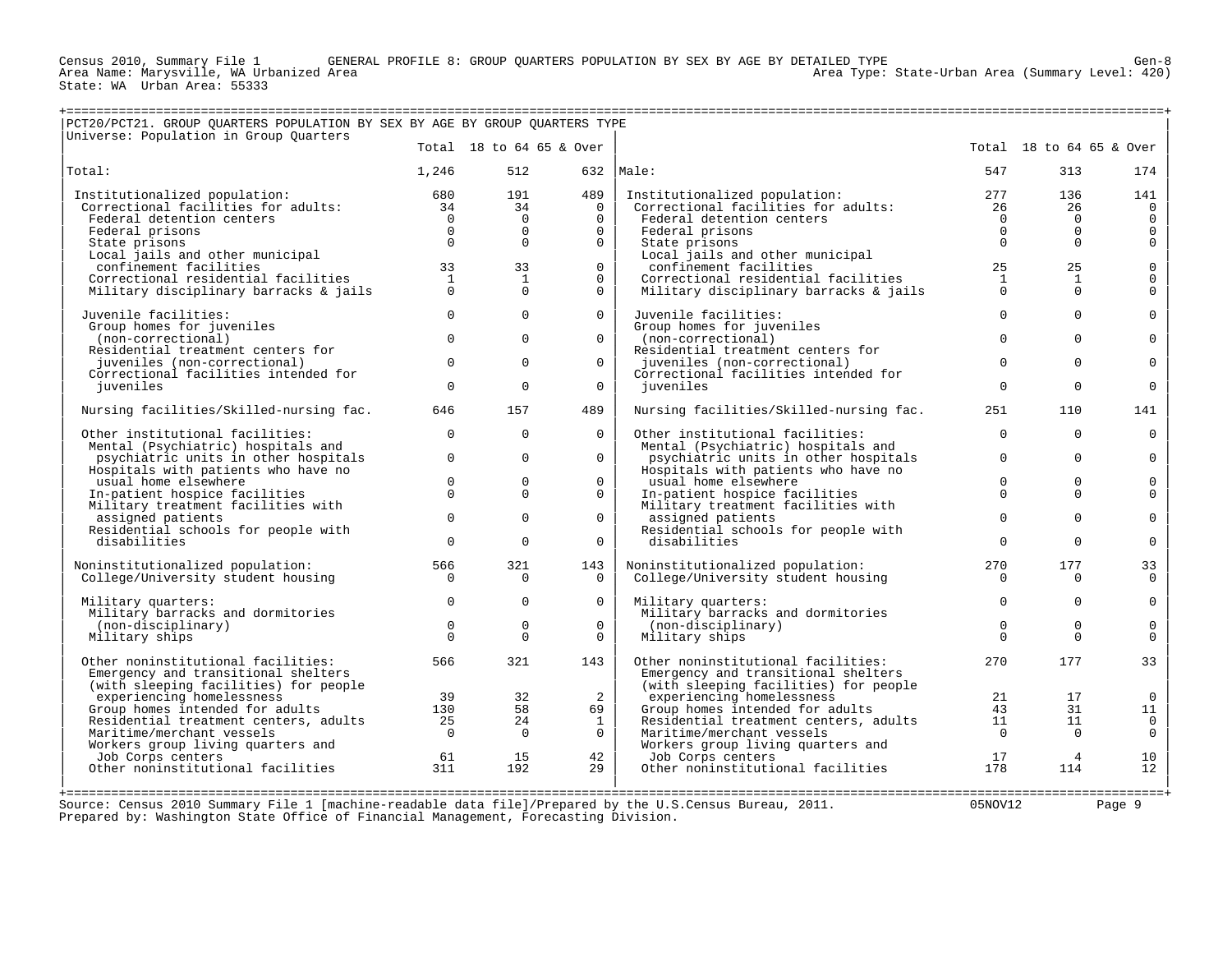Census 2010, Summary File 1 GENERAL PROFILE 9: GROUP QUARTERS POPULATION BY SEX BY DETAILED AGE Gen-9 Area Type: State-Urban Area (Summary Level: 420) State: WA Urban Area: 55333

| PCO1-PCO10/PCT21/P12. GROUP QUARTERS POPULATION BY SEX BY AGE BY GROUP QUARTERS TYPE (*** % OF TOTAL POPULATION IN THIS AGE GROUP)<br>Universe: Population in Group Quarters |                                  |              |                    |                                                                                 |                             |                    |                            |                                                                                                        |                                    |                         |                              |
|------------------------------------------------------------------------------------------------------------------------------------------------------------------------------|----------------------------------|--------------|--------------------|---------------------------------------------------------------------------------|-----------------------------|--------------------|----------------------------|--------------------------------------------------------------------------------------------------------|------------------------------------|-------------------------|------------------------------|
|                                                                                                                                                                              |                                  | $***$        |                    |                                                                                 |                             |                    |                            | ------------- Institutionalized Population ------------- ------ Noninstitutionalized Population ------ | College/                           |                         |                              |
|                                                                                                                                                                              | Group<br>Quarters Total<br>Total | Pct.<br>Pop. |                    | Correctional<br>Facilities<br>Total for Adults Facilities Facilities Facilities | Juvenile                    | Nursing            | Other                      | Total                                                                                                  | University<br>Student<br>Housing   | Military                | Other<br>Quarters Facilities |
| Total:                                                                                                                                                                       |                                  |              |                    |                                                                                 |                             |                    |                            |                                                                                                        |                                    |                         |                              |
| Under 5 years                                                                                                                                                                |                                  |              |                    |                                                                                 |                             |                    |                            |                                                                                                        |                                    |                         |                              |
| 5 to 9 years<br>10 to 14 years                                                                                                                                               |                                  |              |                    |                                                                                 |                             |                    |                            |                                                                                                        |                                    |                         |                              |
| 15 to 19 years                                                                                                                                                               |                                  |              |                    |                                                                                 |                             |                    |                            |                                                                                                        |                                    |                         |                              |
| 20 to 24 years                                                                                                                                                               |                                  |              |                    |                                                                                 |                             |                    |                            |                                                                                                        |                                    |                         |                              |
| 25 to 29 years                                                                                                                                                               |                                  |              |                    |                                                                                 |                             |                    |                            |                                                                                                        |                                    |                         |                              |
| 30 to 34 years                                                                                                                                                               |                                  |              |                    |                                                                                 |                             |                    |                            |                                                                                                        |                                    |                         |                              |
| 35 to 39 years                                                                                                                                                               |                                  |              |                    |                                                                                 |                             |                    |                            |                                                                                                        |                                    |                         |                              |
| 40 to 44 years                                                                                                                                                               |                                  |              |                    |                                                                                 |                             |                    |                            |                                                                                                        |                                    |                         |                              |
| 45 to 49 years<br>50 to 54 years                                                                                                                                             |                                  |              |                    |                                                                                 |                             |                    |                            |                                                                                                        |                                    |                         |                              |
| 55 to 59 years                                                                                                                                                               |                                  |              |                    |                                                                                 |                             |                    |                            |                                                                                                        |                                    |                         |                              |
| 60 to 64 years                                                                                                                                                               |                                  |              |                    |                                                                                 |                             |                    |                            |                                                                                                        |                                    |                         |                              |
| 65 to 69 years                                                                                                                                                               |                                  |              |                    |                                                                                 |                             |                    |                            |                                                                                                        |                                    |                         |                              |
| 70 to 74 years                                                                                                                                                               |                                  |              |                    |                                                                                 |                             |                    |                            |                                                                                                        |                                    |                         |                              |
| 75 to 79 years                                                                                                                                                               |                                  |              |                    |                                                                                 |                             |                    |                            |                                                                                                        |                                    |                         |                              |
| 80 to 84 years                                                                                                                                                               |                                  |              |                    |                                                                                 |                             |                    |                            |                                                                                                        |                                    |                         |                              |
| 85 years & over                                                                                                                                                              |                                  |              |                    |                                                                                 |                             |                    |                            |                                                                                                        |                                    |                         |                              |
| Under 18 years<br>18 to 64 years                                                                                                                                             | 102<br>512                       | 0.26<br>0.56 | $\mathbf 0$<br>191 | $\mathbf 0$<br>34                                                               | $\mathbf{0}$<br>$\mathbf 0$ | $\mathbf 0$<br>157 | $\mathbf 0$<br>$\mathbf 0$ | 102<br>321                                                                                             | $\mathbf 0$<br>$\mathsf{O}\xspace$ | $\Omega$<br>$\mathsf 0$ | 102<br>321                   |
| 65 years & over                                                                                                                                                              |                                  | 632 4.49     | 489                | $\Omega$                                                                        | $\Omega$                    | 489                | $\Omega$                   | 143                                                                                                    | $\Omega$                           | $\Omega$                | 143                          |
| Male:                                                                                                                                                                        |                                  |              |                    |                                                                                 |                             |                    |                            |                                                                                                        |                                    |                         |                              |
| Under 5 years                                                                                                                                                                |                                  |              |                    |                                                                                 |                             |                    |                            |                                                                                                        |                                    |                         |                              |
| 5 to 9 years                                                                                                                                                                 |                                  |              |                    |                                                                                 |                             |                    |                            |                                                                                                        |                                    |                         |                              |
| 10 to 14 years                                                                                                                                                               |                                  |              |                    |                                                                                 |                             |                    |                            |                                                                                                        |                                    |                         |                              |
| 15 to 19 years<br>20 to 24 years                                                                                                                                             |                                  |              |                    |                                                                                 |                             |                    |                            |                                                                                                        |                                    |                         |                              |
| 25 to 29 years                                                                                                                                                               |                                  |              |                    |                                                                                 |                             |                    |                            |                                                                                                        |                                    |                         |                              |
| 30 to 34 years                                                                                                                                                               |                                  |              |                    |                                                                                 |                             |                    |                            |                                                                                                        |                                    |                         |                              |
| 35 to 39 years                                                                                                                                                               |                                  |              |                    |                                                                                 |                             |                    |                            |                                                                                                        |                                    |                         |                              |
| 40 to 44 years                                                                                                                                                               |                                  |              |                    |                                                                                 |                             |                    |                            |                                                                                                        |                                    |                         |                              |
| 45 to 49 years                                                                                                                                                               |                                  |              |                    |                                                                                 |                             |                    |                            |                                                                                                        |                                    |                         |                              |
| 50 to 54 years                                                                                                                                                               |                                  |              |                    |                                                                                 |                             |                    |                            |                                                                                                        |                                    |                         |                              |
| 55 to 59 years<br>60 to 64 years                                                                                                                                             |                                  |              |                    |                                                                                 |                             |                    |                            |                                                                                                        |                                    |                         |                              |
| 65 to 69 years                                                                                                                                                               |                                  |              |                    |                                                                                 |                             |                    |                            |                                                                                                        |                                    |                         |                              |
| 70 to 74 years                                                                                                                                                               |                                  |              |                    |                                                                                 |                             |                    |                            |                                                                                                        |                                    |                         |                              |
| 75 to 79 years                                                                                                                                                               |                                  |              |                    |                                                                                 |                             |                    |                            |                                                                                                        |                                    |                         |                              |
| 80 to 84 years                                                                                                                                                               |                                  |              |                    |                                                                                 |                             |                    |                            |                                                                                                        |                                    |                         |                              |
| 85 years & over                                                                                                                                                              |                                  |              |                    |                                                                                 |                             |                    |                            |                                                                                                        |                                    |                         |                              |
| Under 18 years                                                                                                                                                               | 60                               | 0.30         | $\mathbf 0$        | $\mathbf 0$                                                                     | 0                           | $\mathbf 0$        | $\mathsf{O}\xspace$        | 60                                                                                                     | $\mathsf{O}\xspace$                | $\mathsf 0$             | 60                           |
| 18 to 64 years                                                                                                                                                               | 313                              | 0.68         | 136                | 26                                                                              | $\mathbf{0}$                | 110                | $\mathbf 0$                | 177                                                                                                    | $\mathbf 0$                        | $\mathbf 0$             | 177                          |
| 65 years & over                                                                                                                                                              | 174                              | 2.91         | 141                | $\mathbf 0$                                                                     | $\mathbf{0}$                | 141                | $\Omega$                   | 33                                                                                                     | $\Omega$                           | $\Omega$                | 33                           |
|                                                                                                                                                                              |                                  |              |                    |                                                                                 |                             |                    |                            |                                                                                                        |                                    |                         |                              |

+===================================================================================================================================================+ Source: Census 2010 Summary File 1 [machine-readable data file]/Prepared by the U.S.Census Bureau, 2011. 05NOV12 Page 10 Prepared by: Washington State Office of Financial Management, Forecasting Division.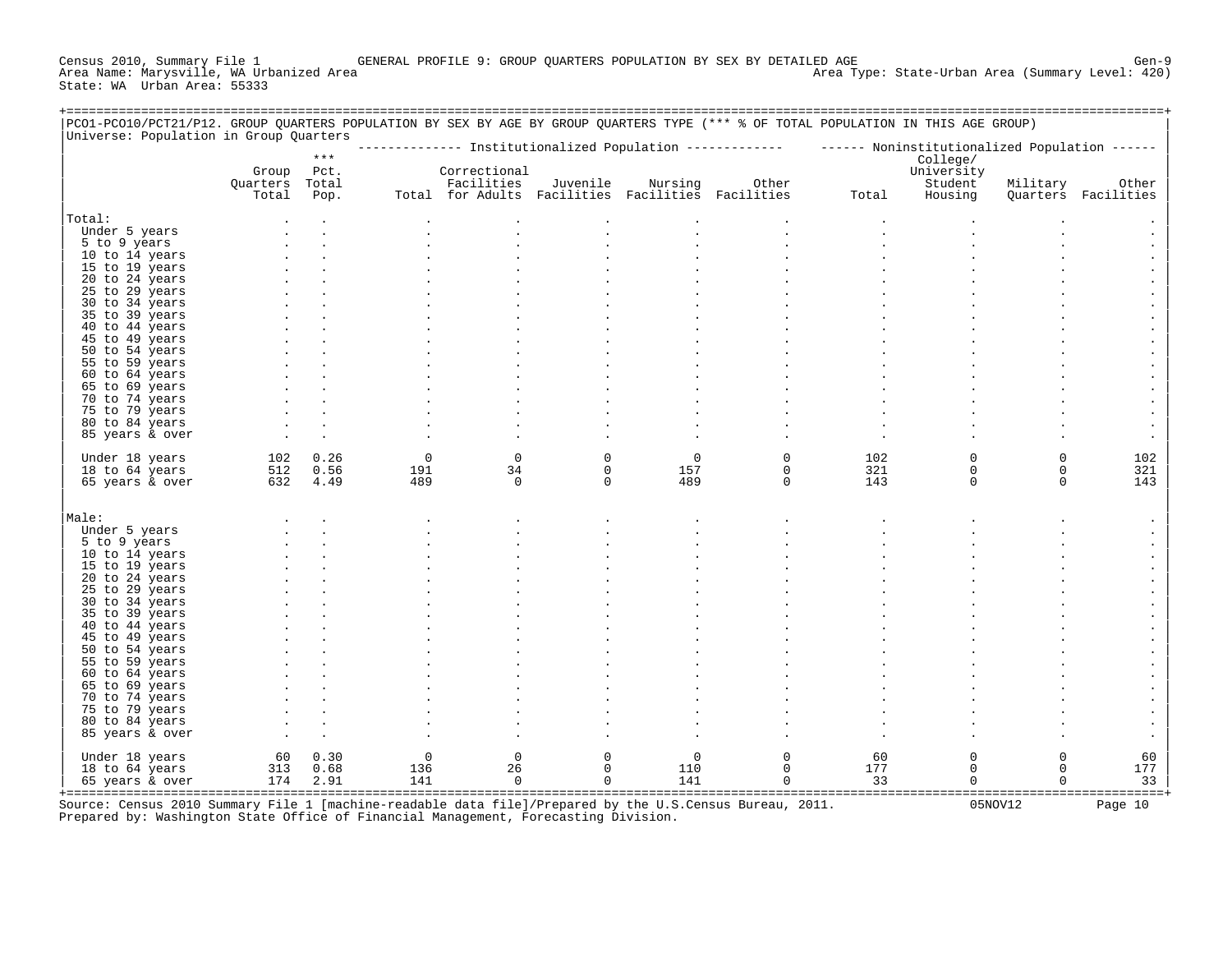Census 2010, Summary File 1 AGE PROFILE 1: AGE BY SEX FOR PERSONS IN HOUSEHOLDS AND PERSONS IN GROUP QUARTERS Age-1 Area Type: State-Urban Area (Summary Level: 420) State: WA Urban Area: 55333

+===================================================================================================================================================+

|                         |                                    |            | P12/PCT13. AGE BY SEX BY RESIDENCE TYPE (PERSONS IN HOUSEHOLDS AND PERSONS IN GROUP OUARTERS)<br>Universe: Total Population (145,140; 99.1% in households and 0.9% in group quarters) |                 |              |                         |            |                                           |                 |            |                    |                                           |                |              |
|-------------------------|------------------------------------|------------|---------------------------------------------------------------------------------------------------------------------------------------------------------------------------------------|-----------------|--------------|-------------------------|------------|-------------------------------------------|-----------------|------------|--------------------|-------------------------------------------|----------------|--------------|
|                         |                                    |            | ------------------All Persons------------------                                                                                                                                       |                 |              |                         |            | ----------Persons in Households---------- |                 |            |                    | --------Persons in Group Quarters-------- |                |              |
|                         | Total Pct.                         |            | Male                                                                                                                                                                                  | Female %Fem     |              | Total Pct.              |            | Male                                      | Female          | Total Pct. |                    | Male                                      | Female %Fem    |              |
| All Ages:<br>$0$ to $4$ | 145,140 100.0<br>10,481            | 7.2        | 72,049<br>5,383                                                                                                                                                                       | 73,091<br>5,098 | 50.4<br>48.6 | 143,894 100.0<br>10,467 | 7.3        | 71,502<br>5,378                           | 72,392<br>5,089 | 14         | 1,246 100.0<br>1.1 | 547<br>5                                  | 699<br>9       | 56.1<br>64.3 |
| $5$ to<br>9<br>10 to 14 | 10,796<br>11,312                   | 7.4<br>7.8 | 5,544<br>5,747                                                                                                                                                                        | 5,252<br>5,565  | 48.6<br>49.2 | 10,777<br>11,272        | 7.5<br>7.8 | 5,538<br>5,716                            | 5,239<br>5,556  | 19<br>40   | 1.5<br>3.2         | 6<br>31                                   | 13<br>9        | 68.4<br>22.5 |
| 15 to 17                | 7,075                              | 4.9        | 3,647                                                                                                                                                                                 | 3,428           | 48.5         | 7,046                   | 4.9        | 3,629                                     | 3,417           | 29         | 2.3                | 18                                        | 11             | 37.9         |
| 18 and 19               | 3,889                              | 2.7        | 2,063                                                                                                                                                                                 | 1,826           | 47.0         | 3,867                   | 2.7        | 2,048                                     | 1,819           | 22         | 1.8                | 15                                        | 7              | 31.8         |
| 20                      | 1,650                              | 1.1        | 861                                                                                                                                                                                   | 789             | 47.8         | 1,639                   | 1.1        | 852                                       | 787             | 11         | 0.9                | 9                                         | $\overline{a}$ | 18.2         |
| 21                      | 1,638                              | 1.1        | 853                                                                                                                                                                                   | 785             | 47.9         | 1,629                   | 1.1        | 847                                       | 782             | 9          | 0.7                | 6                                         | 3              | 33.3         |
| 22 to 24                | 5,176                              | 3.6        | 2,584                                                                                                                                                                                 | 2,592           | 50.1         | 5,143                   | 3.6        | 2,558                                     | 2,585           | 33         | 2.6                | 26                                        | 7              | 21.2         |
| 25 to 29                | 9,775                              | 6.7        | 4,868                                                                                                                                                                                 | 4,907           | 50.2         | 9,743                   | 6.8        | 4,850                                     | 4,893           | 32         | 2.6                | 18                                        | 14             | 43.8         |
| 30 to 34                | 10,275                             | 7.1        | 5,106                                                                                                                                                                                 | 5,169           | 50.3         | 10,240                  | 7.1        | 5,086                                     | 5,154           | 35         | 2.8                | 20                                        | 15             | 42.9         |
| 35 to 39                | 10,451                             | 7.2        | 5,263                                                                                                                                                                                 | 5,188           | 49.6         | 10,396                  | 7.2        | 5,228                                     | 5,168           | 55         | 4.4                | 35                                        | 20             | 36.4         |
| 40 to 44<br>45 to<br>49 | 10,975<br>11,633                   | 7.6<br>8.0 | 5,572<br>5,820                                                                                                                                                                        | 5,403<br>5,813  | 49.2<br>50.0 | 10,920<br>11,564        | 7.6<br>8.0 | 5,544<br>5,781                            | 5,376<br>5,783  | 55<br>69   | 4.4<br>5.5         | 28<br>39                                  | 27<br>30       | 49.1<br>43.5 |
| 50 to 54                | 10,598                             | 7.3        | 5,314                                                                                                                                                                                 | 5,284           | 49.9         | 10,523                  | 7.3        | 5,266                                     | 5,257           | 75         | 6.0                | 48                                        | 27             | 36.0         |
| 55 to 59                | 8,578                              | 5.9        | 4,200                                                                                                                                                                                 | 4,378           | 51.0         | 8,514                   | 5.9        | 4,162                                     | 4,352           | 64         | 5.1                | 38                                        | 26             | 40.6         |
| 60 and 61               | 2,969                              | 2.0        | 1,427                                                                                                                                                                                 | 1,542           | 51.9         | 2,946                   | 2.0        | 1,413                                     | 1,533           | 23         | 1.8                | 14                                        | 9              | 39.1         |
| 62 to 64                | 3,805                              | 2.6        | 1,819                                                                                                                                                                                 | 1,986           | 52.2         | 3,776                   | 2.6        | 1,802                                     | 1,974           | 29         | 2.3                | 17                                        | 12             | 41.4         |
| 65 and 66               | 2,003                              | 1.4        | 923                                                                                                                                                                                   | 1,080           | 53.9         | 1,988                   | 1.4        | 917                                       | 1,071           | 15         | 1.2                | 6                                         | 9              | 60.0         |
| 67 to 69                | 2,574                              | 1.8        | 1,190                                                                                                                                                                                 | 1,384 53.8      |              | 2,556                   | 1.8        | 1,184                                     | 1,372           | 18         | 1.4                | 6                                         | 12             | 66.7         |
| 70 to 74                | 3,184                              | 2.2        | 1,421                                                                                                                                                                                 | 1,763           | 55.4         | 3,130                   | 2.2        | 1,398                                     | 1,732           | 54         | 4.3                | 23                                        | 31             | 57.4         |
| 75 to 79                | 2,406                              | 1.7        | 1,025                                                                                                                                                                                 | 1,381           | 57.4         | 2,335                   | 1.6        | 1,004                                     | 1,331           | 71         | 5.7                | 21                                        | 50             | 70.4         |
| 80 to 84                | 1,915                              | 1.3        | 748                                                                                                                                                                                   | 1,167           | 60.9         | 1,771                   | 1.2        | 700                                       | 1,071           | 144        | 11.6               | 48                                        | 96             | 66.7         |
| 85 & over               | 1,982                              | 1.4        | 671                                                                                                                                                                                   | 1,311 66.1      |              | 1,652                   | 1.1        | 601                                       | 1,051           | 330        | 26.5               | 70                                        | 260            | 78.8         |
|                         |                                    |            |                                                                                                                                                                                       |                 |              |                         |            |                                           |                 |            |                    |                                           |                |              |
| $0$ to $14$             | Additional Aggregations:<br>32,589 | 22.5       | 16,674                                                                                                                                                                                | 15,915          | 48.8         | 32,516                  | 22.6       | 16,632                                    | 15,884          | 73         | 5.9                | 42                                        | 31             | 42.5         |
| $5$ to $14$             | 22,108                             | 15.2       | 11,291                                                                                                                                                                                | 10,817          | 48.9         | 22,049                  | 15.3       | 11,254                                    | 10,795          | 59         | 4.7                | 37                                        | 22             | 37.3         |
| $0$ to 17               | 39,664                             | 27.3       | 20,321                                                                                                                                                                                | 19,343          | 48.8         | 39,562                  | 27.5       | 20,261                                    | 19,301          | 102        | 8.2                | 60                                        | 42             | 41.2         |
| 5 to 17                 | 29,183                             | 20.1       | 14,938                                                                                                                                                                                | 14,245          | 48.8         | 29,095                  | 20.2       | 14,883                                    | 14,212          | 88         | 7.1                | 55                                        | 33             | 37.5         |
| $0$ to 20               | 45,203                             | 31.1       | 23,245                                                                                                                                                                                | 21,958          | 48.6         | 45,068                  | 31.3       | 23,161                                    | 21,907          | 135        | 10.8               | 84                                        | 51             | 37.8         |
| 18 to 21                | 7,177                              | 4.9        | 3,777                                                                                                                                                                                 | 3,400           | 47.4         | 7,135                   | 5.0        | 3,747                                     | 3,388           | 42         | 3.4                | 30                                        | 12             | 28.6         |
| 18 to 24                | 12,353                             | 8.5        | 6,361                                                                                                                                                                                 | 5,992           | 48.5         | 12,278                  | 8.5        | 6,305                                     | 5,973           | 75         | 6.0                | 56                                        | 19             | 25.3         |
| 18 to 64                | 91,412                             | 63.0       | 45,750                                                                                                                                                                                | 45,662          | 50.0         | 90,900                  | 63.2       | 45,437                                    | 45,463          | 512        | 41.1               | 313                                       | 199            | 38.9         |
| 25 to 64                | 79,059                             | 54.5       | 39,389                                                                                                                                                                                | 39,670          | 50.2         | 78,622                  | 54.6       | 39,132                                    | 39,490          | 437        | 35.1               | 257                                       | 180            | 41.2         |
| $60$ & over             | 20,838                             | 14.4       | 9,224                                                                                                                                                                                 | 11,614          | 55.7         | 20,154 14.0             |            | 9,019                                     | 11,135          | 684        | 54.9               | 205                                       | 479            | 70.0         |
| $65$ & over             | 14,064                             | 9.7        | 5,978                                                                                                                                                                                 | 8,086           | 57.5         | 13,432                  | 9.3        | 5,804                                     | 7,628           | 632        | 50.7               | 174                                       | 458            | 72.5         |
| 70 & over               | 9,487                              | 6.5        | 3,865                                                                                                                                                                                 | 5,622           | 59.3         | 8,888                   | 6.2        | 3,703                                     | 5,185           | 599        | 48.1               | 162                                       | 437            | 73.0         |
| 75 & over               | 6,303                              | 4.3        | 2,444                                                                                                                                                                                 | 3,859           | 61.2         | 5,758                   | 4.0        | 2,305                                     | 3,453           | 545        | 43.7               | 139                                       | 406            | 74.5         |

|P13/PCT13. MEDIAN AGE BY SEX BY RESIDENCE TYPE (PERSONS IN HOUSEHOLDS AND PERSONS IN GROUP QUARTERS) | |Universe: Total Population (145,140) |

|            |            |      | -All Persons--------------- | ----------Persons in Households----------                                                                |      |        | $-----Persons$ in Group Quarters-------- |         |         |
|------------|------------|------|-----------------------------|----------------------------------------------------------------------------------------------------------|------|--------|------------------------------------------|---------|---------|
|            | Both Sexes | Male | Female                      | Both Sexes                                                                                               | Male | Female | Both Sexes                               | Male    | Female  |
| Median Age | 35.2       | 34.4 | 36.1                        | 35.1                                                                                                     | 34.3 | 35.8   | 66.2                                     | 51.8    | 80.3    |
|            |            |      |                             | Source: Census 2010 Summary File 1 [machine-readable data file]/Prepared by the U.S.Census Bureau, 2011. |      |        |                                          | 05NOV12 | Page 11 |

Prepared by: Washington State Office of Financial Management, Forecasting Division.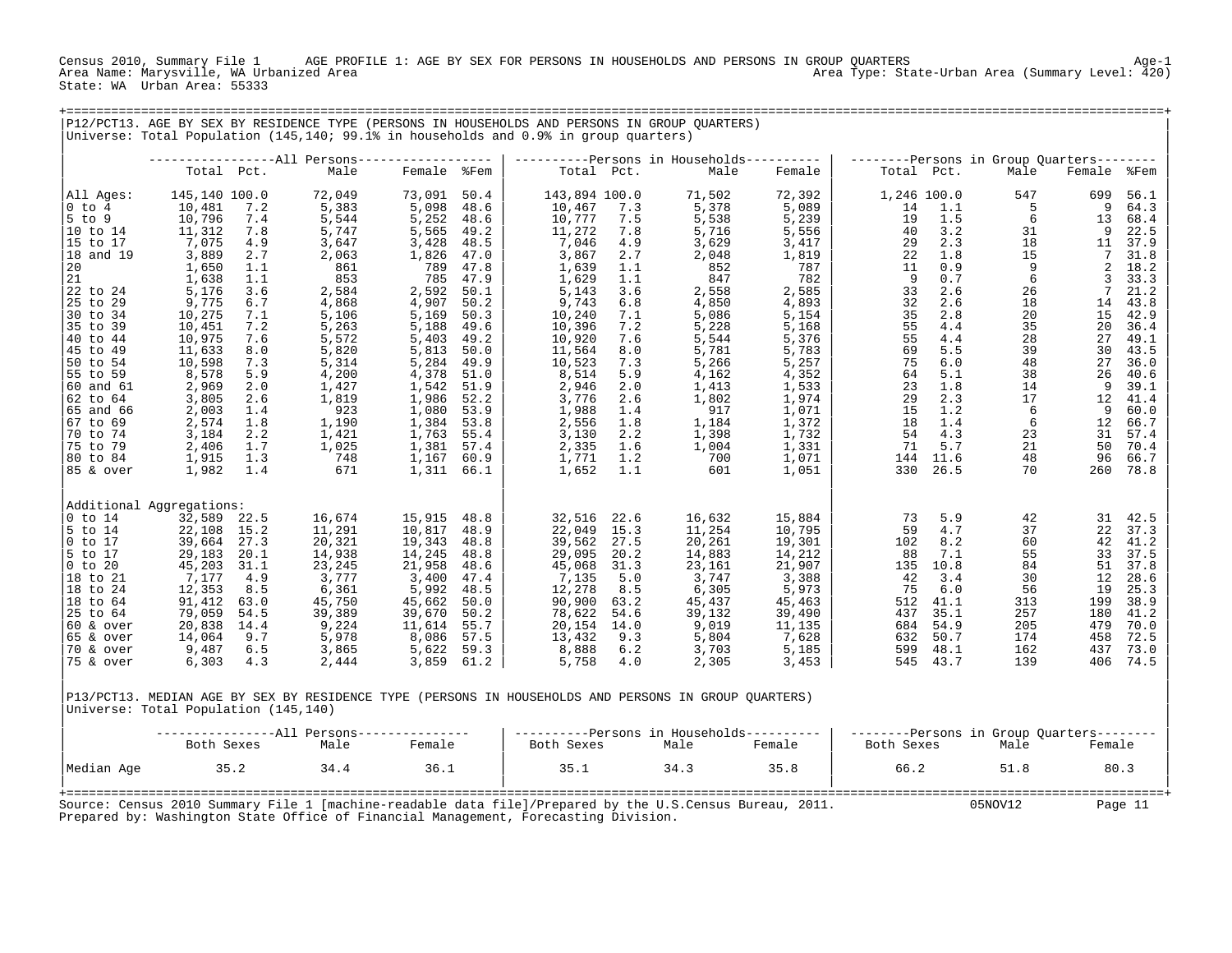Census 2010, Summary File 1 AGE PROFILE 2: FULL AGE DETAIL (ALL AGES) BY SEX, WITH MEDIANS AND ADDITIONAL AGGREGATIONS Age-2 Area Type: State-Urban Area (Summary Level: 420) State: WA Urban Area: 55333

| P12/P13/PCT12.            |                 |            | DETAILED AGE BY SEX (INCLUDING MEDIANS): ALL RACES COMBINED                         |                |                |                 |            |                                                                                                          |                |                            |                  |             |                 |                       |
|---------------------------|-----------------|------------|-------------------------------------------------------------------------------------|----------------|----------------|-----------------|------------|----------------------------------------------------------------------------------------------------------|----------------|----------------------------|------------------|-------------|-----------------|-----------------------|
|                           |                 |            |                                                                                     |                |                |                 |            | Universe: Persons of all races combined (145,140 or 100.0% of Total Population: 145,140)                 |                |                            |                  |             |                 |                       |
|                           | Total Pct.      |            | Male                                                                                | Female         |                | Total Pct.      |            | Male                                                                                                     | Female         |                            | Total Pct.       |             | Male            | Female                |
| $0$ to $4$<br>$\mathbf 0$ | 10,481<br>1,954 | 7.2<br>1.3 | 5,383<br>996                                                                        | 5,098<br>958   | 40 to 44<br>40 | 10,975<br>2,333 | 7.6<br>1.6 | 5,572<br>1,174                                                                                           | 5,403<br>1,159 | 80 to 84<br>80             | 1,915<br>384     | 1.3<br>0.3  | 748<br>155      | 1,167<br>229          |
| 1                         | 2,112           | 1.5        | 1,061                                                                               | 1,051          | 41             | 2,256           | 1.6        | 1,145                                                                                                    | 1,111          | 81                         | 392              | 0.3         | 152             | 240                   |
| $\overline{2}$            | 2,159           | 1.5        | 1,110                                                                               | 1,049          | 42             | 2,165           | 1.5        | 1,148                                                                                                    | 1,017          | 82                         | 410              | 0.3         | 169             | 241                   |
| 3<br>$\overline{4}$       | 2,108<br>2,148  | 1.5<br>1.5 | 1,096<br>1,120                                                                      | 1,012<br>1,028 | 43<br>44       | 2,103<br>2,118  | 1.4<br>1.5 | 1,052<br>1,053                                                                                           | 1,051<br>1,065 | 83<br>84                   | 380<br>349       | 0.3<br>0.2  | 132<br>140      | 248<br>209            |
| $5$ to $9$                | 10,796          | 7.4        | 5,544                                                                               | 5,252          | 45 to 49       | 11,633          | 8.0        | 5,820                                                                                                    | 5,813          | 85 to 89                   | 1,317            | 0.9         | 481             | 836                   |
| 5                         | 2,152           | 1.5        | 1,130                                                                               | 1,022          | 45             | 2,219           | 1.5        | 1,123                                                                                                    | 1,096          | 85                         | 329              | 0.2         | 113             | 216                   |
| 6<br>7                    | 2,174<br>2,087  | 1.5<br>1.4 | 1,116<br>1,052                                                                      | 1,058<br>1,035 | 46<br>47       | 2,386<br>2,381  | 1.6<br>1.6 | 1,179<br>1,208                                                                                           | 1,207<br>1,173 | 86<br>87                   | 330<br>222       | 0.2<br>0.2  | 124<br>86       | 206<br>136            |
| 8                         | 2,179           | 1.5        | 1,096                                                                               | 1,083          | 48             | 2,283           | 1.6        | 1,152                                                                                                    | 1,131          | 88                         | 235              | 0.2         | 79              | 156                   |
| 9                         | 2,204           | 1.5        | 1,150                                                                               | 1,054          | 49             | 2,364           | 1.6        | 1,158                                                                                                    | 1,206          | 89                         | 201              | 0.1         | 79              | 122                   |
| 10 to 14<br>10            | 11,312<br>2,357 | 7.8<br>1.6 | 5,747<br>1,185                                                                      | 5,565<br>1,172 | 50 to 54<br>50 | 10,598<br>2,259 | 7.3<br>1.6 | 5,314<br>1,109                                                                                           | 5,284<br>1,150 | 90 to 94<br>90             | 490<br>129       | 0.3<br>0.1  | 154<br>40       | 336<br>89             |
| 11                        | 2,239           | 1.5        | 1,154                                                                               | 1,085          | 51             | 2,204           | 1.5        | 1,101                                                                                                    | 1,103          | 91                         | 124              | 0.1         | 35              | 89                    |
| 12                        | 2,213           | 1.5        | 1,134                                                                               | 1,079          | 52             | 2,160           | 1.5        | 1,101                                                                                                    | 1,059          | 92                         | 95               | 0.1         | 28              | 67                    |
| 13<br>14                  | 2,277<br>2,226  | 1.6<br>1.5 | 1,142<br>1,132                                                                      | 1,135<br>1,094 | 53<br>54       | 1,970<br>2,005  | 1.4<br>1.4 | 986<br>1,017                                                                                             | 984<br>988     | 93<br>94                   | 83<br>59         | 0.1<br>0.0  | 34<br>17        | 49<br>$\overline{42}$ |
| 15 to 19                  | 10,964          | 7.6        | 5,710                                                                               | 5,254          | 55 to 59       | 8,578           | 5.9        | 4,200                                                                                                    | 4,378          | 95 to 99                   | 161              | 0.1         | 34              | 127                   |
| 15                        | 2,303           | 1.6        | 1,175                                                                               | 1,128          | 55             | 1,916           | 1.3        | 937                                                                                                      | 979            | 95                         | 62               | 0.0         | 15              | 47                    |
| 16<br>17                  | 2,385<br>2,387  | 1.6<br>1.6 | 1,226<br>1,246                                                                      | 1,159<br>1,141 | 56<br>57       | 1,774<br>1,803  | 1.2<br>1.2 | 842<br>912                                                                                               | 932<br>891     | 96<br>97                   | 32<br>19         | 0.0<br>0.0  | 6               | 26<br>$\overline{15}$ |
| 18                        | 2,093           | 1.4        | 1,129                                                                               | 964            | 58             | 1,640           | 1.1        | 805                                                                                                      | 835            | 98                         | 26               | 0.0         |                 | 19                    |
| 19                        | 1,796           | 1.2        | 934                                                                                 | 862            | 59             | 1,445           | 1.0        | 704                                                                                                      | 741            | 99                         | 22               | 0.0         | $\overline{a}$  | $\overline{20}$       |
| 20 to 24<br>20            | 8,464<br>1,650  | 5.8<br>1.1 | 4,298<br>861                                                                        | 4,166<br>789   | 60 to 64<br>60 | 6,774<br>1,523  | 4.7<br>1.0 | 3,246<br>745                                                                                             | 3,528<br>778   | $100 - 104$<br>$105 - 109$ | 14<br>$\Omega$   | 0.0<br>0.0  | $\cap$          | 12<br>$\mathbf{0}$    |
| 21                        | 1,638           | 1.1        | 853                                                                                 | 785            | 61             | 1,446           | 1.0        | 682                                                                                                      | 764            | 110 plus                   | $\Omega$         | 0.0         | $\Omega$        | $\Omega$              |
| 22                        | 1,662           | 1.1        | 829                                                                                 | 833            | 62             | 1,406           | 1.0        | 660                                                                                                      | 746            |                            |                  |             |                 |                       |
| 23<br>24                  | 1,683<br>1,831  | 1.2<br>1.3 | 848<br>907                                                                          | 835<br>924     | 63<br>64       | 1,424<br>975    | 1.0<br>0.7 | 702<br>457                                                                                               | 722<br>518     | $0$ to $14$                | 32,589           | 22.5        | 16,674          | 15,915                |
| 25 to 29                  | 9,775           | 6.7        | 4,868                                                                               | 4,907          | 65 to 69       | 4,577           | 3.2        | 2,113                                                                                                    | 2,464          | 5 to 17                    | 29,183           | 20.1        | 14,938          | 14,245                |
| 25                        | 1,852           | 1.3        | 915                                                                                 | 937            | 65             | 988             | 0.7        | 449                                                                                                      | 539            | 18 to 21                   | 7,177            | 4.9         | 3,777           | 3,400                 |
| 26<br>27                  | 1,897<br>1,977  | 1.3<br>1.4 | 949<br>971                                                                          | 948<br>1,006   | 66<br>67       | 1,015<br>958    | 0.7<br>0.7 | 474<br>444                                                                                               | 541<br>514     | 18 to 24<br>18 to 64       | 12,353<br>91,412 | 8.5<br>63.0 | 6,361<br>45,750 | 5,992<br>45,662       |
| 28                        | 2,016           | 1.4        | 998                                                                                 | 1,018          | 68             | 821             | 0.6        | 406                                                                                                      | 415            | 25 to 64                   | 79,059           | 54.5        | 39,389          | 39,670                |
| 29                        | 2,033           | 1.4        | 1,035                                                                               | 998            | 69             | 795             | 0.5        | 340                                                                                                      | 455            | 60 plus                    | 20,838           | 14.4        | 9,224           | 11,614                |
| 30 to 34<br>30            | 10,275<br>2,138 | 7.1<br>1.5 | 5,106<br>1,042                                                                      | 5,169<br>1,096 | 70 to 74<br>70 | 3,184<br>707    | 2.2<br>0.5 | 1,421<br>338                                                                                             | 1,763<br>369   | 65 plus<br>70 plus         | 14,064<br>9,487  | 9.7<br>6.5  | 5,978<br>3,865  | 8,086<br>5,622        |
| 31                        | 1,960           | 1.4        | 986                                                                                 | 974            | 71             | 697             | 0.5        | 311                                                                                                      | 386            | 75 plus                    | 6,303            | 4.3         | 2,444           | 3,859                 |
| 32<br>33                  | 2,123           | 1.5        | 1,039                                                                               | 1,084          | 72<br>73       | 602             | 0.4        | 263                                                                                                      | 339            | 80 plus                    | 3,897            | 2.7         | 1,419           | 2,478                 |
| 34                        | 2,034<br>2,020  | 1.4<br>1.4 | 1,065<br>974                                                                        | 969<br>1,046   | 74             | 630<br>548      | 0.4<br>0.4 | 265<br>244                                                                                               | 365<br>304     | 85 plus<br>90 plus         | 1,982<br>665     | 1.4<br>0.5  | 671<br>190      | 1,311<br>475          |
| 35 to 39                  | 10,451          | 7.2        | 5,263                                                                               | 5,188          | 75 to 79       | 2,406           | 1.7        | 1,025                                                                                                    | 1,381          |                            |                  |             |                 |                       |
| 35                        | 2,060           | 1.4        | 1,041                                                                               | 1,019          | 75             | 546             | 0.4        | 244                                                                                                      | 302            |                            |                  |             |                 |                       |
| 36<br>37                  | 1,955<br>2,013  | 1.3<br>1.4 | 976<br>1,013                                                                        | 979<br>1,000   | 76<br>77       | 513<br>466      | 0.4<br>0.3 | 220<br>203                                                                                               | 293<br>263     | All Ages                   | 145,140 100.0    |             | 72,049          | 73,091                |
| 38                        | 2,076           | 1.4        | 1,059                                                                               | 1,017          | 78             | 459             | 0.3        | 184                                                                                                      | 275            | Median Age                 | Both Sexes       |             | Male            | Female                |
| 39                        | 2,347           | 1.6        | 1,174                                                                               | 1,173          | 79             | 422             | 0.3        | 174                                                                                                      | 248            | By Sex                     | 35.2             |             | 34.4            | 36.1                  |
|                           |                 |            |                                                                                     |                |                |                 |            |                                                                                                          |                |                            |                  |             |                 |                       |
|                           |                 |            | Prepared by: Washington State Office of Financial Management, Forecasting Division. |                |                |                 |            | Source: Census 2010 Summary File 1 [machine-readable data file]/Prepared by the U.S.Census Bureau, 2011. |                |                            |                  | 05NOV12     |                 | Page 12               |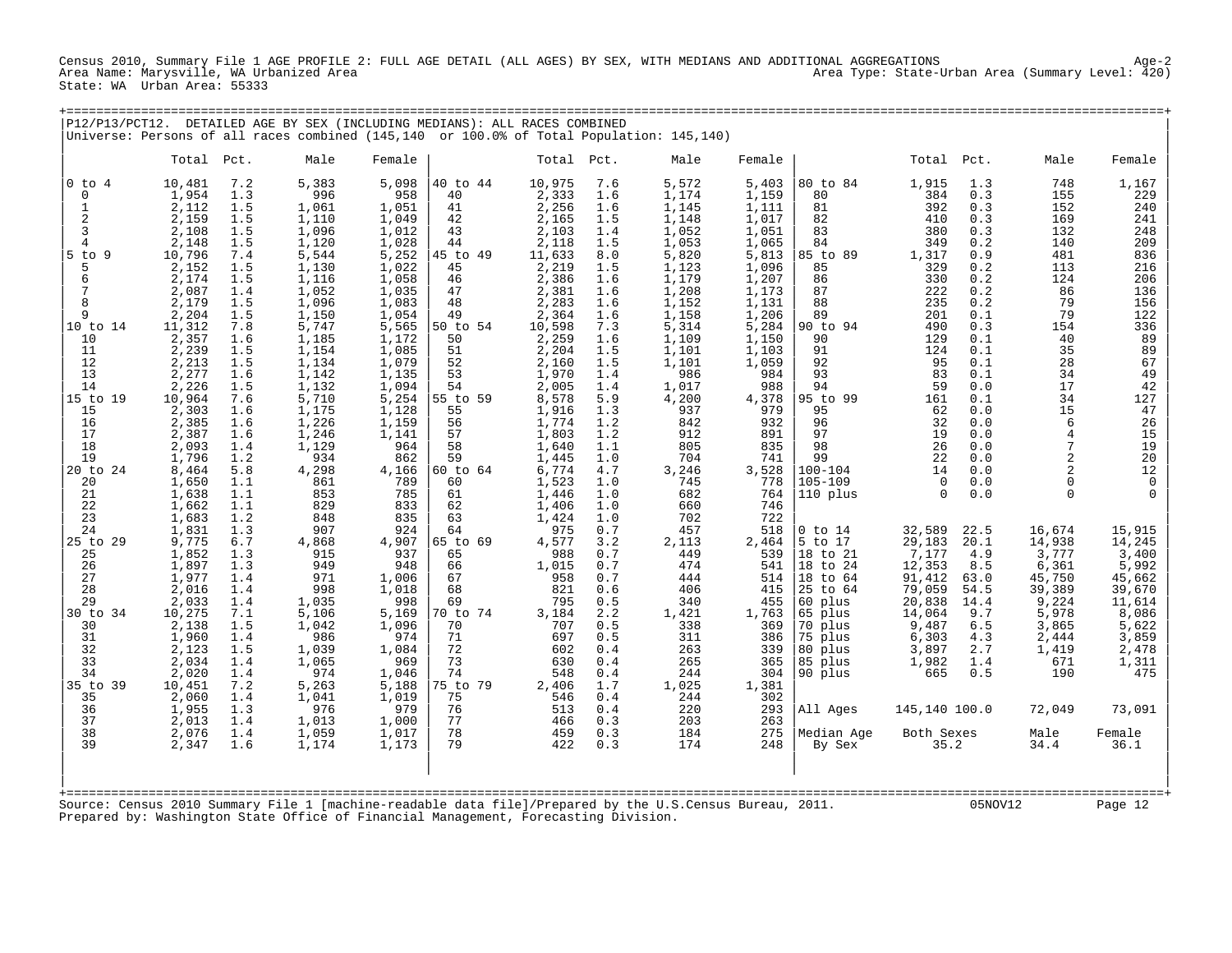Census 2010, Summary File 1 AGE/SEX PROFILE FOR SPECIFIC RACE/ETHNIC GROUP A: WHITE ALONE AgeRace-A State: WA Urban Area: 55333

|                                |                |            | P12A/P13A/PCT12A. DETAILED AGE BY SEX (INCLUDING MEDIANS): WHITE ALONE        |              |                |                 |            |              |              |                     |                 |             |                 |                 |
|--------------------------------|----------------|------------|-------------------------------------------------------------------------------|--------------|----------------|-----------------|------------|--------------|--------------|---------------------|-----------------|-------------|-----------------|-----------------|
|                                |                |            | Universe: White Alone Persons (122,035 or 84.1% of Total Population: 145,140) |              |                |                 |            |              |              |                     |                 |             |                 |                 |
|                                | Total          | Pct.       | Male                                                                          | Female       |                | Total Pct.      |            | Male         | Female       |                     | Total           | Pct.        | Male            | Female          |
| $0$ to $4$                     | 7,944          | 6.5        | 4,109                                                                         | 3,835        | 40 to 44       | 9,276           | 7.6        | 4,709        | 4,567        | 80 to 84            | 1,830           | 1.5         | 722             | 1,108           |
| $\Omega$                       | 1,479          | 1.2        | 753                                                                           | 726          | 40             | 1,975           | 1.6        | 988          | 987          | 80                  | 365             | 0.3         | 144             | 221             |
| $\overline{1}$                 | 1,638          | 1.3        | 815                                                                           | 823          | 41             | 1,900           | 1.6        | 952          | 948          | 81                  | 370             | 0.3         | 147             | 223             |
| $\overline{2}$                 | 1,618          | 1.3        | 840                                                                           | 778          | 42             | 1,830           | 1.5        | 974          | 856          | 82                  | 387             | 0.3         | 164             | 223             |
| $\mathbf{3}$<br>$\overline{4}$ | 1,572          | 1.3        | 827<br>874                                                                    | 745<br>763   | 43             | 1,799           | 1.5        | 908          | 891          | 83<br>84            | 369<br>339      | 0.3         | 128             | 241             |
| $5$ to $9$                     | 1,637<br>8,240 | 1.3<br>6.8 | 4,262                                                                         | 3,978        | 44<br>45 to 49 | 1,772<br>10,106 | 1.5<br>8.3 | 887<br>5,089 | 885<br>5,017 | 85 to 89            | 1,277           | 0.3<br>1.0  | 139<br>468      | 200<br>809      |
| 5                              | 1,642          | 1.3        | 883                                                                           | 759          | 45             | 1,879           | 1.5        | 971          | 908          | 85                  | 317             | 0.3         | 108             | 209             |
| 6                              | 1,654          | 1.4        | 857                                                                           | 797          | 46             | 2,047           | 1.7        | 1,015        | 1,032        | 86                  | 320             | 0.3         | 120             | 200             |
|                                | 1,590          | 1.3        | 779                                                                           | 811          | 47             | 2,078           | 1.7        | 1,053        | 1,025        | 87                  | 210             | 0.2         | 84              | 126             |
| 8                              | 1,666          | 1.4        | 859                                                                           | 807          | 48             | 2,011           | 1.6        | 1,028        | 983          | 88                  | 230             | 0.2         | 78              | 152             |
| 9                              | 1,688          | 1.4        | 884                                                                           | 804          | 49             | 2,091           | 1.7        | 1,022        | 1,069        | 89                  | 200             | 0.2         | 78              | 122             |
| 10 to 14                       | 8,794          | 7.2        | 4,461                                                                         | 4,333        | 50 to 54       | 9,486           | 7.8        | 4,764        | 4,722        | 90 to 94            | 478             | 0.4         | 148             | 330             |
| 10                             | 1,816          | 1.5        | 913                                                                           | 903          | 50             | 1,986           | 1.6        | 990          | 996          | 90                  | 126             | 0.1         | 39              | 87              |
| 11                             | 1,716          | 1.4        | 887                                                                           | 829          | 51             | 1,947           | 1.6        | 969          | 978          | 91                  | 118             | 0.1         | 31              | 87              |
| 12                             | 1,718          | 1.4        | 872                                                                           | 846          | 52             | 1,968           | 1.6        | 991          | 977          | 92                  | 94              | 0.1         | 27              | 67              |
| 13                             | 1,781          | 1.5        | 905                                                                           | 876          | 53             | 1,798           | 1.5        | 901          | 897          | 93                  | 83              | 0.1         | 34              | 49              |
| 14                             | 1,763          | 1.4<br>7.2 | 884                                                                           | 879          | 54<br>55 to 59 | 1,787<br>7,763  | 1.5        | 913          | 874          | 94<br>95 to 99      | 57<br>159       | 0.0<br>0.1  | 17<br>34        | 40<br>125       |
| 15 to 19<br>15                 | 8,731<br>1,801 | 1.5        | 4,584<br>938                                                                  | 4,147<br>863 | 55             | 1,704           | 6.4<br>1.4 | 3,827<br>834 | 3,936<br>870 | 95                  | 60              | 0.0         | 15              | 45              |
| 16                             | 1,892          | 1.6        | 979                                                                           | 913          | 56             | 1,606           | 1.3        | 768          | 838          | 96                  | 32              | 0.0         | 6               | 26              |
| 17                             | 1,910          | 1.6        | 995                                                                           | 915          | 57             | 1,644           | 1.3        | 843          | 801          | 97                  | 19              | 0.0         |                 | 15              |
| 18                             | 1,686          | 1.4        | 930                                                                           | 756          | 58             | 1,497           | 1.2        | 739          | 758          | 98                  | 26              | 0.0         |                 | 19              |
| 19                             | 1,442          | 1.2        | 742                                                                           | 700          | 59             | 1,312           | 1.1        | 643          | 669          | 99                  | 22              | 0.0         |                 | 20              |
| 20 to 24                       | 6,925          | 5.7        | 3,501                                                                         | 3,424        | 60 to 64       | 6,224           | 5.1        | 3,009        | 3,215        | $100 - 104$         | 14              | 0.0         |                 | 12              |
| 20                             | 1,355          | 1.1        | 698                                                                           | 657          | 60             | 1,392           | 1.1        | 692          | 700          | $105 - 109$         | $\mathbf 0$     | 0.0         |                 | $\mathbf 0$     |
| 21                             | 1,312          | 1.1        | 674                                                                           | 638          | 61             | 1,315           | 1.1        | 626          | 689          | 110 plus            | $\cap$          | 0.0         |                 |                 |
| 22                             | 1,366          | 1.1        | 678                                                                           | 688          | 62             | 1,295           | 1.1        | 613          | 682          |                     |                 |             |                 |                 |
| 23                             | 1,387          | 1.1        | 702                                                                           | 685          | 63             | 1,327           | 1.1        | 651          | 676          |                     |                 |             |                 |                 |
| 24                             | 1,505          | 1.2        | 749                                                                           | 756          | 64             | 895             | 0.7        | 427          | 468          | $0$ to $14$         | 24,978          | 20.5        | 12,832          | 12,146          |
| 25 to 29<br>25                 | 8,188          | 6.7<br>1.3 | 4,037<br>747                                                                  | 4,151<br>795 | 65 to 69<br>65 | 4,207<br>901    | 3.4<br>0.7 | 1,962<br>413 | 2,245<br>488 | 5 to 17<br>18 to 21 | 22,637<br>5,795 | 18.5<br>4.7 | 11,635<br>3,044 | 11,002<br>2,751 |
| 26                             | 1,542<br>1,565 | 1.3        | 774                                                                           | 791          | 66             | 937             | 0.8        | 444          | 493          | 18 to 24            | 10,053          | 8.2         | 5,173           | 4,880           |
| 27                             | 1,648          | 1.4        | 785                                                                           | 863          | 67             | 878             | 0.7        | 403          | 475          | 18 to 64            | 78,285          | 64.1        | 39,254          | 39,031          |
| 28                             | 1,712          | 1.4        | 845                                                                           | 867          | 68             | 761             | 0.6        | 386          | 375          | 25 to 64            | 68,232          | 55.9        | 34,081          | 34,151          |
| 29                             | 1,721          | 1.4        | 886                                                                           | 835          | 69             | 730             | 0.6        | 316          | 414          | 60 plus             | 19,393          | 15.9        | 8,639           | 10,754          |
| 30 to 34                       | 8,501          | 7.0        | 4,225                                                                         | 4,276        | 70 to 74       | 2,943           | 2.4        | 1,322        | 1,621        | 65 plus             | 13,169          | 10.8        | 5,630           | 7,539           |
| 30                             | 1,790          | 1.5        | 880                                                                           | 910          | 70             | 653             | 0.5        | 314          | 339          | 70 plus             | 8,962           | 7.3         | 3,668           | 5,294           |
| 31                             | 1,633          | 1.3        | 819                                                                           | 814          | 71             | 646             | 0.5        | 285          | 361          | 75 plus             | 6,019           | 4.9         | 2,346           | 3,673           |
| 32                             | 1,746          | 1.4        | 857                                                                           | 889          | 72             | 562             | 0.5        | 246          | 316          | 80 plus             | 3,758           | 3.1         | 1,374           | 2,384           |
| 33                             | 1,659          | 1.4        | 859                                                                           | 800          | 73             | 575             | 0.5        | 245          | 330          | 85 plus             | 1,928           | 1.6         | 652             | 1,276           |
| 34                             | 1,673          | 1.4        | 810                                                                           | 863          | 74             | 507             | 0.4        | 232          | 275          | 90 plus             | 651             | 0.5         | 184             | 467             |

|35 to 39 8,688 7.1 4,421 4,267 |75 to 79 2,261 1.9 972 1,289 | | | 35 1,689 1.4 861 828 | 75 514 0.4 228 286 | | | 36 1,599 1.3 792 807 | 76 485 0.4 209 276 |All Ages 122,035 100.0 60,628 61,407 | | 37 1,651 1.4 844 807 | 77 433 0.4 190 243 | | | 38 1,759 1.4 917 842 | 78 431 0.4 177 254 |Median Age Both Sexes Male Female | | 39 1,990 1.6 1,007 983 | 79 398 0.3 168 230 | By Sex 37.2 36.3 38.1 | | | | |

| | +===================================================================================================================================================+ Source: Census 2010 Summary File 1 [machine-readable data file]/Prepared by the U.S.Census Bureau, 2011. 05NOV12 Page 13 Prepared by: Washington State Office of Financial Management, Forecasting Division.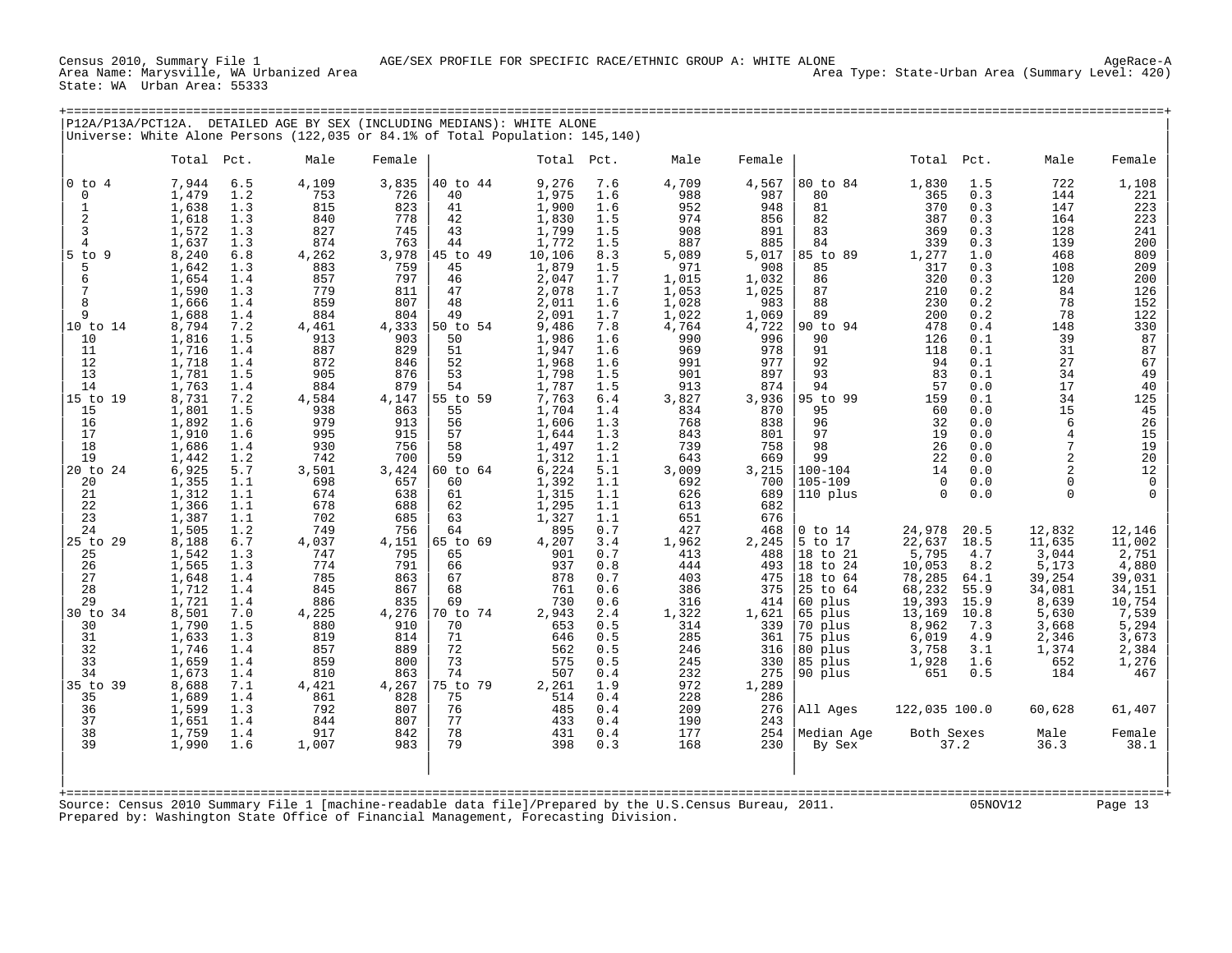Census 2010, Summary File 1 AGE/SEX PROFILE FOR SPECIFIC RACE/ETHNIC GROUP B: BLACK OR AFRICAN AMERICAN ALONE<br>Area Name: Marysville, WA Urbanized Area Area Type: State-Urban Area (Summary Level: 420) State: WA Urban Area: 55333

+===================================================================================================================================================+

| P12B/P13B/PCT12B.                                       |                                               |                                                      | DETAILED AGE BY SEX (INCLUDING MEDIANS): BLACK OR AFRICAN AMERICAN ALONE<br>Universe: Black or African American Alone Persons (2,012 or 1.4% of Total Population: 145,140) |                                           |                                                    |                                        |                                                      |                                         |                                       |                                                                                               |                                                          |                                                   |                                                          |                                                                                     |
|---------------------------------------------------------|-----------------------------------------------|------------------------------------------------------|----------------------------------------------------------------------------------------------------------------------------------------------------------------------------|-------------------------------------------|----------------------------------------------------|----------------------------------------|------------------------------------------------------|-----------------------------------------|---------------------------------------|-----------------------------------------------------------------------------------------------|----------------------------------------------------------|---------------------------------------------------|----------------------------------------------------------|-------------------------------------------------------------------------------------|
|                                                         | Total Pct.                                    |                                                      | Male                                                                                                                                                                       | Female                                    |                                                    | Total                                  | Pct.                                                 | Male                                    | Female                                |                                                                                               | Total                                                    | Pct.                                              | Male                                                     | Female                                                                              |
| $0$ to $4$<br>$\mathbf 0$<br>1<br>$\overline{2}$        | 184<br>34<br>34<br>36                         | 9.1<br>1.7<br>1.7<br>1.8                             | 84<br>16<br>18<br>16                                                                                                                                                       | 100<br>18<br>16<br>20                     | 40 to 44<br>40<br>41<br>42                         | 200<br>45<br>32<br>49                  | 9.9<br>2.2<br>1.6<br>2.4                             | 138<br>30<br>22<br>36                   | 62<br>15<br>10<br>13                  | 80 to 84<br>80<br>81<br>82                                                                    | 3<br>2<br>$\Omega$<br>$\Omega$                           | 0.1<br>0.1<br>0.0<br>0.0                          | 1<br>$\mathbf{1}$<br>$\Omega$<br>$\Omega$                | 2<br>1<br>$\mathbf 0$<br>0                                                          |
| 3<br>4                                                  | 39<br>41                                      | 1.9<br>2.0                                           | 12<br>22                                                                                                                                                                   | 27<br>19                                  | 43<br>44                                           | 29<br>45                               | 1.4<br>2.2                                           | 21<br>29                                | 8<br>16                               | 83<br>84                                                                                      | $\Omega$                                                 | 0.0<br>0.0                                        | $\Omega$<br>$\Omega$                                     | 1<br>$\mathbf 0$                                                                    |
| $5$ to<br>-9<br>5<br>6                                  | 173<br>33<br>37<br>34                         | 8.6<br>1.6<br>1.8<br>1.7                             | 85<br>11<br>14<br>20                                                                                                                                                       | 88<br>22<br>23<br>14                      | 45 to 49<br>45<br>46<br>47                         | 172<br>41<br>48<br>33                  | 8.5<br>2.0<br>2.4<br>1.6                             | 114<br>25<br>30<br>25                   | 58<br>16<br>18<br>8                   | 85 to 89<br>85<br>86<br>87                                                                    | 1<br><sup>0</sup><br>$\mathbf{1}$<br>$\Omega$            | 0.0<br>0.0<br>0.0<br>0.0                          | $\Omega$<br>$\Omega$<br>$\Omega$<br>$\Omega$             | $\mathbf{1}$<br>0<br>1<br>$\mathbf 0$                                               |
| 8<br>9<br>10 to 14<br>10                                | 32<br>37<br>196<br>44                         | 1.6<br>1.8<br>9.7<br>2.2                             | 15<br>25<br>107<br>24                                                                                                                                                      | 17<br>12<br>89<br>20                      | 48<br>49<br>50 to 54<br>50                         | 19<br>31<br>123<br>32                  | 0.9<br>1.5<br>6.1<br>1.6                             | 11<br>23<br>78<br>21                    | 8<br>8<br>45<br>11                    | 88<br>89<br>94<br>90 to<br>90                                                                 | $\Omega$<br>$\Omega$<br>$\mathbf{1}$<br>$\Omega$         | 0.0<br>0.0<br>0.0<br>0.0                          | $\Omega$<br>$\Omega$<br>$\Omega$<br>$\Omega$             | $\mathbf 0$<br>$\mathbf 0$<br>$\mathbf{1}$<br>0                                     |
| 11<br>12<br>13<br>14                                    | 40<br>36<br>32<br>44                          | 2.0<br>1.8<br>1.6<br>2.2                             | 16<br>22<br>22<br>23                                                                                                                                                       | 24<br>14<br>10<br>21                      | 51<br>52<br>53<br>54                               | 24<br>24<br>22<br>21                   | 1.2<br>1.2<br>1.1<br>1.0                             | 15<br>15<br>13<br>14                    | 9<br>9<br>9<br>7                      | 91<br>92<br>93<br>94                                                                          | 1<br>$\Omega$<br>$\Omega$<br><sup>0</sup>                | 0.0<br>0.0<br>0.0<br>0.0                          | $\Omega$<br>$\Omega$<br>$\Omega$<br>$\Omega$             | 1<br>$\mathbf 0$<br>$\mathbf 0$<br>$\mathbf 0$                                      |
| 15 to 19<br>15<br>16<br>17<br>18                        | 183<br>33<br>54<br>39<br>26                   | 9.1<br>1.6<br>2.7<br>1.9<br>1.3                      | 90<br>13<br>26<br>20<br>16                                                                                                                                                 | 93<br>20<br>28<br>19<br>10                | 55 to 59<br>55<br>56<br>57<br>58                   | 98<br>28<br>18<br>18<br>15             | 4.9<br>1.4<br>0.9<br>0.9<br>0.7                      | 65<br>22<br>9<br>12<br>11               | 33<br>6<br>9<br>6<br>4                | 95 to 99<br>95<br>96<br>97<br>98                                                              | $\Omega$<br>$\Omega$<br>$\Omega$<br>$\Omega$<br>$\Omega$ | 0.0<br>0.0<br>0.0<br>0.0<br>0.0                   | $\Omega$<br>$\Omega$<br>$\Omega$<br>$\Omega$<br>$\Omega$ | $\mathbf 0$<br>0<br>$\mathbf 0$<br>$\mathbf 0$<br>$\mathbf 0$                       |
| 19<br>20 to 24<br>20<br>21<br>22                        | 31<br>115<br>25<br>20<br>24                   | 1.5<br>5.7<br>1.2<br>1.0<br>1.2                      | 15<br>59<br>11<br>8<br>15                                                                                                                                                  | 16<br>56<br>14<br>12<br>9                 | 59<br>60 to 64<br>60<br>61<br>62                   | 19<br>53<br>15<br>10<br>9              | 0.9<br>2.6<br>0.7<br>0.5<br>0.4                      | 11<br>33<br>11<br>8<br>4                | 8<br>20<br>4<br>2<br>5                | 99<br>$100 - 104$<br>$105 - 109$<br>110 plus                                                  | $\Omega$<br>$\Omega$<br>$\Omega$<br>$\Omega$             | 0.0<br>0.0<br>0.0<br>0.0                          | $\Omega$<br>$\Omega$<br>$\Omega$<br>$\Omega$             | $\mathbf 0$<br>$\mathbf 0$<br>0<br>$\cap$                                           |
| 23<br>24<br>25 to 29<br>25<br>26<br>27<br>28<br>29      | 22<br>24<br>122<br>28<br>28<br>27<br>20<br>19 | 1.1<br>1.2<br>6.1<br>1.4<br>1.4<br>1.3<br>1.0<br>0.9 | 14<br>11<br>75<br>14<br>21<br>16<br>10<br>14                                                                                                                               | 8<br>13<br>47<br>14<br>7<br>11<br>10<br>5 | 63<br>64<br>65 to 69<br>65<br>66<br>67<br>68<br>69 | 10<br>9<br>22<br>4<br>1<br>8<br>4<br>5 | 0.5<br>0.4<br>1.1<br>0.2<br>0.0<br>0.4<br>0.2<br>0.2 | 5<br>5<br>10<br>1<br>0<br>3<br>3<br>3   | 5<br>4<br>12<br>3<br>1<br>5<br>1<br>2 | $0$ to $14$<br>5<br>to 17<br>18 to 21<br>to 24<br>18<br>18<br>to 64<br>25<br>to 64<br>60 plus | 553<br>495<br>102<br>172<br>1,279<br>1,107<br>107        | 27.5<br>24.6<br>5.1<br>8.5<br>63.6<br>55.0<br>5.3 | 276<br>251<br>50<br>90<br>810<br>720<br>59               | 277<br>244<br>52<br>82<br>469<br>387<br>48                                          |
| $30$ to<br>34<br>30<br>31<br>32<br>33<br>34<br>35 to 39 | 167<br>23<br>33<br>40<br>41<br>30<br>172      | 8.3<br>1.1<br>1.6<br>2.0<br>2.0<br>1.5<br>8.5        | 106<br>13<br>21<br>24<br>29<br>19<br>111                                                                                                                                   | 61<br>10<br>12<br>16<br>12<br>11<br>61    | 70 to 74<br>70<br>71<br>72<br>73<br>74<br>75 to 79 | 19<br>3<br>4<br>3<br>6<br>3<br>8       | 0.9<br>0.1<br>0.2<br>0.1<br>0.3<br>0.1<br>0.4        | 12<br>2<br>3<br>2<br>5<br>$\Omega$<br>3 | 7<br>1<br>1<br>1<br>1<br>3<br>5       | 65 plus<br>70 plus<br>75 plus<br>80 plus<br>85 plus<br>90 plus                                | 54<br>32<br>13<br>5<br>2<br>1                            | 2.7<br>1.6<br>0.6<br>0.2<br>0.1<br>0.0            | 26<br>16<br>4<br>$\mathbf{1}$<br>$\Omega$<br>$\mathbf 0$ | 28<br>16<br>9<br>$\overline{\mathbf{4}}$<br>$\overline{\mathbf{c}}$<br>$\mathbf{1}$ |
| 35<br>36<br>37                                          | 28<br>35<br>34                                | 1.4<br>1.7<br>1.7                                    | 18<br>24<br>23                                                                                                                                                             | 10<br>11<br>11                            | 75<br>76<br>77                                     | $\Omega$<br>2                          | 0.0<br>0.0<br>0.1                                    | 0                                       | 0<br>$\mathbf 0$                      | All Ages                                                                                      | 2,012 100.0                                              |                                                   | 1,171                                                    | 841                                                                                 |
| 38<br>39                                                | 40<br>35                                      | 2.0<br>1.7                                           | 27<br>19                                                                                                                                                                   | 13<br>16                                  | 78<br>79                                           | 2<br>3                                 | 0.1<br>0.1                                           | $\Omega$                                | 1<br>3                                | Median Age<br>By Sex                                                                          | Both Sexes                                               | 31.3                                              | Male<br>33.9                                             | Female<br>24.6                                                                      |

| | | |

| | +===================================================================================================================================================+ Source: Census 2010 Summary File 1 [machine-readable data file]/Prepared by the U.S.Census Bureau, 2011. 05NOV12 Page 14 Prepared by: Washington State Office of Financial Management, Forecasting Division.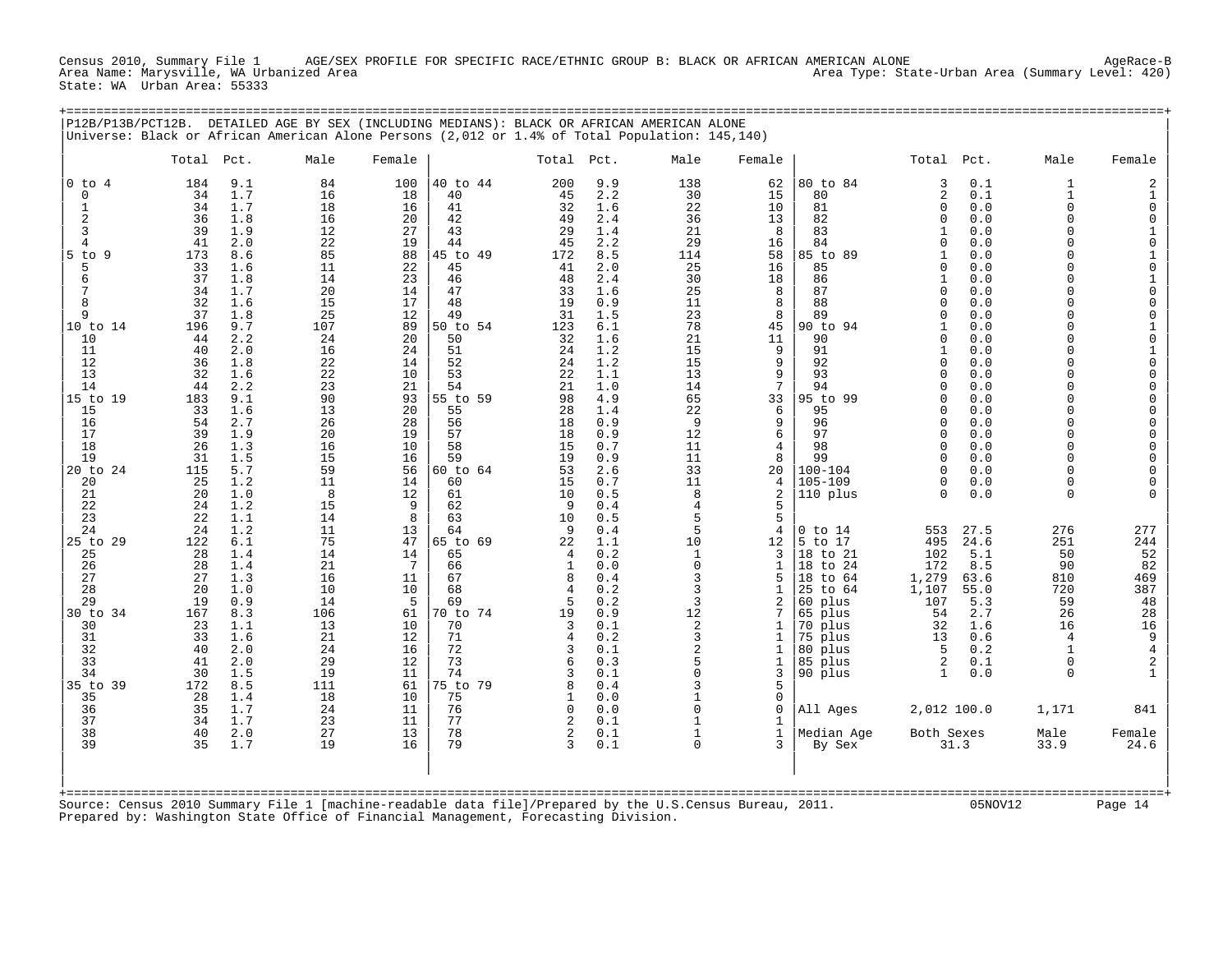Census 2010, Summary File 1 AGE/SEX PROFILE FOR SPECIFIC RACE/ETHNIC GROUP C: AMERICAN INDIAN AND ALASKA NATIVE ALONE<br>Area Name: Marysville, WA Urbanized Area Area Area Area Area Area Type: State-Urban Area (Summary Level State: WA Urban Area: 55333

| P12C/P13C/PCT12C.                                                                                                                                                                                                                                                                                                                                                |                                                                                                                                                                                                                                                                                                      |                                                                                                                                                                                                                                                                                                                                              | DETAILED AGE BY SEX (INCLUDING MEDIANS): AMERICAN INDIAN AND ALASKA NATIVE ALONE<br>Universe: American Indian and Alaska Native Alone Persons (2,935 or 2.0% of Total Population: 145,140)                                                                                                          |                                                                                                                                                                                                                                                                                                    |                                                                                                                                                                                                                                                                                                                                              |                                                                                                                                                                                                                                                                                    |                                                                                                                                                                                                                                                                                                                                              |                                                                                                                                                                                                                                                                                           |                                                                                                                                                                                                                                                                                                          |                                                                                                                                                                                                                                                                                                                                                                                                                          |                                                                                                                                                                                                                                                                                                                                                                                   |                                                                                                                                                                                                                                                                                                   |                                                                                                                                                                                                                                                                                                                                      |                                                                                                                                                                                                                                                                                                                                                                                 |
|------------------------------------------------------------------------------------------------------------------------------------------------------------------------------------------------------------------------------------------------------------------------------------------------------------------------------------------------------------------|------------------------------------------------------------------------------------------------------------------------------------------------------------------------------------------------------------------------------------------------------------------------------------------------------|----------------------------------------------------------------------------------------------------------------------------------------------------------------------------------------------------------------------------------------------------------------------------------------------------------------------------------------------|-----------------------------------------------------------------------------------------------------------------------------------------------------------------------------------------------------------------------------------------------------------------------------------------------------|----------------------------------------------------------------------------------------------------------------------------------------------------------------------------------------------------------------------------------------------------------------------------------------------------|----------------------------------------------------------------------------------------------------------------------------------------------------------------------------------------------------------------------------------------------------------------------------------------------------------------------------------------------|------------------------------------------------------------------------------------------------------------------------------------------------------------------------------------------------------------------------------------------------------------------------------------|----------------------------------------------------------------------------------------------------------------------------------------------------------------------------------------------------------------------------------------------------------------------------------------------------------------------------------------------|-------------------------------------------------------------------------------------------------------------------------------------------------------------------------------------------------------------------------------------------------------------------------------------------|----------------------------------------------------------------------------------------------------------------------------------------------------------------------------------------------------------------------------------------------------------------------------------------------------------|--------------------------------------------------------------------------------------------------------------------------------------------------------------------------------------------------------------------------------------------------------------------------------------------------------------------------------------------------------------------------------------------------------------------------|-----------------------------------------------------------------------------------------------------------------------------------------------------------------------------------------------------------------------------------------------------------------------------------------------------------------------------------------------------------------------------------|---------------------------------------------------------------------------------------------------------------------------------------------------------------------------------------------------------------------------------------------------------------------------------------------------|--------------------------------------------------------------------------------------------------------------------------------------------------------------------------------------------------------------------------------------------------------------------------------------------------------------------------------------|---------------------------------------------------------------------------------------------------------------------------------------------------------------------------------------------------------------------------------------------------------------------------------------------------------------------------------------------------------------------------------|
|                                                                                                                                                                                                                                                                                                                                                                  | Total                                                                                                                                                                                                                                                                                                | Pct.                                                                                                                                                                                                                                                                                                                                         | Male                                                                                                                                                                                                                                                                                                | Female                                                                                                                                                                                                                                                                                             |                                                                                                                                                                                                                                                                                                                                              | Total Pct.                                                                                                                                                                                                                                                                         |                                                                                                                                                                                                                                                                                                                                              | Male                                                                                                                                                                                                                                                                                      | Female                                                                                                                                                                                                                                                                                                   |                                                                                                                                                                                                                                                                                                                                                                                                                          | Total Pct.                                                                                                                                                                                                                                                                                                                                                                        |                                                                                                                                                                                                                                                                                                   | Male                                                                                                                                                                                                                                                                                                                                 | Female                                                                                                                                                                                                                                                                                                                                                                          |
| $0$ to $4$<br>0<br>1<br>$\mathbf{2}$<br>3<br>$\overline{4}$<br>$5$ to<br>-9<br>5<br>6<br>7<br>8<br>9<br>10 to 14<br>10<br>11<br>12<br>13<br>14<br>15 to 19<br>15<br>16<br>17<br>18<br>19<br>20 to 24<br>20<br>21<br>22<br>23<br>24<br>25 to 29<br>25<br>26<br>27<br>28<br>29<br>30 to 34<br>30<br>31<br>32<br>33<br>34<br>35 to 39<br>35<br>36<br>37<br>38<br>39 | 259<br>42<br>50<br>52<br>59<br>56<br>260<br>55<br>46<br>42<br>61<br>56<br>281<br>71<br>43<br>47<br>65<br>55<br>279<br>61<br>56<br>54<br>62<br>46<br>221<br>40<br>54<br>48<br>41<br>38<br>214<br>58<br>44<br>44<br>34<br>34<br>202<br>42<br>36<br>39<br>43<br>42<br>184<br>30<br>50<br>39<br>31<br>34 | 8.8<br>1.4<br>1.7<br>1.8<br>2.0<br>1.9<br>8.9<br>1.9<br>1.6<br>1.4<br>2.1<br>1.9<br>9.6<br>2.4<br>1.5<br>1.6<br>2.2<br>1.9<br>9.5<br>2.1<br>1.9<br>1.8<br>2.1<br>1.6<br>7.5<br>1.4<br>1.8<br>1.6<br>1.4<br>1.3<br>7.3<br>2.0<br>1.5<br>1.5<br>1.2<br>1.2<br>6.9<br>1.4<br>1.2<br>1.3<br>1.5<br>1.4<br>6.3<br>1.0<br>1.7<br>1.3<br>1.1<br>1.2 | 124<br>23<br>24<br>22<br>31<br>24<br>123<br>26<br>27<br>21<br>21<br>28<br>144<br>38<br>25<br>21<br>26<br>34<br>138<br>37<br>29<br>26<br>30<br>16<br>114<br>23<br>35<br>24<br>21<br>11<br>119<br>36<br>19<br>27<br>23<br>14<br>101<br>18<br>18<br>14<br>23<br>28<br>85<br>19<br>22<br>17<br>12<br>15 | 135<br>19<br>26<br>30<br>28<br>32<br>137<br>29<br>19<br>21<br>40<br>28<br>137<br>33<br>18<br>26<br>39<br>21<br>141<br>24<br>27<br>28<br>32<br>30<br>107<br>17<br>19<br>24<br>20<br>27<br>95<br>22<br>25<br>17<br>11<br>20<br>101<br>24<br>18<br>25<br>20<br>14<br>99<br>11<br>28<br>22<br>19<br>19 | 40 to 44<br>40<br>41<br>42<br>43<br>44<br>45 to 49<br>45<br>46<br>47<br>48<br>49<br>50 to 54<br>50<br>51<br>52<br>53<br>54<br>55 to 59<br>55<br>56<br>57<br>58<br>59<br>60 to 64<br>60<br>61<br>62<br>63<br>64<br>65 to 69<br>65<br>66<br>67<br>68<br>69<br>70 to 74<br>70<br>71<br>72<br>73<br>74<br>75 to 79<br>75<br>76<br>77<br>78<br>79 | 223<br>41<br>45<br>46<br>45<br>46<br>232<br>48<br>48<br>56<br>32<br>48<br>168<br>41<br>37<br>30<br>31<br>29<br>146<br>41<br>29<br>29<br>15<br>32<br>87<br>20<br>23<br>16<br>13<br>15<br>83<br>27<br>9<br>21<br>12<br>14<br>40<br>7<br>9<br>.5<br>12<br>7<br>36<br>7<br>7<br>R<br>5 | 7.6<br>1.4<br>1.5<br>1.6<br>1.5<br>1.6<br>7.9<br>1.6<br>1.6<br>1.9<br>1.1<br>1.6<br>5.7<br>1.4<br>1.3<br>1.0<br>1.1<br>1.0<br>5.0<br>1.4<br>1.0<br>1.0<br>0.5<br>1.1<br>3.0<br>0.7<br>0.8<br>0.5<br>0.4<br>0.5<br>2.8<br>0.9<br>0.3<br>0.7<br>0.4<br>0.5<br>1.4<br>0.2<br>0.3<br>0.2<br>0.4<br>0.2<br>1.2<br>0.2<br>0.2<br>0.3<br>0.2<br>0.3 | 114<br>21<br>20<br>25<br>25<br>23<br>107<br>17<br>22<br>34<br>15<br>19<br>83<br>14<br>19<br>20<br>14<br>16<br>65<br>19<br>13<br>10<br>9<br>14<br>36<br>7<br>12<br>8<br>5<br>4<br>40<br>12<br>5<br>14<br>2<br>7<br>17<br>2<br>6<br>$\overline{2}$<br>4<br>3<br>17<br>3<br>3<br>5<br>3<br>ζ | 109<br>20<br>25<br>21<br>20<br>23<br>125<br>31<br>26<br>22<br>17<br>29<br>85<br>27<br>18<br>10<br>17<br>13<br>81<br>22<br>16<br>19<br>6<br>18<br>51<br>13<br>11<br>8<br>8<br>11<br>43<br>15<br>$\overline{4}$<br>7<br>10<br>7<br>23<br>5<br>3<br>3<br>8<br>$\overline{4}$<br>19<br>4<br>4<br>3<br>2<br>6 | 80 to 84<br>80<br>81<br>82<br>83<br>84<br>85 to 89<br>85<br>86<br>87<br>88<br>89<br>90 to 94<br>90<br>91<br>92<br>93<br>94<br>95 to 99<br>95<br>96<br>97<br>98<br>99<br>$100 - 104$<br>$105 - 109$<br>110 plus<br>$0$ to $14$<br>5 to 17<br>18 to 21<br>to 24<br>18<br>18<br>to 64<br>25<br>to 64<br>60<br>plus<br>65 plus<br>70<br>plus<br>75 plus<br>80 plus<br>85 plus<br>90 plus<br>All Ages<br>Median Age<br>By Sex | 14<br>4<br>6<br>3<br>$\Omega$<br>6<br>1<br>$\mathbf{1}$<br>$\overline{a}$<br>$\overline{a}$<br>$\Omega$<br>$\Omega$<br>$\Omega$<br>$\cap$<br>$\Omega$<br>$\cap$<br>$\Omega$<br>$\cap$<br>$\Omega$<br>$\cap$<br>O<br>$\cap$<br>U<br>U<br>0<br>$\Omega$<br>800<br>712<br>202<br>329<br>1,785<br>1,456<br>266<br>179<br>96<br>56<br>20<br>6<br>$\Omega$<br>2,935 100.0<br>Both Sexes | 0.5<br>0.1<br>0.2<br>0.1<br>0.0<br>0.0<br>0.2<br>0.0<br>0.0<br>0.1<br>0.1<br>0.0<br>0.0<br>0.0<br>0.0<br>0.0<br>0.0<br>0.0<br>0.0<br>0.0<br>0.0<br>0.0<br>0.0<br>0.0<br>0.0<br>0.0<br>0.0<br>27.3<br>24.3<br>6.9<br>11.2<br>60.8<br>49.6<br>9.1<br>6.1<br>3.3<br>1.9<br>0.7<br>0.2<br>0.0<br>28.6 | 7<br>3<br>$\overline{2}$<br>$\overline{2}$<br>$\cap$<br>$\Omega$<br>1<br>$\cap$<br>$\Omega$<br>$\Omega$<br>$\cap$<br>$\Omega$<br>$\cap$<br>$\cap$<br>$\cap$<br>$\cap$<br>$\cap$<br>$\Omega$<br>$\Omega$<br>391<br>359<br>104<br>160<br>870<br>710<br>118<br>82<br>42<br>25<br>8<br>$\mathbf{1}$<br>$\Omega$<br>1,435<br>Male<br>27.7 | 7<br>$1\,$<br>$\overline{4}$<br>1015012200000<br>$\begin{matrix} 0 \\ 0 \end{matrix}$<br>$\overline{0}$<br>$\begin{matrix} 0 \\ 0 \end{matrix}$<br>$\begin{matrix} 0 \\ 0 \end{matrix}$<br>$\overline{0}$<br>$\overline{0}$<br>409<br>353<br>98<br>169<br>915<br>746<br>148<br>97<br>$\overline{54}$<br>$\begin{array}{c} 31 \\ 12 \end{array}$<br>5<br>1,500<br>Female<br>29.9 |
|                                                                                                                                                                                                                                                                                                                                                                  |                                                                                                                                                                                                                                                                                                      |                                                                                                                                                                                                                                                                                                                                              |                                                                                                                                                                                                                                                                                                     |                                                                                                                                                                                                                                                                                                    |                                                                                                                                                                                                                                                                                                                                              |                                                                                                                                                                                                                                                                                    |                                                                                                                                                                                                                                                                                                                                              |                                                                                                                                                                                                                                                                                           |                                                                                                                                                                                                                                                                                                          |                                                                                                                                                                                                                                                                                                                                                                                                                          |                                                                                                                                                                                                                                                                                                                                                                                   |                                                                                                                                                                                                                                                                                                   |                                                                                                                                                                                                                                                                                                                                      |                                                                                                                                                                                                                                                                                                                                                                                 |
|                                                                                                                                                                                                                                                                                                                                                                  |                                                                                                                                                                                                                                                                                                      |                                                                                                                                                                                                                                                                                                                                              | Source: Census 2010 Summary File 1 [machine-readable data file]/Prepared by the U.S.Census Bureau, 2011.<br>Prepared by: Washington State Office of Financial Management, Forecasting Division.                                                                                                     |                                                                                                                                                                                                                                                                                                    |                                                                                                                                                                                                                                                                                                                                              |                                                                                                                                                                                                                                                                                    |                                                                                                                                                                                                                                                                                                                                              |                                                                                                                                                                                                                                                                                           |                                                                                                                                                                                                                                                                                                          |                                                                                                                                                                                                                                                                                                                                                                                                                          |                                                                                                                                                                                                                                                                                                                                                                                   | 05NOV12                                                                                                                                                                                                                                                                                           |                                                                                                                                                                                                                                                                                                                                      | Page 15                                                                                                                                                                                                                                                                                                                                                                         |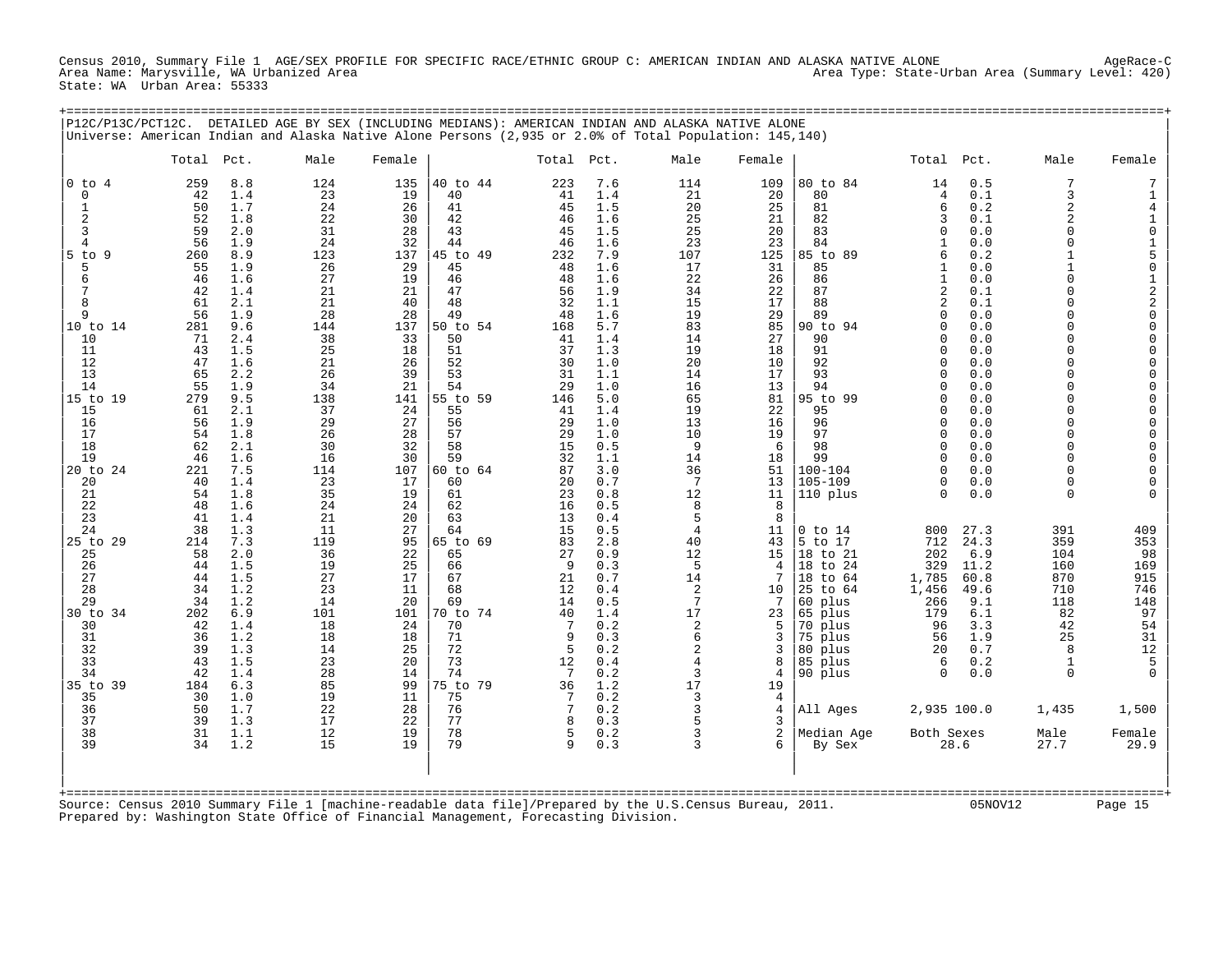Census 2010, Summary File 1<br>Area Name: Marysville, WA Urbanized Area<br>State: WA Urban Area: 55333

| P12D/P13D/PCT12D.                                                                                                                                                                                                                                                                                             | Universe: Asian Alone Persons (5,715 or 3.9% of Total Population: 145,140)                                                                                                                                                                                                                                                                                                                                                                                                                                                                                 |                                                                                                                                                                                                                                                           |                                                                                                                                                                                                                                                           | DETAILED AGE BY SEX (INCLUDING MEDIANS): ASIAN ALONE                                                                                                                                                                                                                                         |                                                                                                                                                                                                                                                                                                                                                                                                                                                                                                                                                                    |                                                                                                                                                                                                                                                |                                                                                                                                                                                                                                                         |                                                                                                                                                                                                                                                                                                                                                            |                                                                                                                                                                                                                                                                                                                                                                                                                                                                                                                                                                                                                                     |                                                                                                                                                                                                                                                                                                                                                            |                                                                                                                                                                                                                                                                                                                                    |
|---------------------------------------------------------------------------------------------------------------------------------------------------------------------------------------------------------------------------------------------------------------------------------------------------------------|------------------------------------------------------------------------------------------------------------------------------------------------------------------------------------------------------------------------------------------------------------------------------------------------------------------------------------------------------------------------------------------------------------------------------------------------------------------------------------------------------------------------------------------------------------|-----------------------------------------------------------------------------------------------------------------------------------------------------------------------------------------------------------------------------------------------------------|-----------------------------------------------------------------------------------------------------------------------------------------------------------------------------------------------------------------------------------------------------------|----------------------------------------------------------------------------------------------------------------------------------------------------------------------------------------------------------------------------------------------------------------------------------------------|--------------------------------------------------------------------------------------------------------------------------------------------------------------------------------------------------------------------------------------------------------------------------------------------------------------------------------------------------------------------------------------------------------------------------------------------------------------------------------------------------------------------------------------------------------------------|------------------------------------------------------------------------------------------------------------------------------------------------------------------------------------------------------------------------------------------------|---------------------------------------------------------------------------------------------------------------------------------------------------------------------------------------------------------------------------------------------------------|------------------------------------------------------------------------------------------------------------------------------------------------------------------------------------------------------------------------------------------------------------------------------------------------------------------------------------------------------------|-------------------------------------------------------------------------------------------------------------------------------------------------------------------------------------------------------------------------------------------------------------------------------------------------------------------------------------------------------------------------------------------------------------------------------------------------------------------------------------------------------------------------------------------------------------------------------------------------------------------------------------|------------------------------------------------------------------------------------------------------------------------------------------------------------------------------------------------------------------------------------------------------------------------------------------------------------------------------------------------------------|------------------------------------------------------------------------------------------------------------------------------------------------------------------------------------------------------------------------------------------------------------------------------------------------------------------------------------|
|                                                                                                                                                                                                                                                                                                               | Total<br>Pct.                                                                                                                                                                                                                                                                                                                                                                                                                                                                                                                                              | Male                                                                                                                                                                                                                                                      | Female                                                                                                                                                                                                                                                    |                                                                                                                                                                                                                                                                                              | Total<br>Pct.                                                                                                                                                                                                                                                                                                                                                                                                                                                                                                                                                      | Male                                                                                                                                                                                                                                           | Female                                                                                                                                                                                                                                                  |                                                                                                                                                                                                                                                                                                                                                            | Total<br>Pct.                                                                                                                                                                                                                                                                                                                                                                                                                                                                                                                                                                                                                       | Male                                                                                                                                                                                                                                                                                                                                                       | Female                                                                                                                                                                                                                                                                                                                             |
| $0$ to $4$<br>$\mathbf 0$<br>1<br>2<br>3<br>$\overline{4}$<br>$5$ to $9$<br>5<br>6<br>7<br>8<br>9<br>10 to 14<br>10<br>11<br>12<br>13<br>14<br>15 to 19<br>15<br>16<br>17<br>18<br>19<br>20 to 24<br>20<br>21<br>22<br>23<br>24<br>25 to 29<br>25<br>26<br>27<br>28<br>29<br>30 to 34<br>30<br>31<br>32<br>33 | 322<br>5.6<br>1.0<br>60<br>60<br>1.0<br>65<br>1.1<br>69<br>1.2<br>68<br>1.2<br>381<br>6.7<br>71<br>1.2<br>86<br>1.5<br>81<br>1.4<br>73<br>1.3<br>70<br>1.2<br>459<br>8.0<br>83<br>1.5<br>98<br>1.7<br>92<br>1.6<br>102<br>1.8<br>1.5<br>84<br>447<br>7.8<br>96<br>1.7<br>97<br>1.7<br>98<br>1.7<br>87<br>1.5<br>69<br>1.2<br>341<br>6.0<br>81<br>1.4<br>66<br>1.2<br>56<br>1.0<br>68<br>1.2<br>70<br>1.2<br>328<br>5.7<br>57<br>1.0<br>75<br>1.3<br>73<br>1.3<br>66<br>1.2<br>57<br>1.0<br>7.5<br>426<br>73<br>1.3<br>74<br>1.3<br>76<br>1.3<br>1.9<br>110 | 162<br>39<br>32<br>26<br>34<br>31<br>182<br>35<br>38<br>47<br>31<br>31<br>236<br>33<br>51<br>51<br>55<br>46<br>228<br>45<br>51<br>52<br>39<br>41<br>163<br>41<br>30<br>21<br>29<br>42<br>155<br>27<br>34<br>42<br>28<br>24<br>154<br>22<br>26<br>30<br>49 | 160<br>21<br>28<br>39<br>35<br>37<br>199<br>36<br>48<br>34<br>42<br>39<br>223<br>50<br>47<br>41<br>47<br>38<br>219<br>51<br>46<br>46<br>48<br>28<br>178<br>40<br>36<br>35<br>39<br>28<br>173<br>30<br>41<br>31<br>38<br>33<br>272<br>51<br>48<br>46<br>61 | 40 to 44<br>40<br>41<br>42<br>43<br>44<br>45 to 49<br>45<br>46<br>47<br>48<br>49<br>50 to 54<br>50<br>51<br>52<br>53<br>54<br>55 to 59<br>55<br>56<br>57<br>58<br>59<br>60 to 64<br>60<br>61<br>62<br>63<br>64<br>65 to 69<br>65<br>66<br>67<br>68<br>69<br>70 to 74<br>70<br>71<br>72<br>73 | 9.7<br>553<br>2.0<br>117<br>110<br>1.9<br>1.7<br>97<br>110<br>1.9<br>119<br>2.1<br>563<br>9.9<br>121<br>2.1<br>111<br>1.9<br>111<br>1.9<br>122<br>2.1<br>98<br>1.7<br>388<br>6.8<br>1.7<br>98<br>101<br>1.8<br>55<br>1.0<br>46<br>0.8<br>88<br>1.5<br>5.6<br>321<br>81<br>1.4<br>68<br>1.2<br>70<br>1.2<br>56<br>1.0<br>0.8<br>46<br>229<br>4.0<br>51<br>0.9<br>56<br>1.0<br>51<br>0.9<br>38<br>0.7<br>33<br>0.6<br>2.6<br>146<br>0.3<br>20<br>40<br>0.7<br>29<br>0.5<br>27<br>0.5<br>30<br>0.5<br>2.0<br>112<br>28<br>0.5<br>2.4<br>0.4<br>21<br>0.4<br>25<br>0.4 | 220<br>48<br>47<br>39<br>36<br>50<br>216<br>48<br>41<br>39<br>45<br>43<br>155<br>36<br>44<br>28<br>17<br>30<br>123<br>32<br>26<br>27<br>19<br>19<br>83<br>17<br>20<br>18<br>19<br>9<br>50<br>8<br>14<br>13<br>8<br>7<br>34<br>9<br>7<br>8<br>7 | 333<br>69<br>63<br>58<br>74<br>69<br>347<br>73<br>70<br>72<br>77<br>55<br>233<br>62<br>57<br>27<br>29<br>58<br>198<br>49<br>42<br>43<br>37<br>27<br>146<br>34<br>36<br>33<br>19<br>24<br>96<br>12<br>26<br>16<br>19<br>23<br>78<br>19<br>17<br>13<br>18 | 80 to 84<br>80<br>81<br>82<br>83<br>84<br>85 to 89<br>85<br>86<br>87<br>88<br>89<br>90 to 94<br>90<br>91<br>92<br>93<br>94<br>95 to 99<br>95<br>96<br>97<br>98<br>99<br>$100 - 104$<br>$105 - 109$<br>110 plus<br>$0$ to $14$<br>5 to 17<br>18 to 21<br>18 to 24<br>18 to 64<br>25 to 64<br>60 plus<br>65 plus<br>70 plus<br>75 plus<br>80 plus<br>85 plus | 42<br>0.7<br>10<br>0.2<br>10<br>0.2<br>0.2<br>12<br>0.1<br>4<br>6<br>0.1<br>0.3<br>17<br>0.1<br>7<br>4<br>0.1<br>3<br>0.1<br>3<br>0.1<br>$\Omega$<br>0.0<br>6<br>0.1<br>ζ<br>0.1<br>$\mathbf{1}$<br>0.0<br>$\mathbf{1}$<br>0.0<br>$\Omega$<br>0.0<br>0.0<br>$\mathbf{1}$<br>$\overline{a}$<br>0.0<br>0.0<br>2<br>$\Omega$<br>0.0<br>0.0<br>$\Omega$<br>0.0<br>$\Omega$<br>0.0<br>$\cap$<br>0.0<br>$\Omega$<br>0.0<br>$\Omega$<br>0.0<br>$\Omega$<br>1,162<br>20.3<br>1,131<br>19.8<br>303<br>5.3<br>497<br>8.7<br>3,873<br>67.8<br>3,376<br>59.1<br>10.8<br>618<br>389<br>6.8<br>243<br>4.3<br>131<br>2.3<br>67<br>1.2<br>0.4<br>25 | 9<br>5<br>$\mathbf{1}$<br>$\mathbf{1}$<br>$\mathbf{1}$<br>$\mathbf{1}$<br>5<br>$\overline{a}$<br>$\mathbf{1}$<br>$\mathbf{1}$<br>$\mathbf{1}$<br>$\Omega$<br>3<br>1<br>$\mathbf{1}$<br>1<br>$\Omega$<br>U<br>$\cap$<br>U<br>$\cap$<br>U<br>U<br>U<br>0<br>0<br>$\Omega$<br>580<br>566<br>151<br>243<br>1,566<br>1,323<br>197<br>114<br>64<br>30<br>17<br>8 | 33<br>5<br>9<br>11<br>3<br>5<br>12<br>$\frac{5}{3}$<br>$\begin{array}{c} 2 \\ 2 \\ 0 \end{array}$<br>$\mathsf{3}$<br>$_0^2$<br>0<br>0<br>$\begin{array}{c}\n1 \\ 2 \\ 2 \\ 0\n\end{array}$<br>0<br>0<br>0<br>$\mathbf 0$<br>$\mathbf 0$<br>0<br>582<br>565<br>152<br>254<br>2,307<br>2,053<br>421<br>275<br>179<br>101<br>50<br>17 |
| 34<br>35 to 39<br>35<br>36<br>37                                                                                                                                                                                                                                                                              | 93<br>1.6<br>9.9<br>568<br>116<br>2.0<br>106<br>1.9<br>109<br>1.9                                                                                                                                                                                                                                                                                                                                                                                                                                                                                          | 27<br>217<br>41<br>44<br>38                                                                                                                                                                                                                               | 66<br>351<br>75<br>62<br>71                                                                                                                                                                                                                               | 74<br>75 to 79<br>75<br>76<br>77                                                                                                                                                                                                                                                             | 14<br>0.2<br>64<br>1.1<br>10<br>0.2<br>12<br>0.2<br>16<br>0.3                                                                                                                                                                                                                                                                                                                                                                                                                                                                                                      | 3<br>13<br>3<br>5<br>3                                                                                                                                                                                                                         | 11<br>51<br>7<br>7<br>13                                                                                                                                                                                                                                | 90 plus<br>All Ages                                                                                                                                                                                                                                                                                                                                        | 8<br>0.1<br>5,715 100.0                                                                                                                                                                                                                                                                                                                                                                                                                                                                                                                                                                                                             | 3<br>2,408                                                                                                                                                                                                                                                                                                                                                 | -5<br>3,307                                                                                                                                                                                                                                                                                                                        |
| 38<br>39                                                                                                                                                                                                                                                                                                      | 106<br>1.9<br>131<br>2.3                                                                                                                                                                                                                                                                                                                                                                                                                                                                                                                                   | 41<br>53                                                                                                                                                                                                                                                  | 65<br>78                                                                                                                                                                                                                                                  | 78<br>79                                                                                                                                                                                                                                                                                     | 0.3<br>17<br>9<br>0.2                                                                                                                                                                                                                                                                                                                                                                                                                                                                                                                                              | $\mathbf{1}$<br>$\mathbf{1}$                                                                                                                                                                                                                   | 16<br>8                                                                                                                                                                                                                                                 | Median Age<br>By Sex                                                                                                                                                                                                                                                                                                                                       | Both Sexes<br>36.4                                                                                                                                                                                                                                                                                                                                                                                                                                                                                                                                                                                                                  | Male<br>33.0                                                                                                                                                                                                                                                                                                                                               | Female<br>38.3                                                                                                                                                                                                                                                                                                                     |
| $+$ = = = = = = = =                                                                                                                                                                                                                                                                                           | Source: Census 2010 Summary File 1 [machine-readable data file]/Prepared by the U.S.Census Bureau, 2011.<br>Prepared by: Washington State Office of Financial Management, Forecasting Division.                                                                                                                                                                                                                                                                                                                                                            |                                                                                                                                                                                                                                                           |                                                                                                                                                                                                                                                           |                                                                                                                                                                                                                                                                                              |                                                                                                                                                                                                                                                                                                                                                                                                                                                                                                                                                                    |                                                                                                                                                                                                                                                |                                                                                                                                                                                                                                                         |                                                                                                                                                                                                                                                                                                                                                            | 05NOV12                                                                                                                                                                                                                                                                                                                                                                                                                                                                                                                                                                                                                             |                                                                                                                                                                                                                                                                                                                                                            | Page 16                                                                                                                                                                                                                                                                                                                            |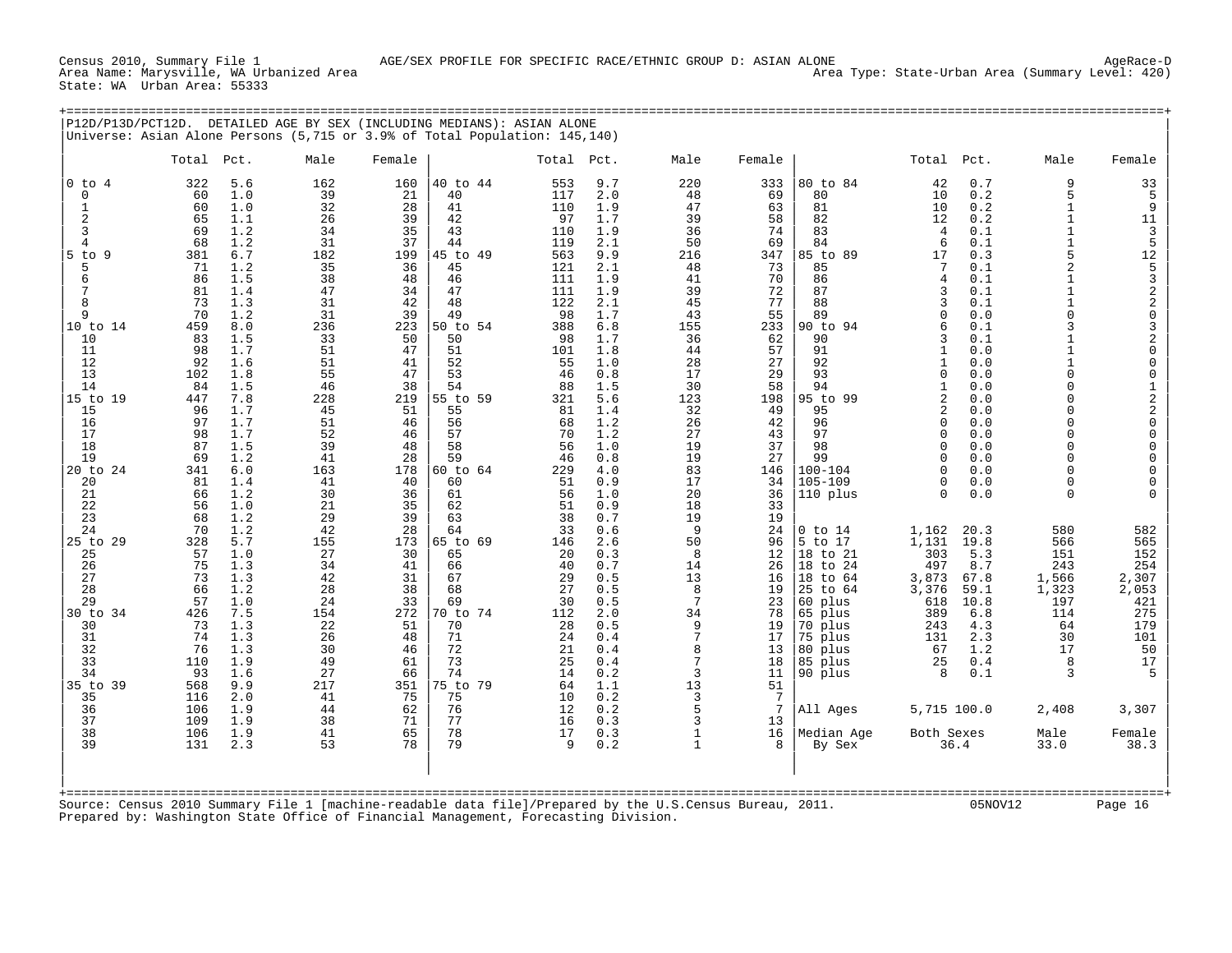Census 2010, Summary File 1 AGE/SEX PROFILE FOR SPECIFIC RACE/ETHNIC GROUP E: NAT HAWAIIAN/OTH. PACIFIC ISLANDER ALONE AgeRace-E<br>Area Name: Marysville, WA Urbanized Area Area Type: State-Urban Area (Summary Level: 420) State: WA Urban Area: 55333

+===================================================================================================================================================+

|                                                | Total Pct.                                                                                        | Male                                       | Female                      |                                        | Total Pct.                                        |                                        | Male                                                | Female                                                |                                                                    | Total Pct.                                                            |                                           | Male                                                               | Female                                                                                                          |
|------------------------------------------------|---------------------------------------------------------------------------------------------------|--------------------------------------------|-----------------------------|----------------------------------------|---------------------------------------------------|----------------------------------------|-----------------------------------------------------|-------------------------------------------------------|--------------------------------------------------------------------|-----------------------------------------------------------------------|-------------------------------------------|--------------------------------------------------------------------|-----------------------------------------------------------------------------------------------------------------|
| $0$ to $4$<br>$\mathbf 0$<br>-1<br>2<br>3<br>4 | 52<br>8.2<br>10<br>1.6<br>7<br>1.1<br>2.2<br>14<br>11<br>1.7<br>10<br>1.6                         | 31<br>6<br>3<br>10<br>5<br>$\overline{7}$  | 21<br>4<br>4<br>4<br>6<br>3 | 40 to 44<br>40<br>41<br>42<br>43<br>44 | 58<br>15<br>9<br>8<br>16<br>10                    | 9.1<br>2.4<br>1.4<br>1.3<br>2.5<br>1.6 | 33<br>6<br>7<br>5<br>11<br>$\overline{4}$           | 25<br>9<br>2<br>3<br>5<br>6                           | 80 to 84<br>80<br>81<br>82<br>83<br>84                             | 2<br>0<br>0<br>0<br>$\Omega$<br>$\overline{2}$                        | 0.3<br>0.0<br>0.0<br>0.0<br>0.0<br>0.3    | $\Omega$<br>$\Omega$<br>$\Omega$<br>$\Omega$<br>$\Omega$<br>$\cap$ | $\overline{2}$<br>$\mathbf 0$<br>0<br>$\mathbf 0$<br>0                                                          |
| $5$ to<br>- 9<br>5<br>6<br>7<br>8<br>9         | 64<br>10.0<br>2.2<br>14<br>11<br>1.7<br>2.2<br>14<br>13<br>2.0<br>12<br>1.9                       | 35<br>5<br>7<br>7<br>8                     | 29<br>9<br>4<br>6<br>6<br>4 | 45 to 49<br>45<br>46<br>47<br>48<br>49 | 47<br>13<br>13<br>10<br>-7<br>$\overline{4}$      | 7.4<br>2.0<br>2.0<br>1.6<br>1.1<br>0.6 | 21<br>$\overline{4}$<br>5<br>6<br>5<br>$\mathbf{1}$ | 26<br>9<br>8<br>4<br>2<br>3                           | 85 to<br>89<br>85<br>86<br>87<br>88<br>89                          | 1<br>$\mathbf{1}$<br>0<br>U<br>$\Omega$<br>$\Omega$                   | 0.2<br>0.2<br>0.0<br>0.0<br>0.0<br>0.0    | $\Omega$<br>$\cap$<br>$\Omega$<br>$\cap$                           | $\begin{matrix} 2 \\ 0 \end{matrix}$<br>$\begin{matrix} 0 \\ 0 \end{matrix}$<br>0<br>$\mathbf 0$<br>$\mathbf 0$ |
| 10 to 14<br>10<br>11<br>12<br>13<br>14         | 62<br>9.7<br>2.2<br>14<br>12<br>1.9<br>14<br>2.2<br>14<br>2.2<br>8<br>1.3                         | 38<br>10<br>7<br>6                         | 24<br>4<br>5<br>7<br>6<br>2 | 50 to 54<br>50<br>51<br>52<br>53<br>54 | 32<br>10<br>5<br>9<br>-1<br>7                     | 5.0<br>1.6<br>0.8<br>1.4<br>0.2<br>1.1 | 19<br>6<br>3<br>6<br>$\Omega$<br>4                  | 13<br>4<br>2<br>3<br>$\mathbf{1}$<br>3                | 90 to<br>94<br>90<br>91<br>92<br>93<br>94                          | <sup>0</sup><br>0<br><sup>0</sup><br>$\Omega$<br>$\Omega$<br>$\Omega$ | 0.0<br>0.0<br>0.0<br>0.0<br>0.0<br>0.0    | $\cap$<br>$\Omega$<br>$\cap$<br>$\cap$<br>$\Omega$<br>$\cap$       | $\overline{0}$<br>$\begin{matrix} 0 \\ 0 \\ 0 \end{matrix}$<br>$\mathsf{O}\xspace$<br>$\mathbf 0$               |
| 15 to 19<br>15<br>16<br>17<br>18<br>19         | 70<br>11.0<br>2.7<br>17<br>16<br>2.5<br>20<br>3.1<br>2.0<br>13<br>0.6<br>4                        | 43<br>8<br>10<br>12<br>9<br>$\overline{4}$ | 27<br>9<br>6<br>8<br>4<br>0 | 55 to 59<br>55<br>56<br>57<br>58<br>59 | 27<br>9<br>5<br>3<br>3                            | 4.2<br>1.4<br>0.8<br>0.5<br>1.1<br>0.5 | 11<br>5<br>$\mathbf{1}$<br>2<br>2<br>1              | 16<br>4<br>$\overline{4}$<br>1<br>5<br>$\overline{a}$ | 95 to 99<br>95<br>96<br>97<br>98<br>99                             | 0<br><sup>0</sup><br>$\Omega$<br>$\Omega$<br>$\Omega$<br>$\Omega$     | 0.0<br>0.0<br>0.0<br>0.0<br>0.0<br>0.0    | $\Omega$<br>$\cap$<br>$\Omega$<br>$\Omega$<br>$\cap$<br>$\Omega$   | $\mathbf 0$<br>$\bar{0}$<br>$\mathbf 0$<br>$\mathsf{O}\xspace$<br>$\mathbf 0$<br>$\mathbf 0$                    |
| 20 to 24<br>20<br>21<br>22<br>23<br>24         | 5.7<br>36<br>0.9<br>6<br>0.6<br>$\overline{4}$<br>6<br>0.9<br>13<br>2.0<br>$7\phantom{.0}$<br>1.1 | 18<br>2<br>3<br>3<br>6<br>$\overline{4}$   | 18<br>4<br>1<br>3<br>7<br>3 | 60 to 64<br>60<br>61<br>62<br>63<br>64 | 15<br>4<br>3<br>4<br>2<br>2                       | 2.4<br>0.6<br>0.5<br>0.6<br>0.3<br>0.3 | 6<br>0<br>$\mathbf{1}$<br>2<br>2<br>$\mathbf{1}$    | 9<br>4<br>2<br>2<br>0<br>1                            | $100 - 104$<br>$105 - 109$<br>110 plus<br>$0$ to $14$              | $\Omega$<br>0<br>$\Omega$<br>178                                      | 0.0<br>0.0<br>0.0<br>27.9                 | $\Omega$<br>$\Omega$<br>$\Omega$<br>104                            | $\begin{matrix} 0 \\ 0 \end{matrix}$<br>$\Omega$<br>74                                                          |
| 25 to 29<br>25<br>26<br>27<br>28<br>29         | 37<br>5.8<br>6<br>0.9<br>1.1<br>7<br>0.9<br>6<br>1.3<br>8<br>10<br>1.6                            | 16<br>3<br>4<br>2<br>$\overline{2}$<br>5   | 21<br>3<br>3<br>4<br>6<br>5 | 65 to 69<br>65<br>66<br>67<br>68<br>69 | 12<br>3<br>4<br>3<br>$\mathbf{1}$<br>$\mathbf{1}$ | 1.9<br>0.5<br>0.6<br>0.5<br>0.2<br>0.2 | 5<br>$\overline{a}$<br>0<br>2<br>$\mathbf{1}$<br>0  | 7<br>1<br>4<br>1<br>$\Omega$<br>1                     | 5 to 17<br>18 to 21<br>18 to 24<br>18 to 64<br>25 to 64<br>60 plus | 179<br>27<br>53<br>383<br>330<br>38                                   | 28.1<br>4.2<br>8.3<br>60.1<br>51.8<br>6.0 | 103<br>18<br>31<br>196<br>165<br>15                                | 76<br>9<br>22<br>187<br>165<br>23                                                                               |
| 30 to 34<br>30<br>31<br>32<br>33<br>34         | 61<br>9.6<br>11<br>1.7<br>2.2<br>14<br>15<br>2.4<br>8<br>1.3<br>2.0<br>13                         | 31<br>5<br>6<br>6<br>6                     | 30<br>6<br>6<br>9<br>2<br>7 | 70 to 74<br>70<br>71<br>72<br>73<br>74 | 8<br>2<br>1<br>$\Omega$<br>-1<br>4                | 1.3<br>0.3<br>0.2<br>0.0<br>0.2<br>0.6 | 3<br>0<br>0<br>$\Omega$<br>0<br>3                   | 5<br>2<br>1<br>0<br>1<br>1                            | 65 plus<br>70 plus<br>75 plus<br>80 plus<br>85 plus<br>90 plus     | 23<br>11<br>3<br>3<br>1<br>0                                          | 3.6<br>1.7<br>0.5<br>0.5<br>0.2<br>0.0    | 9<br>$\overline{4}$<br>1<br>$\mathbf{1}$<br>1<br>$\Omega$          | $\begin{array}{c} 14 \\ 7 \end{array}$<br>$\begin{smallmatrix}2\\2\end{smallmatrix}$<br>$\mathsf 0$<br>$\Omega$ |
| 35 to 39<br>35<br>36<br>37                     | 53<br>8.3<br>17<br>2.7<br>9<br>1.4<br>7<br>1.1                                                    | 28<br>q<br>6                               | 25<br>8<br>3<br>3           | 75 to 79<br>75<br>76<br>77             | 0<br>$\Omega$<br>$\mathbf 0$<br>$\Omega$          | 0.0<br>0.0<br>0.0<br>0.0               | 0<br>O<br>0<br>O                                    | 0<br>0<br>$\mathbf 0$<br>$\Omega$                     | All Ages                                                           |                                                                       | 637 100.0                                 | 339                                                                | 298                                                                                                             |
| 38<br>39                                       | 2.0<br>13<br>7<br>1.1                                                                             | $\overline{2}$                             | 6<br>5                      | 78<br>79                               | $\Omega$<br>$\Omega$                              | 0.0<br>0.0                             | U<br>0                                              | $\Omega$<br>0                                         | Median Age<br>By Sex                                               | Both Sexes<br>29.8                                                    |                                           | Male<br>26.4                                                       | Female<br>31.5                                                                                                  |

Prepared by: Washington State Office of Financial Management, Forecasting Division.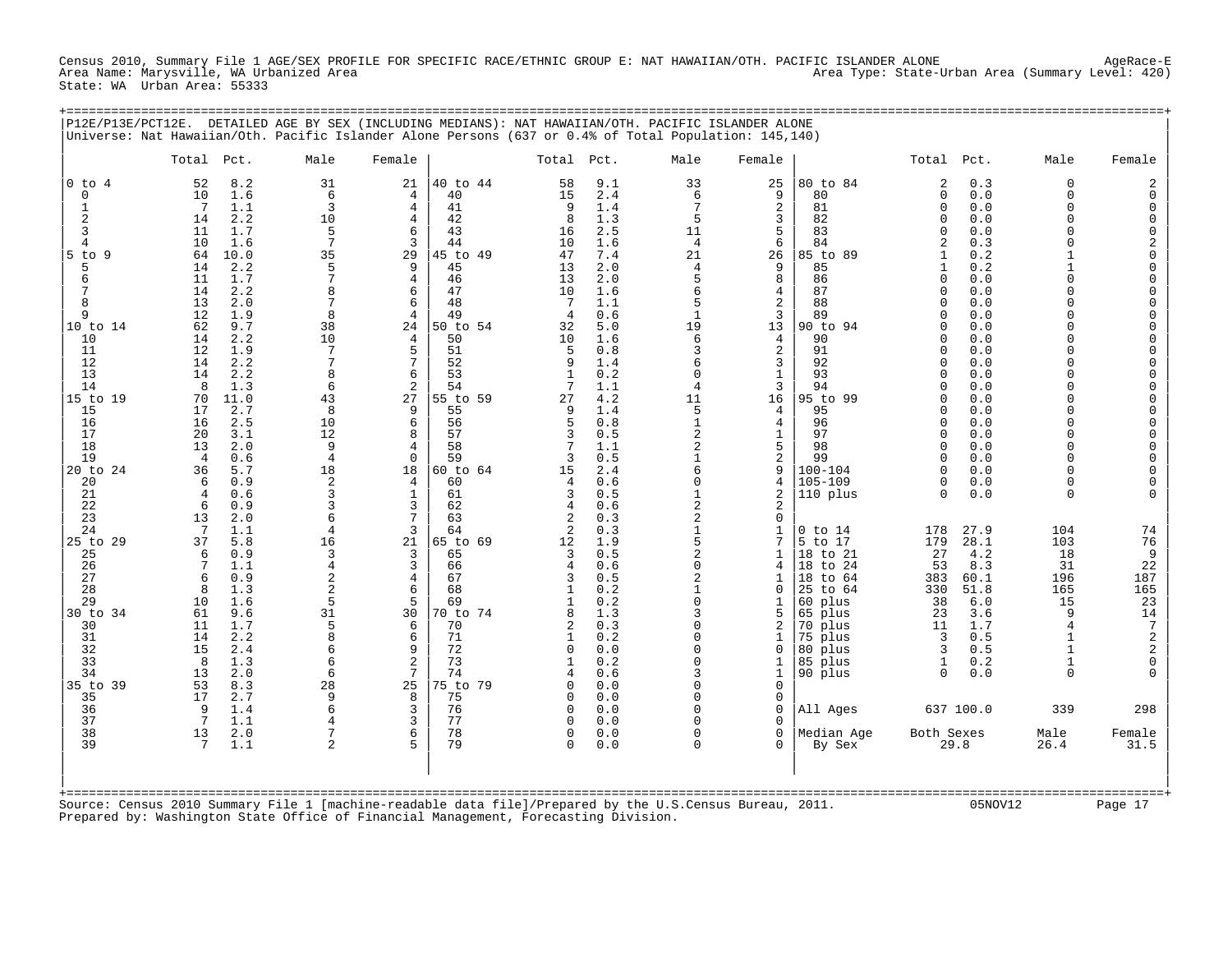Census 2010, Summary File 1 AGE/SEX PROFILE FOR SPECIFIC RACE/ETHNIC GROUP F: SOME OTHER RACE ALONE AgeRace-F Area Name: Marysville, WA Urbanized Area Area Type: State-Urban Area (Summary Level: 420) State: WA Urban Area: 55333

+===================================================================================================================================================+

| $0$ to $4$<br>$\mathbf 0$<br>1<br>2<br>3<br>4<br>$5$ to<br>Q<br>5<br>6<br>7<br>8<br>9<br>10 to 14<br>10<br>11<br>12<br>13<br>14<br>15 to 19       | 520<br>10.4<br>89<br>1.8<br>2.2<br>109<br>2.2<br>109<br>100<br>2.0<br>113<br>2.3<br>579<br>11.6<br>101<br>2.0<br>122<br>2.4<br>108<br>2.2<br>120<br>2.4<br>128<br>2.6<br>508<br>10.1<br>2.3<br>117<br>111<br>2.2<br>99<br>2.0<br>97<br>1.9                                             | 253<br>38<br>60<br>57<br>47<br>51<br>296<br>48<br>67<br>57<br>61<br>63<br>268<br>61<br>63<br>53                               | 267<br>51<br>49<br>52<br>53<br>62<br>283<br>53<br>55<br>51<br>59<br>65<br>240<br>56<br>48                                     | 40 to 44<br>40<br>41<br>42<br>43<br>44<br>45 to 49<br>45<br>46<br>47<br>48<br>49<br>50 to 54                                                 | 375<br>82<br>95<br>71<br>58<br>69<br>271<br>72<br>60<br>43<br>46                             | 7.5<br>1.6<br>1.9<br>1.4<br>1.2<br>1.4<br>5.4<br>1.4<br>1.2<br>0.9                                                                              | 215<br>50<br>61<br>40<br>31<br>33<br>154<br>42<br>33<br>25                                                                                                                                                 | 160<br>32<br>34<br>31<br>27<br>36<br>117<br>30<br>27                                                                 | 80 to 84<br>80<br>81<br>82<br>83<br>84<br>85 to 89<br>85<br>86                                                                                                                      | 10<br>0.2<br>0.0<br>1<br>2<br>0.0<br>4<br>0.1<br>0.1<br>3<br>0.0<br>U<br>0.1<br>5<br>0.0<br>$\Omega$<br>3<br>0.1                                                                                                                                                                            | 3<br>$\mathbf 0$<br>$\mathbf{1}$<br>$\mathbf{1}$<br>$\mathbf{1}$<br>$\Omega$<br>$\mathfrak{D}$<br>$\Omega$<br>$\overline{2}$                                                                     | 7<br>$1\,$<br>1320301200                                                                                                                                                                                                                                          |
|---------------------------------------------------------------------------------------------------------------------------------------------------|----------------------------------------------------------------------------------------------------------------------------------------------------------------------------------------------------------------------------------------------------------------------------------------|-------------------------------------------------------------------------------------------------------------------------------|-------------------------------------------------------------------------------------------------------------------------------|----------------------------------------------------------------------------------------------------------------------------------------------|----------------------------------------------------------------------------------------------|-------------------------------------------------------------------------------------------------------------------------------------------------|------------------------------------------------------------------------------------------------------------------------------------------------------------------------------------------------------------|----------------------------------------------------------------------------------------------------------------------|-------------------------------------------------------------------------------------------------------------------------------------------------------------------------------------|---------------------------------------------------------------------------------------------------------------------------------------------------------------------------------------------------------------------------------------------------------------------------------------------|--------------------------------------------------------------------------------------------------------------------------------------------------------------------------------------------------|-------------------------------------------------------------------------------------------------------------------------------------------------------------------------------------------------------------------------------------------------------------------|
| 15<br>16<br>17<br>18<br>19<br>20 to 24<br>20<br>21                                                                                                | 1.7<br>84<br>9.5<br>474<br>2.1<br>104<br>92<br>1.8<br>99<br>2.0<br>94<br>1.9<br>85<br>1.7<br>395<br>7.9<br>1.3<br>64<br>1.8<br>88                                                                                                                                                      | 44<br>47<br>252<br>47<br>42<br>58<br>54<br>51<br>235<br>36<br>54                                                              | 46<br>53<br>37<br>222<br>57<br>50<br>41<br>40<br>34<br>160<br>28<br>34                                                        | 50<br>51<br>52<br>53<br>54<br>55 to 59<br>55<br>56<br>57<br>58<br>59<br>60 to 64<br>60<br>61                                                 | 50<br>181<br>40<br>40<br>35<br>35<br>31<br>90<br>22<br>22<br>16<br>21<br>9<br>53<br>16<br>12 | 0.9<br>1.0<br>3.6<br>0.8<br>0.8<br>0.7<br>0.7<br>0.6<br>1.8<br>0.4<br>0.4<br>0.3<br>0.4<br>0.2<br>1.1<br>0.3<br>0.2                             | 26<br>28<br>98<br>16<br>21<br>18<br>25<br>18<br>43<br>11<br>10<br>6<br>12<br>$\overline{4}$<br>27<br>7<br>7                                                                                                | 18<br>20<br>22<br>83<br>24<br>19<br>17<br>10<br>13<br>47<br>11<br>12<br>10<br>9<br>5<br>26<br>9<br>5                 | 87<br>88<br>89<br>90 to 94<br>90<br>91<br>92<br>93<br>94<br>95 to 99<br>95<br>96<br>97<br>98<br>99<br>$100 - 104$<br>$105 - 109$<br>110 plus                                        | 2<br>0.0<br>$\Omega$<br>0.0<br>0.0<br>$\Omega$<br>0.0<br>0.0<br>U<br>0.0<br>$\mathbf{1}$<br>$\Omega$<br>0.0<br>0.0<br>U<br>0.0<br>U<br>0.0<br>$\Omega$<br>0.0<br>$\cap$<br>0.0<br>U<br>0.0<br>$\Omega$<br>0.0<br><sup>0</sup><br>0.0<br>U<br>0.0<br>U<br>0.0<br>$\Omega$<br>$\Omega$<br>0.0 | $\cap$<br>$\cap$<br>$\Omega$<br>$\cap$<br>$\cap$<br>$\cap$<br>$\Omega$<br>$\cap$<br>$\Omega$<br>$\Omega$<br>$\cap$<br>$\Omega$<br>$\Omega$<br>$\Omega$<br>$\cap$<br>$\cap$<br>$\cap$<br>$\Omega$ | $\mathbf 1$<br>$\mathbf 0$<br>$\begin{matrix}1\0\end{matrix}$<br>$\mathsf{O}\xspace$<br>$\mathbf 0$<br>$\overline{0}$<br>$\mathbf 0$<br>$\begin{matrix} 0 \\ 0 \end{matrix}$<br>$\begin{matrix} 0 \\ 0 \end{matrix}$<br>$\mathbf 0$<br>$\overline{0}$<br>$\Omega$ |
| 22<br>23<br>24<br>25 to 29<br>25<br>26<br>27<br>28<br>29<br>$30$ to<br>34<br>30<br>31<br>32<br>33<br>34<br>35 to 39<br>35<br>36<br>37<br>38<br>39 | 81<br>1.6<br>1.5<br>74<br>88<br>1.8<br>471<br>9.4<br>87<br>1.7<br>90<br>1.8<br>102<br>2.0<br>90<br>1.8<br>102<br>2.0<br>10.5<br>527<br>2.3<br>116<br>1.9<br>97<br>125<br>2.5<br>92<br>1.8<br>97<br>1.9<br>471<br>9.4<br>2.3<br>114<br>95<br>1.9<br>99<br>2.0<br>78<br>1.6<br>85<br>1.7 | 46<br>50<br>49<br>262<br>55<br>56<br>62<br>46<br>43<br>290<br>64<br>55<br>67<br>54<br>50<br>248<br>59<br>57<br>52<br>40<br>40 | 35<br>24<br>39<br>209<br>32<br>34<br>40<br>44<br>59<br>237<br>52<br>42<br>58<br>38<br>47<br>223<br>55<br>38<br>47<br>38<br>45 | 62<br>63<br>64<br>65 to 69<br>65<br>66<br>67<br>68<br>69<br>70 to 74<br>70<br>71<br>72<br>73<br>74<br>75 to 79<br>75<br>76<br>77<br>78<br>79 | 9<br>13<br>36<br>12<br>8<br>23<br>6<br>5<br>16<br>2<br>3<br>ζ                                | 0.2<br>0.3<br>0.1<br>0.7<br>0.2<br>0.2<br>0.1<br>0.2<br>0.1<br>0.5<br>0.1<br>0.1<br>0.1<br>0.1<br>0.1<br>0.3<br>0.1<br>0.0<br>0.0<br>0.1<br>0.1 | 5<br>6<br>$\overline{2}$<br>16<br>6<br>3<br>2<br>$\overline{c}$<br>3<br>14<br>$\overline{4}$<br>$\overline{4}$<br>$\overline{a}$<br>$\overline{a}$<br>2<br>7<br>$\overline{4}$<br>O<br>1<br>$\overline{a}$ | 4<br>7<br>1<br>20<br>6<br>2<br>6<br>1<br>9<br>$\overline{2}$<br>ζ<br>1<br>2<br>9<br>3<br>2<br>1<br>2<br>$\mathbf{1}$ | 0 to 14<br>5 to 17<br>18 to 21<br>18 to 24<br>18 to 64<br>25 to 64<br>60 plus<br>65 plus<br>70 plus<br>75 plus<br>80 plus<br>85 plus<br>90 plus<br>All Ages<br>Median Age<br>By Sex | 32.1<br>1,607<br>27.6<br>1,382<br>331<br>6.6<br>574<br>11.5<br>3,013<br>60.2<br>2,439<br>48.7<br>2.9<br>144<br>91<br>1.8<br>1.1<br>55<br>32<br>0.6<br>16<br>0.3<br>6<br>0.1<br>0.0<br>1<br>5,006 100.0<br>Both Sexes<br>25.3                                                                | 817<br>711<br>195<br>340<br>1,677<br>1,337<br>69<br>42<br>26<br>12<br>5<br>$\overline{2}$<br>$\Omega$<br>2,683<br>Male<br>25.7                                                                   | 790<br>671<br>136<br>234<br>1,336<br>1,102<br>75<br>49<br>29<br>20<br>11<br>$\overline{4}$<br>2,323<br>Female<br>24.7                                                                                                                                             |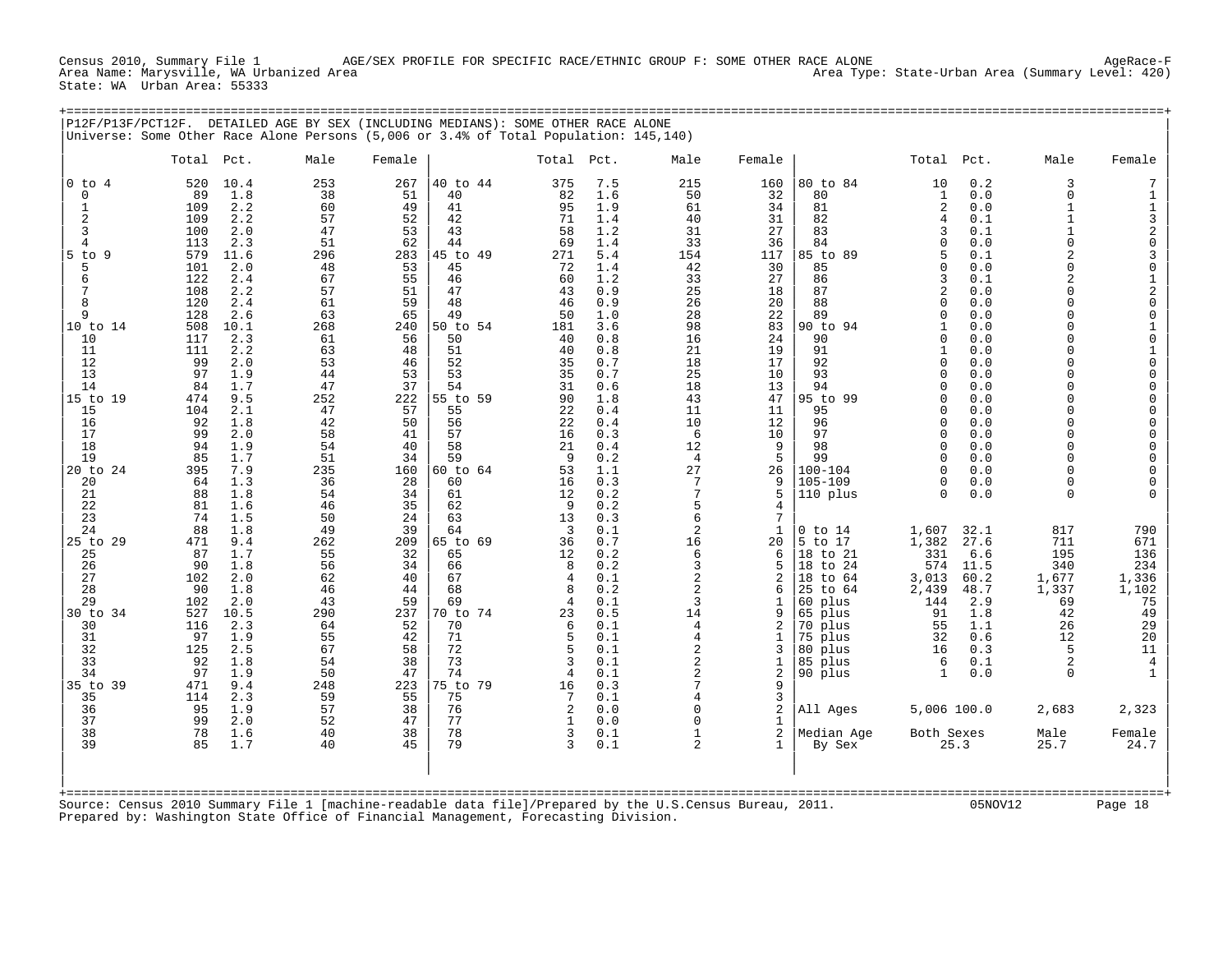Census 2010, Summary File 1 AGE/SEX PROFILE FOR SPECIFIC RACE/ETHNIC GROUP G: TWO OR MORE RACES<br>Area Name: Marysville, WA Urbanized Area Area Area Area Area Area Type: State-Urban Area (Summary Level: 420) State: WA Urban Area: 55333

+===================================================================================================================================================+

|                                                                                                                                                                                                                                                                                                                 | P12G/P13G/PCT12G. DETAILED AGE BY SEX (INCLUDING MEDIANS): TWO OR MORE RACES<br>Universe: Two or More Races Persons (6,800 or 4.7% of Total Population: 145,140)                                                                                                                                                                                                                                                                                                                                                                                                                                    |                                                                                                                                                                                                                                                                              |                                                                                                                                                                                                                                                                              |                                                                                                                                                                                                                                                                                                    |                                                                                                                                                                                                                                                         |                                                                                                                                                                                                                                                                                                    |                                                                                                                                                                                                                                                            |                                                                                                                                                                                                                                                               |                                                                                                                                                                                                                                                                                                                                                                             |                                                                                                                                                                                                                                                                                                              |                                                                                                                                                                                                                                                                                          |                                                                                                                                                                                                                                                                                                                                                                                                               |                                                                                                                                                                                                                                                                                                                                                                                                                                                                                                  |
|-----------------------------------------------------------------------------------------------------------------------------------------------------------------------------------------------------------------------------------------------------------------------------------------------------------------|-----------------------------------------------------------------------------------------------------------------------------------------------------------------------------------------------------------------------------------------------------------------------------------------------------------------------------------------------------------------------------------------------------------------------------------------------------------------------------------------------------------------------------------------------------------------------------------------------------|------------------------------------------------------------------------------------------------------------------------------------------------------------------------------------------------------------------------------------------------------------------------------|------------------------------------------------------------------------------------------------------------------------------------------------------------------------------------------------------------------------------------------------------------------------------|----------------------------------------------------------------------------------------------------------------------------------------------------------------------------------------------------------------------------------------------------------------------------------------------------|---------------------------------------------------------------------------------------------------------------------------------------------------------------------------------------------------------------------------------------------------------|----------------------------------------------------------------------------------------------------------------------------------------------------------------------------------------------------------------------------------------------------------------------------------------------------|------------------------------------------------------------------------------------------------------------------------------------------------------------------------------------------------------------------------------------------------------------|---------------------------------------------------------------------------------------------------------------------------------------------------------------------------------------------------------------------------------------------------------------|-----------------------------------------------------------------------------------------------------------------------------------------------------------------------------------------------------------------------------------------------------------------------------------------------------------------------------------------------------------------------------|--------------------------------------------------------------------------------------------------------------------------------------------------------------------------------------------------------------------------------------------------------------------------------------------------------------|------------------------------------------------------------------------------------------------------------------------------------------------------------------------------------------------------------------------------------------------------------------------------------------|---------------------------------------------------------------------------------------------------------------------------------------------------------------------------------------------------------------------------------------------------------------------------------------------------------------------------------------------------------------------------------------------------------------|--------------------------------------------------------------------------------------------------------------------------------------------------------------------------------------------------------------------------------------------------------------------------------------------------------------------------------------------------------------------------------------------------------------------------------------------------------------------------------------------------|
|                                                                                                                                                                                                                                                                                                                 | Total Pct.                                                                                                                                                                                                                                                                                                                                                                                                                                                                                                                                                                                          | Male                                                                                                                                                                                                                                                                         | Female                                                                                                                                                                                                                                                                       |                                                                                                                                                                                                                                                                                                    | Total                                                                                                                                                                                                                                                   | Pct.                                                                                                                                                                                                                                                                                               | Male                                                                                                                                                                                                                                                       | Female                                                                                                                                                                                                                                                        |                                                                                                                                                                                                                                                                                                                                                                             | Total Pct.                                                                                                                                                                                                                                                                                                   |                                                                                                                                                                                                                                                                                          | Male                                                                                                                                                                                                                                                                                                                                                                                                          | Female                                                                                                                                                                                                                                                                                                                                                                                                                                                                                           |
| $0$ to<br>$\overline{4}$<br>0<br>-1<br>2<br>3<br>4<br>$5$ to<br>9<br>5<br>6<br>7<br>8<br>9<br>10 to 14<br>10<br>11<br>12<br>13<br>14<br>15 to 19<br>15<br>16<br>17<br>18<br>19<br>20 to 24<br>20<br>21<br>22<br>23<br>24<br>25 to 29<br>25<br>26<br>27<br>28<br>29<br>34<br>30 to<br>30<br>31<br>32<br>33<br>34 | 1,200<br>17.6<br>3.5<br>240<br>214<br>3.1<br>265<br>3.9<br>258<br>3.8<br>223<br>3.3<br>1,099<br>16.2<br>236<br>3.5<br>218<br>3.2<br>3.2<br>218<br>214<br>3.1<br>213<br>3.1<br>1,012<br>14.9<br>212<br>3.1<br>219<br>3.2<br>207<br>3.0<br>186<br>2.7<br>188<br>2.8<br>780<br>11.5<br>191<br>2.8<br>178<br>2.6<br>167<br>2.5<br>125<br>1.8<br>119<br>1.8<br>431<br>6.3<br>1.2<br>79<br>94<br>1.4<br>81<br>1.2<br>78<br>1.1<br>99<br>1.5<br>6.1<br>415<br>74<br>1.1<br>88<br>1.3<br>77<br>1.1<br>86<br>1.3<br>90<br>1.3<br>5.8<br>391<br>83<br>1.2<br>73<br>1.1<br>82<br>1.2<br>81<br>1.2<br>72<br>1.1 | 620<br>121<br>109<br>139<br>140<br>111<br>561<br>122<br>106<br>120<br>102<br>111<br>493<br>106<br>105<br>108<br>82<br>92<br>375<br>87<br>89<br>83<br>51<br>65<br>208<br>50<br>49<br>42<br>26<br>41<br>204<br>33<br>41<br>37<br>44<br>49<br>199<br>40<br>39<br>41<br>45<br>34 | 580<br>119<br>105<br>126<br>118<br>112<br>538<br>114<br>112<br>98<br>112<br>102<br>519<br>106<br>114<br>99<br>104<br>96<br>405<br>104<br>89<br>84<br>74<br>54<br>223<br>29<br>45<br>39<br>52<br>58<br>211<br>41<br>47<br>40<br>42<br>41<br>192<br>43<br>34<br>41<br>36<br>38 | 40 to 44<br>40<br>41<br>42<br>43<br>44<br>45 to 49<br>45<br>46<br>47<br>48<br>49<br>50 to 54<br>50<br>51<br>52<br>53<br>54<br>55 to 59<br>55<br>56<br>57<br>58<br>59<br>60 to 64<br>60<br>61<br>62<br>63<br>64<br>65 to 69<br>65<br>66<br>67<br>68<br>69<br>70 to 74<br>70<br>71<br>72<br>73<br>74 | 290<br>58<br>65<br>64<br>46<br>57<br>242<br>45<br>59<br>50<br>46<br>42<br>220<br>52<br>50<br>39<br>37<br>42<br>133<br>31<br>26<br>23<br>29<br>24<br>113<br>25<br>27<br>22<br>21<br>18<br>71<br>21<br>16<br>15<br>8<br>11<br>39<br>8<br>8<br>6<br>8<br>q | 4.3<br>0.9<br>1.0<br>0.9<br>0.7<br>0.8<br>3.6<br>0.7<br>0.9<br>0.7<br>0.7<br>0.6<br>3.2<br>0.8<br>0.7<br>0.6<br>0.5<br>0.6<br>2.0<br>0.5<br>0.4<br>0.3<br>0.4<br>0.4<br>1.7<br>0.4<br>0.4<br>0.3<br>0.3<br>0.3<br>1.0<br>0.3<br>0.2<br>0.2<br>0.1<br>0.2<br>0.6<br>0.1<br>0.1<br>0.1<br>0.1<br>0.1 | 143<br>31<br>36<br>29<br>20<br>27<br>119<br>16<br>33<br>26<br>22<br>22<br>117<br>26<br>30<br>23<br>16<br>22<br>66<br>14<br>15<br>12<br>13<br>12<br>52<br>11<br>8<br>10<br>14<br>9<br>30<br>7<br>8<br>7<br>4<br>4<br>19<br>7<br>6<br>3<br>2<br>$\mathbf{1}$ | 147<br>27<br>29<br>35<br>26<br>30<br>123<br>29<br>26<br>24<br>24<br>20<br>103<br>26<br>20<br>16<br>21<br>20<br>67<br>17<br>11<br>11<br>16<br>12<br>61<br>14<br>19<br>12<br>7<br>9<br>41<br>14<br>8<br>8<br>4<br>7<br>20<br>1<br>$\overline{2}$<br>3<br>6<br>8 | 80 to 84<br>80<br>81<br>82<br>83<br>84<br>85 to 89<br>85<br>86<br>87<br>88<br>89<br>90 to 94<br>90<br>91<br>92<br>93<br>94<br>95 to 99<br>95<br>96<br>97<br>98<br>99<br>$100 - 104$<br>$105 - 109$<br>110 plus<br>$0$ to $14$<br>5 to 17<br>18 to 21<br>18 to 24<br>18 to 64<br>25 to 64<br>60 plus<br>65 plus<br>70 plus<br>75<br>plus<br>80<br>plus<br>85 plus<br>90 plus | 14<br>$\sqrt{2}$<br>4<br>4<br>3<br>1<br>10<br>3<br>$\mathbf{1}$<br>5<br>$\mathbf 0$<br>$\mathbf{1}$<br>4<br>0<br>3<br>0<br>$\Omega$<br>0<br>0<br>$\Omega$<br>0<br>$\mathbf 0$<br>$\Omega$<br>0<br>0<br>$\Omega$<br>3,311<br>2,647<br>417<br>675<br>2,794<br>2,119<br>272<br>159<br>88<br>49<br>28<br>14<br>4 | 0.2<br>0.0<br>0.1<br>0.1<br>0.0<br>0.0<br>0.1<br>0.0<br>0.0<br>0.1<br>0.0<br>0.0<br>0.1<br>0.0<br>0.0<br>0.0<br>0.0<br>0.0<br>0.0<br>0.0<br>0.0<br>0.0<br>0.0<br>0.0<br>0.0<br>0.0<br>0.0<br>48.7<br>38.9<br>6.1<br>9.9<br>41.1<br>31.2<br>4.0<br>2.3<br>1.3<br>0.7<br>0.4<br>0.2<br>0.1 | 6<br>$\overline{2}$<br>1<br>$\mathbf{1}$<br>$\overline{a}$<br>$\Omega$<br>4<br>1<br>$\mathbf{1}$<br>$\mathbf{1}$<br>$\Omega$<br>$\mathbf{1}$<br>3<br>$\Omega$<br>ζ<br>$\Omega$<br>$\Omega$<br>$\Omega$<br>$\Omega$<br>$\Omega$<br>$\Omega$<br>$\Omega$<br>$\Omega$<br>$\Omega$<br>$\Omega$<br>$\Omega$<br>$\Omega$<br>1,674<br>1,313<br>215<br>324<br>1,377<br>1,053<br>127<br>75<br>45<br>26<br>13<br>7<br>3 | 8<br>$\mathbf 0$<br>3<br>$\frac{3}{1}$<br>$\begin{array}{c}\n1 \\ 6 \\ 2 \\ 0\n\end{array}$<br>$\bf{4}$<br>$\mathsf{O}\xspace$<br>$\mathsf{O}\xspace$<br>$\begin{bmatrix} 1 \\ 0 \\ 0 \\ 0 \end{bmatrix}$<br>0<br>$\mathbf 1$<br>$\begin{matrix} 0 \\ 0 \end{matrix}$<br>$\mathbf 0$<br>$\mathsf 0$<br>$\begin{matrix} 0 \\ 0 \end{matrix}$<br>$\mathsf{O}\xspace$<br>$\mathbf 0$<br>$\Omega$<br>1,637<br>1,334<br>202<br>351<br>1,417<br>1,066<br>145<br>84<br>43<br>23<br>15<br>$\overline{7}$ |
| 35 to 39<br>35<br>36<br>37<br>38<br>39                                                                                                                                                                                                                                                                          | 4.6<br>315<br>66<br>1.0<br>0.9<br>61<br>74<br>1.1<br>49<br>0.7<br>1.0<br>65                                                                                                                                                                                                                                                                                                                                                                                                                                                                                                                         | 153<br>34<br>31<br>35<br>15<br>38                                                                                                                                                                                                                                            | 162<br>32<br>30<br>39<br>34<br>27                                                                                                                                                                                                                                            | 75 to 79<br>75<br>76<br>77<br>78<br>79                                                                                                                                                                                                                                                             | 21<br>7<br>7<br>6<br>1<br>$\mathbf 0$                                                                                                                                                                                                                   | 0.3<br>0.1<br>0.1<br>0.1<br>0.0<br>0.0                                                                                                                                                                                                                                                             | 13<br>5<br>3<br>4<br>1<br>$\Omega$                                                                                                                                                                                                                         | 8<br>2<br>4<br>$\overline{2}$<br>0<br>0                                                                                                                                                                                                                       | All Ages<br>Median Age<br>By Sex                                                                                                                                                                                                                                                                                                                                            | 6,800 100.0<br>Both Sexes                                                                                                                                                                                                                                                                                    | 15.5                                                                                                                                                                                                                                                                                     | 3,385<br>Male<br>15.2                                                                                                                                                                                                                                                                                                                                                                                         | 3,415<br>Female<br>15.7                                                                                                                                                                                                                                                                                                                                                                                                                                                                          |
| +==========                                                                                                                                                                                                                                                                                                     |                                                                                                                                                                                                                                                                                                                                                                                                                                                                                                                                                                                                     |                                                                                                                                                                                                                                                                              |                                                                                                                                                                                                                                                                              |                                                                                                                                                                                                                                                                                                    |                                                                                                                                                                                                                                                         |                                                                                                                                                                                                                                                                                                    |                                                                                                                                                                                                                                                            |                                                                                                                                                                                                                                                               |                                                                                                                                                                                                                                                                                                                                                                             |                                                                                                                                                                                                                                                                                                              |                                                                                                                                                                                                                                                                                          |                                                                                                                                                                                                                                                                                                                                                                                                               |                                                                                                                                                                                                                                                                                                                                                                                                                                                                                                  |

Source: Census 2010 Summary File 1 [machine-readable data file]/Prepared by the U.S.Census Bureau, 2011. 05NOV12 Page 19 Prepared by: Washington State Office of Financial Management, Forecasting Division.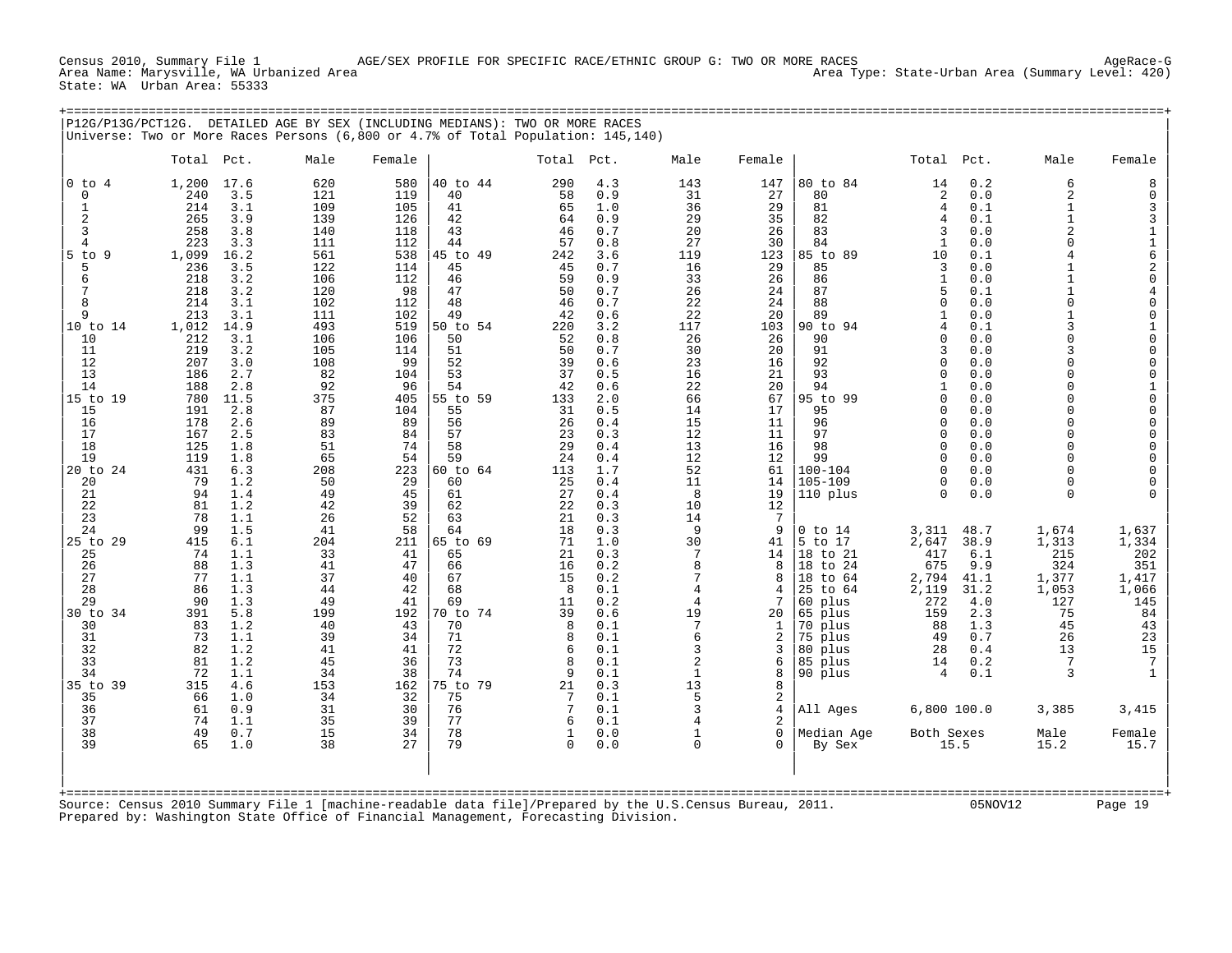Census 2010, Summary File 1 AGE/SEX PROFILE FOR SPECIFIC RACE/ETHNIC GROUP H: HISPANIC OR LATINO OF ANY RACE<br>Area Name: Marysville, WA Urbanized Area Area Area Area Area Area Area Type: State-Urban Area (Summary Level: State: WA Urban Area: 55333

+===================================================================================================================================================+

| P12H/P13H/PCT12H.                                                                                                                                                                                                   | Universe: Hispanic or Latino of Any Race Persons (12,412 or 8.6% of Total Population: 145,140)                                                                                                                                                                                                                                                                                                                                              |                                                                                                                                                                                                             | DETAILED AGE BY SEX (INCLUDING MEDIANS): HISPANIC OR LATINO OF ANY RACE                                                                                                                                                                                                                                                                                                                                                    |                                                                                                                                                                                                  |                                                                                                                                                                                                                |                                                                                                                                                                                        |                                                                                                                                                                                      |                                                                                                                                                                                                                                  |                                                                                                                                                                                                                                                   |                                                                                                                                                                                                   |                                                                                                                                                                                                                                                                                                                      |                                                                                                                                                     |
|---------------------------------------------------------------------------------------------------------------------------------------------------------------------------------------------------------------------|---------------------------------------------------------------------------------------------------------------------------------------------------------------------------------------------------------------------------------------------------------------------------------------------------------------------------------------------------------------------------------------------------------------------------------------------|-------------------------------------------------------------------------------------------------------------------------------------------------------------------------------------------------------------|----------------------------------------------------------------------------------------------------------------------------------------------------------------------------------------------------------------------------------------------------------------------------------------------------------------------------------------------------------------------------------------------------------------------------|--------------------------------------------------------------------------------------------------------------------------------------------------------------------------------------------------|----------------------------------------------------------------------------------------------------------------------------------------------------------------------------------------------------------------|----------------------------------------------------------------------------------------------------------------------------------------------------------------------------------------|--------------------------------------------------------------------------------------------------------------------------------------------------------------------------------------|----------------------------------------------------------------------------------------------------------------------------------------------------------------------------------------------------------------------------------|---------------------------------------------------------------------------------------------------------------------------------------------------------------------------------------------------------------------------------------------------|---------------------------------------------------------------------------------------------------------------------------------------------------------------------------------------------------|----------------------------------------------------------------------------------------------------------------------------------------------------------------------------------------------------------------------------------------------------------------------------------------------------------------------|-----------------------------------------------------------------------------------------------------------------------------------------------------|
|                                                                                                                                                                                                                     | Total Pct.                                                                                                                                                                                                                                                                                                                                                                                                                                  | Male                                                                                                                                                                                                        | Female                                                                                                                                                                                                                                                                                                                                                                                                                     | Total                                                                                                                                                                                            | Pct.                                                                                                                                                                                                           | Male                                                                                                                                                                                   | Female                                                                                                                                                                               |                                                                                                                                                                                                                                  | Total Pct.                                                                                                                                                                                                                                        |                                                                                                                                                                                                   | Male                                                                                                                                                                                                                                                                                                                 | Female                                                                                                                                              |
| $0$ to $4$<br>$\mathbf 0$<br>1<br>2<br>3<br>4<br>5 to<br>- 9<br>5<br>6<br>7<br>8<br>9<br>10 to 14<br>10<br>11<br>12<br>13<br>14<br>15 to 19<br>15<br>16<br>17<br>18<br>19<br>20 to 24<br>20<br>21<br>22<br>23<br>24 | 1,622<br>13.1<br>2.7<br>333<br>312<br>2.5<br>340<br>2.7<br>325<br>2.6<br>312<br>2.5<br>1,628<br>13.1<br>2.6<br>320<br>339<br>2.7<br>321<br>2.6<br>318<br>2.6<br>330<br>2.7<br>1,421<br>11.4<br>331<br>2.7<br>325<br>2.6<br>279<br>2.2<br>250<br>2.0<br>236<br>1.9<br>1,143<br>9.2<br>265<br>2.1<br>222<br>1.8<br>237<br>1.9<br>223<br>1.8<br>196<br>1.6<br>878<br>7.1<br>176<br>1.4<br>178<br>1.4<br>154<br>1.2<br>183<br>1.5<br>187<br>1.5 | 818<br>156<br>149<br>182<br>174<br>157<br>818<br>155<br>171<br>158<br>158<br>176<br>764<br>180<br>172<br>138<br>140<br>134<br>589<br>135<br>110<br>126<br>117<br>101<br>489<br>95<br>103<br>86<br>107<br>98 | 804<br>40 to 44<br>40<br>177<br>163<br>41<br>158<br>42<br>43<br>151<br>155<br>44<br>45 to 49<br>810<br>165<br>45<br>46<br>168<br>163<br>47<br>48<br>160<br>49<br>154<br>657<br>50 to 54<br>151<br>50<br>153<br>51<br>52<br>141<br>110<br>53<br>102<br>54<br>554<br>55 to 59<br>130<br>55<br>112<br>56<br>111<br>57<br>58<br>106<br>59<br>95<br>389<br>60 to 64<br>81<br>60<br>75<br>61<br>68<br>62<br>76<br>63<br>89<br>64 | 835<br>185<br>186<br>160<br>155<br>149<br>614<br>133<br>131<br>110<br>114<br>126<br>445<br>102<br>99<br>82<br>76<br>86<br>253<br>60<br>67<br>44<br>47<br>35<br>170<br>46<br>33<br>29<br>39<br>23 | 6.7<br>1.5<br>1.5<br>1.3<br>1.2<br>1.2<br>4.9<br>1.1<br>1.1<br>0.9<br>0.9<br>1.0<br>3.6<br>0.8<br>0.8<br>0.7<br>0.6<br>0.7<br>2.0<br>0.5<br>0.5<br>0.4<br>0.4<br>0.3<br>1.4<br>0.4<br>0.3<br>0.2<br>0.3<br>0.2 | 459<br>100<br>110<br>84<br>82<br>83<br>332<br>75<br>67<br>60<br>68<br>62<br>240<br>52<br>54<br>50<br>42<br>42<br>127<br>26<br>36<br>23<br>23<br>19<br>78<br>20<br>13<br>14<br>18<br>13 | 376<br>85<br>76<br>76<br>73<br>66<br>282<br>58<br>64<br>50<br>46<br>64<br>205<br>50<br>45<br>32<br>34<br>44<br>126<br>34<br>31<br>21<br>24<br>16<br>92<br>26<br>20<br>15<br>21<br>10 | 80 to 84<br>80<br>81<br>82<br>83<br>84<br>85 to<br>89<br>85<br>86<br>87<br>88<br>89<br>90 to 94<br>90<br>91<br>92<br>93<br>94<br>95 to 99<br>95<br>96<br>97<br>98<br>99<br>$100 - 104$<br>$105 - 109$<br>110 plus<br>$0$ to $14$ | 35<br>8<br>7<br>9<br>8<br>3<br>13<br>$\Omega$<br>8<br>3<br>1<br>1<br>4<br>$\Omega$<br>3<br>0<br>$\Omega$<br>$\mathbf{1}$<br>$\mathbf{1}$<br>$\mathbf{1}$<br>$\mathbf 0$<br>$\Omega$<br>$\Omega$<br>$\Omega$<br>$\Omega$<br>0<br>$\Omega$<br>4,671 | 0.3<br>0.1<br>0.1<br>0.1<br>0.1<br>0.0<br>0.1<br>0.0<br>0.1<br>0.0<br>0.0<br>0.0<br>0.0<br>0.0<br>0.0<br>0.0<br>0.0<br>0.0<br>0.0<br>0.0<br>0.0<br>0.0<br>0.0<br>0.0<br>0.0<br>0.0<br>0.0<br>37.6 | 12<br>3<br>3<br>$\overline{4}$<br>$\mathbf{1}$<br>1<br>$\Omega$<br>$\mathbf{z}$<br>$\Omega$<br>$\mathbf{1}$<br>$\overline{a}$<br>$\Omega$<br>$\overline{a}$<br>$\cap$<br>$\cap$<br>$\cap$<br>$\mathbf{1}$<br>$\mathbf{1}$<br>$\Omega$<br>$\Omega$<br>$\Omega$<br>$\cap$<br>$\Omega$<br>$\Omega$<br>$\Omega$<br>2,400 | 23<br>5<br>457280521020100100<br>$\begin{smallmatrix}0\0\0\end{smallmatrix}$<br>$\mathbf 0$<br>$\mathsf 0$<br>$\mathbf 0$<br>0<br>$\Omega$<br>2,271 |
| 25 to 29<br>25<br>26<br>27<br>28<br>29<br>30 to 34<br>30<br>31<br>32<br>33<br>34<br>35 to 39<br>35<br>36<br>37<br>38<br>39                                                                                          | 987<br>8.0<br>185<br>1.5<br>191<br>1.5<br>208<br>1.7<br>183<br>1.5<br>220<br>1.8<br>9.2<br>1,146<br>1.8<br>228<br>1.7<br>211<br>2.2<br>268<br>210<br>1.7<br>229<br>1.8<br>992<br>8.0<br>217<br>1.7<br>205<br>1.7<br>209<br>1.7<br>184<br>1.5<br>177<br>1.4                                                                                                                                                                                  | 522<br>117<br>96<br>104<br>97<br>108<br>582<br>120<br>111<br>134<br>110<br>107<br>525<br>116<br>114<br>114<br>92<br>89                                                                                      | 465<br>65 to 69<br>68<br>65<br>95<br>66<br>104<br>67<br>68<br>86<br>112<br>69<br>564<br>70 to 74<br>108<br>70<br>100<br>71<br>72<br>134<br>100<br>73<br>74<br>122<br>467<br>75 to 79<br>101<br>75<br>91<br>76<br>95<br>77<br>78<br>92<br>79<br>88                                                                                                                                                                          | 114<br>30<br>26<br>22<br>17<br>19<br>65<br>15<br>14<br>11<br>14<br>11<br>46<br>12<br>6<br>6<br>13<br>9                                                                                           | 0.9<br>0.2<br>0.2<br>0.2<br>0.1<br>0.2<br>0.5<br>0.1<br>0.1<br>0.1<br>0.1<br>0.1<br>0.4<br>0.1<br>0.0<br>0.0<br>0.1<br>0.1                                                                                     | 61<br>13<br>16<br>12<br>9<br>11<br>32<br>10<br>6<br>4<br>7<br>5<br>22<br>7<br>4<br>3<br>4                                                                                              | 53<br>17<br>10<br>10<br>8<br>8<br>33<br>5<br>8<br>7<br>7<br>6<br>24<br>5<br>2<br>3<br>9<br>5                                                                                         | 5 to 17<br>18 to 21<br>18 to 24<br>18 to 64<br>25 to 64<br>60 plus<br>65 plus<br>70 plus<br>75 plus<br>80 plus<br>85 plus<br>90 plus<br>All Ages<br>Median Age<br>By Sex                                                         | 3,773<br>773<br>1,297<br>6,739<br>5,442<br>448<br>278<br>164<br>99<br>53<br>18<br>.5<br>12,412 100.0<br>Both Sexes                                                                                                                                | 30.4<br>6.2<br>10.4<br>54.3<br>43.8<br>3.6<br>2.2<br>1.3<br>0.8<br>0.4<br>0.1<br>0.0<br>22.2                                                                                                      | 1,953<br>416<br>707<br>3,572<br>2,865<br>213<br>135<br>74<br>42<br>20<br>8<br>3<br>6,478<br>Male<br>22.6                                                                                                                                                                                                             | 1,820<br>357<br>590<br>3,167<br>2,577<br>235<br>143<br>90<br>57<br>33<br>$10$<br>5,934<br>Female<br>21.8                                            |
|                                                                                                                                                                                                                     | Source: Census 2010 Summary File 1 [machine-readable data file]/Prepared by the U.S.Census Bureau, 2011.<br>Prepared by: Washington State Office of Financial Management, Forecasting Division.                                                                                                                                                                                                                                             |                                                                                                                                                                                                             |                                                                                                                                                                                                                                                                                                                                                                                                                            |                                                                                                                                                                                                  |                                                                                                                                                                                                                |                                                                                                                                                                                        |                                                                                                                                                                                      |                                                                                                                                                                                                                                  |                                                                                                                                                                                                                                                   | 05NOV12                                                                                                                                                                                           |                                                                                                                                                                                                                                                                                                                      | Page 20                                                                                                                                             |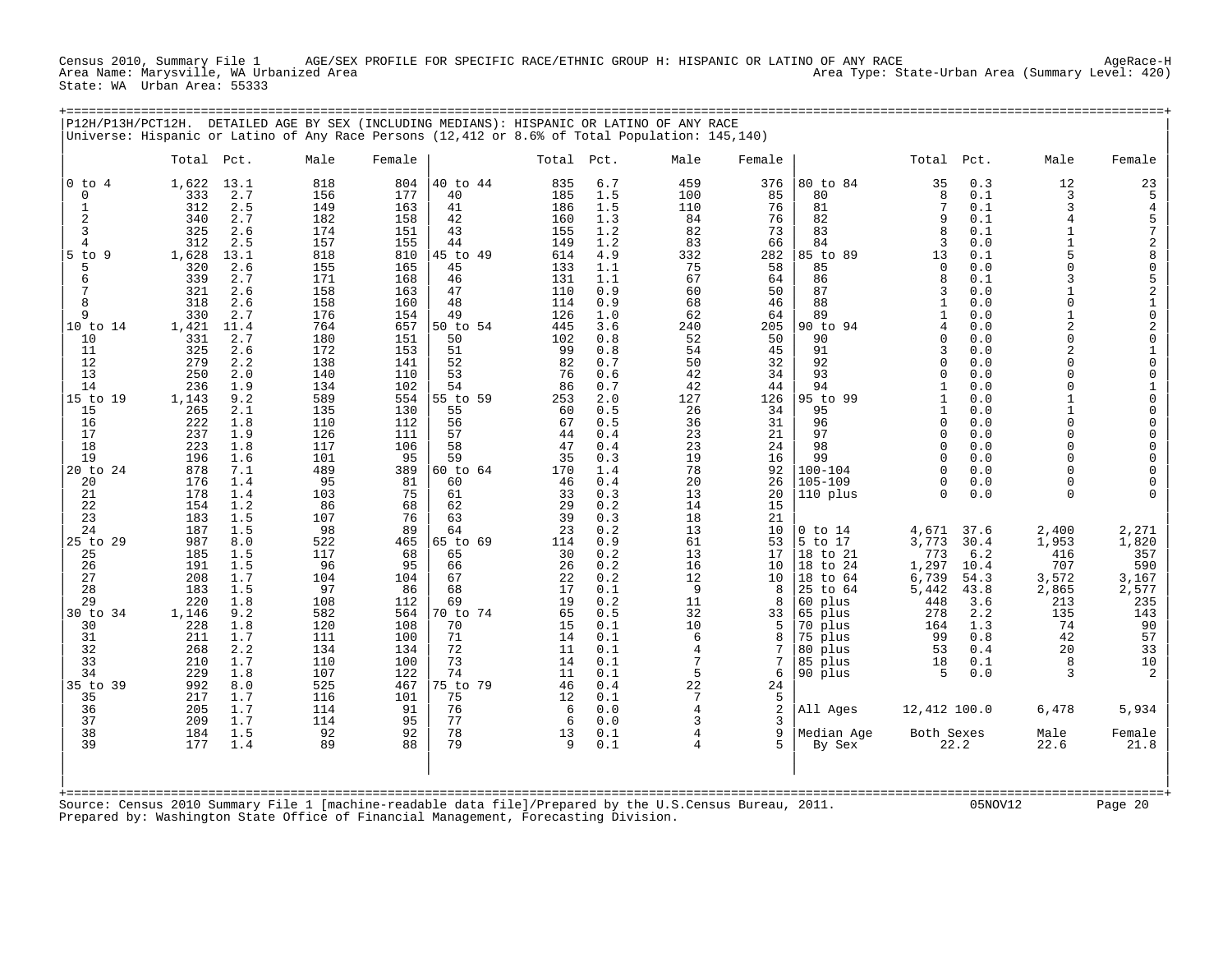Census 2010, Summary File 1 AGE/SEX PROFILE FOR SPECIFIC RACE/ETHNIC GROUP I: WHITE ALONE, NOT HISPANIC OR LATINO AgeRace-I Area Type: State-Urban Area (Summary Level: 420) State: WA Urban Area: 55333

|                | P12I/P13I/PCT12I. |     | DETAILED AGE BY SEX (INCLUDING MEDIANS): WHITE ALONE, NOT HISPANIC OR LATINO                          |        |          |            |     |       |        |             |            |      |          |        |
|----------------|-------------------|-----|-------------------------------------------------------------------------------------------------------|--------|----------|------------|-----|-------|--------|-------------|------------|------|----------|--------|
|                |                   |     | Universe: White Alone, Not Hispanic or Latino Persons (116,399 or 80.2% of Total Population: 145,140) |        |          |            |     |       |        |             |            |      |          |        |
|                |                   |     |                                                                                                       |        |          |            |     |       |        |             |            |      |          |        |
|                | Total Pct.        |     | Male                                                                                                  | Female |          | Total Pct. |     | Male  | Female |             | Total Pct. |      | Male     | Female |
| $0$ to $4$     | 7,206             | 6.2 | 3,730                                                                                                 | 3,476  | 40 to 44 | 8,896      | 7.6 | 4,512 | 4,384  | 80 to 84    | 1,807      | 1.6  | 715      | 1,092  |
| 0              | 1,320             | 1.1 | 677                                                                                                   | 643    | 40       | 1,889      | 1.6 | 944   | 945    | 80          | 358        | 0.3  | 141      | 217    |
|                | 1,497             | 1.3 | 754                                                                                                   | 743    | 41       | 1,830      | 1.6 | 916   | 914    | 81          | 366        | 0.3  | 146      | 220    |
| $\overline{2}$ | 1,472             | 1.3 | 759                                                                                                   | 713    | 42       | 1,755      | 1.5 | 937   | 818    | 82          | 383        | 0.3  | 162      | 221    |
| $\overline{3}$ | 1,423             | 1.2 | 743                                                                                                   | 680    | 43       | 1,718      | 1.5 | 867   | 851    | 83          | 364        | 0.3  | 128      | 236    |
| $\overline{4}$ | 1,494             | 1.3 | 797                                                                                                   | 697    | 44       | 1,704      | 1.5 | 848   | 856    | 84          | 336        | 0.3  | 138      | 198    |
| $5$ to $9$     | 7,520             | 6.5 | 3,908                                                                                                 | 3,612  | 45 to 49 | 9,803      | 8.4 | 4,928 | 4,875  | 85 to 89    | 1,270      | 1.1  | 465      | 805    |
| 5              | 1,501             | 1.3 | 815                                                                                                   | 686    | 45       | 1,827      | 1.6 | 938   | 889    | 85          | 317        | 0.3  | 108      | 209    |
| 6              | 1,498             | 1.3 | 784                                                                                                   | 714    | 46       | 1,983      | 1.7 | 985   | 998    | 86          | 315        | 0.3  | 119      | 196    |
| 7              | 1,447             | 1.2 | 709                                                                                                   | 738    | 47       | 2,021      | 1.7 | 1,022 | 999    | 87          | 209        | 0.2  | 83       | 126    |
| 8              | 1,528             | 1.3 | 789                                                                                                   | 739    | 48       | 1,951      | 1.7 | 993   | 958    | 88          | 230        | 0.2  | 78       | 152    |
| 9              | 1,546             | 1.3 | 811                                                                                                   | 735    | 49       | 2,021      | 1.7 | 990   | 1,031  | 89          | 199        | 0.2  | 77       | 122    |
| 10 to 14       | 8,156             | 7.0 | 4,119                                                                                                 | 4,037  | 50 to 54 | 9,251      | 7.9 | 4,640 | 4,611  | 90 to 94    | 476        | 0.4  | 147      | 329    |
| 10             | 1,671             | 1.4 | 834                                                                                                   | 837    | 50       | 1,933      | 1.7 | 958   | 975    | 90          | 126        | 0.1  | 39       | 87     |
| 11             | 1,565             | 1.3 | 812                                                                                                   | 753    | 51       | 1,892      | 1.6 | 940   | 952    | 91          | 117        | 0.1  | 30       | 87     |
| 12             | 1,584             | 1.4 | 814                                                                                                   | 770    | 52       | 1,925      | 1.7 | 966   | 959    | 92          | 94         | 0.1  | 27       | 67     |
| 13             | 1,670             | 1.4 | 832                                                                                                   | 838    | 53       | 1,761      | 1.5 | 884   | 877    | 93          | 83         | 0.1  | 34       | 49     |
| 14             | 1,666             | 1.4 | 827                                                                                                   | 839    | 54       | 1,740      | 1.5 | 892   | 848    | 94          | 56         | 0.0  | 17       | 39     |
| 15 to 19       | 8,233             | 7.1 | 4,330                                                                                                 | 3,903  | 55 to 59 | 7,622      | 6.5 | 3,753 | 3,869  | 95 to 99    | 158        | 0.1  | 33       | 125    |
| 15             | 1,680             | 1.4 | 876                                                                                                   | 804    | 55       | 1,673      | 1.4 | 819   | 854    | 95          | 59         | 0.1  | 14       | 45     |
| 16             | 1,790             | 1.5 | 930                                                                                                   | 860    | 56       | 1,568      | 1.3 | 747   | 821    | 96          | 32         | 0.0  | 6        | 26     |
| 17             | 1,811             | 1.6 | 944                                                                                                   | 867    | 57       | 1,617      | 1.4 | 827   | 790    | 97          | 19         | 0.0  |          | 15     |
| 18             | 1,590             | 1.4 | 876                                                                                                   | 714    | 58       | 1,476      | 1.3 | 731   | 745    | 98          | 26         | 0.0  |          | 19     |
| 19             | 1,362             | 1.2 | 704                                                                                                   | 658    | 59       | 1,288      | 1.1 | 629   | 659    | 99          | 22         | 0.0  |          | 20     |
| 20 to 24       | 6,549             | 5.6 | 3,303                                                                                                 | 3,246  | 60 to 64 | 6,118      | 5.3 | 2,962 | 3,156  | $100 - 104$ | 14         | 0.0  |          | 12     |
| 20             | 1,263             | 1.1 | 649                                                                                                   | 614    | 60       | 1,367      | 1.2 | 681   | 686    | $105 - 109$ | $\Omega$   | 0.0  |          |        |
| 21             | 1,245             | 1.1 | 637                                                                                                   | 608    | 61       | 1,298      | 1.1 | 621   | 677    | 110 plus    | $\cap$     | 0.0  | $\Omega$ |        |
| 22             | 1,317             | 1.1 | 654                                                                                                   | 663    | 62       | 1,273      | 1.1 | 603   | 670    |             |            |      |          |        |
| 23             | 1,301             | 1.1 | 656                                                                                                   | 645    | 63       | 1,303      | 1.1 | 640   | 663    |             |            |      |          |        |
| 24             | 1,423             | 1.2 | 707                                                                                                   | 716    | 64       | 877        | 0.8 | 417   | 460    | $0$ to $14$ | 22,882     | 19.7 | 11,757   | 11,125 |
| 25 to 29       | 7,784             | 6.7 | 3,832                                                                                                 | 3,952  | 65 to 69 | 4,144      | 3.6 | 1,925 | 2,219  | 5 to 17     | 20,957     | 18.0 | 10,777   | 10,180 |
| 25             | 1,469             | 1.3 | 699                                                                                                   | 770    | 65       | 887        | 0.8 | 407   | 480    | 18 to 21    | 5,460      | 4.7  | 2,866    | 2,594  |
| 26             | 1,487             | 1.3 | 744                                                                                                   | 743    | 66       | 922        | 0.8 | 432   | 490    | 18 to 24    | 9,501      | 8.2  | 4,883    | 4,618  |
| 27             | 1,563             | 1.3 | 752                                                                                                   | 811    | 67       | 867        | 0.7 | 397   | 470    | 18 to 64    | 75,227     | 64.6 | 37,691   | 37,536 |
| 28             | 1,637             | 1.4 | 802                                                                                                   | 835    | 68       | 752        | 0.6 | 380   | 372    | 25 to 64    | 65,726     | 56.5 | 32,808   | 32,918 |

| 29 1,628 1.4 835 793 | 69 716 0.6 309 407 |60 plus 19,127 16.4 8,513 10,614 | |30 to 34 7,995 6.9 3,985 4,010 |70 to 74 2,905 2.5 1,305 1,600 |65 plus 13,009 11.2 5,551 7,458 | | 30 1,699 1.5 834 865 | 70 644 0.6 308 336 |70 plus 8,865 7.6 3,626 5,239 | | 31 1,537 1.3 772 765 | 71 638 0.5 283 355 |75 plus 5,960 5.1 2,321 3,639 | | 32 1,630 1.4 805 825 | 72 556 0.5 244 312 |80 plus 3,725 3.2 1,362 2,363 | | 33 1,568 1.3 811 757 | 73 565 0.5 241 324 |85 plus 1,918 1.6 647 1,271 | | 34 1,561 1.3 763 798 | 74 502 0.4 229 273 |90 plus 648 0.6 182 466 | |35 to 39 8,257 7.1 4,196 4,061 |75 to 79 2,235 1.9 959 1,276 | | | 35 1,604 1.4 816 788 | 75 510 0.4 226 284 | | | 36 1,506 1.3 744 762 | 76 480 0.4 205 275 |All Ages 116,399 100.0 57,749 58,650 | | 37 1,568 1.3 797 771 | 77 429 0.4 187 242 | | | 38 1,671 1.4 874 797 | 78 422 0.4 175 247 |Median Age Both Sexes Male Female | | 39 1,908 1.6 965 943 | 79 394 0.3 166 228 | By Sex 38.0 37.1 39.0 | | | | |

| | +===================================================================================================================================================+ Source: Census 2010 Summary File 1 [machine-readable data file]/Prepared by the U.S.Census Bureau, 2011. 05NOV12 Page 21 Prepared by: Washington State Office of Financial Management, Forecasting Division.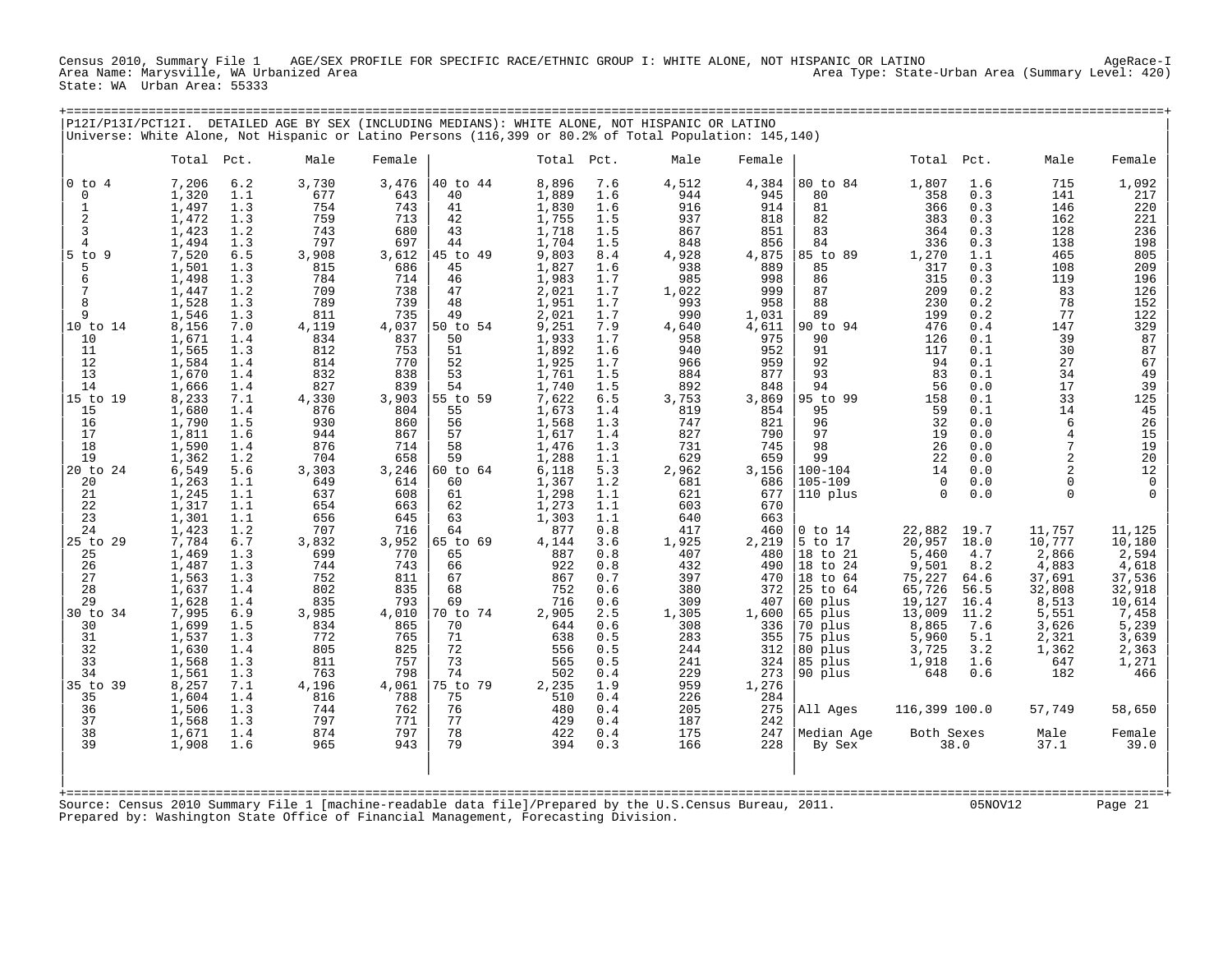Census 2010, Summary File 1 AGE/SEX PROFILE FOR SPECIFIC RACE/ETHNIC GROUP J: BLACK/AFRICAN AM ALONE, NOT HISP/LATINO AgeRace-J Area Name: Marysville, WA Urbanized Area Area Type: State-Urban Area (Summary Level: 420) State: WA Urban Area: 55333

|                                                                                                                                                                                                                                                                                    |                                                                                                                                                                                                                                         |                                                                                                                                                                                                                                                                        | P12J/P13J/PCT12J. DETAILED AGE BY SEX (INCLUDING MEDIANS): BLACK/AFRICAN AM ALONE, NOT HISP/LATINO<br>Universe: Black/African Am Alone, Not Hisp/Latino Persons (1,861 or 1.3% of Total Population: 145,140)                   |                                                                                                                                                                                                                                                     |                                                                                                                                                                                                                                                                            |                                                                                                                                                                                                                 |                                                                                                                                                                                                                                                                         |                                                                                                                                                                                                                                   |                                                                                                                                                                                                                                                                                                |                                                                                                                                                                                                                                                                                                                                       |                                                                                                                                                                                                                                                                                                                                                                                                                                                                                                                                                                                                                  |                                                                                                                                                                                                                                                                                                                                  |                                                                                                                                                                                                                                                                                                                                                                                          |
|------------------------------------------------------------------------------------------------------------------------------------------------------------------------------------------------------------------------------------------------------------------------------------|-----------------------------------------------------------------------------------------------------------------------------------------------------------------------------------------------------------------------------------------|------------------------------------------------------------------------------------------------------------------------------------------------------------------------------------------------------------------------------------------------------------------------|--------------------------------------------------------------------------------------------------------------------------------------------------------------------------------------------------------------------------------|-----------------------------------------------------------------------------------------------------------------------------------------------------------------------------------------------------------------------------------------------------|----------------------------------------------------------------------------------------------------------------------------------------------------------------------------------------------------------------------------------------------------------------------------|-----------------------------------------------------------------------------------------------------------------------------------------------------------------------------------------------------------------|-------------------------------------------------------------------------------------------------------------------------------------------------------------------------------------------------------------------------------------------------------------------------|-----------------------------------------------------------------------------------------------------------------------------------------------------------------------------------------------------------------------------------|------------------------------------------------------------------------------------------------------------------------------------------------------------------------------------------------------------------------------------------------------------------------------------------------|---------------------------------------------------------------------------------------------------------------------------------------------------------------------------------------------------------------------------------------------------------------------------------------------------------------------------------------|------------------------------------------------------------------------------------------------------------------------------------------------------------------------------------------------------------------------------------------------------------------------------------------------------------------------------------------------------------------------------------------------------------------------------------------------------------------------------------------------------------------------------------------------------------------------------------------------------------------|----------------------------------------------------------------------------------------------------------------------------------------------------------------------------------------------------------------------------------------------------------------------------------------------------------------------------------|------------------------------------------------------------------------------------------------------------------------------------------------------------------------------------------------------------------------------------------------------------------------------------------------------------------------------------------------------------------------------------------|
|                                                                                                                                                                                                                                                                                    | Total Pct.                                                                                                                                                                                                                              |                                                                                                                                                                                                                                                                        | Male                                                                                                                                                                                                                           | Female                                                                                                                                                                                                                                              |                                                                                                                                                                                                                                                                            | Total Pct.                                                                                                                                                                                                      |                                                                                                                                                                                                                                                                         | Male                                                                                                                                                                                                                              | Female                                                                                                                                                                                                                                                                                         |                                                                                                                                                                                                                                                                                                                                       | Total Pct.                                                                                                                                                                                                                                                                                                                                                                                                                                                                                                                                                                                                       | Male                                                                                                                                                                                                                                                                                                                             | Female                                                                                                                                                                                                                                                                                                                                                                                   |
| $0$ to $4$<br>0<br>1<br>2<br>3<br>$\overline{4}$<br>$5$ to<br>9<br>5<br>6<br>7<br>8<br>9<br>10 to 14<br>10<br>11<br>12<br>13<br>14<br>15 to 19<br>15<br>16<br>17<br>18<br>19<br>20 to 24<br>20<br>21<br>22<br>23<br>24<br>25 to 29<br>25<br>26<br>27<br>28<br>29<br>30 to 34<br>30 | 164<br>27<br>30<br>35<br>35<br>37<br>148<br>28<br>33<br>28<br>25<br>34<br>174<br>37<br>34<br>33<br>28<br>42<br>166<br>28<br>51<br>37<br>22<br>28<br>102<br>23<br>15<br>22<br>21<br>21<br>110<br>22<br>26<br>25<br>20<br>17<br>160<br>22 | 8.8<br>1.5<br>1.6<br>1.9<br>1.9<br>2.0<br>8.0<br>1.5<br>1.8<br>1.5<br>1.3<br>1.8<br>9.3<br>2.0<br>1.8<br>1.8<br>1.5<br>2.3<br>8.9<br>1.5<br>2.7<br>2.0<br>1.2<br>1.5<br>5.5<br>1.2<br>0.8<br>1.2<br>1.1<br>1.1<br>5.9<br>1.2<br>1.4<br>1.3<br>1.1<br>0.9<br>8.6<br>1.2 | 74<br>13<br>15<br>16<br>10<br>20<br>72<br>9<br>14<br>17<br>10<br>22<br>90<br>18<br>11<br>20<br>19<br>22<br>79<br>9<br>23<br>18<br>15<br>14<br>54<br>11<br>6<br>14<br>13<br>10<br>70<br>11<br>20<br>16<br>10<br>13<br>104<br>12 | 90<br>14<br>15<br>19<br>25<br>17<br>76<br>19<br>19<br>11<br>15<br>12<br>84<br>19<br>23<br>13<br>9<br>20<br>87<br>19<br>28<br>19<br>$7\phantom{.0}$<br>14<br>48<br>12<br>9<br>8<br>8<br>11<br>40<br>11<br>6<br>9<br>10<br>$\overline{4}$<br>56<br>10 | 40 to 44<br>40<br>41<br>42<br>43<br>44<br>45 to 49<br>45<br>46<br>47<br>48<br>49<br>50 to 54<br>50<br>51<br>52<br>53<br>54<br>55 to 59<br>55<br>56<br>57<br>58<br>59<br>60 to 64<br>60<br>61<br>62<br>63<br>64<br>65 to 69<br>65<br>66<br>67<br>68<br>69<br>70 to 74<br>70 | 189<br>41<br>31<br>48<br>27<br>42<br>167<br>39<br>48<br>33<br>18<br>29<br>120<br>30<br>24<br>24<br>21<br>21<br>94<br>27<br>17<br>17<br>15<br>18<br>53<br>15<br>10<br>-9<br>10<br>-9<br>21<br>4<br>.5<br>18<br>3 | 10.2<br>2.2<br>1.7<br>2.6<br>1.5<br>2.3<br>9.0<br>2.1<br>2.6<br>1.8<br>1.0<br>1.6<br>6.4<br>1.6<br>1.3<br>1.3<br>1.1<br>1.1<br>5.1<br>1.5<br>0.9<br>0.9<br>0.8<br>1.0<br>2.8<br>0.8<br>0.5<br>0.5<br>0.5<br>0.5<br>1.1<br>0.2<br>0.1<br>0.4<br>0.2<br>0.3<br>1.0<br>0.2 | 130<br>29<br>21<br>35<br>19<br>26<br>111<br>25<br>30<br>25<br>10<br>21<br>77<br>20<br>15<br>15<br>13<br>14<br>63<br>22<br>8<br>12<br>11<br>10<br>33<br>11<br>8<br>4<br>5<br>5<br>10<br>1<br>$\mathbf 0$<br>3<br>3<br>3<br>11<br>2 | 59<br>12<br>10<br>13<br>8<br>16<br>56<br>14<br>18<br>8<br>8<br>8<br>43<br>10<br>9<br>9<br>8<br>7<br>31<br>5<br>9<br>$\overline{5}$<br>$\overline{4}$<br>8<br>20<br>$\overline{4}$<br>$\overline{a}$<br>5<br>5<br>$\overline{4}$<br>11<br>3<br>$\mathbf{1}$<br>4<br>$\mathbf{1}$<br>2<br>7<br>1 | 80 to 84<br>80<br>81<br>82<br>83<br>84<br>85 to 89<br>85<br>86<br>87<br>88<br>89<br>90 to 94<br>90<br>91<br>92<br>93<br>94<br>95 to 99<br>95<br>96<br>97<br>98<br>99<br>$100 - 104$<br>$105 - 109$<br>110 plus<br>$0$ to $14$<br>5 to 17<br>18 to 21<br>to 24<br>18<br>18<br>to 64<br>25<br>to 64<br>60 plus<br>65 plus<br>70<br>plus | 3<br>0.2<br>2<br>0.1<br>$\mathbf{0}$<br>0.0<br>0.0<br>$\mathbf{0}$<br>1<br>0.1<br>$\Omega$<br>0.0<br>0.1<br>$\mathbf{1}$<br>0.0<br>$\Omega$<br>0.1<br>$\mathbf{1}$<br>0.0<br>$\Omega$<br>0.0<br>$\Omega$<br>0.0<br>$\Omega$<br>0.1<br>0.0<br>$\Omega$<br>0.1<br>1<br>0.0<br>$\Omega$<br>0.0<br>$\cap$<br>0.0<br>$\Omega$<br>0.0<br>$\cap$<br>0.0<br>$\Omega$<br>0.0<br>$\cap$<br>0.0<br>O<br>0.0<br>$\cap$<br>0.0<br>O<br>0.0<br>$\cap$<br>$\Omega$<br>0.0<br>$\Omega$<br>0.0<br>486<br>26.1<br>438<br>23.5<br>88<br>4.7<br>152<br>8.2<br>1,208<br>64.9<br>1,056<br>56.7<br>5.6<br>104<br>51<br>2.7<br>30<br>1.6 | $\mathbf{1}$<br>$\mathbf{1}$<br>$\Omega$<br>$\Omega$<br>$\cap$<br>$\Omega$<br>$\Omega$<br>$\cap$<br>$\Omega$<br>$\cap$<br>$\Omega$<br>$\Omega$<br>$\cap$<br>$\Omega$<br>$\cap$<br>$\Omega$<br>$\cap$<br>$\cap$<br>$\cap$<br>$\Omega$<br>$\cap$<br>$\Omega$<br>$\Omega$<br>236<br>212<br>46<br>83<br>775<br>692<br>58<br>25<br>15 | 2<br>$\begin{smallmatrix}1\0\end{smallmatrix}$<br>$\mathbf 0$<br>$\begin{smallmatrix}1\0\end{smallmatrix}$<br>$\begin{bmatrix} 1 & 0 \\ 0 & 1 \\ 0 & 0 \\ 0 & 0 \end{bmatrix}$<br>10100000<br>$\begin{matrix} 0 \\ 0 \\ 0 \end{matrix}$<br>$\begin{matrix} 0 \\ 0 \end{matrix}$<br>$\begin{matrix} 0 \\ 0 \end{matrix}$<br>250<br>226<br>42<br>69<br>433<br>364<br>46<br>$\frac{26}{15}$ |
| 31<br>32<br>33<br>34<br>35 to 39<br>35<br>36                                                                                                                                                                                                                                       | 30<br>39<br>39<br>30<br>163<br>25<br>34                                                                                                                                                                                                 | 1.6<br>2.1<br>2.1<br>1.6<br>8.8<br>1.3<br>1.8                                                                                                                                                                                                                          | 20<br>24<br>29<br>19<br>104<br>16<br>23                                                                                                                                                                                        | 10<br>15<br>10<br>11<br>59<br>9<br>11                                                                                                                                                                                                               | 71<br>72<br>73<br>74<br>75 to 79<br>75<br>76                                                                                                                                                                                                                               | $\overline{4}$<br>3<br>5<br>3<br>7<br>-1<br>$\Omega$                                                                                                                                                            | 0.2<br>0.2<br>0.3<br>0.2<br>0.4<br>0.1<br>0.0                                                                                                                                                                                                                           | 3<br>$\overline{2}$<br>4<br>$\Omega$<br>3<br>$\mathbf{1}$<br>$\Omega$                                                                                                                                                             | $\mathbf{1}$<br>1<br>$\mathbf 1$<br>3<br>$\overline{4}$<br>$\mathsf 0$<br>$\mathbf 0$                                                                                                                                                                                                          | 75<br>plus<br>80 plus<br>85 plus<br>90 plus<br>All Ages                                                                                                                                                                                                                                                                               | 0.6<br>12<br>-5<br>0.3<br>2<br>0.1<br>0.1<br>$\mathbf{1}$<br>1,861 100.0                                                                                                                                                                                                                                                                                                                                                                                                                                                                                                                                         | 4<br>$\mathbf{1}$<br>$\mathbf 0$<br>$\Omega$<br>1,086                                                                                                                                                                                                                                                                            | $\begin{array}{c} 8 \\ 4 \\ 2 \end{array}$<br>775                                                                                                                                                                                                                                                                                                                                        |
| 37<br>38<br>39                                                                                                                                                                                                                                                                     | 32<br>39<br>33                                                                                                                                                                                                                          | 1.7<br>2.1<br>1.8                                                                                                                                                                                                                                                      | 21<br>26<br>18                                                                                                                                                                                                                 | 11<br>13<br>15                                                                                                                                                                                                                                      | 77<br>78<br>79<br>:=================================                                                                                                                                                                                                                       | 2<br>2<br>$2^{1}$                                                                                                                                                                                               | 0.1<br>0.1<br>0.1                                                                                                                                                                                                                                                       | $\mathbf{1}$<br>$\Omega$                                                                                                                                                                                                          | 1<br>$\mathbf{1}$<br>$\overline{a}$                                                                                                                                                                                                                                                            | Median Age<br>By Sex                                                                                                                                                                                                                                                                                                                  | Both Sexes<br>32.1                                                                                                                                                                                                                                                                                                                                                                                                                                                                                                                                                                                               | Male<br>35.0                                                                                                                                                                                                                                                                                                                     | Female<br>25.3                                                                                                                                                                                                                                                                                                                                                                           |
|                                                                                                                                                                                                                                                                                    |                                                                                                                                                                                                                                         |                                                                                                                                                                                                                                                                        | Source: Census 2010 Summary File 1 [machine-readable data file]/Prepared by the U.S.Census Bureau, 2011.<br>Prepared by: Washington State Office of Financial Management, Forecasting Division.                                |                                                                                                                                                                                                                                                     |                                                                                                                                                                                                                                                                            |                                                                                                                                                                                                                 |                                                                                                                                                                                                                                                                         |                                                                                                                                                                                                                                   |                                                                                                                                                                                                                                                                                                |                                                                                                                                                                                                                                                                                                                                       |                                                                                                                                                                                                                                                                                                                                                                                                                                                                                                                                                                                                                  | 05NOV12                                                                                                                                                                                                                                                                                                                          | Page 22                                                                                                                                                                                                                                                                                                                                                                                  |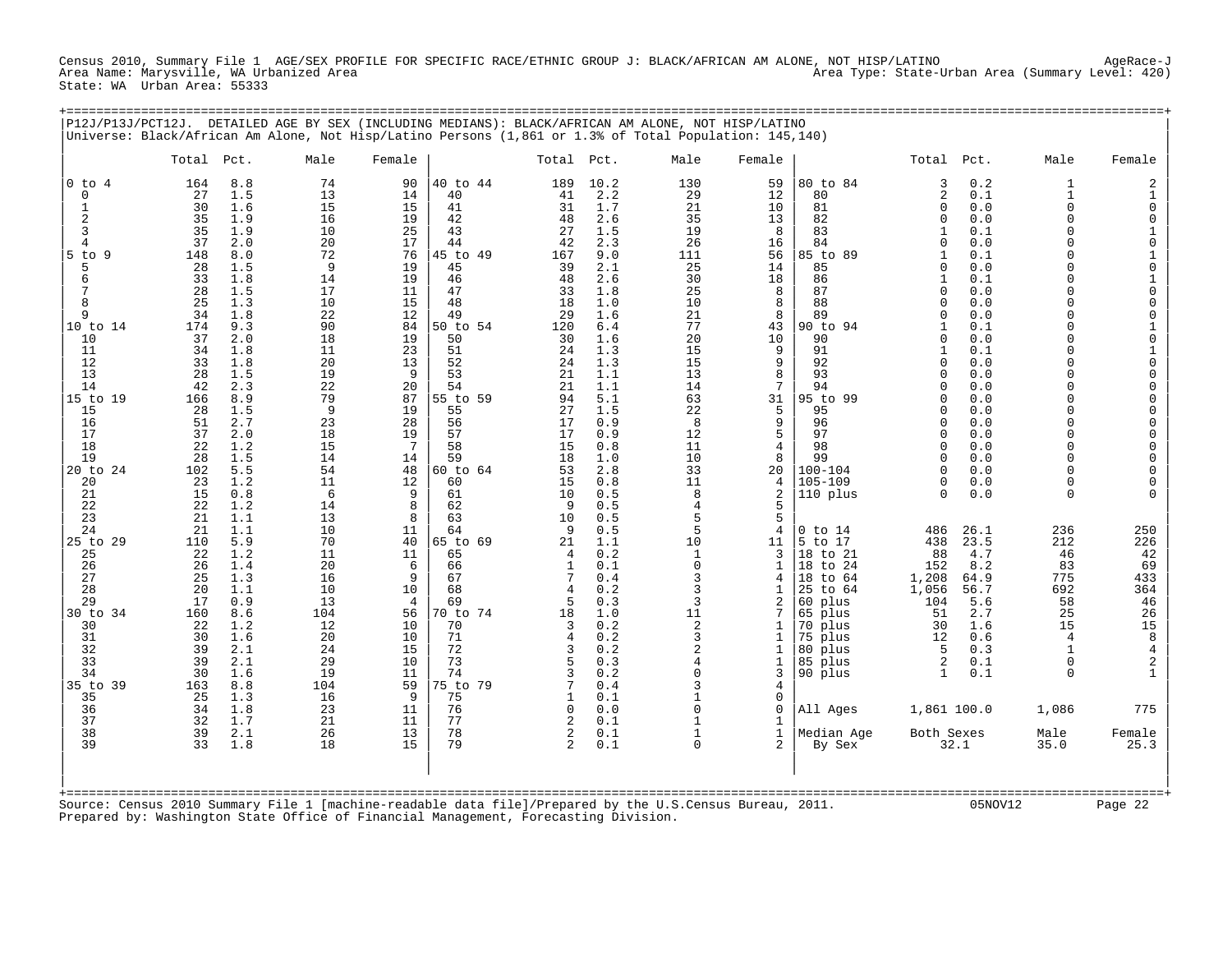Census 2010, Summary File 1 AGE/SEX PROFILE FOR SPECIFIC RACE/ETHNIC GROUP K: AM IND/ALASKA NAT ALONE, NOT HISP/LATINO AgeRace-K Area Type: State-Urban Area (Summary Level: 420) State: WA Urban Area: 55333

| P12K/P13K/PCT12K.                                                                                                                                                                                         |                                                                                                                                                                                 |                                                                                                                                                                                                         |                                                                                                                                                                                |                                                                                                                                                                                |                                                                                                                                                                                                          |                                                                                                                                                                                |                                                                                                                                                                                                         | DETAILED AGE BY SEX (INCLUDING MEDIANS): AM IND/ALASKA NAT ALONE, NOT HISP/LATINO<br>Universe: Am Ind/Alaska Nat Alone, Not Hisp/Latino Persons (2,589 or 1.8% of Total Population: 145,140) |                                                                                                                                                                            |                                                                                                                                                                                                                |                                                                                                                                                                                                                                                                                                    |                                                                                                                                                                                           |                                                                                                                                                                                                                                                                                                                |                                                                                                                                                                                                                                                                                                                                                                                                                      |
|-----------------------------------------------------------------------------------------------------------------------------------------------------------------------------------------------------------|---------------------------------------------------------------------------------------------------------------------------------------------------------------------------------|---------------------------------------------------------------------------------------------------------------------------------------------------------------------------------------------------------|--------------------------------------------------------------------------------------------------------------------------------------------------------------------------------|--------------------------------------------------------------------------------------------------------------------------------------------------------------------------------|----------------------------------------------------------------------------------------------------------------------------------------------------------------------------------------------------------|--------------------------------------------------------------------------------------------------------------------------------------------------------------------------------|---------------------------------------------------------------------------------------------------------------------------------------------------------------------------------------------------------|----------------------------------------------------------------------------------------------------------------------------------------------------------------------------------------------|----------------------------------------------------------------------------------------------------------------------------------------------------------------------------|----------------------------------------------------------------------------------------------------------------------------------------------------------------------------------------------------------------|----------------------------------------------------------------------------------------------------------------------------------------------------------------------------------------------------------------------------------------------------------------------------------------------------|-------------------------------------------------------------------------------------------------------------------------------------------------------------------------------------------|----------------------------------------------------------------------------------------------------------------------------------------------------------------------------------------------------------------------------------------------------------------------------------------------------------------|----------------------------------------------------------------------------------------------------------------------------------------------------------------------------------------------------------------------------------------------------------------------------------------------------------------------------------------------------------------------------------------------------------------------|
|                                                                                                                                                                                                           |                                                                                                                                                                                 | Total Pct.                                                                                                                                                                                              | Male                                                                                                                                                                           | Female                                                                                                                                                                         |                                                                                                                                                                                                          | Total                                                                                                                                                                          | Pct.                                                                                                                                                                                                    | Male                                                                                                                                                                                         | Female                                                                                                                                                                     |                                                                                                                                                                                                                | Total Pct.                                                                                                                                                                                                                                                                                         |                                                                                                                                                                                           | Male                                                                                                                                                                                                                                                                                                           | Female                                                                                                                                                                                                                                                                                                                                                                                                               |
| $0$ to $4$<br>$\Omega$<br>1<br>2<br>ς<br>4<br>$5$ to $9$<br>5<br>6<br>7<br>8<br>9<br>10 to 14<br>10<br>11<br>12<br>13<br>14<br>15 to 19<br>15<br>16<br>17<br>18<br>19<br>20 to 24<br>20<br>21<br>22<br>23 | 202<br>28<br>44<br>36<br>46<br>48<br>210<br>43<br>40<br>35<br>51<br>41<br>237<br>57<br>32<br>41<br>59<br>48<br>237<br>51<br>48<br>43<br>52<br>43<br>198<br>37<br>47<br>44<br>35 | 7.8<br>1.1<br>1.7<br>1.4<br>1.8<br>1.9<br>8.1<br>1.7<br>1.5<br>1.4<br>2.0<br>1.6<br>9.2<br>2.2<br>1.2<br>1.6<br>2.3<br>1.9<br>9.2<br>2.0<br>1.9<br>1.7<br>2.0<br>1.7<br>7.6<br>1.4<br>1.8<br>1.7<br>1.4 | 94<br>15<br>22<br>15<br>20<br>22<br>100<br>21<br>24<br>18<br>20<br>17<br>121<br>28<br>21<br>17<br>25<br>30<br>112<br>31<br>24<br>18<br>24<br>15<br>102<br>21<br>31<br>21<br>18 | 108<br>13<br>22<br>21<br>26<br>26<br>110<br>22<br>16<br>17<br>31<br>24<br>116<br>29<br>11<br>24<br>34<br>18<br>125<br>20<br>24<br>25<br>28<br>28<br>96<br>16<br>16<br>23<br>17 | 40 to 44<br>40<br>41<br>42<br>43<br>44<br>45 to 49<br>45<br>46<br>47<br>48<br>49<br>50 to 54<br>50<br>51<br>52<br>53<br>54<br>55 to 59<br>55<br>56<br>57<br>58<br>59<br>60 to 64<br>60<br>61<br>62<br>63 | 207<br>38<br>43<br>42<br>41<br>43<br>217<br>45<br>45<br>50<br>32<br>45<br>156<br>37<br>35<br>28<br>30<br>26<br>137<br>37<br>26<br>29<br>14<br>31<br>84<br>19<br>23<br>15<br>12 | 8.0<br>1.5<br>1.7<br>1.6<br>1.6<br>1.7<br>8.4<br>1.7<br>1.7<br>1.9<br>1.2<br>1.7<br>6.0<br>1.4<br>1.4<br>1.1<br>1.2<br>1.0<br>5.3<br>1.4<br>1.0<br>1.1<br>0.5<br>1.2<br>3.2<br>0.7<br>0.9<br>0.6<br>0.5 | 103<br>18<br>19<br>23<br>23<br>20<br>99<br>14<br>21<br>32<br>15<br>17<br>77<br>14<br>18<br>18<br>13<br>14<br>62<br>18<br>11<br>10<br>9<br>14<br>34<br>6<br>12<br>7<br>5                      | 104<br>20<br>24<br>19<br>18<br>23<br>118<br>31<br>24<br>18<br>17<br>28<br>79<br>23<br>17<br>10<br>17<br>12<br>75<br>19<br>15<br>19<br>-5<br>17<br>50<br>13<br>11<br>8<br>7 | 80 to 84<br>80<br>81<br>82<br>83<br>84<br>85 to 89<br>85<br>86<br>87<br>88<br>89<br>90 to 94<br>90<br>91<br>92<br>93<br>94<br>95 to 99<br>95<br>96<br>97<br>98<br>99<br>$100 - 104$<br>$105 - 109$<br>110 plus | 13<br>4<br>5<br>3<br>$\mathbf 0$<br>$\mathbf{1}$<br>5<br>$\mathbf{1}$<br>1<br>$\mathbf{2}$<br>$\mathbf{1}$<br>$\Omega$<br>$\mathbf 0$<br>$\Omega$<br>$\Omega$<br>$\Omega$<br>$\Omega$<br>$\Omega$<br>$\Omega$<br>0<br>$\mathbf 0$<br>$\Omega$<br>0<br>$\Omega$<br>$\Omega$<br>$\Omega$<br>$\Omega$ | 0.5<br>0.2<br>0.2<br>0.1<br>0.0<br>0.0<br>0.2<br>0.0<br>0.0<br>0.1<br>0.0<br>0.0<br>0.0<br>0.0<br>0.0<br>0.0<br>0.0<br>0.0<br>0.0<br>0.0<br>0.0<br>0.0<br>0.0<br>0.0<br>0.0<br>0.0<br>0.0 | 6<br>3<br>$\mathbf{1}$<br>$\overline{a}$<br>$\Omega$<br>$\Omega$<br>1<br>1<br>$\Omega$<br>$\Omega$<br>$\Omega$<br>$\Omega$<br>$\Omega$<br>$\Omega$<br>$\Omega$<br>$\Omega$<br>$\Omega$<br>$\Omega$<br>$\Omega$<br>$\Omega$<br>$\Omega$<br>$\Omega$<br>$\Omega$<br>$\Omega$<br>$\Omega$<br>$\Omega$<br>$\Omega$ | 7<br>1<br>$\overline{4}$<br>$\mathbf{1}$<br>$\overline{0}$<br>$\mathbf{1}$<br>$\overline{4}$<br>$\mathbf 0$<br>$\begin{array}{c} 1 \\ 2 \\ 1 \end{array}$<br>$\mathsf{O}\xspace$<br>$\mathbf 0$<br>$\mathbf 0$<br>$\mathbf 0$<br>$\mathbf 0$<br>$\mathbf 0$<br>$\overline{0}$<br>$\mathbf 0$<br>$\mathbf 0$<br>$\mathbf 0$<br>$\mathbf 0$<br>$\mathbf 0$<br>$\overline{0}$<br>$\mathbf 0$<br>$\mathbf 0$<br>$\Omega$ |
| 24<br>25 to 29<br>25<br>26<br>27<br>28<br>29<br>30 to 34<br>30<br>31<br>32<br>33<br>34<br>35 to 39<br>35<br>36<br>37<br>38<br>39                                                                          | 35<br>198<br>55<br>40<br>42<br>31<br>30<br>178<br>38<br>30<br>34<br>39<br>37<br>157<br>27<br>44<br>28<br>28<br>30                                                               | 1.4<br>7.6<br>2.1<br>1.5<br>1.6<br>1.2<br>1.2<br>6.9<br>1.5<br>1.2<br>1.3<br>1.5<br>1.4<br>6.1<br>1.0<br>1.7<br>1.1<br>1.1<br>1.2                                                                       | 11<br>113<br>35<br>18<br>25<br>22<br>13<br>88<br>16<br>14<br>12<br>21<br>25<br>72<br>17<br>19<br>12<br>11<br>13                                                                | 24<br>85<br>20<br>22<br>17<br>9<br>17<br>90<br>22<br>16<br>22<br>18<br>12<br>85<br>10<br>25<br>16<br>17<br>17                                                                  | 64<br>65 to 69<br>65<br>66<br>67<br>68<br>69<br>70 to 74<br>70<br>71<br>72<br>73<br>74<br>75 to 79<br>75<br>76<br>77<br>78<br>79                                                                         | 15<br>79<br>25<br>9<br>20<br>12<br>13<br>40<br>7<br>9<br>5<br>12<br>7<br>34<br>7<br>7<br>7<br>5<br>8                                                                           | 0.6<br>3.1<br>1.0<br>0.3<br>0.8<br>0.5<br>0.5<br>1.5<br>0.3<br>0.3<br>0.2<br>0.5<br>0.3<br>1.3<br>0.3<br>0.3<br>0.3<br>0.2<br>0.3                                                                       | 4<br>38<br>11<br>5<br>14<br>2<br>6<br>17<br>2<br>6<br>$\overline{a}$<br>$\overline{4}$<br>3<br>17<br>3<br>3<br>5<br>3<br>3                                                                   | 11<br>41<br>14<br>4<br>6<br>10<br>7<br>23<br>5<br>3<br>3<br>8<br>4<br>17<br>4<br>4<br>$\overline{2}$<br>2<br>5                                                             | $0$ to $14$<br>5 to 17<br>18 to 21<br>18<br>to 24<br>18 to 64<br>25 to 64<br>60 plus<br>65 plus<br>70 plus<br>75 plus<br>80 plus<br>85 plus<br>90 plus<br>All Ages<br>Median Age<br>By Sex                     | 649<br>589<br>179<br>293<br>1,627<br>1,334<br>255<br>171<br>92<br>52<br>18<br>5<br>$\Omega$<br>2,589 100.0<br>Both Sexes                                                                                                                                                                           | 25.1<br>22.8<br>6.9<br>11.3<br>62.8<br>51.5<br>9.8<br>6.6<br>3.6<br>2.0<br>0.7<br>0.2<br>0.0<br>30.4                                                                                      | 315<br>294<br>91<br>141<br>789<br>648<br>113<br>79<br>41<br>24<br>7<br>$\mathbf{1}$<br>$\Omega$<br>1,256<br>Male<br>29.4                                                                                                                                                                                       | 334<br>295<br>88<br>152<br>838<br>686<br>142<br>92<br>51<br>$2\,8$<br>11<br>$\overline{4}$<br>1,333<br>Female<br>31.5                                                                                                                                                                                                                                                                                                |

+===================================================================================================================================================+ Source: Census 2010 Summary File 1 [machine-readable data file]/Prepared by the U.S.Census Bureau, 2011. 05NOV12 Page 23 Prepared by: Washington State Office of Financial Management, Forecasting Division.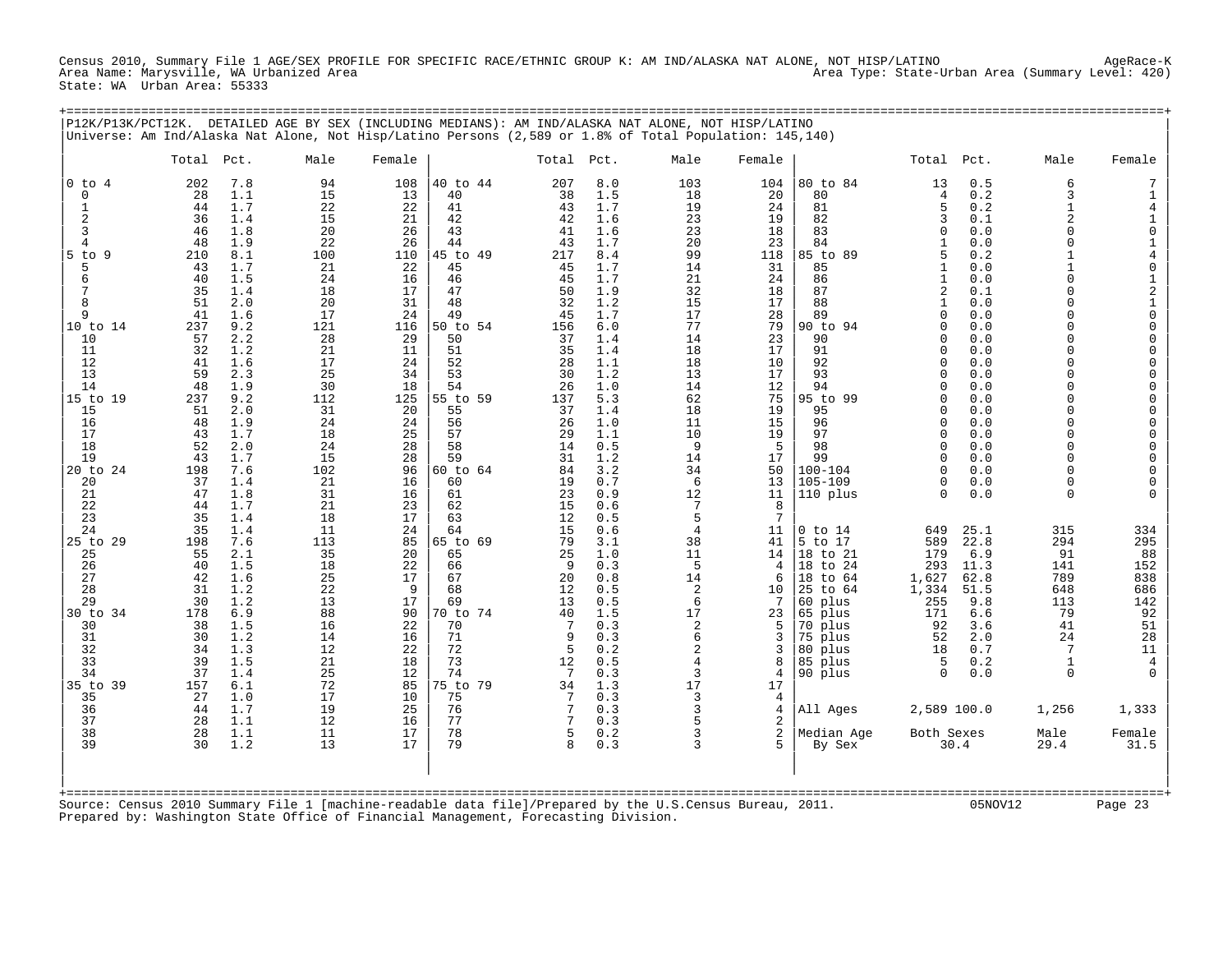Census 2010, Summary File 1 AGE/SEX PROFILE FOR SPECIFIC RACE/ETHNIC GROUP L: ASIAN ALONE, NOT HISPANIC OR LATINO AgeRace-L<br>Area Name: Marysville, WA Urbanized Area Area Type: State-Urban Area (Summary Level: 420) State: WA Urban Area: 55333

+===================================================================================================================================================+

|                                                                                                                                                                                                                                                                                                                                                                                             | P12L/P13L/PCT12L. DETAILED AGE BY SEX (INCLUDING MEDIANS): ASIAN ALONE, NOT HISPANIC OR LATINO<br>Universe: Asian Alone, Not Hispanic or Latino Persons (5,588 or 3.9% of Total Population: 145,140)                                                                                                                                                                                                                                                                                                                                                                                                                                                         |                                                                                                                                                                                                                                                                                                      |                                                                                                                                                                                                                                                                                                      |                                                                                                                                                                                                                                                                                                                                              |                                                                                                                                                                                                                                                                                                                      |                                                                                                                                                                                                                                                                                                                                              |                                                                                                                                                                                                                                                                                                                       |                                                                                                                                                                                                                                                                                                |                                                                                                                                                                                                                                                                                                                                                                                                       |                                                                                                                                                                                                                                                                                                                                                                         |                                                                                                                                                                                                                                                                                                   |                                                                                                                                                                                                                                                                                                                                                                                                                         |                                                                                                                                                                                                                                                                                                                                                                                                              |
|---------------------------------------------------------------------------------------------------------------------------------------------------------------------------------------------------------------------------------------------------------------------------------------------------------------------------------------------------------------------------------------------|--------------------------------------------------------------------------------------------------------------------------------------------------------------------------------------------------------------------------------------------------------------------------------------------------------------------------------------------------------------------------------------------------------------------------------------------------------------------------------------------------------------------------------------------------------------------------------------------------------------------------------------------------------------|------------------------------------------------------------------------------------------------------------------------------------------------------------------------------------------------------------------------------------------------------------------------------------------------------|------------------------------------------------------------------------------------------------------------------------------------------------------------------------------------------------------------------------------------------------------------------------------------------------------|----------------------------------------------------------------------------------------------------------------------------------------------------------------------------------------------------------------------------------------------------------------------------------------------------------------------------------------------|----------------------------------------------------------------------------------------------------------------------------------------------------------------------------------------------------------------------------------------------------------------------------------------------------------------------|----------------------------------------------------------------------------------------------------------------------------------------------------------------------------------------------------------------------------------------------------------------------------------------------------------------------------------------------|-----------------------------------------------------------------------------------------------------------------------------------------------------------------------------------------------------------------------------------------------------------------------------------------------------------------------|------------------------------------------------------------------------------------------------------------------------------------------------------------------------------------------------------------------------------------------------------------------------------------------------|-------------------------------------------------------------------------------------------------------------------------------------------------------------------------------------------------------------------------------------------------------------------------------------------------------------------------------------------------------------------------------------------------------|-------------------------------------------------------------------------------------------------------------------------------------------------------------------------------------------------------------------------------------------------------------------------------------------------------------------------------------------------------------------------|---------------------------------------------------------------------------------------------------------------------------------------------------------------------------------------------------------------------------------------------------------------------------------------------------|-------------------------------------------------------------------------------------------------------------------------------------------------------------------------------------------------------------------------------------------------------------------------------------------------------------------------------------------------------------------------------------------------------------------------|--------------------------------------------------------------------------------------------------------------------------------------------------------------------------------------------------------------------------------------------------------------------------------------------------------------------------------------------------------------------------------------------------------------|
|                                                                                                                                                                                                                                                                                                                                                                                             | Total<br>Pct.                                                                                                                                                                                                                                                                                                                                                                                                                                                                                                                                                                                                                                                | Male                                                                                                                                                                                                                                                                                                 | Female                                                                                                                                                                                                                                                                                               |                                                                                                                                                                                                                                                                                                                                              | Total                                                                                                                                                                                                                                                                                                                | Pct.                                                                                                                                                                                                                                                                                                                                         | Male                                                                                                                                                                                                                                                                                                                  | Female                                                                                                                                                                                                                                                                                         |                                                                                                                                                                                                                                                                                                                                                                                                       | Total Pct.                                                                                                                                                                                                                                                                                                                                                              |                                                                                                                                                                                                                                                                                                   | Male                                                                                                                                                                                                                                                                                                                                                                                                                    | Female                                                                                                                                                                                                                                                                                                                                                                                                       |
| $0$ to<br>$\overline{4}$<br>$\mathbf 0$<br>$\mathbf{1}$<br>$\overline{2}$<br>3<br>4<br>$5$ to<br>9<br>5<br>6<br>7<br>8<br>9<br>10 to 14<br>10<br>11<br>12<br>13<br>14<br>15 to 19<br>15<br>16<br>17<br>18<br>19<br>20 to 24<br>20<br>21<br>22<br>23<br>24<br>25 to 29<br>25<br>26<br>27<br>28<br>29<br>30 to 34<br>30<br>31<br>32<br>33<br>34<br>35 to<br>-39<br>35<br>36<br>37<br>38<br>39 | 316<br>5.7<br>59<br>1.1<br>1.1<br>59<br>63<br>1.1<br>69<br>1.2<br>1.2<br>66<br>369<br>6.6<br>69<br>1.2<br>82<br>1.5<br>78<br>1.4<br>71<br>1.3<br>1.2<br>69<br>441<br>7.9<br>1.4<br>78<br>1.7<br>93<br>87<br>1.6<br>100<br>1.8<br>83<br>1.5<br>434<br>7.8<br>95<br>1.7<br>97<br>1.7<br>1.7<br>94<br>83<br>1.5<br>65<br>1.2<br>5.9<br>330<br>77<br>1.4<br>63<br>1.1<br>55<br>1.0<br>66<br>1.2<br>69<br>1.2<br>5.7<br>319<br>56<br>1.0<br>71<br>1.3<br>72<br>1.3<br>65<br>1.2<br>55<br>1.0<br>413<br>7.4<br>70<br>1.3<br>72<br>1.3<br>74<br>1.3<br>107<br>1.9<br>1.6<br>90<br>10.0<br>559<br>2.0<br>114<br>105<br>1.9<br>108<br>1.9<br>103<br>1.8<br>129<br>2.3 | 158<br>38<br>32<br>24<br>34<br>30<br>176<br>34<br>36<br>45<br>30<br>31<br>225<br>31<br>47<br>48<br>53<br>46<br>221<br>45<br>51<br>49<br>39<br>37<br>156<br>39<br>28<br>20<br>28<br>41<br>151<br>27<br>32<br>41<br>28<br>23<br>148<br>22<br>25<br>28<br>48<br>25<br>213<br>41<br>43<br>38<br>39<br>52 | 158<br>21<br>27<br>39<br>35<br>36<br>193<br>35<br>46<br>33<br>41<br>38<br>216<br>47<br>46<br>39<br>47<br>37<br>213<br>50<br>46<br>45<br>44<br>28<br>174<br>38<br>35<br>35<br>38<br>28<br>168<br>29<br>39<br>31<br>37<br>32<br>265<br>48<br>47<br>46<br>59<br>65<br>346<br>73<br>62<br>70<br>64<br>77 | 40 to 44<br>40<br>41<br>42<br>43<br>44<br>45 to 49<br>45<br>46<br>47<br>48<br>49<br>50 to 54<br>50<br>51<br>52<br>53<br>54<br>55 to 59<br>55<br>56<br>57<br>58<br>59<br>60 to 64<br>60<br>61<br>62<br>63<br>64<br>65 to 69<br>65<br>66<br>67<br>68<br>69<br>70 to 74<br>70<br>71<br>72<br>73<br>74<br>75 to 79<br>75<br>76<br>77<br>78<br>79 | 543<br>114<br>107<br>97<br>108<br>117<br>554<br>119<br>111<br>108<br>119<br>97<br>382<br>96<br>98<br>55<br>46<br>87<br>317<br>78<br>67<br>70<br>56<br>46<br>227<br>51<br>55<br>51<br>37<br>33<br>143<br>20<br>40<br>27<br>27<br>29<br>111<br>28<br>23<br>21<br>25<br>14<br>63<br><sup>9</sup><br>12<br>16<br>17<br>9 | 9.7<br>2.0<br>1.9<br>1.7<br>1.9<br>2.1<br>9.9<br>2.1<br>2.0<br>1.9<br>2.1<br>1.7<br>6.8<br>1.7<br>1.8<br>1.0<br>0.8<br>1.6<br>5.7<br>1.4<br>1.2<br>1.3<br>1.0<br>0.8<br>4.1<br>0.9<br>1.0<br>0.9<br>0.7<br>0.6<br>2.6<br>0.4<br>0.7<br>0.5<br>0.5<br>0.5<br>2.0<br>0.5<br>0.4<br>0.4<br>0.4<br>0.3<br>1.1<br>0.2<br>0.2<br>0.3<br>0.3<br>0.2 | 215<br>46<br>47<br>39<br>35<br>48<br>212<br>47<br>41<br>38<br>43<br>43<br>153<br>35<br>43<br>28<br>17<br>30<br>121<br>31<br>25<br>27<br>19<br>19<br>82<br>17<br>20<br>18<br>18<br>9<br>48<br>8<br>14<br>12<br>8<br>6<br>34<br>9<br>7<br>8<br>7<br>3<br>13<br>$\overline{3}$<br>5<br>3<br>$\mathbf{1}$<br>$\mathbf{1}$ | 328<br>68<br>60<br>58<br>73<br>69<br>342<br>72<br>70<br>70<br>76<br>54<br>229<br>61<br>55<br>27<br>29<br>57<br>196<br>47<br>42<br>43<br>37<br>27<br>145<br>34<br>35<br>33<br>19<br>24<br>95<br>12<br>26<br>15<br>19<br>23<br>77<br>19<br>16<br>13<br>18<br>11<br>50<br>6<br>7<br>13<br>16<br>8 | 80 to 84<br>80<br>81<br>82<br>83<br>84<br>85 to 89<br>85<br>86<br>87<br>88<br>89<br>90 to 94<br>90<br>91<br>92<br>93<br>94<br>95 to 99<br>95<br>96<br>97<br>98<br>99<br>$100 - 104$<br>105-109<br>110 plus<br>$0$ to $14$<br>5 to 17<br>18 to 21<br>18 to 24<br>18 to 64<br>25 to 64<br>60 plus<br>65 plus<br>70 plus<br>75 plus<br>80 plus<br>85 plus<br>90 plus<br>All Ages<br>Median Age<br>By Sex | 42<br>10<br>10<br>12<br>4<br>6<br>17<br>7<br>4<br>3<br>3<br>$\mathbf{0}$<br>6<br>3<br>1<br>$\mathbf{1}$<br>$\mathbf{0}$<br>1<br>$\overline{2}$<br>2<br>$\Omega$<br>$\mathbf{0}$<br>$\Omega$<br>$\Omega$<br>$\Omega$<br>$\Omega$<br>$\Omega$<br>1,126<br>1,096<br>288<br>478<br>3,792<br>3,314<br>611<br>384<br>241<br>130<br>67<br>25<br>8<br>5,588 100.0<br>Both Sexes | 0.8<br>0.2<br>0.2<br>0.2<br>0.1<br>0.1<br>0.3<br>0.1<br>0.1<br>0.1<br>0.1<br>0.0<br>0.1<br>0.1<br>0.0<br>0.0<br>0.0<br>0.0<br>0.0<br>0.0<br>0.0<br>0.0<br>0.0<br>0.0<br>0.0<br>0.0<br>0.0<br>20.2<br>19.6<br>5.2<br>8.6<br>67.9<br>59.3<br>10.9<br>6.9<br>4.3<br>2.3<br>1.2<br>0.4<br>0.1<br>36.5 | 9<br>5<br>$\mathbf{1}$<br>1<br>$\mathbf{1}$<br>$\mathbf{1}$<br>5<br>$\overline{2}$<br>$\mathbf{1}$<br>$\mathbf{1}$<br>1<br>$\Omega$<br>3<br>1<br>$\mathbf{1}$<br>1<br>$\Omega$<br>$\Omega$<br>$\Omega$<br>$\Omega$<br>$\Omega$<br>$\Omega$<br>$\Omega$<br>$\Omega$<br>$\Omega$<br>$\Omega$<br>$\Omega$<br>559<br>546<br>143<br>232<br>1,527<br>1,295<br>194<br>112<br>64<br>30<br>17<br>8<br>3<br>2,343<br>Male<br>32.9 | $\begin{array}{c} 33 \\ 5 \end{array}$<br>9<br>$\begin{array}{c} 11 \\ 3 \\ 5 \end{array}$<br>12<br>532203200<br>$\mathsf{O}\xspace$<br>$\begin{array}{c}\n1 \\ 2 \\ 0\n\end{array}$<br>$\begin{matrix} 0 \\ 0 \\ 0 \end{matrix}$<br>$\mathsf{O}\xspace$<br>$\mathbf 0$<br>$\mathbf 0$<br>567<br>550<br>145<br>246<br>2,265<br>2,019<br>417<br>272<br>177<br>100<br>50<br>17<br>5<br>3,245<br>Female<br>38.4 |
|                                                                                                                                                                                                                                                                                                                                                                                             |                                                                                                                                                                                                                                                                                                                                                                                                                                                                                                                                                                                                                                                              |                                                                                                                                                                                                                                                                                                      |                                                                                                                                                                                                                                                                                                      |                                                                                                                                                                                                                                                                                                                                              |                                                                                                                                                                                                                                                                                                                      |                                                                                                                                                                                                                                                                                                                                              |                                                                                                                                                                                                                                                                                                                       |                                                                                                                                                                                                                                                                                                |                                                                                                                                                                                                                                                                                                                                                                                                       |                                                                                                                                                                                                                                                                                                                                                                         |                                                                                                                                                                                                                                                                                                   |                                                                                                                                                                                                                                                                                                                                                                                                                         |                                                                                                                                                                                                                                                                                                                                                                                                              |

+===================================================================================================================================================+ Source: Census 2010 Summary File 1 [machine-readable data file]/Prepared by the U.S.Census Bureau, 2011. 05NOV12 Page 24 Prepared by: Washington State Office of Financial Management, Forecasting Division.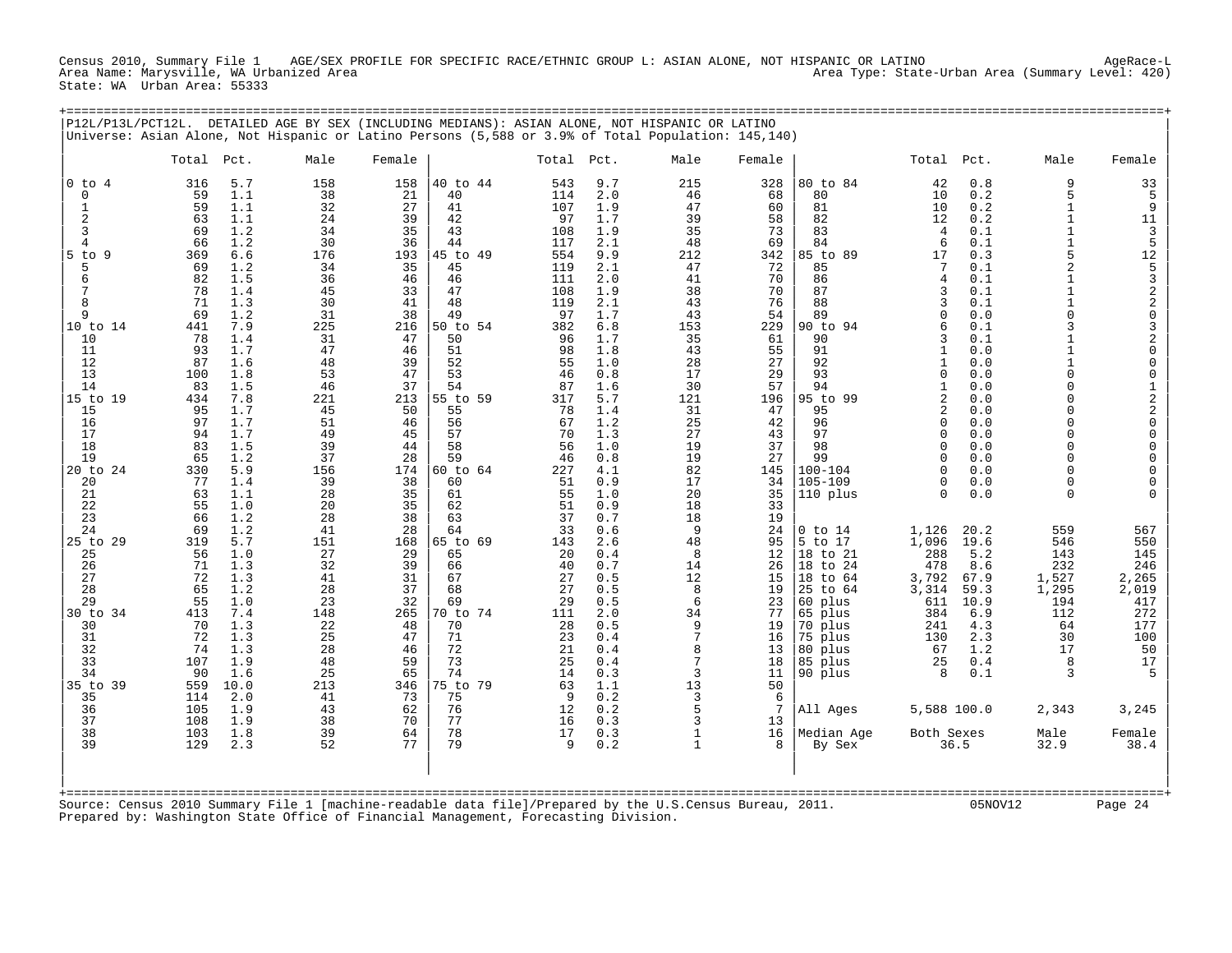Census 2010, Summary File 1 AGE/SEX PROFILE FOR SPECIFIC RACE/ETHNIC GROUP M: NAT HAWAIIAN/OPI ALONE, NOT HISP/LATINO AgeRace-M Area Name: Marysville, WA Urbanized Area Area Type: State-Urban Area (Summary Level: 420) State: WA Urban Area: 55333

+===================================================================================================================================================+

|                                                                                                                                                                                                                        | P12M/P13M/PCT12M. DETAILED AGE BY SEX (INCLUDING MEDIANS): NAT HAWAIIAN/OPI ALONE, NOT HISP/LATINO<br>Universe: Nat Hawaiian/OPI Alone, Not Hisp/Latino Persons (605 or 0.4% of Total Population: 145,140)                                                                                                                                                                                  |                                                                                                                                                                                          |                                                                                                                                                                                                                       |                                                                                                                                                                                                    |                                                                                                                                                                                                         |                                                                                                                                                                                                  |                                                                                                                                                                                                                                                      |                                                                                                                                                                                                                              |                                                                                                                                                                                                                |                                                                                                                                                                                                                                                                                                     |                                                                                                                                                                                           |                                                                                                                                                                                                                                                   |                                                                                                                                                                                                                                                                                                                                                                                                                                       |
|------------------------------------------------------------------------------------------------------------------------------------------------------------------------------------------------------------------------|---------------------------------------------------------------------------------------------------------------------------------------------------------------------------------------------------------------------------------------------------------------------------------------------------------------------------------------------------------------------------------------------|------------------------------------------------------------------------------------------------------------------------------------------------------------------------------------------|-----------------------------------------------------------------------------------------------------------------------------------------------------------------------------------------------------------------------|----------------------------------------------------------------------------------------------------------------------------------------------------------------------------------------------------|---------------------------------------------------------------------------------------------------------------------------------------------------------------------------------------------------------|--------------------------------------------------------------------------------------------------------------------------------------------------------------------------------------------------|------------------------------------------------------------------------------------------------------------------------------------------------------------------------------------------------------------------------------------------------------|------------------------------------------------------------------------------------------------------------------------------------------------------------------------------------------------------------------------------|----------------------------------------------------------------------------------------------------------------------------------------------------------------------------------------------------------------|-----------------------------------------------------------------------------------------------------------------------------------------------------------------------------------------------------------------------------------------------------------------------------------------------------|-------------------------------------------------------------------------------------------------------------------------------------------------------------------------------------------|---------------------------------------------------------------------------------------------------------------------------------------------------------------------------------------------------------------------------------------------------|---------------------------------------------------------------------------------------------------------------------------------------------------------------------------------------------------------------------------------------------------------------------------------------------------------------------------------------------------------------------------------------------------------------------------------------|
|                                                                                                                                                                                                                        | Total Pct.                                                                                                                                                                                                                                                                                                                                                                                  | Male                                                                                                                                                                                     | Female                                                                                                                                                                                                                |                                                                                                                                                                                                    | Total                                                                                                                                                                                                   | Pct.                                                                                                                                                                                             | Male                                                                                                                                                                                                                                                 | Female                                                                                                                                                                                                                       |                                                                                                                                                                                                                | Total Pct.                                                                                                                                                                                                                                                                                          |                                                                                                                                                                                           | Male                                                                                                                                                                                                                                              | Female                                                                                                                                                                                                                                                                                                                                                                                                                                |
| $0$ to $4$<br>$\mathbf 0$<br>1<br>$\overline{2}$<br>3<br>4<br>$5$ to<br>- 9<br>5<br>6<br>7<br>8<br>9<br>10 to 14<br>10<br>11<br>12<br>13<br>14<br>15 to 19<br>15<br>16<br>17<br>18<br>19<br>20 to 24<br>20<br>21<br>22 | 7.9<br>48<br>1.5<br>9<br>7<br>1.2<br>2.1<br>13<br>9<br>1.5<br>10<br>1.7<br>56<br>9.3<br>13<br>2.1<br>9<br>1.5<br>11<br>1.8<br>12<br>2.0<br>11<br>1.8<br>61<br>10.1<br>2.1<br>13<br>12<br>2.0<br>2.3<br>14<br>2.3<br>14<br>8<br>1.3<br>11.6<br>70<br>2.8<br>17<br>16<br>2.6<br>20<br>3.3<br>13<br>2.1<br>0.7<br>$\overline{4}$<br>34<br>5.6<br>6<br>1.0<br>0.7<br>$\overline{4}$<br>5<br>0.8 | 28<br>5<br>3<br>9<br>7<br>30<br>5<br>5<br>7<br>37<br>$\mathsf{Q}$<br>7<br>$\mathsf{R}$<br>6<br>43<br>8<br>10<br>12<br>9<br>$\overline{4}$<br>16<br>$\overline{2}$<br>3<br>$\overline{a}$ | 20<br>$\overline{4}$<br>4<br>$\overline{4}$<br>5<br>3<br>26<br>8<br>$\overline{4}$<br>5<br>5<br>$\overline{4}$<br>24<br>$\overline{4}$<br>5<br>7<br>6<br>2<br>27<br>9<br>6<br>8<br>4<br>$\Omega$<br>18<br>4<br>1<br>3 | 40 to 44<br>40<br>41<br>42<br>43<br>44<br>45 to 49<br>45<br>46<br>47<br>48<br>49<br>50 to 54<br>50<br>51<br>52<br>53<br>54<br>55 to 59<br>55<br>56<br>57<br>58<br>59<br>60 to 64<br>60<br>61<br>62 | 54<br>14<br>9<br>8<br>15<br>8<br>45<br>12<br>13<br>9<br>7<br>$\overline{4}$<br>30<br>9<br>5<br>8<br>$\mathbf{1}$<br>26<br>9<br>5<br>3<br>6<br>3<br>14<br>3<br>3<br>4                                    | 8.9<br>2.3<br>1.5<br>1.3<br>2.5<br>1.3<br>7.4<br>2.0<br>2.1<br>1.5<br>1.2<br>0.7<br>5.0<br>1.5<br>0.8<br>1.3<br>0.2<br>1.2<br>4.3<br>1.5<br>0.8<br>0.5<br>1.0<br>0.5<br>2.3<br>0.5<br>0.5<br>0.7 | 32<br>6<br>7<br>5<br>11<br>3<br>20<br>$\overline{4}$<br>5<br>5<br>5<br>$\mathbf{1}$<br>17<br>5<br>3<br>5<br>$\Omega$<br>4<br>11<br>5<br>$\mathbf{1}$<br>$\overline{a}$<br>$\overline{a}$<br>$\mathbf{1}$<br>6<br>0<br>$\mathbf{1}$<br>$\overline{a}$ | 22<br>8<br>2<br>3<br>$\overline{4}$<br>5<br>25<br>8<br>8<br>$\overline{4}$<br>$\overline{2}$<br>3<br>13<br>$\overline{4}$<br>2<br>3<br>$1\,$<br>3<br>15<br>4<br>$\overline{4}$<br>$\mathbf{1}$<br>4<br>2<br>8<br>3<br>2<br>2 | 80 to 84<br>80<br>81<br>82<br>83<br>84<br>85 to 89<br>85<br>86<br>87<br>88<br>89<br>90 to 94<br>90<br>91<br>92<br>93<br>94<br>95 to 99<br>95<br>96<br>97<br>98<br>99<br>$100 - 104$<br>$105 - 109$<br>110 plus | 2<br>$\mathbf 0$<br>0<br>$\Omega$<br>$\Omega$<br>$\mathfrak{D}$<br>1<br>$\mathbf{1}$<br>$\cap$<br>$\Omega$<br>$\Omega$<br>$\cap$<br>$\cap$<br>$\Omega$<br>$\Omega$<br>$\cap$<br>$\cap$<br>$\Omega$<br>$\Omega$<br>$\Omega$<br>$\Omega$<br>$\Omega$<br>$\Omega$<br>$\cap$<br>$\cap$<br>0<br>$\Omega$ | 0.3<br>0.0<br>0.0<br>0.0<br>0.0<br>0.3<br>0.2<br>0.2<br>0.0<br>0.0<br>0.0<br>0.0<br>0.0<br>0.0<br>0.0<br>0.0<br>0.0<br>0.0<br>0.0<br>0.0<br>0.0<br>0.0<br>0.0<br>0.0<br>0.0<br>0.0<br>0.0 | $\Omega$<br>$\Omega$<br>$\Omega$<br>$\Omega$<br>$\Omega$<br>$\cap$<br>1<br>$\Omega$<br>$\cap$<br>$\cap$<br>$\cap$<br>$\cap$<br>$\Omega$<br>$\cap$<br>$\Omega$<br>$\Omega$<br>$\Omega$<br>$\Omega$<br>$\Omega$<br>$\Omega$<br>$\Omega$<br>$\Omega$ | 2<br>0<br>$\mathbf 0$<br>$\begin{matrix} 0 \\ 0 \end{matrix}$<br>$\begin{array}{c} 2 \\ 0 \\ 0 \end{array}$<br>$\mathbf 0$<br>$\pmb{0}$<br>$\mathbf 0$<br>$\mathsf{O}\xspace$<br>$\mathbf 0$<br>$\mathsf{O}\xspace$<br>$\mathbf 0$<br>$\mathbf 0$<br>$\begin{matrix} 0 \\ 0 \end{matrix}$<br>$\begin{matrix} 0 \\ 0 \end{matrix}$<br>$\begin{matrix} 0 \\ 0 \\ 0 \\ 0 \end{matrix}$<br>$\mathsf{O}\xspace$<br>$\mathbf 0$<br>$\Omega$ |
| 23<br>24<br>25 to 29<br>25<br>26<br>27<br>28<br>29<br>30 to 34<br>30<br>31<br>32<br>33<br>34<br>35 to 39<br>35<br>36<br>37<br>38<br>39<br>$+$ = = = = = = = =                                                          | 12<br>2.0<br>1.2<br>-7<br>36<br>6.0<br>1.0<br>6<br>1.2<br>0.8<br>5<br>1.3<br>8<br>1.7<br>10<br>58<br>9.6<br>11<br>1.8<br>13<br>2.1<br>14<br>2.3<br>8<br>1.3<br>12<br>2.0<br>52<br>8.6<br>16<br>2.6<br>9<br>1.5<br>$7\phantom{.0}$<br>1.2<br>13<br>2.1<br>7<br>1.2                                                                                                                           | $\overline{5}$<br>$\overline{4}$<br>16<br>$\mathbf{3}$<br>$\overline{4}$<br>$\overline{a}$<br>$\overline{2}$<br>5<br>31<br>5<br>8<br>6<br>6<br>6<br>27<br>8<br>6<br>7<br>$\mathfrak{D}$  | 7<br>3<br>20<br>3<br>3<br>3<br>6<br>5<br>27<br>6<br>5<br>8<br>2<br>6<br>25<br>8<br>3<br>3<br>6                                                                                                                        | 63<br>64<br>65 to 69<br>65<br>66<br>67<br>68<br>69<br>70 to 74<br>70<br>71<br>72<br>73<br>74<br>75 to 79<br>75<br>76<br>77<br>78<br>79                                                             | $\overline{a}$<br>2<br>10<br>3<br>3<br>2<br>$\mathbf{1}$<br>8<br>$\overline{2}$<br>$\mathbf{1}$<br>$\Omega$<br>$\mathbf{1}$<br>$\cap$<br>$\Omega$<br>$\mathbf 0$<br>$\Omega$<br>$\mathbf 0$<br>$\Omega$ | 0.3<br>0.3<br>1.7<br>0.5<br>0.5<br>0.3<br>0.2<br>0.2<br>1.3<br>0.3<br>0.2<br>0.0<br>0.2<br>0.7<br>0.0<br>0.0<br>0.0<br>0.0<br>0.0<br>0.0                                                         | $\overline{a}$<br>$\mathbf{1}$<br>4<br>$\overline{a}$<br>$\Omega$<br>$\mathbf{1}$<br>$\mathbf{1}$<br>$\Omega$<br>3<br>$\Omega$<br>$\Omega$<br>$\Omega$<br>$\Omega$<br>3<br>$\Omega$<br>$\Omega$<br>0<br>$\Omega$<br>0<br>0                           | $\mathbf 0$<br>$\mathbf{1}$<br>6<br>$\mathbf{1}$<br>3<br>$\mathbf{1}$<br>$\Omega$<br>1<br>5<br>2<br>1<br>$\Omega$<br>1<br>$\mathbf{1}$<br>$\mathbf 0$<br>0<br>0<br>$\Omega$<br>$\Omega$<br>$\Omega$                          | $0$ to $14$<br>to 17<br>5<br>18 to 21<br>18<br>to 24<br>to 64<br>18<br>25 to 64<br>60 plus<br>65 plus<br>70 plus<br>75 plus<br>80 plus<br>85 plus<br>90 plus<br>All Ages<br>Median Age<br>By Sex               | 165<br>170<br>27<br>51<br>366<br>315<br>35<br>21<br>11<br>3<br>3<br>1<br>$\Omega$<br>Both Sexes                                                                                                                                                                                                     | 27.3<br>28.1<br>4.5<br>8.4<br>60.5<br>52.1<br>5.8<br>3.5<br>1.8<br>0.5<br>0.5<br>0.2<br>0.0<br>605 100.0<br>29.7                                                                          | 95<br>97<br>18<br>29<br>189<br>160<br>14<br>8<br>$\overline{4}$<br>$\mathbf{1}$<br>$\mathbf{1}$<br>1<br>$\Omega$<br>322<br>Male<br>27.2                                                                                                           | 70<br>73<br>$\overline{9}$<br>22<br>177<br>155<br>21<br>$\begin{array}{c} 13 \\ 7 \\ 2 \\ 2 \\ 0 \end{array}$<br>283<br>Female<br>31.2                                                                                                                                                                                                                                                                                                |
|                                                                                                                                                                                                                        | Source: Census 2010 Summary File 1 [machine-readable data file]/Prepared by the U.S.Census Bureau, 2011.<br>Prepared by: Washington State Office of Financial Management, Forecasting Division.                                                                                                                                                                                             |                                                                                                                                                                                          |                                                                                                                                                                                                                       |                                                                                                                                                                                                    |                                                                                                                                                                                                         |                                                                                                                                                                                                  |                                                                                                                                                                                                                                                      |                                                                                                                                                                                                                              |                                                                                                                                                                                                                |                                                                                                                                                                                                                                                                                                     | 05NOV12                                                                                                                                                                                   |                                                                                                                                                                                                                                                   | Page 25                                                                                                                                                                                                                                                                                                                                                                                                                               |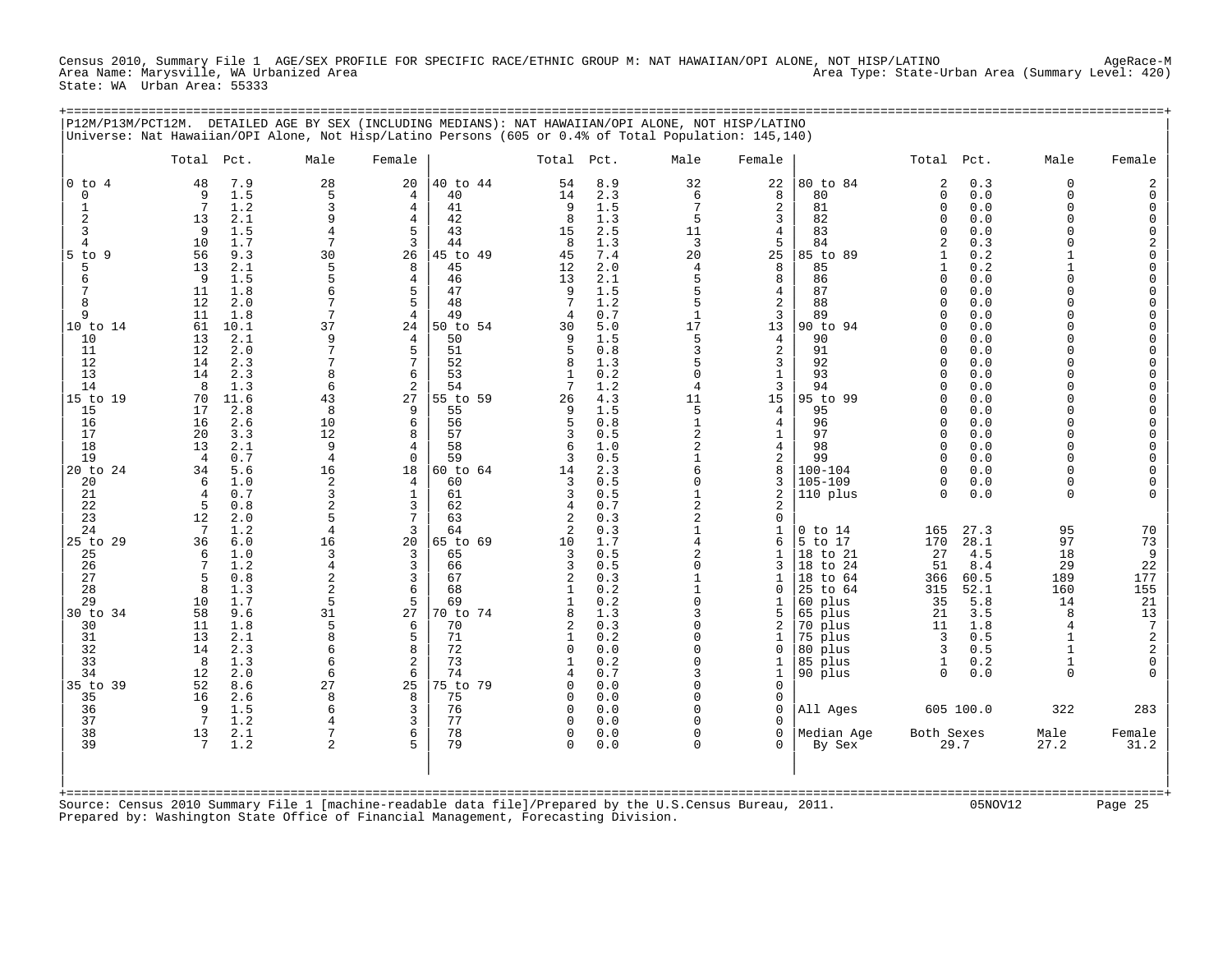Census 2010, Summary File 1 AGE/SEX PROFILE FOR SPECIFIC RACE/ETHNIC GROUP N: SOME OTHER RACE ALONE, NOT HISP/LATINO Area (Summary Level: 420)<br>Area Name: Marysville, WA Urbanized Area Area Type: State-Urban Area (Summary Level: 420) State: WA Urban Area: 55333

+===================================================================================================================================================+

|                                          | P12N/P13N/PCT12N. DETAILED AGE BY SEX (INCLUDING MEDIANS): SOME OTHER RACE ALONE, NOT HISP/LATINO<br>Universe: Some Other Race Alone, Not Hisp/Latino Persons (239 or 0.2% of Total Population: 145,140) |                                                         |                                                |                                        |                                             |                                        |                                      |                                                                               |                                                       |                                                |                                   |                                                           |                                                                                                         |
|------------------------------------------|----------------------------------------------------------------------------------------------------------------------------------------------------------------------------------------------------------|---------------------------------------------------------|------------------------------------------------|----------------------------------------|---------------------------------------------|----------------------------------------|--------------------------------------|-------------------------------------------------------------------------------|-------------------------------------------------------|------------------------------------------------|-----------------------------------|-----------------------------------------------------------|---------------------------------------------------------------------------------------------------------|
|                                          | Total Pct.                                                                                                                                                                                               | Male                                                    | Female                                         |                                        | Total Pct.                                  |                                        | Male                                 | Female                                                                        |                                                       | Total Pct.                                     |                                   | Male                                                      | Female                                                                                                  |
| $0$ to $4$<br>$\mathbf 0$<br>1<br>2<br>3 | 21<br>8.8<br>1.3<br>3<br>5<br>2.1<br>2.5<br>6<br>1.7<br>$\overline{4}$                                                                                                                                   | 13<br>$\mathbf{1}$<br>5<br>4<br>$\overline{2}$          | 8<br>2<br>$\mathbf 0$<br>2<br>2                | 40 to 44<br>40<br>41<br>42<br>43       | 12<br>$\overline{4}$<br>2<br>$\mathbf{1}$   | 5.0<br>1.7<br>0.8<br>0.4<br>0.4        | $\overline{4}$<br>3<br>1<br>$\Omega$ | 8<br>1<br>$\mathbf{1}$<br>1<br>1                                              | 80 to 84<br>80<br>81<br>82<br>83                      | $\Omega$<br>0<br>$\Omega$<br><sup>0</sup><br>U | 0.0<br>0.0<br>0.0<br>0.0<br>0.0   | $\Omega$<br>$\mathbf 0$<br>$\Omega$<br>$\Omega$<br>$\cap$ | $\Omega$<br>$\mathbf 0$<br>0<br>$\mathbf 0$<br>$\mathbf 0$                                              |
| 4<br>$5$ to<br>q                         | 3<br>1.3<br>32<br>13.4                                                                                                                                                                                   | $\mathbf{1}$<br>11                                      | 2<br>21                                        | 44<br>45 to 49                         | 17                                          | 1.7<br>7.1                             | $\Omega$<br>13                       | 4<br>4                                                                        | 84<br>85 to 89                                        | U                                              | 0.0<br>0.0                        |                                                           | $\overline{0}$<br>$\mathbf 0$                                                                           |
| 5<br>6<br>8                              | 7<br>2.9<br>1.7<br>$\overline{4}$<br>8<br>3.3<br>2.9<br>7                                                                                                                                                | $\Omega$<br>$\overline{1}$<br>5<br>3                    | 7<br>3<br>3<br>4                               | 45<br>46<br>47<br>48                   | 2                                           | 1.7<br>1.7<br>0.8<br>0.8               | $\overline{4}$<br>3                  | $\mathbf 0$<br>1<br>1<br>1                                                    | 85<br>86<br>87<br>88                                  | U<br><sup>0</sup><br>U                         | 0.0<br>0.0<br>0.0<br>0.0          | $\Omega$                                                  | $\overline{0}$<br>$\ddot{\mathbf{0}}$<br>$\begin{matrix} 0 \\ 0 \end{matrix}$                           |
| 9<br>10 to 14<br>10                      | 2.5<br>6<br>33<br>13.8<br>3.8<br>9                                                                                                                                                                       | $\sqrt{2}$<br>17<br>ζ                                   | 4<br>16<br>6                                   | 49<br>50 to 54<br>50                   | 5<br>20                                     | 2.1<br>8.4<br>1.7                      | $\overline{4}$                       | 1<br>12<br>$\overline{4}$                                                     | 89<br>90 to 94<br>90                                  | N<br>U                                         | 0.0<br>0.0<br>0.0                 | $\Omega$<br>$\cap$                                        | $\mathbf 0$<br>$\mathbf 0$<br>$\mathbf 0$                                                               |
| 11<br>12<br>13<br>14                     | 8<br>3.3<br>1.7<br>4<br>3.3<br>R<br>1.7<br>4                                                                                                                                                             | 6<br>$\mathbf{1}$<br>4<br>3                             | 2<br>3<br>4<br>$\mathbf{1}$                    | 51<br>52<br>53<br>54                   | 6<br>2                                      | 1.7<br>2.5<br>1.7<br>0.8               | $\Omega$<br>2<br>2                   | $\overline{4}$<br>4<br>0<br>$\Omega$                                          | 91<br>92<br>93<br>94                                  | $\Omega$<br><sup>0</sup><br>U                  | 0.0<br>0.0<br>0.0<br>0.0          | $\Omega$                                                  | $\mathbf 0$<br>$\mathbf 0$<br>$\mathbf 0$<br>$\mathbf 0$                                                |
| 15 to 19<br>15<br>16<br>17               | 10.5<br>25<br>7<br>2.9<br>1.7<br>$\overline{4}$<br>2.9                                                                                                                                                   | 11<br>$\overline{2}$<br>$\Omega$<br>5                   | 14<br>.5<br>4<br>2                             | 55 to 59<br>55<br>56<br>57             | 10<br>3<br>$\overline{2}$<br>$\overline{2}$ | 4.2<br>1.3<br>0.8<br>0.8               | 5<br>ς<br>$\Omega$                   | 5<br>$\Omega$<br>1<br>2                                                       | 95 to 99<br>95<br>96<br>97                            | <sup>0</sup><br>U<br>U<br>$\Omega$             | 0.0<br>0.0<br>0.0<br>0.0          | $\cap$<br>$\cap$<br>$\Omega$                              | $\mathbf 0$<br>$\overline{0}$<br>$\overline{0}$<br>$\overline{0}$                                       |
| 18<br>19<br>20 to 24<br>20<br>21         | .5<br>2.1<br>$\overline{2}$<br>0.8<br>19<br>7.9<br>6<br>2.5<br>2<br>0.8                                                                                                                                  | $\overline{2}$<br>$\Omega$                              | 3<br>$\mathbf 0$<br>14<br>3<br>$\mathbf{1}$    | 58<br>59<br>60 to 64<br>60<br>61       | $\Omega$<br>2<br>2                          | 1.3<br>0.0<br>3.3<br>0.8<br>0.8        | $\Omega$<br>2                        | 2<br>$\mathbf 0$<br>3<br>$\mathbf 0$<br>$\mathbf{1}$                          | 98<br>99<br>$100 - 104$<br>$105 - 109$<br>110 plus    | <sup>0</sup><br>U<br>U<br>$\Omega$<br>$\Omega$ | 0.0<br>0.0<br>0.0<br>0.0<br>0.0   | $\Omega$<br>$\cap$<br>$\cap$<br>$\Omega$<br>$\Omega$      | $\begin{matrix} 0 \\ 0 \end{matrix}$<br>$\mathbf 0$<br>0<br>$\Omega$                                    |
| 22<br>23<br>24<br>25 to 29<br>25<br>26   | 1.7<br>$\overline{4}$<br>0.8<br>2<br>5<br>2.1<br>4.2<br>10<br>0.4<br>1<br>1.3<br>3                                                                                                                       | 5                                                       | $\overline{4}$<br>2<br>4<br>5<br>1<br>$\Omega$ | 62<br>63<br>64<br>65 to 69<br>65<br>66 | $\Omega$                                    | 1.7<br>0.0<br>0.0<br>1.3<br>0.4<br>0.0 | $\overline{2}$<br>O                  | $\overline{a}$<br>$\mathbf 0$<br>$\mathbf 0$<br>$\overline{2}$<br>1<br>$\cap$ | 0 to 14<br>5 to 17<br>18 to 21<br>18 to 24            | 86<br>83<br>15<br>26                           | 36.0<br>34.7<br>6.3<br>10.9       | 41<br>35<br>8<br>9                                        | 45<br>48<br>$7\phantom{.0}$<br>17                                                                       |
| 27<br>28<br>29<br>30 to 34<br>30         | 2<br>0.8<br>$\overline{2}$<br>0.8<br>$\overline{2}$<br>0.8<br>4.6<br>11<br>1.3<br>3                                                                                                                      | $\Omega$<br>$\overline{c}$                              | 1<br>$\overline{\mathbf{c}}$<br>1<br>4<br>1    | 67<br>68<br>69<br>70 to 74<br>70       | $\Omega$<br><sup>0</sup>                    | 0.0<br>0.4<br>0.4<br>0.0<br>0.0        | O                                    | $\Omega$<br>0<br>U<br>0                                                       | 18 to 64<br>25 to 64<br>60 plus<br>65 plus<br>70 plus | 130<br>104<br>13<br>5<br>2                     | 54.4<br>43.5<br>5.4<br>2.1<br>0.8 | 62<br>53<br>6<br>$\mathbf{1}$<br>$\Omega$                 | $\overline{68}$<br>$\begin{array}{c} 51 \\ 7 \end{array}$<br>$\begin{array}{c} 4 \\ 2 \\ 2 \end{array}$ |
| 31<br>32<br>33<br>34                     | 3<br>1.3<br>0.8<br>2<br>0.4<br>$\mathbf{1}$<br>$\overline{c}$<br>0.8                                                                                                                                     | $\overline{2}$<br>2<br>$\Omega$<br>$\mathbf{1}$         | $\mathbf{1}$<br>$\Omega$<br>$\mathbf{1}$<br>1  | 71<br>72<br>73<br>74                   |                                             | 0.0<br>0.0<br>0.0<br>0.0               |                                      | U<br><sup>0</sup><br>$\Omega$<br>0                                            | 75 plus<br>80 plus<br>85 plus<br>90 plus              | 2<br>$\Omega$<br>$\Omega$<br>$\Omega$          | 0.8<br>0.0<br>0.0<br>0.0          | $\cap$<br>$\cap$<br>$\Omega$<br>$\cap$                    | $\mathbf 0$<br>$\overline{0}$                                                                           |
| 35 to 39<br>35<br>36<br>37               | 6.7<br>16<br>4<br>1.7<br>3<br>1.3<br>$\mathbf{1}$<br>0.4                                                                                                                                                 | 6<br>$\overline{1}$<br>$\overline{2}$<br>$\overline{1}$ | 10<br>$\overline{3}$<br>1<br>$\mathbf 0$       | 75 to 79<br>75<br>76<br>77             | 1<br>$\cap$                                 | 0.8<br>0.4<br>0.4<br>0.0               |                                      | 2<br>$\mathbf{1}$<br>1<br>$\Omega$                                            | All Ages                                              |                                                | 239 100.0                         | 111                                                       | 128                                                                                                     |
| 38<br>39                                 | 2<br>0.8<br>2.5<br>6                                                                                                                                                                                     | $\overline{1}$<br>$\overline{1}$                        | 1<br>5                                         | 78<br>79                               | $\Omega$<br>$\Omega$                        | 0.0<br>0.0                             | U                                    | $\Omega$<br>$\Omega$                                                          | Median Age<br>By Sex                                  | Both Sexes<br>22.1                             |                                   | Male<br>21.5                                              | Female<br>22.3                                                                                          |
|                                          | Source: Census 2010 Summary File 1 [machine-readable data file]/Prepared by the U.S.Census Bureau, 2011.<br>Prepared by: Washington State Office of Financial Management, Forecasting Division.          |                                                         |                                                | ==============================         |                                             |                                        |                                      |                                                                               |                                                       |                                                | 05NOV12                           |                                                           | Page 26                                                                                                 |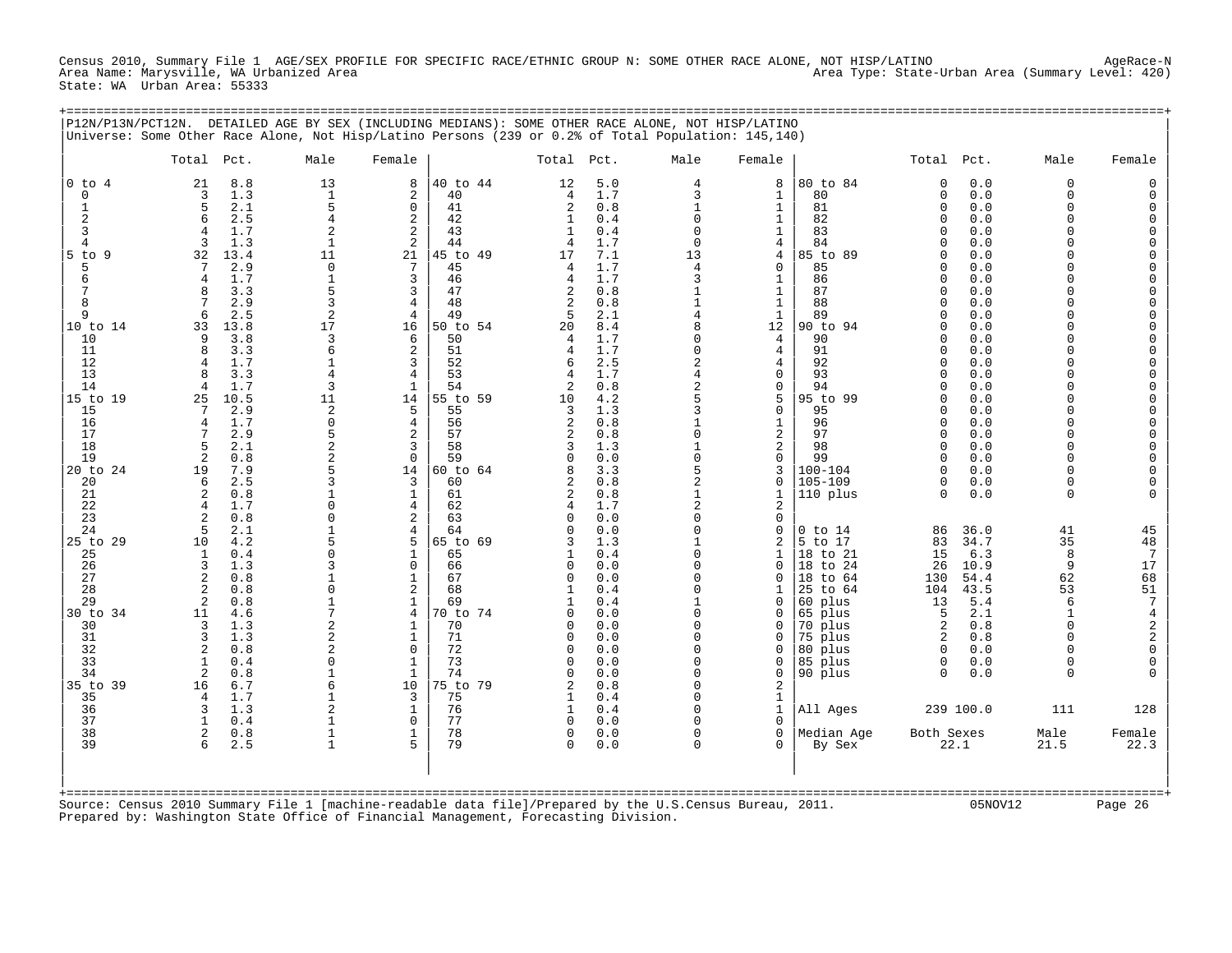Census 2010, Summary File 1 AGE/SEX PROFILE FOR SPECIFIC RACE/ETHNIC GROUP O: TWO OR MORE RACES, NOT HISPANIC/LATINO<br>Area Name: Marysville, WA Urbanized Area Area Type: State-Urban Area (Summary Level: 420) State: WA Urban Area: 55333

+===================================================================================================================================================+

| P120/P130/PCT120.                                                                                                                                             | Universe: Two or More Races, Not Hispanic/Latino Persons (5,447 or 3.8% of Total Population: 145,140)                                                                                                                                                               |                                                                                                                        |                                                                                                                         |                                                                                                                                        |                                                                                                                             |                                                                                                                                          | DETAILED AGE BY SEX (INCLUDING MEDIANS): TWO OR MORE RACES, NOT HISPANIC/LATINO                                                                                          |                                                                                                                      |                                                                                                                                                                                               |                                                                                                                                                                            |                                                                                                                     |                                                                                                                                                                                                                                          |                                                                                                                                                             |
|---------------------------------------------------------------------------------------------------------------------------------------------------------------|---------------------------------------------------------------------------------------------------------------------------------------------------------------------------------------------------------------------------------------------------------------------|------------------------------------------------------------------------------------------------------------------------|-------------------------------------------------------------------------------------------------------------------------|----------------------------------------------------------------------------------------------------------------------------------------|-----------------------------------------------------------------------------------------------------------------------------|------------------------------------------------------------------------------------------------------------------------------------------|--------------------------------------------------------------------------------------------------------------------------------------------------------------------------|----------------------------------------------------------------------------------------------------------------------|-----------------------------------------------------------------------------------------------------------------------------------------------------------------------------------------------|----------------------------------------------------------------------------------------------------------------------------------------------------------------------------|---------------------------------------------------------------------------------------------------------------------|------------------------------------------------------------------------------------------------------------------------------------------------------------------------------------------------------------------------------------------|-------------------------------------------------------------------------------------------------------------------------------------------------------------|
|                                                                                                                                                               | Total<br>Pct.                                                                                                                                                                                                                                                       | Male                                                                                                                   | Female                                                                                                                  |                                                                                                                                        | Total                                                                                                                       | Pct.                                                                                                                                     | Male                                                                                                                                                                     | Female                                                                                                               |                                                                                                                                                                                               | Total                                                                                                                                                                      | Pct.                                                                                                                | Male                                                                                                                                                                                                                                     | Female                                                                                                                                                      |
| $0$ to $4$<br>$\mathsf 0$<br>$\mathbf{1}$<br>$\overline{a}$<br>3<br>$\overline{4}$<br>$5$ to $9$<br>5<br>6<br>7<br>8<br>9<br>10 to 14<br>10<br>11<br>12<br>13 | 16.6<br>902<br>175<br>3.2<br>158<br>2.9<br>194<br>3.6<br>197<br>3.6<br>3.3<br>178<br>833<br>15.3<br>3.1<br>171<br>169<br>3.1<br>159<br>2.9<br>167<br>3.1<br>167<br>3.1<br>789<br>14.5<br>161<br>3.0<br>170<br>3.1<br>171<br>3.1<br>2.7<br>148                       | 468<br>91<br>81<br>101<br>109<br>86<br>429<br>91<br>81<br>94<br>79<br>84<br>374<br>82<br>78<br>89<br>61                | 434<br>84<br>77<br>93<br>88<br>92<br>404<br>80<br>88<br>65<br>88<br>83<br>415<br>79<br>92<br>82<br>87                   | 40 to 44<br>40<br>41<br>42<br>43<br>44<br>45 to 49<br>45<br>46<br>47<br>48<br>49<br>50 to 54<br>50<br>51<br>52<br>53                   | 239<br>48<br>48<br>54<br>38<br>51<br>216<br>40<br>51<br>48<br>40<br>37<br>194<br>48<br>47<br>32<br>31                       | 4.4<br>0.9<br>0.9<br>1.0<br>0.7<br>0.9<br>4.0<br>0.7<br>0.9<br>0.9<br>0.7<br>0.7<br>3.6<br>0.9<br>0.9<br>0.6<br>0.6                      | 117<br>28<br>24<br>25<br>15<br>25<br>105<br>16<br>27<br>25<br>17<br>20<br>102<br>25<br>28<br>17<br>13                                                                    | 122<br>20<br>24<br>29<br>23<br>26<br>111<br>24<br>24<br>23<br>23<br>17<br>92<br>23<br>19<br>15<br>18                 | 80 to 84<br>80<br>81<br>82<br>83<br>84<br>85 to 89<br>85<br>86<br>87<br>88<br>89<br>90 to 94<br>90<br>91<br>92<br>93                                                                          | 13<br>2<br>$\overline{4}$<br>3<br>3<br>$\mathbf{1}$<br>10<br>3<br>$\mathbf{1}$<br>5<br>$\Omega$<br>$\mathbf{1}$<br>3<br>$\Omega$<br>$\overline{2}$<br>$\Omega$<br>$\Omega$ | 0.2<br>0.0<br>0.1<br>0.1<br>0.1<br>0.0<br>0.2<br>0.1<br>0.0<br>0.1<br>0.0<br>0.0<br>0.1<br>0.0<br>0.0<br>0.0<br>0.0 | 5<br>$\overline{a}$<br>$\mathbf{1}$<br>$\Omega$<br>$\overline{2}$<br>$\Omega$<br>$\overline{4}$<br>$\mathbf{1}$<br>1<br>$\mathbf{1}$<br>$\Omega$<br>$\mathbf{1}$<br>$\overline{c}$<br>$\Omega$<br>$\overline{2}$<br>$\Omega$<br>$\Omega$ | 8<br>0<br>3<br>3<br>$\mathbf 1$<br>$\frac{1}{6}$<br>$_0^2$<br>$\,4$<br>$\mathsf{O}\xspace$<br>0<br>$\frac{1}{0}$<br>$\mathsf 0$<br>$\mathsf{O}\xspace$<br>0 |
| 14<br>15 to 19<br>15<br>16<br>17<br>18<br>19<br>20 to 24<br>20<br>21<br>22                                                                                    | 139<br>2.6<br>656<br>12.0<br>2.9<br>160<br>157<br>2.9<br>2.5<br>138<br>105<br>1.9<br>96<br>1.8<br>354<br>6.5<br>62<br>1.1<br>84<br>1.5<br>61<br>1.1                                                                                                                 | 64<br>325<br>69<br>78<br>74<br>47<br>57<br>173<br>41<br>44<br>32                                                       | 75<br>331<br>91<br>79<br>64<br>58<br>39<br>181<br>21<br>40<br>29                                                        | 54<br>55 to 59<br>55<br>56<br>57<br>58<br>59<br>60 to 64<br>60<br>61<br>62                                                             | 36<br>119<br>29<br>22<br>21<br>23<br>24<br>100<br>20<br>22<br>21                                                            | 0.7<br>2.2<br>0.5<br>0.4<br>0.4<br>0.4<br>0.4<br>1.8<br>0.4<br>0.4<br>0.4                                                                | 19<br>58<br>13<br>13<br>11<br>9<br>12<br>46<br>8<br>6<br>10                                                                                                              | 17<br>61<br>16<br>9<br>10<br>14<br>12<br>54<br>12<br>16<br>11                                                        | 94<br>95 to 99<br>95<br>96<br>97<br>98<br>99<br>$100 - 104$<br>$105 - 109$<br>110 plus                                                                                                        | $\mathbf{1}$<br>$\Omega$<br>$\Omega$<br>$\Omega$<br>$\Omega$<br>$\Omega$<br>$\Omega$<br>$\Omega$<br>$\Omega$<br>$\Omega$                                                   | 0.0<br>0.0<br>0.0<br>0.0<br>0.0<br>0.0<br>0.0<br>0.0<br>0.0<br>0.0                                                  | $\Omega$<br>$\Omega$<br>$\Omega$<br>$\Omega$<br>$\Omega$<br>$\Omega$<br>$\Omega$<br>$\Omega$<br>$\Omega$<br>$\mathbf 0$                                                                                                                  | $\mathbf 1$<br>0<br>0<br>$\mathsf 0$<br>$\mathsf 0$<br>0<br>0<br>$\mathsf{O}\xspace$<br>0<br>$\Omega$                                                       |
| 23<br>24<br>25 to 29<br>25<br>26<br>27<br>28<br>29<br>30 to 34<br>30<br>31<br>32<br>33<br>34<br>35 to 39<br>35<br>36<br>37<br>38<br>39                        | 63<br>1.2<br>84<br>1.5<br>6.1<br>331<br>58<br>1.1<br>72<br>1.3<br>60<br>1.1<br>70<br>1.3<br>71<br>1.3<br>314<br>5.8<br>67<br>1.2<br>1.2<br>64<br>62<br>1.1<br>1.1<br>62<br>59<br>1.1<br>255<br>4.7<br>53<br>1.0<br>49<br>0.9<br>60<br>1.1<br>36<br>0.7<br>57<br>1.0 | 21<br>35<br>159<br>23<br>32<br>30<br>37<br>37<br>161<br>31<br>34<br>28<br>40<br>28<br>120<br>26<br>25<br>26<br>9<br>34 | 42<br>49<br>172<br>35<br>40<br>30<br>33<br>34<br>153<br>36<br>30<br>34<br>22<br>31<br>135<br>27<br>24<br>34<br>27<br>23 | 63<br>64<br>65 to 69<br>65<br>66<br>67<br>68<br>69<br>70 to 74<br>70<br>71<br>72<br>73<br>74<br>75 to 79<br>75<br>76<br>77<br>78<br>79 | 21<br>16<br>63<br>18<br>14<br>13<br>-7<br>11<br>37<br>8<br>8<br>6<br>8<br>7<br>19<br>6<br>7<br>6<br>$\mathbf 0$<br>$\Omega$ | 0.4<br>0.3<br>1.2<br>0.3<br>0.3<br>0.2<br>0.1<br>0.2<br>0.7<br>0.1<br>0.1<br>0.1<br>0.1<br>0.1<br>0.3<br>0.1<br>0.1<br>0.1<br>0.0<br>0.0 | 14<br>8<br>26<br>7<br>$7\phantom{.0}$<br>5<br>3<br>$\overline{4}$<br>19<br>7<br>6<br>3<br>$\overline{2}$<br>$\mathbf{1}$<br>11<br>4<br>3<br>4<br>$\mathbf 0$<br>$\Omega$ | 7<br>8<br>37<br>11<br>7<br>8<br>4<br>7<br>18<br>1<br>2<br>3<br>6<br>6<br>8<br>2<br>4<br>2<br>$\mathbf 0$<br>$\Omega$ | $0$ to $14$<br>5 to 17<br>18 to 21<br>18<br>to 24<br>18 to 64<br>25<br>to 64<br>60 plus<br>65 plus<br>70 plus<br>75 plus<br>80 plus<br>85 plus<br>90 plus<br>All Ages<br>Median Age<br>By Sex | 2,524<br>2,077<br>347<br>555<br>2,323<br>1,768<br>245<br>145<br>82<br>45<br>26<br>13<br>3<br>5,447 100.0<br>Both Sexes                                                     | 46.3<br>38.1<br>6.4<br>10.2<br>42.6<br>32.5<br>4.5<br>2.7<br>1.5<br>0.8<br>0.5<br>0.2<br>0.1<br>16.3                | 1,271<br>1,024<br>189<br>277<br>1,145<br>868<br>113<br>67<br>41<br>22<br>11<br>6<br>2<br>2,704<br>Male<br>16.1                                                                                                                           | 1,253<br>1,053<br>158<br>278<br>1,178<br>900<br>132<br>78<br>41<br>23<br>$15$<br>7<br>2,743<br>Female<br>16.5                                               |

| | +===================================================================================================================================================+ Source: Census 2010 Summary File 1 [machine-readable data file]/Prepared by the U.S.Census Bureau, 2011. 05NOV12 Page 27 Prepared by: Washington State Office of Financial Management, Forecasting Division.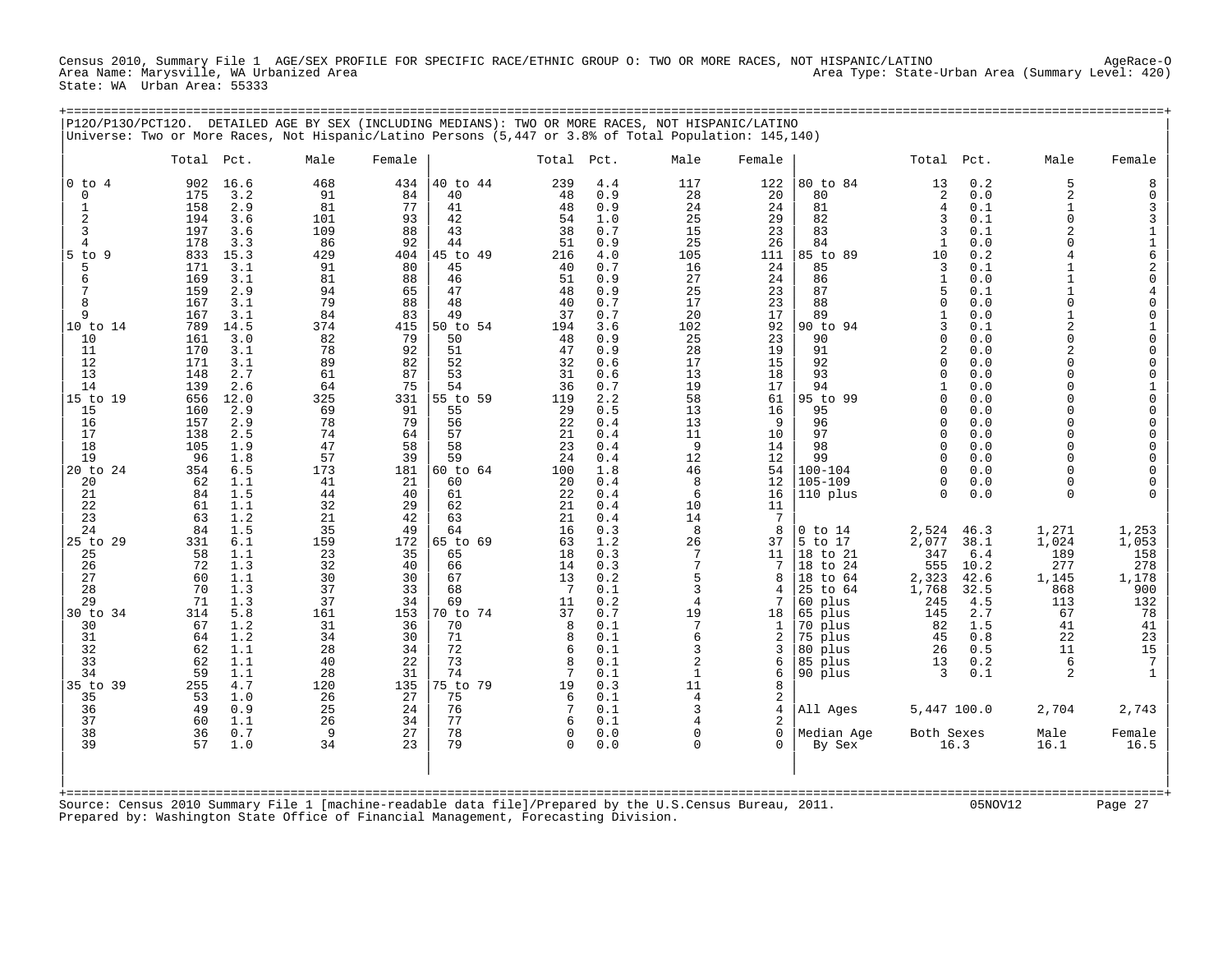Census 2010, Summary File 1 RACE PROFILE 1: DETAILED RACE BY HISPANIC/LATINO ETHNICITY, WITH TOTAL TALLIES Race:1<br>Area Name: Marysville, WA Urbanized Area Area Type: State-Urban Area (Summary Level: 420) State: WA Urban Area: 55333

| P8/P9. RACE BY HISPANIC/LATINO ETHNICITY                                      |               |      |                    |      |                     |      |
|-------------------------------------------------------------------------------|---------------|------|--------------------|------|---------------------|------|
| Universe: Total Population                                                    | Total         |      | Hispanic or Latino |      | Not Hispanic/Latino |      |
|                                                                               | Number Pct.   |      | Number Pct.        |      | Number Pct.         |      |
| Total:                                                                        | 145,140 100.0 |      | 12,412 100.0       |      | 132,728 100.0       |      |
| Population of one race:                                                       | 138,340 95.3  |      | 11,059 89.1        |      | 127,281             | 95.9 |
| White alone                                                                   | 122,035       | 84.1 | 5,636 45.4         |      | 116,399             | 87.7 |
| Black or African American alone                                               | 2,012         | 1.4  | 151                | 1.2  | 1,861               | 1.4  |
| American Indian and Alaska Native alone                                       | 2,935         | 2.0  | 346                | 2.8  | 2,589               | 2.0  |
| Asian alone                                                                   | 5,715         | 3.9  | 127                | 1.0  | 5,588               | 4.2  |
| Native Hawaiian and Other Pacific Islander alone                              | 637           | 0.4  | 32                 | 0.3  | 605                 | 0.5  |
| Some Other Race alone                                                         | 5,006         | 3.4  | 4,767              | 38.4 | 239                 | 0.2  |
| Population of two or more races:                                              | 6,800         | 4.7  | 1,353              | 10.9 | 5,447               | 4.1  |
| Population of two races:                                                      | 6,181         | 4.3  | 1,187              | 9.6  | 4,994               | 3.8  |
| White; Black or African American                                              | 982           | 0.7  | 62                 | 0.5  | 920                 | 0.7  |
| White; American Indian and Alaska Native                                      | 1,689         | 1.2  | 185                | 1.5  | 1,504               | 1.1  |
| White; Asian                                                                  | 1,941         | 1.3  | 140                | 1.1  | 1,801               | 1.4  |
| White; Native Hawaiian and Other Pacific Islander                             | 261           | 0.2  | 19                 | 0.2  | 242                 | 0.2  |
| White; Some other race                                                        | 675           | 0.5  | 611                | 4.9  | 64                  | 0.0  |
| Black or African American; American Indian and Alaska Native                  | 103           | 0.1  | 13                 | 0.1  | 90                  | 0.1  |
| Black or African American; Asian                                              | 82            | 0.1  | 8                  | 0.1  | 74                  | 0.1  |
| Black or African American; Native Hawaiian and Other Pacific Islander         |               | 0.0  |                    | 0.0  |                     | 0.0  |
| Black or African American; Some Other Race                                    | 45            | 0.0  | 29                 | 0.2  | 16                  | 0.0  |
| American Indian and Alaska Native; Asian                                      | 86            | 0.1  | 12                 | 0.1  | 74                  | 0.1  |
| American Indian and Alaska Native; Native Hawaiian and Other Pacific Islander | 20            | 0.0  |                    | 0.1  | 12                  | 0.0  |
| American Indian and Alaska Native; Some Other Race                            | 40            | 0.0  | 34                 | 0.3  | 6                   | 0.0  |
| Asian; Native Hawaiian and Other Pacific Islander                             | 135           | 0.1  | $\mathcal{L}$      | 0.0  | 132                 | 0.1  |
| Asian; Some Other Race                                                        | 94            | 0.1  | 44                 | 0.4  | 50                  | 0.0  |
| Native Hawaiian and Other Pacific Islander; Some Other Race                   | 20            | 0.0  | 18                 | 0.1  |                     | 0.0  |
| Population of three or more races:                                            | 619           | 0.4  | 166                | 1.3  | 453                 | 0.3  |
| Population of three races*                                                    | 548           | 0.4  | 141                | 1.1  | 407                 | 0.3  |
| Population of four races*                                                     | 60            | 0.0  | 24                 | 0.2  | 36                  | 0.0  |
| Population of five races*                                                     | 11            | 0.0  |                    | 0.0  | 10                  | 0.0  |
| Population of all six races                                                   | $\Omega$      | 0.0  |                    | 0.0  | $\Omega$            | 0.0  |

|\*Tables P8 and p9 also include counts for all 41 specific combinations of three, four, and five races. They are not shown here to save space. | For more information, contact the Census Bureau or the State Data Center which produced this report. See also Race Profile 3.

| |

| P6/P7. TOTAL RACES TALLIED BY HISPANIC/LATINO ETHNICITY                                                                                                                                                     |         |           |              |
|-------------------------------------------------------------------------------------------------------------------------------------------------------------------------------------------------------------|---------|-----------|--------------|
| Universe: Total Races Tallied (152,641 or 105.2% of the total population)                                                                                                                                   |         |           |              |
| (Greater than the total population because of multiple race reporting)                                                                                                                                      |         | Hispanic  | Not Hispanic |
|                                                                                                                                                                                                             | Total   | or Latino | or Latino    |
| Total Races Tallied:                                                                                                                                                                                        | 152,641 | 13,957    | 138,684      |
| White alone or in combination with one or more other races                                                                                                                                                  | 128,164 | 6,805     | 121,359      |
| Black or African American alone or in combination with one or more other races                                                                                                                              | 3,488   | 326       | 3,162        |
| American Indian and Alaska Native alone or in combination with one or more other races                                                                                                                      | 5,209   | 690       | 4,519        |
| Asian alone or in combination with one or more other races                                                                                                                                                  | 8,471   | 430       | 8,041        |
| Native Hawaiian and Other Pacific Islander alone or in combination with one or more other races                                                                                                             | 1,322   | 124       | 1,198        |
| Some Other Race alone or in combination with one or more other races                                                                                                                                        | 5,987   | 5,582     | 405          |
| As a Percent of Total Race Tallies:                                                                                                                                                                         | 100.0   | 100.0     | 100.0        |
| White alone or in combination with one or more other races                                                                                                                                                  | 84.0    | 48.8      | 87.5         |
| Black or African American alone or in combination with one or more other races                                                                                                                              | 2.3     | 2.3       | 2.3          |
| American Indian and Alaska Native alone or in combination with one or more other races                                                                                                                      | 3.4     | 4.9       | 3.3          |
| Asian alone or in combination with one or more other races                                                                                                                                                  | 5.5     | 3.1       | 5.8          |
| Native Hawaiian and Other Pacific Islander alone or in combination with one or more other races                                                                                                             | 0.9     | 0.9       | 0.9          |
| Some Other Race alone or in combination with one or more other races                                                                                                                                        | 3.9     | 40.0      | 0.3          |
| Source: Census 2010 Summary File 1 [machine-readable data file]/Prepared by the U.S.Census Bureau, 2011.<br>Barracella tras Marchilleria dirici deel ca ae Alcanolat Marcacella - Arabacella Bialan Bialala |         | 05NOV12   | Page 28      |

Prepared by: Washington State Office of Financial Management, Forecasting Division.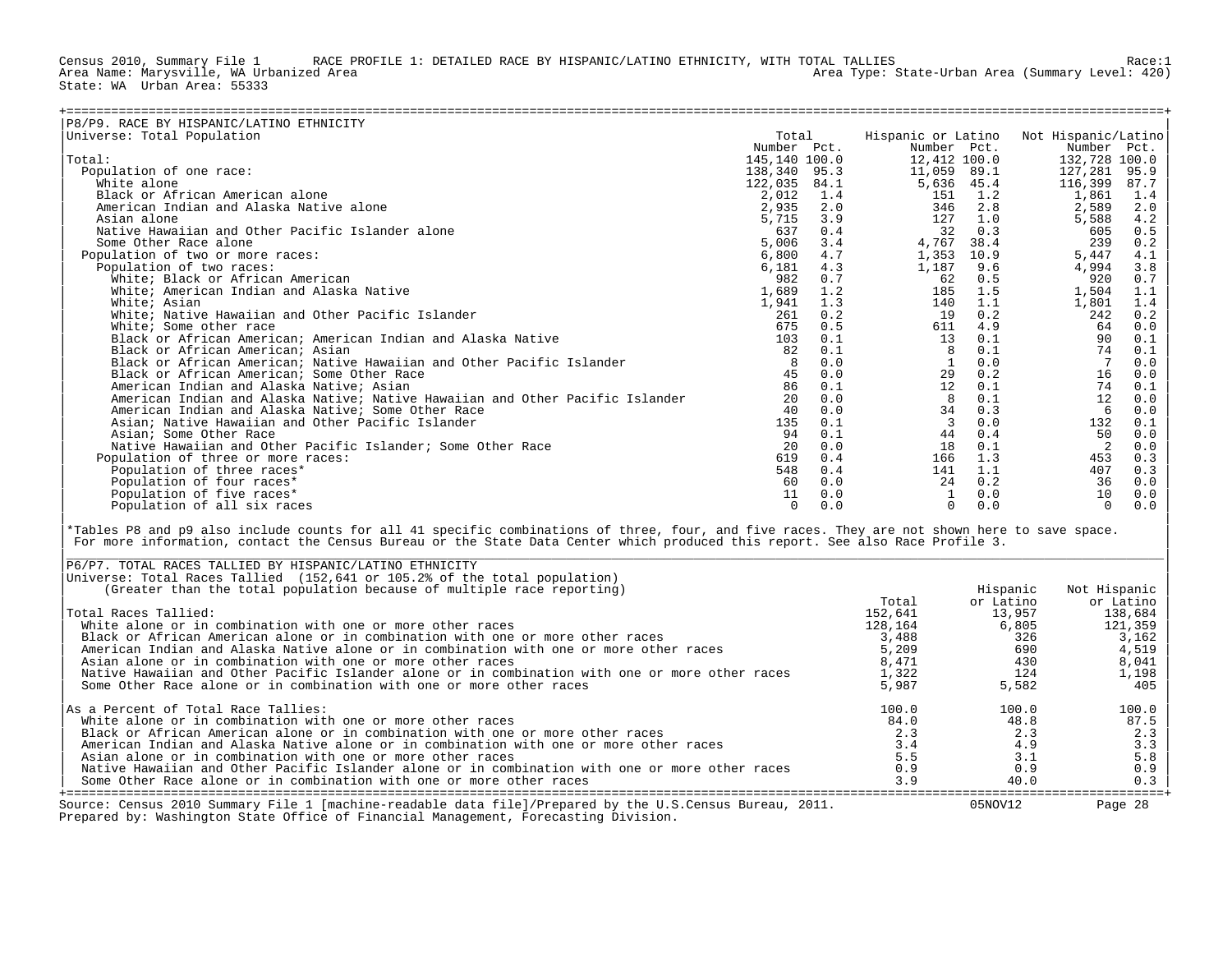Census 2010, Summary File 1 RACE PROFILE 2: DETAILED RACE BY HISP./LATINO ETHNICITY (18+); TALLIES FOR HOUSEHOLDERS<br>Area Name: Marysville, WA Urbanized Area Area Type: State-Urban Area (Summary Level: 420) State: WA Urban Area: 55333

| P10/P11. RACE BY HISPANIC/LATINO ETHNICITY FOR THE POPULATION 18 AND OVER     |                 |     |             |      |                                        |      |
|-------------------------------------------------------------------------------|-----------------|-----|-------------|------|----------------------------------------|------|
| Universe: Population 18 and over                                              | Total 18 & over |     |             |      | Hispanic or Latino Not Hispanic/Latino |      |
|                                                                               | Number Pct.     |     | Number Pct. |      | Number Pct.                            |      |
| Total 18 and over:                                                            | 105,476 100.0   |     | 7,017 100.0 |      | 98,459 100.0                           |      |
| Population of one race:                                                       | 102,523 97.2    |     | 6,532 93.1  |      | 95,991                                 | 97.5 |
| White alone                                                                   | 91,454 86.7     |     | 3,218 45.9  |      | 88,236                                 | 89.6 |
| Black or African American alone                                               | 1,333           | 1.3 | 74          | 1.1  | 1,259                                  | 1.3  |
| American Indian and Alaska Native alone                                       | 1,964 1.9       |     | 166         | 2.4  | 1,798                                  | 1.8  |
| Asian alone                                                                   | 4,262           | 4.0 | 86          | 1.2  | 4,176                                  | 4.2  |
| Native Hawaiian and Other Pacific Islander alone                              | 406             | 0.4 | 19          | 0.3  | 387                                    | 0.4  |
| Some Other Race alone                                                         | 3,104           | 2.9 | 2,969       | 42.3 | 135                                    | 0.1  |
| Population of two or more races:                                              | 2,953           | 2.8 | 485         | 6.9  | 2,468                                  | 2.5  |
| Population of two races:                                                      | 2,729           | 2.6 | 428         | 6.1  | 2,301                                  | 2.3  |
| White; Black or African American                                              | 229             | 0.2 | 12          | 0.2  | 217                                    | 0.2  |
| White; American Indian and Alaska Native                                      | 997             | 0.9 | 69          | 1.0  | 928                                    | 0.9  |
| White; Asian                                                                  | 766             | 0.7 | 46          | 0.7  | 720                                    | 0.7  |
| White; Native Hawaiian and Other Pacific Islander                             | 118             | 0.1 | 8           | 0.1  | 110                                    | 0.1  |
| White; Some Other Race                                                        | 273             | 0.3 | 226         | 3.2  | 47                                     | 0.0  |
| Black or African American; American Indian and Alaska Native                  | 56              | 0.1 | .5          | 0.1  | 51                                     | 0.1  |
| Black or African American; Asian                                              | 2.4             | 0.0 |             | 0.0  | 21                                     | 0.0  |
| Black or African American; Native Hawaiian and Other Pacific Islander         |                 | 0.0 |             | 0.0  | 2                                      | 0.0  |
| Black or African American; Some Other Race                                    |                 | 0.0 | 14          | 0.2  | 11                                     | 0.0  |
| American Indian and Alaska Native; Asian                                      | 48              | 0.0 | 6           | 0.1  | 42                                     | 0.0  |
| American Indian and Alaska Native; Native Hawaiian and Other Pacific Islander | 12              | 0.0 | 6           | 0.1  | 6                                      | 0.0  |
| American Indian and Alaska Native; Some Other Race                            | 18              | 0.0 | 12          | 0.2  | 6                                      | 0.0  |
| Asian; Native Hawaiian and Other Pacific Islander                             | 101             | 0.1 | 3           | 0.0  | 98                                     | 0.1  |
| Asian; Some Other Race                                                        | 52              | 0.0 | 12          | 0.2  | 40                                     | 0.0  |
| Native Hawaiian and Other Pacific Islander; Some Other Race                   |                 | 0.0 | 6           | 0.1  |                                        | 0.0  |
| Population of three or more races:                                            | 224             | 0.2 | 57          | 0.8  | 167                                    | 0.2  |
| Population of three races*                                                    | 197             | 0.2 | 50          | 0.7  | 147                                    | 0.1  |
| Population of four races*                                                     | 21              | 0.0 |             | 0.1  | 14                                     | 0.0  |
| Population of five races*                                                     |                 | 0.0 |             | 0.0  | 6                                      | 0.0  |
| Population of all six races                                                   |                 | 0.0 |             | 0.0  | $\Omega$                               | 0.0  |

\*Tables P10 and P11 also include counts for all 41 specific combinations of three, four, and five races. They are not shown here to save space. For more information, contact the Census Bureau or the State Data Center which produced this report.

| H8/H9. TOTAL RACES TALLIED FOR HOUSEHOLDERS BY HISPANIC/LATINO ETHNICITY                                                                                                                        |        |           |              |
|-------------------------------------------------------------------------------------------------------------------------------------------------------------------------------------------------|--------|-----------|--------------|
| Universe: Total Races Tallied For Householders In Occupied Housing Units (53,268 or 102.6% of total households)                                                                                 |        |           |              |
| (Note: Greater than the total number of households because of multiple race reporting)                                                                                                          |        | Hispanic  | Not Hispanic |
|                                                                                                                                                                                                 | Total  | or Latino | or Latino    |
| Total Races Tallied for Householders:                                                                                                                                                           | 53,268 | 3,021     | 50,247       |
| White alone or in combination with one or more other races                                                                                                                                      | 47,395 | 1,494     | 45,901       |
| Black or African American alone or in combination with one or more other races                                                                                                                  | 819    | 54        | 765          |
| American Indian and Alaska Native alone or in combination with one or more other races                                                                                                          | 1,489  | 131       | 1,358        |
| Asian alone or in combination with one or more other races                                                                                                                                      | 1,897  | 65        | 1,832        |
| Native Hawaiian and Other Pacific Islander alone or in combination with one or more other races                                                                                                 | 302    |           | 285          |
| Some Other Race alone or in combination with one or more other races                                                                                                                            | 1,366  | 1,260     | 106          |
| As a Percent of Total Race Tallies for Householders:                                                                                                                                            | 100.0  | 100.0     | 100.0        |
| White alone or in combination with one or more other races                                                                                                                                      | 89.0   | 49.5      | 91.4         |
| Black or African American alone or in combination with one or more other races                                                                                                                  | 1.5    | 1.8       | 1.5          |
| American Indian and Alaska Native alone or in combination with one or more other races                                                                                                          | 2.8    | 4.3       | 2.7          |
| Asian alone or in combination with one or more other races                                                                                                                                      | 3.6    | 2.2       | 3.6          |
| Native Hawaiian and Other Pacific Islander alone or in combination with one or more other races                                                                                                 | 0.6    | 0.6       | 0.6          |
| Some Other Race alone or in combination with one or more other races                                                                                                                            | 2.6    | 41.7      | 0.2          |
| Source: Census 2010 Summary File 1 [machine-readable data file]/Prepared by the U.S.Census Bureau, 2011.<br>Prepared by: Washington State Office of Financial Management, Forecasting Division. |        | 05NOV12   | Page 29      |

| |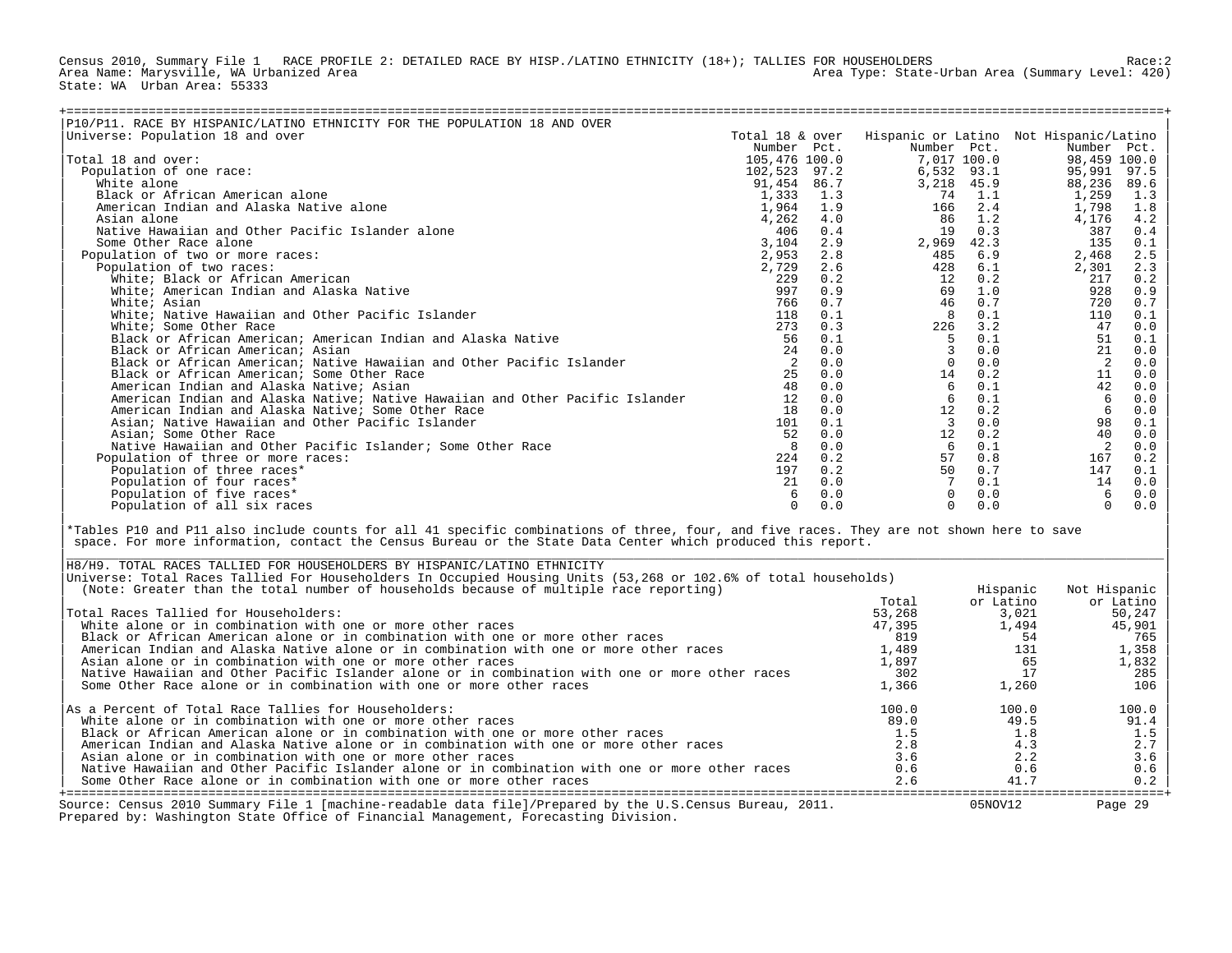State: WA Urban Area: 55333

Area Type: State-Urban Area (Summary Level: 420)

| +===================================<br>P6/P8. RACE COMBINATIONS AND<br>SHARE OF TOTAL TALLIES<br>Two Universes:<br>Total Population (145,140) | -------------------------------------<br>White<br>(WHITE)                                  | Black or                 | African American<br>(BLACK)                                                       | American Indian<br>& Alaska Native                 | (AIAN)                                  | Asian                                          | (ASIAN)                                       | Native Hawaiian &<br>Other Pacific<br>Islander (NHPI) |                                                                          | Some other race                                | (OTHER)                          |
|------------------------------------------------------------------------------------------------------------------------------------------------|--------------------------------------------------------------------------------------------|--------------------------|-----------------------------------------------------------------------------------|----------------------------------------------------|-----------------------------------------|------------------------------------------------|-----------------------------------------------|-------------------------------------------------------|--------------------------------------------------------------------------|------------------------------------------------|----------------------------------|
| and Total Races Tallied*<br>$(152, 641 \text{ or } 95.1\text{* of})$<br>the Total Population)<br>---------------------------------             | Pct of<br>Persons<br>WHITE<br>or<br>Tallies<br>Tallies<br>------------------               | Persons<br>or<br>Tallies | Pct of<br><b>BLACK</b><br>Tallies<br>==================                           | Persons<br>or<br>Tallies<br>==================     | Pct of<br>AIAN<br>Tallies               | Persons<br>or<br>Tallies<br>================== | Pct of<br>ASIAN<br>Tallies                    | Persons<br>or<br>Tallies<br>==================        | Pct of<br>NHPI<br>Tallies                                                | Persons<br>or<br>Tallies<br>================== | Pct of<br>OTHER<br>Tallies       |
| One Race Alone                                                                                                                                 | 122,035 95.2                                                                               |                          | 2,012 57.7                                                                        |                                                    | 2,935 56.3                              |                                                | 5,715 67.5                                    |                                                       | 637 48.2                                                                 |                                                | 5,006 83.6                       |
| Two-Race combinations (15 in<br>all, each presented twice)--<br>Total Tallies*                                                                 | 5,548<br>4.3                                                                               |                          | 1,220 35.0                                                                        |                                                    | 1,938 37.2                              |                                                | 2,338 27.6                                    |                                                       | 444 33.6                                                                 |                                                | 874 14.6                         |
| WHITE and<br>BLACK and<br>AIAN and<br>ASIAN and<br>NHPI and<br>OTHER and                                                                       | ----------------<br>982<br>0.8<br>1,689<br>1.3<br>1,941<br>1.5<br>0.2<br>261<br>675<br>0.5 |                          | 28.2<br>982<br>--------------<br>3.0<br>103<br>2.4<br>82<br>8<br>0.2<br>45<br>1.3 | 1,689<br>103<br>----------------<br>86<br>20<br>40 | 32.4<br>2.0<br>1.7<br>0.4<br>0.8        | 1,941<br>82<br>86<br>135<br>94                 | 22.9<br>1.0<br>1.0<br>$- - - -$<br>1.6<br>1.1 |                                                       | 261 19.7<br>0.6<br>8<br>20<br>1.5<br>135 10.2<br>----------<br>1.5<br>20 | 675<br>45<br>40<br>94<br>20                    | 11.3<br>0.8<br>0.7<br>1.6<br>0.3 |
| Three-Race combinations (20,<br>each presented three times)--<br>Total Tallies*                                                                | 511<br>0.4                                                                                 |                          | 208<br>6.0                                                                        | 273                                                | 5.2                                     | 355                                            | 4.2                                           |                                                       | 204 15.4                                                                 | 93                                             | 1.6                              |
| WHITE; BLACK; and<br>WHITE; AIAN; and<br>WHITE; ASIAN; and<br>WHITE; NHPI; and                                                                 |                                                                                            |                          | 123<br>3.5<br>1.3<br>47<br>7<br>0.2                                               | 123<br>89<br>16                                    | 2.4<br>$= - -$<br>1.7<br>0.3            | 47<br>89<br>152                                | 0.6<br>1.1<br>$- - - -$<br>1.8                | 16                                                    | 0.5<br>7<br>1.2<br>152 11.5<br>-----                                     | 15<br>23<br>36<br>$\overline{3}$               | 0.3<br>0.4<br>0.6<br>0.1         |
| WHITE; OTHER; and<br>BLACK; AIAN; and                                                                                                          | 123<br>0.1                                                                                 |                          | 15<br>0.4                                                                         | 23                                                 | 0.4                                     | 36<br>7                                        | 0.4<br>0.1                                    |                                                       | $\mathbf{3}$<br>0.2<br>0.0<br>$\Omega$                                   | $\overline{3}$                                 | 0.1                              |
| BLACK; ASIAN; and<br>BLACK; NHPI; and<br>BLACK; OTHER; and                                                                                     | 47<br>0.0<br>7<br>0.0<br>15<br>0.0                                                         |                          |                                                                                   |                                                    | 7<br>0.1<br>$\Omega$<br>0.0<br>3<br>0.1 | 4<br>$\Omega$                                  | $- - - -$<br>0.0<br>0.0                       |                                                       | $\overline{4}$<br>0.3<br>2<br>0.2                                        | $\mathbf{0}$<br>2                              | 0.0<br>0.0                       |
| AIAN; ASIAN; and<br>AIAN; NHPI; and<br>AIAN; OTHER; and                                                                                        | 89<br>0.1<br>16<br>0.0<br>23<br>0.0                                                        |                          | 7<br>0.2<br>$\Omega$<br>0.0<br>0.1<br>3                                           |                                                    |                                         | 10<br>$\mathbf{1}$                             | 0.1<br>0.0                                    |                                                       | 0.8<br>10<br>$\mathbf{1}$<br>0.1                                         | $\mathbf{1}$<br>$\mathbf{1}$                   | 0.0<br>0.0                       |
| ASIAN; NHPI; and<br>ASIAN; OTHER; and                                                                                                          | 0.1<br>152<br>36<br>0.0                                                                    |                          | 0.1<br>4<br>0.0<br>$\Omega$                                                       | 10                                                 | 0.2<br>1<br>0.0                         |                                                |                                               |                                                       | 0.7<br>9                                                                 | 9                                              | 0.2                              |
| NHPI; OTHER; and                                                                                                                               | 3<br>0.0                                                                                   |                          | $\overline{a}$<br>0.1                                                             |                                                    | 0.0<br>1                                | 9                                              | 0.1                                           | ----------------                                      |                                                                          |                                                |                                  |
| Four Races (15)--Total Tallies*:<br>Five Races (6)--Total Tallies*:<br>Six Races (1)--Total Tallies*:                                          | 59<br>0.0<br>11<br>0.0<br>$\Omega$<br>0.0                                                  |                          | 37<br>1.1<br>11<br>0.3<br>$\Omega$<br>0.0                                         | 52<br>11                                           | 1.0<br>0.2<br>$\Omega$<br>0.0           | 52<br>11<br>$\Omega$                           | 0.6<br>0.1<br>0.0                             |                                                       | 26<br>2.0<br>11<br>0.8<br>$\Omega$<br>0.0                                | 14<br>$\mathbf{0}$<br>$\Omega$                 | 0.2<br>0.0<br>0.0                |
| Total Tallies* for each race<br>alone or in any combination:                                                                                   | 128,164 100.0                                                                              |                          | 3,488 100.0                                                                       |                                                    | 5,209 100.0                             |                                                | 8,471 100.0                                   |                                                       | 1,322 100.0                                                              |                                                | 5,987 100.0                      |

\*Notes: Summing across Total Tallies rows would give results greater than the corresponding population counts because of multiple counting (e.g., |<br>| each person of three races would be counted three times). Detail is not represents that combination's share of total tallies for the race indicated in the column header. See Race Profile 1 for Grand Total Tallies. +===================================================================================================================================================+ Source: Census 2010 Summary File 1 [machine-readable data file]/Prepared by the U.S.Census Bureau, 2011. Prepared by: Washington State Office of Financial Management, Forecasting Division.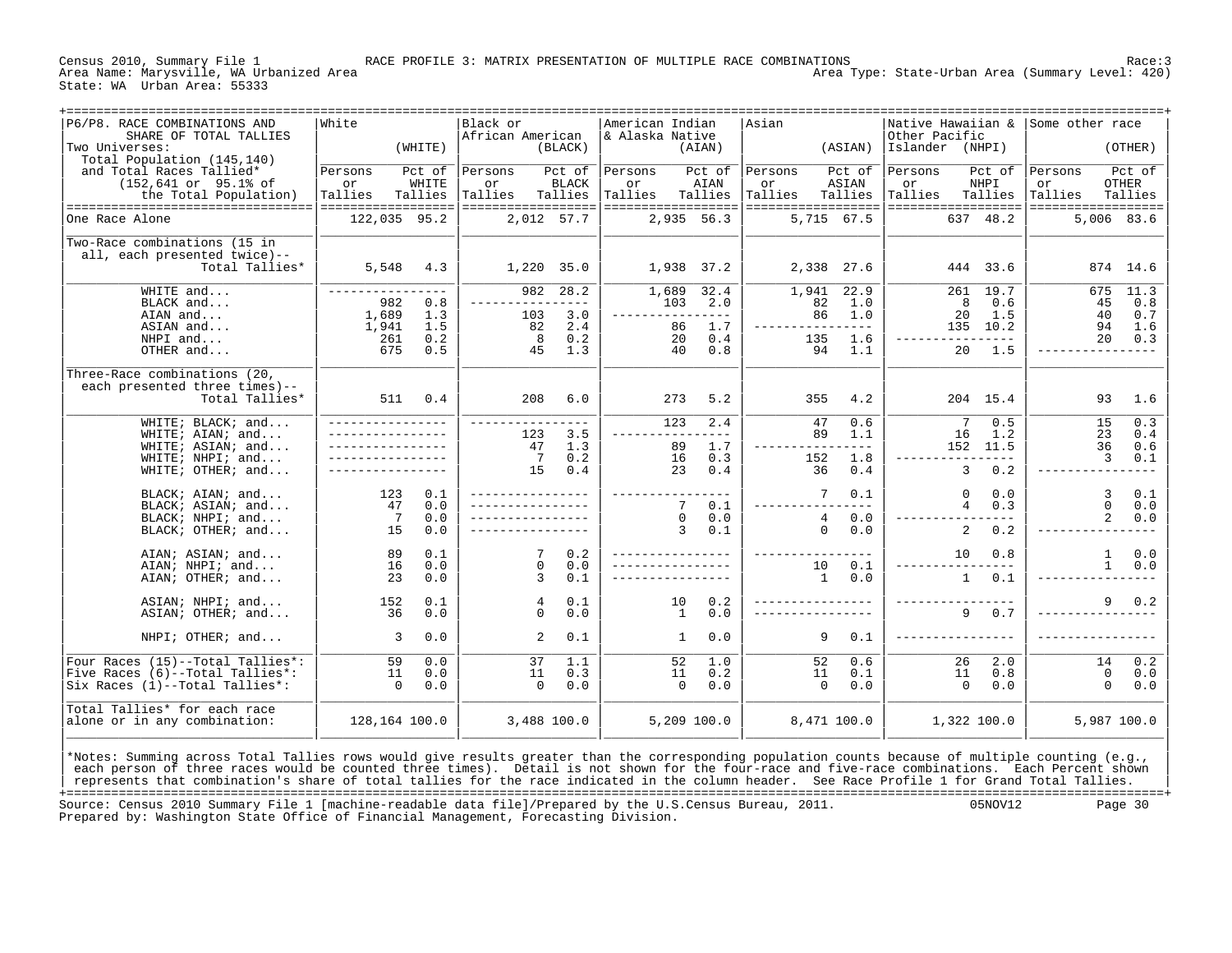Census 2010, Summary File 1 RACE PROFILE 4: DETAILED NATIVE AMERICAN, ASIAN, PACIFIC ISLANDER, & HISP/LATINO SUBGROUPS Race:4 Area Type: State-Urban Area (Summary Level: 420) State: WA Urban Area: 55333

| PCT1. AMERICAN INDIAN AND ALASKA NATIVE BY TRIBE<br>Universe: Persons who are American Indian and Alaska Native Alone                                                                                                                                                                                                                |                                                                                                                                                                                      |                                                                                                                                            |                                                                                                                                                                                                                                                                                                                |                                                                                                                                                     |                                                                                                                                                                                                                                                                                                                                                                                       |                                                                                            |                                                                                                                                                          |
|--------------------------------------------------------------------------------------------------------------------------------------------------------------------------------------------------------------------------------------------------------------------------------------------------------------------------------------|--------------------------------------------------------------------------------------------------------------------------------------------------------------------------------------|--------------------------------------------------------------------------------------------------------------------------------------------|----------------------------------------------------------------------------------------------------------------------------------------------------------------------------------------------------------------------------------------------------------------------------------------------------------------|-----------------------------------------------------------------------------------------------------------------------------------------------------|---------------------------------------------------------------------------------------------------------------------------------------------------------------------------------------------------------------------------------------------------------------------------------------------------------------------------------------------------------------------------------------|--------------------------------------------------------------------------------------------|----------------------------------------------------------------------------------------------------------------------------------------------------------|
| Total:<br>With one tribe specified:<br>American Indian tribe:<br>Apache<br>Arapaho<br>Blackfeet<br>Canadian/French Amer. Indian<br>Central American Indian<br>Cherokee<br>Cheyenne<br>Chickasaw<br>Chippewa<br>Choctaw<br>Colville<br>Comanche<br>(An additional 2,274 persons are Native American in combination with other races.) | 2,935<br>2,466 Cree<br>2,130 Creek<br>17 Crow<br>5 Delaware<br>26 Hopi<br>27 Houma<br>$\cap$<br>79 Kiowa<br>5 Lumbee<br>11 Menominee<br>30 Navajo<br>31 Osage<br>6 Ottawa            | Iroquois<br>87 Mexican Amer. Indian                                                                                                        | Paiute<br>7<br>$\overline{4}$<br>Pima<br>$\mathbf{3}$<br>Potawatomi<br>5<br>Pueblo<br>2<br>Puget Sound Salish<br>$\Omega$<br>Seminole<br>Shoshone<br>10<br>2 Sioux<br>South American Indian<br>$\overline{4}$<br>$\mathbf{1}$<br>Spanish American Indian<br>62 Tohono O'Odham<br>24 Ute<br>1 Yakama<br>3 Yaqui |                                                                                                                                                     | 4<br>Yuman<br>$\Omega$<br>Other Amer. Indian tribes<br>$\mathsf{R}$<br>Amer. Indian not specified<br>9<br>Alaska Native tribe:<br>1,281<br>Alaskan Athabascan<br>Aleut<br>5<br>6<br>Inupiat<br>Tlingit-Haida<br>66<br>Tsimshian<br>$\overline{1}$<br>5 <sup>5</sup><br>Yup'ik<br>0 Alaska Native not specified<br>0 No tribe specified<br>38 More than one specified<br>$\mathcal{L}$ |                                                                                            | $\mathsf 0$<br>253<br>80<br>224<br>$24$<br>$58$<br>$25$<br>$102$<br>12<br>$\frac{1}{3}$<br>428<br>41                                                     |
| PCT5/PCT7. ASIAN POPULATION--DETAILED GROUPS<br>Two Universes: (1) Persons who are Asian Alone, and<br>(2) Total Asian Tallies reported by all persons*                                                                                                                                                                              |                                                                                                                                                                                      |                                                                                                                                            | PCT8. NATIVE HAWAIIAN AND OTHER PACIFIC<br>ISLANDER POPULATION--DETAILED GROUPS<br>Univ.: Persons who are Native Hawaiian and                                                                                                                                                                                  |                                                                                                                                                     | PCT11. HISPANIC/LATINO BY SPECIFIC<br>ORIGIN<br>Univ.: Hispanic/Latino population **                                                                                                                                                                                                                                                                                                  |                                                                                            |                                                                                                                                                          |
| Totals (Each Universe):<br>Only one group specified:<br>Asian Indian<br>Bangladeshi<br>Bhutanese<br>Burmese<br>Cambodian<br>Chinese, except Taiwanese<br>Filipino<br>Hmong<br>Indonesian<br>Japanese                                                                                                                                 | Persons(1)<br>5,715 100.0<br>5,490 96.1<br>612 10.7<br>3 0.1<br>$\bigcap$<br>0.0<br>$7\overline{ }$<br>0.1<br>218<br>3.8<br>384 6.7<br>2,501 43.8<br>112 2.0<br>60<br>1.0<br>359 6.3 | Pct. Tallies*(2)<br>8,848<br>$- - - - -$<br>727<br>$\overline{\mathbf{3}}$<br>$\Omega$<br>12<br>278<br>773<br>3,776<br>117<br>113<br>1,000 | other Pacific Islander Alone<br>Total:<br>Only one group specified:<br>Polynesian:<br>Native Hawaiian<br>Samoan<br>Tongan<br>Other Polynesian<br>Micronesian:<br>Guamanian or Chamorro<br>Marshallese                                                                                                          | Persons Pct.<br>637 100.0<br>590 92.6<br>276 43.3<br>195 30.6<br>67 10.5<br>12<br>1.9<br>0.3<br>$\overline{2}$<br>267 41.9<br>175 27.5<br>50<br>7.8 | Total Hispanic/Latino<br>Mexican<br>Puerto Rican<br>Cuban<br>Dominican Republic<br>Central American<br>excluding Mexican:<br>Costa Rican<br>Guatemalan<br>Honduran<br>Nicaraquan<br>Panamanian<br>Salvadoran                                                                                                                                                                          | 12,412 100.0<br>9,771 78.7<br>526<br>100<br>36<br>409<br>33<br>97<br>48<br>52<br>54<br>117 | 4.2<br>0.8<br>0.3<br>3.3<br>0.3<br>$0.8$<br>0.4<br>0.4<br>0.4<br>0.9                                                                                     |
| Korean<br>Laotian<br>Malaysian<br>Nepalese<br>Pakistani<br>Sri Lankan<br>Taiwanese<br>Thai<br>Vietnamese                                                                                                                                                                                                                             | 345<br>6.0<br>206<br>3.6<br>$\overline{\mathbf{3}}$<br>0.1<br>$\overline{4}$<br>0.1<br>22<br>0.4<br>5<br>0.1<br>16<br>0.3<br>97<br>1.7<br>534<br>9.3                                 | 625<br>269<br>8<br>5<br>26<br>12<br>28<br>188<br>672                                                                                       | Other Micronesian<br>Melanesian:<br>Fijian<br>Other Melanesian<br>Other Melanesian<br>No subgroup specified<br>More than one specified<br>**Hispanic/Latino persons can be of any race                                                                                                                         | 42<br>6.6<br>47<br>7.4<br>47<br>7.4<br>$\overline{0}$<br>0.0<br>34<br>5.3<br>13 2.0                                                                 | Other Cent. American<br>South American:<br>Argentinean<br>Bolivian<br>Chilean<br>Colombian<br>Ecuadorian<br>Paraguayan<br>Peruvian                                                                                                                                                                                                                                                    | $_{\rm 8}$<br>410<br>48<br>16<br>58<br>111<br>36<br>$\overline{\phantom{0}}^2$<br>107      | 0.1<br>3.3<br>0.4<br>0.1<br>$0.5$<br>$0.9$<br>0.3<br>${\bf 0}$ . ${\bf 0}$<br>$0.9$                                                                      |
| Other specified subgroup<br>No subgroup specified<br>More than one specified<br>*Included are the 341 tallies of Asian alone persons<br>who specified more than one Asian category, as well as<br>the 2,756 persons who are Asian in combination with<br>one or more other races.                                                    | $2 \t 0.0$<br>60<br>1.0<br>2.9<br>165                                                                                                                                                | 12<br>204<br>$- - - - -$                                                                                                                   | General note: For the groups shown on this<br>page, their proportions of this area's<br>total population of 145,140 are:<br>Native American alone (2.0%),<br>Asian alone (3.9%), Pacific Islander<br>Asian alone (3.9%), Pacific Islander<br>alone (0.4%), and Hispanic/Latino (8.6%).                         |                                                                                                                                                     | Uruguayan<br>Venezuelan<br>Other South American<br>Other Hispanic/Latino:<br>Spaniard<br>Spanish<br>Spanish American<br>All other Hisp/Latino                                                                                                                                                                                                                                         | $\overline{4}$<br>28<br>$\overline{0}$<br>1,160<br>347<br>248<br>$\Omega$<br>565           | $\ensuremath{\mathbf{0}}$ . $\ensuremath{\mathbf{0}}$<br>0.2<br>$\ensuremath{\mathbf{0}}$ . $\ensuremath{\mathbf{0}}$<br>9.3<br>2.8<br>2.0<br>0.0<br>4.6 |
| Prepared by: Washington State Office of Financial Management, Forecasting Division.                                                                                                                                                                                                                                                  |                                                                                                                                                                                      |                                                                                                                                            | Source: Census 2010 Summary File 1 [machine-readable data file]/Prepared by the U.S.Census Bureau, 2011.                                                                                                                                                                                                       |                                                                                                                                                     | 05NOV12                                                                                                                                                                                                                                                                                                                                                                               | Page 31                                                                                    |                                                                                                                                                          |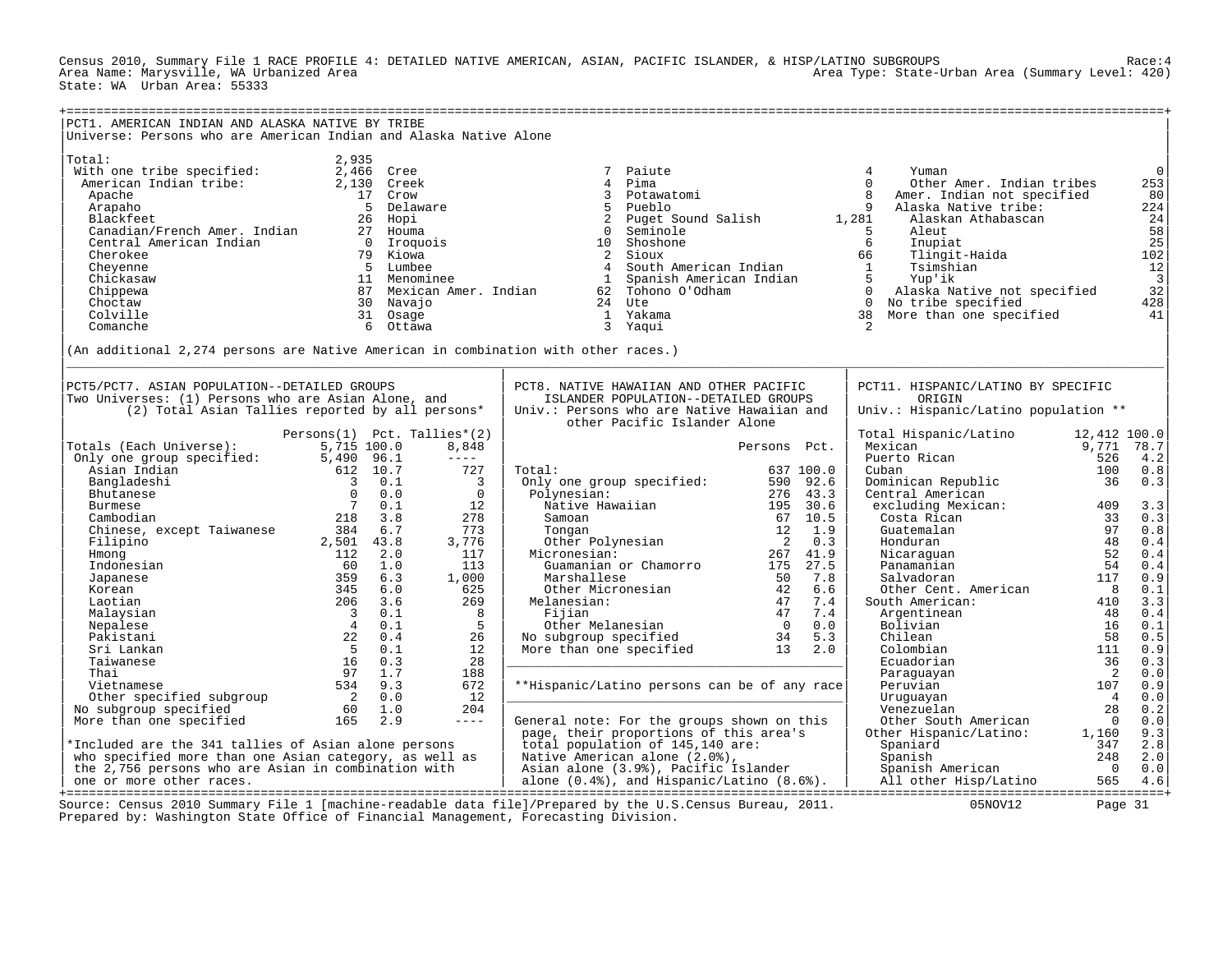Census 2010, Summary File 1<br>Area Name: Marysville, WA Urbanized Area<br>State: WA Urban Area: 55333

| P29/P29A. POPULATION SUMMARY BY RESIDENCE TYPE FOR DESIGNATED UNIVERSE<br>Universe: PERSONS Who Are White Alone                                                                                                                        |                                                                                                                        |                          |                                                                     |                          |                                  |                          | P38A/39A. FAMILY TYPE BY PRESENCE AND AGE OF OWN OR RELATED CHILDREN<br>Universe: Families With A Householder Who Is<br>White Alone $(**)(***)$                                                                                               |                               |                                   |                                  |
|----------------------------------------------------------------------------------------------------------------------------------------------------------------------------------------------------------------------------------------|------------------------------------------------------------------------------------------------------------------------|--------------------------|---------------------------------------------------------------------|--------------------------|----------------------------------|--------------------------|-----------------------------------------------------------------------------------------------------------------------------------------------------------------------------------------------------------------------------------------------|-------------------------------|-----------------------------------|----------------------------------|
| Total Persons:                                                                                                                                                                                                                         | otal Persons: $\begin{array}{ccc} 122,035 \\ \text{In Households(*)} \\ \text{In Group Quatters} \\ 1,124 \end{array}$ | Population               | As % of Population of all Races<br>84.1% of<br>84.0% of<br>90.2% of |                          | 145,140<br>143,894<br>1,246      |                          | By Presence of:                                                                                                                                                                                                                               | Own Children<br>Families Pct. | Related Children<br>Families Pct. |                                  |
| P16-18A/P36-37A. HOUSEHOLDS/POPULATION IN HOUSEHOLDS BY HOUSEHOLD TYPE<br>Universe: HOUSEHOLDERS Who Are White Alone                                                                                                                   |                                                                                                                        |                          |                                                                     |                          |                                  |                          | All families:                                                                                                                                                                                                                                 |                               | 33,021 100.0<br>25,225<br>12,077  | 76.4<br>36.6                     |
|                                                                                                                                                                                                                                        |                                                                                                                        |                          | Households                                                          | Population(**)           | Average<br>Size                  |                          | Families Feating Pct.<br>Husband-wife families:<br>With children under 18:<br>With children under 18:<br>Under 6 yrs only<br>Under 6 and 6 to 17 yrs<br>6 to 17 yrs only<br>6 counter families (no spouse present):<br>6 counter families (no |                               | 2,790<br>2,637<br>6,650<br>13,148 | 8.4<br>8.0<br>20.1<br>39.8       |
| Total Households (**)<br>Under 18 years<br>18 years and over<br>18 years and over<br>Tuder 18 years (18 years of the contract of the paint of the season of the contract of the control of the control of the control of the control o |                                                                                                                        |                          |                                                                     |                          |                                  |                          |                                                                                                                                                                                                                                               |                               | 7,796<br>2,519<br>1,619<br>399    | 23.6<br>7.6<br>4.9<br>1.2        |
| P12A/P13A. POPULATION BY AGE AND SEX                                                                                                                                                                                                   |                                                                                                                        |                          |                                                                     |                          |                                  |                          |                                                                                                                                                                                                                                               |                               | 226<br>994<br>900                 | 0.7<br>3.0<br>2.7                |
| Universe: Persons Who Are White Alone (*)                                                                                                                                                                                              | ---Both Sexes---<br>Number Pct.                                                                                        |                          | $---Male---  ---Female---$<br>Number Pct.                           |                          | Number Pct.                      |                          |                                                                                                                                                                                                                                               |                               | 3,528<br>726<br>610               | 5,277 16.0<br>10.7<br>2.2<br>1.8 |
| All Ages:<br>Under 5<br>$5$ to $9$                                                                                                                                                                                                     | 122,035 100.0<br>7,944<br>8,240                                                                                        | 6.5                      | 60,628<br>4,109<br>4,262                                            | 100.0<br>6.8             | 61,407<br>3,835<br>3,978         | 100.0<br>6.2<br>6.5      |                                                                                                                                                                                                                                               |                               | 2,192                             | 6.6<br>1,749 5.3                 |
| 10 to 14<br>15 to 17<br>18 and 19                                                                                                                                                                                                      | 8,794<br>5,603<br>3,128                                                                                                | 6.8<br>7.2<br>4.6<br>2.6 | 4,461<br>2,912<br>1,672                                             | 7.0<br>7.4<br>4.8<br>2.8 | 4,333<br>2,691<br>1,456          | 7.1<br>4.4<br>2.4        | P31A. RELATIONSHIP BY HOUSEHOLD TYPE FOR THE POPULATION UNDER 18 YEARS<br>Universe: Persons under 18 who are<br>White Alone $(*)$ (***)                                                                                                       |                               |                                   |                                  |
| 20<br>21<br>22 to 24<br>25 to 29                                                                                                                                                                                                       | 1,355<br>1,312<br>4,258<br>8,188                                                                                       | 1.1<br>1.1<br>3.5<br>6.7 | 698<br>674<br>2,129<br>4,037                                        | 1.2<br>1.1<br>3.5<br>6.7 | 657<br>638<br>2,129<br>4,151     | 1.1<br>1.0<br>3.5<br>6.8 | Total under 18:<br>In households:                                                                                                                                                                                                             |                               | Number<br>Pct.<br>100.0<br>99.8   |                                  |
| 30 to 34<br>35 to 39<br>40 to 44                                                                                                                                                                                                       | 8,501<br>8,688<br>9,276                                                                                                | 7.0<br>7.1<br>7.6        | 4,225<br>4,421<br>4,709                                             | 7.0<br>7.3<br>7.8        | 4,276<br>4,267<br>4,567          | 7.0<br>6.9<br>7.4        |                                                                                                                                                                                                                                               |                               | 0.0<br>97.4<br>90.9               |                                  |
| 45 to 49<br>50 to 54<br>55 to 59<br>60 and 61                                                                                                                                                                                          | 10,106<br>9,486<br>7,763<br>2,707                                                                                      | 8.3<br>7.8<br>6.4<br>2.2 | 5,089<br>4,764<br>3,827<br>1,318                                    | 8.4<br>7.9<br>6.3<br>2.2 | 5,017<br>4,722<br>3,936<br>1,389 | 8.2<br>7.7<br>6.4<br>2.3 |                                                                                                                                                                                                                                               |                               | 68.0<br>22.9<br>7.2<br>15.7       |                                  |
| 62 to 64<br>65 and 66<br>67 to 69                                                                                                                                                                                                      | 3,517<br>1,838<br>2,369                                                                                                | 2.9<br>1.5<br>1.9        | 1,691<br>857<br>1,105                                               | 2.8<br>1.4<br>1.8        | 1,826<br>981<br>1,264            | 3.0<br>1.6<br>2.1        | Female nouse.<br>Other relatives:                                                                                                                                                                                                             |                               | 6.5<br>5.1<br>1.4                 |                                  |
| 70 to 74<br>75 to 79<br>80 to 84<br>85 plus                                                                                                                                                                                            | 2,943<br>2,261<br>1,830<br>1,928                                                                                       | 2.4<br>1.9<br>1.5<br>1.6 | 1,322<br>972<br>722<br>652                                          | 2.2<br>1.6<br>1.2<br>1.1 | 1,621<br>1,289<br>1,108<br>1,276 | 2.6<br>2.1<br>1.8<br>2.1 | In group quarters:                                                                                                                                                                                                                            |                               | 2.4<br>0.2<br>0.0<br>0.2          |                                  |
| $0$ to $17$<br>18 to 64                                                                                                                                                                                                                | 30,581<br>78,285                                                                                                       | 25.1<br>64.1             | 15,744<br>39,254                                                    | 26.0<br>64.7             | 14,837<br>39,031                 | 24.2<br>63.6             | Note: (*) Tables with PERSONS as the universe enumerate persons according<br>to their own race or ethnic category. (**) Tables with HOUSEHOLDS or                                                                                             |                               |                                   |                                  |
| 65 plus<br>Median Age                                                                                                                                                                                                                  | 13,169<br>37.2                                                                                                         | 10.8                     | 5,630<br>36.3                                                       | 9.3                      | 7,539<br>38.1                    | 12.3                     | HOUSEHOLDERS as the universe enumerate persons in households according<br>to the race or ethnic category of the householder. (***) Responses of<br>'same-sex spouse' were edited during processing to 'unmarried partner.'                    |                               |                                   |                                  |

+===================================================================================================================================================+ Source: Census 2010 Summary File 1 [machine-readable data file]/Prepared by the U.S.Census Bureau, 2011. 05NOV12 Page 32 Prepared by: Washington State Office of Financial Management, Forecasting Division.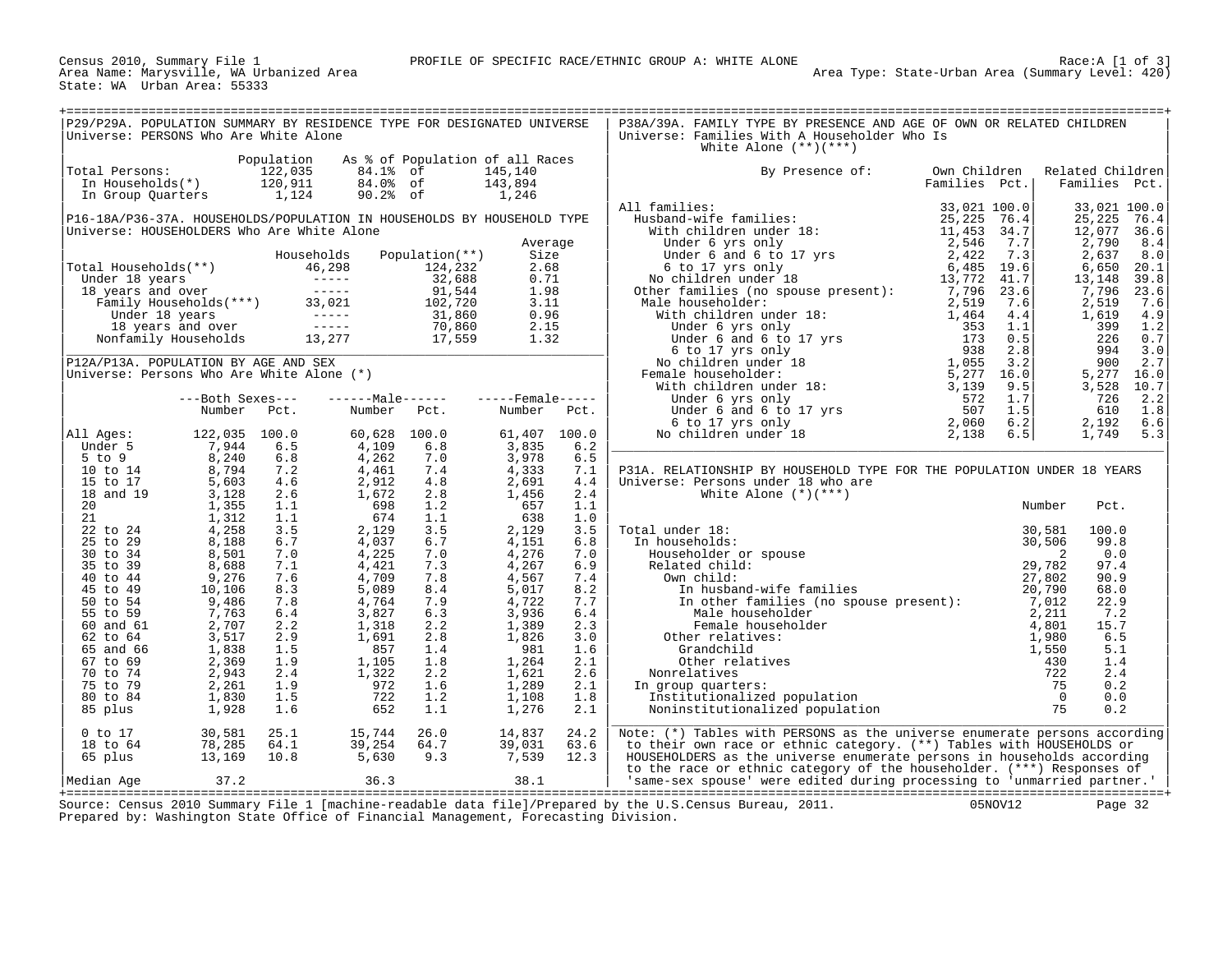Census 2010, Summary File 1<br>Area Name: Marysville, WA Urbanized Area<br>State: WA Urban Area: 55333

|                                                                                        |                    |              |              |                             |              | White Alone $(**)$                                                |                             |                 |             |
|----------------------------------------------------------------------------------------|--------------------|--------------|--------------|-----------------------------|--------------|-------------------------------------------------------------------|-----------------------------|-----------------|-------------|
|                                                                                        | All Ages<br>Number | Pct.         |              | 65 years and over<br>Number | Pct.         |                                                                   |                             | Number          | Pct.        |
|                                                                                        |                    |              |              |                             |              | Total:                                                            |                             | 46,298 100.0    |             |
| Total:                                                                                 | 122,035            | 100.0        |              | 13,169                      | 100.0        | Household has 3 or more generations                               |                             | 1,597           | 3.4         |
| In households:                                                                         | 120,911            | 99.1         |              | 12,546                      | 95.3         | Household does not have 3+ generations                            |                             | 44,701          | 96.6        |
| In family households:                                                                  | 103,487            | 84.8         |              | 8,406                       | 63.8         |                                                                   |                             |                 |             |
| Householder:<br>Male                                                                   | 33,021<br>24,085   | 27.1<br>19.7 |              | 4,469                       | 33.9<br>27.3 |                                                                   |                             |                 |             |
| Female                                                                                 | 8,936              | 7.3          |              | 3,601<br>868                | 6.6          |                                                                   |                             |                 |             |
| Spouse                                                                                 | 24,685             | 20.2         |              | 3,045                       | 23.1         | PCT19A. NONRELATIVES BY HOUSEHOLD TYPE (*)(***)                   |                             |                 |             |
| Parent                                                                                 | 834                | 0.7          |              | 483                         | 3.7          | Universe: Nonrelatives who are                                    |                             |                 |             |
| Parent-in-law                                                                          | 321                | 0.3          |              | 192                         | 1.5          | White Alone (Total: 7,959)                                        |                             |                 |             |
| $Child$ :                                                                              | 36,539             | 29.9         |              |                             |              |                                                                   |                             |                 |             |
| Biological                                                                             | 33,296             | 27.3         |              |                             |              |                                                                   | In Family                   | In Nonfamily    |             |
| Adopted                                                                                | 788                | 0.6          |              |                             |              |                                                                   | Households                  | Households      |             |
| Step                                                                                   | 2,455              | 2.0          |              |                             |              |                                                                   | Number<br>Pct.              | Number Pct.     |             |
| Grandchild                                                                             | 1,921              | 1.6          |              |                             |              |                                                                   |                             |                 |             |
| Brother or sister                                                                      | 888                | 0.7          |              |                             |              | Nonrelatives:                                                     | 3,812<br>100.0              |                 | 4,147 100.0 |
| Son-in-law/daughter-in-law                                                             | 383                | 0.3          |              |                             |              | Roomer or boarder                                                 | 422<br>11.1                 | 308             | 7.4         |
| Other relatives (#)                                                                    | 1,083              | 0.9          |              | 151                         | 1.1          | Housemate or roommate                                             | 708<br>18.6                 | 1,242           | 29.9        |
| Nonrelatives                                                                           | 3,812              | 3.1          |              | 66                          | 0.5          | Unmarried partner                                                 | 1,652<br>43.3               | 1,952           | 47.1        |
| In nonfamily households:                                                               | 17,424             | 14.3         |              | 4,140                       | 31.4         | Other nonrelatives                                                | 1,030<br>27.0               | 645             | 15.6        |
| Male householder:                                                                      | 6,587              | 5.4          |              | 1,076                       | 8.2          |                                                                   |                             |                 |             |
|                                                                                        | 4,609              | 3.8          |              | 959                         | 7.3          |                                                                   |                             |                 |             |
|                                                                                        | 1,978              | 1.6          |              | 117                         | 0.9          |                                                                   |                             |                 |             |
| Male nousenousence<br>Living alone<br>Not living alone<br>Female householder:<br>Alone | 6,690              | 5.5          |              | 2,799                       | 21.3         | H17A. HOUSING UNITS BY HOUSEHOLDER'S AGE AND TENURE               |                             |                 |             |
| Living alone                                                                           | 5,435              | 4.5          |              | 2,653                       | 20.1         | Universe: Occupied Housing Units With A Householder Who Is        |                             |                 |             |
| Not living alone                                                                       | 1,255              | 1.0          |              | 146                         | 1.1          | White Alone $(**)$                                                |                             |                 |             |
| Nonrelatives                                                                           | 4,147              | 3.4          |              | 265                         | 2.0          |                                                                   |                             |                 |             |
| In group quarters:                                                                     | 1,124              | 0.9          |              | 623                         | 4.7          | Age of                                                            | Owner Occupied              | Renter Occupied |             |
| Institutionalized                                                                      | 659                | 0.5          |              | 488                         | 3.7          | Householder                                                       | Number<br>Pct.              | Number          | Pct.        |
| Noninstitutionalized                                                                   | 465                | 0.4          |              | 135                         | 1.0          |                                                                   |                             |                 |             |
|                                                                                        |                    |              |              |                             |              | All Ages:                                                         | 33,130<br>100.0             | 13,168 100.0    |             |
| $(\#)$ For 65 yrs & over, includes children, siblings, etc. not shown separately       |                    |              |              |                             |              | 15 to 24<br>25 to 34                                              | 414<br>1.2<br>4,159<br>12.6 | 1,060<br>3,235  | 8.0<br>24.6 |
|                                                                                        |                    |              |              |                             |              | 35 to 44                                                          | 20.6<br>6,820               | 2,812           | 21.4        |
|                                                                                        |                    |              |              |                             |              | 45 to 54                                                          | 8,721<br>26.3               | 2,459           | 18.7        |
| P18A. HOUSEHOLD TYPE                                                                   |                    |              |              |                             |              | 55 to 59                                                          | 3,672<br>11.1               | 891             | 6.8         |
| Universe: Households with a Householder Who is                                         |                    |              |              |                             |              | 60 to 64                                                          | 9.3<br>3,087                | 624             | 4.7         |
| White Alone $(**)$                                                                     |                    |              |              |                             |              | 65 to 74                                                          | 10.8<br>3,583               | 891             | 6.8         |
|                                                                                        |                    |              | Number       | Pct.                        |              | 75 to 84                                                          | 6.1<br>2,009                | 665             | 5.1         |
|                                                                                        |                    |              |              |                             |              | 85 and over                                                       | 665<br>2.0                  | 531             | 4.0         |
| Total:                                                                                 |                    |              | 46,298 100.0 |                             |              |                                                                   |                             |                 |             |
| Family households(***):                                                                |                    |              | 33,021       | 71.3                        |              |                                                                   |                             |                 |             |
| Husband-wife families                                                                  |                    |              | 25,225       | 54.5                        |              | Note: $(*)$ Tables with PERSONS as the universe enumerate persons |                             |                 |             |
| Other families:                                                                        |                    |              | 7,796        | 16.8                        |              | according to their own race or ethnic category. (**) Tables with  |                             |                 |             |
| Male householder, no wife present                                                      |                    |              | 2,519        | 5.4                         |              | HOUSEHOLDS or HOUSEHOLDERS as the universe enumerate persons in   |                             |                 |             |
| Female householder, no husband present                                                 |                    |              | 5,277        | 11.4                        |              | households according to the race or ethnic category of the        |                             |                 |             |
| Nonfamily households:                                                                  |                    |              | 13,277       | 28.7                        |              | householder. (***) Responses of 'same-sex spouse' were edited     |                             |                 |             |
| Householder living alone                                                               |                    |              | 10,044       | 21.7                        |              | during processing to 'unmarried partner.'                         |                             |                 |             |
| Householder not living alone                                                           |                    |              | 3,233        | 7.0                         |              |                                                                   |                             |                 |             |
|                                                                                        |                    |              |              |                             |              |                                                                   |                             |                 |             |
|                                                                                        |                    |              |              |                             |              |                                                                   |                             |                 |             |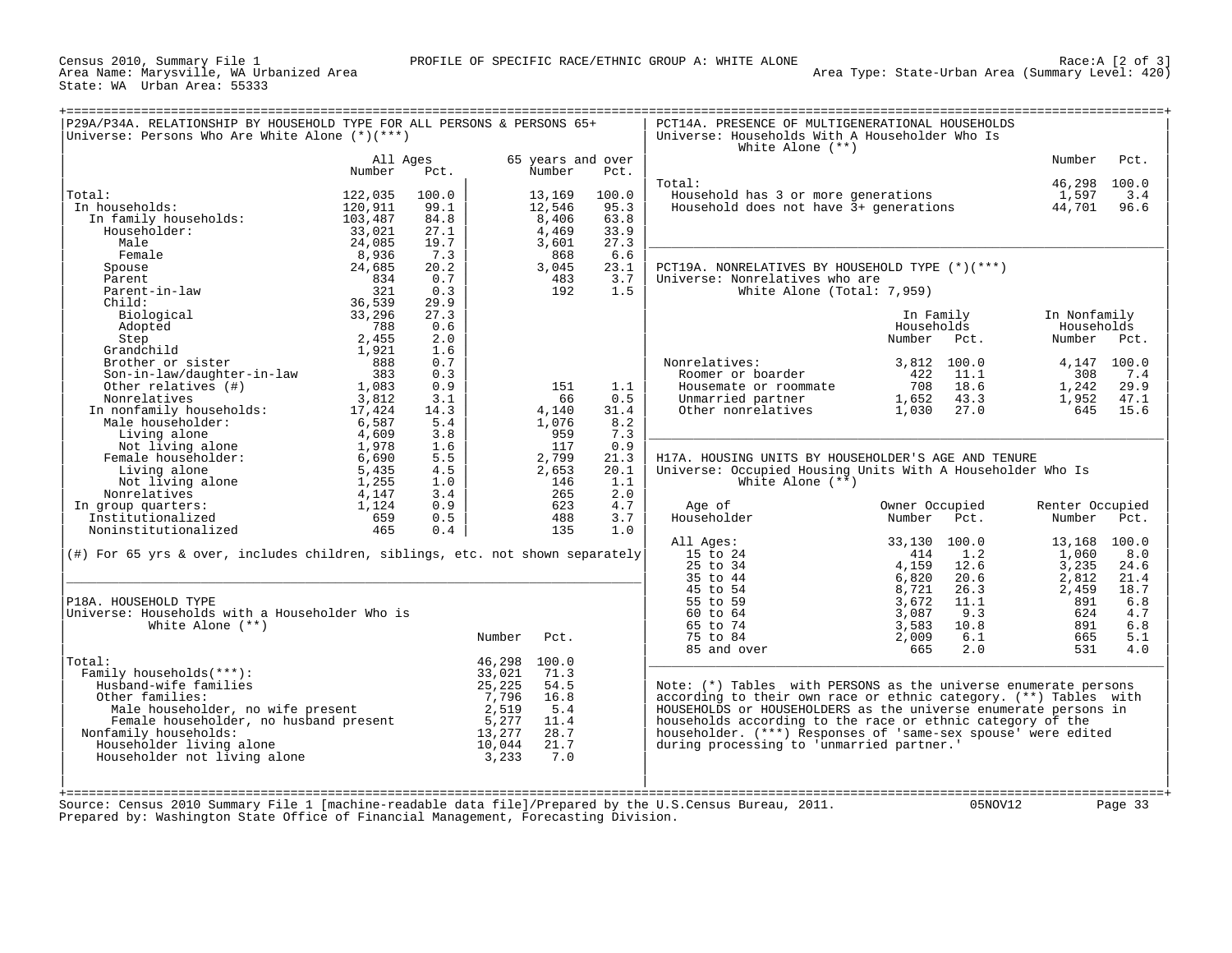| P28A/H16A<br>HOUSEHOLDS (OCCUPIED HOUSING UNITS) BY HOUSEHOLD SIZE BY TYPE AND BY TENURE           |  |
|----------------------------------------------------------------------------------------------------|--|
|                                                                                                    |  |
| Households (Occupied Housing Units) With A Householder Who Is White Alone $(**)(***)$<br>Universe. |  |

|                             | All<br>Households | Pct.  | Family<br>Households<br>Pct. | Nonfamily<br>Households | Pct.  | Owner<br>Occupied | Pct.  | Renter<br>Occupied | Pct.  |
|-----------------------------|-------------------|-------|------------------------------|-------------------------|-------|-------------------|-------|--------------------|-------|
| All household sizes:        | 46,298            | 100.0 | 33,021<br>100.0              | 13,277                  | 100.0 | 33,130            | 100.0 | 13,168             | 100.0 |
| 1-person households         | 10,044            | 21.7  | (Family always >1 pers)      | 10,044                  | 75.6  | 5,941             | 17.9  | 4,103              | 31.2  |
| 2-person households         | 15,287            | 33.0  | 12,757<br>38.6               | 2,530                   | 19.1  | 11,896            | 35.9  | 3,391              | 25.8  |
| 3-person households         | 8,489             | 18.3  | 8,031<br>24.3                | 458                     | 3.4   | 6,132             | 18.5  | 2,357              | 17.9  |
| 4-person households         | 7,326             | 15.8  | 7,146<br>21.6                | 180                     | 1.4   | 5,518             | 16.7  | .,808              | 13.7  |
| 5-person households         | 3,267             | 7.1   | 3,226<br>9.8                 | 41                      | 0.3   | 2,317             | 7.0   | 950                | 7.2   |
| 6-person households         | 1,200             | 2.6   | 1,183<br>3.6                 |                         | 0.1   | 854               | 2.6   | 346                | 2.6   |
| 7-or-more person households | 685               |       | 2.1<br>678                   |                         |       | 472               |       | 213                | 1.6   |

| | |P16A/P17A/P36A/P37A/H11A/H12A. POPULATION IN HOUSEHOLDS AND AVERAGE HOUSEHOLD SIZE BY TYPE AND BY TENURE | |Universe: Population in Households (Occupied Housing Units) With A Householder Who Is White Alone (\*\*) |

|                                | Total<br>Population | Pct.                      | In<br>Families | Pct.                          | Nonfamilies | Pct.          | In Owner<br>Occupied | Pct. | In Renter<br>Occupied | Pct.                        |
|--------------------------------|---------------------|---------------------------|----------------|-------------------------------|-------------|---------------|----------------------|------|-----------------------|-----------------------------|
| Total population in households | 124,232             | 100.0                     | 102,720        | 82.7                          | 17,559      | 14.1          | 90,578               | 72.9 | 33,654                | 27.1                        |
| Under 18 years                 | 32,688              | 100.0                     | 31,860         | 97.5                          |             |               |                      |      |                       |                             |
| 18 years and over              | 91,544              | 100.0                     | 70,860         | 77.4                          |             |               |                      |      |                       |                             |
| Average Household Size         | 2.68                |                           | 3.11           | $- - - - - -$                 | 1.32        | $- - - - - -$ | 2.73                 |      | 2.56                  | $\qquad \qquad - - - - - -$ |
| Under 18 years                 | 0.71                | $- - - - - -$             | 0.96           | $- - - - - -$                 |             |               |                      |      |                       |                             |
| 18 years and over              | 1.98                | $\qquad \qquad - - - - -$ | 2.15           | $\cdots \cdots \cdots \cdots$ |             |               |                      |      |                       |                             |
|                                |                     |                           |                |                               |             |               |                      |      |                       |                             |

Note: Family household numbers include nonrelatives living with families.

| | |PCT20A/PCT22A. GROUP QUARTERS POPULATION BY SEX BY AGE BY GROUP QUARTERS TYPE | Universe: Population in group quarters for persons who are White Alone  $(*)$ 

| $---$ All Ages $---$                                                |         | 18 Years and Over |         |        |         |
|---------------------------------------------------------------------|---------|-------------------|---------|--------|---------|
|                                                                     | Pct. of |                   | Pct. of |        | Pct. of |
|                                                                     | All     |                   | Total   |        | Total   |
| Number<br>Total<br>Pct.                                             | Ages    | Male              | $18+$   | Female | $18+$   |
| 100.0<br>1,124<br>1,049<br>All types of group quarters:             | 93.3    | 435               | 41.5    | 614    | 58.5    |
| 659<br>Institutionalized population:<br>58.6<br>659                 | 58.6    | 260               | 24.8    | 399    | 38.0    |
| Correctional facilities for adults<br>28<br>28<br>2.5               | 2.5     | 21                | 2.0     |        | 0.7     |
| Juvenile facilities<br>0.0                                          | 0.0     |                   | 0.0     |        | 0.0     |
| 56.1<br>631<br>Nursing facilities/skilled-nursing facilities<br>631 | 56.1    | 239               | 22.8    | 392    | 37.4    |
| Other institutional facilities<br>0.0                               | 0.0     |                   | 0.0     |        | 0.0     |
| 41.4<br>390<br>Noninstitutionalized population:<br>465              | 34.7    | 175               | 16.7    | 215    | 20.5    |
| College/university student housing<br>0.0                           | 0.0     |                   | 0.0     |        | 0.0     |
| 0.0<br>Military quarters                                            | 0.0     |                   | 0.0     |        | 0.0     |
| Other noninstitutional facilities<br>41.4<br>390<br>465             | 34.7    | 175               | 16.7    | 215    | 20.5    |
|                                                                     |         |                   |         |        |         |

|\_\_\_\_\_\_\_\_\_\_\_\_\_\_\_\_\_\_\_\_\_\_\_\_\_\_\_\_\_\_\_\_\_\_\_\_\_\_\_\_\_\_\_\_\_\_\_\_\_\_\_\_\_\_\_\_\_\_\_\_\_\_\_\_\_\_\_\_\_\_\_\_\_\_\_\_\_\_\_\_\_\_\_\_\_\_\_\_\_\_\_\_\_\_\_\_\_\_\_\_\_\_\_\_\_\_\_\_\_\_\_\_\_\_\_\_\_\_\_\_\_\_\_\_\_\_\_\_\_\_\_\_\_\_\_\_\_\_\_\_\_\_\_\_\_\_\_|

| |

Note: (\*) Tables with PERSONS as the universe enumerate persons according to their own race or ethnic category. (\*\*) Tables with HOUSEHOLDS or HOUSEHOLDERS as the universe enumerate persons in households according to the race or ethnic category of the householder. | (\*\*\*) Same-sex couple households are included in the family households category if there is at least one additional person | related to householder by birth or adoption. Same-sex couple households with no relatives of the householder present are tabulated | in nonfamily households. Responses of 'same-sex spouse' were edited during processing to 'unmarried partner.' |

+===================================================================================================================================================+ Source: Census 2010 Summary File 1 [machine-readable data file]/Prepared by the U.S.Census Bureau, 2011. Prepared by: Washington State Office of Financial Management, Forecasting Division.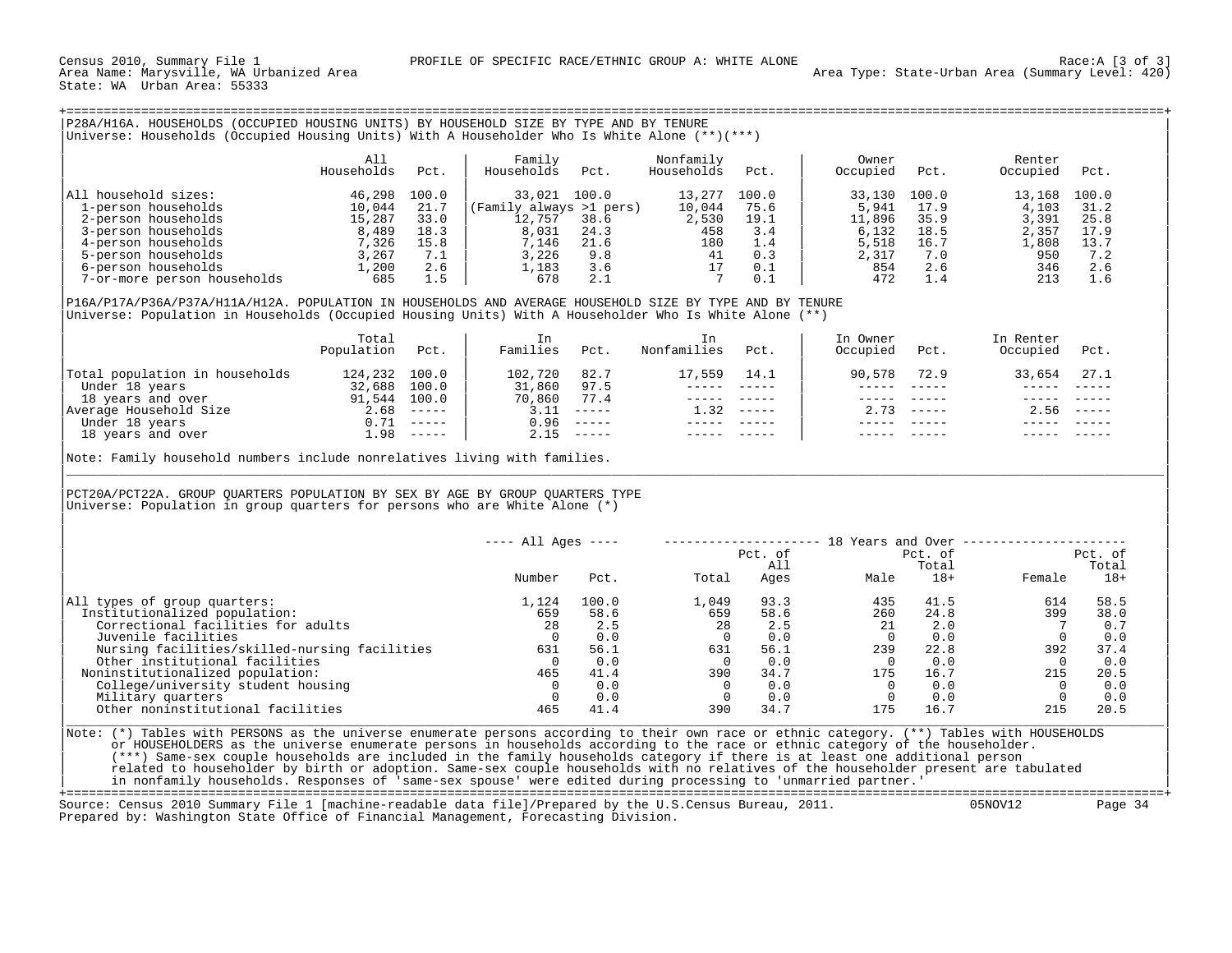PROFILE OF SPECIFIC RACE/ETHNIC GROUP B: BLACK OR AFRICAN AMERICAN ALONE RACE:B [1 of 3] Area Type: State-Urban Area (Summary Level: 420) Census 2010, Summary File 1 PROF<br>Area Name: Marysville, WA Urbanized Area<br>State: WA Urban Area: 55333

| P29/P29B. POPULATION SUMMARY BY RESIDENCE TYPE FOR DESIGNATED UNIVERSE<br>Universe: PERSONS Who Are Black or African American Alone                                                                                                                         |                                            |                                                                                                                                                                                                                                                                                    |                                                                                                                                                                                                                                                                                     |                     | P38B/39B. FAMILY TYPE BY PRESENCE AND AGE OF OWN OR RELATED CHILDREN<br>Universe: Families With A Householder Who Is<br>Black or African American Alone (**)(***)                                                                                                                                                                                                                                       |               |                                              |                                        |
|-------------------------------------------------------------------------------------------------------------------------------------------------------------------------------------------------------------------------------------------------------------|--------------------------------------------|------------------------------------------------------------------------------------------------------------------------------------------------------------------------------------------------------------------------------------------------------------------------------------|-------------------------------------------------------------------------------------------------------------------------------------------------------------------------------------------------------------------------------------------------------------------------------------|---------------------|---------------------------------------------------------------------------------------------------------------------------------------------------------------------------------------------------------------------------------------------------------------------------------------------------------------------------------------------------------------------------------------------------------|---------------|----------------------------------------------|----------------------------------------|
| otal Persons: $\begin{array}{cccc} 2,012 & 1.48 & \text{of} \\ \text{In Households(*)} & 1,999 & 1.48 & \text{of} \\ \text{In Group Quarters} & 13 & 1.08 & \text{of} \\ \end{array}$<br>Total Persons:                                                     | Population As % of Population of all Races |                                                                                                                                                                                                                                                                                    | 145,140<br>$143,894$<br>$1,246$                                                                                                                                                                                                                                                     |                     | By Presence of:<br>Own Children                                                                                                                                                                                                                                                                                                                                                                         | Families Pct. | Related Children                             | Families Pct.                          |
| P16-18B/P36-37B. HOUSEHOLDS/POPULATION IN HOUSEHOLDS BY HOUSEHOLD TYPE<br>Universe: HOUSEHOLDERS Who Are Black or African American Alone                                                                                                                    | Households                                 | Population(**)                                                                                                                                                                                                                                                                     | Average<br>Size                                                                                                                                                                                                                                                                     |                     |                                                                                                                                                                                                                                                                                                                                                                                                         |               |                                              |                                        |
| Total Households (**)<br>Total Households (**)<br>Under 18 years<br>18 years and over<br>Family Households (***)<br>Total Muder 18 years<br>18 years and over<br>Tamily Households<br>Ther 18 years and over<br>1977 1.21<br>1,927 3.64<br>Under 18         |                                            |                                                                                                                                                                                                                                                                                    |                                                                                                                                                                                                                                                                                     |                     | $\begin{tabular}{l c c c c c} \multicolumn{4}{c c c c} \multicolumn{4}{c c c} \multicolumn{4}{c c c} \multicolumn{4}{c c c} \multicolumn{4}{c c c} \multicolumn{4}{c c c} \multicolumn{4}{c c c} \multicolumn{4}{c c c} \multicolumn{4}{c c c} \multicolumn{4}{c c c} \multicolumn{4}{c c c} \multicolumn{4}{c c c} \multicolumn{4}{c c c} \multicolumn{4}{c c c} \multicolumn{4}{c c c} \multicolumn{$ |               |                                              |                                        |
| P12B/P13B. POPULATION BY AGE AND SEX<br>Universe: Persons Who Are Black or African American Alone (*)<br>---Both Sexes---<br>Number Pct.                                                                                                                    |                                            | ------Male------<br>Number Pct.                                                                                                                                                                                                                                                    | $---$ Female -----<br>Number Pct.                                                                                                                                                                                                                                                   |                     |                                                                                                                                                                                                                                                                                                                                                                                                         |               |                                              |                                        |
| All Ages:                                                                                                                                                                                                                                                   |                                            |                                                                                                                                                                                                                                                                                    |                                                                                                                                                                                                                                                                                     |                     | P31B. RELATIONSHIP BY HOUSEHOLD TYPE FOR THE POPULATION UNDER 18 YEARS<br>Universe: Persons under 18 who are                                                                                                                                                                                                                                                                                            |               |                                              |                                        |
|                                                                                                                                                                                                                                                             |                                            |                                                                                                                                                                                                                                                                                    |                                                                                                                                                                                                                                                                                     |                     | Black or African American Alone (*)(***)<br>Total under 18:                                                                                                                                                                                                                                                                                                                                             |               | Number<br>679<br>100.0                       | Pct.                                   |
|                                                                                                                                                                                                                                                             |                                            |                                                                                                                                                                                                                                                                                    |                                                                                                                                                                                                                                                                                     |                     | al under 18:<br>n households:<br>Householder or spouse<br>Related child:<br>Own child:<br>In husband-wife families<br>In households:                                                                                                                                                                                                                                                                    |               | 679<br>100.0<br>$\overline{0}$<br>654<br>604 | 0.0<br>96.3<br>89.0                    |
|                                                                                                                                                                                                                                                             |                                            |                                                                                                                                                                                                                                                                                    |                                                                                                                                                                                                                                                                                     |                     | In the families (no spouse present): 200<br>Other relatives:                                                                                                                                                                                                                                                                                                                                            |               | 404                                          | 59.5<br>29.5<br>7.1<br>22.4<br>7.4     |
| Null Ages: 2, 012 100.0<br>Under 5<br>10 to 14 196 9.7<br>10 to 14 196 9.7<br>10 to 14 196 9.7<br>10 57 2.8<br>20 25 1.2<br>20 26 1.2<br>20 1.0<br>21 22 55 6 24 70 3.5<br>35 to 29 122 6.1<br>35 to 39 172 8.5<br>40 to 44 200 9.9<br>40 to 44 200 9.9<br> |                                            | 1,171 100.0<br>84 7.2<br>107 9.1<br>59 5.0<br>107 9.1<br>59 5.0<br>11 0.9<br>8 0.7<br>40 3.4<br>76 6.4<br>75 6.4<br>106 9.1<br>111 9.5<br>138 11.8<br>77 6.7<br>59 5.0<br>106 9.1<br>111 9.5<br>138 11.8<br>77 6.7<br>59 1.8<br>11.9<br>77 6.7<br>59 1.6<br>106 7.7<br>59 1.8<br>1 | Number FCC:<br>841 100.0<br>100 11.9<br>88 10.5<br>89 10.6<br>89 10.6<br>26 3.1<br>14 1.7<br>12 1.4<br>30 3.6<br>47 5.6<br>61 7.3<br>62 7.4<br>56 6.9<br>45 5.9<br>45 5.9<br>45 5.9<br>41 1.7<br>4 1.7<br>4 1.7<br>4 1.1<br>4 1.1<br>4 1.1<br>4 1.1<br>4 1.1<br>4 1.1<br>4 1.1<br>4 |                     | Male householder<br>Male householder<br>Female householder<br>Female householder<br>Ther relatives:<br>Grandchild<br>26<br>Other relatives<br>225<br>relatives<br>oup quarters:<br>Litutionalized population<br>institutionalized population<br>0<br>0<br>Nonrelatives<br>In group quarters:<br>Institutionalized population                                                                            |               |                                              | 3.8<br>3.5<br>3.7<br>0.0<br>0.0<br>0.0 |
| $1,279$ $83.7$<br>$1,279$ $63.6$<br>$54$ $2.7$<br>$0$ to $17$<br>18 to 64<br>65 plus                                                                                                                                                                        |                                            | $\begin{array}{rr} 335 & 28.6 \\ 810 & 69.2 \\ 26 & 2.2 \end{array}$                                                                                                                                                                                                               | $344$<br>$469$<br>28                                                                                                                                                                                                                                                                | 40.9<br>55.8<br>3.3 | Noninstitutionalized population<br>Note: (*) Tables with PERSONS as the universe enumerate persons according<br>to their own race or ethnic category. (**) Tables with HOUSEHOLDS or<br>HOUSEHOLDERS as the universe enumerate persons in households according<br>to the race or ethnic category of the householder. (***) Responses of                                                                 |               |                                              |                                        |
| 31.3<br>Median Age                                                                                                                                                                                                                                          | 33.9 24.6                                  |                                                                                                                                                                                                                                                                                    |                                                                                                                                                                                                                                                                                     |                     | same-sex spouse' were edited during processing to 'unmarried partner.'<br>$0.910 \times 10^{-10}$ at $1 \times 10^{-1}$ and $1/\pi$ and $1/\pi$ and $1/\pi$ and $1/\pi$ and $1/\pi$ and $1/\pi$                                                                                                                                                                                                         |               |                                              |                                        |

+===================================================================================================================================================+ Source: Census 2010 Summary File 1 [machine-readable data file]/Prepared by the U.S.Census Bureau, 2011. 05NOV12 Page 35 Prepared by: Washington State Office of Financial Management, Forecasting Division.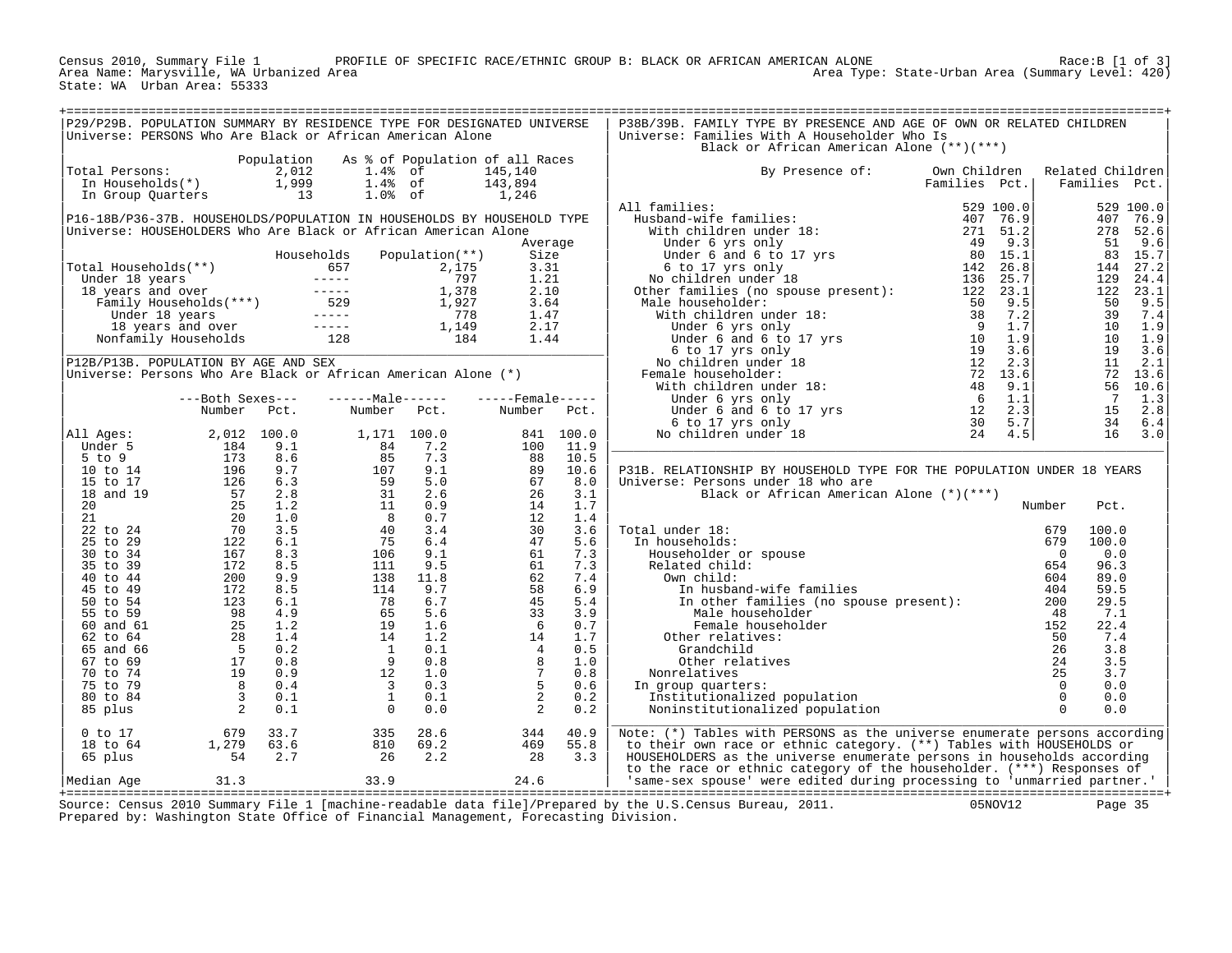PROFILE OF SPECIFIC RACE/ETHNIC GROUP B: BLACK OR AFRICAN AMERICAN ALONE CAN ALONE<br>Area Type: State-Urban Area (Summary Level: 420) State: WA Urban Area: 55333

| P29B/P34B. RELATIONSHIP BY HOUSEHOLD TYPE FOR ALL PERSONS & PERSONS 65+<br>Universe: Persons Who Are Black or African American Alone (*)(***) |                |              |        |                                  |                   | PCT14B. PRESENCE OF MULTIGENERATIONAL HOUSEHOLDS<br>Universe: Households With A Householder Who Is<br>Black or African American Alone (**) |                |           |                           |           |
|-----------------------------------------------------------------------------------------------------------------------------------------------|----------------|--------------|--------|----------------------------------|-------------------|--------------------------------------------------------------------------------------------------------------------------------------------|----------------|-----------|---------------------------|-----------|
|                                                                                                                                               | All Ages       |              |        |                                  | 65 years and over |                                                                                                                                            |                |           | Number                    | Pct.      |
|                                                                                                                                               | Number         | Pct.         |        | Number                           | Pct.              |                                                                                                                                            |                |           |                           |           |
|                                                                                                                                               |                |              |        |                                  |                   | Total:                                                                                                                                     |                |           | 657                       | 100.0     |
| Total:                                                                                                                                        | 2,012          | 100.0        |        | 54                               | 100.0             | Household has 3 or more generations                                                                                                        |                |           | 38                        | 5.8       |
| In households:                                                                                                                                | 1,999          | 99.4<br>89.3 |        | 53<br>39                         | 98.1<br>72.2      | Household does not have 3+ generations                                                                                                     |                |           | 619                       | 94.2      |
| In family households:<br>Householder:                                                                                                         | 1,796<br>529   | 26.3         |        | 18                               | 33.3              |                                                                                                                                            |                |           |                           |           |
| Male                                                                                                                                          | 419            | 20.8         |        | 14                               | 25.9              |                                                                                                                                            |                |           |                           |           |
| Female                                                                                                                                        | 110            | 5.5          |        | $\overline{4}$                   | 7.4               |                                                                                                                                            |                |           |                           |           |
| Spouse                                                                                                                                        | 296            | 14.7         |        | $\overline{4}$                   | 7.4               | PCT19B. NONRELATIVES BY HOUSEHOLD TYPE (*)(***)                                                                                            |                |           |                           |           |
| Parent                                                                                                                                        | 17             | 0.8          |        | $7\overline{ }$                  | 13.0              | Universe: Nonrelatives who are                                                                                                             |                |           |                           |           |
| Parent-in-law                                                                                                                                 | 12             | 0.6          |        | 6                                | 11.1              | Black or African American Alone (Total: 194)                                                                                               |                |           |                           |           |
| Child:                                                                                                                                        | 726            | 36.1         |        |                                  |                   |                                                                                                                                            |                |           |                           |           |
| Biological                                                                                                                                    | 632            | 31.4         |        |                                  |                   |                                                                                                                                            | In Family      |           | In Nonfamily              |           |
| Adopted                                                                                                                                       | 52             | 2.6          |        |                                  |                   |                                                                                                                                            | Households     |           | Households                |           |
| Step                                                                                                                                          | 42             | 2.1          |        |                                  |                   |                                                                                                                                            | Number         | Pct.      | Number Pct.               |           |
| Grandchild                                                                                                                                    | 26             | 1.3          |        |                                  |                   |                                                                                                                                            |                |           |                           |           |
| Brother or sister                                                                                                                             | 18             | 0.9          |        |                                  |                   | Nonrelatives:                                                                                                                              | 119            | 100.0     |                           | 75 100.0  |
| Son-in-law/daughter-in-law                                                                                                                    | 11             | 0.5          |        |                                  |                   | Roomer or boarder                                                                                                                          | 11             | 9.2       | 9                         | 12.0      |
| Other relatives (#)                                                                                                                           | 42             | 2.1          |        | 2                                | 3.7               | Housemate or roommate                                                                                                                      | 20             | 16.8      | 22                        | 29.3      |
| Nonrelatives                                                                                                                                  | 119            | 5.9          |        | 2                                | 3.7               | Unmarried partner                                                                                                                          | 57             | 47.9      | 30                        | 40.0      |
| In nonfamily households:                                                                                                                      | 203            | 10.1         |        | 14                               | 25.9              | Other nonrelatives                                                                                                                         | 31             | 26.1      | 14                        | 18.7      |
| Male householder:                                                                                                                             | 81             | 4.0          |        | $\overline{4}$                   | 7.4               |                                                                                                                                            |                |           |                           |           |
| Living alone                                                                                                                                  | 57             | 2.8          |        | $\overline{3}$                   | 5.6               |                                                                                                                                            |                |           |                           |           |
| Not living alone                                                                                                                              | 24             | 1.2          |        | $\mathbf{1}$                     | 1.9               |                                                                                                                                            |                |           |                           |           |
| Female householder:                                                                                                                           | 47             | 2.3          |        | 6                                | 11.1              | H17B. HOUSING UNITS BY HOUSEHOLDER'S AGE AND TENURE                                                                                        |                |           |                           |           |
| Living alone                                                                                                                                  | 39             | 1.9          |        | 5                                | 9.3               | Universe: Occupied Housing Units With A Householder Who Is                                                                                 |                |           |                           |           |
| Not living alone                                                                                                                              | 8 <sup>8</sup> | 0.4          |        | $\overline{1}$<br>$\overline{4}$ | 1.9               | Black or African American Alone (**)                                                                                                       |                |           |                           |           |
| Nonrelatives                                                                                                                                  | 75             | 3.7          |        |                                  | 7.4               |                                                                                                                                            |                |           |                           |           |
| In group quarters:                                                                                                                            | 13             | 0.6          |        | $\mathbf{1}$<br>$\Omega$         | 1.9               | Age of                                                                                                                                     | Owner Occupied | Pct.      | Renter Occupied<br>Number | Pct.      |
| Institutionalized<br>Noninstitutionalized                                                                                                     | 5<br>8         | 0.2<br>0.4   |        | $\mathbf{1}$                     | 0.0<br>1.9        | Householder                                                                                                                                | Number         |           |                           |           |
|                                                                                                                                               |                |              |        |                                  |                   | All Ages:                                                                                                                                  |                | 413 100.0 |                           | 244 100.0 |
| $(\#)$ For 65 yrs & over, includes children, siblings, etc. not shown separately                                                              |                |              |        |                                  |                   | 15 to 24                                                                                                                                   | - 5            | 1.2       | 11                        | 4.5       |
|                                                                                                                                               |                |              |        |                                  |                   | 25 to 34                                                                                                                                   | 52             | 12.6      | 80                        | 32.8      |
|                                                                                                                                               |                |              |        |                                  |                   | 35 to 44                                                                                                                                   | 137            | 33.2      | 76                        | 31.1      |
|                                                                                                                                               |                |              |        |                                  |                   | 45 to 54                                                                                                                                   | 125            | 30.3      | 47                        | 19.3      |
| P18B. HOUSEHOLD TYPE                                                                                                                          |                |              |        |                                  |                   | 55 to 59                                                                                                                                   | 51             | 12.3      | 10                        | 4.1       |
| Universe: Households with a Householder Who is                                                                                                |                |              |        |                                  |                   | 60 to 64                                                                                                                                   | 27             | 6.5       | 8                         | 3.3       |
| Black or African American Alone (**)                                                                                                          |                |              |        |                                  |                   | 65 to 74                                                                                                                                   | 14             | 3.4       | 10                        | 4.1       |
|                                                                                                                                               |                |              | Number | Pct.                             |                   | 75 to 84                                                                                                                                   | 2              | 0.5       | <sup>1</sup>              | 0.4       |
|                                                                                                                                               |                |              |        |                                  |                   | 85 and over                                                                                                                                | $\Omega$       | 0.0       | $\overline{1}$            | 0.4       |
| Total:                                                                                                                                        |                |              |        | 657 100.0                        |                   |                                                                                                                                            |                |           |                           |           |
| Family households(***):                                                                                                                       |                |              | 529    | 80.5                             |                   |                                                                                                                                            |                |           |                           |           |
| Husband-wife families                                                                                                                         |                |              | 407    | 61.9                             |                   | Note: $(*)$ Tables with PERSONS as the universe enumerate persons                                                                          |                |           |                           |           |
| Other families:                                                                                                                               |                |              | 122    | 18.6                             |                   | according to their own race or ethnic category. (**) Tables with                                                                           |                |           |                           |           |
| Male householder, no wife present                                                                                                             |                |              | 50     | 7.6                              |                   | HOUSEHOLDS or HOUSEHOLDERS as the universe enumerate persons in                                                                            |                |           |                           |           |
| Female householder, no husband present                                                                                                        |                |              | 72     | 11.0                             |                   | households according to the race or ethnic category of the                                                                                 |                |           |                           |           |
| Nonfamily households:                                                                                                                         |                |              | 128    | 19.5                             |                   | householder. (***) Responses of 'same-sex spouse' were edited                                                                              |                |           |                           |           |
| Householder living alone                                                                                                                      |                |              | 96     | 14.6                             |                   | during processing to 'unmarried partner.'                                                                                                  |                |           |                           |           |
| Householder not living alone                                                                                                                  |                |              | 32     | 4.9                              |                   |                                                                                                                                            |                |           |                           |           |
|                                                                                                                                               |                |              |        |                                  |                   |                                                                                                                                            |                |           |                           |           |
|                                                                                                                                               |                |              |        |                                  |                   |                                                                                                                                            |                |           |                           |           |
| Source: Census 2010 Summary File 1 [machine-readable data file]/Prepared by the U.S.Census Bureau, 2011.                                      |                |              |        |                                  |                   |                                                                                                                                            |                | 05NOV12   |                           | Page 36   |
| Prepared by: Washington State Office of Financial Management, Forecasting Division.                                                           |                |              |        |                                  |                   |                                                                                                                                            |                |           |                           |           |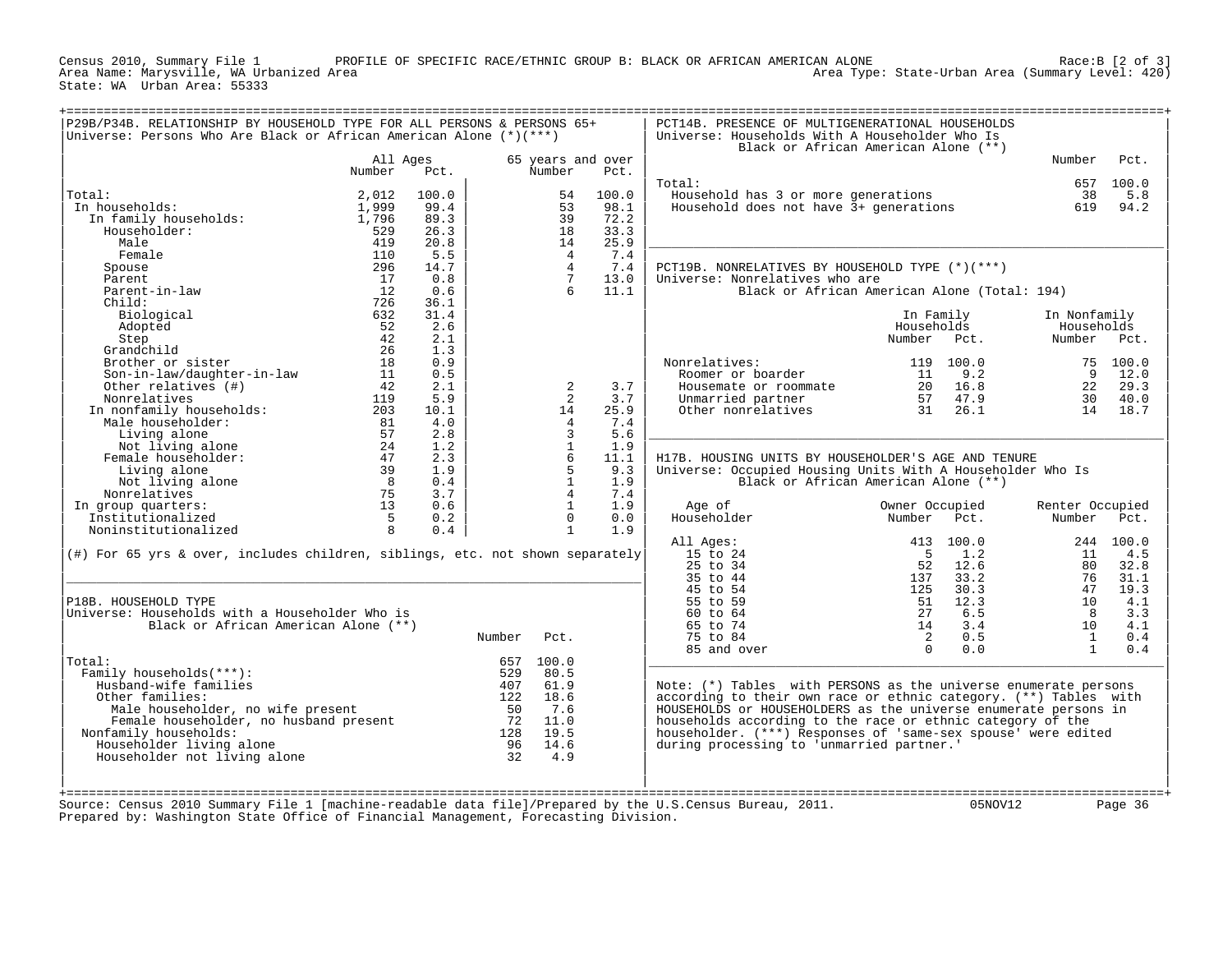Census 2010, Summary File 1 PROFILE OF SPECIFIC RACE/ETHNIC GROUP B: BLACK OR AFRICAN AMERICAN ALONE Race:B [3 of 3]<br>Area Name: Marysville, WA Urbanized Area Area Type: State-Urban Area (Summary Level: 420) State: WA Urban Area: 55333

|                             | All<br>Households | Pct.  | Family<br>Households    | Pct.  | Nonfamily<br>Households | Pct.  | Owner<br>Occupied | Pct.  | Renter<br>Occupied | Pct.  |
|-----------------------------|-------------------|-------|-------------------------|-------|-------------------------|-------|-------------------|-------|--------------------|-------|
| All household sizes:        | 657               | 100.0 | 529                     | 100.0 | 128                     | 100.0 | 413               | 100.0 | 244                | 100.0 |
| 1-person households         | 96                | 14.6  | (Family always >1 pers) |       | 96                      | 75.0  | 60                | 14.5  | 36                 | 14.8  |
| 2-person households         | 149               | 22.7  | 126                     | 23.8  | 23                      | 18.0  | 110               | 26.6  | 39                 | 16.0  |
| 3-person households         | 120               | 18.3  | 117                     | 22.1  |                         | 2.3   | 75                | 18.2  | 45                 | 18.4  |
| 4-person households         | 150               | 22.8  | 148                     | 28.0  |                         | 1.6   | 93                | 22.5  | 57                 | 23.4  |
| 5-person households         | 81                | 12.3  | 80                      | 15.1  |                         | 0.8   | 46                | 11.1  | 35                 | 14.3  |
| 6-person households         | 38                | 5.8   | 36                      | 6.8   | $\overline{2}$          | 1.6   | 19                | 4.6   | 19                 | 7.8   |
| 7-or-more person households | 23                | 3.5   | 2.2                     | 4.2   |                         | 0.8   | 10                | 2.4   | 13                 | 5.3   |

|       |                             | ----------           | ----          | -------------- |        |        |      |        |  |
|-------|-----------------------------|----------------------|---------------|----------------|--------|--------|------|--------|--|
|       |                             | .927                 | 88.6          | 184            | 8.5    | 60.⊥   | 867  | 39.9   |  |
| 797   |                             | 778                  | 97.6          |                |        |        |      |        |  |
| .378  | 100.0                       | ,149                 | 83.4          |                |        |        |      |        |  |
| $-31$ | ------                      | .64                  | $- - - - - -$ | .44            | ------ | ------ | 3.55 | ------ |  |
|       | $- - - - - -$               | .47                  | $\frac{1}{2}$ |                |        |        |      |        |  |
| 2.10  | $\qquad \qquad - - - - - -$ | 2.17                 | $- - - - - -$ |                |        |        |      |        |  |
|       |                             |                      |               |                |        |        |      |        |  |
|       |                             | 2,175 100.0<br>100.0 |               |                |        | ⊥,308  |      |        |  |

Note: Family household numbers include nonrelatives living with families. |\_\_\_\_\_\_\_\_\_\_\_\_\_\_\_\_\_\_\_\_\_\_\_\_\_\_\_\_\_\_\_\_\_\_\_\_\_\_\_\_\_\_\_\_\_\_\_\_\_\_\_\_\_\_\_\_\_\_\_\_\_\_\_\_\_\_\_\_\_\_\_\_\_\_\_\_\_\_\_\_\_\_\_\_\_\_\_\_\_\_\_\_\_\_\_\_\_\_\_\_\_\_\_\_\_\_\_\_\_\_\_\_\_\_\_\_\_\_\_\_\_\_\_\_\_\_\_\_\_\_\_\_\_\_\_\_\_\_\_\_\_\_\_\_\_\_\_|

| | |PCT20B/PCT22B. GROUP QUARTERS POPULATION BY SEX BY AGE BY GROUP QUARTERS TYPE | Universe: Population in group quarters for persons who are Black or African American Alone (\*)

|                                               | $--- All Ages ---$ |       |       | Pct. of     | 18 Years and Over | Pct. of        | Pct. of |                |  |
|-----------------------------------------------|--------------------|-------|-------|-------------|-------------------|----------------|---------|----------------|--|
|                                               | Number             | Pct.  | Total | All<br>Ages | Male              | Total<br>$18+$ | Female  | Total<br>$18+$ |  |
|                                               |                    |       |       |             |                   |                |         |                |  |
| All types of group quarters:                  |                    | 100.0 | 13    | 100.0       | 10                | 76.9           |         | 23.1           |  |
| Institutionalized population:                 |                    | 38.5  |       | 38.5        |                   | 38.5           |         | 0.0            |  |
| Correctional facilities for adults            |                    | 0.0   |       | 0.0         |                   | 0.0            |         | 0.0            |  |
| Juvenile facilities                           |                    | 0.0   |       | 0.0         |                   | 0.0            |         | 0.0            |  |
| Nursing facilities/skilled-nursing facilities |                    | 38.5  |       | 38.5        |                   | 38.5           |         | 0.0            |  |
| Other institutional facilities                |                    | 0.0   |       | 0.0         |                   | 0.0            |         | 0.0            |  |
| Noninstitutionalized population:              |                    | 61.5  |       | 61.5        |                   | 38.5           |         | 23.1           |  |
| College/university student housing            |                    | 0.0   |       | 0.0         |                   | 0.0            |         | 0.0            |  |
| Military quarters                             |                    | 0.0   |       | 0.0         |                   | 0.0            |         | 0.0            |  |
| Other noninstitutional facilities             |                    | 61.5  |       | 61.5        |                   | 38.5           |         | 23.1           |  |

| |

Note: (\*) Tables with PERSONS as the universe enumerate persons according to their own race or ethnic category. (\*\*) Tables with HOUSEHOLDS or HOUSEHOLDERS as the universe enumerate persons in households according to the race or ethnic category of the householder. | (\*\*\*) Same-sex couple households are included in the family households category if there is at least one additional person | related to householder by birth or adoption. Same-sex couple households with no relatives of the householder present are tabulated | in nonfamily households. Responses of 'same-sex spouse' were edited during processing to 'unmarried partner.' |

+===================================================================================================================================================+ Source: Census 2010 Summary File 1 [machine-readable data file]/Prepared by the U.S.Census Bureau, 2011. Prepared by: Washington State Office of Financial Management, Forecasting Division.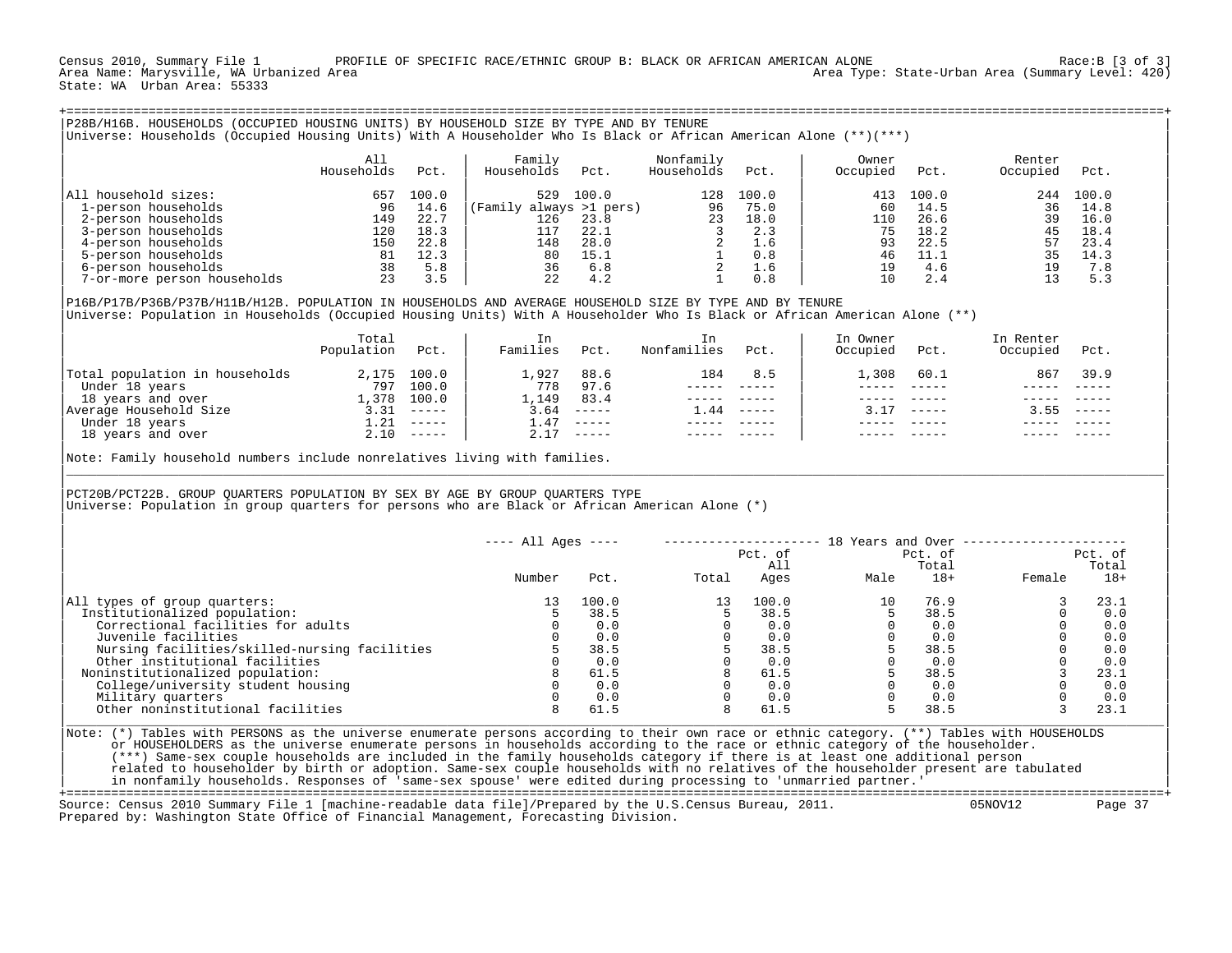Census 2010, Summary File 1 PROFILE OF SPECIFIC RACE/ETHNIC GROUP C: AMERICAN INDIAN AND ALASKA NATIVE ALONE Race:C [1 of 3] Area Name: Marysville, WA Urbanized Area Area Type: State-Urban Area (Summary Level: 420) State: WA Urban Area: 55333

| P29/P29C. POPULATION SUMMARY BY RESIDENCE TYPE FOR DESIGNATED UNIVERSE<br>Universe: PERSONS Who Are American Indian and Alaska Native Alone                                                                                                                  |                                             |            |                                                                                                                                                                                                                                                                                    |                                                                                          |             | P38C/39C. FAMILY TYPE BY PRESENCE AND AGE OF OWN OR RELATED CHILDREN<br>Universe: Families With A Householder Who Is                                                                                                                                   |                               |                       |                                   |  |
|--------------------------------------------------------------------------------------------------------------------------------------------------------------------------------------------------------------------------------------------------------------|---------------------------------------------|------------|------------------------------------------------------------------------------------------------------------------------------------------------------------------------------------------------------------------------------------------------------------------------------------|------------------------------------------------------------------------------------------|-------------|--------------------------------------------------------------------------------------------------------------------------------------------------------------------------------------------------------------------------------------------------------|-------------------------------|-----------------------|-----------------------------------|--|
|                                                                                                                                                                                                                                                              |                                             |            |                                                                                                                                                                                                                                                                                    |                                                                                          |             | American Indian and Alaska Native Alone (**)(***)                                                                                                                                                                                                      |                               |                       |                                   |  |
| otal Persons:<br>In Households(*) 2,935<br>In Group Quarters 41<br>Total Persons:                                                                                                                                                                            |                                             | Population | As % of Population of all Races<br>$2.0%$ of<br>$2.0%$ of<br>$3.3%$ of                                                                                                                                                                                                             | 145,140<br>$\frac{143,894}{1,246}$                                                       |             | By Presence of:                                                                                                                                                                                                                                        | Own Children<br>Families Pct. |                       | Related Children<br>Families Pct. |  |
|                                                                                                                                                                                                                                                              |                                             |            |                                                                                                                                                                                                                                                                                    |                                                                                          |             | All families:                                                                                                                                                                                                                                          |                               |                       |                                   |  |
| P16-18C/P36-37C. HOUSEHOLDS/POPULATION IN HOUSEHOLDS BY HOUSEHOLD TYPE                                                                                                                                                                                       |                                             |            |                                                                                                                                                                                                                                                                                    |                                                                                          |             |                                                                                                                                                                                                                                                        |                               |                       |                                   |  |
| Universe: HOUSEHOLDERS Who Are American Indian and Alaska Native Alone                                                                                                                                                                                       |                                             |            |                                                                                                                                                                                                                                                                                    |                                                                                          |             |                                                                                                                                                                                                                                                        |                               |                       |                                   |  |
|                                                                                                                                                                                                                                                              |                                             |            |                                                                                                                                                                                                                                                                                    | Average                                                                                  |             |                                                                                                                                                                                                                                                        |                               |                       |                                   |  |
|                                                                                                                                                                                                                                                              |                                             |            | Households Population(**)                                                                                                                                                                                                                                                          | Size                                                                                     |             |                                                                                                                                                                                                                                                        |                               |                       |                                   |  |
|                                                                                                                                                                                                                                                              |                                             |            |                                                                                                                                                                                                                                                                                    | 3.17                                                                                     |             |                                                                                                                                                                                                                                                        |                               |                       |                                   |  |
| Total Households (**)<br>Under 18 years<br>18 years and over<br>18 years and over<br>Family Households (***)<br>Under 18 years and over<br>1,926<br>Under 18 years and over<br>1,926<br>Under 18 years and over<br>1,926<br>2,368<br>Under 18 years an       |                                             |            |                                                                                                                                                                                                                                                                                    | 1.04<br>2.14                                                                             |             |                                                                                                                                                                                                                                                        |                               |                       |                                   |  |
|                                                                                                                                                                                                                                                              |                                             |            |                                                                                                                                                                                                                                                                                    | 3.56                                                                                     |             |                                                                                                                                                                                                                                                        |                               |                       |                                   |  |
|                                                                                                                                                                                                                                                              |                                             |            |                                                                                                                                                                                                                                                                                    | 1.36                                                                                     |             |                                                                                                                                                                                                                                                        |                               |                       |                                   |  |
|                                                                                                                                                                                                                                                              |                                             |            |                                                                                                                                                                                                                                                                                    | 2.20                                                                                     |             |                                                                                                                                                                                                                                                        |                               |                       |                                   |  |
|                                                                                                                                                                                                                                                              |                                             |            |                                                                                                                                                                                                                                                                                    | 1.40                                                                                     |             |                                                                                                                                                                                                                                                        |                               |                       |                                   |  |
|                                                                                                                                                                                                                                                              |                                             |            |                                                                                                                                                                                                                                                                                    |                                                                                          |             |                                                                                                                                                                                                                                                        |                               |                       |                                   |  |
| P12C/P13C. POPULATION BY AGE AND SEX                                                                                                                                                                                                                         |                                             |            |                                                                                                                                                                                                                                                                                    |                                                                                          |             |                                                                                                                                                                                                                                                        |                               |                       |                                   |  |
| Universe: Persons Who Are American Indian and Alaska Native Alone (*)                                                                                                                                                                                        |                                             |            |                                                                                                                                                                                                                                                                                    |                                                                                          |             |                                                                                                                                                                                                                                                        |                               |                       |                                   |  |
|                                                                                                                                                                                                                                                              |                                             |            |                                                                                                                                                                                                                                                                                    |                                                                                          |             |                                                                                                                                                                                                                                                        |                               |                       |                                   |  |
|                                                                                                                                                                                                                                                              | ---Both Sexes---                            |            | $----Maxe----$                                                                                                                                                                                                                                                                     | $---$ Female -----                                                                       |             |                                                                                                                                                                                                                                                        |                               |                       |                                   |  |
|                                                                                                                                                                                                                                                              | Number Pct.                                 |            | Number Pct.                                                                                                                                                                                                                                                                        | Number Pct.                                                                              |             |                                                                                                                                                                                                                                                        |                               |                       |                                   |  |
| All Ages:                                                                                                                                                                                                                                                    |                                             |            |                                                                                                                                                                                                                                                                                    |                                                                                          | 1,500 100.0 |                                                                                                                                                                                                                                                        |                               |                       |                                   |  |
|                                                                                                                                                                                                                                                              |                                             |            |                                                                                                                                                                                                                                                                                    | $1,300$<br>135<br>137                                                                    | 9.0         |                                                                                                                                                                                                                                                        |                               |                       |                                   |  |
|                                                                                                                                                                                                                                                              |                                             |            |                                                                                                                                                                                                                                                                                    | 137                                                                                      | 9.1         |                                                                                                                                                                                                                                                        |                               |                       |                                   |  |
|                                                                                                                                                                                                                                                              |                                             |            |                                                                                                                                                                                                                                                                                    | $\begin{array}{r} 137 \\ 137 \\ 79 \\ 62 \\ 17 \\ 19 \\ 74 \\ \hline \end{array}$        | 9.1         | P31C. RELATIONSHIP BY HOUSEHOLD TYPE FOR THE POPULATION UNDER 18 YEARS                                                                                                                                                                                 |                               |                       |                                   |  |
|                                                                                                                                                                                                                                                              |                                             |            |                                                                                                                                                                                                                                                                                    |                                                                                          | 5.3         | Universe: Persons under 18 who are                                                                                                                                                                                                                     |                               |                       |                                   |  |
|                                                                                                                                                                                                                                                              |                                             |            |                                                                                                                                                                                                                                                                                    |                                                                                          | 4.1         | American Indian and Alaska Native Alone (*)(***)                                                                                                                                                                                                       |                               |                       |                                   |  |
|                                                                                                                                                                                                                                                              |                                             |            |                                                                                                                                                                                                                                                                                    |                                                                                          | 1.1         |                                                                                                                                                                                                                                                        |                               | Number                | Pct.                              |  |
|                                                                                                                                                                                                                                                              |                                             |            |                                                                                                                                                                                                                                                                                    |                                                                                          | 1.3         | al under 18:<br>n households:<br>Householder or spouse<br>Related child:<br>Own child:<br>In husband-wife families                                                                                                                                     |                               |                       |                                   |  |
|                                                                                                                                                                                                                                                              |                                             |            |                                                                                                                                                                                                                                                                                    |                                                                                          | 4.7         | Total under 18:                                                                                                                                                                                                                                        |                               | 971                   | 100.0                             |  |
|                                                                                                                                                                                                                                                              |                                             |            |                                                                                                                                                                                                                                                                                    | 95<br>101                                                                                | 6.3<br>6.7  | In households:                                                                                                                                                                                                                                         |                               | 964<br>$\overline{0}$ | 99.3<br>0.0                       |  |
|                                                                                                                                                                                                                                                              |                                             |            |                                                                                                                                                                                                                                                                                    | 99                                                                                       | 6.6         |                                                                                                                                                                                                                                                        |                               | 897                   | 92.4                              |  |
|                                                                                                                                                                                                                                                              |                                             |            |                                                                                                                                                                                                                                                                                    | 109                                                                                      | 7.3         |                                                                                                                                                                                                                                                        |                               | 711                   | 73.2                              |  |
|                                                                                                                                                                                                                                                              |                                             |            |                                                                                                                                                                                                                                                                                    |                                                                                          | 8.3         |                                                                                                                                                                                                                                                        |                               | 381                   | 39.2                              |  |
|                                                                                                                                                                                                                                                              |                                             |            |                                                                                                                                                                                                                                                                                    |                                                                                          | 5.7         | In nusband-wile Lamilies<br>In other families (no spouse present):                                                                                                                                                                                     |                               | 330                   | 34.0                              |  |
|                                                                                                                                                                                                                                                              |                                             |            |                                                                                                                                                                                                                                                                                    |                                                                                          | 5.4         |                                                                                                                                                                                                                                                        |                               |                       | 8.8                               |  |
|                                                                                                                                                                                                                                                              |                                             |            |                                                                                                                                                                                                                                                                                    |                                                                                          | 1.6         |                                                                                                                                                                                                                                                        |                               |                       | 25.2                              |  |
|                                                                                                                                                                                                                                                              |                                             |            |                                                                                                                                                                                                                                                                                    |                                                                                          | 1.8         |                                                                                                                                                                                                                                                        |                               |                       | 19.2                              |  |
|                                                                                                                                                                                                                                                              |                                             |            |                                                                                                                                                                                                                                                                                    |                                                                                          | 1.3         |                                                                                                                                                                                                                                                        |                               |                       | 13.0                              |  |
|                                                                                                                                                                                                                                                              |                                             |            |                                                                                                                                                                                                                                                                                    |                                                                                          | 1.6         |                                                                                                                                                                                                                                                        |                               |                       | 6.2                               |  |
|                                                                                                                                                                                                                                                              |                                             |            |                                                                                                                                                                                                                                                                                    |                                                                                          | 1.5<br>1.3  |                                                                                                                                                                                                                                                        |                               |                       | 6.9<br>0.7                        |  |
|                                                                                                                                                                                                                                                              |                                             |            |                                                                                                                                                                                                                                                                                    |                                                                                          | 0.5         | In group quarters:                                                                                                                                                                                                                                     |                               |                       | 0.0                               |  |
|                                                                                                                                                                                                                                                              |                                             |            |                                                                                                                                                                                                                                                                                    | $\begin{array}{r} 1095 \\ 285 \\ 81 \\ 24 \\ 29 \\ 24 \\ 23 \\ 19 \\ 7 \\ 5 \end{array}$ | 0.3         | movements (no spower present):<br>Male householder<br>Female householder<br>Female householder<br>Other relatives:<br>Grandchild<br>126<br>other relatives<br>60<br>Nonrelatives<br>n group quarters:<br>Institutionalized population<br>Noninstitutio |                               |                       | 0.7                               |  |
| Number FCL:<br>11 Ages: 2,935 100.0<br>5 to 9 259 8.8<br>10 to 14 281 9.6<br>15 to 17 171 5.8<br>20 4 15,8<br>21 40 1.4<br>21 40 1.4<br>22 to 24 127 4.3<br>30 to 34 202 6.3<br>40 to 44<br>45 to 49 223 7.6<br>40 to 44<br>45 to 54 232 7.6<br>40 5.0<br>55 |                                             |            | 1,435 100.0<br>124 8.6<br>123 8.6<br>144 10.0<br>92 6.4<br>46 3.2<br>46 3.2<br>46 3.2<br>46 3.9<br>101 7.5<br>85 5.9<br>114 7.9<br>56 4.5<br>114 7.9<br>85 5.9<br>114 7.9<br>85 5.9<br>114 7.9<br>85 5.5<br>19 1.3<br>85 5.5<br>19 1.3<br>85 5.5<br>19 1.3<br>85 5.5<br>19 1.3<br> |                                                                                          |             |                                                                                                                                                                                                                                                        |                               |                       |                                   |  |
| $0$ to $17$                                                                                                                                                                                                                                                  | $971$ $33.1$<br>1,785    60.8<br>179    6.1 |            |                                                                                                                                                                                                                                                                                    |                                                                                          |             | Note: (*) Tables with PERSONS as the universe enumerate persons according                                                                                                                                                                              |                               |                       |                                   |  |
| 18 to 64                                                                                                                                                                                                                                                     |                                             |            |                                                                                                                                                                                                                                                                                    |                                                                                          |             | to their own race or ethnic category. (**) Tables with HOUSEHOLDS or                                                                                                                                                                                   |                               |                       |                                   |  |
| 65 plus                                                                                                                                                                                                                                                      |                                             |            |                                                                                                                                                                                                                                                                                    | $\begin{array}{r} 488 \\ 915 \\ 97 \\ 6.5 \end{array}$                                   |             | HOUSEHOLDERS as the universe enumerate persons in households according                                                                                                                                                                                 |                               |                       |                                   |  |
| Median Age                                                                                                                                                                                                                                                   | 28.6                                        |            | $27.7$ $29.9$                                                                                                                                                                                                                                                                      |                                                                                          |             | to the race or ethnic category of the householder. (***) Responses of<br>'same-sex spouse' were edited during processing to 'unmarried partner.'                                                                                                       |                               |                       |                                   |  |
|                                                                                                                                                                                                                                                              |                                             |            |                                                                                                                                                                                                                                                                                    |                                                                                          |             | $0.950 \times 10^{-10}$ and $1.51 \times 10^{-10}$ and $1.51 \times 10^{-10}$ and $1.51 \times 10^{-10}$ and $1.51 \times 10^{-10}$ are $0.51 \times 10^{-10}$                                                                                         |                               |                       |                                   |  |

+===================================================================================================================================================+ Source: Census 2010 Summary File 1 [machine-readable data file]/Prepared by the U.S.Census Bureau, 2011. 05NOV12 Page 38 Prepared by: Washington State Office of Financial Management, Forecasting Division.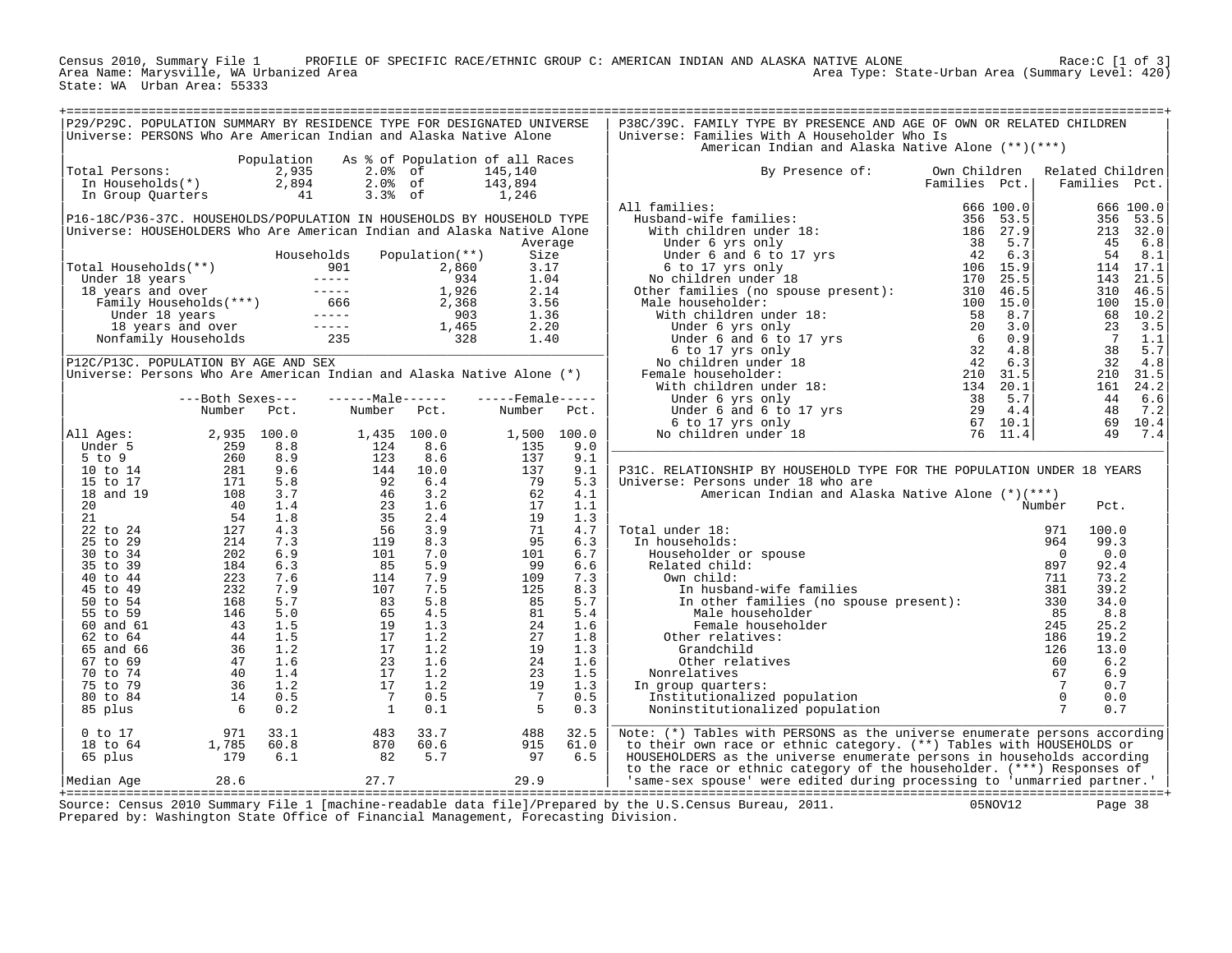Census 2010, Summary File 1 PROFILE OF SPECIFIC RACE/ETHNIC GROUP C: AMERICAN INDIAN AND ALASKA NATIVE ALONE Race:C [2 of 3] Area Name: Marysville, WA Urbanized Area Area Type: State-Urban Area (Summary Level: 420) State: WA Urban Area: 55333

| P29C/P34C. RELATIONSHIP BY HOUSEHOLD TYPE FOR ALL PERSONS & PERSONS 65+<br>Universe: Persons Who Are American Indian and Alaska Native Alone (*)(***) |                          |              |        |                      |                                                                                     | PCT14C. PRESENCE OF MULTIGENERATIONAL HOUSEHOLDS<br>Universe: Households With A Householder Who Is<br>American Indian and Alaska Native Alone (**) |                |           |                 |           |
|-------------------------------------------------------------------------------------------------------------------------------------------------------|--------------------------|--------------|--------|----------------------|-------------------------------------------------------------------------------------|----------------------------------------------------------------------------------------------------------------------------------------------------|----------------|-----------|-----------------|-----------|
|                                                                                                                                                       | All Ages                 |              |        |                      | 65 years and over                                                                   |                                                                                                                                                    |                |           | Number          | Pct.      |
|                                                                                                                                                       | Number                   | Pct.         |        | Number               | Pct.                                                                                |                                                                                                                                                    |                |           |                 |           |
|                                                                                                                                                       |                          |              |        |                      |                                                                                     | Total:                                                                                                                                             |                |           |                 | 901 100.0 |
| Total:                                                                                                                                                | 2,935                    | 100.0        |        | 179                  | 100.0                                                                               | Household has 3 or more generations                                                                                                                |                |           | 80              | 8.9       |
| In households:                                                                                                                                        | 2,894                    | 98.6         |        | 176                  | 98.3<br>73.2                                                                        | Household does not have 3+ generations                                                                                                             |                |           | 821             | 91.1      |
| In family households:<br>Householder:                                                                                                                 | 2,526<br>666             | 86.1<br>22.7 |        | 131<br>79            | 44.1                                                                                |                                                                                                                                                    |                |           |                 |           |
| Male                                                                                                                                                  | 367                      | 12.5         |        | 50                   | 27.9                                                                                |                                                                                                                                                    |                |           |                 |           |
| Female                                                                                                                                                | 299                      | 10.2         |        | 29                   | 16.2                                                                                |                                                                                                                                                    |                |           |                 |           |
| Spouse                                                                                                                                                | 348                      | 11.9         |        | 30                   | 16.8                                                                                | PCT19C. NONRELATIVES BY HOUSEHOLD TYPE (*)(***)                                                                                                    |                |           |                 |           |
| Parent                                                                                                                                                | 29                       | 1.0          |        | 11                   | 6.1                                                                                 | Universe: Nonrelatives who are                                                                                                                     |                |           |                 |           |
| Parent-in-law                                                                                                                                         | $\overline{\phantom{a}}$ | 0.1          |        | $\overline{3}$       | 1.7                                                                                 | American Indian and Alaska Native Alone (Total: 302)                                                                                               |                |           |                 |           |
| Child:                                                                                                                                                | 991                      | 33.8         |        |                      |                                                                                     |                                                                                                                                                    |                |           |                 |           |
| Biological                                                                                                                                            | 846                      | 28.8         |        |                      |                                                                                     |                                                                                                                                                    | In Family      |           | In Nonfamily    |           |
| Adopted                                                                                                                                               | 62                       | 2.1          |        |                      |                                                                                     |                                                                                                                                                    | Households     |           | Households      |           |
| Step                                                                                                                                                  | 83                       | 2.8          |        |                      |                                                                                     |                                                                                                                                                    | Number         | Pct.      | Number Pct.     |           |
| Grandchild                                                                                                                                            | 145                      | 4.9          |        |                      |                                                                                     |                                                                                                                                                    |                |           |                 |           |
| Brother or sister                                                                                                                                     | 49                       | 1.7          |        |                      |                                                                                     | Nonrelatives:                                                                                                                                      | 169            | 100.0     |                 | 133 100.0 |
| Son-in-law/daughter-in-law                                                                                                                            | 12                       | 0.4          |        |                      |                                                                                     | Roomer or boarder                                                                                                                                  | 8              | 4.7       | -6              | 4.5       |
| Other relatives (#)                                                                                                                                   | 114                      | 3.9          |        | 4                    | 2.2                                                                                 | Housemate or roommate                                                                                                                              | 19             | 11.2      | 29              | 21.8      |
| Nonrelatives                                                                                                                                          | 169                      | 5.8          |        | $\overline{4}$       | 2.2                                                                                 | Unmarried partner                                                                                                                                  | 76             | 45.0      | 54              | 40.6      |
| In nonfamily households:                                                                                                                              | 368                      | 12.5         |        | 45                   | 25.1                                                                                | Other nonrelatives                                                                                                                                 | 66             | 39.1      | 44              | 33.1      |
| Male householder:                                                                                                                                     | 117                      | 4.0          |        | 14                   | 7.8                                                                                 |                                                                                                                                                    |                |           |                 |           |
| Living alone                                                                                                                                          | 83                       | 2.8          |        | 12                   | 6.7                                                                                 |                                                                                                                                                    |                |           |                 |           |
| Not living alone<br>Female householder:                                                                                                               | 34<br>118                | 1.2<br>4.0   |        | $\overline{2}$<br>25 | 1.1<br>14.0                                                                         | H17C. HOUSING UNITS BY HOUSEHOLDER'S AGE AND TENURE                                                                                                |                |           |                 |           |
| Living alone                                                                                                                                          | 75                       | 2.6          |        | 19                   | 10.6                                                                                | Universe: Occupied Housing Units With A Householder Who Is                                                                                         |                |           |                 |           |
| Not living alone                                                                                                                                      | 43                       | 1.5          |        | 6                    | 3.4                                                                                 | American Indian and Alaska Native Alone (**)                                                                                                       |                |           |                 |           |
| Nonrelatives                                                                                                                                          | 133                      | 4.5          |        | 6                    | 3.4                                                                                 |                                                                                                                                                    |                |           |                 |           |
| In group quarters:                                                                                                                                    | 41                       | 1.4          |        | $\overline{3}$       | 1.7                                                                                 | Age of                                                                                                                                             | Owner Occupied |           | Renter Occupied |           |
| Institutionalized                                                                                                                                     | $\overline{4}$           | 0.1          |        | $\mathbf 0$          | 0.0                                                                                 | Householder                                                                                                                                        | Number         | Pct.      | Number          | Pct.      |
| Noninstitutionalized                                                                                                                                  | 37                       | 1.3          |        | $\overline{3}$       | 1.7                                                                                 |                                                                                                                                                    |                |           |                 |           |
|                                                                                                                                                       |                          |              |        |                      |                                                                                     | All Ages:                                                                                                                                          |                | 491 100.0 |                 | 410 100.0 |
| (#) For 65 yrs & over, includes children, siblings, etc. not shown separately                                                                         |                          |              |        |                      |                                                                                     | 15 to 24                                                                                                                                           | $\overline{7}$ | 1.4       | 41              | 10.0      |
|                                                                                                                                                       |                          |              |        |                      |                                                                                     | 25 to 34                                                                                                                                           | 72             | 14.7      | 114             | 27.8      |
|                                                                                                                                                       |                          |              |        |                      |                                                                                     | 35 to 44                                                                                                                                           | 103            | 21.0      | 93              | 22.7      |
|                                                                                                                                                       |                          |              |        |                      |                                                                                     | 45 to 54                                                                                                                                           | 138            | 28.1      | 79              | 19.3      |
| P18C. HOUSEHOLD TYPE                                                                                                                                  |                          |              |        |                      |                                                                                     | 55 to 59                                                                                                                                           | 49             | 10.0      | 32              | 7.8       |
| Universe: Households with a Householder Who is                                                                                                        |                          |              |        |                      |                                                                                     | 60 to 64                                                                                                                                           | 40             | 8.1       | 15              | 3.7       |
| American Indian and Alaska Native Alone (**)                                                                                                          |                          |              |        |                      |                                                                                     | 65 to 74                                                                                                                                           | 59             | 12.0      | 20              | 4.9       |
|                                                                                                                                                       |                          |              | Number | Pct.                 |                                                                                     | 75 to 84                                                                                                                                           | 21             | 4.3       | 14              | 3.4       |
|                                                                                                                                                       |                          |              |        |                      |                                                                                     | 85 and over                                                                                                                                        | 2              | 0.4       | $2^{1}$         | 0.5       |
| Total:<br>Family households(***):                                                                                                                     |                          |              | 666    | 901 100.0<br>73.9    |                                                                                     |                                                                                                                                                    |                |           |                 |           |
| Husband-wife families                                                                                                                                 |                          |              | 356    | 39.5                 |                                                                                     | Note: $(*)$ Tables with PERSONS as the universe enumerate persons                                                                                  |                |           |                 |           |
| Other families:                                                                                                                                       |                          |              | 310    | 34.4                 |                                                                                     | according to their own race or ethnic category. (**) Tables with                                                                                   |                |           |                 |           |
| Male householder, no wife present                                                                                                                     |                          |              | 100    | 11.1                 |                                                                                     | HOUSEHOLDS or HOUSEHOLDERS as the universe enumerate persons in                                                                                    |                |           |                 |           |
| Female householder, no husband present                                                                                                                |                          |              | 210    | 23.3                 |                                                                                     | households according to the race or ethnic category of the                                                                                         |                |           |                 |           |
| Nonfamily households:                                                                                                                                 |                          |              | 235    | 26.1                 |                                                                                     | householder. (***) Responses of 'same-sex spouse' were edited                                                                                      |                |           |                 |           |
| Householder living alone                                                                                                                              |                          |              | 158    | 17.5                 |                                                                                     | during processing to 'unmarried partner.'                                                                                                          |                |           |                 |           |
| Householder not living alone                                                                                                                          |                          |              | 77     | 8.5                  |                                                                                     |                                                                                                                                                    |                |           |                 |           |
|                                                                                                                                                       |                          |              |        |                      |                                                                                     |                                                                                                                                                    |                |           |                 |           |
|                                                                                                                                                       |                          |              |        |                      |                                                                                     |                                                                                                                                                    |                |           |                 |           |
|                                                                                                                                                       |                          |              |        |                      |                                                                                     |                                                                                                                                                    |                |           |                 |           |
| Source: Census 2010 Summary File 1 [machine-readable data file]/Prepared by the U.S.Census Bureau, 2011.                                              |                          |              |        |                      | Prepared by: Washington State Office of Financial Management, Forecasting Division. |                                                                                                                                                    |                | 05NOV12   |                 | Page 39   |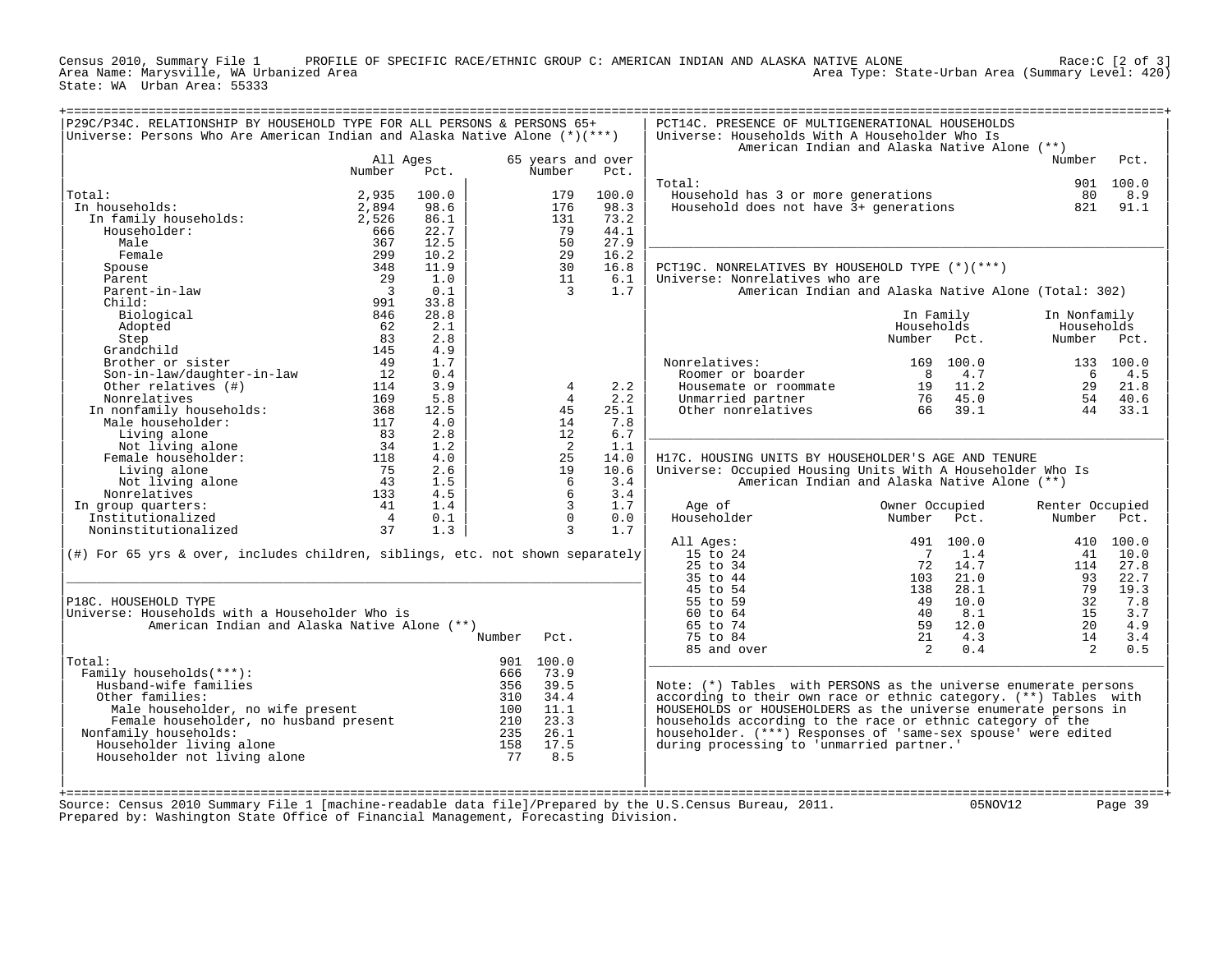Census 2010, Summary File 1 PROFILE OF SPECIFIC RACE/ETHNIC GROUP C: AMERICAN INDIAN AND ALASKA NATIVE ALONE Race:C [3 of 3] Area Name: Marysville, WA Urbanized Area Area Type: State-Urban Area (Summary Level: 420) State: WA Urban Area: 55333

| P28C/H16C. HOUSEHOLDS (OCCUPIED HOUSING UNITS) BY HOUSEHOLD SIZE BY TYPE AND BY TENURE<br>Universe: Households (Occupied Housing Units) With A Householder Who Is American Indian and Alaska Native Alone (**)(***)                                                                                                                                                                                                                                                                                                                                                                                                                                              |                   |                   |                                           |                                           |                                                                                     |                                                                        |                                                                                                                                                                                                                                                                                                                        |                |                                                                                                                                                                                                                                                                                                                                                                                              |                   |
|------------------------------------------------------------------------------------------------------------------------------------------------------------------------------------------------------------------------------------------------------------------------------------------------------------------------------------------------------------------------------------------------------------------------------------------------------------------------------------------------------------------------------------------------------------------------------------------------------------------------------------------------------------------|-------------------|-------------------|-------------------------------------------|-------------------------------------------|-------------------------------------------------------------------------------------|------------------------------------------------------------------------|------------------------------------------------------------------------------------------------------------------------------------------------------------------------------------------------------------------------------------------------------------------------------------------------------------------------|----------------|----------------------------------------------------------------------------------------------------------------------------------------------------------------------------------------------------------------------------------------------------------------------------------------------------------------------------------------------------------------------------------------------|-------------------|
|                                                                                                                                                                                                                                                                                                                                                                                                                                                                                                                                                                                                                                                                  | All<br>Households | Pct.              | Family<br>Households                      | Pct.                                      | Nonfamily<br>Households                                                             | Pct.                                                                   | Owner<br>Occupied                                                                                                                                                                                                                                                                                                      | Pct.           | Renter<br>Occupied                                                                                                                                                                                                                                                                                                                                                                           | Pct.              |
|                                                                                                                                                                                                                                                                                                                                                                                                                                                                                                                                                                                                                                                                  |                   |                   |                                           |                                           |                                                                                     |                                                                        |                                                                                                                                                                                                                                                                                                                        |                |                                                                                                                                                                                                                                                                                                                                                                                              |                   |
| All household sizes:<br>1-person households                                                                                                                                                                                                                                                                                                                                                                                                                                                                                                                                                                                                                      | 158               | 901 100.0<br>17.5 | (Family always >1 pers)                   | 666 100.0                                 | 158                                                                                 | 235 100.0<br>67.2                                                      | 491<br>73                                                                                                                                                                                                                                                                                                              | 100.0<br>14.9  | 85                                                                                                                                                                                                                                                                                                                                                                                           | 410 100.0<br>20.7 |
| 2-person households                                                                                                                                                                                                                                                                                                                                                                                                                                                                                                                                                                                                                                              | 245               | 27.2              | 180                                       | 27.0                                      | 65                                                                                  | 27.7                                                                   | 134                                                                                                                                                                                                                                                                                                                    | 27.3           | 111                                                                                                                                                                                                                                                                                                                                                                                          | 27.1              |
| 3-person households                                                                                                                                                                                                                                                                                                                                                                                                                                                                                                                                                                                                                                              | 176               | 19.5              | 167                                       | 25.1                                      |                                                                                     |                                                                        | 92                                                                                                                                                                                                                                                                                                                     | 18.7           | 84                                                                                                                                                                                                                                                                                                                                                                                           | 20.5              |
| 4-person households                                                                                                                                                                                                                                                                                                                                                                                                                                                                                                                                                                                                                                              | 140               | 15.5              |                                           |                                           |                                                                                     |                                                                        | 79                                                                                                                                                                                                                                                                                                                     | 16.1           | 61                                                                                                                                                                                                                                                                                                                                                                                           | 14.9              |
| 5-person households                                                                                                                                                                                                                                                                                                                                                                                                                                                                                                                                                                                                                                              | 85                | 9.4               |                                           | $138$ 20.7<br>84 20.7<br>84 6.6<br>53 8.0 | $\begin{bmatrix} 9 & 3.8 \\ 2 & 0.9 \\ 1 & 0.4 \\ 0 & 0.0 \\ 0 & 0.0 \end{bmatrix}$ |                                                                        | 53                                                                                                                                                                                                                                                                                                                     | 10.8           | 32                                                                                                                                                                                                                                                                                                                                                                                           | 7.8               |
| 6-person households<br>7-or-more person households 53                                                                                                                                                                                                                                                                                                                                                                                                                                                                                                                                                                                                            | 44                | 4.9<br>5.9        | 53                                        | 8.0                                       |                                                                                     |                                                                        | 26<br>34                                                                                                                                                                                                                                                                                                               | 5.3<br>6.9     | 18<br>19                                                                                                                                                                                                                                                                                                                                                                                     | 4.4<br>4.6        |
|                                                                                                                                                                                                                                                                                                                                                                                                                                                                                                                                                                                                                                                                  |                   |                   |                                           |                                           |                                                                                     |                                                                        |                                                                                                                                                                                                                                                                                                                        |                |                                                                                                                                                                                                                                                                                                                                                                                              |                   |
| P16C/P17C/P36C/P37C/H11C/H12C. POPULATION IN HOUSEHOLDS AND AVERAGE HOUSEHOLD SIZE BY TYPE AND BY TENURE<br>Universe: Population in Households (Occupied Housing Units) With A Householder Who Is American Indian and Alaska Native Alone (**)                                                                                                                                                                                                                                                                                                                                                                                                                   |                   |                   |                                           |                                           |                                                                                     |                                                                        |                                                                                                                                                                                                                                                                                                                        |                |                                                                                                                                                                                                                                                                                                                                                                                              |                   |
|                                                                                                                                                                                                                                                                                                                                                                                                                                                                                                                                                                                                                                                                  | Total             |                   | In                                        |                                           | In                                                                                  |                                                                        | In Owner                                                                                                                                                                                                                                                                                                               |                | In Renter                                                                                                                                                                                                                                                                                                                                                                                    |                   |
|                                                                                                                                                                                                                                                                                                                                                                                                                                                                                                                                                                                                                                                                  | Population Pct.   |                   | Families Pct.                             |                                           | Nonfamilies                                                                         | Pct.                                                                   | Occupied                                                                                                                                                                                                                                                                                                               | Pct.           | Occupied                                                                                                                                                                                                                                                                                                                                                                                     | Pct.              |
| Total population in households 2,860 100.0                                                                                                                                                                                                                                                                                                                                                                                                                                                                                                                                                                                                                       |                   |                   | 2,368 82.8                                |                                           | 328                                                                                 | 11.5                                                                   | 1,621                                                                                                                                                                                                                                                                                                                  | 56.7           | 1,239                                                                                                                                                                                                                                                                                                                                                                                        | 43.3              |
| Under 18 years<br>18 years and over<br>18 years and over<br>Average Household Size<br>1,926 100.0<br>1,926 100.0<br>1,926 100.0<br>1,926 100.0<br>1,926 100.0<br>2,17 -----<br>1.04 -----<br>2,14 -----                                                                                                                                                                                                                                                                                                                                                                                                                                                          |                   |                   |                                           | 903 96.7                                  |                                                                                     |                                                                        |                                                                                                                                                                                                                                                                                                                        | ----- -----    | $\frac{1}{2} \frac{1}{2} \frac{1}{2} \frac{1}{2} \frac{1}{2} \frac{1}{2} \frac{1}{2} \frac{1}{2} \frac{1}{2} \frac{1}{2} \frac{1}{2} \frac{1}{2} \frac{1}{2} \frac{1}{2} \frac{1}{2} \frac{1}{2} \frac{1}{2} \frac{1}{2} \frac{1}{2} \frac{1}{2} \frac{1}{2} \frac{1}{2} \frac{1}{2} \frac{1}{2} \frac{1}{2} \frac{1}{2} \frac{1}{2} \frac{1}{2} \frac{1}{2} \frac{1}{2} \frac{1}{2} \frac{$ | $\frac{1}{2}$     |
|                                                                                                                                                                                                                                                                                                                                                                                                                                                                                                                                                                                                                                                                  |                   |                   | 1,465 76.1                                | $3.56$ -----                              |                                                                                     | $1.40$ -----                                                           |                                                                                                                                                                                                                                                                                                                        | $3.30$ -----   | $3.02$ -----                                                                                                                                                                                                                                                                                                                                                                                 |                   |
|                                                                                                                                                                                                                                                                                                                                                                                                                                                                                                                                                                                                                                                                  |                   |                   | $1.36$ -----                              |                                           | $- - - - - -$                                                                       |                                                                        |                                                                                                                                                                                                                                                                                                                        |                |                                                                                                                                                                                                                                                                                                                                                                                              |                   |
|                                                                                                                                                                                                                                                                                                                                                                                                                                                                                                                                                                                                                                                                  |                   |                   |                                           | $2.20$ -----                              |                                                                                     |                                                                        |                                                                                                                                                                                                                                                                                                                        |                |                                                                                                                                                                                                                                                                                                                                                                                              |                   |
| PCT20C/PCT22C. GROUP QUARTERS POPULATION BY SEX BY AGE BY GROUP QUARTERS TYPE<br>Universe: Population in group quarters for persons who are American Indian and Alaska Native Alone (*)                                                                                                                                                                                                                                                                                                                                                                                                                                                                          |                   |                   |                                           |                                           |                                                                                     |                                                                        |                                                                                                                                                                                                                                                                                                                        |                |                                                                                                                                                                                                                                                                                                                                                                                              |                   |
|                                                                                                                                                                                                                                                                                                                                                                                                                                                                                                                                                                                                                                                                  |                   |                   | $---$ All Ages $---$                      |                                           |                                                                                     |                                                                        |                                                                                                                                                                                                                                                                                                                        |                |                                                                                                                                                                                                                                                                                                                                                                                              |                   |
|                                                                                                                                                                                                                                                                                                                                                                                                                                                                                                                                                                                                                                                                  |                   |                   |                                           |                                           |                                                                                     | Pct. of                                                                |                                                                                                                                                                                                                                                                                                                        | Pct. of        |                                                                                                                                                                                                                                                                                                                                                                                              | Pct. of           |
|                                                                                                                                                                                                                                                                                                                                                                                                                                                                                                                                                                                                                                                                  |                   |                   | Number                                    |                                           | Pct.<br>Total                                                                       | All                                                                    | Ages<br>Male                                                                                                                                                                                                                                                                                                           | Total<br>$18+$ | Female                                                                                                                                                                                                                                                                                                                                                                                       | Total<br>$18+$    |
|                                                                                                                                                                                                                                                                                                                                                                                                                                                                                                                                                                                                                                                                  |                   |                   |                                           |                                           |                                                                                     |                                                                        |                                                                                                                                                                                                                                                                                                                        |                |                                                                                                                                                                                                                                                                                                                                                                                              |                   |
| All types of group quarters:                                                                                                                                                                                                                                                                                                                                                                                                                                                                                                                                                                                                                                     |                   |                   | 41                                        | 100.0                                     |                                                                                     |                                                                        | $\begin{array}{cccc} 34 & 82.9 & 16 \\ 4 & 9.8 & 3 \\ 3 & 7.3 & 2 \\ 0 & 0.0 & 0 \\ 1 & 2.4 & 1 \\ 0 & 0.0 & 0 \\ 1 & 0 & 0.0 \\ 0 & 0.0 & 0 \\ 0 & 0.0 & 0 \\ 0 & 0 & 0.0 \\ 0 & 0 & 0.0 \\ 0 & 0 & 0.0 \\ 0 & 0 & 0.0 \\ 0 & 0 & 0.0 \\ 0 & 0 & 0.0 \\ 0 & 0 & 0.0 \\ 0 & 0 & 0.0 \\ 0 & 0 & 0.0 \\ 0 & 0 & 0.0 \\ $ | 47.1           | 18                                                                                                                                                                                                                                                                                                                                                                                           | 52.9              |
| Institutionalized population:                                                                                                                                                                                                                                                                                                                                                                                                                                                                                                                                                                                                                                    |                   |                   | $\overline{4}$<br>$\overline{\mathbf{3}}$ | 9.8                                       |                                                                                     |                                                                        |                                                                                                                                                                                                                                                                                                                        | 8.8            | $\overline{1}$<br>$\mathbf{1}$                                                                                                                                                                                                                                                                                                                                                               | 2.9               |
| Correctional facilities for adults<br>Juvenile facilities                                                                                                                                                                                                                                                                                                                                                                                                                                                                                                                                                                                                        |                   |                   | $\Omega$                                  | 7.3<br>0.0                                |                                                                                     |                                                                        |                                                                                                                                                                                                                                                                                                                        | 5.9<br>0.0     | $\overline{0}$                                                                                                                                                                                                                                                                                                                                                                               | 2.9<br>0.0        |
| Nursing facilities/skilled-nursing facilities 1                                                                                                                                                                                                                                                                                                                                                                                                                                                                                                                                                                                                                  |                   |                   |                                           | 2.4                                       |                                                                                     |                                                                        |                                                                                                                                                                                                                                                                                                                        | 2.9            | $\overline{0}$                                                                                                                                                                                                                                                                                                                                                                               | 0.0               |
| Other institutional facilities                                                                                                                                                                                                                                                                                                                                                                                                                                                                                                                                                                                                                                   |                   |                   | $\Omega$                                  | 0.0                                       |                                                                                     |                                                                        |                                                                                                                                                                                                                                                                                                                        | 0.0            | $\Omega$                                                                                                                                                                                                                                                                                                                                                                                     | 0.0               |
| Noninstitutionalized population:                                                                                                                                                                                                                                                                                                                                                                                                                                                                                                                                                                                                                                 |                   |                   | 37                                        | 90.2                                      |                                                                                     | $\begin{array}{ccc} 30 & & 73.2 \\ 0 & & 0.0 \\ 0 & & 0.0 \end{array}$ | 13                                                                                                                                                                                                                                                                                                                     | 38.2           | 17                                                                                                                                                                                                                                                                                                                                                                                           | 50.0              |
| College/university student housing                                                                                                                                                                                                                                                                                                                                                                                                                                                                                                                                                                                                                               |                   |                   | $\overline{0}$                            | 0.0                                       |                                                                                     |                                                                        | $\overline{0}$                                                                                                                                                                                                                                                                                                         | 0.0            | $\overline{0}$                                                                                                                                                                                                                                                                                                                                                                               | 0.0               |
| Military quarters<br>Other noninstitutional facilities                                                                                                                                                                                                                                                                                                                                                                                                                                                                                                                                                                                                           |                   |                   | $\bigcirc$<br>37                          | 0.0<br>90.2                               | 30                                                                                  | 73.2                                                                   | $\bigcap$<br>13                                                                                                                                                                                                                                                                                                        | 0.0<br>38.2    | $\overline{0}$<br>17                                                                                                                                                                                                                                                                                                                                                                         | 0.0<br>50.0       |
| Note: (*) Tables with PERSONS as the universe enumerate persons according to their own race or ethnic category. (**) Tables with HOUSEHOLDS<br>or HOUSEHOLDERS as the universe enumerate persons in households according to the race or ethnic category of the householder.<br>(***) Same-sex couple households are included in the family households category if there is at least one additional person<br>related to householder by birth or adoption. Same-sex couple households with no relatives of the householder present are tabulated<br>in nonfamily households. Responses of 'same-sex spouse' were edited during processing to 'unmarried partner.' |                   |                   |                                           |                                           |                                                                                     |                                                                        |                                                                                                                                                                                                                                                                                                                        |                |                                                                                                                                                                                                                                                                                                                                                                                              |                   |
| Source: Census 2010 Summary File 1 [machine-readable data file]/Prepared by the U.S.Census Bureau, 2011.<br>Prepared by: Washington State Office of Financial Management, Forecasting Division.                                                                                                                                                                                                                                                                                                                                                                                                                                                                  |                   |                   |                                           |                                           |                                                                                     |                                                                        |                                                                                                                                                                                                                                                                                                                        |                | 05NOV12                                                                                                                                                                                                                                                                                                                                                                                      | Page 40           |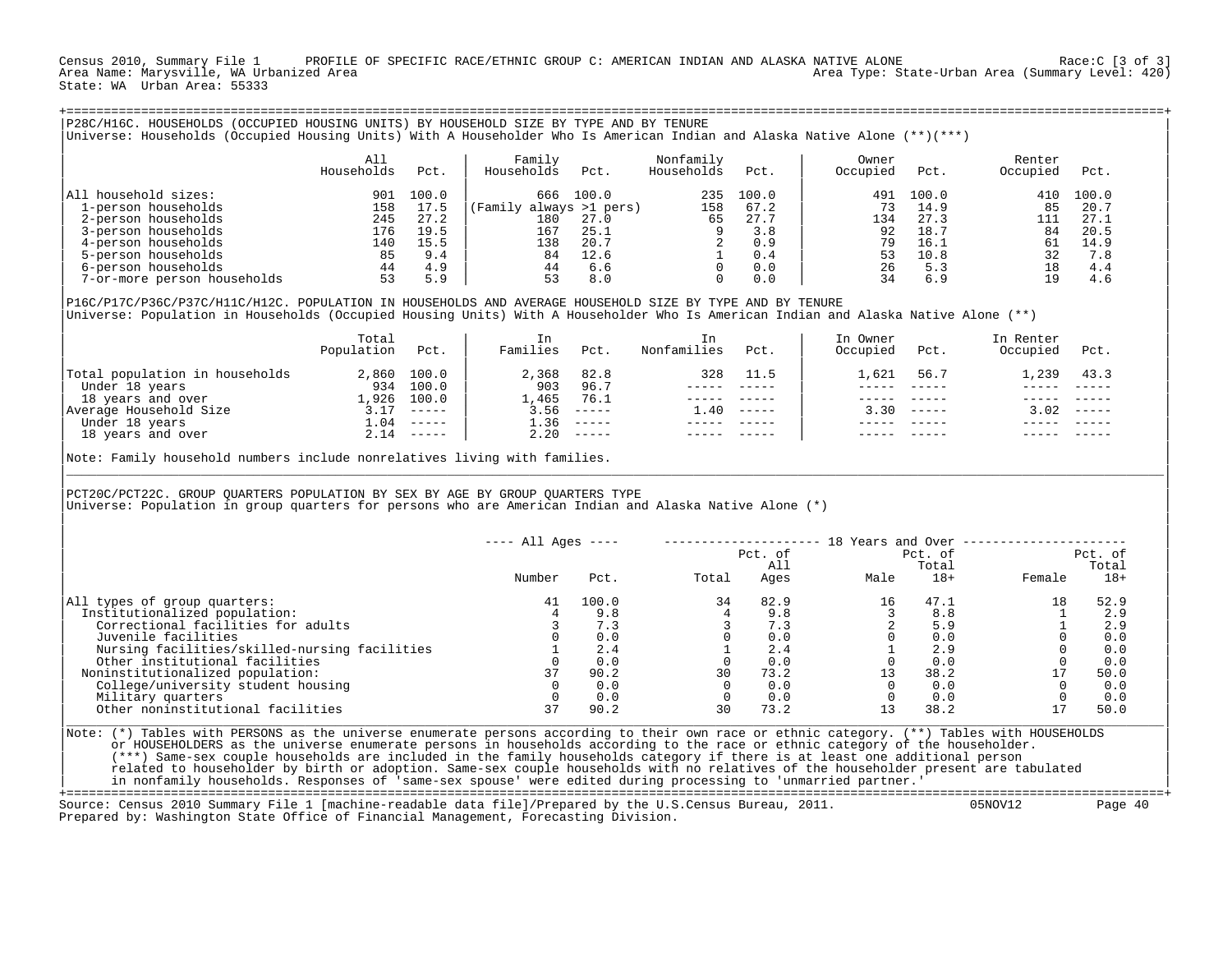Census 2010, Summary File 1<br>Area Name: Marysville, WA Urbanized Area<br>State: WA Urban Area: 55333

| P29/P29D. POPULATION SUMMARY BY RESIDENCE TYPE FOR DESIGNATED UNIVERSE<br>Universe: PERSONS Who Are Asian Alone      |                                                                                                                                                                                                                 |                                                             |                                                                        |                                                                                                   |                                                                         |                            | P38D/39D. FAMILY TYPE BY PRESENCE AND AGE OF OWN OR RELATED CHILDREN<br>Universe: Families With A Householder Who Is<br>Asian Alone $(**)(***)$                                                                                                                                                                                                                                                                              |                               |                   |                                                                                |                                                                                  |
|----------------------------------------------------------------------------------------------------------------------|-----------------------------------------------------------------------------------------------------------------------------------------------------------------------------------------------------------------|-------------------------------------------------------------|------------------------------------------------------------------------|---------------------------------------------------------------------------------------------------|-------------------------------------------------------------------------|----------------------------|------------------------------------------------------------------------------------------------------------------------------------------------------------------------------------------------------------------------------------------------------------------------------------------------------------------------------------------------------------------------------------------------------------------------------|-------------------------------|-------------------|--------------------------------------------------------------------------------|----------------------------------------------------------------------------------|
| Total Persons:<br>In Households(*)<br>In Group Quarters                                                              |                                                                                                                                                                                                                 | Population<br>5,715<br>5,690<br>$\overline{\phantom{0}}$ 25 | As % of Population of all Races<br>$3.9%$ of<br>$4.0%$ of<br>$2.0%$ of |                                                                                                   | 145,140<br>143,894<br>1,246                                             |                            | By Presence of:                                                                                                                                                                                                                                                                                                                                                                                                              | Own Children<br>Families Pct. |                   | Related Children<br>Families Pct.                                              |                                                                                  |
| P16-18D/P36-37D. HOUSEHOLDS/POPULATION IN HOUSEHOLDS BY HOUSEHOLD TYPE<br>Universe: HOUSEHOLDERS Who Are Asian Alone |                                                                                                                                                                                                                 |                                                             |                                                                        |                                                                                                   |                                                                         |                            | All families:                                                                                                                                                                                                                                                                                                                                                                                                                |                               |                   |                                                                                | 1,237 100.0<br>986 79.7<br>656 53.0                                              |
| Total Households(**)                                                                                                 | otal Households (**)<br>Under 18 years<br>18 years and over<br>Family Households (***)<br>1,237<br>Under 18 years<br>18 years and over<br>18 years and over<br>18 years and over<br>Nonfamily Households<br>220 |                                                             | Households                                                             | Population(**)<br>5,075<br>1,542<br>3,533<br>4,646<br>1,523<br>$\frac{1}{3}, \frac{1}{23}$<br>298 | Average<br>Size<br>3.48<br>1.06<br>2.42<br>3.76<br>1.23<br>2.52<br>1.35 |                            |                                                                                                                                                                                                                                                                                                                                                                                                                              |                               |                   | 373<br>81<br>42.<br>11<br>$\overline{7}$                                       | 141 11.4<br>142 11.5<br>30.2<br>330 26.7<br>251 20.3<br>6.5<br>3.4<br>0.9<br>0.6 |
| P12D/P13D. POPULATION BY AGE AND SEX<br>Universe: Persons Who Are Asian Alone (*)                                    |                                                                                                                                                                                                                 |                                                             |                                                                        |                                                                                                   |                                                                         |                            |                                                                                                                                                                                                                                                                                                                                                                                                                              |                               |                   | 24<br>39<br>111                                                                | 1.9<br>3.2<br>170 13.7<br>9.0                                                    |
|                                                                                                                      | ---Both Sexes---<br>Number Pct.                                                                                                                                                                                 |                                                             | $---Male---$<br>Number Pct.                                            |                                                                                                   | $---$ Female -----<br>Number                                            | Pct.                       | Under 6 and 6 to 17 yrs<br>Under 6 and 6 to 17 yrs<br>6 to 17 yrs only<br>58<br>beindren under 18<br>18<br>59                                                                                                                                                                                                                                                                                                                |                               | 2.0<br>1.5<br>4.7 | 27<br>24<br>60                                                                 | 2.2<br>1.9<br>4.9                                                                |
| All Ages:<br>Under 5<br>$5$ to $9$                                                                                   | 5,715 100.0<br>322                                                                                                                                                                                              | 5.6<br>6.7                                                  | 2,408<br>162<br>182                                                    | 100.0<br>6.7<br>7.6                                                                               | 3,307<br>160<br>199                                                     | 100.0<br>4.8<br>6.0        | No children under 18                                                                                                                                                                                                                                                                                                                                                                                                         |                               | 5.6               | 59                                                                             | 4.8                                                                              |
| 10 to 14<br>15 to 17<br>18 and 19                                                                                    | $322$<br>$381$<br>$459$<br>$291$<br>$156$<br>$81$                                                                                                                                                               | 8.0<br>5.1<br>2.7                                           | 236<br>148<br>80                                                       | 9.8<br>6.1<br>3.3                                                                                 | 223<br>143<br>76                                                        | 6.7<br>4.3<br>2.3          | P31D. RELATIONSHIP BY HOUSEHOLD TYPE FOR THE POPULATION UNDER 18 YEARS<br>Universe: Persons under 18 who are<br>Asian Alone $(*)$ (***)                                                                                                                                                                                                                                                                                      |                               |                   |                                                                                |                                                                                  |
| 20<br>21<br>22 to 24                                                                                                 | 81<br>66                                                                                                                                                                                                        | 1.4<br>1.2<br>3.4                                           | $rac{5}{41}$<br>30<br>92                                               | 1.7<br>1.2<br>3.8                                                                                 | 40<br>36<br>102                                                         | 1.2<br>1.1<br>3.1          | Total under 18:                                                                                                                                                                                                                                                                                                                                                                                                              |                               |                   | Number<br>Pct.<br>100.0                                                        |                                                                                  |
| 25 to 29<br>30 to 34<br>35 to 39                                                                                     |                                                                                                                                                                                                                 | 5.7<br>7.5<br>9.9                                           | 155<br>154<br>217                                                      | 6.4<br>6.4<br>9.0                                                                                 | 173<br>272<br>351                                                       | 5.2<br>8.2<br>10.6         | In households:                                                                                                                                                                                                                                                                                                                                                                                                               |                               |                   | 99.9<br>0.0<br>97.9                                                            |                                                                                  |
| 40 to 44<br>45 to 49<br>50 to 54<br>55 to 59                                                                         | $\begin{array}{r} 66 \\ 194 \\ 328 \\ 426 \\ 568 \\ 553 \\ 388 \\ 321 \\ 107 \\ 126 \\ \end{array}$                                                                                                             | 9.7<br>9.9<br>6.8<br>5.6                                    | 220<br>216                                                             | 9.1<br>9.0<br>6.4<br>5.1                                                                          | 333<br>347<br>233<br>198                                                | 10.1<br>10.5<br>7.0<br>6.0 | $\begin{tabular}{llllllll} \texttt{al under 18:} & & & & & 1,453 \\ \texttt{In households:} & & & & 1,451 \\ \texttt{Householder or spouse} & & & & 0 \\ \texttt{Related child:} & & & & 1,423 \\ \texttt{Own child:} & & & 1,139 \\ \texttt{In husband-wife families} & & & 1,121 \\ \texttt{In other families (no spouse present):} & & & 1,21 \\ \texttt{Mala householder} & & & 52 \\ \end{tabular}$<br>Male householder |                               |                   | 90.8<br>77.2<br>13.6<br>3.6                                                    |                                                                                  |
| 60 and 61<br>$62 \text{ to } 64$<br>65 and 66                                                                        |                                                                                                                                                                                                                 | 1.9<br>2.1<br>1.0                                           | $\frac{15}{123}$<br>$\frac{123}{37}$                                   | 1.5<br>1.9<br>0.9                                                                                 | 70<br>76                                                                | 2.1<br>2.3<br>1.1          | Female householder<br>Other relatives:<br>Grandchild                                                                                                                                                                                                                                                                                                                                                                         |                               |                   | 146<br>10.0<br>104<br>7.2<br>56<br>3.9                                         |                                                                                  |
| 67 to 69<br>70 to 74<br>75 to 79<br>80 to 84                                                                         | $\frac{11}{64}$                                                                                                                                                                                                 | 1.5<br>2.0<br>1.1<br>0.7                                    | $\frac{22}{28}$<br>34<br>13<br>$\overline{9}$                          | 1.2<br>1.4<br>0.5<br>0.4                                                                          | $\frac{38}{58}$<br>58<br>78<br>51<br>33                                 | 1.8<br>2.4<br>1.5<br>1.0   | Other relatives<br>Nonrelatives<br>In group quarters:<br>Institutionalized population                                                                                                                                                                                                                                                                                                                                        |                               |                   | 48<br>3.3<br>28<br>1.9<br>$\overline{\phantom{a}}$<br>0.1<br>$\bigcirc$<br>0.0 |                                                                                  |
| 85 plus<br>$0$ to $17$<br>18 to 64                                                                                   | 25<br>1,453<br>3,873                                                                                                                                                                                            | 0.4<br>25.4<br>67.8                                         | 8<br>728<br>1,566                                                      | 0.3<br>30.2<br>65.0                                                                               | 17<br>725<br>2,307                                                      | 0.5<br>21.9<br>69.8        | Noninstitutionalized population<br>Note: (*) Tables with PERSONS as the universe enumerate persons according<br>to their own race or ethnic category. (**) Tables with HOUSEHOLDS or                                                                                                                                                                                                                                         |                               |                   | $\overline{2}$<br>0.1                                                          |                                                                                  |
| 65 plus<br>Median Age                                                                                                | 389<br>36.4                                                                                                                                                                                                     | 6.8                                                         | 114<br>33.0                                                            | 4.7                                                                                               | 275<br>38.3                                                             | 8.3                        | HOUSEHOLDERS as the universe enumerate persons in households according<br>to the race or ethnic category of the householder. (***) Responses of<br>'same-sex spouse' were edited during processing to 'unmarried partner.'                                                                                                                                                                                                   |                               |                   |                                                                                |                                                                                  |

+===================================================================================================================================================+ Source: Census 2010 Summary File 1 [machine-readable data file]/Prepared by the U.S.Census Bureau, 2011. 05NOV12 Page 41 Prepared by: Washington State Office of Financial Management, Forecasting Division.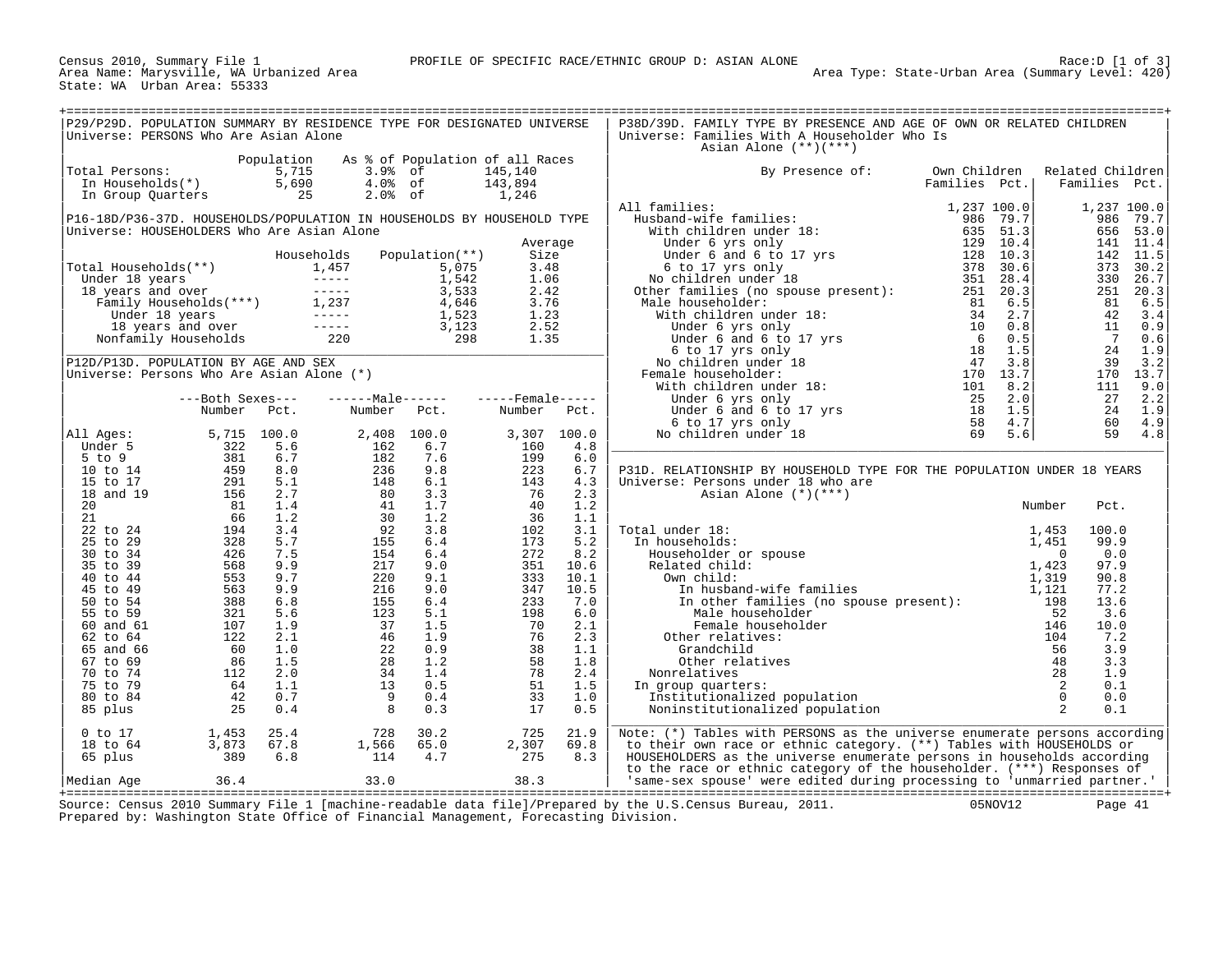Census 2010, Summary File 1<br>Area Name: Marysville, WA Urbanized Area<br>State: WA Urban Area: 55333

| Universe: Persons Who Are Asian Alone $(*)(***)$                                 |                    |       |             |                                |       | Universe: Households With A Householder Who Is<br>Asian Alone (**) |                |      |                    |           |
|----------------------------------------------------------------------------------|--------------------|-------|-------------|--------------------------------|-------|--------------------------------------------------------------------|----------------|------|--------------------|-----------|
|                                                                                  | All Ages<br>Number | Pct.  |             | 65 years and over<br>Number    | Pct.  |                                                                    |                |      | Number             | Pct.      |
| Total:                                                                           | 5,715              | 100.0 |             | 389                            | 100.0 | Total:<br>Household has 3 or more generations                      |                |      | 1,457 100.0<br>175 | 12.0      |
| In households:                                                                   | 5,690              | 99.6  |             | 386                            | 99.2  | Household does not have 3+ generations                             |                |      | 1,282              | 88.0      |
|                                                                                  |                    |       |             |                                | 84.6  |                                                                    |                |      |                    |           |
| In family households:                                                            | 5,370              | 94.0  |             | 329                            |       |                                                                    |                |      |                    |           |
| Householder:                                                                     | 1,237              | 21.6  |             | 69                             | 17.7  |                                                                    |                |      |                    |           |
| Male                                                                             | 902                | 15.8  |             | 51                             | 13.1  |                                                                    |                |      |                    |           |
| Female                                                                           | 335                | 5.9   |             | 18                             | 4.6   |                                                                    |                |      |                    |           |
| Spouse                                                                           | 1,569              | 27.5  |             | 59                             | 15.2  | PCT19D. NONRELATIVES BY HOUSEHOLD TYPE (*)(***)                    |                |      |                    |           |
| Parent                                                                           | 173                | 3.0   |             | 100                            | 25.7  | Universe: Nonrelatives who are                                     |                |      |                    |           |
| Parent-in-law                                                                    | 116                | 2.0   |             | 76                             | 19.5  | Asian Alone (Total: 250)                                           |                |      |                    |           |
| $Child$ :                                                                        | 1,794              | 31.4  |             |                                |       |                                                                    |                |      |                    |           |
| Biological                                                                       | 1,579              | 27.6  |             |                                |       |                                                                    | In Family      |      | In Nonfamily       |           |
| Adopted                                                                          | 92                 | 1.6   |             |                                |       |                                                                    | Households     |      | Households         |           |
| Step                                                                             | 123                | 2.2   |             |                                |       |                                                                    | Number         | Pct. | Number             | Pct.      |
| Grandchild                                                                       | 58                 | 1.0   |             |                                |       |                                                                    |                |      |                    |           |
| Brother or sister                                                                | 86                 | 1.5   |             |                                |       | Nonrelatives:                                                      | 150 100.0      |      |                    | 100 100.0 |
| Son-in-law/daughter-in-law                                                       | 30                 | 0.5   |             |                                |       | Roomer or boarder                                                  | 21             | 14.0 | - 6                | 6.0       |
| Other relatives (#)                                                              | 157                | 2.7   |             | 22                             | 5.7   | Housemate or roommate                                              | 28             | 18.7 | 31                 | 31.0      |
| Nonrelatives                                                                     | 150                | 2.6   |             | $\overline{3}$                 | 0.8   | Unmarried partner                                                  | 47             | 31.3 | 45                 | 45.0      |
| In nonfamily households:                                                         | 320                | 5.6   |             | 57                             | 14.7  | Other nonrelatives                                                 | 54             | 36.0 | 18                 | 18.0      |
| Male householder:                                                                | 88                 | 1.5   |             | $\overline{3}$                 | 0.8   |                                                                    |                |      |                    |           |
| Living alone                                                                     | 67                 | 1.2   |             | $\overline{3}$                 | 0.8   |                                                                    |                |      |                    |           |
| Not living alone                                                                 | 21                 | 0.4   |             | $\Omega$                       | 0.0   |                                                                    |                |      |                    |           |
| Female householder:                                                              | 132                | 2.3   |             | 51                             | 13.1  | H17D. HOUSING UNITS BY HOUSEHOLDER'S AGE AND TENURE                |                |      |                    |           |
| Living alone                                                                     | 101                | 1.8   |             | 46                             | 11.8  | Universe: Occupied Housing Units With A Householder Who Is         |                |      |                    |           |
| Not living alone                                                                 | 31                 | 0.5   |             | 5                              | 1.3   | Asian Alone (**)                                                   |                |      |                    |           |
| Nonrelatives                                                                     | 100                | 1.7   |             | $\overline{3}$                 | 0.8   |                                                                    |                |      |                    |           |
|                                                                                  | 25                 |       |             | $\overline{3}$                 | 0.8   |                                                                    |                |      |                    |           |
| In group quarters:                                                               |                    | 0.4   |             |                                |       | Age of                                                             | Owner Occupied |      | Renter Occupied    |           |
| Institutionalized                                                                | 8                  | 0.1   |             | $\mathsf{O}$<br>$\overline{3}$ | 0.0   | Householder                                                        | Number         | Pct. | Number             | Pct.      |
| Noninstitutionalized                                                             | 17                 | 0.3   |             |                                | 0.8   |                                                                    |                |      |                    |           |
|                                                                                  |                    |       |             |                                |       | All Ages:                                                          | 1,154 100.0    |      |                    | 303 100.0 |
| $(\#)$ For 65 yrs & over, includes children, siblings, etc. not shown separately |                    |       |             |                                |       | 15 to 24                                                           | 10             | 0.9  | 25                 | 8.3       |
|                                                                                  |                    |       |             |                                |       | 25 to 34                                                           | 179            | 15.5 | 67                 | 22.1      |
|                                                                                  |                    |       |             |                                |       | 35 to 44                                                           | 363            | 31.5 | 82                 | 27.1      |
|                                                                                  |                    |       |             |                                |       | 45 to 54                                                           | 348            | 30.2 | 55                 | 18.2      |
| P18D. HOUSEHOLD TYPE                                                             |                    |       |             |                                |       | 55 to 59                                                           | 112            | 9.7  | 20                 | 6.6       |
| Universe: Households with a Householder Who is                                   |                    |       |             |                                |       | 60 to 64                                                           | 62             | 5.4  | 11                 | 3.6       |
| Asian Alone (**)                                                                 |                    |       |             |                                |       | 65 to 74                                                           | 58             | 5.0  | 23                 | 7.6       |
|                                                                                  |                    |       | Number      | Pct.                           |       | 75 to 84                                                           | 20             | 1.7  | 17                 | 5.6       |
|                                                                                  |                    |       |             |                                |       | 85 and over                                                        | 2              | 0.2  | $\mathcal{R}$      | 1.0       |
| Total:                                                                           |                    |       | 1,457 100.0 |                                |       |                                                                    |                |      |                    |           |
|                                                                                  |                    |       | 1,237       | 84.9                           |       |                                                                    |                |      |                    |           |
| Family households(***):                                                          |                    |       | 986         | 67.7                           |       | Note: $(*)$ Tables with PERSONS as the universe enumerate persons  |                |      |                    |           |
| Husband-wife families                                                            |                    |       | 251         | 17.2                           |       | according to their own race or ethnic category. (**) Tables with   |                |      |                    |           |
| Other families:                                                                  |                    |       | 81          | 5.6                            |       | HOUSEHOLDS or HOUSEHOLDERS as the universe enumerate persons in    |                |      |                    |           |
| Male householder, no wife present                                                |                    |       | 170         | 11.7                           |       | households according to the race or ethnic category of the         |                |      |                    |           |
| Female householder, no husband present                                           |                    |       |             |                                |       | householder. (***) Responses of 'same-sex spouse' were edited      |                |      |                    |           |
|                                                                                  |                    |       | 220         | 15.1                           |       |                                                                    |                |      |                    |           |
| Nonfamily households:                                                            |                    |       |             | 11.5                           |       |                                                                    |                |      |                    |           |
| Householder living alone                                                         |                    |       | 168         |                                |       | during processing to 'unmarried partner.'                          |                |      |                    |           |
| Householder not living alone                                                     |                    |       | 52          | 3.6                            |       |                                                                    |                |      |                    |           |
|                                                                                  |                    |       |             |                                |       |                                                                    |                |      |                    |           |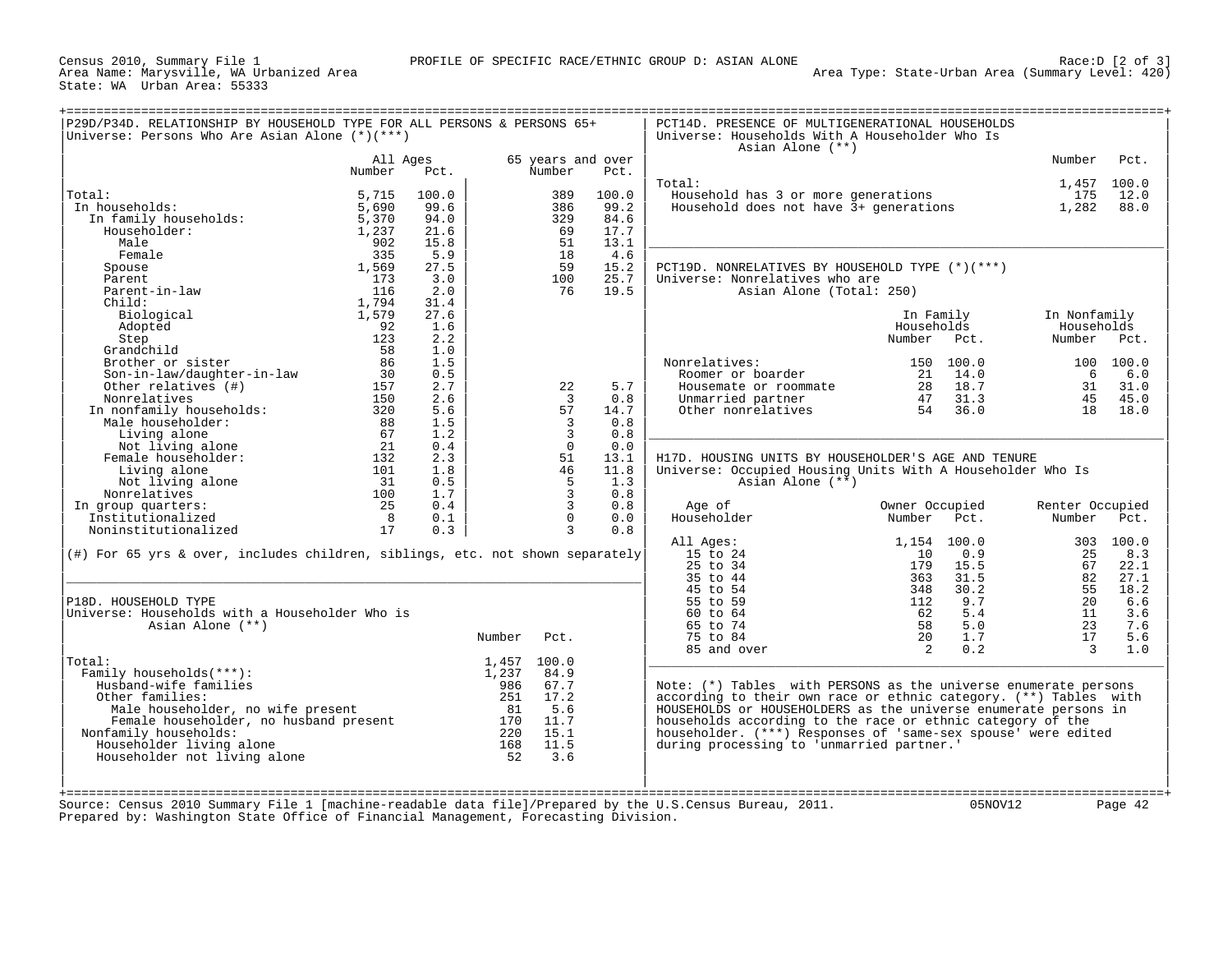Census 2010, Summary File 1 **PROFILE OF SPECIFIC RACE/ETHNIC GROUP D:** ASIAN ALONE Race:D [3 of 3]<br>Area Name: Marysville, WA Urbanized Area State: WA Urban Area: 55333

| P28D/H16D. HOUSEHOLDS (OCCUPIED HOUSING UNITS) BY HOUSEHOLD SIZE BY TYPE AND BY TENURE<br>Universe: Households (Occupied Housing Units) With A Householder Who Is Asian Alone (**)(***)                            |            |       |                         |       |            |       |          |       |          |       |
|--------------------------------------------------------------------------------------------------------------------------------------------------------------------------------------------------------------------|------------|-------|-------------------------|-------|------------|-------|----------|-------|----------|-------|
|                                                                                                                                                                                                                    | All        |       | Family                  |       | Nonfamily  |       | Owner    |       | Renter   |       |
|                                                                                                                                                                                                                    | Households | Pct.  | Households              | Pct.  | Households | Pct.  | Occupied | Pct.  | Occupied | Pct.  |
| All household sizes:                                                                                                                                                                                               | 1,457      | 100.0 | 1,237                   | 100.0 | 220        | 100.0 | 1,154    | 100.0 | 303      | 100.0 |
| 1-person households                                                                                                                                                                                                | 168        | 11.5  | (Family always >1 pers) |       | 168        | 76.4  | 113      | 9.8   | 55       | 18.2  |
| 2-person households                                                                                                                                                                                                | 277        | 19.0  | 241                     | 19.5  | 36         | 16.4  | 210      | 18.2  | 67       | 22.1  |
| 3-person households                                                                                                                                                                                                | 299        | 20.5  | 288                     | 23.3  | 11         | 5.0   | 225      | 19.5  | 74       | 24.4  |
| 4-person households                                                                                                                                                                                                | 360        | 24.7  | 358                     | 28.9  |            | 0.9   | 305      | 26.4  | 55       | 18.2  |
| 5-person households                                                                                                                                                                                                | 211        | 14.5  | 210                     | 17.0  |            | 0.5   | 183      | 15.9  | 28       | 9.2   |
| 6-person households                                                                                                                                                                                                | 88         | 6.0   | 86                      | 7.0   |            | 0.9   | 72       | 6.2   | 16       | 5.3   |
| 7-or-more person households                                                                                                                                                                                        | 54         | 3.7   | 54                      | 4.4   |            | 0.0   | 46       | 4.0   |          | 2.6   |
| P16D/P17D/P36D/P37D/H11D/H12D. POPULATION IN HOUSEHOLDS AND AVERAGE HOUSEHOLD SIZE BY TYPE AND BY TENURE<br>Universe: Population in Households (Occupied Housing Units) With A Householder Who Is Asian Alone (**) |            |       |                         |       |            |       |          |       |          |       |

|                                | Total      |                           | In       |                               |             |        | In Owner |        | In Renter |               |  |
|--------------------------------|------------|---------------------------|----------|-------------------------------|-------------|--------|----------|--------|-----------|---------------|--|
|                                | Population | Pct.                      | Families | Pct.                          | Nonfamilies | Pct.   | Occupied | Pct.   | Occupied  | Pct.          |  |
| Total population in households |            | 5,075 100.0               | 4,646    | 91.5                          | 298         | 5.9    | 4,146    | 81.7   | 929       | 18.3          |  |
| Under 18 years                 | ⊥,542      | 100.0                     | 1,523    | 98.8                          |             |        |          |        |           |               |  |
| 18 years and over              | 3,533      | 100.0                     | 3,123    | 88.4                          |             |        |          |        |           |               |  |
| Average Household Size         | 3.48       | $\qquad \qquad - - - - -$ | 3.76     | $- - - - - -$                 | 1.35        | ______ | 3.59     | ______ | 3.07      | $- - - - - -$ |  |
| Under 18 years                 | ⊥.06       |                           | 1.23     |                               |             |        |          |        |           |               |  |
| 18 years and over              |            | $2.42$ -----              | 2.52     | $\cdots \cdots \cdots \cdots$ |             |        |          |        |           |               |  |
|                                |            |                           |          |                               |             |        |          |        |           |               |  |

Note: Family household numbers include nonrelatives living with families. |\_\_\_\_\_\_\_\_\_\_\_\_\_\_\_\_\_\_\_\_\_\_\_\_\_\_\_\_\_\_\_\_\_\_\_\_\_\_\_\_\_\_\_\_\_\_\_\_\_\_\_\_\_\_\_\_\_\_\_\_\_\_\_\_\_\_\_\_\_\_\_\_\_\_\_\_\_\_\_\_\_\_\_\_\_\_\_\_\_\_\_\_\_\_\_\_\_\_\_\_\_\_\_\_\_\_\_\_\_\_\_\_\_\_\_\_\_\_\_\_\_\_\_\_\_\_\_\_\_\_\_\_\_\_\_\_\_\_\_\_\_\_\_\_\_\_\_|

| | |PCT20D/PCT22D. GROUP QUARTERS POPULATION BY SEX BY AGE BY GROUP QUARTERS TYPE | Universe: Population in group quarters for persons who are Asian Alone  $(*)$ 

|                                               | $---$ All Ages $---$ |       |       | Pct. of | 18 Years and Over | Pct. of |        | Pct. of |
|-----------------------------------------------|----------------------|-------|-------|---------|-------------------|---------|--------|---------|
|                                               |                      |       |       | All     |                   | Total   |        | Total   |
|                                               | Number               | Pct.  | Total | Ages    | Male              | $18+$   | Female | $18+$   |
| All types of group quarters:                  | 25.                  | 100.0 | 23    | 92.0    |                   | 56.5    | 10     | 43.5    |
| Institutionalized population:                 |                      | 32.0  |       | 32.0    |                   | 26.1    |        | 8.7     |
| Correctional facilities for adults            |                      | 4.0   |       | 4.0     |                   | 4.3     |        | 0.0     |
| Juvenile facilities                           |                      | 0.0   |       | 0.0     |                   | 0.0     |        | 0.0     |
| Nursing facilities/skilled-nursing facilities |                      | 28.0  |       | 28.0    |                   | 21.7    |        | 8.7     |
| Other institutional facilities                |                      | 0.0   |       | 0.0     |                   | 0.0     |        | 0.0     |
| Noninstitutionalized population:              |                      | 68.0  | 15    | 60.0    |                   | 30.4    |        | 34.8    |
| College/university student housing            |                      | 0.0   |       | 0.0     |                   | 0.0     |        | 0.0     |
| Military quarters                             |                      | 0.0   |       | 0.0     |                   | 0.0     |        | 0.0     |
| Other noninstitutional facilities             |                      | 68.0  | 15    | 60.0    |                   | 30.4    |        | 34.8    |
|                                               |                      |       |       |         |                   |         |        |         |

| |

Note: (\*) Tables with PERSONS as the universe enumerate persons according to their own race or ethnic category. (\*\*) Tables with HOUSEHOLDS or HOUSEHOLDERS as the universe enumerate persons in households according to the race or ethnic category of the householder. | (\*\*\*) Same-sex couple households are included in the family households category if there is at least one additional person | related to householder by birth or adoption. Same-sex couple households with no relatives of the householder present are tabulated in nonfamily households. Responses of 'same-sex spouse' were edited during processing to 'unmarried partner.'

+===================================================================================================================================================+ Source: Census 2010 Summary File 1 [machine-readable data file]/Prepared by the U.S.Census Bureau, 2011. Prepared by: Washington State Office of Financial Management, Forecasting Division.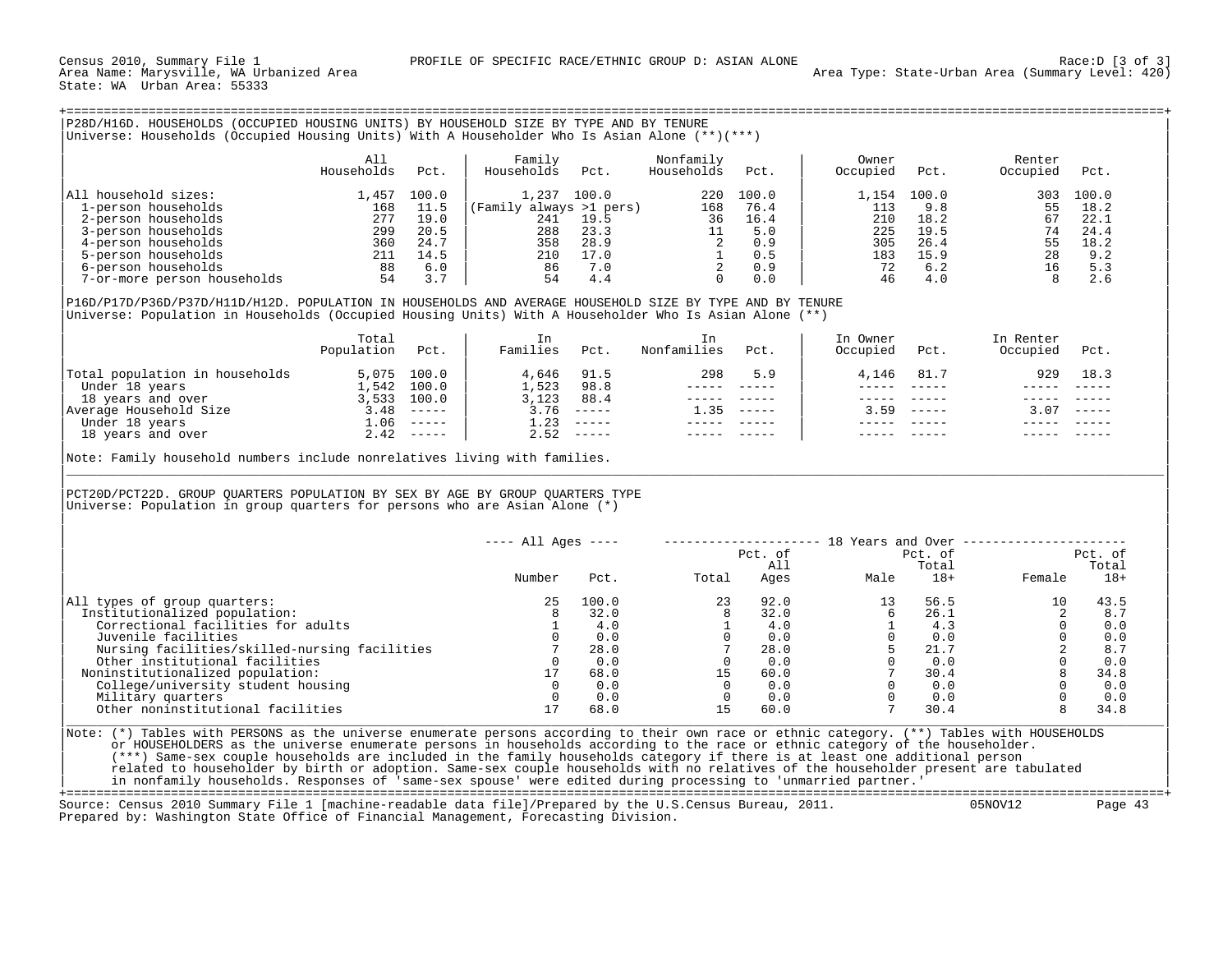Census 2010, Summary File 1 PROFILE OF SPECIFIC RACE/ETHNIC GROUP E: NAT HAWAIIAN/OTH PACIFIC ISLANDER ALONE<br>Area Name: Marysville, WA Urbanized Area Area Area Area Area Area Type: State-Urban Area (Summary Level: 420) State: WA Urban Area: 55333

| P29/P29E. POPULATION SUMMARY BY RESIDENCE TYPE FOR DESIGNATED UNIVERSE<br>Universe: PERSONS Who Are Nat Hawaiian/Oth Pacific Islander Alone |                                                                            |             |                                                                                                                                                                                                                                                                      |                |                                 |           | P38E/39E. FAMILY TYPE BY PRESENCE AND AGE OF OWN OR RELATED CHILDREN<br>Universe: Families With A Householder Who Is<br>Nat Hawaiian/Oth Pacific Islander Alone (**)(***) |               |                  |                          |               |
|---------------------------------------------------------------------------------------------------------------------------------------------|----------------------------------------------------------------------------|-------------|----------------------------------------------------------------------------------------------------------------------------------------------------------------------------------------------------------------------------------------------------------------------|----------------|---------------------------------|-----------|---------------------------------------------------------------------------------------------------------------------------------------------------------------------------|---------------|------------------|--------------------------|---------------|
|                                                                                                                                             |                                                                            | Population  |                                                                                                                                                                                                                                                                      |                | As % of Population of all Races |           |                                                                                                                                                                           |               |                  |                          |               |
| Total Persons:                                                                                                                              |                                                                            | 637         | $0.4%$ of                                                                                                                                                                                                                                                            |                | 145,140                         |           | By Presence of:                                                                                                                                                           | Own Children  | Related Children |                          |               |
| In Households(*)                                                                                                                            |                                                                            | 632         | $0.4%$ of                                                                                                                                                                                                                                                            |                | 143,894                         |           |                                                                                                                                                                           | Families Pct. |                  |                          | Families Pct. |
| In Group Quarters                                                                                                                           |                                                                            | $5^{\circ}$ | $0.4%$ of                                                                                                                                                                                                                                                            |                | 1,246                           |           |                                                                                                                                                                           |               |                  |                          |               |
|                                                                                                                                             |                                                                            |             |                                                                                                                                                                                                                                                                      |                |                                 |           | All families:<br>11 families: 145 100.0<br>Husband-wife families: 104 71.7<br>With children under 18: 62 42.8<br>104 71.7<br>52 42.8                                      |               |                  |                          | 145 100.0     |
|                                                                                                                                             |                                                                            |             |                                                                                                                                                                                                                                                                      |                |                                 |           |                                                                                                                                                                           |               |                  |                          |               |
| P16-18E/P36-37E. HOUSEHOLDS/POPULATION IN HOUSEHOLDS BY HOUSEHOLD TYPE                                                                      |                                                                            |             |                                                                                                                                                                                                                                                                      |                |                                 |           |                                                                                                                                                                           |               |                  |                          | 104 71.7      |
| Universe: HOUSEHOLDERS Who Are Nat Hawaiian/Oth Pacific Islander Alone                                                                      |                                                                            |             |                                                                                                                                                                                                                                                                      |                |                                 |           |                                                                                                                                                                           |               |                  | 68                       | 46.9          |
|                                                                                                                                             |                                                                            |             |                                                                                                                                                                                                                                                                      |                | Average                         |           |                                                                                                                                                                           |               |                  | 10                       | 6.9           |
|                                                                                                                                             |                                                                            |             | Households                                                                                                                                                                                                                                                           | Population(**) | Size                            |           |                                                                                                                                                                           |               |                  |                          | 24 16.6       |
| Total Households(**)                                                                                                                        |                                                                            |             |                                                                                                                                                                                                                                                                      |                | 3.82                            |           |                                                                                                                                                                           |               |                  | 34                       | 23.4          |
| Under 18 years                                                                                                                              |                                                                            |             |                                                                                                                                                                                                                                                                      |                | 1.53                            |           |                                                                                                                                                                           |               |                  | 36                       | 24.8          |
| 18 years and over                                                                                                                           |                                                                            |             | al Households (**)<br>inder 18 years<br>8 years and over<br>Family Households (***)<br>1654<br>171 112 11<br>171 167 18 18<br>171 11<br>171 11<br>171 11<br>171 167<br>171 11<br>171 171<br>171 171<br>171 171<br>171 171<br>171 171<br>171 171<br>171 171<br>171 17 |                | 2.30                            |           |                                                                                                                                                                           |               |                  | 41                       | 28.3          |
|                                                                                                                                             |                                                                            |             |                                                                                                                                                                                                                                                                      |                | 3.97                            |           |                                                                                                                                                                           |               |                  | 19                       | 13.1          |
|                                                                                                                                             |                                                                            |             |                                                                                                                                                                                                                                                                      |                | 1.72                            |           |                                                                                                                                                                           |               |                  | 14                       | 9.7           |
|                                                                                                                                             |                                                                            |             |                                                                                                                                                                                                                                                                      |                | 2.24                            |           |                                                                                                                                                                           |               |                  | $\overline{\phantom{a}}$ | 2.1           |
|                                                                                                                                             |                                                                            |             |                                                                                                                                                                                                                                                                      |                | 1.50                            |           |                                                                                                                                                                           |               |                  | $\overline{4}$           | 2.8           |
|                                                                                                                                             |                                                                            |             |                                                                                                                                                                                                                                                                      |                |                                 |           |                                                                                                                                                                           |               |                  | $\overline{7}$           | 4.8           |
| P12E/P13E. POPULATION BY AGE AND SEX                                                                                                        |                                                                            |             |                                                                                                                                                                                                                                                                      |                |                                 |           |                                                                                                                                                                           |               |                  | 5                        | 3.4           |
| Universe: Persons Who Are Nat Hawaiian/Oth Pacific Islander Alone (*)                                                                       |                                                                            |             |                                                                                                                                                                                                                                                                      |                |                                 |           |                                                                                                                                                                           |               |                  | 22                       | 15.2          |
|                                                                                                                                             |                                                                            |             |                                                                                                                                                                                                                                                                      |                |                                 |           |                                                                                                                                                                           |               |                  | 21                       | 14.5          |
|                                                                                                                                             |                                                                            |             |                                                                                                                                                                                                                                                                      |                |                                 |           |                                                                                                                                                                           |               |                  | $\overline{\mathbf{3}}$  | 2.1           |
|                                                                                                                                             | ---Both Sexes---                                                           |             | $---Maxe---$                                                                                                                                                                                                                                                         |                | $---$ Female -----              |           |                                                                                                                                                                           |               |                  | $\overline{9}$           |               |
|                                                                                                                                             | Number                                                                     | Pct.        | Number                                                                                                                                                                                                                                                               | Pct.           | Number                          | Pct.      |                                                                                                                                                                           |               |                  |                          | 6.2           |
|                                                                                                                                             |                                                                            |             |                                                                                                                                                                                                                                                                      |                |                                 |           |                                                                                                                                                                           |               |                  | 9                        | 6.2           |
| All Ages:                                                                                                                                   |                                                                            | 637 100.0   |                                                                                                                                                                                                                                                                      | 339 100.0      |                                 | 298 100.0 |                                                                                                                                                                           |               |                  | $\overline{1}$           | 0.7           |
| Under 5                                                                                                                                     |                                                                            | 8.2         | 31                                                                                                                                                                                                                                                                   | 9.1            | 21                              | 7.0       |                                                                                                                                                                           |               |                  |                          |               |
| $5$ to 9                                                                                                                                    | $\begin{array}{r} 0.37 \\ 64 \\ 62 \\ 53 \\ 17 \\ 6 \\ 4 \\ 2 \end{array}$ | 10.0        |                                                                                                                                                                                                                                                                      | 10.3           | 29                              | 9.7       |                                                                                                                                                                           |               |                  |                          |               |
| $10$ to $14$                                                                                                                                |                                                                            | 9.7         |                                                                                                                                                                                                                                                                      | 11.2           | 24                              | 8.1       | P31E. RELATIONSHIP BY HOUSEHOLD TYPE FOR THE POPULATION UNDER 18 YEARS                                                                                                    |               |                  |                          |               |
| 15 to 17                                                                                                                                    |                                                                            | 8.3         |                                                                                                                                                                                                                                                                      | 8.8            | 23                              | 7.7       | Universe: Persons under 18 who are                                                                                                                                        |               |                  |                          |               |
| 18 and 19                                                                                                                                   |                                                                            | 2.7         |                                                                                                                                                                                                                                                                      | 3.8            | $\overline{4}$                  | 1.3       | Nat Hawaiian/Oth Pacific Islander Alone $(*)(***)$                                                                                                                        |               |                  |                          |               |
| 20                                                                                                                                          |                                                                            | 0.9         |                                                                                                                                                                                                                                                                      | 0.6            | $\overline{4}$                  | 1.3       |                                                                                                                                                                           |               | Number           | Pct.                     |               |
| 21                                                                                                                                          |                                                                            |             |                                                                                                                                                                                                                                                                      | 0.9            | <sup>1</sup>                    | 0.3       |                                                                                                                                                                           |               |                  |                          |               |
| 22 to 24                                                                                                                                    |                                                                            |             |                                                                                                                                                                                                                                                                      | 3.8            | 13                              | 4.4       | Total under 18:                                                                                                                                                           |               | 231              | 100.0                    |               |
| 25 to 29                                                                                                                                    |                                                                            |             |                                                                                                                                                                                                                                                                      | 4.7            | 21                              | 7.0       | In households:                                                                                                                                                            |               | 230              | 99.6                     |               |
| 30 to 34                                                                                                                                    |                                                                            |             |                                                                                                                                                                                                                                                                      | 9.1            | 30                              | 10.1      | Householder or spouse                                                                                                                                                     |               | $\Omega$         | 0.0                      |               |
| 35 to 39                                                                                                                                    |                                                                            |             |                                                                                                                                                                                                                                                                      | 8.3            | 25                              | 8.4       | Related child:                                                                                                                                                            |               | 226              | 97.8                     |               |
| 40 to 44                                                                                                                                    |                                                                            |             |                                                                                                                                                                                                                                                                      | 9.7            | 25                              | 8.4       | Own child:                                                                                                                                                                |               | 184              | 79.7                     |               |
| 45 to 49                                                                                                                                    |                                                                            |             |                                                                                                                                                                                                                                                                      | 6.2            | 26                              | 8.7       | In husband-wife families                                                                                                                                                  |               | 131              | 56.7                     |               |
| 50 to 54                                                                                                                                    |                                                                            |             |                                                                                                                                                                                                                                                                      | 5.6            | 13                              | 4.4       |                                                                                                                                                                           |               | 53               | 22.9                     |               |
|                                                                                                                                             |                                                                            |             | $\begin{array}{r} 31 \\ 35 \\ 38 \\ 30 \\ 13 \\ 23 \\ 31 \\ 24 \\ 23 \\ 31 \\ 21 \\ 24 \\ 23 \\ 33 \\ 21 \\ 19 \\ 11 \\ 1 \\ 5 \\ 2 \\ 3 \\ 3 \\ 0 \\ 0 \\ 0 \\ \end{array}$                                                                                         |                | 16                              |           | In other families (no spouse present):                                                                                                                                    |               | 19               |                          |               |
| 55 to 59                                                                                                                                    |                                                                            |             |                                                                                                                                                                                                                                                                      | 3.2            |                                 | 5.4       | Male householder                                                                                                                                                          |               |                  | 8.2<br>14.7              |               |
| 60 and 61                                                                                                                                   |                                                                            |             |                                                                                                                                                                                                                                                                      | 0.3            | 6                               | 2.0       | Female householder                                                                                                                                                        |               | 34               |                          |               |
| 62 to 64                                                                                                                                    |                                                                            |             |                                                                                                                                                                                                                                                                      | 1.5            | $\overline{3}$                  | 1.0       | Other relatives:                                                                                                                                                          |               | 42               | 18.2                     |               |
| 65 and 66                                                                                                                                   |                                                                            |             |                                                                                                                                                                                                                                                                      | 0.6            | 5                               | 1.7       | Grandchild                                                                                                                                                                |               | 17               | 7.4                      |               |
| 67 to 69                                                                                                                                    |                                                                            |             | $\overline{3}$                                                                                                                                                                                                                                                       | 0.9            | 2                               | 0.7       | Other relatives                                                                                                                                                           |               | 25               | 10.8                     |               |
| 70 to 74                                                                                                                                    |                                                                            |             | $\overline{\mathbf{3}}$                                                                                                                                                                                                                                              | 0.9            | 5                               | 1.7       | Nonrelatives                                                                                                                                                              |               | $\overline{4}$   | 1.7                      |               |
| 75 to 79                                                                                                                                    |                                                                            |             |                                                                                                                                                                                                                                                                      | 0.0            | $\overline{0}$                  | 0.0       | In group quarters:                                                                                                                                                        |               | $\mathbf{1}$     | 0.4                      |               |
| 80 to 84                                                                                                                                    |                                                                            |             | $\Omega$                                                                                                                                                                                                                                                             | 0.0            | 2                               | 0.7       | Institutionalized population                                                                                                                                              |               | $\Omega$         | 0.0                      |               |
| 85 plus                                                                                                                                     |                                                                            |             | <sup>1</sup>                                                                                                                                                                                                                                                         | 0.3            | $\Omega$                        | 0.0       | Noninstitutionalized population                                                                                                                                           |               | $\mathbf{1}$     | 0.4                      |               |
| $0$ to $17$                                                                                                                                 | 231                                                                        | 36.3        | 134                                                                                                                                                                                                                                                                  | 39.5           | 97                              | 32.6      | Note: (*) Tables with PERSONS as the universe enumerate persons according                                                                                                 |               |                  |                          |               |
| 18 to 64                                                                                                                                    | 383                                                                        | 60.1        | 196                                                                                                                                                                                                                                                                  | 57.8           | 187                             | 62.8      | to their own race or ethnic category. (**) Tables with HOUSEHOLDS or                                                                                                      |               |                  |                          |               |
| 65 plus                                                                                                                                     | 23                                                                         | 3.6         | 9                                                                                                                                                                                                                                                                    | 2.7            | 14                              | 4.7       | HOUSEHOLDERS as the universe enumerate persons in households according                                                                                                    |               |                  |                          |               |
|                                                                                                                                             |                                                                            |             |                                                                                                                                                                                                                                                                      |                |                                 |           | to the race or ethnic category of the householder. (***) Responses of                                                                                                     |               |                  |                          |               |
| Median Age                                                                                                                                  | 29.8                                                                       |             | 26.4                                                                                                                                                                                                                                                                 |                | 31.5                            |           | 'same-sex spouse' were edited during processing to 'unmarried partner.'                                                                                                   |               |                  |                          |               |
|                                                                                                                                             |                                                                            |             |                                                                                                                                                                                                                                                                      |                |                                 |           |                                                                                                                                                                           |               |                  |                          |               |

+===================================================================================================================================================+ Source: Census 2010 Summary File 1 [machine-readable data file]/Prepared by the U.S.Census Bureau, 2011. 05NOV12 Page 44 Prepared by: Washington State Office of Financial Management, Forecasting Division.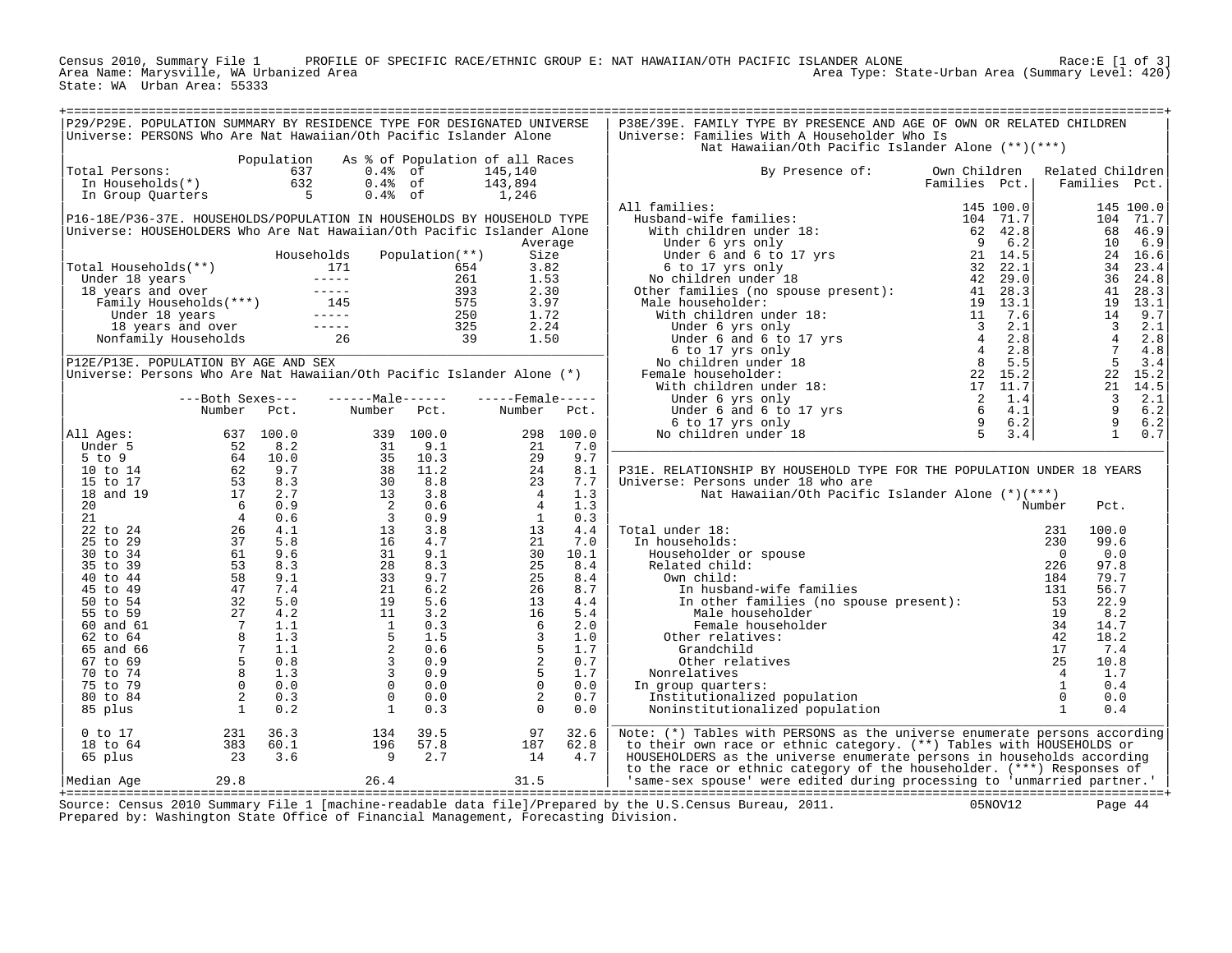Census 2010, Summary File 1 PROFILE OF SPECIFIC RACE/ETHNIC GROUP E: NAT HAWAIIAN/OTH PACIFIC ISLANDER ALONE<br>Area Name: Marysville, WA Urbanized Area Area Area Area Area Area Type: State-Urban Area (Summary Level: 420) State: WA Urban Area: 55333

| Universe: Persons Who Are Nat Hawaiian/Oth Pacific Islander Alone (*)(***)    |                          |       |          |                |                   | Universe: Households With A Householder Who Is<br>Nat Hawaiian/Oth Pacific Islander Alone (**) |                 |          |                 |           |
|-------------------------------------------------------------------------------|--------------------------|-------|----------|----------------|-------------------|------------------------------------------------------------------------------------------------|-----------------|----------|-----------------|-----------|
|                                                                               | All Ages                 |       |          |                | 65 years and over |                                                                                                |                 |          | Number          | Pct.      |
|                                                                               | Number                   | Pct.  |          | Number         | Pct.              | Total:                                                                                         |                 |          |                 | 171 100.0 |
| Total:                                                                        | 637                      | 100.0 |          | 23             | 100.0             | Household has 3 or more generations                                                            |                 |          | 12              | 7.0       |
| In households:                                                                | 632                      | 99.2  |          | 23             | 100.0             | Household does not have 3+ generations                                                         |                 |          | 159             | 93.0      |
| In family households:                                                         | 582                      | 91.4  |          | 21             | 91.3              |                                                                                                |                 |          |                 |           |
| Householder:                                                                  | 145                      | 22.8  |          | 7              | 30.4              |                                                                                                |                 |          |                 |           |
| Male                                                                          | 106                      | 16.6  |          | $\overline{4}$ | 17.4              |                                                                                                |                 |          |                 |           |
| Female                                                                        | 39                       | 6.1   |          | $\overline{3}$ | 13.0              |                                                                                                |                 |          |                 |           |
| Spouse                                                                        | 107                      | 16.8  |          | 11             | 47.8              | PCT19E. NONRELATIVES BY HOUSEHOLD TYPE (*)(***)                                                |                 |          |                 |           |
| Parent                                                                        | 8                        | 1.3   |          | $\overline{3}$ | 13.0              | Universe: Nonrelatives who are                                                                 |                 |          |                 |           |
| Parent-in-law                                                                 | $\overline{\phantom{a}}$ | 0.5   |          | $\Omega$       | 0.0               | Nat Hawaiian/Oth Pacific Islander Alone (Total: 55)                                            |                 |          |                 |           |
| Child:                                                                        | 215                      | 33.8  |          |                |                   |                                                                                                |                 |          |                 |           |
| Biological                                                                    | 192                      | 30.1  |          |                |                   |                                                                                                | In Family       |          | In Nonfamily    |           |
| Adopted                                                                       | 10                       | 1.6   |          |                |                   |                                                                                                | Households      |          | Households      |           |
| Step                                                                          | 13                       | 2.0   |          |                |                   |                                                                                                | Number          | Pct.     | Number Pct.     |           |
| Grandchild                                                                    | 18                       | 2.8   |          |                |                   |                                                                                                |                 |          |                 |           |
| Brother or sister                                                             | 13                       | 2.0   |          |                |                   | Nonrelatives:                                                                                  |                 | 31 100.0 |                 | 24 100.0  |
| Son-in-law/daughter-in-law                                                    | $\overline{2}$           | 0.3   |          |                |                   | Roomer or boarder                                                                              | $\overline{3}$  | 9.7      | 2               | 8.3       |
| Other relatives (#)                                                           | 40                       | 6.3   |          | $\mathbf 0$    | 0.0               | Housemate or roommate                                                                          | $6\overline{6}$ | 19.4     | 8               | 33.3      |
| Nonrelatives                                                                  | 31                       | 4.9   |          | $\Omega$       | 0.0               | Unmarried partner                                                                              | 13              | 41.9     | 11              | 45.8      |
| In nonfamily households:                                                      | 50                       | 7.8   |          | $\overline{a}$ | 8.7               | Other nonrelatives                                                                             | -9              | 29.0     | $\overline{3}$  | 12.5      |
| Male householder:                                                             | 17                       | 2.7   |          | $\mathbf{1}$   | 4.3               |                                                                                                |                 |          |                 |           |
| Living alone                                                                  | 11                       | 1.7   |          | $\mathbf{1}$   | 4.3               |                                                                                                |                 |          |                 |           |
| Not living alone                                                              | - 6                      | 0.9   |          | $\Omega$       | $0.0$             |                                                                                                |                 |          |                 |           |
| Female householder:                                                           | 9                        | 1.4   |          | $\mathbf{1}$   | 4.3               | H17E. HOUSING UNITS BY HOUSEHOLDER'S AGE AND TENURE                                            |                 |          |                 |           |
| Living alone                                                                  | 6                        | 0.9   |          | $\mathbf{0}$   | 0.0               | Universe: Occupied Housing Units With A Householder Who Is                                     |                 |          |                 |           |
| Not living alone                                                              | $\overline{\mathbf{3}}$  | 0.5   |          | $\mathbf{1}$   | 4.3               | Nat Hawaiian/Oth Pacific Islander Alone (**)                                                   |                 |          |                 |           |
| Nonrelatives                                                                  | 24                       | 3.8   |          | $\Omega$       | 0.0               |                                                                                                |                 |          |                 |           |
| In group quarters:                                                            | $5^{\circ}$              | 0.8   |          | $\Omega$       | 0.0               | Age of                                                                                         | Owner Occupied  |          | Renter Occupied |           |
| Institutionalized                                                             | $\Omega$                 | 0.0   |          | $\Omega$       | 0.0               | Householder                                                                                    | Number          | Pct.     | Number          | Pct.      |
| Noninstitutionalized                                                          | 5                        | 0.8   |          | $\mathbf 0$    | 0.0               |                                                                                                |                 |          |                 |           |
|                                                                               |                          |       |          |                |                   | All Ages:                                                                                      | 100             | 100.0    |                 | 71 100.0  |
| (#) For 65 yrs & over, includes children, siblings, etc. not shown separately |                          |       |          |                |                   | 15 to 24                                                                                       | $\Omega$        | 0.0      | $\overline{4}$  | 5.6       |
|                                                                               |                          |       |          |                |                   | 25 to 34                                                                                       | 20              | 20.0     | 22              | 31.0      |
|                                                                               |                          |       |          |                |                   | 35 to 44                                                                                       | 34              | 34.0     | 26              | 36.6      |
|                                                                               |                          |       |          |                |                   | 45 to 54                                                                                       | 28              | 28.0     | 11              | 15.5      |
| P18E. HOUSEHOLD TYPE                                                          |                          |       |          |                |                   | 55 to 59                                                                                       | 6               | 6.0      | $\overline{4}$  | 5.6       |
| Universe: Households with a Householder Who is                                |                          |       |          |                |                   | 60 to 64                                                                                       | 6               | 6.0      | $\mathbf{1}$    | 1.4       |
| Nat Hawaiian/Oth Pacific Islander Alone (**)                                  |                          |       |          |                |                   | 65 to 74                                                                                       | 6               | 6.0      | 2               | 2.8       |
|                                                                               |                          |       | Number   | Pct.           |                   | 75 to 84                                                                                       | $\Omega$        | 0.0      | $\Omega$        | 0.0       |
|                                                                               |                          |       |          |                |                   | 85 and over                                                                                    | $\Omega$        | 0.0      | $\mathbf{1}$    | 1.4       |
| Total:                                                                        |                          |       |          | 171 100.0      |                   |                                                                                                |                 |          |                 |           |
| Family households(***):                                                       |                          |       | 145      | 84.8           |                   |                                                                                                |                 |          |                 |           |
| Husband-wife families                                                         |                          |       | 104      | 60.8           |                   | Note: $(*)$ Tables with PERSONS as the universe enumerate persons                              |                 |          |                 |           |
| Other families:                                                               |                          |       | 41       | 24.0           |                   | according to their own race or ethnic category. (**) Tables with                               |                 |          |                 |           |
| Male householder, no wife present                                             |                          |       | 19       | 11.1<br>12.9   |                   | HOUSEHOLDS or HOUSEHOLDERS as the universe enumerate persons in                                |                 |          |                 |           |
| Female householder, no husband present                                        |                          |       | 22<br>26 | 15.2           |                   | households according to the race or ethnic category of the                                     |                 |          |                 |           |
| Nonfamily households:                                                         |                          |       | 17       | 9.9            |                   | householder. (***) Responses of 'same-sex spouse' were edited                                  |                 |          |                 |           |
| Householder living alone<br>Householder not living alone                      |                          |       | 9        | 5.3            |                   | during processing to 'unmarried partner.'                                                      |                 |          |                 |           |
|                                                                               |                          |       |          |                |                   |                                                                                                |                 |          |                 |           |
|                                                                               |                          |       |          |                |                   |                                                                                                |                 |          |                 |           |
|                                                                               |                          |       |          |                |                   |                                                                                                |                 |          |                 |           |
|                                                                               |                          |       |          |                |                   |                                                                                                |                 |          |                 |           |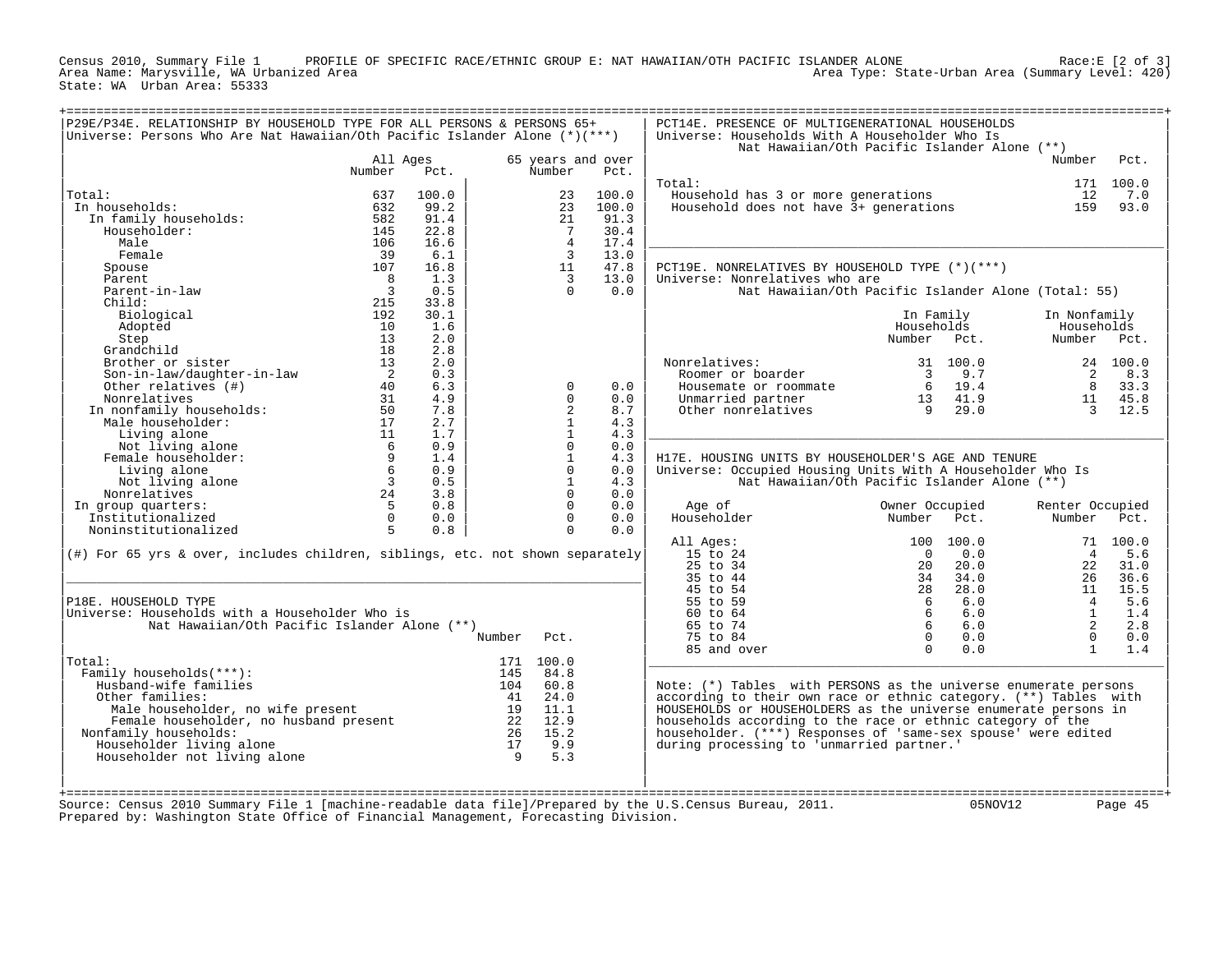Census 2010, Summary File 1 PROFILE OF SPECIFIC RACE/ETHNIC GROUP E: NAT HAWAIIAN/OTH PACIFIC ISLANDER ALONE Race:E [3 of 3]<br>Area Name: Marysville, WA Urbanized Area Area Type: State-Urban Area (Summary Level: 420) State: WA Urban Area: 55333

|                                                                                                                                                                                                                                                                         | All<br>Households        | Pct.               | Family<br>Households Pct.            |                              | Nonfamily<br>Households                                                                                   | Pct.                                                                                                                                                                                                                                                                                                                                                                                                                                                                                   | Owner<br>Occupied                                      | Pct.                                                                                                                                                                                                                                                                                                                                                                                         | Renter<br>Occupied Pct.                                                  |                |
|-------------------------------------------------------------------------------------------------------------------------------------------------------------------------------------------------------------------------------------------------------------------------|--------------------------|--------------------|--------------------------------------|------------------------------|-----------------------------------------------------------------------------------------------------------|----------------------------------------------------------------------------------------------------------------------------------------------------------------------------------------------------------------------------------------------------------------------------------------------------------------------------------------------------------------------------------------------------------------------------------------------------------------------------------------|--------------------------------------------------------|----------------------------------------------------------------------------------------------------------------------------------------------------------------------------------------------------------------------------------------------------------------------------------------------------------------------------------------------------------------------------------------------|--------------------------------------------------------------------------|----------------|
| All household sizes:                                                                                                                                                                                                                                                    |                          | 171 100.0          |                                      | 145 100.0                    |                                                                                                           | 26, 100.0                                                                                                                                                                                                                                                                                                                                                                                                                                                                              |                                                        | 100 100.0                                                                                                                                                                                                                                                                                                                                                                                    |                                                                          | 71 100.0       |
| 1-person households                                                                                                                                                                                                                                                     | 17                       | 9.9                | $(Family always >1 pers)$<br>31 21.4 |                              |                                                                                                           | 17 65.4                                                                                                                                                                                                                                                                                                                                                                                                                                                                                | - 9                                                    | 9.0                                                                                                                                                                                                                                                                                                                                                                                          |                                                                          | 8 11.3         |
| 2-person households                                                                                                                                                                                                                                                     | 36                       | 21.1               |                                      |                              |                                                                                                           |                                                                                                                                                                                                                                                                                                                                                                                                                                                                                        | 27                                                     | 27.0                                                                                                                                                                                                                                                                                                                                                                                         |                                                                          |                |
| 3-person households<br>4-person households                                                                                                                                                                                                                              |                          | 26 15.2<br>39 22.8 |                                      |                              |                                                                                                           |                                                                                                                                                                                                                                                                                                                                                                                                                                                                                        | $\overline{16}$<br>24                                  | 16.0<br>24.0                                                                                                                                                                                                                                                                                                                                                                                 |                                                                          |                |
| 5-person households                                                                                                                                                                                                                                                     |                          | 25 14.6            |                                      |                              |                                                                                                           |                                                                                                                                                                                                                                                                                                                                                                                                                                                                                        | 13                                                     | 13.0                                                                                                                                                                                                                                                                                                                                                                                         | $\begin{array}{ccc}9 & 12.7\\10 & 14.1\\15 & 21.1\\12 & 16.9\end{array}$ |                |
| 6-person households                                                                                                                                                                                                                                                     | 12                       | 7.0                |                                      |                              |                                                                                                           |                                                                                                                                                                                                                                                                                                                                                                                                                                                                                        | $6\overline{6}$                                        | 6.0                                                                                                                                                                                                                                                                                                                                                                                          | 6                                                                        | 8.5            |
| 7-or-more person households                                                                                                                                                                                                                                             | 16                       | 9.4                | 16                                   | 11.0                         | $\Omega$                                                                                                  | 0.0                                                                                                                                                                                                                                                                                                                                                                                                                                                                                    | $5^{\circ}$                                            | 5.0                                                                                                                                                                                                                                                                                                                                                                                          | 11                                                                       | 15.5           |
| P16E/P17E/P36E/P37E/H11E/H12E. POPULATION IN HOUSEHOLDS AND AVERAGE HOUSEHOLD SIZE BY TYPE AND BY TENURE<br>Universe: Population in Households (Occupied Housing Units) With A Householder Who Is Nat Hawaiian/Oth Pacific Islander Alone (**)                          | Total<br>Population Pct. |                    | In<br>Families Pct.                  |                              | In<br>Nonfamilies                                                                                         | Pct.                                                                                                                                                                                                                                                                                                                                                                                                                                                                                   | In Owner<br>Occupied                                   | Pct.                                                                                                                                                                                                                                                                                                                                                                                         | In Renter<br>Occupied                                                    | Pct.           |
|                                                                                                                                                                                                                                                                         |                          |                    |                                      |                              |                                                                                                           |                                                                                                                                                                                                                                                                                                                                                                                                                                                                                        |                                                        |                                                                                                                                                                                                                                                                                                                                                                                              |                                                                          |                |
|                                                                                                                                                                                                                                                                         |                          |                    | 575                                  | 87.9                         | 39                                                                                                        | 6.0                                                                                                                                                                                                                                                                                                                                                                                                                                                                                    | 352                                                    | 53.8                                                                                                                                                                                                                                                                                                                                                                                         | 302                                                                      | 46.2           |
|                                                                                                                                                                                                                                                                         |                          |                    |                                      |                              |                                                                                                           |                                                                                                                                                                                                                                                                                                                                                                                                                                                                                        |                                                        |                                                                                                                                                                                                                                                                                                                                                                                              |                                                                          |                |
|                                                                                                                                                                                                                                                                         |                          |                    |                                      | 250 95.8                     | $- - - - - -$                                                                                             | $\begin{array}{cccccccccc} \multicolumn{2}{c}{} & \multicolumn{2}{c}{} & \multicolumn{2}{c}{} & \multicolumn{2}{c}{} & \multicolumn{2}{c}{} & \multicolumn{2}{c}{} & \multicolumn{2}{c}{} & \multicolumn{2}{c}{} & \multicolumn{2}{c}{} & \multicolumn{2}{c}{} & \multicolumn{2}{c}{} & \multicolumn{2}{c}{} & \multicolumn{2}{c}{} & \multicolumn{2}{c}{} & \multicolumn{2}{c}{} & \multicolumn{2}{c}{} & \multicolumn{2}{c}{} & \multicolumn{2}{c}{} & \multicolumn{2}{c}{} & \mult$ |                                                        | $\frac{1}{2} \frac{1}{2} \frac{1}{2} \frac{1}{2} \frac{1}{2} \frac{1}{2} \frac{1}{2} \frac{1}{2} \frac{1}{2} \frac{1}{2} \frac{1}{2} \frac{1}{2} \frac{1}{2} \frac{1}{2} \frac{1}{2} \frac{1}{2} \frac{1}{2} \frac{1}{2} \frac{1}{2} \frac{1}{2} \frac{1}{2} \frac{1}{2} \frac{1}{2} \frac{1}{2} \frac{1}{2} \frac{1}{2} \frac{1}{2} \frac{1}{2} \frac{1}{2} \frac{1}{2} \frac{1}{2} \frac{$ | $- - - - - -$                                                            |                |
|                                                                                                                                                                                                                                                                         |                          |                    |                                      | 325 82.7                     | $\begin{array}{cccccc} - & - & - & - & - & - & - \\ & - & - & - & - & - \\ & & - & - & - & - \end{array}$ |                                                                                                                                                                                                                                                                                                                                                                                                                                                                                        |                                                        | $\begin{array}{cccccc} - & - & - & - & - & - \\ & - & - & - & - \\ & & - & - & - \end{array}$                                                                                                                                                                                                                                                                                                |                                                                          |                |
|                                                                                                                                                                                                                                                                         |                          |                    |                                      | $3.97$ -----                 |                                                                                                           | $1.50$ -----                                                                                                                                                                                                                                                                                                                                                                                                                                                                           |                                                        | $3.52$ -----                                                                                                                                                                                                                                                                                                                                                                                 | $4.25$ -----                                                             |                |
| Total population in households 654 100.0<br>Under 18 years 261 100.0<br>18 years and over 393 100.0<br>Average Household Size 3.82 -----<br>Under 18 years 1.53 -----<br>18 years and over<br>Note: Family household numbers include nonrelatives living with families. | $2.30$ -----             |                    |                                      | $1.72$ -----<br>$2.24$ ----- |                                                                                                           |                                                                                                                                                                                                                                                                                                                                                                                                                                                                                        |                                                        |                                                                                                                                                                                                                                                                                                                                                                                              |                                                                          |                |
| PCT20E/PCT22E. GROUP OUARTERS POPULATION BY SEX BY AGE BY GROUP OUARTERS TYPE<br>Universe: Population in group quarters for persons who are Nat Hawaiian/Oth Pacific Islander Alone (*)                                                                                 |                          |                    |                                      |                              |                                                                                                           |                                                                                                                                                                                                                                                                                                                                                                                                                                                                                        |                                                        |                                                                                                                                                                                                                                                                                                                                                                                              |                                                                          |                |
|                                                                                                                                                                                                                                                                         |                          |                    | ---- All Ages ----                   |                              |                                                                                                           |                                                                                                                                                                                                                                                                                                                                                                                                                                                                                        | -------------------    18 Years and Over ------------- |                                                                                                                                                                                                                                                                                                                                                                                              |                                                                          |                |
|                                                                                                                                                                                                                                                                         |                          |                    |                                      |                              |                                                                                                           | Pct. of                                                                                                                                                                                                                                                                                                                                                                                                                                                                                |                                                        | Pct. of                                                                                                                                                                                                                                                                                                                                                                                      |                                                                          | Pct. of        |
|                                                                                                                                                                                                                                                                         |                          |                    | Number                               | Pct.                         | Total                                                                                                     | All<br>Ages                                                                                                                                                                                                                                                                                                                                                                                                                                                                            | Male                                                   | Total<br>$18+$                                                                                                                                                                                                                                                                                                                                                                               | Female                                                                   | Total<br>$18+$ |
|                                                                                                                                                                                                                                                                         |                          |                    | -5                                   | 100.0                        | $4\overline{ }$                                                                                           | 80.0                                                                                                                                                                                                                                                                                                                                                                                                                                                                                   | 2                                                      | 50.0                                                                                                                                                                                                                                                                                                                                                                                         | 2                                                                        | 50.0           |
| Institutionalized population:                                                                                                                                                                                                                                           |                          |                    | $\Omega$                             | 0.0                          | $\overline{0}$                                                                                            |                                                                                                                                                                                                                                                                                                                                                                                                                                                                                        | $\Omega$                                               | 0.0                                                                                                                                                                                                                                                                                                                                                                                          | $\mathbf{0}$                                                             | 0.0            |
| Correctional facilities for adults                                                                                                                                                                                                                                      |                          |                    | $\Omega$                             | 0.0                          | $\overline{0}$                                                                                            |                                                                                                                                                                                                                                                                                                                                                                                                                                                                                        | $\overline{0}$                                         | 0.0                                                                                                                                                                                                                                                                                                                                                                                          | $\Omega$                                                                 | 0.0            |
| Juvenile facilities                                                                                                                                                                                                                                                     |                          |                    | $\Omega$                             | 0.0                          | $\overline{0}$                                                                                            | $\begin{array}{c} 0.0 \\ 0.0 \\ 0.0 \\ 0.0 \end{array}$                                                                                                                                                                                                                                                                                                                                                                                                                                | $\overline{0}$                                         | 0.0                                                                                                                                                                                                                                                                                                                                                                                          | $\Omega$                                                                 | 0.0            |
| Nursing facilities/skilled-nursing facilities                                                                                                                                                                                                                           |                          |                    | $\mathbf 0$                          | 0.0                          | $\overline{0}$                                                                                            |                                                                                                                                                                                                                                                                                                                                                                                                                                                                                        | $\overline{0}$                                         | 0.0                                                                                                                                                                                                                                                                                                                                                                                          | $\mathbf{0}$                                                             | 0.0            |
| Other institutional facilities                                                                                                                                                                                                                                          |                          |                    | $\Omega$                             | 0.0                          | $\overline{0}$                                                                                            | $\begin{smallmatrix}0 & 0 \ 0 & 0\end{smallmatrix}$                                                                                                                                                                                                                                                                                                                                                                                                                                    | $\overline{0}$                                         | 0.0                                                                                                                                                                                                                                                                                                                                                                                          | $\Omega$                                                                 | 0.0            |
| Noninstitutionalized population:                                                                                                                                                                                                                                        |                          |                    | 5<br>$\Omega$                        | 100.0                        | $4\overline{4}$                                                                                           | 80.0                                                                                                                                                                                                                                                                                                                                                                                                                                                                                   | $\overline{a}$                                         | 50.0                                                                                                                                                                                                                                                                                                                                                                                         | $\overline{a}$                                                           | 50.0           |
| College/university student housing<br>Military quarters                                                                                                                                                                                                                 |                          |                    | $\Omega$                             | 0.0<br>0.0                   | $\overline{0}$<br>$\bigcirc$                                                                              | 0.0<br>0.0                                                                                                                                                                                                                                                                                                                                                                                                                                                                             | $\overline{0}$<br>$\Omega$                             | 0.0<br>0.0                                                                                                                                                                                                                                                                                                                                                                                   | $\mathbf{0}$<br>$\mathbf 0$                                              | 0.0<br>0.0     |
| All types of group quarters:<br>Other noninstitutional facilities                                                                                                                                                                                                       |                          |                    | 5                                    | 100.0                        | $\overline{4}$                                                                                            | 80.0                                                                                                                                                                                                                                                                                                                                                                                                                                                                                   | 2                                                      | 50.0                                                                                                                                                                                                                                                                                                                                                                                         | $\overline{2}$                                                           | 50.0           |

+===================================================================================================================================================+ Source: Census 2010 Summary File 1 [machine-readable data file]/Prepared by the U.S.Census Bureau, 2011. Prepared by: Washington State Office of Financial Management, Forecasting Division.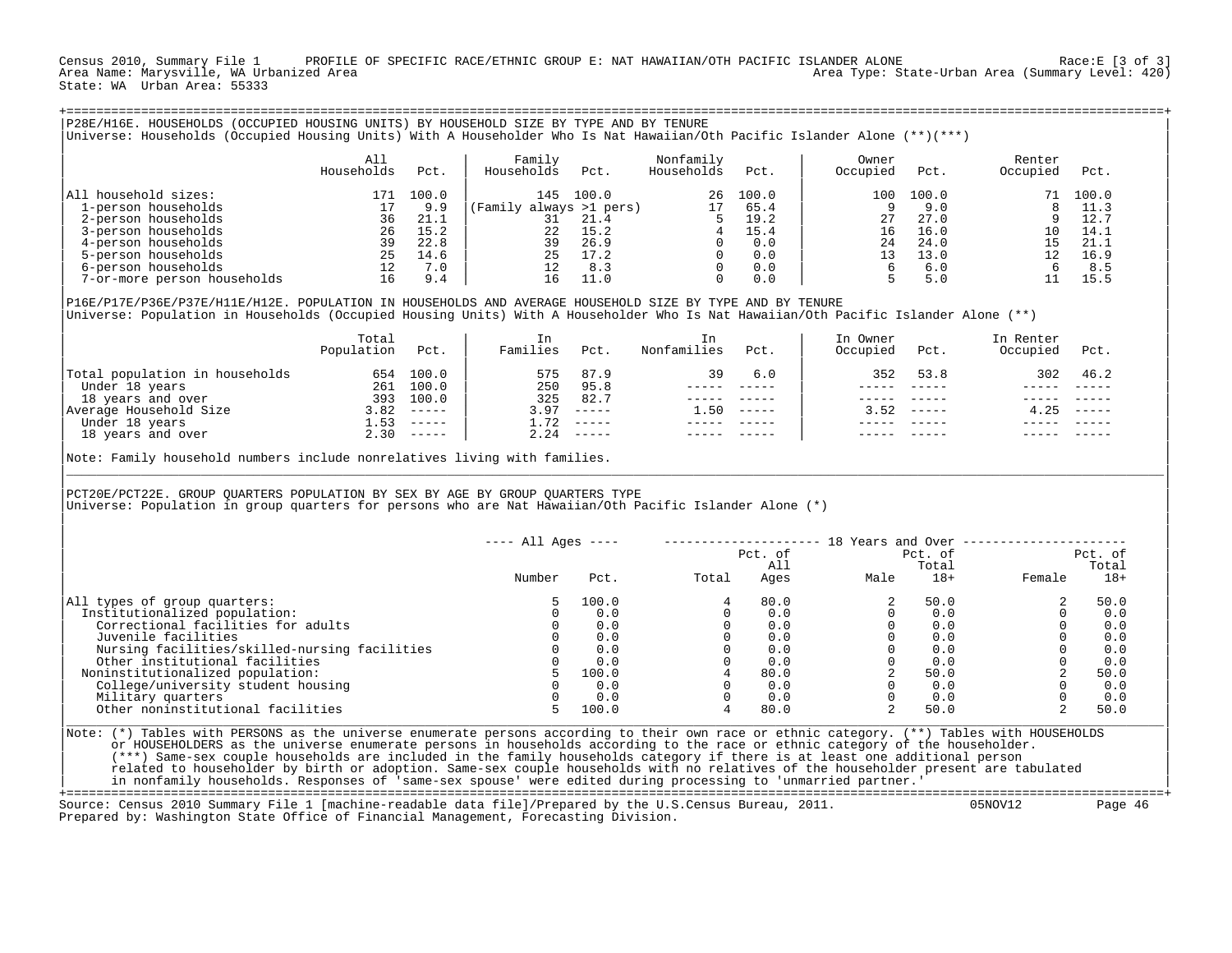Census 2010, Summary File 1<br>Area Name: Marysville, WA Urbanized Area<br>State: WA Urban Area: 55333

Area Type: State-Urban Area (Summary Level: 420)

|                                                                                                                                                                                                                                                          | P29/P29F. POPULATION SUMMARY BY RESIDENCE TYPE FOR DESIGNATED UNIVERSE<br>Universe: PERSONS Who Are Some Other Race Alone                                                                                                                     |            |                                                                                                                                                                                                                                                                                          |                |                    |            | P38F/39F. FAMILY TYPE BY PRESENCE AND AGE OF OWN OR RELATED CHILDREN<br>Universe: Families With A Householder Who Is                                                                                                                                          |               |                        |             |                       |
|----------------------------------------------------------------------------------------------------------------------------------------------------------------------------------------------------------------------------------------------------------|-----------------------------------------------------------------------------------------------------------------------------------------------------------------------------------------------------------------------------------------------|------------|------------------------------------------------------------------------------------------------------------------------------------------------------------------------------------------------------------------------------------------------------------------------------------------|----------------|--------------------|------------|---------------------------------------------------------------------------------------------------------------------------------------------------------------------------------------------------------------------------------------------------------------|---------------|------------------------|-------------|-----------------------|
|                                                                                                                                                                                                                                                          |                                                                                                                                                                                                                                               |            |                                                                                                                                                                                                                                                                                          |                |                    |            | Some Other Race Alone (**)(***)                                                                                                                                                                                                                               |               |                        |             |                       |
|                                                                                                                                                                                                                                                          |                                                                                                                                                                                                                                               | Population | As % of Population of all Races                                                                                                                                                                                                                                                          |                |                    |            |                                                                                                                                                                                                                                                               |               |                        |             |                       |
| Total Persons:                                                                                                                                                                                                                                           | otal Persons: 5,006<br>In Households(*) 4,992                                                                                                                                                                                                 |            |                                                                                                                                                                                                                                                                                          |                | 145,140            |            | By Presence of:                                                                                                                                                                                                                                               | Own Children  | Related Children       |             |                       |
|                                                                                                                                                                                                                                                          |                                                                                                                                                                                                                                               |            | 3.4% of<br>3.5% of<br>1.1% of                                                                                                                                                                                                                                                            |                | 143,894            |            |                                                                                                                                                                                                                                                               | Families Pct. | Families Pct.          |             |                       |
|                                                                                                                                                                                                                                                          | In Group Quarters 14                                                                                                                                                                                                                          |            |                                                                                                                                                                                                                                                                                          |                | 1,246              |            | 11 families:<br>Husband-wife families:<br>1,054 100.0<br>1753 71.4<br>1753 71.4<br>1753 71.4<br>1753 71.4<br>1753 71.4<br>1753 71.4<br>1753 71.4<br>1753 71.4<br>176 583 55.3<br>176 6 to 17 yrs only<br>222 8.1<br>170 16.1<br>269 25.5<br>No children under |               |                        |             |                       |
|                                                                                                                                                                                                                                                          |                                                                                                                                                                                                                                               |            |                                                                                                                                                                                                                                                                                          |                |                    |            | All families:                                                                                                                                                                                                                                                 | 1,054 100.0   |                        |             | 1,054 100.0           |
|                                                                                                                                                                                                                                                          | P16-18F/P36-37F. HOUSEHOLDS/POPULATION IN HOUSEHOLDS BY HOUSEHOLD TYPE<br>Universe: HOUSEHOLDERS Who Are Some Other Race Alone                                                                                                                |            |                                                                                                                                                                                                                                                                                          |                |                    |            |                                                                                                                                                                                                                                                               |               |                        |             | 753 71.4<br>611 58.0  |
|                                                                                                                                                                                                                                                          |                                                                                                                                                                                                                                               |            |                                                                                                                                                                                                                                                                                          |                | Average            |            |                                                                                                                                                                                                                                                               |               |                        | 103         | 9.8                   |
|                                                                                                                                                                                                                                                          |                                                                                                                                                                                                                                               |            | Households                                                                                                                                                                                                                                                                               | Population(**) | Size               |            |                                                                                                                                                                                                                                                               |               |                        |             | 252 23.9              |
|                                                                                                                                                                                                                                                          |                                                                                                                                                                                                                                               |            |                                                                                                                                                                                                                                                                                          |                |                    |            |                                                                                                                                                                                                                                                               |               |                        | 256         | 24.3                  |
| Fotal Households (**)<br>Total Households (**)<br>Under 18 years<br>18 years and over<br>Family Households (***)<br>Under 18 years<br>The Under 18 years<br>The Under 18 years<br>The Under 18 years<br>The Under 18 years<br>1986<br>1.88<br>1.88<br>1. |                                                                                                                                                                                                                                               |            |                                                                                                                                                                                                                                                                                          |                |                    |            |                                                                                                                                                                                                                                                               |               |                        |             | 142 13.5              |
|                                                                                                                                                                                                                                                          |                                                                                                                                                                                                                                               |            |                                                                                                                                                                                                                                                                                          |                |                    |            |                                                                                                                                                                                                                                                               |               |                        | 301         | 28.6                  |
|                                                                                                                                                                                                                                                          |                                                                                                                                                                                                                                               |            |                                                                                                                                                                                                                                                                                          |                |                    |            |                                                                                                                                                                                                                                                               |               |                        |             | 156 14.8              |
|                                                                                                                                                                                                                                                          |                                                                                                                                                                                                                                               |            |                                                                                                                                                                                                                                                                                          |                |                    |            |                                                                                                                                                                                                                                                               |               |                        | 31          | 112 10.6<br>2.9       |
|                                                                                                                                                                                                                                                          |                                                                                                                                                                                                                                               |            |                                                                                                                                                                                                                                                                                          |                |                    |            |                                                                                                                                                                                                                                                               |               |                        | 31          | 2.9                   |
|                                                                                                                                                                                                                                                          |                                                                                                                                                                                                                                               |            |                                                                                                                                                                                                                                                                                          |                |                    |            |                                                                                                                                                                                                                                                               |               |                        | 50          | 4.7                   |
|                                                                                                                                                                                                                                                          | P12F/P13F. POPULATION BY AGE AND SEX                                                                                                                                                                                                          |            |                                                                                                                                                                                                                                                                                          |                |                    |            |                                                                                                                                                                                                                                                               |               |                        | 44          | 4.2                   |
|                                                                                                                                                                                                                                                          | Universe: Persons Who Are Some Other Race Alone (*)                                                                                                                                                                                           |            |                                                                                                                                                                                                                                                                                          |                |                    |            |                                                                                                                                                                                                                                                               |               |                        |             | 145 13.8              |
|                                                                                                                                                                                                                                                          |                                                                                                                                                                                                                                               |            |                                                                                                                                                                                                                                                                                          |                |                    |            |                                                                                                                                                                                                                                                               |               |                        |             | 125 11.9              |
|                                                                                                                                                                                                                                                          | ---Both Sexes---                                                                                                                                                                                                                              |            | $---Maxe---$                                                                                                                                                                                                                                                                             |                | $---$ Female ----- |            |                                                                                                                                                                                                                                                               |               |                        | 17          | 1.6                   |
|                                                                                                                                                                                                                                                          | Number Pct.                                                                                                                                                                                                                                   |            | Number Pct.                                                                                                                                                                                                                                                                              |                | Number Pct.        |            |                                                                                                                                                                                                                                                               |               |                        | 39<br>69    | 3.7                   |
| All Ages:                                                                                                                                                                                                                                                | 5,006 100.0                                                                                                                                                                                                                                   |            | 2,683 100.0                                                                                                                                                                                                                                                                              |                | 2,323              | 100.0      |                                                                                                                                                                                                                                                               |               |                        |             | 6.5<br>$20 \quad 1.9$ |
| Under 5                                                                                                                                                                                                                                                  |                                                                                                                                                                                                                                               | 10.4       | 253                                                                                                                                                                                                                                                                                      | 9.4            | 267                | 11.5       |                                                                                                                                                                                                                                                               |               |                        |             |                       |
| $5$ to $9$                                                                                                                                                                                                                                               | $5,006$<br>$520$<br>$579$<br>$508$<br>$295$<br>$179$<br>$64$<br>$243$<br>$471$<br>$527$<br>$477$<br>$375$<br>$271$<br>$181$<br>$28$<br>$25$<br>$26$<br>$26$<br>$26$<br>$26$<br>$26$<br>$26$<br>$271$<br>$181$<br>$28$<br>$25$<br>$16$<br>$16$ | 11.6       |                                                                                                                                                                                                                                                                                          |                |                    | 12.2       |                                                                                                                                                                                                                                                               |               |                        |             |                       |
| 10 to 14                                                                                                                                                                                                                                                 |                                                                                                                                                                                                                                               | 10.1       |                                                                                                                                                                                                                                                                                          |                |                    | 10.3       | P31F. RELATIONSHIP BY HOUSEHOLD TYPE FOR THE POPULATION UNDER 18 YEARS                                                                                                                                                                                        |               |                        |             |                       |
| 15 to 17                                                                                                                                                                                                                                                 |                                                                                                                                                                                                                                               | 5.9        |                                                                                                                                                                                                                                                                                          |                |                    | 6.4        | Universe: Persons under 18 who are                                                                                                                                                                                                                            |               |                        |             |                       |
| 18 and 19                                                                                                                                                                                                                                                |                                                                                                                                                                                                                                               | 3.6        |                                                                                                                                                                                                                                                                                          |                |                    | 3.2<br>1.2 | Some Other Race Alone (*)(***)                                                                                                                                                                                                                                |               | Number                 |             |                       |
| 20 <sub>o</sub><br>21                                                                                                                                                                                                                                    |                                                                                                                                                                                                                                               | 1.3<br>1.8 |                                                                                                                                                                                                                                                                                          |                |                    | 1.5        |                                                                                                                                                                                                                                                               |               |                        | Pct.        |                       |
| 22 to 24                                                                                                                                                                                                                                                 |                                                                                                                                                                                                                                               | 4.9        |                                                                                                                                                                                                                                                                                          |                |                    | 4.2        | Total under 18:<br>al under 18:<br>1,902<br>n households:<br>Householder or spouse<br>Related child:<br>Own child:<br>In husband-wife families<br>In other families (no spouse present):<br>Male householder<br>Male householder<br>141                       |               |                        | 100.0       |                       |
| 25 to 29                                                                                                                                                                                                                                                 |                                                                                                                                                                                                                                               | 9.4        |                                                                                                                                                                                                                                                                                          |                |                    | 9.0        | In households:                                                                                                                                                                                                                                                |               |                        | 99.7        |                       |
| 30 to 34                                                                                                                                                                                                                                                 |                                                                                                                                                                                                                                               | 10.5       |                                                                                                                                                                                                                                                                                          |                |                    | 10.2       |                                                                                                                                                                                                                                                               |               |                        | 0.1         |                       |
| 35 to 39                                                                                                                                                                                                                                                 |                                                                                                                                                                                                                                               | 9.4        |                                                                                                                                                                                                                                                                                          |                |                    | 9.6        |                                                                                                                                                                                                                                                               |               |                        | 97.1        |                       |
| 40 to 44                                                                                                                                                                                                                                                 |                                                                                                                                                                                                                                               | 7.5        |                                                                                                                                                                                                                                                                                          |                |                    | 6.9        |                                                                                                                                                                                                                                                               |               |                        | 86.1        |                       |
| 45 to 49                                                                                                                                                                                                                                                 |                                                                                                                                                                                                                                               | 5.4        |                                                                                                                                                                                                                                                                                          |                |                    | 5.0        |                                                                                                                                                                                                                                                               |               |                        | 68.0        |                       |
| 50 to 54<br>55 to 59                                                                                                                                                                                                                                     |                                                                                                                                                                                                                                               | 3.6<br>1.8 |                                                                                                                                                                                                                                                                                          |                |                    | 3.6<br>2.0 |                                                                                                                                                                                                                                                               |               |                        | 18.1<br>7.4 |                       |
| 60 and 61                                                                                                                                                                                                                                                |                                                                                                                                                                                                                                               | 0.6        |                                                                                                                                                                                                                                                                                          |                |                    | 0.6        | Female householder                                                                                                                                                                                                                                            |               | 203                    | 10.7        |                       |
| 62 to 64                                                                                                                                                                                                                                                 |                                                                                                                                                                                                                                               | 0.5        |                                                                                                                                                                                                                                                                                          |                |                    | 0.5        | Other relatives:                                                                                                                                                                                                                                              |               | 209                    | 11.0        |                       |
| 65 and 66                                                                                                                                                                                                                                                |                                                                                                                                                                                                                                               | 0.4        |                                                                                                                                                                                                                                                                                          |                |                    | 0.5        | Grandchild                                                                                                                                                                                                                                                    |               | 67                     | 3.5         |                       |
| 67 to 69                                                                                                                                                                                                                                                 |                                                                                                                                                                                                                                               | 0.3        |                                                                                                                                                                                                                                                                                          |                |                    | 0.4        | Other relatives                                                                                                                                                                                                                                               |               | 142                    | 7.5         |                       |
| 70 to 74                                                                                                                                                                                                                                                 |                                                                                                                                                                                                                                               | 0.5        |                                                                                                                                                                                                                                                                                          |                |                    | 0.4        | Nonrelatives                                                                                                                                                                                                                                                  |               | 49                     | 2.6         |                       |
| 75 to 79                                                                                                                                                                                                                                                 |                                                                                                                                                                                                                                               | 0.3        |                                                                                                                                                                                                                                                                                          |                |                    | 0.4        | In group quarters:                                                                                                                                                                                                                                            |               | $5^{\circ}$            | 0.3         |                       |
| 80 to 84<br>85 plus                                                                                                                                                                                                                                      | 10<br>$\begin{array}{c} 10 \\ 6 \end{array}$                                                                                                                                                                                                  | 0.2<br>0.1 |                                                                                                                                                                                                                                                                                          |                |                    | 0.3<br>0.2 | Institutionalized population<br>Noninstitutionalized population                                                                                                                                                                                               |               | $\overline{0}$<br>$-5$ | 0.0<br>0.3  |                       |
|                                                                                                                                                                                                                                                          |                                                                                                                                                                                                                                               |            | $\begin{array}{rrrr} 2,683 & 100.0 & 0 \ 253 & 9.4 & 0 \ 296 & 11.0 & 0 \ 268 & 10.0 & 0 \ 147 & 5.5 & 9 \ 36 & 1.3 & 3 \ 54 & 2.0 & 9.8 & 2 \ 145 & 5.4 & 9.2 & 9.8 & 2 \ 215 & 8.0 & 7 & 0.2 & 0.2 \ 215 & 8.0 & 7 & 0.3 & 0.5 \ 14 & 0.5 & 5 & 7 & 0.3 & 3 \ 2 & 0.1 & 2 & 0.1 & 0.5$ |                |                    |            |                                                                                                                                                                                                                                                               |               |                        |             |                       |
| $0$ to $17$                                                                                                                                                                                                                                              | 1,902<br>3,013<br>91                                                                                                                                                                                                                          | 38.0       |                                                                                                                                                                                                                                                                                          | 35.9           | 938                | 40.4       | Note: (*) Tables with PERSONS as the universe enumerate persons according                                                                                                                                                                                     |               |                        |             |                       |
| 18 to 64                                                                                                                                                                                                                                                 |                                                                                                                                                                                                                                               | 60.2       | $\begin{array}{c} 964 \\ 1,677 \\ 42 \end{array}$                                                                                                                                                                                                                                        | 62.5           | 1,336<br>49        | 57.5       | to their own race or ethnic category. (**) Tables with HOUSEHOLDS or                                                                                                                                                                                          |               |                        |             |                       |
| 65 plus                                                                                                                                                                                                                                                  |                                                                                                                                                                                                                                               | 1.8        |                                                                                                                                                                                                                                                                                          | 1.6            |                    | 2.1        | HOUSEHOLDERS as the universe enumerate persons in households according                                                                                                                                                                                        |               |                        |             |                       |
|                                                                                                                                                                                                                                                          |                                                                                                                                                                                                                                               |            | $25.7$ 24.7                                                                                                                                                                                                                                                                              |                |                    |            | to the race or ethnic category of the householder. (***) Responses of                                                                                                                                                                                         |               |                        |             |                       |
| Median Age                                                                                                                                                                                                                                               | 25.3                                                                                                                                                                                                                                          |            |                                                                                                                                                                                                                                                                                          |                |                    |            | 'same-sex spouse' were edited during processing to 'unmarried partner.'                                                                                                                                                                                       |               |                        |             |                       |

+===================================================================================================================================================+ Source: Census 2010 Summary File 1 [machine-readable data file]/Prepared by the U.S.Census Bureau, 2011. 05NOV12 Page 47 Prepared by: Washington State Office of Financial Management, Forecasting Division.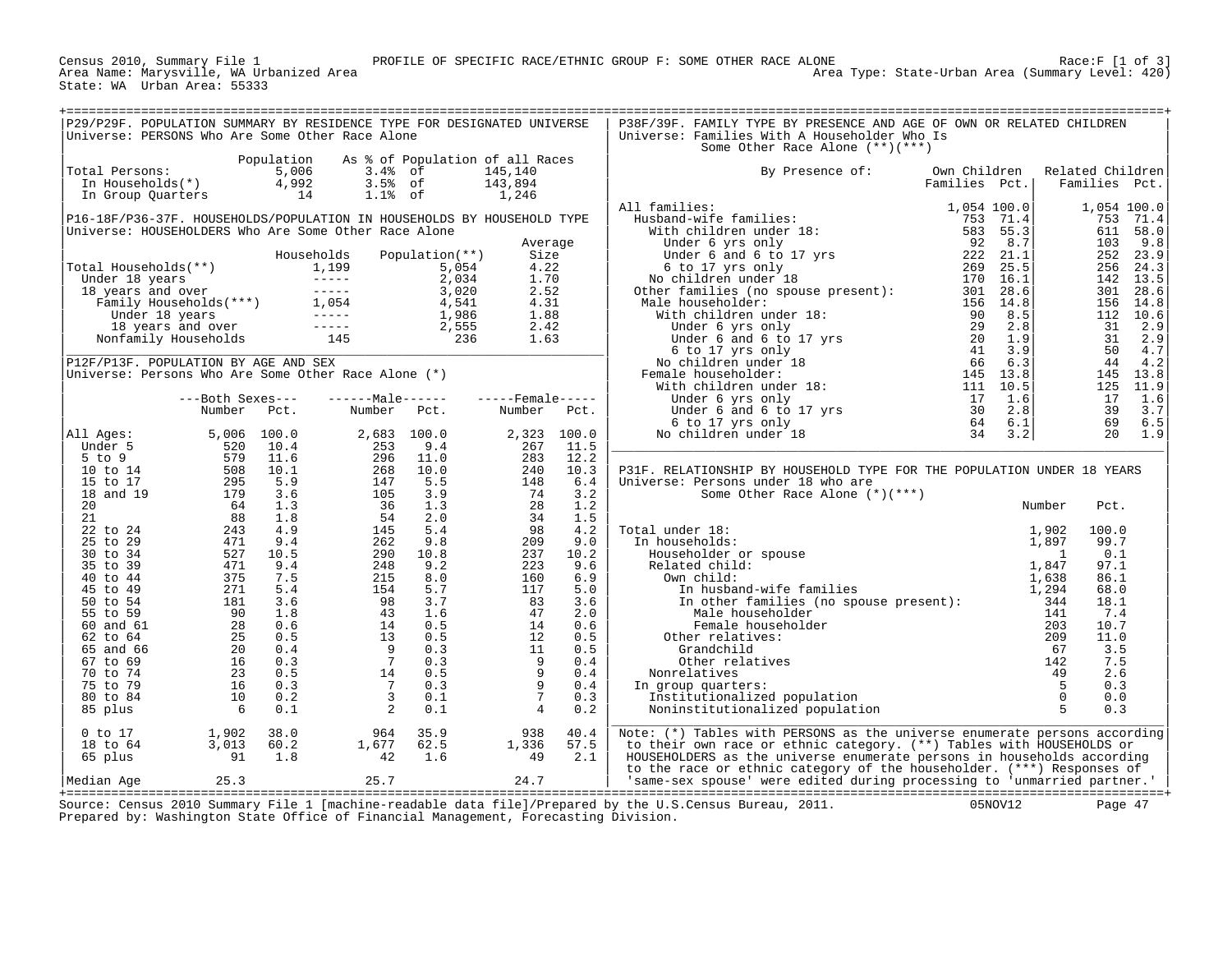Census 2010, Summary File 1<br>Area Name: Marysville, WA Urbanized Area<br>State: WA Urban Area: 55333

Area Name: Marysville, WA Urbanized Area Area Type: State-Urban Area (Summary Level: 420)

|                                                                                  | All Ages |       |             | 65 years and over            |       | Some Other Race Alone (**)                                        |                                    | Number          | Pct.     |
|----------------------------------------------------------------------------------|----------|-------|-------------|------------------------------|-------|-------------------------------------------------------------------|------------------------------------|-----------------|----------|
|                                                                                  | Number   | Pct.  |             | Number                       | Pct.  |                                                                   |                                    |                 |          |
|                                                                                  |          |       |             |                              |       | Total:                                                            |                                    | 1,199           | 100.0    |
| Total:                                                                           | 5,006    | 100.0 |             | 91                           | 100.0 | Household has 3 or more generations                               |                                    | 89              | 7.4      |
| In households:                                                                   | 4,992    | 99.7  |             | 91                           | 100.0 | Household does not have 3+ generations                            |                                    | 1,110           | 92.6     |
| In family households:                                                            | 4,762    | 95.1  |             | 80                           | 87.9  |                                                                   |                                    |                 |          |
| Householder:                                                                     | 1,054    | 21.1  |             | 28                           | 30.8  |                                                                   |                                    |                 |          |
| Male                                                                             | 789      | 15.8  |             | 21                           | 23.1  |                                                                   |                                    |                 |          |
| Female                                                                           | 265      | 5.3   |             | $7\phantom{.0}\phantom{.0}7$ | 7.7   |                                                                   |                                    |                 |          |
| Spouse                                                                           | 782      | 15.6  |             | 6                            | 6.6   | PCT19F. NONRELATIVES BY HOUSEHOLD TYPE (*)(***)                   |                                    |                 |          |
| Parent                                                                           | 80       | 1.6   |             | 24                           | 26.4  | Universe: Nonrelatives who are                                    |                                    |                 |          |
| Parent-in-law                                                                    | 26       | 0.5   |             | 10                           | 11.0  |                                                                   | Some Other Race Alone (Total: 409) |                 |          |
| $Child$ :                                                                        | 1,949    | 38.9  |             |                              |       |                                                                   |                                    |                 |          |
| Biological                                                                       | 1,812    | 36.2  |             |                              |       |                                                                   | In Family                          | In Nonfamily    |          |
| Adopted                                                                          | 39       | 0.8   |             |                              |       |                                                                   | Households                         | Households      |          |
|                                                                                  |          |       |             |                              |       |                                                                   |                                    |                 |          |
| Step                                                                             | 98       | 2.0   |             |                              |       |                                                                   | Number<br>Pct.                     | Number          | Pct.     |
| Grandchild                                                                       | 68       | 1.4   |             |                              |       |                                                                   |                                    |                 |          |
| Brother or sister                                                                | 171      | 3.4   |             |                              |       | Nonrelatives:                                                     | 324<br>100.0                       |                 | 85 100.0 |
| Son-in-law/daughter-in-law                                                       | 31       | 0.6   |             |                              |       | Roomer or boarder                                                 | 28<br>8.6                          | 6               | 7.1      |
| Other relatives (#)                                                              | 277      | 5.5   |             | 8                            | 8.8   | Housemate or roommate                                             | 77<br>23.8                         | 34              | 40.0     |
| Nonrelatives                                                                     | 324      | 6.5   |             | $\overline{4}$               | 4.4   | Unmarried partner                                                 | 32.7<br>106                        | 28              | 32.9     |
| In nonfamily households:                                                         | 230      | 4.6   |             | 11                           | 12.1  | Other nonrelatives                                                | 113<br>34.9                        | 17              | 20.0     |
| Male householder:                                                                | 108      | 2.2   |             | -5                           | 5.5   |                                                                   |                                    |                 |          |
| Living alone                                                                     | 70       | 1.4   |             | $\overline{4}$               | 4.4   |                                                                   |                                    |                 |          |
| Not living alone                                                                 | 38       | 0.8   |             | $\mathbf{1}$                 | 1.1   |                                                                   |                                    |                 |          |
| Female householder:                                                              | 37       | 0.7   |             | 6                            | 6.6   | H17F. HOUSING UNITS BY HOUSEHOLDER'S AGE AND TENURE               |                                    |                 |          |
| Living alone                                                                     | 24       | 0.5   |             | 5                            | 5.5   | Universe: Occupied Housing Units With A Householder Who Is        |                                    |                 |          |
| Not living alone                                                                 | 13       | 0.3   |             | $\mathbf{1}$                 | 1.1   | Some Other Race Alone (**)                                        |                                    |                 |          |
| Nonrelatives                                                                     | 85       | 1.7   |             | $\Omega$                     | 0.0   |                                                                   |                                    |                 |          |
| In group quarters:                                                               | 14       | 0.3   |             | $\Omega$                     | 0.0   | Age of                                                            | Owner Occupied                     | Renter Occupied |          |
| Institutionalized                                                                | 2        | 0.0   |             | $\Omega$                     | 0.0   | Householder                                                       | Number<br>Pct.                     | Number          | Pct.     |
| Noninstitutionalized                                                             | 12       | 0.2   |             | $\mathbf{0}$                 | 0.0   |                                                                   |                                    |                 |          |
|                                                                                  |          |       |             |                              |       | All Ages:                                                         | 100.0<br>639                       | 560             | 100.0    |
| $(\#)$ For 65 yrs & over, includes children, siblings, etc. not shown separately |          |       |             |                              |       | 15 to 24                                                          | 3.4<br>22                          | 71              | 12.7     |
|                                                                                  |          |       |             |                              |       | 25 to 34                                                          | 149<br>23.3                        | 222             | 39.6     |
|                                                                                  |          |       |             |                              |       | 35 to 44                                                          | 38.5<br>246                        | 163             | 29.1     |
|                                                                                  |          |       |             |                              |       | 45 to 54                                                          | 22.4<br>143                        | 74              | 13.2     |
| P18F. HOUSEHOLD TYPE                                                             |          |       |             |                              |       | 55 to 59                                                          | 4.7<br>30                          | 13              | 2.3      |
| Universe: Households with a Householder Who is                                   |          |       |             |                              |       | 60 to 64                                                          | 3.4<br>22                          | - 5             | 0.9      |
| Some Other Race Alone (**)                                                       |          |       |             |                              |       | 65 to 74                                                          | 3.3<br>21                          | 8               | 1.4      |
|                                                                                  |          |       | Number      | Pct.                         |       | 75 to 84                                                          | $\overline{4}$<br>0.6              | 2               | 0.4      |
|                                                                                  |          |       |             |                              |       |                                                                   | 2<br>0.3                           | $2^{1}$         | 0.4      |
|                                                                                  |          |       |             |                              |       | 85 and over                                                       |                                    |                 |          |
| Total:                                                                           |          |       | 1,199 100.0 |                              |       |                                                                   |                                    |                 |          |
| Family households $(***):$                                                       |          |       | 1,054       | 87.9                         |       |                                                                   |                                    |                 |          |
| Husband-wife families                                                            |          |       | 753         | 62.8                         |       | Note: $(*)$ Tables with PERSONS as the universe enumerate persons |                                    |                 |          |
| Other families:                                                                  |          |       | 301         | 25.1                         |       | according to their own race or ethnic category. (**) Tables with  |                                    |                 |          |
| Male householder, no wife present                                                |          |       | 156         | 13.0                         |       | HOUSEHOLDS or HOUSEHOLDERS as the universe enumerate persons in   |                                    |                 |          |
| Female householder, no husband present                                           |          |       | 145         | 12.1                         |       | households according to the race or ethnic category of the        |                                    |                 |          |
| Nonfamily households:                                                            |          |       | 145         | 12.1                         |       | householder. (***) Responses of 'same-sex spouse' were edited     |                                    |                 |          |
| Householder living alone                                                         |          |       | 94          | 7.8                          |       | during processing to 'unmarried partner.'                         |                                    |                 |          |
| Householder not living alone                                                     |          |       | 51          | 4.3                          |       |                                                                   |                                    |                 |          |
|                                                                                  |          |       |             |                              |       |                                                                   |                                    |                 |          |
|                                                                                  |          |       |             |                              |       |                                                                   |                                    |                 |          |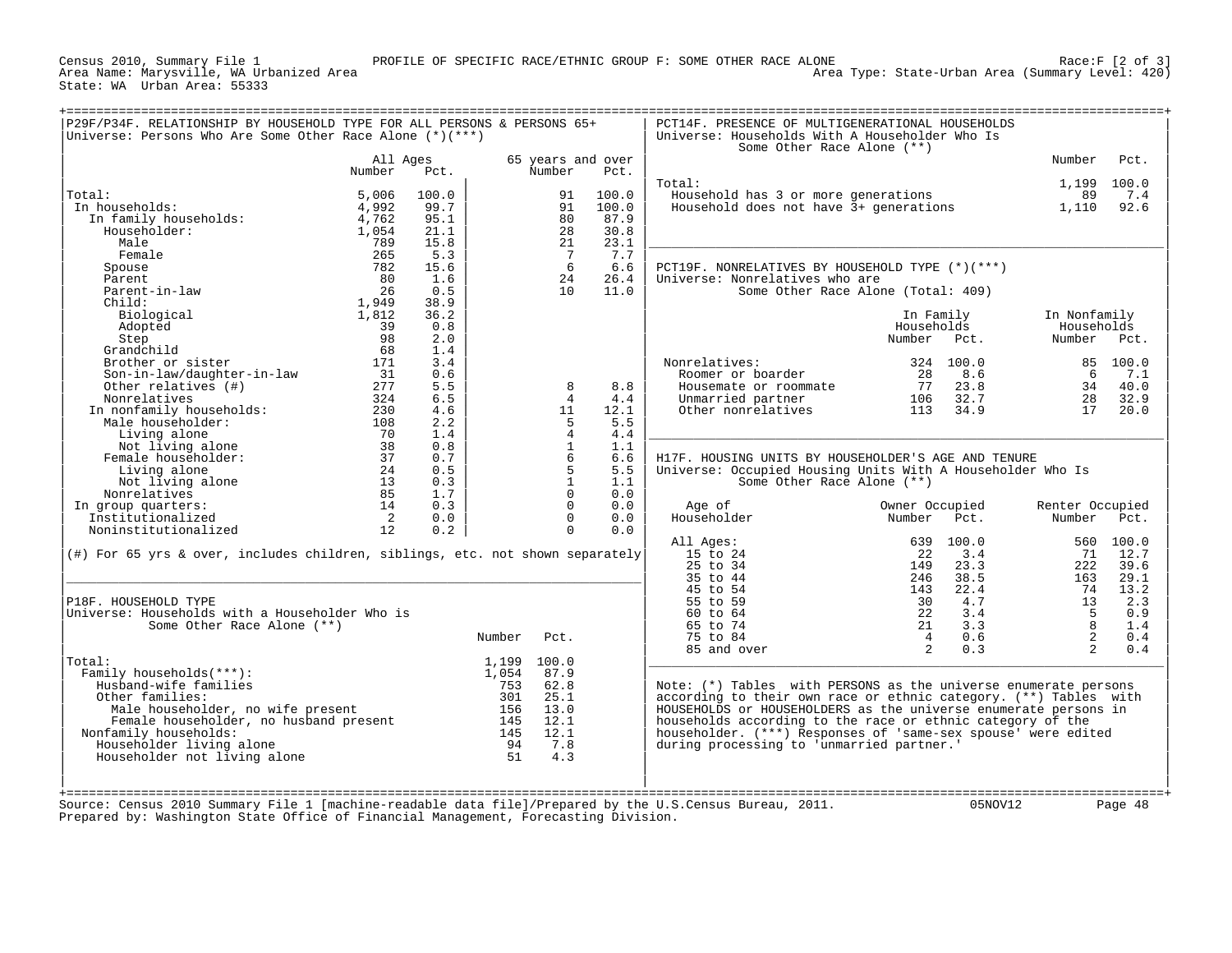| P28F/H16F. HOUSEHOLDS (OCCUPIED HOUSING UNITS) BY HOUSEHOLD SIZE BY TYPE AND BY TENURE<br>Universe: Households (Occupied Housing Units) With A Householder Who Is Some Other Race Alone (**)(***)                                                                                                                                                                                                                             |                                                                            |                                                                  |                                                |                                                                  |                                                     |                                                                  |                                                              |                                                              |                                          |                                                                |
|-------------------------------------------------------------------------------------------------------------------------------------------------------------------------------------------------------------------------------------------------------------------------------------------------------------------------------------------------------------------------------------------------------------------------------|----------------------------------------------------------------------------|------------------------------------------------------------------|------------------------------------------------|------------------------------------------------------------------|-----------------------------------------------------|------------------------------------------------------------------|--------------------------------------------------------------|--------------------------------------------------------------|------------------------------------------|----------------------------------------------------------------|
|                                                                                                                                                                                                                                                                                                                                                                                                                               | All<br>Households                                                          | Pct.                                                             | Family<br>Households                           | Pct.                                                             | Nonfamily<br>Households                             | Pct.                                                             | Owner<br>Occupied                                            | Pct.                                                         | Renter<br>Occupied                       | Pct.                                                           |
| All household sizes:<br>1-person households<br>2-person households<br>3-person households<br>4-person households<br>5-person households<br>6-person households<br>7-or-more person households<br>P16F/P17F/P36F/P37F/H11F/H12F. POPULATION IN HOUSEHOLDS AND AVERAGE HOUSEHOLD SIZE BY TYPE AND BY TENURE<br>Universe: Population in Households (Occupied Housing Units) With A Householder Who Is Some Other Race Alone (**) | 1,199<br>94<br>160<br>173<br>276<br>129<br>132                             | 100.0<br>7.8<br>13.3<br>14.4<br>23.0<br>235 19.6<br>10.8<br>11.0 | 1,054 100.0<br>(Family always >1 pers)<br>131  | 12.4<br>165 15.7<br>265 25.1<br>233 22.1<br>128 12.1<br>132 12.5 | 145<br>29<br>$\overline{2}$<br>$\sim$ 1<br>$\Omega$ | 100.0<br>94 64.8<br>20.0<br>8 5.5<br>11 7.6<br>1.4<br>0.7<br>0.0 | 639<br>41<br>97<br>82<br>138<br>126<br>76<br>79              | 100.0<br>6.4<br>15.2<br>12.8<br>21.6<br>19.7<br>11.9<br>12.4 | 53<br>63<br>91<br>138<br>109<br>53<br>53 | 560 100.0<br>9.5<br>11.3<br>16.3<br>24.6<br>19.5<br>9.5<br>9.5 |
|                                                                                                                                                                                                                                                                                                                                                                                                                               | Total<br>Population                                                        | Pct.                                                             | In<br>Families                                 | Pct.                                                             | In<br>Nonfamilies                                   | Pct.                                                             | In Owner<br>Occupied                                         | Pct.                                                         | In Renter<br>Occupied                    | Pct.                                                           |
| Total population in households<br>Under 18 years<br>18 years and over<br>Average Household Size<br>Under 18 years<br>18 years and over                                                                                                                                                                                                                                                                                        | 2,034 100.0<br>3,020 100.0<br>$4.22$ -----<br>$1.70$ -----<br>$2.52$ ----- | $5,054$ 100.0                                                    | 4,541 89.8<br>1,986 97.6<br>2,555 84.6<br>1.88 | $4.31$ -----<br>______<br>$2.42$ -----                           | 236<br>$1.63$ -----                                 | 4.7<br>______    _____<br>----- -----                            | 2,756                                                        | 54.5<br>$4.31$ -----                                         | 2,298<br>4.10                            | 45.5                                                           |
| Note: Family household numbers include nonrelatives living with families.                                                                                                                                                                                                                                                                                                                                                     |                                                                            |                                                                  |                                                |                                                                  |                                                     |                                                                  |                                                              |                                                              |                                          |                                                                |
| PCT20F/PCT22F. GROUP QUARTERS POPULATION BY SEX BY AGE BY GROUP QUARTERS TYPE<br>Universe: Population in group quarters for persons who are Some Other Race Alone (*)                                                                                                                                                                                                                                                         |                                                                            |                                                                  |                                                |                                                                  |                                                     |                                                                  |                                                              |                                                              |                                          |                                                                |
|                                                                                                                                                                                                                                                                                                                                                                                                                               |                                                                            |                                                                  | $---$ All Ages $---$                           |                                                                  |                                                     | Pct. of                                                          | -------------------- 18 Years and Over --------------------- | Pct. of                                                      |                                          | Pct. of                                                        |
|                                                                                                                                                                                                                                                                                                                                                                                                                               |                                                                            |                                                                  | Number                                         | Pct.                                                             | Total                                               | All<br>Ages                                                      | Male                                                         | Total<br>$18+$                                               | Female                                   | Total<br>$18+$                                                 |
| All types of group quarters:<br>. The state distribution of the state of the state of the state of the state of the state of the state of the                                                                                                                                                                                                                                                                                 |                                                                            |                                                                  | 14                                             | 100.0<br>$\sim$ 11 $\sim$                                        | 9                                                   | 64.3<br>$\sim$<br>112                                            | 2<br>$\mathbf{1}$                                            | 22.2<br>11 1                                                 | 7                                        | 77.8<br>111<br>$\mathbf{1}$                                    |

| All types of group quarters:                  | 100.O | 64.3 | 22.2 | 77.8 |
|-----------------------------------------------|-------|------|------|------|
| Institutionalized population:                 | 14.3  | 14.3 |      |      |
| Correctional facilities for adults            |       |      |      |      |
| Juvenile facilities                           |       |      |      |      |
| Nursing facilities/skilled-nursing facilities |       |      |      | 11.1 |
| Other institutional facilities                |       |      |      |      |
| Noninstitutionalized population:              | 85.7  | 50.0 |      | 66.7 |
| College/university student housing            |       |      |      | 0.0  |
| Military quarters                             |       |      |      |      |
| Other noninstitutional facilities             | 85.7  | 50.0 |      | 66.7 |
|                                               |       |      |      |      |

Note: (\*) Tables with PERSONS as the universe enumerate persons according to their own race or ethnic category. (\*\*) Tables with HOUSEHOLDS<br>or HOUSEHOLDERS as the universe enumerate persons in households according to the r | (\*\*\*) Same-sex couple households are included in the family households category if there is at least one additional person | related to householder by birth or adoption. Same-sex couple households with no relatives of the householder present are tabulated in nonfamily households. Responses of 'same-sex spouse' were edited during processing to 'unmarried partner.'

+===================================================================================================================================================+ Source: Census 2010 Summary File 1 [machine-readable data file]/Prepared by the U.S.Census Bureau, 2011. Prepared by: Washington State Office of Financial Management, Forecasting Division.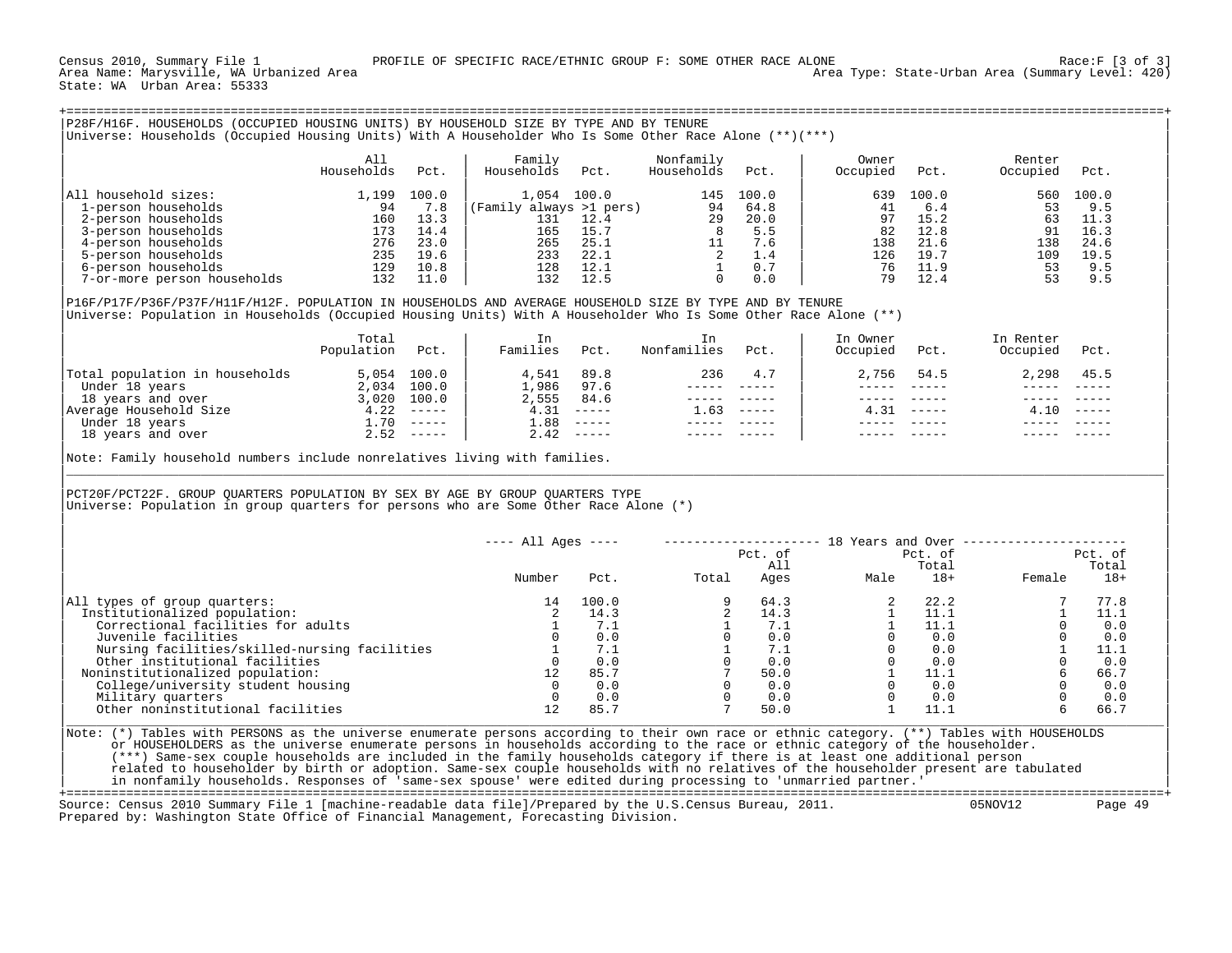Census 2010, Summary File 1<br>Area Name: Marysville, WA Urbanized Area<br>State: WA Urban Area: 55333

| P29/P29G. POPULATION SUMMARY BY RESIDENCE TYPE FOR DESIGNATED UNIVERSE                                                                                                                                                                                                                                                                                                                                                        |                                                                       |            |                                                                           |              |                                                                                                      |                                                                  | P38G/39G. FAMILY TYPE BY PRESENCE AND AGE OF OWN OR RELATED CHILDREN                                                                             |               |        |                  |                      |
|-------------------------------------------------------------------------------------------------------------------------------------------------------------------------------------------------------------------------------------------------------------------------------------------------------------------------------------------------------------------------------------------------------------------------------|-----------------------------------------------------------------------|------------|---------------------------------------------------------------------------|--------------|------------------------------------------------------------------------------------------------------|------------------------------------------------------------------|--------------------------------------------------------------------------------------------------------------------------------------------------|---------------|--------|------------------|----------------------|
| Universe: PERSONS Who Are Two or More Races                                                                                                                                                                                                                                                                                                                                                                                   |                                                                       |            |                                                                           |              |                                                                                                      |                                                                  | Universe: Families With A Householder Who Is<br>Two or More Races $(**)(***)$                                                                    |               |        |                  |                      |
|                                                                                                                                                                                                                                                                                                                                                                                                                               |                                                                       | Population | As % of Population of all Races                                           |              |                                                                                                      |                                                                  |                                                                                                                                                  |               |        |                  |                      |
| Total Persons:                                                                                                                                                                                                                                                                                                                                                                                                                | otal Persons: 6,800<br>In Households(*) 6,776<br>In Group Quarters 24 |            | $4.7\% \text{ of } 4.7\% \text{ of } 1.9\% \text{ of } 1.9\% \text{ of }$ |              | 145,140                                                                                              |                                                                  | By Presence of:                                                                                                                                  | Own Children  |        | Related Children |                      |
|                                                                                                                                                                                                                                                                                                                                                                                                                               |                                                                       |            |                                                                           |              | 143,894                                                                                              |                                                                  |                                                                                                                                                  | Families Pct. |        | Families Pct.    |                      |
|                                                                                                                                                                                                                                                                                                                                                                                                                               |                                                                       |            |                                                                           |              | 1,246                                                                                                |                                                                  |                                                                                                                                                  |               |        |                  |                      |
|                                                                                                                                                                                                                                                                                                                                                                                                                               |                                                                       |            |                                                                           |              |                                                                                                      |                                                                  | All families:                                                                                                                                    |               |        |                  | 931 100.0            |
| P16-18G/P36-37G. HOUSEHOLDS/POPULATION IN HOUSEHOLDS BY HOUSEHOLD TYPE<br>Universe: HOUSEHOLDERS Who Are Two or More Races                                                                                                                                                                                                                                                                                                    |                                                                       |            |                                                                           |              |                                                                                                      |                                                                  |                                                                                                                                                  |               |        |                  | 629 67.6<br>432 46.4 |
|                                                                                                                                                                                                                                                                                                                                                                                                                               |                                                                       |            |                                                                           |              | Average                                                                                              |                                                                  |                                                                                                                                                  |               |        |                  | 123 13.2             |
|                                                                                                                                                                                                                                                                                                                                                                                                                               |                                                                       |            |                                                                           |              | Size                                                                                                 |                                                                  |                                                                                                                                                  |               |        |                  | 126 13.5             |
|                                                                                                                                                                                                                                                                                                                                                                                                                               |                                                                       |            |                                                                           |              | 3.11                                                                                                 |                                                                  |                                                                                                                                                  |               |        |                  | 183 19.7             |
|                                                                                                                                                                                                                                                                                                                                                                                                                               |                                                                       |            |                                                                           |              | 1.06                                                                                                 |                                                                  |                                                                                                                                                  |               |        |                  | 197 21.2             |
|                                                                                                                                                                                                                                                                                                                                                                                                                               |                                                                       |            |                                                                           |              | 2.05                                                                                                 |                                                                  |                                                                                                                                                  |               |        |                  | 302 32.4             |
|                                                                                                                                                                                                                                                                                                                                                                                                                               |                                                                       |            |                                                                           |              | 3.50                                                                                                 |                                                                  |                                                                                                                                                  |               |        |                  | 107 11.5             |
|                                                                                                                                                                                                                                                                                                                                                                                                                               |                                                                       |            |                                                                           |              | 1.38                                                                                                 | $\left[\begin{array}{c} 1.38 \\ 2.12 \\ 1.38 \end{array}\right]$ |                                                                                                                                                  |               |        |                  | 81 8.7               |
|                                                                                                                                                                                                                                                                                                                                                                                                                               |                                                                       |            |                                                                           |              |                                                                                                      |                                                                  |                                                                                                                                                  |               |        | 17               | 1.8                  |
|                                                                                                                                                                                                                                                                                                                                                                                                                               |                                                                       |            |                                                                           |              |                                                                                                      |                                                                  |                                                                                                                                                  |               |        | 50               | 14 1.5<br>5.4        |
|                                                                                                                                                                                                                                                                                                                                                                                                                               |                                                                       |            |                                                                           |              |                                                                                                      |                                                                  |                                                                                                                                                  |               |        | 26               | 2.8                  |
| P12G/P13G. POPULATION BY AGE AND SEX<br>Universe: Persons Who Are Two or More Races (*)                                                                                                                                                                                                                                                                                                                                       |                                                                       |            |                                                                           |              |                                                                                                      |                                                                  |                                                                                                                                                  |               |        |                  | 195 20.9             |
|                                                                                                                                                                                                                                                                                                                                                                                                                               |                                                                       |            |                                                                           |              |                                                                                                      |                                                                  |                                                                                                                                                  |               |        |                  | 149 16.0             |
|                                                                                                                                                                                                                                                                                                                                                                                                                               | ---Both Sexes---                                                      |            |                                                                           |              |                                                                                                      |                                                                  |                                                                                                                                                  |               |        |                  | 44 4.7               |
|                                                                                                                                                                                                                                                                                                                                                                                                                               | Number Pct.                                                           |            |                                                                           | Number Pct.  | Number Pct.                                                                                          |                                                                  |                                                                                                                                                  |               |        |                  | 35 3.8               |
|                                                                                                                                                                                                                                                                                                                                                                                                                               |                                                                       |            |                                                                           |              |                                                                                                      |                                                                  |                                                                                                                                                  |               |        |                  | 70 7.5               |
|                                                                                                                                                                                                                                                                                                                                                                                                                               |                                                                       |            | 3,385 100.0                                                               |              |                                                                                                      | 3,415 100.0                                                      |                                                                                                                                                  |               |        |                  | 46 4.9               |
|                                                                                                                                                                                                                                                                                                                                                                                                                               |                                                                       |            | 620                                                                       | 18.3<br>16.6 | 580                                                                                                  | 17.0<br>15.8                                                     |                                                                                                                                                  |               |        |                  |                      |
|                                                                                                                                                                                                                                                                                                                                                                                                                               |                                                                       |            |                                                                           | 14.6         | $\begin{array}{r} 580 \\ 538 \\ 277 \\ 28 \\ 29 \\ 45 \end{array}$                                   | 15.2                                                             | P31G. RELATIONSHIP BY HOUSEHOLD TYPE FOR THE POPULATION UNDER 18 YEARS                                                                           |               |        |                  |                      |
|                                                                                                                                                                                                                                                                                                                                                                                                                               |                                                                       |            |                                                                           | 7.7          |                                                                                                      | 8.1                                                              | Universe: Persons under 18 who are                                                                                                               |               |        |                  |                      |
|                                                                                                                                                                                                                                                                                                                                                                                                                               |                                                                       |            |                                                                           | 3.4          |                                                                                                      | 3.7                                                              | Two or More Races $(*)$ (***)                                                                                                                    |               |        |                  |                      |
|                                                                                                                                                                                                                                                                                                                                                                                                                               |                                                                       |            |                                                                           | 1.5          |                                                                                                      | 0.8                                                              |                                                                                                                                                  |               | Number | Pct.             |                      |
|                                                                                                                                                                                                                                                                                                                                                                                                                               |                                                                       |            |                                                                           | 1.4          | 45                                                                                                   | 1.3                                                              |                                                                                                                                                  |               |        |                  |                      |
|                                                                                                                                                                                                                                                                                                                                                                                                                               |                                                                       |            |                                                                           | 3.2          | 149                                                                                                  | 4.4                                                              | Total under 18:                                                                                                                                  |               |        | 100.0            |                      |
|                                                                                                                                                                                                                                                                                                                                                                                                                               |                                                                       |            |                                                                           | 6.0          | 211                                                                                                  | 6.2                                                              | In households:                                                                                                                                   |               |        | 99.7             |                      |
|                                                                                                                                                                                                                                                                                                                                                                                                                               |                                                                       |            |                                                                           | 5.9<br>4.5   | 192<br>162                                                                                           | 5.6<br>4.7                                                       |                                                                                                                                                  |               |        | 0.0<br>97.6      |                      |
|                                                                                                                                                                                                                                                                                                                                                                                                                               |                                                                       |            |                                                                           | 4.2          |                                                                                                      | 4.3                                                              |                                                                                                                                                  |               |        | 89.6             |                      |
|                                                                                                                                                                                                                                                                                                                                                                                                                               |                                                                       |            |                                                                           | 3.5          |                                                                                                      | 3.6                                                              |                                                                                                                                                  |               |        | 63.6             |                      |
|                                                                                                                                                                                                                                                                                                                                                                                                                               |                                                                       |            |                                                                           | 3.5          |                                                                                                      | 3.0                                                              |                                                                                                                                                  |               |        | 26.0             |                      |
|                                                                                                                                                                                                                                                                                                                                                                                                                               |                                                                       |            |                                                                           | 1.9          |                                                                                                      | 2.0                                                              |                                                                                                                                                  |               |        | 7.4              |                      |
|                                                                                                                                                                                                                                                                                                                                                                                                                               |                                                                       |            |                                                                           | 0.6          |                                                                                                      | 1.0                                                              |                                                                                                                                                  |               |        | 18.6             |                      |
|                                                                                                                                                                                                                                                                                                                                                                                                                               |                                                                       |            |                                                                           | 1.0          |                                                                                                      | 0.8                                                              |                                                                                                                                                  |               |        | 8.0              |                      |
|                                                                                                                                                                                                                                                                                                                                                                                                                               |                                                                       |            |                                                                           | 0.4          |                                                                                                      | 0.6                                                              |                                                                                                                                                  |               |        | 6.4              |                      |
|                                                                                                                                                                                                                                                                                                                                                                                                                               |                                                                       |            |                                                                           | 0.4          |                                                                                                      | 0.6                                                              |                                                                                                                                                  |               |        | 1.6              |                      |
|                                                                                                                                                                                                                                                                                                                                                                                                                               |                                                                       |            |                                                                           | 0.6<br>0.4   |                                                                                                      | 0.6<br>0.2                                                       | In group quarters:                                                                                                                               |               |        | 2.1<br>0.3       |                      |
|                                                                                                                                                                                                                                                                                                                                                                                                                               |                                                                       |            |                                                                           | 0.2          |                                                                                                      | 0.2                                                              |                                                                                                                                                  |               |        | 0.0              |                      |
|                                                                                                                                                                                                                                                                                                                                                                                                                               |                                                                       |            |                                                                           | 0.2          | $\begin{array}{r} 162 \\ 147 \\ 123 \\ 103 \\ 67 \\ 28 \\ 22 \\ 19 \\ 20 \\ 8 \\ 8 \\ 7 \end{array}$ | 0.2                                                              |                                                                                                                                                  |               |        | 0.3              |                      |
| $\begin{array}{r@{\hspace{6ex}}c@{\hspace{6ex}}c@{\hspace{6ex}}c@{\hspace{6ex}}c@{\hspace{6ex}}c@{\hspace{6ex}}c@{\hspace{6ex}}c@{\hspace{6ex}}c@{\hspace{6ex}}c@{\hspace{6ex}}c@{\hspace{6ex}}c@{\hspace{6ex}}c@{\hspace{6ex}}c@{\hspace{6ex}}c@{\hspace{6ex}}c@{\hspace{6ex}}c@{\hspace{6ex}}c@{\hspace{6ex}}c@{\hspace{6ex}}c@{\hspace{6ex}}c@{\hspace{6ex}}c@{\hspace{6ex}}c@{\hspace{6ex}}c@{\hspace{6ex$<br>$0$ to $17$ |                                                                       | 56.6       |                                                                           | 57.1         | 1,914                                                                                                | 56.0                                                             | Note: (*) Tables with PERSONS as the universe enumerate persons according                                                                        |               |        |                  |                      |
| 18 to 64                                                                                                                                                                                                                                                                                                                                                                                                                      | 3,847<br>2,794<br>159                                                 | 41.1       | 1,933<br>1,377<br>75                                                      | 40.7         | 1,914<br>1,417<br>84                                                                                 | 41.5                                                             | to their own race or ethnic category. (**) Tables with HOUSEHOLDS or                                                                             |               |        |                  |                      |
| 65 plus                                                                                                                                                                                                                                                                                                                                                                                                                       |                                                                       | 2.3        |                                                                           | 2.2          |                                                                                                      | 2.5                                                              | HOUSEHOLDERS as the universe enumerate persons in households according                                                                           |               |        |                  |                      |
| Median Age 15.5                                                                                                                                                                                                                                                                                                                                                                                                               |                                                                       |            | 15.2                                                                      |              | 15.7                                                                                                 |                                                                  | to the race or ethnic category of the householder. (***) Responses of<br>'same-sex spouse' were edited during processing to 'unmarried partner.' |               |        |                  |                      |
|                                                                                                                                                                                                                                                                                                                                                                                                                               |                                                                       |            |                                                                           |              |                                                                                                      |                                                                  |                                                                                                                                                  |               |        |                  |                      |

+===================================================================================================================================================+ Source: Census 2010 Summary File 1 [machine-readable data file]/Prepared by the U.S.Census Bureau, 2011. 05NOV12 Page 50 Prepared by: Washington State Office of Financial Management, Forecasting Division.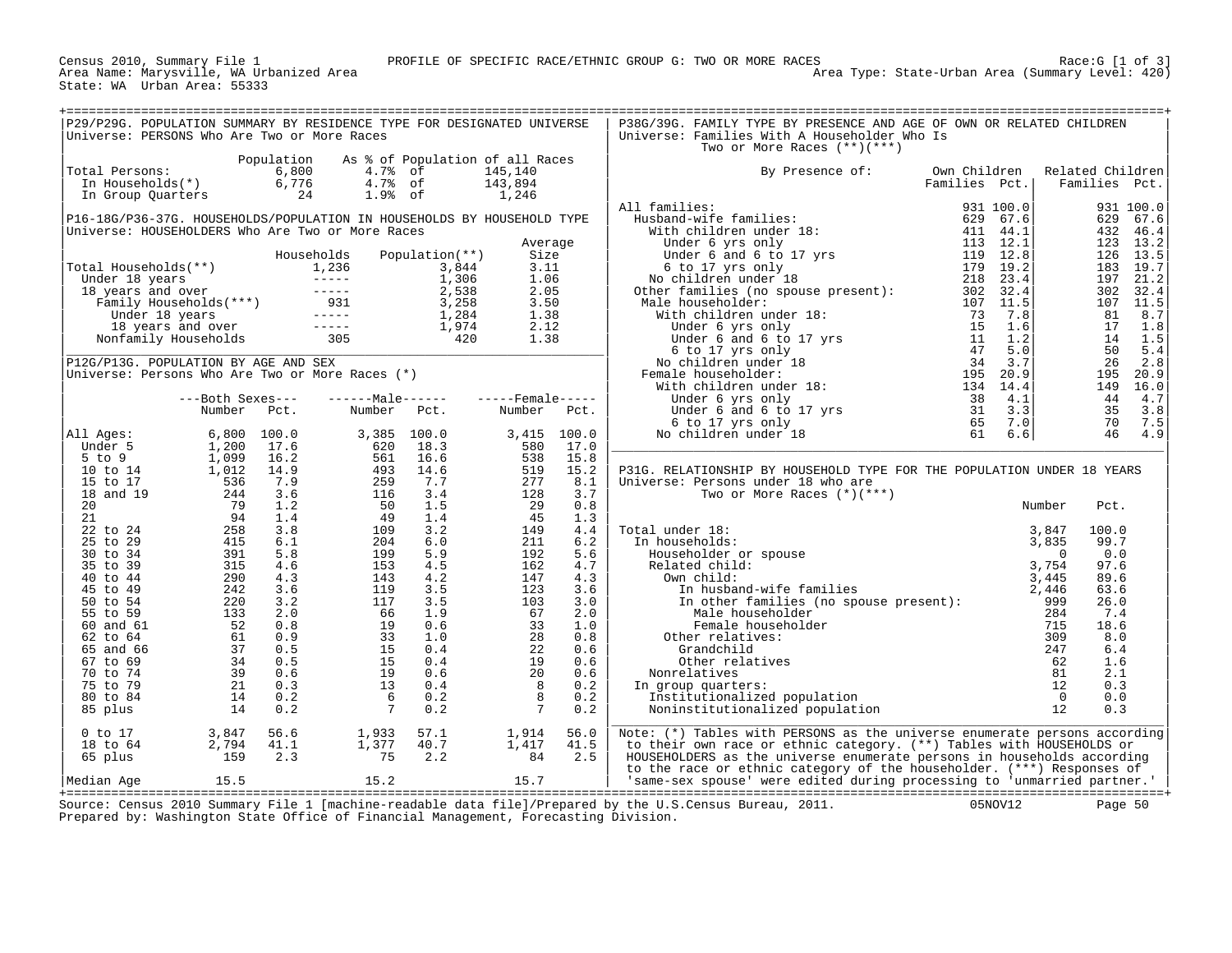|                                                                                  |                            |       |             |              |                           | Two or More Races (**)                                           |                |           |                 |           |
|----------------------------------------------------------------------------------|----------------------------|-------|-------------|--------------|---------------------------|------------------------------------------------------------------|----------------|-----------|-----------------|-----------|
|                                                                                  | All Ages<br>Number         | Pct.  |             | Number       | 65 years and over<br>Pct. |                                                                  |                |           | Number          | Pct.      |
|                                                                                  |                            |       |             |              |                           | Total:                                                           |                |           | 1,236 100.0     |           |
| Total:                                                                           | 6,800                      | 100.0 |             | 159          | 100.0                     | Household has 3 or more generations                              |                |           | 65              | 5.3       |
| In households:                                                                   | 6,776                      | 99.6  |             | 157          | 98.7                      | Household does not have 3+ generations                           |                |           | 1,171           | 94.7      |
| In family households:                                                            | 6,310                      | 92.8  |             | 98           | 61.6                      |                                                                  |                |           |                 |           |
| Householder:                                                                     | 931                        | 13.7  |             | 50           | 31.4                      |                                                                  |                |           |                 |           |
| Male                                                                             | 607                        | 8.9   |             | 40           | 25.2                      |                                                                  |                |           |                 |           |
| Female                                                                           | 324                        | 4.8   |             | 10           | 6.3                       |                                                                  |                |           |                 |           |
| Spouse                                                                           | 673                        | 9.9   |             | 29           | 18.2                      | PCT19G. NONRELATIVES BY HOUSEHOLD TYPE (*)(***)                  |                |           |                 |           |
| Parent                                                                           | 28                         | 0.4   |             | 14           | 8.8                       | Universe: Nonrelatives who are                                   |                |           |                 |           |
| Parent-in-law                                                                    | - 9                        | 0.1   |             | <sup>1</sup> | 0.6                       | Two or More Races (Total: 354)                                   |                |           |                 |           |
| Child:                                                                           | 4,020                      | 59.1  |             |              |                           |                                                                  |                |           |                 |           |
| Biological                                                                       | 3,656                      | 53.8  |             |              |                           |                                                                  | In Family      |           | In Nonfamily    |           |
| Adopted                                                                          | 93                         | 1.4   |             |              |                           |                                                                  | Households     |           | Households      |           |
| Step                                                                             | 271                        | 4.0   |             |              |                           |                                                                  | Number Pct.    |           | Number          | Pct.      |
| Grandchild                                                                       | 265                        | 3.9   |             |              |                           |                                                                  |                |           |                 |           |
| Brother or sister                                                                | 55                         | 0.8   |             |              |                           | Nonrelatives:                                                    |                | 193 100.0 |                 | 161 100.0 |
| Son-in-law/daughter-in-law                                                       | 17                         | 0.3   |             |              |                           | Roomer or boarder                                                | 14             | 7.3       | 12              | 7.5       |
| Other relatives (#)                                                              | 119                        | 1.8   |             | 2            | 1.3                       | Housemate or roommate                                            | 37             | 19.2      | 50              | 31.1      |
| Nonrelatives                                                                     | 193                        | 2.8   |             | 2            | 1.3                       | Unmarried partner                                                | 83             | 43.0      | 54              | 33.5      |
| In nonfamily households:                                                         | 466                        | 6.9   |             | 59           | 37.1                      | Other nonrelatives                                               | 59             | 30.6      | 45              | 28.0      |
| Male householder:                                                                | 164                        | 2.4   |             | 18           | 11.3                      |                                                                  |                |           |                 |           |
|                                                                                  |                            |       |             | 16           | 10.1                      |                                                                  |                |           |                 |           |
| Living alone                                                                     | 114                        | 1.7   |             |              |                           |                                                                  |                |           |                 |           |
| Not living alone                                                                 | 50                         | 0.7   |             | 2            | 1.3                       |                                                                  |                |           |                 |           |
| Female householder:                                                              | 141                        | 2.1   |             | 36           | 22.6                      | H17G. HOUSING UNITS BY HOUSEHOLDER'S AGE AND TENURE              |                |           |                 |           |
| Living alone                                                                     | 102                        | 1.5   |             | 34           | 21.4                      | Universe: Occupied Housing Units With A Householder Who Is       |                |           |                 |           |
| Not living alone                                                                 | 39                         | 0.6   |             | 2            | 1.3                       | Two or More Races (**)                                           |                |           |                 |           |
| Nonrelatives                                                                     | 161                        | 2.4   |             | 5            | 3.1                       |                                                                  |                |           |                 |           |
| In group quarters:                                                               | 24                         | 0.4   |             | 2            | 1.3                       | Age of                                                           | Owner Occupied |           | Renter Occupied |           |
| Institutionalized                                                                | $\overline{\phantom{0}}^2$ | 0.0   |             | $\mathbf{1}$ | 0.6                       | Householder                                                      | Number         | Pct.      | Number          | Pct.      |
| Noninstitutionalized                                                             | 22                         | 0.3   |             | $\mathbf{1}$ | 0.6                       |                                                                  |                |           |                 |           |
|                                                                                  |                            |       |             |              |                           | All Ages:                                                        | 757            | 100.0     |                 | 479 100.0 |
| $(\#)$ For 65 yrs & over, includes children, siblings, etc. not shown separately |                            |       |             |              |                           | 15 to 24                                                         | 19             | 2.5       | 54              | 11.3      |
|                                                                                  |                            |       |             |              |                           | 25 to 34                                                         | 187            | 24.7      | 161             | 33.6      |
|                                                                                  |                            |       |             |              |                           | 35 to 44                                                         | 191            | 25.2      | 101             | 21.1      |
|                                                                                  |                            |       |             |              |                           | 45 to 54                                                         | 189            | 25.0      | 82              | 17.1      |
| P18G. HOUSEHOLD TYPE                                                             |                            |       |             |              |                           | 55 to 59                                                         | 54             | 7.1       | 28              | 5.8       |
| Universe: Households with a Householder Who is                                   |                            |       |             |              |                           | 60 to 64                                                         | 45             | 5.9       | 21              | 4.4       |
| Two or More Races (**)                                                           |                            |       |             |              |                           | 65 to 74                                                         | 50             | 6.6       | 22              | 4.6       |
|                                                                                  |                            |       | Number      | Pct.         |                           | 75 to 84                                                         | 18             | 2.4       | 6               | 1.3       |
|                                                                                  |                            |       |             |              |                           | 85 and over                                                      | $\overline{4}$ | 0.5       | $\overline{4}$  | 0.8       |
| Total:                                                                           |                            |       | 1,236 100.0 |              |                           |                                                                  |                |           |                 |           |
| Family households(***):                                                          |                            |       | 931         | 75.3         |                           |                                                                  |                |           |                 |           |
| Husband-wife families                                                            |                            |       | 629         | 50.9         |                           | Note: (*) Tables with PERSONS as the universe enumerate persons  |                |           |                 |           |
| Other families:                                                                  |                            |       | 302         | 24.4         |                           | according to their own race or ethnic category. (**) Tables with |                |           |                 |           |
|                                                                                  |                            |       | 107         | 8.7          |                           | HOUSEHOLDS or HOUSEHOLDERS as the universe enumerate persons in  |                |           |                 |           |
| Male householder, no wife present                                                |                            |       | 195         | 15.8         |                           | households according to the race or ethnic category of the       |                |           |                 |           |
|                                                                                  |                            |       | 305         | 24.7         |                           | householder. (***) Responses of 'same-sex spouse' were edited    |                |           |                 |           |
| Female householder, no husband present                                           |                            |       |             |              |                           | during processing to 'unmarried partner.'                        |                |           |                 |           |
| Nonfamily households:<br>Householder living alone                                |                            |       | 216         | 17.5         |                           |                                                                  |                |           |                 |           |
|                                                                                  |                            |       | 89          | 7.2          |                           |                                                                  |                |           |                 |           |
| Householder not living alone                                                     |                            |       |             |              |                           |                                                                  |                |           |                 |           |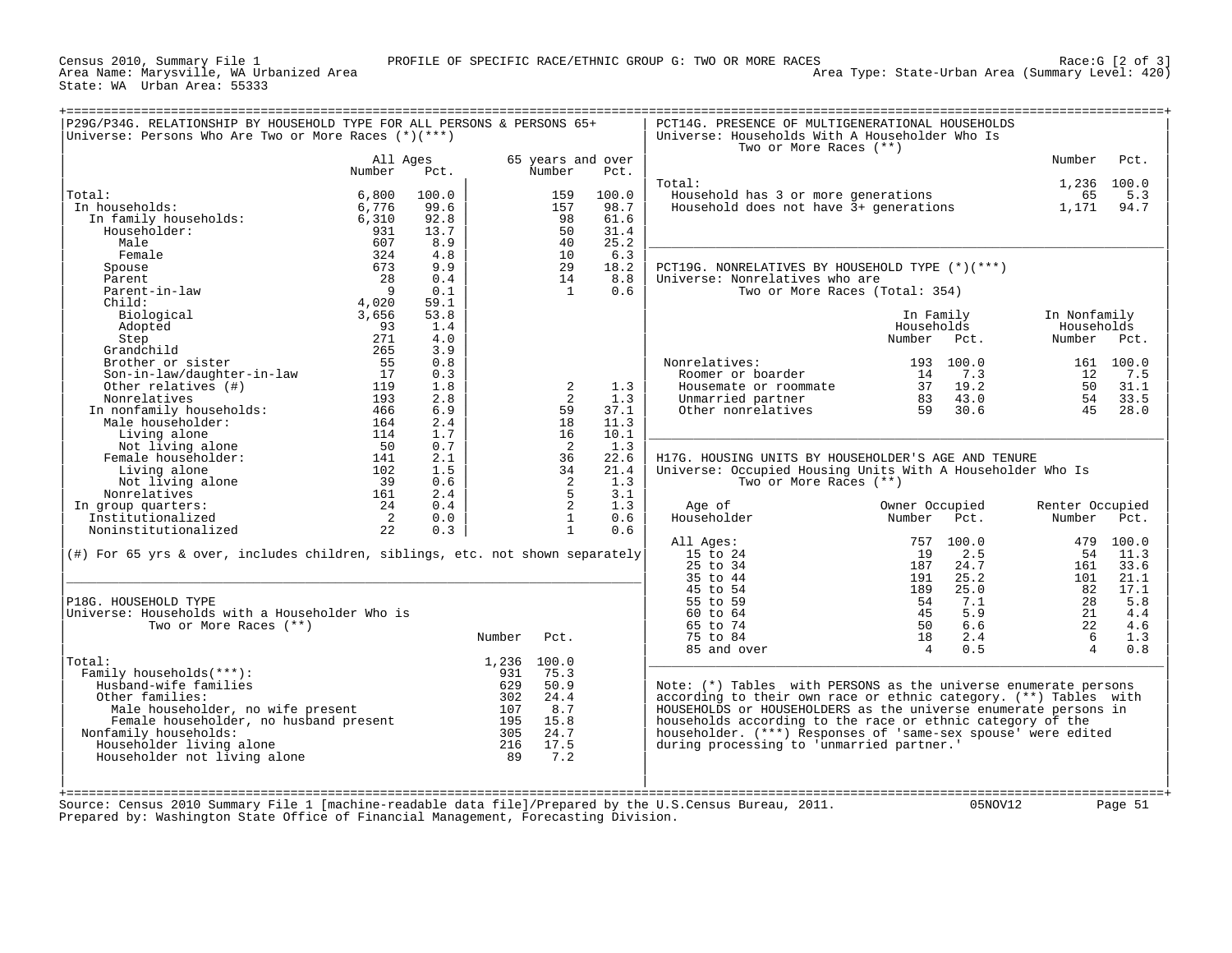## +===================================================================================================================================================+ |P28G/H16G. HOUSEHOLDS (OCCUPIED HOUSING UNITS) BY HOUSEHOLD SIZE BY TYPE AND BY TENURE | |Universe: Households (Occupied Housing Units) With A Householder Who Is Two or More Races (\*\*)(\*\*\*) | | | | All | Family Nonfamily | Owner Renter | Renter | Renter | Renter | Renter | Renter | Renter | Renter | Renter | Renter | Renter | Renter | Renter | Renter | Renter | Renter | Renter | Renter | Renter | Renter | Renter | | Households Pct. | Households Pct. Households Pct. | Occupied Pct. Occupied Pct. | | | | |

| All household sizes:        | , 236 | 100.0 | 100.0                   | 305 | 100.0 | 757 | 100.0 | 100.0<br>479 |
|-----------------------------|-------|-------|-------------------------|-----|-------|-----|-------|--------------|
| 1-person households         | 216   | 17.5  | (Family always >1 pers) | 216 | 70.8  | 112 | 14.8  | 21.7<br>104  |
| 2-person households         | 297   | 24.0  | 226<br>24.3             |     | 23.3  | 192 | 25.4  | 105<br>21.9  |
| 3-person households         | 242   | 19.6  | 230<br>24.7             |     | 3.9   | 145 | 19.2  | 20.3         |
| 4-person households         | 248   | 20.1  | 26.2<br>244             |     |       | 171 | 22.6  | 16.1         |
| 5-person households         | 140   | 11.3  | 138<br>14.8             |     | 0.7   |     |       | 11.5         |
| 6-person households         |       | 4.6   | 6.i                     |     | 0.0   |     |       | 5.2          |
| 7-or-more person households |       | 2.9   |                         |     | 0.0   |     |       |              |

| | |P16G/P17G/P36G/P37G/H11G/H12G. POPULATION IN HOUSEHOLDS AND AVERAGE HOUSEHOLD SIZE BY TYPE AND BY TENURE | |Universe: Population in Households (Occupied Housing Units) With A Householder Who Is Two or More Races (\*\*) |

|                                | Total<br>Population | Pct.                                                                                                                                                                                                                                                                                                                                                                                         | In<br>Families | Pct.          | Nonfamilies | Pct.                                                                                                                                                                                                                                                                                                                                                                                         | In Owner<br>Occupied | Pct.         | In Renter<br>Occupied | Pct.          |
|--------------------------------|---------------------|----------------------------------------------------------------------------------------------------------------------------------------------------------------------------------------------------------------------------------------------------------------------------------------------------------------------------------------------------------------------------------------------|----------------|---------------|-------------|----------------------------------------------------------------------------------------------------------------------------------------------------------------------------------------------------------------------------------------------------------------------------------------------------------------------------------------------------------------------------------------------|----------------------|--------------|-----------------------|---------------|
| Total population in households | 3,844               | 100.0                                                                                                                                                                                                                                                                                                                                                                                        | 3,258          | 84.8          | 420         | 10.9                                                                                                                                                                                                                                                                                                                                                                                         | 2,389                | 62.1         | . . 455               | 37.9          |
| Under 18 years                 | 1,306               | 100.0                                                                                                                                                                                                                                                                                                                                                                                        | 1,284          | 98.3          |             |                                                                                                                                                                                                                                                                                                                                                                                              |                      |              |                       |               |
| 18 years and over              | 2,538               | 100.0                                                                                                                                                                                                                                                                                                                                                                                        | 1,974          | 77.8          |             | ------                                                                                                                                                                                                                                                                                                                                                                                       |                      |              |                       |               |
| Average Household Size         |                     | $\frac{1}{2} \frac{1}{2} \frac{1}{2} \frac{1}{2} \frac{1}{2} \frac{1}{2} \frac{1}{2} \frac{1}{2} \frac{1}{2} \frac{1}{2} \frac{1}{2} \frac{1}{2} \frac{1}{2} \frac{1}{2} \frac{1}{2} \frac{1}{2} \frac{1}{2} \frac{1}{2} \frac{1}{2} \frac{1}{2} \frac{1}{2} \frac{1}{2} \frac{1}{2} \frac{1}{2} \frac{1}{2} \frac{1}{2} \frac{1}{2} \frac{1}{2} \frac{1}{2} \frac{1}{2} \frac{1}{2} \frac{$ | 3.50           | $- - - - - -$ | 1.38        | $\frac{1}{2} \frac{1}{2} \frac{1}{2} \frac{1}{2} \frac{1}{2} \frac{1}{2} \frac{1}{2} \frac{1}{2} \frac{1}{2} \frac{1}{2} \frac{1}{2} \frac{1}{2} \frac{1}{2} \frac{1}{2} \frac{1}{2} \frac{1}{2} \frac{1}{2} \frac{1}{2} \frac{1}{2} \frac{1}{2} \frac{1}{2} \frac{1}{2} \frac{1}{2} \frac{1}{2} \frac{1}{2} \frac{1}{2} \frac{1}{2} \frac{1}{2} \frac{1}{2} \frac{1}{2} \frac{1}{2} \frac{$ |                      | $3.16$ ----- | 3.04                  | $- - - - - -$ |
| Under 18 years                 | L.O6                | $- - - - - -$                                                                                                                                                                                                                                                                                                                                                                                | 1.38           |               |             | -----                                                                                                                                                                                                                                                                                                                                                                                        |                      |              |                       |               |
| 18 years and over              | 2.05                | $\cdots \cdots \cdots \cdots$                                                                                                                                                                                                                                                                                                                                                                | 2.12           | -----         |             |                                                                                                                                                                                                                                                                                                                                                                                              |                      |              |                       |               |

| | Note: Family household numbers include nonrelatives living with families.

| | |PCT20G/PCT22G. GROUP QUARTERS POPULATION BY SEX BY AGE BY GROUP QUARTERS TYPE | Universe: Population in group quarters for persons who are Two or More Races  $(*)$ 

|                                               | $---$ All Ages $---$ |       | Pct. of |      | 18 Years and Over | Pct. of | Pct. of |       |  |
|-----------------------------------------------|----------------------|-------|---------|------|-------------------|---------|---------|-------|--|
|                                               |                      |       |         | All  |                   | Total   | Total   |       |  |
|                                               | Number               | Pct.  | Total   | Ages | Male              | $18+$   | Female  | $18+$ |  |
| All types of group quarters:                  | 2.4                  | 100.0 | 12      | 50.0 |                   | 75.0    |         | 25.0  |  |
| Institutionalized population:                 |                      | 8.3   |         | 8.3  |                   | 16.7    |         | 0.0   |  |
| Correctional facilities for adults            |                      | 4.2   |         | 4.2  |                   | 8.3     |         | 0.0   |  |
| Juvenile facilities                           |                      | 0.0   |         | 0.0  |                   | 0.0     |         | 0.0   |  |
| Nursing facilities/skilled-nursing facilities |                      | 4.2   |         | 4.2  |                   | 8.3     |         | 0.0   |  |
| Other institutional facilities                |                      | 0.0   |         | 0.0  |                   | 0.0     |         | 0.0   |  |
| Noninstitutionalized population:              |                      | 91.7  | 10      | 41.7 |                   | 58.3    |         | 25.0  |  |
| College/university student housing            |                      | 0.0   |         | 0.0  |                   | 0.0     |         | 0.0   |  |
| Military quarters                             |                      | 0.0   |         | 0.0  |                   | 0.0     |         | 0.0   |  |
| Other noninstitutional facilities             |                      | 91.7  | 10      | 41.7 |                   | 58.3    |         | 25.0  |  |

|\_\_\_\_\_\_\_\_\_\_\_\_\_\_\_\_\_\_\_\_\_\_\_\_\_\_\_\_\_\_\_\_\_\_\_\_\_\_\_\_\_\_\_\_\_\_\_\_\_\_\_\_\_\_\_\_\_\_\_\_\_\_\_\_\_\_\_\_\_\_\_\_\_\_\_\_\_\_\_\_\_\_\_\_\_\_\_\_\_\_\_\_\_\_\_\_\_\_\_\_\_\_\_\_\_\_\_\_\_\_\_\_\_\_\_\_\_\_\_\_\_\_\_\_\_\_\_\_\_\_\_\_\_\_\_\_\_\_\_\_\_\_\_\_\_\_\_|

| |

Note: (\*) Tables with PERSONS as the universe enumerate persons according to their own race or ethnic category. (\*\*) Tables with HOUSEHOLDS or HOUSEHOLDERS as the universe enumerate persons in households according to the race or ethnic category of the householder. | (\*\*\*) Same-sex couple households are included in the family households category if there is at least one additional person | related to householder by birth or adoption. Same-sex couple households with no relatives of the householder present are tabulated in nonfamily households. Responses of 'same-sex spouse' were edited during processing to 'unmarried partner.'

+===================================================================================================================================================+ Source: Census 2010 Summary File 1 [machine-readable data file]/Prepared by the U.S.Census Bureau, 2011. Prepared by: Washington State Office of Financial Management, Forecasting Division.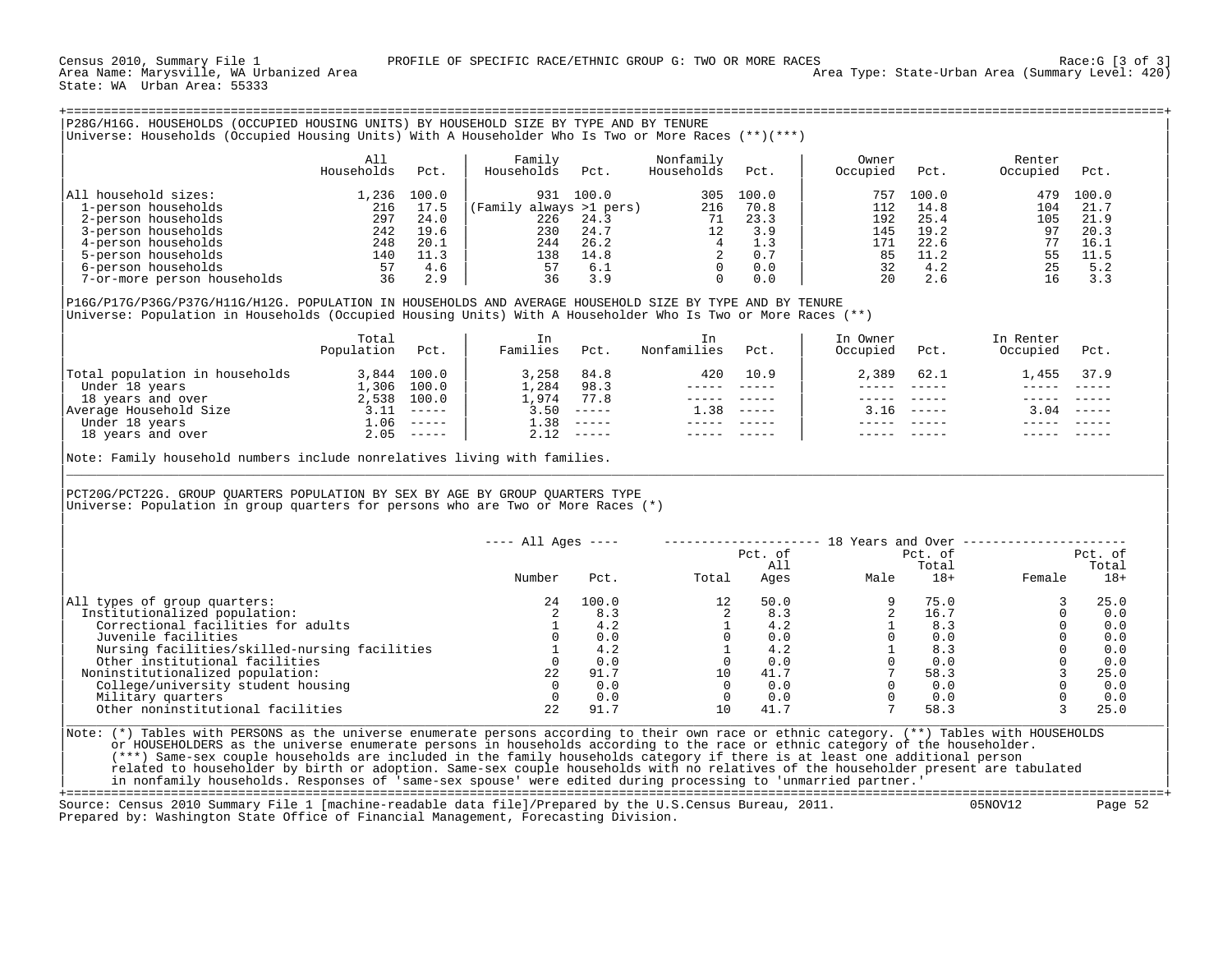PROFILE OF SPECIFIC RACE/ETHNIC GROUP H: HISPANIC OR LATINO OF ANY RACE RACE Race:H [1 of 3] Area Type: State-Urban Area (Summary Level: 420) Census 2010, Summary File 1 PRO<br>Area Name: Marysville, WA Urbanized Area<br>State: WA Urban Area: 55333

| P29/P29H. POPULATION SUMMARY BY RESIDENCE TYPE FOR DESIGNATED UNIVERSE<br>Universe: PERSONS Who Are Hispanic or Latino of Any Race                                                                                                                     |                                                                                                                                                                                                                                                                              |                                                                                                                                                                                                                                                                                | P38H/39H. FAMILY TYPE BY PRESENCE AND AGE OF OWN OR RELATED CHILDREN<br>Universe: Families With A Householder Who Is                                                                                                                                                                                   |               |                                   |
|--------------------------------------------------------------------------------------------------------------------------------------------------------------------------------------------------------------------------------------------------------|------------------------------------------------------------------------------------------------------------------------------------------------------------------------------------------------------------------------------------------------------------------------------|--------------------------------------------------------------------------------------------------------------------------------------------------------------------------------------------------------------------------------------------------------------------------------|--------------------------------------------------------------------------------------------------------------------------------------------------------------------------------------------------------------------------------------------------------------------------------------------------------|---------------|-----------------------------------|
|                                                                                                                                                                                                                                                        |                                                                                                                                                                                                                                                                              |                                                                                                                                                                                                                                                                                | Hispanic or Latino of Any Race (**)(***)                                                                                                                                                                                                                                                               |               |                                   |
| otal Persons: $\begin{array}{ccccccccc}\n 12,412 & 8.6 & 6 & 145,140 \\  \text{In Households(*)} & & 12,322 & 8.6 & 6 & 143,894 \\  \text{In Group Quarterly} & & & & & \\  90 & & 7.2 & 6 & 1,246\n \end{array}$<br>Total Persons:                    | Population As % of Population of all Races                                                                                                                                                                                                                                   |                                                                                                                                                                                                                                                                                | Own Children<br>By Presence of:                                                                                                                                                                                                                                                                        | Families Pct. | Related Children<br>Families Pct. |
|                                                                                                                                                                                                                                                        |                                                                                                                                                                                                                                                                              |                                                                                                                                                                                                                                                                                |                                                                                                                                                                                                                                                                                                        |               |                                   |
|                                                                                                                                                                                                                                                        |                                                                                                                                                                                                                                                                              |                                                                                                                                                                                                                                                                                |                                                                                                                                                                                                                                                                                                        |               |                                   |
|                                                                                                                                                                                                                                                        |                                                                                                                                                                                                                                                                              |                                                                                                                                                                                                                                                                                |                                                                                                                                                                                                                                                                                                        |               |                                   |
|                                                                                                                                                                                                                                                        |                                                                                                                                                                                                                                                                              |                                                                                                                                                                                                                                                                                |                                                                                                                                                                                                                                                                                                        |               |                                   |
|                                                                                                                                                                                                                                                        |                                                                                                                                                                                                                                                                              |                                                                                                                                                                                                                                                                                |                                                                                                                                                                                                                                                                                                        |               |                                   |
|                                                                                                                                                                                                                                                        |                                                                                                                                                                                                                                                                              |                                                                                                                                                                                                                                                                                |                                                                                                                                                                                                                                                                                                        |               |                                   |
| Namber Fcc.<br>11 Ages: 12,412 100.0<br>5 to 9 1,622 13.1<br>10 to 14 1,628 13.1<br>10 to 14 1,421 11.4<br>15 to 17 724 5.8<br>21 176 1.4<br>21 176 1.4<br>22 to 24 524 4.2<br>22 to 24 524 4.2<br>25 to 34 987 8.0<br>35 to 39 992 8.0<br>40 to 44 83 | 6, 478 100.0<br>818 12.6<br>818 12.6<br>764 11.8<br>771 5.7<br>371 5.7<br>95 1.5.5<br>95 103 1.5<br>95 282 8.1<br>522 8.1<br>525 8.1<br>525 8.1<br>525 8.1<br>525 8.1<br>525 8.1<br>525 8.1<br>525 8.1<br>525 8.1<br>525 8.1<br>525 9.1<br>73<br>220 1.7<br>33 0.5<br>33 0.5 | Number<br>5, 934 100.0<br>804 13.5<br>810 13.7<br>657 11.1<br>353 5.9<br>201 3.4<br>81 1.4<br>81 1.4<br>75 1.3<br>233 3.9<br>465 7.9<br>466 7.9<br>564 467 7.9<br>282 4.5<br>282 4.5<br>282 4.5<br>282 4.5<br>282 4.5<br>282 5.4<br>205 3.5<br>282 5.5<br>46<br>205 3.5<br>282 | P31H. RELATIONSHIP BY HOUSEHOLD TYPE FOR THE POPULATION UNDER 18 YEARS                                                                                                                                                                                                                                 |               |                                   |
|                                                                                                                                                                                                                                                        |                                                                                                                                                                                                                                                                              |                                                                                                                                                                                                                                                                                | Universe: Persons under 18 who are<br>Hispanic or Latino of Any Race (*)(***)                                                                                                                                                                                                                          |               |                                   |
|                                                                                                                                                                                                                                                        |                                                                                                                                                                                                                                                                              |                                                                                                                                                                                                                                                                                |                                                                                                                                                                                                                                                                                                        | Number        | Pct.                              |
|                                                                                                                                                                                                                                                        |                                                                                                                                                                                                                                                                              |                                                                                                                                                                                                                                                                                | Total under 18:<br>In households:                                                                                                                                                                                                                                                                      |               | 100.0<br>99.4                     |
|                                                                                                                                                                                                                                                        |                                                                                                                                                                                                                                                                              |                                                                                                                                                                                                                                                                                |                                                                                                                                                                                                                                                                                                        |               | 0.0<br>97.2                       |
|                                                                                                                                                                                                                                                        |                                                                                                                                                                                                                                                                              |                                                                                                                                                                                                                                                                                |                                                                                                                                                                                                                                                                                                        |               | 87.4<br>64.4<br>23.0              |
|                                                                                                                                                                                                                                                        |                                                                                                                                                                                                                                                                              |                                                                                                                                                                                                                                                                                |                                                                                                                                                                                                                                                                                                        |               | 6.9<br>16.1                       |
|                                                                                                                                                                                                                                                        |                                                                                                                                                                                                                                                                              |                                                                                                                                                                                                                                                                                |                                                                                                                                                                                                                                                                                                        |               | 9.7<br>5.1<br>4.6                 |
|                                                                                                                                                                                                                                                        |                                                                                                                                                                                                                                                                              |                                                                                                                                                                                                                                                                                | In group quarters:                                                                                                                                                                                                                                                                                     |               | 2.2<br>0.6                        |
|                                                                                                                                                                                                                                                        |                                                                                                                                                                                                                                                                              |                                                                                                                                                                                                                                                                                | ral under 18:<br>In households:<br>Householder or spouse<br>Related child:<br>2<br>Related child:<br>2<br>Th husband-wife families<br>1, 242<br>In husband-wife families<br>5, 242<br>717<br>In other families (no spouse present):<br>3, 4777<br>In other                                             |               | 0.0<br>0.6                        |
| 5, 395<br>6, 739<br>54. 3<br>278<br>2. 2<br>$0$ to $17$<br>18 to 64<br>65 plus                                                                                                                                                                         | 2,771 42.8<br>3,572 55.1<br>135 2.1                                                                                                                                                                                                                                          | 2,624<br>3,167<br>143<br>44.2<br>53.4<br>2.4                                                                                                                                                                                                                                   | Note: (*) Tables with PERSONS as the universe enumerate persons according<br>to their own race or ethnic category. (**) Tables with HOUSEHOLDS or<br>HOUSEHOLDERS as the universe enumerate persons in households according                                                                            |               |                                   |
| 22.6<br>Median Age 22.2                                                                                                                                                                                                                                | 21.8                                                                                                                                                                                                                                                                         |                                                                                                                                                                                                                                                                                | to the race or ethnic category of the householder. (***) Responses of<br>'same-sex spouse' were edited during processing to 'unmarried partner.'  <br>$\sim$ 0.010 $\sim$ $\sim$ 1.1 $\sim$ 1.1 $\sim$ 1.1 $\sim$ 1.1 $\sim$ 1.1 $\sim$ 1.1 $\sim$ 0.011 $\sim$ 0.011 $\sim$ 0.011 $\sim$ 0.011 $\sim$ |               |                                   |

+===================================================================================================================================================+ Source: Census 2010 Summary File 1 [machine-readable data file]/Prepared by the U.S.Census Bureau, 2011. 05NOV12 Page 53 Prepared by: Washington State Office of Financial Management, Forecasting Division.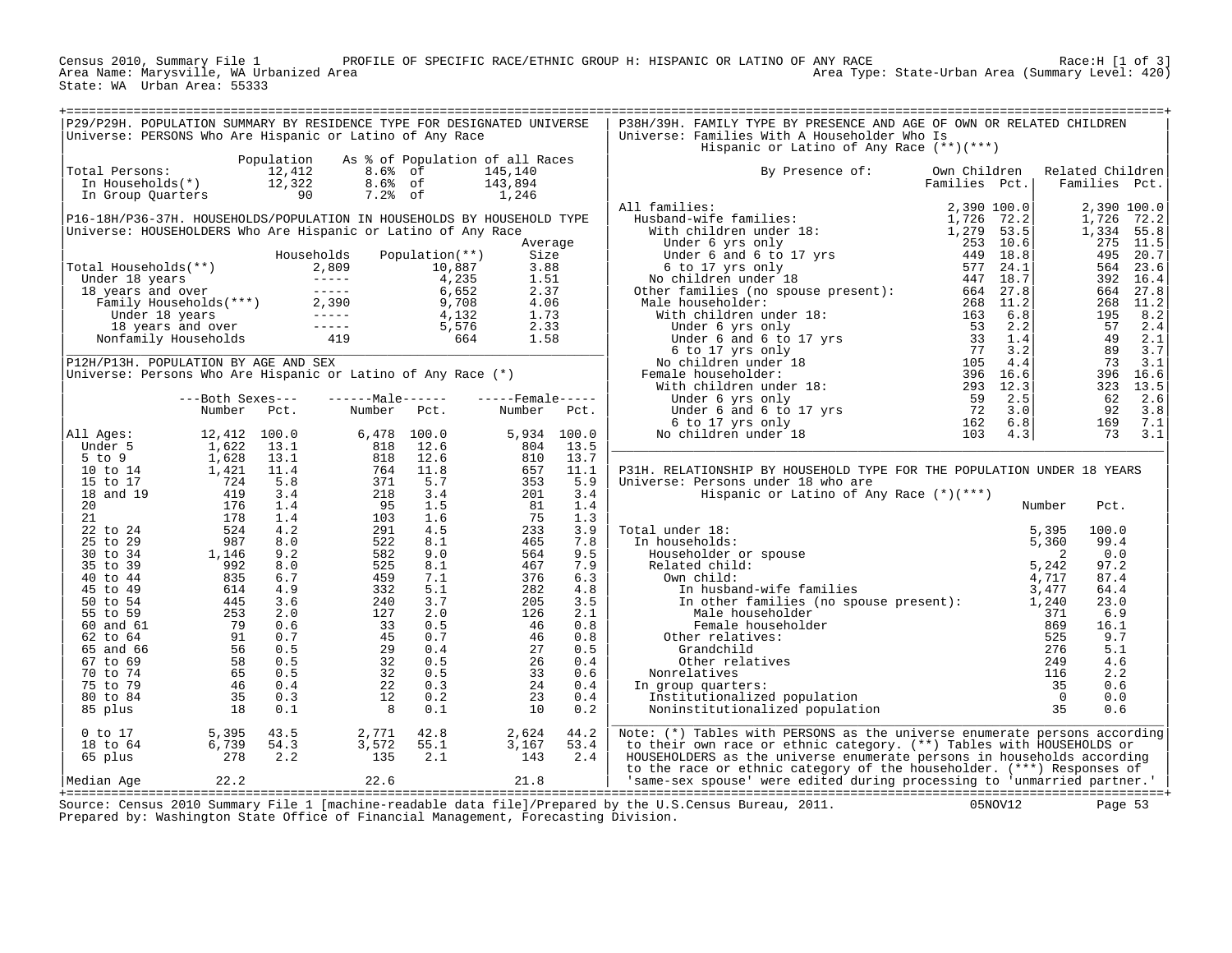PROFILE OF SPECIFIC RACE/ETHNIC GROUP H: HISPANIC OR LATINO OF ANY RACE F ANY RACE<br>Area Type: State-Urban Area (Summary Level: 420) State: WA Urban Area: 55333

|                                                                                  |                    |       |        |                             |       | Hispanic or Latino of Any Race (**)                              |                |       |                 |             |
|----------------------------------------------------------------------------------|--------------------|-------|--------|-----------------------------|-------|------------------------------------------------------------------|----------------|-------|-----------------|-------------|
|                                                                                  | All Ages<br>Number | Pct.  |        | 65 years and over<br>Number | Pct.  |                                                                  |                |       | Number          | Pct.        |
|                                                                                  |                    |       |        |                             |       | Total:                                                           |                |       |                 | 2,809 100.0 |
| Total:                                                                           | 12,412             | 100.0 |        | 278                         | 100.0 | Household has 3 or more generations                              |                |       | 182             | 6.5         |
| In households:                                                                   | 12,322             | 99.3  |        | 273                         | 98.2  | Household does not have 3+ generations                           |                |       | 2,627           | 93.5        |
| In family households:                                                            | 11,652             | 93.9  |        | 210                         | 75.5  |                                                                  |                |       |                 |             |
| Householder:                                                                     | 2,390              | 19.3  |        | 93                          | 33.5  |                                                                  |                |       |                 |             |
| Male                                                                             | 1,721              | 13.9  |        | 66                          | 23.7  |                                                                  |                |       |                 |             |
| Female                                                                           | 669                | 5.4   |        | 27                          | 9.7   |                                                                  |                |       |                 |             |
| Spouse                                                                           | 1,783              | 14.4  |        | 32                          | 11.5  | PCT19H. NONRELATIVES BY HOUSEHOLD TYPE (*)(***)                  |                |       |                 |             |
| Parent                                                                           | 131                | 1.1   |        | 42                          | 15.1  | Universe: Nonrelatives who are                                   |                |       |                 |             |
| Parent-in-law                                                                    | 53                 | 0.4   |        | 24                          | 8.6   | Hispanic or Latino of Any Race (Total: 838)                      |                |       |                 |             |
| Child:                                                                           | 5,551              | 44.7  |        |                             |       |                                                                  |                |       |                 |             |
| Biological                                                                       | 5,096              | 41.1  |        |                             |       |                                                                  | In Family      |       | In Nonfamily    |             |
| Adopted                                                                          | 128                | 1.0   |        |                             |       |                                                                  | Households     |       | Households      |             |
| Step                                                                             | 327                | 2.6   |        |                             |       |                                                                  | Number         | Pct.  | Number          | Pct.        |
| Grandchild                                                                       | 290                | 2.3   |        |                             |       |                                                                  |                |       |                 |             |
| Brother or sister                                                                | 301                | 2.4   |        |                             |       | Nonrelatives:                                                    | 587            | 100.0 |                 | 251 100.0   |
| Son-in-law/daughter-in-law                                                       | 66                 | 0.5   |        |                             |       | Roomer or boarder                                                | 51             | 8.7   | 18              | 7.2         |
| Other relatives (#)                                                              | 500                | 4.0   |        | 14                          | 5.0   | Housemate or roommate                                            | 111            | 18.9  | 91              | 36.3        |
| Nonrelatives                                                                     | 587                | 4.7   |        | - 5                         | 1.8   | Unmarried partner                                                | 233            | 39.7  | 94              | 37.5        |
| In nonfamily households:                                                         | 670                | 5.4   |        | 63                          | 22.7  | Other nonrelatives                                               | 192            | 32.7  | 48              | 19.1        |
| Male householder:                                                                | 275                | 2.2   |        | 26                          | 9.4   |                                                                  |                |       |                 |             |
| Living alone                                                                     | 165                | 1.3   |        | 18                          | 6.5   |                                                                  |                |       |                 |             |
| Not living alone                                                                 | 110                | 0.9   |        | - 8                         | 2.9   |                                                                  |                |       |                 |             |
| Female householder:                                                              | 144                | 1.2   |        | 33                          | 11.9  | H17H. HOUSING UNITS BY HOUSEHOLDER'S AGE AND TENURE              |                |       |                 |             |
| Living alone                                                                     | 105                | 0.8   |        | 29                          | 10.4  | Universe: Occupied Housing Units With A Householder Who Is       |                |       |                 |             |
| Not living alone                                                                 | 39                 | 0.3   |        | $\overline{4}$              | 1.4   | Hispanic or Latino of Any Race (**)                              |                |       |                 |             |
| Nonrelatives                                                                     | 251                | 2.0   |        | $\overline{4}$              | 1.4   |                                                                  |                |       |                 |             |
| In group quarters:                                                               | 90                 | 0.7   |        | 5                           | 1.8   | Age of                                                           | Owner Occupied |       | Renter Occupied |             |
| Institutionalized                                                                | 11                 | 0.1   |        | $\overline{4}$              | 1.4   | Householder                                                      | Number         | Pct.  | Number          | Pct.        |
| Noninstitutionalized                                                             | 79                 | 0.6   |        | $\mathbf{1}$                | 0.4   |                                                                  |                |       |                 |             |
|                                                                                  |                    |       |        |                             |       | All Ages:                                                        | 1,607          | 100.0 |                 | 1,202 100.0 |
| $(\#)$ For 65 yrs & over, includes children, siblings, etc. not shown separately |                    |       |        |                             |       | 15 to 24                                                         | 39             | 2.4   | 140             | 11.6        |
|                                                                                  |                    |       |        |                             |       | 25 to 34                                                         | 366            | 22.8  | 459             | 38.2        |
|                                                                                  |                    |       |        |                             |       | 35 to 44                                                         | 561            | 34.9  | 338             | 28.1        |
|                                                                                  |                    |       |        |                             |       | 45 to 54                                                         | 380            | 23.6  | 163             | 13.6        |
| P18H. HOUSEHOLD TYPE                                                             |                    |       |        |                             |       | 55 to 59                                                         | 86             | 5.4   | 36              | 3.0         |
| Universe: Households with a Householder Who is                                   |                    |       |        |                             |       | 60 to 64                                                         | 66             | 4.1   | 23              | 1.9         |
| Hispanic or Latino of Any Race (**)                                              |                    |       |        |                             |       | 65 to 74                                                         | 73             | 4.5   | 29              | 2.4         |
|                                                                                  |                    |       | Number | Pct.                        |       | 75 to 84                                                         | 30             | 1.9   | - 9             | 0.7         |
|                                                                                  |                    |       |        |                             |       | 85 and over                                                      | 6              | 0.4   | $5^{\circ}$     | 0.4         |
| Total:                                                                           |                    |       | 2,809  | 100.0                       |       |                                                                  |                |       |                 |             |
| Family households(***):                                                          |                    |       | 2,390  | 85.1                        |       |                                                                  |                |       |                 |             |
| Husband-wife families                                                            |                    |       | 1,726  | 61.4                        |       | Note: (*) Tables with PERSONS as the universe enumerate persons  |                |       |                 |             |
| Other families:                                                                  |                    |       | 664    | 23.6                        |       | according to their own race or ethnic category. (**) Tables with |                |       |                 |             |
| Male householder, no wife present                                                |                    |       | 268    | 9.5                         |       | HOUSEHOLDS or HOUSEHOLDERS as the universe enumerate persons in  |                |       |                 |             |
| Female householder, no husband present                                           |                    |       | 396    | 14.1                        |       | households according to the race or ethnic category of the       |                |       |                 |             |
| Nonfamily households:                                                            |                    |       | 419    | 14.9                        |       | householder. (***) Responses of 'same-sex spouse' were edited    |                |       |                 |             |
| Householder living alone                                                         |                    |       | 270    | 9.6                         |       | during processing to 'unmarried partner.'                        |                |       |                 |             |
|                                                                                  |                    |       | 149    | 5.3                         |       |                                                                  |                |       |                 |             |
| Householder not living alone                                                     |                    |       |        |                             |       |                                                                  |                |       |                 |             |
|                                                                                  |                    |       |        |                             |       |                                                                  |                |       |                 |             |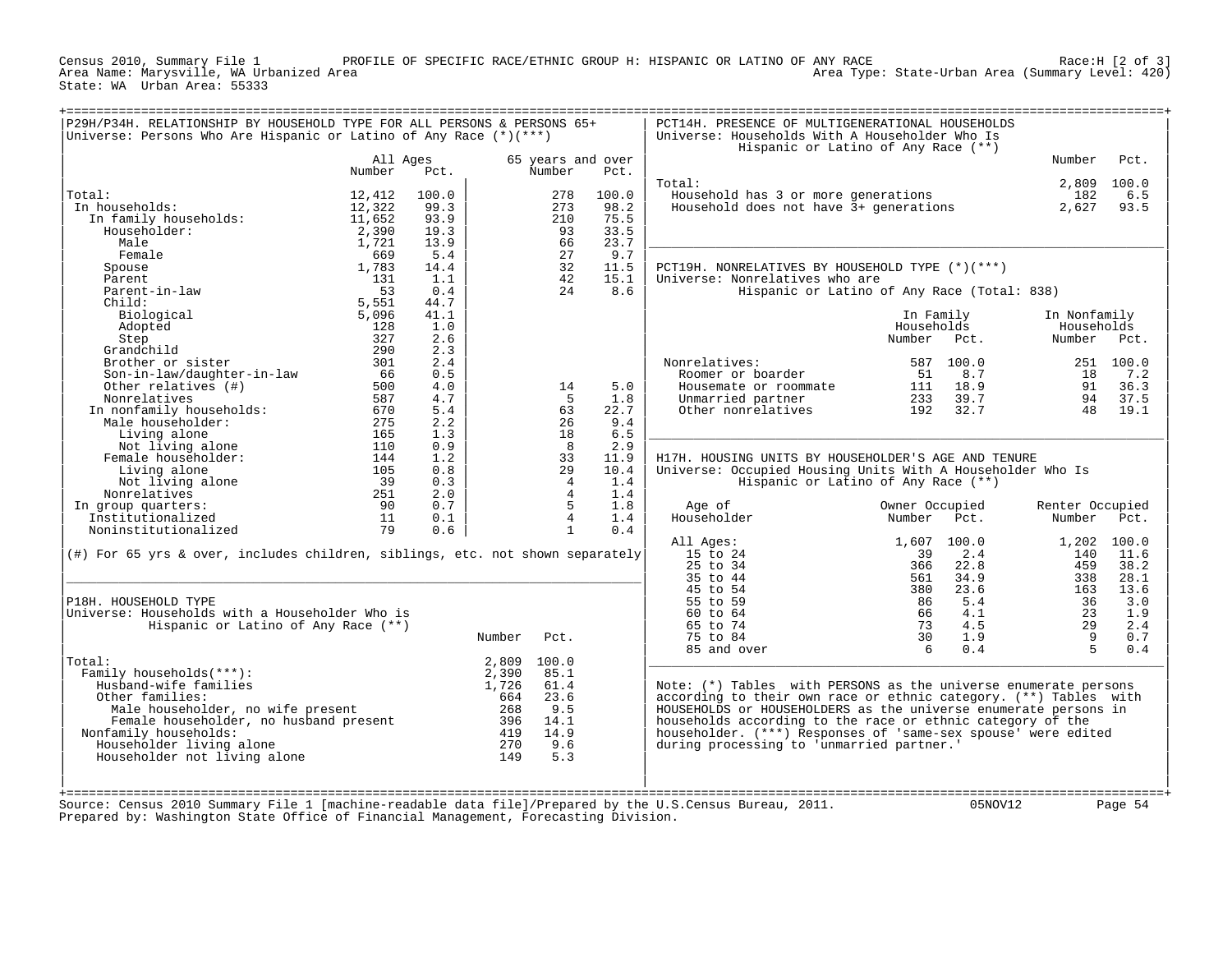Census 2010, Summary File 1 PROFILE OF SPECIFIC RACE/ETHNIC GROUP H: HISPANIC OR LATINO OF ANY RACE RACE: Race:H [3 of 3]<br>Area Name: Marysville, WA Urbanized Area Area Type: State-Urban Area (Summary Level: 420) State: WA Urban Area: 55333

| P28H/H16H. HOUSEHOLDS (OCCUPIED HOUSING UNITS) BY HOUSEHOLD SIZE BY TYPE AND BY TENURE                                    |            |             |                         |             |             |               |          |               |           |               |
|---------------------------------------------------------------------------------------------------------------------------|------------|-------------|-------------------------|-------------|-------------|---------------|----------|---------------|-----------|---------------|
| Universe: Households (Occupied Housing Units) With A Householder Who Is Hispanic or Latino of Any Race (**)(***)          |            |             |                         |             |             |               |          |               |           |               |
|                                                                                                                           |            |             |                         |             |             |               |          |               |           |               |
|                                                                                                                           | All        |             | Family                  |             | Nonfamily   |               | Owner    |               | Renter    |               |
|                                                                                                                           | Households | Pct.        | Households              | Pct.        | Households  | Pct.          | Occupied | Pct.          | Occupied  | Pct.          |
| All household sizes:                                                                                                      | 2,809      | 100.0       | 2,390 100.0             |             | 419         | 100.0         | 1,607    | 100.0         | 1,202     | 100.0         |
| 1-person households                                                                                                       | 270        | 9.6         | (Family always >1 pers) |             | 270         | 64.4          | 139      | 8.6           | 131       | 10.9          |
| 2-person households                                                                                                       | 483        | 17.2        | 383                     | 16.0        | 100         | 23.9          | 303      | 18.9          | 180       | 15.0          |
| 3-person households                                                                                                       | 471        | 16.8        | 450                     | 18.8        | 21          | 5.0           | 247      | 15.4          | 224       | 18.6          |
| 4-person households                                                                                                       | 646        | 23.0        | 628                     | 26.3        | 18          | 4.3           | 376      | 23.4          | 270       | 22.5          |
| 5-person households                                                                                                       | 455        | 16.2        | 450                     | 18.8        |             | 1.2           | 251      | 15.6          | 204       | 17.0          |
| 6-person households                                                                                                       | 252        | 9.0         | 249                     | 10.4        | 3           | 0.7           | 148      | 9.2           | 104       | 8.7           |
| 7-or-more person households                                                                                               | 232        | 8.3         | 230                     | 9.6         | 2           | 0.5           | 143      | 8.9           | 89        | 7.4           |
|                                                                                                                           |            |             |                         |             |             |               |          |               |           |               |
| P16H/P17H/P36H/P37H/H11H/H12H. POPULATION IN HOUSEHOLDS AND AVERAGE HOUSEHOLD SIZE BY TYPE AND BY TENURE                  |            |             |                         |             |             |               |          |               |           |               |
| Universe: Population in Households (Occupied Housing Units) With A Householder Who Is Hispanic or Latino of Any Race (**) |            |             |                         |             |             |               |          |               |           |               |
|                                                                                                                           |            |             |                         |             |             |               |          |               |           |               |
|                                                                                                                           | Total      |             | In                      |             | In.         |               | In Owner |               | In Renter |               |
|                                                                                                                           | Population | Pct.        | Families                | Pct.        | Nonfamilies | Pct.          | Occupied | Pct.          | Occupied  | Pct.          |
|                                                                                                                           |            |             |                         |             |             |               |          |               |           |               |
| Total population in households                                                                                            | 10,887     | 100.0       | 9,708                   | 89.2        | 664         | 6.1           | 6,284    | 57.7          | 4,603     | 42.3          |
| Under 18 years                                                                                                            | 4,235      | 100.0       | 4,132                   | 97.6        |             |               |          |               |           |               |
| 18 years and over                                                                                                         | 6,652      | 100.0       | 5,576                   | 83.8        |             |               |          |               |           |               |
| Average Household Size                                                                                                    | 3.88       | $- - - - -$ | 4.06                    | $- - - - -$ | 1.58        | $\frac{1}{2}$ | 3.91     | $- - - - - -$ | 3.83      | $\frac{1}{2}$ |

| 10 y curs and over the state of the state of the state of the state of the state of the state of the state o<br>| 1.58 ---- | 1.58 ---- | 1.58 ----- | 3.91 ----- 3.83 ----<br>| Under 18 years | 1.51 ---- | 1.73 ----- ---- ----| Under 18 years 1.51 ----- | 1.73 ----- ----- ----- | ----- ----- ----- ----- |

| | Note: Family household numbers include nonrelatives living with families.

18 years and over

PCT20H/PCT22H. GROUP QUARTERS POPULATION BY SEX BY AGE BY GROUP QUARTERS TYPE |Universe: Population in group quarters for persons who are Hispanic or Latino of Any Race (\*) |

|                                               | $--- All Aqes ---$ |       | Pct. of |      | 18 Years and Over<br>Pct. of |       | Pct. of |       |  |
|-----------------------------------------------|--------------------|-------|---------|------|------------------------------|-------|---------|-------|--|
|                                               |                    |       | All     |      |                              | Total | Total   |       |  |
|                                               | Number             | Pct.  | Total   | Ages | Male                         | $18+$ | Female  | $18+$ |  |
| All types of group quarters:                  | 90                 | 100.0 | 55      | 61.1 | 26                           | 47.3  | 29      | 52.7  |  |
| Institutionalized population:                 |                    | 12.2  |         | 12.2 |                              | 16.4  |         | 3.6   |  |
| Correctional facilities for adults            |                    | 4.4   |         | 4.4  |                              | 7.3   |         | 0.0   |  |
| Juvenile facilities                           |                    | 0.0   |         | 0.0  |                              | 0.0   |         | 0.0   |  |
| Nursing facilities/skilled-nursing facilities |                    | 7.8   |         | 7.8  |                              | 9.1   |         | 3.6   |  |
| Other institutional facilities                |                    | 0.0   |         | 0.0  |                              | 0.0   |         | 0.0   |  |
| Noninstitutionalized population:              | 79                 | 87.8  | 44      | 48.9 |                              | 30.9  | 27      | 49.1  |  |
| College/university student housing            |                    | 0.0   |         | 0.0  |                              | 0.0   |         | 0.0   |  |
| Military quarters                             |                    | 0.0   |         | 0.0  |                              | 0.0   |         | 0.0   |  |
| Other noninstitutional facilities             |                    | 87.8  | 44      | 48.9 |                              | 30.9  |         | 49.1  |  |

|\_\_\_\_\_\_\_\_\_\_\_\_\_\_\_\_\_\_\_\_\_\_\_\_\_\_\_\_\_\_\_\_\_\_\_\_\_\_\_\_\_\_\_\_\_\_\_\_\_\_\_\_\_\_\_\_\_\_\_\_\_\_\_\_\_\_\_\_\_\_\_\_\_\_\_\_\_\_\_\_\_\_\_\_\_\_\_\_\_\_\_\_\_\_\_\_\_\_\_\_\_\_\_\_\_\_\_\_\_\_\_\_\_\_\_\_\_\_\_\_\_\_\_\_\_\_\_\_\_\_\_\_\_\_\_\_\_\_\_\_\_\_\_\_\_\_\_| | |

| |

Note: (\*) Tables with PERSONS as the universe enumerate persons according to their own race or ethnic category. (\*\*) Tables with HOUSEHOLDS or HOUSEHOLDERS as the universe enumerate persons in households according to the race or ethnic category of the householder. | (\*\*\*) Same-sex couple households are included in the family households category if there is at least one additional person | related to householder by birth or adoption. Same-sex couple households with no relatives of the householder present are tabulated in nonfamily households. Responses of 'same-sex spouse' were edited during processing to 'unmarried partner.'

+===================================================================================================================================================+ Source: Census 2010 Summary File 1 [machine-readable data file]/Prepared by the U.S.Census Bureau, 2011. Prepared by: Washington State Office of Financial Management, Forecasting Division.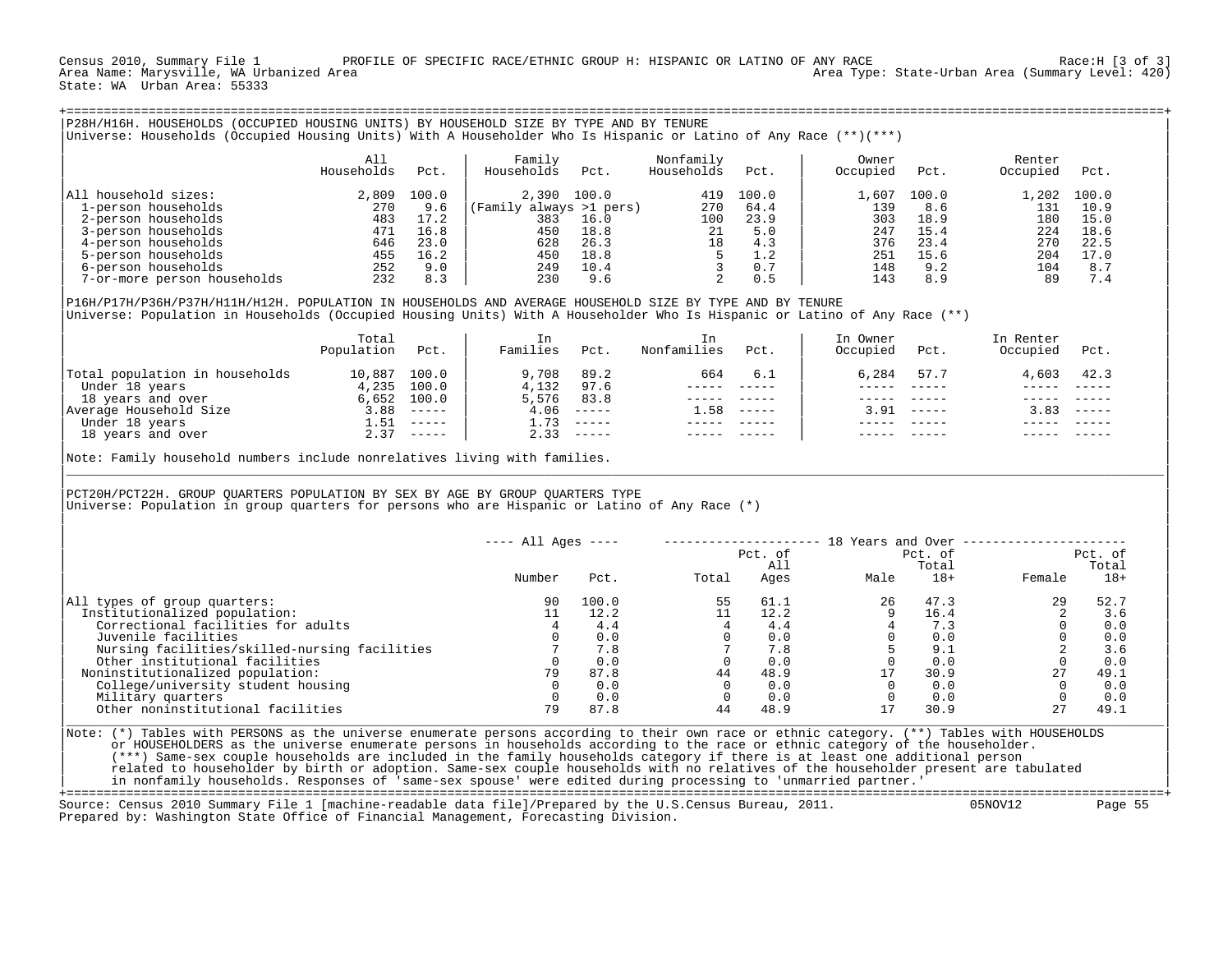Census 2010, Summary File 1 PROFILE OF SPECIFIC RACE/ETHNIC GROUP I: WHITE ALONE, NOT HISPANIC OR LATINO Race:I [1 of 3] Area Name: Marysville, WA Urbanized Area Area Type: State-Urban Area (Summary Level: 420) State: WA Urban Area: 55333

| P29/P29I. POPULATION SUMMARY BY RESIDENCE TYPE FOR DESIGNATED UNIVERSE<br>P38I/39I. FAMILY TYPE BY PRESENCE AND AGE OF OWN OR RELATED CHILDREN<br>Universe: PERSONS Who Are White Alone, Not Hispanic or Latino<br>Universe: Families With A Householder Who Is<br>White Alone, Not Hispanic or Latino (**)(***)<br>Population As % of Population of all Races<br>Population As * of Population of all n<br>Total Persons: 116,399 80.2% of 145,140<br>In Households(*) 115,346 80.2% of 143,894<br>In Group Quarters 1,053 84.5% of 1,246<br>By Presence of: Own Children Related Children<br>Families Pct.   Families Pct.<br>All Ages: 16, 39 100.0<br>Under 5 1, 206 6.2 57, 749 100.0 58, 650 100.0<br>5 to 9<br>10 to 14 8, 156 7.0 4, 119 7.1 4, 037 6.5<br>10 to 14 8, 156 7.0 4, 119 7.1 4, 037 6.9<br>15 to 17 8, 281 4.5 2, 750 4.8 2, 531 4.3<br>18 and 19 2,<br>P31I. RELATIONSHIP BY HOUSEHOLD TYPE FOR THE POPULATION UNDER 18 YEARS<br>Universe: Persons under 18 who are<br>White Alone, Not Hispanic or Latino $(*)(***)$<br>Number<br>Pct.<br>$\begin{tabular}{llllllllll} 1.0 & Number \\ 1.0 & Number \\ 3.5 & Total under 18: & 28,163 \\ 6.7 & In households: & 28,115 \\ 6.8 & Householder or spouse & 28,115 \\ 6.9 & Related child: & 27,434 \\ 7.5 & Own child: & 27,434 \\ 7.5 & Own child: & 25,676 \\ 8.3 & In husband-wife families & 19,238 \\ 6.6 & Male householder & 19,238 \\ 6.6 & Male householder & 2,051 \\ 2.3 & Female householder & 2,051 \\ 3.1 & Other relatives: & 4,387 \\ 1.$<br>100.0<br>99.8<br>0.0<br>97.4<br>91.2<br>68.3<br>22.9<br>7.3<br>15.6<br>6.2<br>5.0<br>1.2<br>2.4<br>0.2<br>0.0<br>0.2<br>$\begin{array}{cccc} 24.2 & 14.507 & 25.1 & 13.656 \\ 64.6 & 37.691 & 65.3 & 37.536 \\ 11.2 & 5.551 & 9.6 & 7.458 \\ 37.1 & 39.0 \end{array}$<br>0 to 17<br>18 to 64<br>65 plus<br>13,009<br>23.3<br>Note: (*) Tables with PERSONS as the universe enumerate persons according<br>64.0<br>to their own race or ethnic category. (**) Tables with HOUSEHOLDS or<br>12.7<br>HOUSEHOLDERS as the universe enumerate persons in households according<br>to the race or ethnic category of the householder. (***) Responses of<br>to the race or ethnic category of the nonsendance. (e) the race of the same-sex spouse' were edited during processing to 'unmarried partner.'<br>Median Age 38.0<br>05NOV12<br>Page 56<br>Prepared by: Washington State Office of Financial Management, Forecasting Division. |  |  |  |  |  |  |
|---------------------------------------------------------------------------------------------------------------------------------------------------------------------------------------------------------------------------------------------------------------------------------------------------------------------------------------------------------------------------------------------------------------------------------------------------------------------------------------------------------------------------------------------------------------------------------------------------------------------------------------------------------------------------------------------------------------------------------------------------------------------------------------------------------------------------------------------------------------------------------------------------------------------------------------------------------------------------------------------------------------------------------------------------------------------------------------------------------------------------------------------------------------------------------------------------------------------------------------------------------------------------------------------------------------------------------------------------------------------------------------------------------------------------------------------------------------------------------------------------------------------------------------------------------------------------------------------------------------------------------------------------------------------------------------------------------------------------------------------------------------------------------------------------------------------------------------------------------------------------------------------------------------------------------------------------------------------------------------------------------------------------------------------------------------------------------------------------------------------------------------------------------------------------------------------------------------------------------------------------------------------------------------------------------------------------------------------------------------------------------------------------------------------------------------------------------------------|--|--|--|--|--|--|
|                                                                                                                                                                                                                                                                                                                                                                                                                                                                                                                                                                                                                                                                                                                                                                                                                                                                                                                                                                                                                                                                                                                                                                                                                                                                                                                                                                                                                                                                                                                                                                                                                                                                                                                                                                                                                                                                                                                                                                                                                                                                                                                                                                                                                                                                                                                                                                                                                                                                     |  |  |  |  |  |  |
|                                                                                                                                                                                                                                                                                                                                                                                                                                                                                                                                                                                                                                                                                                                                                                                                                                                                                                                                                                                                                                                                                                                                                                                                                                                                                                                                                                                                                                                                                                                                                                                                                                                                                                                                                                                                                                                                                                                                                                                                                                                                                                                                                                                                                                                                                                                                                                                                                                                                     |  |  |  |  |  |  |
|                                                                                                                                                                                                                                                                                                                                                                                                                                                                                                                                                                                                                                                                                                                                                                                                                                                                                                                                                                                                                                                                                                                                                                                                                                                                                                                                                                                                                                                                                                                                                                                                                                                                                                                                                                                                                                                                                                                                                                                                                                                                                                                                                                                                                                                                                                                                                                                                                                                                     |  |  |  |  |  |  |
|                                                                                                                                                                                                                                                                                                                                                                                                                                                                                                                                                                                                                                                                                                                                                                                                                                                                                                                                                                                                                                                                                                                                                                                                                                                                                                                                                                                                                                                                                                                                                                                                                                                                                                                                                                                                                                                                                                                                                                                                                                                                                                                                                                                                                                                                                                                                                                                                                                                                     |  |  |  |  |  |  |
|                                                                                                                                                                                                                                                                                                                                                                                                                                                                                                                                                                                                                                                                                                                                                                                                                                                                                                                                                                                                                                                                                                                                                                                                                                                                                                                                                                                                                                                                                                                                                                                                                                                                                                                                                                                                                                                                                                                                                                                                                                                                                                                                                                                                                                                                                                                                                                                                                                                                     |  |  |  |  |  |  |
|                                                                                                                                                                                                                                                                                                                                                                                                                                                                                                                                                                                                                                                                                                                                                                                                                                                                                                                                                                                                                                                                                                                                                                                                                                                                                                                                                                                                                                                                                                                                                                                                                                                                                                                                                                                                                                                                                                                                                                                                                                                                                                                                                                                                                                                                                                                                                                                                                                                                     |  |  |  |  |  |  |
|                                                                                                                                                                                                                                                                                                                                                                                                                                                                                                                                                                                                                                                                                                                                                                                                                                                                                                                                                                                                                                                                                                                                                                                                                                                                                                                                                                                                                                                                                                                                                                                                                                                                                                                                                                                                                                                                                                                                                                                                                                                                                                                                                                                                                                                                                                                                                                                                                                                                     |  |  |  |  |  |  |
|                                                                                                                                                                                                                                                                                                                                                                                                                                                                                                                                                                                                                                                                                                                                                                                                                                                                                                                                                                                                                                                                                                                                                                                                                                                                                                                                                                                                                                                                                                                                                                                                                                                                                                                                                                                                                                                                                                                                                                                                                                                                                                                                                                                                                                                                                                                                                                                                                                                                     |  |  |  |  |  |  |
|                                                                                                                                                                                                                                                                                                                                                                                                                                                                                                                                                                                                                                                                                                                                                                                                                                                                                                                                                                                                                                                                                                                                                                                                                                                                                                                                                                                                                                                                                                                                                                                                                                                                                                                                                                                                                                                                                                                                                                                                                                                                                                                                                                                                                                                                                                                                                                                                                                                                     |  |  |  |  |  |  |
|                                                                                                                                                                                                                                                                                                                                                                                                                                                                                                                                                                                                                                                                                                                                                                                                                                                                                                                                                                                                                                                                                                                                                                                                                                                                                                                                                                                                                                                                                                                                                                                                                                                                                                                                                                                                                                                                                                                                                                                                                                                                                                                                                                                                                                                                                                                                                                                                                                                                     |  |  |  |  |  |  |
|                                                                                                                                                                                                                                                                                                                                                                                                                                                                                                                                                                                                                                                                                                                                                                                                                                                                                                                                                                                                                                                                                                                                                                                                                                                                                                                                                                                                                                                                                                                                                                                                                                                                                                                                                                                                                                                                                                                                                                                                                                                                                                                                                                                                                                                                                                                                                                                                                                                                     |  |  |  |  |  |  |
|                                                                                                                                                                                                                                                                                                                                                                                                                                                                                                                                                                                                                                                                                                                                                                                                                                                                                                                                                                                                                                                                                                                                                                                                                                                                                                                                                                                                                                                                                                                                                                                                                                                                                                                                                                                                                                                                                                                                                                                                                                                                                                                                                                                                                                                                                                                                                                                                                                                                     |  |  |  |  |  |  |
|                                                                                                                                                                                                                                                                                                                                                                                                                                                                                                                                                                                                                                                                                                                                                                                                                                                                                                                                                                                                                                                                                                                                                                                                                                                                                                                                                                                                                                                                                                                                                                                                                                                                                                                                                                                                                                                                                                                                                                                                                                                                                                                                                                                                                                                                                                                                                                                                                                                                     |  |  |  |  |  |  |
|                                                                                                                                                                                                                                                                                                                                                                                                                                                                                                                                                                                                                                                                                                                                                                                                                                                                                                                                                                                                                                                                                                                                                                                                                                                                                                                                                                                                                                                                                                                                                                                                                                                                                                                                                                                                                                                                                                                                                                                                                                                                                                                                                                                                                                                                                                                                                                                                                                                                     |  |  |  |  |  |  |
|                                                                                                                                                                                                                                                                                                                                                                                                                                                                                                                                                                                                                                                                                                                                                                                                                                                                                                                                                                                                                                                                                                                                                                                                                                                                                                                                                                                                                                                                                                                                                                                                                                                                                                                                                                                                                                                                                                                                                                                                                                                                                                                                                                                                                                                                                                                                                                                                                                                                     |  |  |  |  |  |  |
|                                                                                                                                                                                                                                                                                                                                                                                                                                                                                                                                                                                                                                                                                                                                                                                                                                                                                                                                                                                                                                                                                                                                                                                                                                                                                                                                                                                                                                                                                                                                                                                                                                                                                                                                                                                                                                                                                                                                                                                                                                                                                                                                                                                                                                                                                                                                                                                                                                                                     |  |  |  |  |  |  |
|                                                                                                                                                                                                                                                                                                                                                                                                                                                                                                                                                                                                                                                                                                                                                                                                                                                                                                                                                                                                                                                                                                                                                                                                                                                                                                                                                                                                                                                                                                                                                                                                                                                                                                                                                                                                                                                                                                                                                                                                                                                                                                                                                                                                                                                                                                                                                                                                                                                                     |  |  |  |  |  |  |
|                                                                                                                                                                                                                                                                                                                                                                                                                                                                                                                                                                                                                                                                                                                                                                                                                                                                                                                                                                                                                                                                                                                                                                                                                                                                                                                                                                                                                                                                                                                                                                                                                                                                                                                                                                                                                                                                                                                                                                                                                                                                                                                                                                                                                                                                                                                                                                                                                                                                     |  |  |  |  |  |  |
|                                                                                                                                                                                                                                                                                                                                                                                                                                                                                                                                                                                                                                                                                                                                                                                                                                                                                                                                                                                                                                                                                                                                                                                                                                                                                                                                                                                                                                                                                                                                                                                                                                                                                                                                                                                                                                                                                                                                                                                                                                                                                                                                                                                                                                                                                                                                                                                                                                                                     |  |  |  |  |  |  |
|                                                                                                                                                                                                                                                                                                                                                                                                                                                                                                                                                                                                                                                                                                                                                                                                                                                                                                                                                                                                                                                                                                                                                                                                                                                                                                                                                                                                                                                                                                                                                                                                                                                                                                                                                                                                                                                                                                                                                                                                                                                                                                                                                                                                                                                                                                                                                                                                                                                                     |  |  |  |  |  |  |
|                                                                                                                                                                                                                                                                                                                                                                                                                                                                                                                                                                                                                                                                                                                                                                                                                                                                                                                                                                                                                                                                                                                                                                                                                                                                                                                                                                                                                                                                                                                                                                                                                                                                                                                                                                                                                                                                                                                                                                                                                                                                                                                                                                                                                                                                                                                                                                                                                                                                     |  |  |  |  |  |  |
|                                                                                                                                                                                                                                                                                                                                                                                                                                                                                                                                                                                                                                                                                                                                                                                                                                                                                                                                                                                                                                                                                                                                                                                                                                                                                                                                                                                                                                                                                                                                                                                                                                                                                                                                                                                                                                                                                                                                                                                                                                                                                                                                                                                                                                                                                                                                                                                                                                                                     |  |  |  |  |  |  |
|                                                                                                                                                                                                                                                                                                                                                                                                                                                                                                                                                                                                                                                                                                                                                                                                                                                                                                                                                                                                                                                                                                                                                                                                                                                                                                                                                                                                                                                                                                                                                                                                                                                                                                                                                                                                                                                                                                                                                                                                                                                                                                                                                                                                                                                                                                                                                                                                                                                                     |  |  |  |  |  |  |
|                                                                                                                                                                                                                                                                                                                                                                                                                                                                                                                                                                                                                                                                                                                                                                                                                                                                                                                                                                                                                                                                                                                                                                                                                                                                                                                                                                                                                                                                                                                                                                                                                                                                                                                                                                                                                                                                                                                                                                                                                                                                                                                                                                                                                                                                                                                                                                                                                                                                     |  |  |  |  |  |  |
|                                                                                                                                                                                                                                                                                                                                                                                                                                                                                                                                                                                                                                                                                                                                                                                                                                                                                                                                                                                                                                                                                                                                                                                                                                                                                                                                                                                                                                                                                                                                                                                                                                                                                                                                                                                                                                                                                                                                                                                                                                                                                                                                                                                                                                                                                                                                                                                                                                                                     |  |  |  |  |  |  |
|                                                                                                                                                                                                                                                                                                                                                                                                                                                                                                                                                                                                                                                                                                                                                                                                                                                                                                                                                                                                                                                                                                                                                                                                                                                                                                                                                                                                                                                                                                                                                                                                                                                                                                                                                                                                                                                                                                                                                                                                                                                                                                                                                                                                                                                                                                                                                                                                                                                                     |  |  |  |  |  |  |
|                                                                                                                                                                                                                                                                                                                                                                                                                                                                                                                                                                                                                                                                                                                                                                                                                                                                                                                                                                                                                                                                                                                                                                                                                                                                                                                                                                                                                                                                                                                                                                                                                                                                                                                                                                                                                                                                                                                                                                                                                                                                                                                                                                                                                                                                                                                                                                                                                                                                     |  |  |  |  |  |  |
|                                                                                                                                                                                                                                                                                                                                                                                                                                                                                                                                                                                                                                                                                                                                                                                                                                                                                                                                                                                                                                                                                                                                                                                                                                                                                                                                                                                                                                                                                                                                                                                                                                                                                                                                                                                                                                                                                                                                                                                                                                                                                                                                                                                                                                                                                                                                                                                                                                                                     |  |  |  |  |  |  |
|                                                                                                                                                                                                                                                                                                                                                                                                                                                                                                                                                                                                                                                                                                                                                                                                                                                                                                                                                                                                                                                                                                                                                                                                                                                                                                                                                                                                                                                                                                                                                                                                                                                                                                                                                                                                                                                                                                                                                                                                                                                                                                                                                                                                                                                                                                                                                                                                                                                                     |  |  |  |  |  |  |
|                                                                                                                                                                                                                                                                                                                                                                                                                                                                                                                                                                                                                                                                                                                                                                                                                                                                                                                                                                                                                                                                                                                                                                                                                                                                                                                                                                                                                                                                                                                                                                                                                                                                                                                                                                                                                                                                                                                                                                                                                                                                                                                                                                                                                                                                                                                                                                                                                                                                     |  |  |  |  |  |  |
|                                                                                                                                                                                                                                                                                                                                                                                                                                                                                                                                                                                                                                                                                                                                                                                                                                                                                                                                                                                                                                                                                                                                                                                                                                                                                                                                                                                                                                                                                                                                                                                                                                                                                                                                                                                                                                                                                                                                                                                                                                                                                                                                                                                                                                                                                                                                                                                                                                                                     |  |  |  |  |  |  |
|                                                                                                                                                                                                                                                                                                                                                                                                                                                                                                                                                                                                                                                                                                                                                                                                                                                                                                                                                                                                                                                                                                                                                                                                                                                                                                                                                                                                                                                                                                                                                                                                                                                                                                                                                                                                                                                                                                                                                                                                                                                                                                                                                                                                                                                                                                                                                                                                                                                                     |  |  |  |  |  |  |
|                                                                                                                                                                                                                                                                                                                                                                                                                                                                                                                                                                                                                                                                                                                                                                                                                                                                                                                                                                                                                                                                                                                                                                                                                                                                                                                                                                                                                                                                                                                                                                                                                                                                                                                                                                                                                                                                                                                                                                                                                                                                                                                                                                                                                                                                                                                                                                                                                                                                     |  |  |  |  |  |  |
|                                                                                                                                                                                                                                                                                                                                                                                                                                                                                                                                                                                                                                                                                                                                                                                                                                                                                                                                                                                                                                                                                                                                                                                                                                                                                                                                                                                                                                                                                                                                                                                                                                                                                                                                                                                                                                                                                                                                                                                                                                                                                                                                                                                                                                                                                                                                                                                                                                                                     |  |  |  |  |  |  |
|                                                                                                                                                                                                                                                                                                                                                                                                                                                                                                                                                                                                                                                                                                                                                                                                                                                                                                                                                                                                                                                                                                                                                                                                                                                                                                                                                                                                                                                                                                                                                                                                                                                                                                                                                                                                                                                                                                                                                                                                                                                                                                                                                                                                                                                                                                                                                                                                                                                                     |  |  |  |  |  |  |
|                                                                                                                                                                                                                                                                                                                                                                                                                                                                                                                                                                                                                                                                                                                                                                                                                                                                                                                                                                                                                                                                                                                                                                                                                                                                                                                                                                                                                                                                                                                                                                                                                                                                                                                                                                                                                                                                                                                                                                                                                                                                                                                                                                                                                                                                                                                                                                                                                                                                     |  |  |  |  |  |  |
|                                                                                                                                                                                                                                                                                                                                                                                                                                                                                                                                                                                                                                                                                                                                                                                                                                                                                                                                                                                                                                                                                                                                                                                                                                                                                                                                                                                                                                                                                                                                                                                                                                                                                                                                                                                                                                                                                                                                                                                                                                                                                                                                                                                                                                                                                                                                                                                                                                                                     |  |  |  |  |  |  |
|                                                                                                                                                                                                                                                                                                                                                                                                                                                                                                                                                                                                                                                                                                                                                                                                                                                                                                                                                                                                                                                                                                                                                                                                                                                                                                                                                                                                                                                                                                                                                                                                                                                                                                                                                                                                                                                                                                                                                                                                                                                                                                                                                                                                                                                                                                                                                                                                                                                                     |  |  |  |  |  |  |
|                                                                                                                                                                                                                                                                                                                                                                                                                                                                                                                                                                                                                                                                                                                                                                                                                                                                                                                                                                                                                                                                                                                                                                                                                                                                                                                                                                                                                                                                                                                                                                                                                                                                                                                                                                                                                                                                                                                                                                                                                                                                                                                                                                                                                                                                                                                                                                                                                                                                     |  |  |  |  |  |  |
|                                                                                                                                                                                                                                                                                                                                                                                                                                                                                                                                                                                                                                                                                                                                                                                                                                                                                                                                                                                                                                                                                                                                                                                                                                                                                                                                                                                                                                                                                                                                                                                                                                                                                                                                                                                                                                                                                                                                                                                                                                                                                                                                                                                                                                                                                                                                                                                                                                                                     |  |  |  |  |  |  |
|                                                                                                                                                                                                                                                                                                                                                                                                                                                                                                                                                                                                                                                                                                                                                                                                                                                                                                                                                                                                                                                                                                                                                                                                                                                                                                                                                                                                                                                                                                                                                                                                                                                                                                                                                                                                                                                                                                                                                                                                                                                                                                                                                                                                                                                                                                                                                                                                                                                                     |  |  |  |  |  |  |
|                                                                                                                                                                                                                                                                                                                                                                                                                                                                                                                                                                                                                                                                                                                                                                                                                                                                                                                                                                                                                                                                                                                                                                                                                                                                                                                                                                                                                                                                                                                                                                                                                                                                                                                                                                                                                                                                                                                                                                                                                                                                                                                                                                                                                                                                                                                                                                                                                                                                     |  |  |  |  |  |  |
|                                                                                                                                                                                                                                                                                                                                                                                                                                                                                                                                                                                                                                                                                                                                                                                                                                                                                                                                                                                                                                                                                                                                                                                                                                                                                                                                                                                                                                                                                                                                                                                                                                                                                                                                                                                                                                                                                                                                                                                                                                                                                                                                                                                                                                                                                                                                                                                                                                                                     |  |  |  |  |  |  |
|                                                                                                                                                                                                                                                                                                                                                                                                                                                                                                                                                                                                                                                                                                                                                                                                                                                                                                                                                                                                                                                                                                                                                                                                                                                                                                                                                                                                                                                                                                                                                                                                                                                                                                                                                                                                                                                                                                                                                                                                                                                                                                                                                                                                                                                                                                                                                                                                                                                                     |  |  |  |  |  |  |
|                                                                                                                                                                                                                                                                                                                                                                                                                                                                                                                                                                                                                                                                                                                                                                                                                                                                                                                                                                                                                                                                                                                                                                                                                                                                                                                                                                                                                                                                                                                                                                                                                                                                                                                                                                                                                                                                                                                                                                                                                                                                                                                                                                                                                                                                                                                                                                                                                                                                     |  |  |  |  |  |  |
|                                                                                                                                                                                                                                                                                                                                                                                                                                                                                                                                                                                                                                                                                                                                                                                                                                                                                                                                                                                                                                                                                                                                                                                                                                                                                                                                                                                                                                                                                                                                                                                                                                                                                                                                                                                                                                                                                                                                                                                                                                                                                                                                                                                                                                                                                                                                                                                                                                                                     |  |  |  |  |  |  |
|                                                                                                                                                                                                                                                                                                                                                                                                                                                                                                                                                                                                                                                                                                                                                                                                                                                                                                                                                                                                                                                                                                                                                                                                                                                                                                                                                                                                                                                                                                                                                                                                                                                                                                                                                                                                                                                                                                                                                                                                                                                                                                                                                                                                                                                                                                                                                                                                                                                                     |  |  |  |  |  |  |
|                                                                                                                                                                                                                                                                                                                                                                                                                                                                                                                                                                                                                                                                                                                                                                                                                                                                                                                                                                                                                                                                                                                                                                                                                                                                                                                                                                                                                                                                                                                                                                                                                                                                                                                                                                                                                                                                                                                                                                                                                                                                                                                                                                                                                                                                                                                                                                                                                                                                     |  |  |  |  |  |  |
|                                                                                                                                                                                                                                                                                                                                                                                                                                                                                                                                                                                                                                                                                                                                                                                                                                                                                                                                                                                                                                                                                                                                                                                                                                                                                                                                                                                                                                                                                                                                                                                                                                                                                                                                                                                                                                                                                                                                                                                                                                                                                                                                                                                                                                                                                                                                                                                                                                                                     |  |  |  |  |  |  |
|                                                                                                                                                                                                                                                                                                                                                                                                                                                                                                                                                                                                                                                                                                                                                                                                                                                                                                                                                                                                                                                                                                                                                                                                                                                                                                                                                                                                                                                                                                                                                                                                                                                                                                                                                                                                                                                                                                                                                                                                                                                                                                                                                                                                                                                                                                                                                                                                                                                                     |  |  |  |  |  |  |
|                                                                                                                                                                                                                                                                                                                                                                                                                                                                                                                                                                                                                                                                                                                                                                                                                                                                                                                                                                                                                                                                                                                                                                                                                                                                                                                                                                                                                                                                                                                                                                                                                                                                                                                                                                                                                                                                                                                                                                                                                                                                                                                                                                                                                                                                                                                                                                                                                                                                     |  |  |  |  |  |  |
|                                                                                                                                                                                                                                                                                                                                                                                                                                                                                                                                                                                                                                                                                                                                                                                                                                                                                                                                                                                                                                                                                                                                                                                                                                                                                                                                                                                                                                                                                                                                                                                                                                                                                                                                                                                                                                                                                                                                                                                                                                                                                                                                                                                                                                                                                                                                                                                                                                                                     |  |  |  |  |  |  |
|                                                                                                                                                                                                                                                                                                                                                                                                                                                                                                                                                                                                                                                                                                                                                                                                                                                                                                                                                                                                                                                                                                                                                                                                                                                                                                                                                                                                                                                                                                                                                                                                                                                                                                                                                                                                                                                                                                                                                                                                                                                                                                                                                                                                                                                                                                                                                                                                                                                                     |  |  |  |  |  |  |
|                                                                                                                                                                                                                                                                                                                                                                                                                                                                                                                                                                                                                                                                                                                                                                                                                                                                                                                                                                                                                                                                                                                                                                                                                                                                                                                                                                                                                                                                                                                                                                                                                                                                                                                                                                                                                                                                                                                                                                                                                                                                                                                                                                                                                                                                                                                                                                                                                                                                     |  |  |  |  |  |  |
|                                                                                                                                                                                                                                                                                                                                                                                                                                                                                                                                                                                                                                                                                                                                                                                                                                                                                                                                                                                                                                                                                                                                                                                                                                                                                                                                                                                                                                                                                                                                                                                                                                                                                                                                                                                                                                                                                                                                                                                                                                                                                                                                                                                                                                                                                                                                                                                                                                                                     |  |  |  |  |  |  |
|                                                                                                                                                                                                                                                                                                                                                                                                                                                                                                                                                                                                                                                                                                                                                                                                                                                                                                                                                                                                                                                                                                                                                                                                                                                                                                                                                                                                                                                                                                                                                                                                                                                                                                                                                                                                                                                                                                                                                                                                                                                                                                                                                                                                                                                                                                                                                                                                                                                                     |  |  |  |  |  |  |
|                                                                                                                                                                                                                                                                                                                                                                                                                                                                                                                                                                                                                                                                                                                                                                                                                                                                                                                                                                                                                                                                                                                                                                                                                                                                                                                                                                                                                                                                                                                                                                                                                                                                                                                                                                                                                                                                                                                                                                                                                                                                                                                                                                                                                                                                                                                                                                                                                                                                     |  |  |  |  |  |  |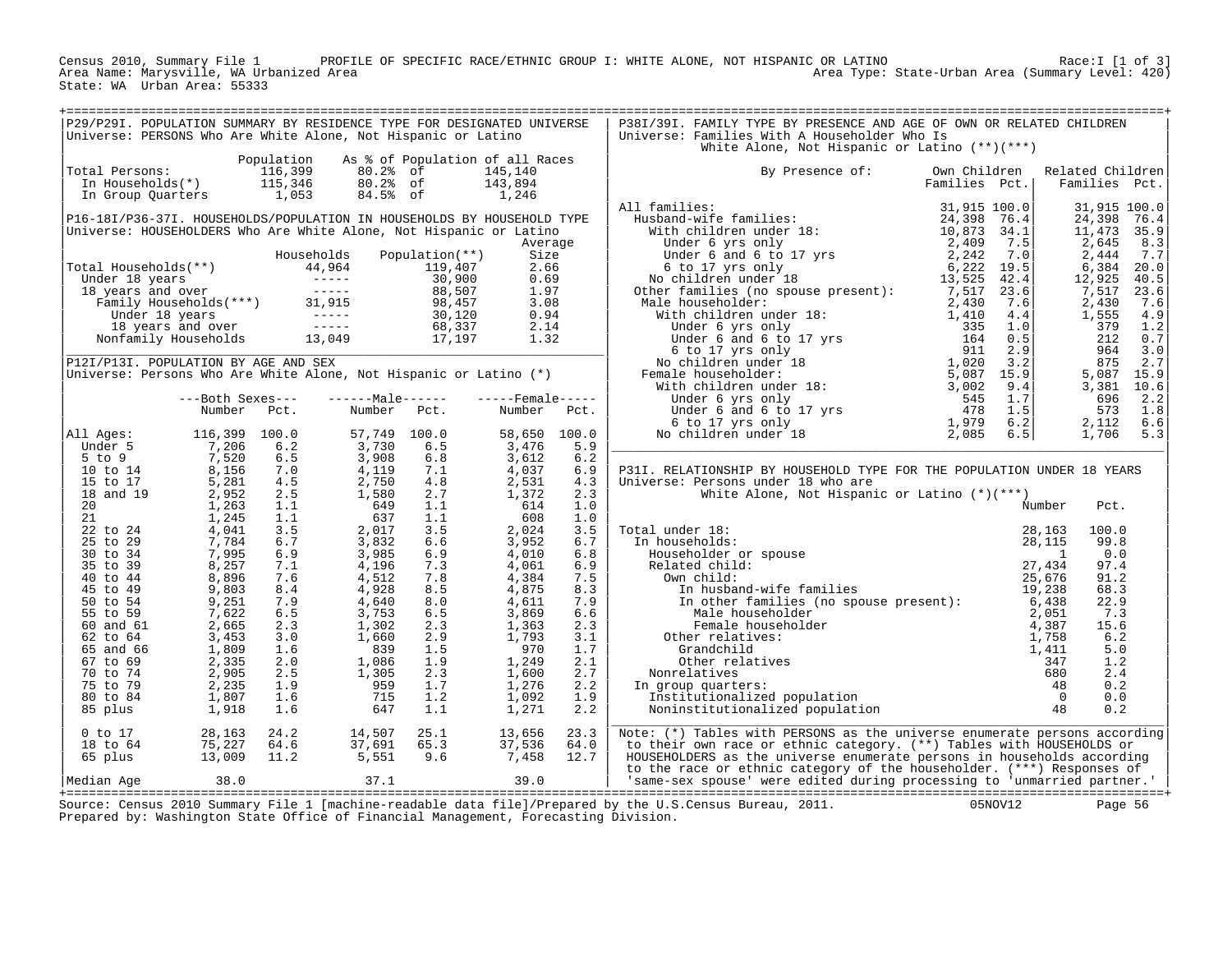PROFILE OF SPECIFIC RACE/ETHNIC GROUP I: WHITE ALONE, NOT HISPANIC OR LATINO Area Name: Marysville, WA Urbanized Area Area Type: State-Urban Area (Summary Level: 420) Census 2010, Summary File 1 PROFIL<br>Area Name: Marysville, WA Urbanized Area<br>State: WA Urban Area: 55333

|                                                                                  |                    |       |              |                             |       |                                                                   | White Alone, Not Hispanic or Latino (**)           |                 |             |
|----------------------------------------------------------------------------------|--------------------|-------|--------------|-----------------------------|-------|-------------------------------------------------------------------|----------------------------------------------------|-----------------|-------------|
|                                                                                  | All Ages<br>Number | Pct.  |              | 65 years and over<br>Number | Pct.  |                                                                   |                                                    | Number          | Pct.        |
|                                                                                  |                    |       |              |                             |       | Total:                                                            |                                                    | 44,964 100.0    |             |
| Total:                                                                           | 116,399            | 100.0 |              | 13,009                      | 100.0 | Household has 3 or more generations                               |                                                    | 1,519           | 3.4         |
| In households:                                                                   | 115,346            | 99.1  |              | 12,391                      | 95.2  | Household does not have 3+ generations                            |                                                    | 43,445          | 96.6        |
| In family households:                                                            | 98,270             | 84.4  |              | 8,293                       | 63.7  |                                                                   |                                                    |                 |             |
| Householder:                                                                     | 31,915             | 27.4  |              | 4,415                       | 33.9  |                                                                   |                                                    |                 |             |
| Male                                                                             | 23,294             | 20.0  |              | 3,563                       | 27.4  |                                                                   |                                                    |                 |             |
| Female                                                                           | 8,621              | 7.4   |              | 852                         | 6.5   |                                                                   |                                                    |                 |             |
| Spouse                                                                           | 23,848             | 20.5  |              | 3,024                       | 23.2  | PCT19I. NONRELATIVES BY HOUSEHOLD TYPE (*)(***)                   |                                                    |                 |             |
| Parent                                                                           | 791                | 0.7   |              | 466                         | 3.6   | Universe: Nonrelatives who are                                    |                                                    |                 |             |
| Parent-in-law                                                                    | 296                | 0.3   |              | 178                         | 1.4   |                                                                   | White Alone, Not Hispanic or Latino (Total: 7,622) |                 |             |
| Child:                                                                           | 34,003             | 29.2  |              |                             |       |                                                                   |                                                    |                 |             |
| Biological                                                                       | 30,961             | 26.6  |              |                             |       |                                                                   | In Family                                          | In Nonfamily    |             |
| Adopted                                                                          | 735                | 0.6   |              |                             |       |                                                                   | Households                                         | Households      |             |
| Step                                                                             | 2,307              | 2.0   |              |                             |       |                                                                   | Number Pct.                                        | Number Pct.     |             |
| Grandchild                                                                       | 1,772              | 1.5   |              |                             |       |                                                                   |                                                    |                 |             |
| Brother or sister                                                                | 780                | 0.7   |              |                             |       | Nonrelatives:                                                     | 3,595<br>100.0                                     |                 | 4,027 100.0 |
| Son-in-law/daughter-in-law                                                       | 355                | 0.3   |              |                             |       | Roomer or boarder                                                 | 400<br>11.1                                        | 299             | 7.4         |
| Other relatives (#)                                                              | 915                | 0.8   |              | 145                         | 1.1   | Housemate or roommate                                             | 676<br>18.8                                        | 1,198           | 29.7        |
| Nonrelatives                                                                     | 3,595              | 3.1   |              | 65                          | 0.5   | Unmarried partner                                                 | 1,549<br>43.1                                      | 1,898           | 47.1        |
| In nonfamily households:                                                         | 17,076             | 14.7  |              | 4,098                       | 31.5  | Other nonrelatives                                                | 970<br>27.0                                        | 632             | 15.7        |
| Male householder:                                                                | 6,447              | 5.5   |              | 1,058                       | 8.1   |                                                                   |                                                    |                 |             |
| Living alone                                                                     | 4,531              | 3.9   |              | 948                         | 7.3   |                                                                   |                                                    |                 |             |
| Not living alone                                                                 | 1,916              | 1.6   |              | 110                         | 0.8   |                                                                   |                                                    |                 |             |
| Female householder:                                                              | 6,602              | 5.7   |              | 2,777                       | 21.3  | H17I. HOUSING UNITS BY HOUSEHOLDER'S AGE AND TENURE               |                                                    |                 |             |
| Living alone                                                                     | 5,367              | 4.6   |              | 2,633                       | 20.2  | Universe: Occupied Housing Units With A Householder Who Is        |                                                    |                 |             |
| Not living alone                                                                 | 1,235              | 1.1   |              | 144                         | 1.1   |                                                                   | White Alone, Not Hispanic or Latino (**)           |                 |             |
| Nonrelatives                                                                     | 4,027              | 3.5   |              | 263                         | 2.0   |                                                                   |                                                    |                 |             |
| In group quarters:                                                               | 1,053              | 0.9   |              | 618                         | 4.8   | Age of                                                            | Owner Occupied                                     | Renter Occupied |             |
| Institutionalized                                                                | 650                | 0.6   |              | 484                         | 3.7   | Householder                                                       | Number<br>Pct.                                     | Number          | Pct.        |
| Noninstitutionalized                                                             | 403                | 0.3   |              | 134                         | 1.0   |                                                                   |                                                    |                 |             |
|                                                                                  |                    |       |              |                             |       | All Ages:                                                         | 32,304 100.0                                       | 12,660 100.0    |             |
| $(\#)$ For 65 yrs & over, includes children, siblings, etc. not shown separately |                    |       |              |                             |       | 15 to 24                                                          | 402<br>1.2                                         | 1,012           | 8.0         |
|                                                                                  |                    |       |              |                             |       | 25 to 34                                                          | 3,983<br>12.3                                      | 3,050           | 24.1        |
|                                                                                  |                    |       |              |                             |       | 35 to 44                                                          | 20.3<br>6,558                                      | 2,666           | 21.1        |
|                                                                                  |                    |       |              |                             |       | 45 to 54                                                          | 8,506<br>26.3                                      | 2,388           | 18.9        |
| P18I. HOUSEHOLD TYPE                                                             |                    |       |              |                             |       | 55 to 59                                                          | 3,623<br>11.2                                      | 870             | 6.9         |
| Universe: Households with a Householder Who is                                   |                    |       |              |                             |       | 60 to 64                                                          | 3,047<br>9.4                                       | 609             | 4.8         |
| White Alone, Not Hispanic or Latino (**)                                         |                    |       |              |                             |       | 65 to 74                                                          | 10.9<br>3,537                                      | 875             | 6.9         |
|                                                                                  |                    |       | Number       | Pct.                        |       | 75 to 84                                                          | 6.2<br>1,987                                       | 660             | 5.2         |
|                                                                                  |                    |       |              |                             |       | 85 and over                                                       | 661<br>2.0                                         | 530             | 4.2         |
| Total:                                                                           |                    |       | 44,964 100.0 |                             |       |                                                                   |                                                    |                 |             |
| Family households(***):                                                          |                    |       | 31,915       | 71.0                        |       |                                                                   |                                                    |                 |             |
| Husband-wife families                                                            |                    |       | 24,398       | 54.3                        |       | Note: $(*)$ Tables with PERSONS as the universe enumerate persons |                                                    |                 |             |
| Other families:                                                                  |                    |       | 7,517        | 16.7                        |       | according to their own race or ethnic category. (**) Tables with  |                                                    |                 |             |
| Male householder, no wife present                                                |                    |       | 2,430        | 5.4                         |       | HOUSEHOLDS or HOUSEHOLDERS as the universe enumerate persons in   |                                                    |                 |             |
| Female householder, no husband present                                           |                    |       | 5,087        | 11.3                        |       | households according to the race or ethnic category of the        |                                                    |                 |             |
| Nonfamily households:                                                            |                    |       | 13,049       | 29.0                        |       | householder. (***) Responses of 'same-sex spouse' were edited     |                                                    |                 |             |
| Householder living alone                                                         |                    |       | 9,898        | 22.0                        |       | during processing to 'unmarried partner.'                         |                                                    |                 |             |
| Householder not living alone                                                     |                    |       | 3,151        | 7.0                         |       |                                                                   |                                                    |                 |             |
|                                                                                  |                    |       |              |                             |       |                                                                   |                                                    |                 |             |
|                                                                                  |                    |       |              |                             |       |                                                                   |                                                    |                 |             |